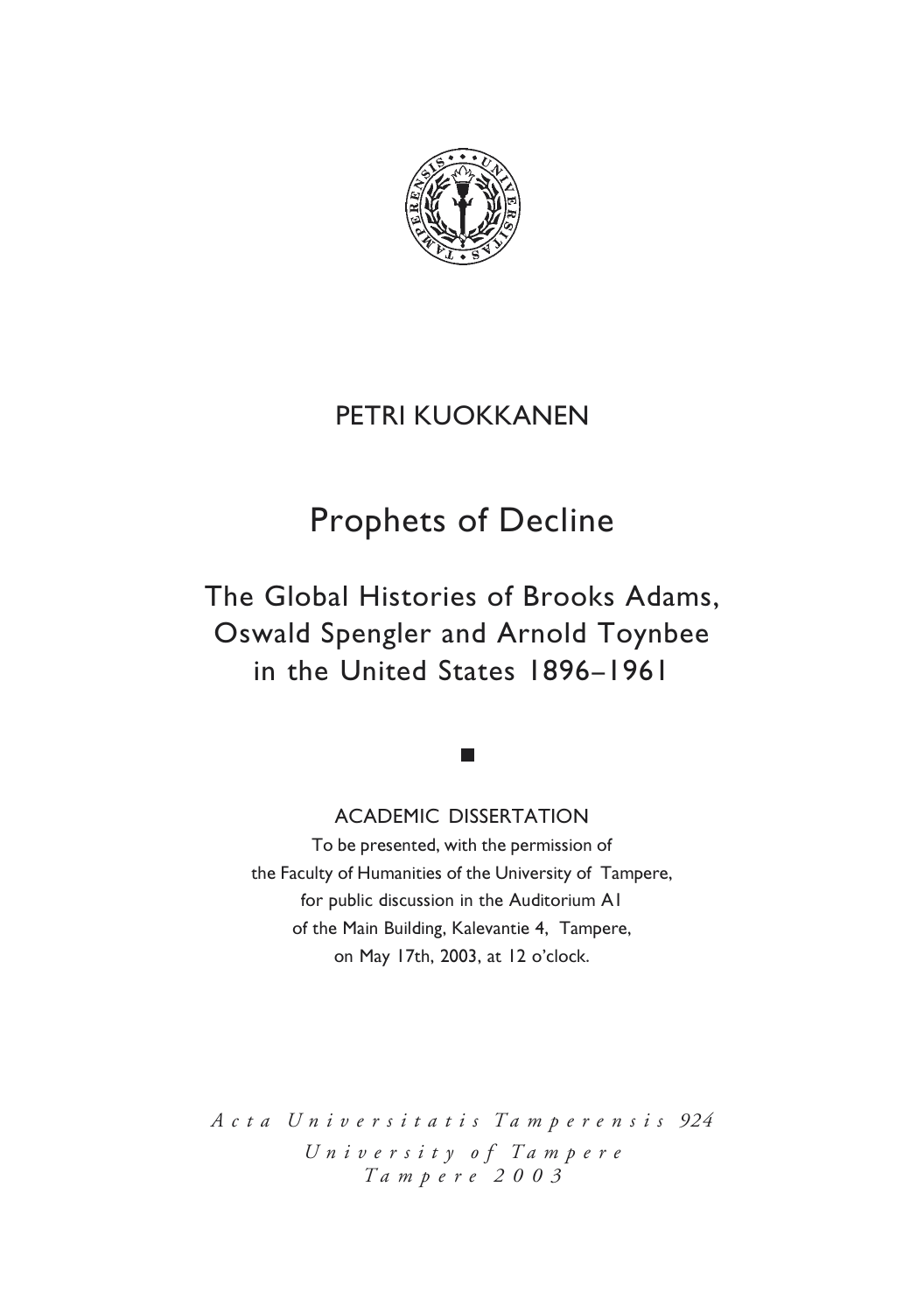# **ACADEMIC DISSERTATION**

University of Tampere, Department of History Finland

#### **Distribution**



University of Tampere **Bookshop TAIU** P.O. Box 617 33014 University of Tampere Finland

Cover design by Juha Siro

Printed dissertation Acta Universitatis Tamperensis 924 ISBN 951-44-5642-4 ISSN 1455-1616

Tel. +358 3 215 6055 Fax +358 3 215 7685 taju@uta.fi http://granum.uta.fi

Electronic dissertation Acta Electronica Universitatis Tamperensis 244 ISBN 951-44-5643-2 **ISSN 1456-954X** http://acta.uta.fi

Tampereen yliopistopaino Oy Juvenes Print Tampere 2003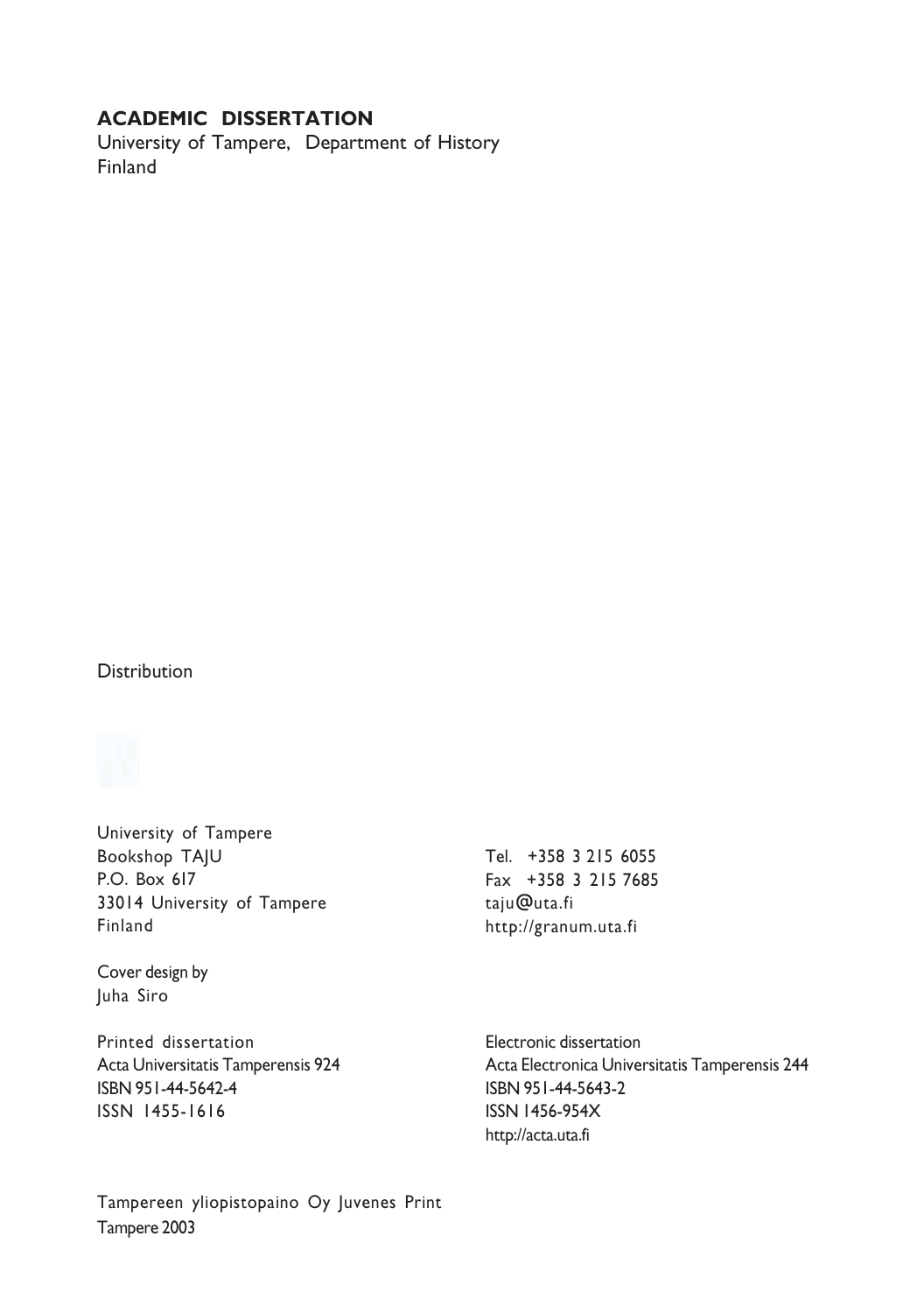*TO THE MEMORY OF MY FATHER O.K.—A SCHOLAR IN ANGLO-SAXON CHURCH HISTORY*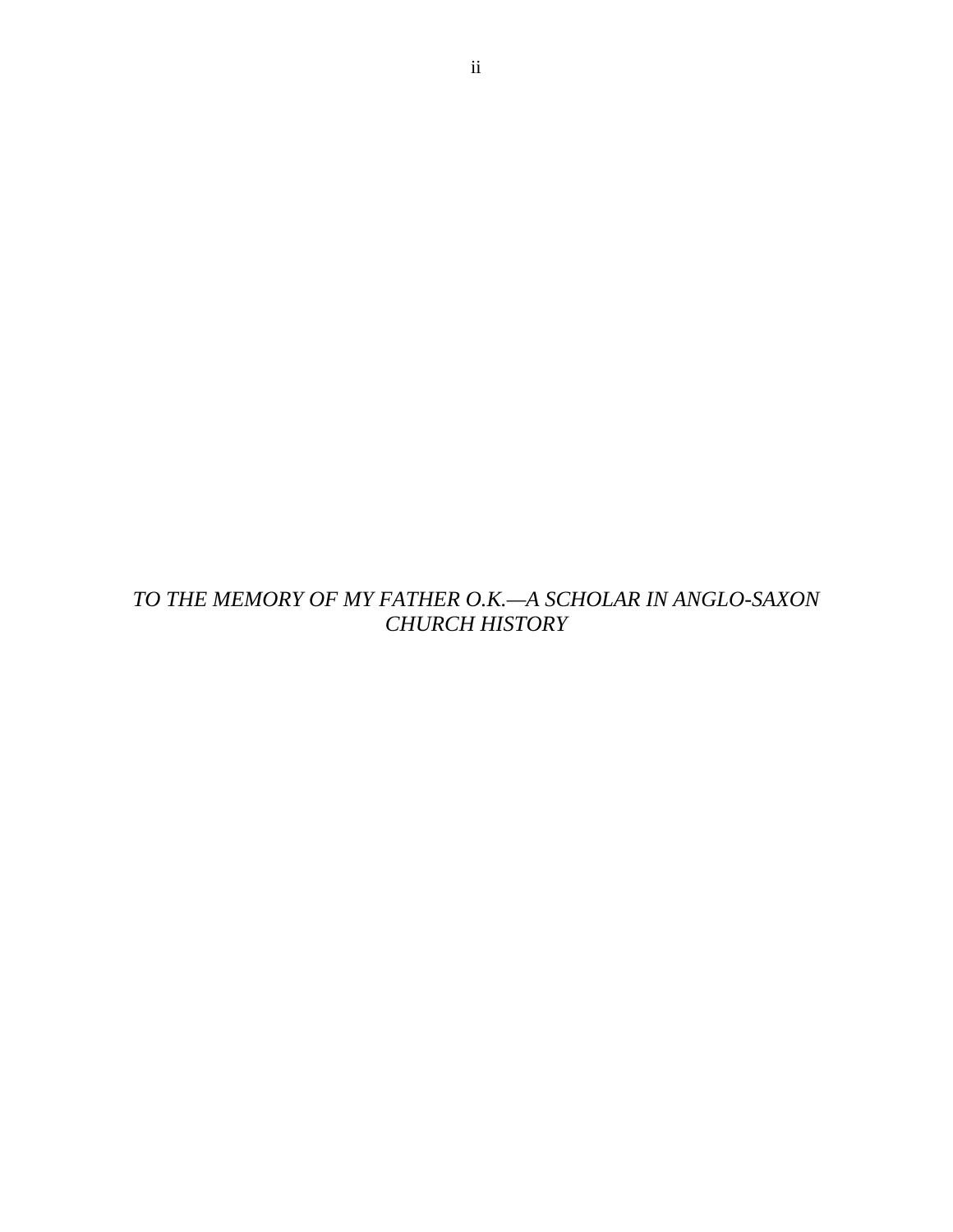# **Prophets of Decline The Global Histories of Brooks Adams, Oswald Spengler and Arnold Toynbee in the United States 1890s-1960s**

#### **Tohtorinväitös yleisen historian alalta/Tampereen yliopisto – kevät 2003**

#### **Tiivistelmä**

Tämä väitöskirjatyö käsittelee Brooks Adamsin Oswald Spenglerin ja Arnold Toynbeen globaalihistorioiden aikalaisvastaanottoa Yhdysvalloissa 1895–1961. Työn ensimmäisessä luvussa osoitetaan, että toisin kuin Euroopassa yleisesti tiedetään Yhdysvalloissa maailmanhistorialla ja debatilla "sivilisaation" olemuksesta on ollut keskeinen sija Amerikan globaalisen aseman hahmottamisessa. Yhdysvaltalaista keskustelua Spenglerin, Adamsin ja Toynbeen teorioista yhdistettynä modernin globalisaatiokehityksen alkuvaiheisiin ei ole aatehistoriain valossa aiemmin tutkittu.

Tutkimuksen fokus on yhtäältä em. globaalihistorioitsijoiden tulkinnassa "Amerikasta" ja sen merkityksestä osana maailmansivilisaatiota – toisaalta siinä argumentaatiossa, joita varhaiset globalisaatioteoriat provosoivat "sivilisaatio"-käsitteen määrittelystä Yhdysvalloissa. Adams, Spengler ja Toynbee diagnosoivat "degeneraation" sivilisaatiota kalvavaksi taudiksi teoksissaan: *The Law of Civilization and Decay (1896)* ja *The Decline of the West* (Yhdysvalloissa 1926&1928) *A Study of History* I-VI (1934&1940). Mutta he myös esittivät myös parannuskeinot tuohon tautiin seuraavissa niteissään. Adamsin *laissez -faire* kapitalismin kritiikkiä seurasi vaatimus siirtymiseen maailmanlaajuiseen sosiaaliseen korporatismiin, jossa Amerikan imperiumilla ja suuryhtiöillä olisi keskeinen sija; Spenglerin herättämä massakulttuurin kritiikki saavutti vastakaikua kyynisellä 1920-luvulla–toisaalta New Yorkin lehdistön "massakulttuurin" voimat tekivät Spengleristä tunnetun Jazz-kaudella [kuten julkaisija Henry Lucen *Time-Life* tiedotusimperiumi teki kuuluisan Arnold Toynbeesta 1947-1950]. 1930-luvulla maailmanhistoriallisen tilanteen muututtua Yhdysvaltain liberaalit nimesivät Spenglerin yksimielisesti fasismin profeetaksi. (Luku 6), sillä Spenglerillä uusi maailmanjärjestys perustui saksalaisen *kulttuurin* pohjalle sekä insinöörien ja eliittityöläisten muodostamaan "kansallissosialismiin". Toynbeella ratkaisu Ensimmäisen maailmansodan kulttuurikriisiin oli maailmanvaltio, jossa sivilisaation sipirituaaliset arvot oli toteutettu.(luku 7)

 Toisaalta tutkimus keskittyy merkittävien amerikkalaisten liberaalin kulttuurieliitin – mm. Charles Beard, Theodore Roosevelt ja Lewis Mumford – arvioihin em. maailmanhistorian tulkinnoista. Tekstin konteksti siirtyy *fin- de-siecle "* antimodernismista" Toynbeen määrittelemään "post-modernismiin"; väitöskirjassa jäsennetään "modernismi" -käsitteiden variaatioiden avulla sitä aateympäristöä, jossa aikalaisreseptio muotoutui. Tutkimus osoittaa, että amerikkalaisen liberaalin kulttuurieliitin reaktio oli aluksi positiivinen, mutta imperialismin, fasismin ja kylmän sodan eri vaiheet muuttivat tulkinnan lopulta negatiiviseksi, sekä vahvistivat Yhdysvaltalaista liberaalista määrittelyä oman sivilisaationsa erityislaadusta.

Loppupäätelmänä todetaan modernistisen [l.antimetafyysisen] liberaalisen "sivilisaatio"- paradigman jatkuvuus Yhdysvalloissa. (työn 9 luku käsittele sitä, miten Yhdysvaltalaisten uusliberaalien kritiikki 1950 luvulla lopetti maailmanhistorian ja sivilisaatioiden analysoimisen organismeina osana "poliitttisesti korrektia" akateemista keskustelua.) Toisaalta osoitetaan, että ne jotka ovat tyytymättömiä kapitalistiseen "Amerikkalaiseen kulttuuriin "ovat usein ottaneet kaikupohjaa maailmanhistoriankirjoituksen ei-liberaalista traditiosta republikanismista , metahistorijoitsijoista aina post-modernismin eri muotoihin saakka. Historiografisesti todetaan myös, että Adams ja Spengler kuuluvat aatehistorian, mutta Toynbee on Yhdysvaltain nykyisen "World history" – oppisuunnan keskeinen synnyttäjä.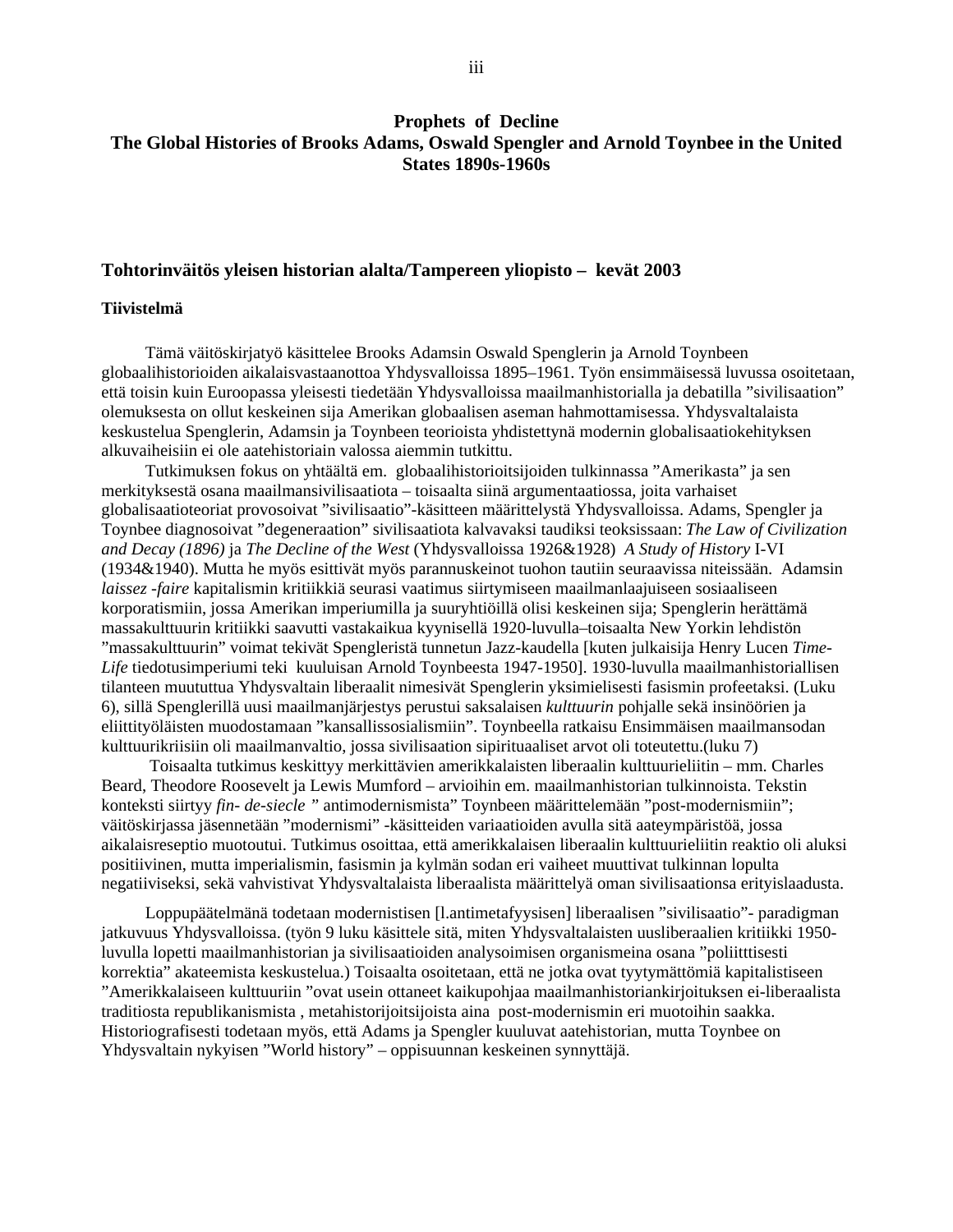# **Acknowledgments**

During the writing of this thesis I have accumulated many debts, only some of which I can partially acknowledge here.

I wish most to thank the supervisor of this thesis, Professor of the Finnish Academy Marjatta Hietala, for her guidance. Professor Seikko Eskola originally provided the topic for this thesis in his lectures on cyclical theories of world-history, by posing the question: why Toynbee and Spengler had such a huge following in the USA? Professors Eskola and Aira Kemiläinen, who were referees of this dissertation, provided valuable suggestions as to how I might sharpen my argument. My appreciation to Professor Pertti Haapala and the Finnish Graduate School of History for giving me the opportunity to complete my doctoral studies.

Late Professor of education Matti A.Sainio at Åbo Akademi and Docent of intellectual history [lärdomshistoria] at Uppsala University recruited me into the field. I had the opportunity to be his personal assistant at Uppsala, before his sudden death in 1987. Professor Sainio wanted me to probe the arcane sphere of pre-modern alchemy—however; the dissertation took quite another course.

Professor Olli Vehviläinen, is probably most "responsible" for my becoming an "Americanist." He hired me as the secretary for the newly found American Studies Program in Tampere University. In this position I had the privilege of assisting many distinguished scholars. My appreciation goes to Professors Alfred Crosby Jr. of the University of Texas—who taught global, but not "meta" history; Keith Olson, of Maryland University College Park, whose advice, kindness and hospitality has helped me at the various stages of this study ; and Robert Bannister, who taught American intellectual history at Swarthmore College PA. As a participant in his seminar I had the opportunity to experience first class instruction in one of America's leading undergraduate colleges.

Professor (Ambassador) George McGovern, and Professor Willy Paul Adams at the Freie University Berlin 's John F. Kennedy Institute's "General Seminar " provided valuable starting points for this exploration of how world-historical ideas functioned in U.S intellectual history and foreign policy. Professor H. Floris Cohen--University of Twente, Holland commented on the Spengler portion of the manuscript in an initial stage of writing.

Special thanks also go to Professor James Gilbert of Maryland University, who supervised my work during my post-graduate studies. A nominee for the Pulitzer Prize, he oversaw his students' English composition and syntax with stern patience. He also urged me to explore the role of the American cultural elite, [Theodore Roosevelt, Henry Luce, Alfred Knopf], in the American debate concerning "civilization" in the United States. Professor Ron Johnson in his lectures at Georgetown University provided further insights into the American Gilded Age. Professor John Moore of the California Polytechnic Institute Pomona and Professor (emeritus) of education of Maryland University John C. Carr, both residents of Washington at the time, provided hospitality during my archival and library visits to the U.S.

My colleagues at the Washington D.C. National Archives Military Records Office also deserve my gratitude for allowing me to experience first-hand how the "modern Rome" works.

Former Colleagues at the Renvall Institute of Historical Study at Helsinki University, Markku Henrikson and Mikko Saikku, provided constructive criticism. Dr. Eino Lyytinen as the director of the Finnish London Institute wrote kindly letters of recommendation which opened the doors of the London Royal Institute of International Affairs and Oxford's Bodleian Library. I also owe special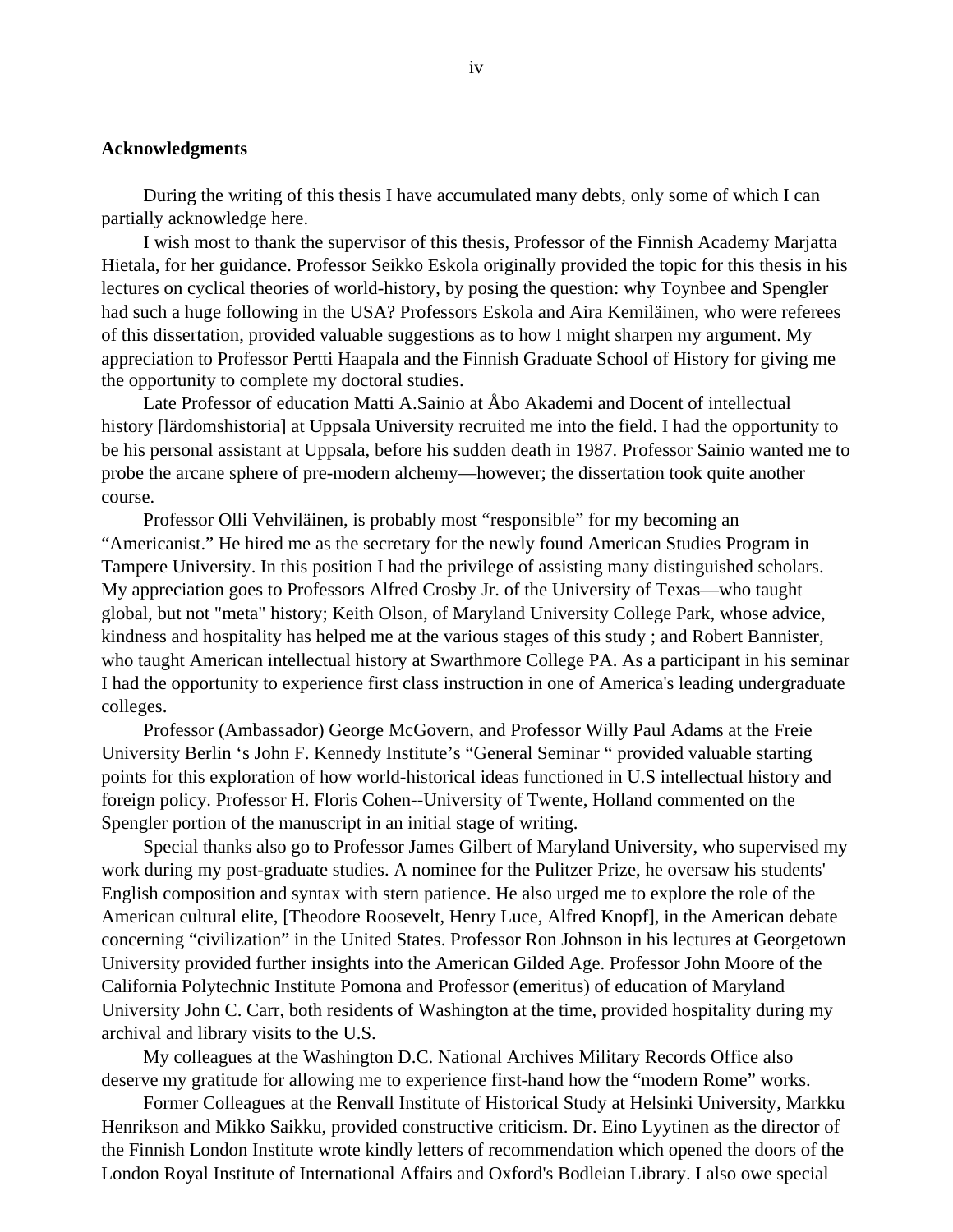gratitude to Rector Keijo Virtanen of Turku University, who provided a detailed assessment of my licentiate thesis and helped me to navigate the endless sea of sources. Professor Olavi Fält of Oulu University stressed the importance of researching the roots of the newly-emerged discipline of world-history.

This dissertation and the "tour of duty" in the libraries and the archives from Berlin to California would not have been possible without the financial support of Tampere University Foundation; the Asla –Fulbright grant from the Finnish –American Exchange Commission, F U's John F.Kennedy Center's Research Stipend; the travel grant from the Chancellor's Office At The University Of Helsinki, and support from the Alfred A. Kordelin Foundation; and the Finnish Lutheran Church Research Foundation; and the City of Tampere Science Foundation.

To quote Norman Bates, "a mother is a boy's best friend," in this case for endless support, moral and financial. My gratitude also to my "aunt" Liisa Suomela for her generous travel grants and to Architect Leila Tuominen for her continuous backing. My appreciation furthermore to Master of Science in Technology Matti Simola , for his H.S. Chamberlain & Gobineau translations; MaSc ( Economy) Markku Lampi & Master of Science Jorma Riihikoski for computer & web expertise.

#### **In Lieu of a Preface**

Quotation from the world- historian Arnold Toynbee:

 *"Our particular purpose is to help to address the balance between the microscopic view of history and the panoramic view of it. Both views are indispensable, but sometimes one is more in fashion than the other and recently the microscopic view has been in the ascendant...[My panoramic approach to history] is a controversial one, so, of course, is the microscopic approach too. The controversy is perennial, and it would be misfortune if ever it wound up; for as long as it continues, we may feel fairly confident that our understanding of history will make progress."*

( Arnold Toynbee, "Preface", *The Intent Of Toynbee's History*, ed by Edward T.Gargan,(Loyola University Press, Chicago 1961) p.V.)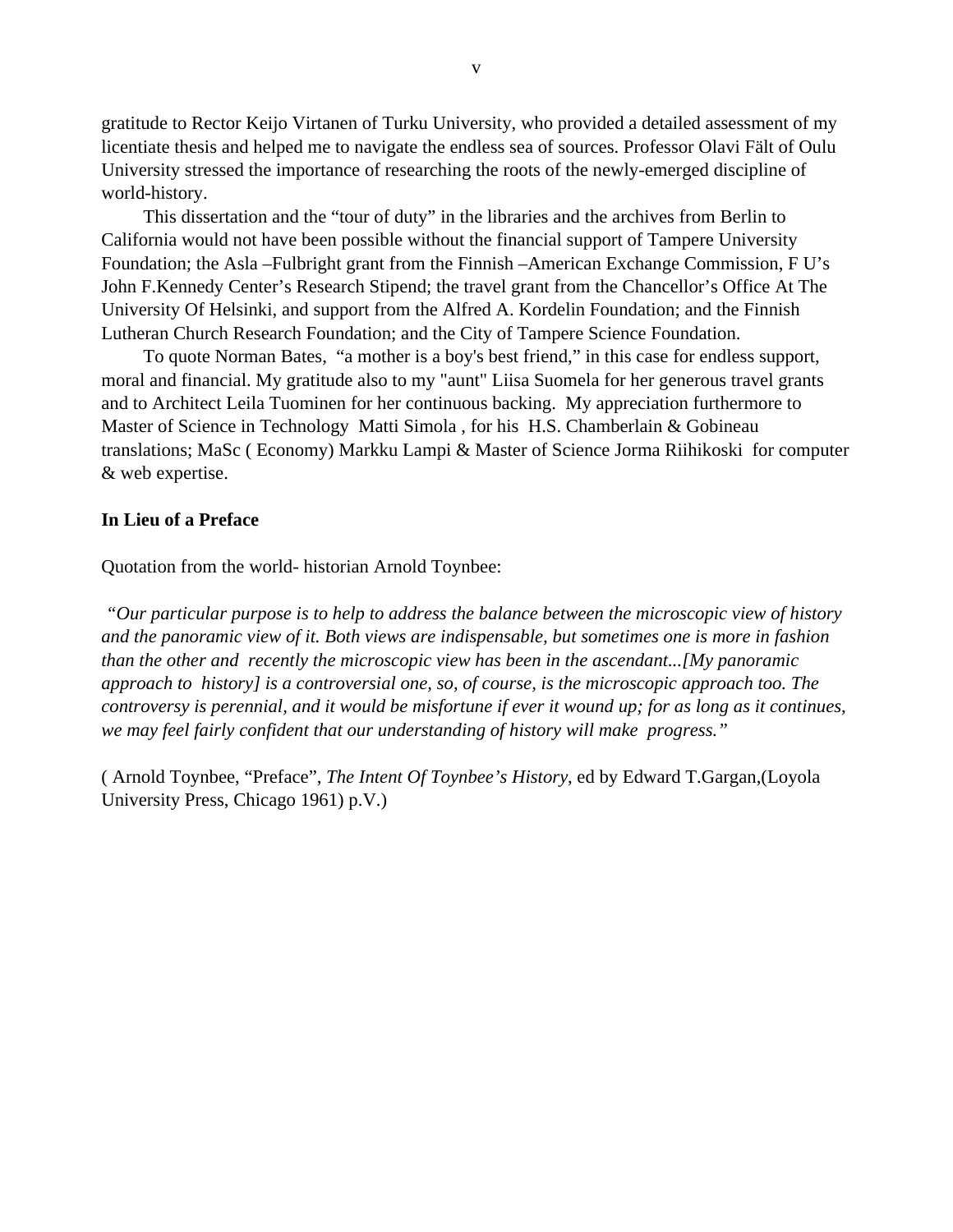| <b>INTRODUCTION</b>                                                     |           |
|-------------------------------------------------------------------------|-----------|
| 1. The Rising Global Environment                                        | $1-8$     |
| 2. Civilization and Progress                                            |           |
| 3. Objectivism vs. World History                                        |           |
| 4. Modernism vs. Modernization                                          |           |
| 5. Organization, Methodology, and Sources                               |           |
| 6. Cultural Pessimism and American Liberalism                           |           |
| <b>Ch.1.CIVILIZATION AND DECLINE: AN AMERICAN DEBATE</b><br>1630s-1890s | $9 - 25$  |
|                                                                         |           |
| 1. The Perils of Prosperity: Puritanism to Republicanism                |           |
| Mission and Money                                                       |           |
| The Puritans                                                            |           |
| Humanism and Republicanism                                              |           |
| 2. Liberal Values in Victorian America                                  |           |
| A Well-Ordered Universe and Victorian Scholarship                       |           |
| Professionalizing Historical Writing                                    |           |
| <b>Incorporation and Consumption</b>                                    |           |
| 3. Dissatisfaction and Dissent                                          |           |
| 4. The Adams Brothers and the Origins of "Modernism"                    |           |
| The Adams Ethos                                                         |           |
| From Medievalism to Anti-Modern Modernism                               |           |
|                                                                         |           |
| <b>Ch.2.BROOKS ADAMS'S "LAW OF CIVILIZATION AND DECAY"</b>              | $26 - 36$ |
| 1. The Law of Civilization and Decay                                    |           |
| "A Gentleman Rebel"                                                     |           |
| <b>Energy and Civilization</b>                                          |           |
| A Naturalist Psychology                                                 |           |
| <b>International Competition</b>                                        |           |
| Administration                                                          |           |
| Remedies                                                                |           |
|                                                                         |           |
| <b>Ch.3. A PROPHET WITHOUT HONOR: THE RECEPTION OF THE LAW OF</b>       |           |
| <b>CIVILIZATION AND DECAY</b>                                           | 37-51     |
| 1. A Muted Response                                                     |           |
| 2. Roosevelt and Adams                                                  |           |
| <b>Roosevelt's Review</b>                                               |           |
| 3. Imperialist and Progressive                                          |           |
| An American Empire                                                      |           |
| 4. The Law of Civilization after 1900                                   |           |
| 5. A Brooks Adams Revival?                                              |           |
| "New Conservatives" vs. "New Liberals"                                  |           |
| 6. Brooks Adams: Social Darwinist                                       |           |
|                                                                         |           |
|                                                                         |           |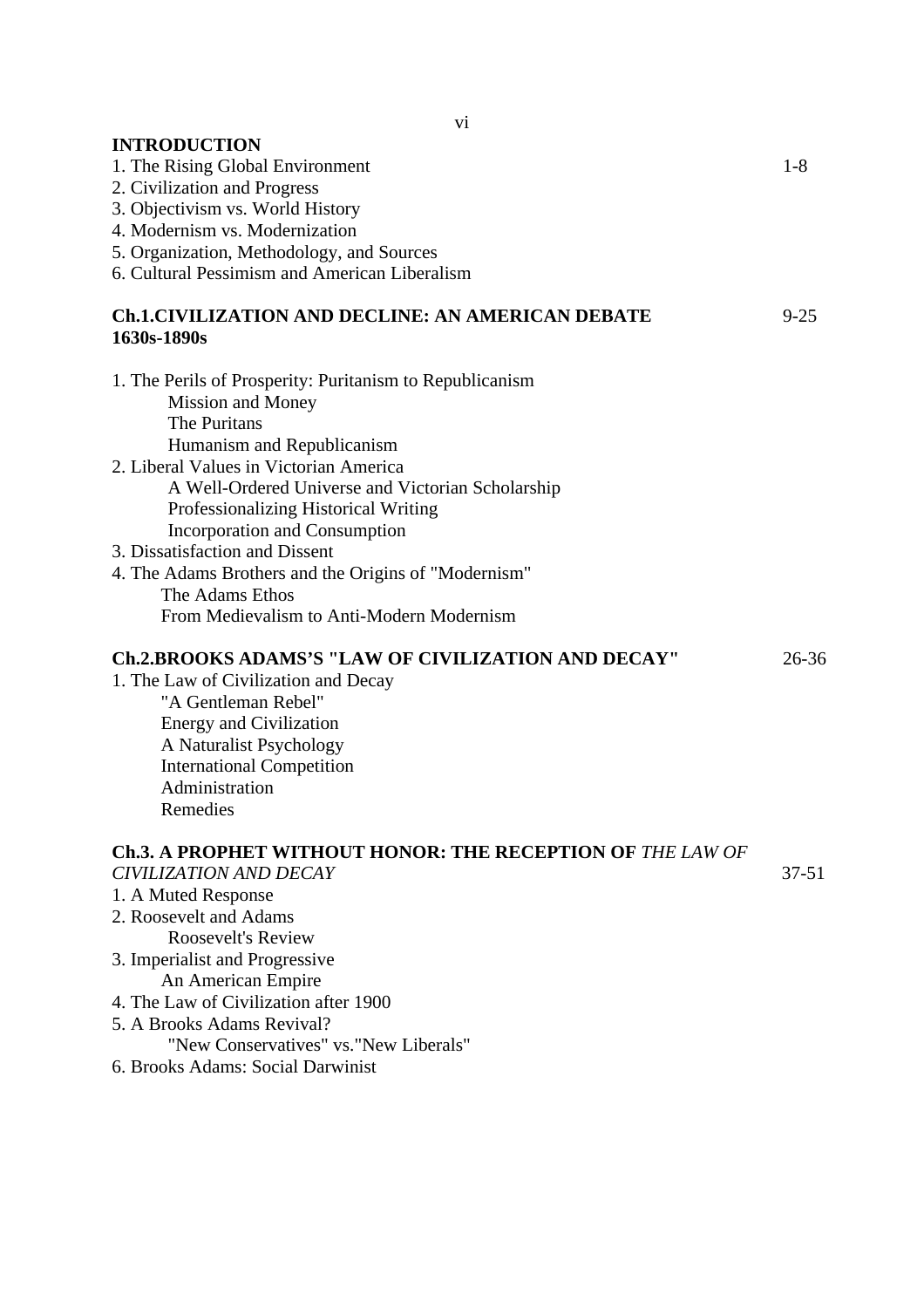| <b>Ch.4. SPENGLER AND "THE DECLINE OF THE WEST"</b><br>1. An Aspiring Mandarin<br>2." Culture" versus "Civilization"<br>3. Spengler on "American Civilization"<br>Puritans vs. the Old South, a Transference to Civilization<br>4. "The Decline of the West" in Europe                                                                                                    | 52-64     |
|---------------------------------------------------------------------------------------------------------------------------------------------------------------------------------------------------------------------------------------------------------------------------------------------------------------------------------------------------------------------------|-----------|
| <b>Ch.5.SPENGLER IN AMERICA: THE 1920S</b><br>1. Spengler Comes to America<br>2. A Changing Zeitgeist<br>The Mass Society Debate<br>The New History<br>Promoting The Decline<br>3. Spengler and the New York Press<br>4. The Prussian Connection: A Threat Avoided                                                                                                        | $65 - 82$ |
| 5. The Critical and Scholarly Response<br>Mumford, Beard, and Shotwell                                                                                                                                                                                                                                                                                                    |           |
| <b>Ch.6.SPENGLER THE TOTALITARIAN: AMERICAN RECEPTION IN THE</b><br>1930S<br>1. Fascism, Depression, and New Deal<br>2. Spengler's Later Work<br>3. Spengler and the Nazis<br>4. The American Response<br>Spengler as Fascist<br>Mumford and Beard Reconsider<br>5. The Rise of The Decline: Spengler and World War II<br>The German Émigrés<br>Spengler in the War Years | 83-96     |
| <b>Ch.7.ARNOLD TOYNBEE, WORLD HISTORIAN</b><br>1. The Historian as Statesman<br>Background and War Service<br>Toynbee Visits America<br>2. A Study of History<br>The Cycle of Civilizations: "Challenge and Response"<br><b>Historical Method</b><br>Refutation of the Whig Paradigm<br>A Universal State<br>3. Toynbee on America                                        | 97-109    |
| A Footnote to World History                                                                                                                                                                                                                                                                                                                                               |           |

And End by Opposing Them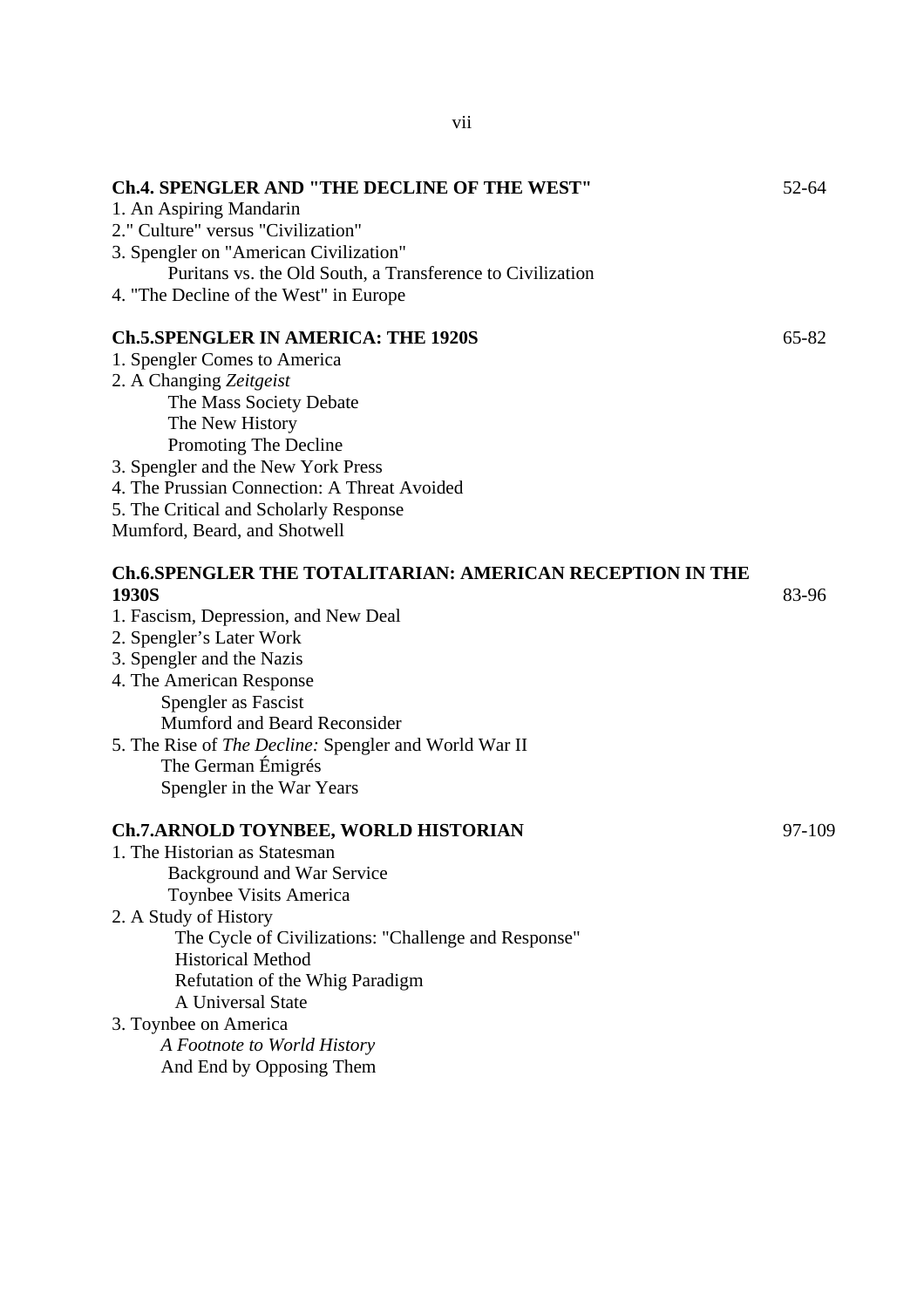| <b>Ch.8. TOYNBEE IN AMERICA: 1930-41</b><br>1. Religion and Relativism<br>2. Mixed Reviews (volumes I-III)<br>Lewis Mumford<br><b>Charles Beard and Relativism</b><br>3. The Augustinian Trilogy (volumes IV-VI)<br><b>Three Reactions</b><br><b>Charles Beard</b> | 110-21 |
|--------------------------------------------------------------------------------------------------------------------------------------------------------------------------------------------------------------------------------------------------------------------|--------|
| <b>Ch.9.PROPHET OF THE "AMERICAN CENTURY"</b>                                                                                                                                                                                                                      | 122-41 |
| 1. Toynbee and Post-War America                                                                                                                                                                                                                                    |        |
| A New World and New Popularity                                                                                                                                                                                                                                     |        |
| Intellectuals and the Cold War                                                                                                                                                                                                                                     |        |
| 2. Toynbee and <i>Time</i>                                                                                                                                                                                                                                         |        |
| Henry R. Luce                                                                                                                                                                                                                                                      |        |
| The Time Cover Story<br>3. From Metahistory to Mysticism: The Later Toynbee                                                                                                                                                                                        |        |
| Toynbee vs. the West                                                                                                                                                                                                                                               |        |
| Up from Metahistory                                                                                                                                                                                                                                                |        |
| 4. Toynbee's Reception in Post-war America                                                                                                                                                                                                                         |        |
| A New Age of Faith                                                                                                                                                                                                                                                 |        |
| A More Favorable Hearing                                                                                                                                                                                                                                           |        |
| <b>New Liberal Critics</b>                                                                                                                                                                                                                                         |        |
| Popper and His Epigones                                                                                                                                                                                                                                            |        |
| Toynbee vs. American Historians                                                                                                                                                                                                                                    |        |
| A Toynbee Revival?                                                                                                                                                                                                                                                 |        |
| <b>CONCLUSION: THE ONGOING LIBERAL PARADIGM</b>                                                                                                                                                                                                                    | 142-47 |
| Languages of Discontent                                                                                                                                                                                                                                            |        |
| The Metahistorians                                                                                                                                                                                                                                                 |        |
| The World Historians in Liberal America                                                                                                                                                                                                                            |        |
| American Modernism                                                                                                                                                                                                                                                 |        |
| Post Modernism-Echoes of Adams Spengler and Toynbee?                                                                                                                                                                                                               |        |
| <b>BIBLIOGRAPHY</b>                                                                                                                                                                                                                                                | 148-61 |
| Primary                                                                                                                                                                                                                                                            |        |
| Secondary: Books                                                                                                                                                                                                                                                   |        |
| Secondary: Articles                                                                                                                                                                                                                                                |        |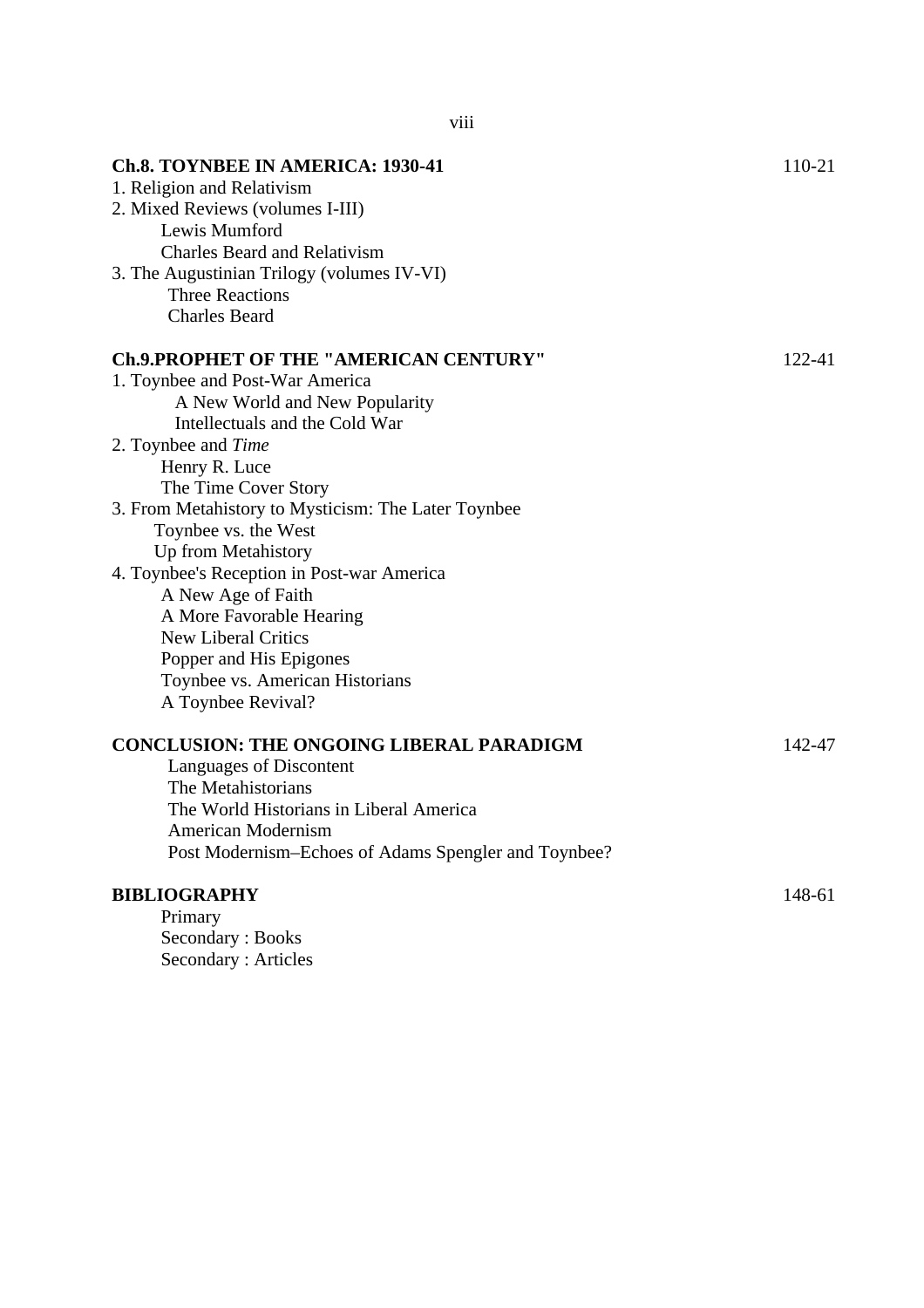### **INTRODUCTION**

#### **1. The Rising Global Environment**

<span id="page-9-0"></span> The 19th century closed with high expectations of a homogeneous world-civilization to be achieved through the expansion of Western values and technology. But this process of "modernization"1 also held extraordinary dangers— later realized in two World Wars. The global environment held promise of a better world, but also contained the capacity for selfdestruction of the West, because of the emerging technological means for war and social control. Emphasizing this danger, American Brooks Adams (1848-1927), German Oswald Spengler (1880-1936) and Englishman Arnold Toynbee (1889-1975) re-interpreted the lifecycles of entire civilizations in widely-read volumes of world-historical theory—Adams's, *The Law of Civilization and Decay* (1895), Spengler's *Der Untergang des Abendlandes* I-II (in German 1918 and 1922 and *The Decline of the West* in English 1926 and 1928) and Toynbee's A *Study of History* (12 vols. 1934 –1961). Although none envisioned the full-scale globalization and the digitized world economy, which John Naisbitt so accurately predicted in *Megatrends* (1982), each anticipated the coming transformation to the "global age."2

Pronouncing the entire West, including the United States, on the verge of decline, these metahistorians viewed this development as a consequence of secular liberalism and industrial civilization. For each the term "civilization" was central. But each turned its meaning 360 degrees from conventional usage. The final stage of historical cycles, "civilization" meant weakness, lack of creativity, and a diminished spiritual life. "Civilization" heralded decline.

Expressing their own ambivalence toward the commercial, urban, free-market way of life, this redefinition directly challenged secular liberalism's promise of eternal advancement. Each of these historians saw liberalism as the source of materialism, of the evils of urban life, and of spiritual decay— the "darker side of progress." The result, they predicted, would be a "time of troubles" within Western civilization.

Despite this gloomy message, each of these historians, in varying degree, enjoyed their short-term fame among American readers: for Adams in the mid-1890s, a relatively small East Coast elite, including future president Theodore Roosevelt; for Spengler in the late 1920s, a far larger audience that included the publisher Alfred A. Knopf, his chief promoter, and Charles A. Beard, still one of America's best-known historians; and for Toynbee in the early years of the Cold War (1947-51), national celebrity thanks in large part to the efforts of *Time-* magazine magnate Henry R. Luce.

Although contemporary interest in their major works soon cooled to disinterest or soured to outright hostility, all three made their way into the annals of historical writing and social theory. In recent decades, Spengler and Toynbee in particular have been the subjects of several major studies, while their work attracts attention from a new generation of world-

<sup>1</sup> Terms such as modernization, modernism, and civilization are given in quotations in the first use only, but should be understood in a special sense throughout.

<sup>2</sup> Norman Cantor, *The American Century: Varieties of Culture in Modern Times*, (New York 1997); Hayden White, *Metahistory* (Baltimore 1973); Paul Costello, *World Historians and Their Goals: Twentieth Century Answers to Modernism*, (De Kalb Ill.1993).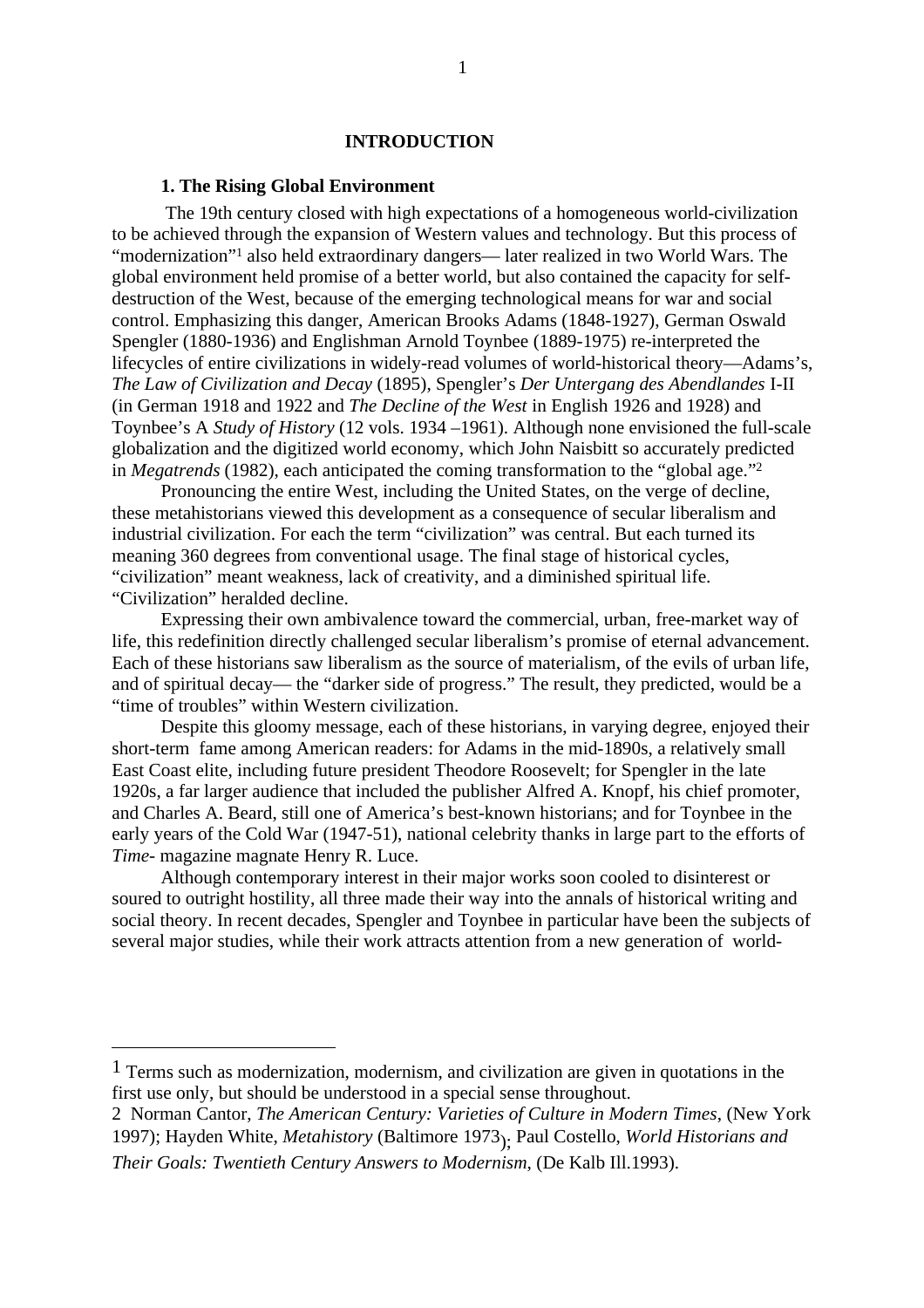historians. Only Adams—the undisputed pioneer of metahistory among American historians—had failed to receive his due. 3

 The earlier reception of all three nonetheless raises common problems. Why the interest in studies that were both gloomy and metaphysical in a nation known for its optimism and devotion to the "scientific" study of "facts"? Why in particular the American fascination with "civilization"? What distortions, if any, occurred in the process of popularization; and for Spengler and Toynbee, "Americanization?" What light does their popularity and influence shed on the transition in American thought from Victorian to "progressive" to "modernist?"

Spengler's popularity is especially puzzling. Although there was clearly a market for historical surveys in the 1920s, as witnessed by sales of James Harvey Robinson's *The Mind in the Making (1921)* and H.G. Wells's *Outline of History* (1922) with its progressive message of advancing liberty and the world-state, Spengler presented an opposite message, identifying American "scientism" and "pragmatism" as traits marking the decline of civilization. Attempting to finesse the contradiction, Spengler's publisher Alfred Knopf marketed *The Decline as* a "History of the Future." But the question remains: why did archliberals such as historian Charles Beard and "Smart Set" New York intellectuals welcome and temporarily embrace the German's work?

Addressing these and related questions, this study focuses, more generally, on the problem of the fading of Victorian optimism and the rise of a modernist world-view in the United States in the 20th century with reference to a new conceptualization of world-history and of "civilization" as evidenced in the work of Adams, Spengler, and Toynbee.

#### **2. Civilization and Progress**

Among Americans few words resonate like "civilization." Popular histories include Edward Eggleston's *The Transit of Civilization* (1901), Charles Beard's *The Rise of American Civilization* (1927), and Max Lerner's *America as a Civilization (1957).* Politicians and public figures have trumpeted its virtues. "The exact measure of the progress of civilization is the degree in which the intelligence of the common mind has prevailed over wealth and brute force," wrote 19th century historian George Bancroft in defense of democracy. American politicians present the war against terrorism as a battle for "civilization." In popular usage, "civilized" denotes good taste and luxurious living. A PCgame series "Civilization" allows gamers to ponder the nature of history. 4

Opposing this line of degenerative thinking was a continuing American tradition of progressive liberalism deriving from the Enlightenment. A key ingredient in the ideology of the American Revolution, Enlightenment liberalism promised positive changes which would eventually result in emancipation, freedom, and material affluence. In this liberal definition, America would spread civilization through modernizing the world. Late 19th century evolutionism reinforced the identification of civilization with modernization and progress. Progress would extend to human evolution itself, as humanity attained a near-angelic state "as the fittest who survived also turned out to be the morally strongest and the best."5

According to prominent liberals, this modernization-process would transfer military monopolies to the industrial republics, which in the age of "positive modernity," would no

<sup>3</sup> Michael Geyer and Charles Bright, "World History in Global Age," *The American Historical Review*, October 1995, p.1034; Costello, *World Historians,* passim*.*

<sup>4 &</sup>quot;Civilization and Its Discontents," *The American Prospect*, June 3, 2002, p. 33.

<sup>5</sup> B.G. Brander, *Staring into Chaos*, *Explorations into the Decline of Civilizations,*(Texas 1998), p.12.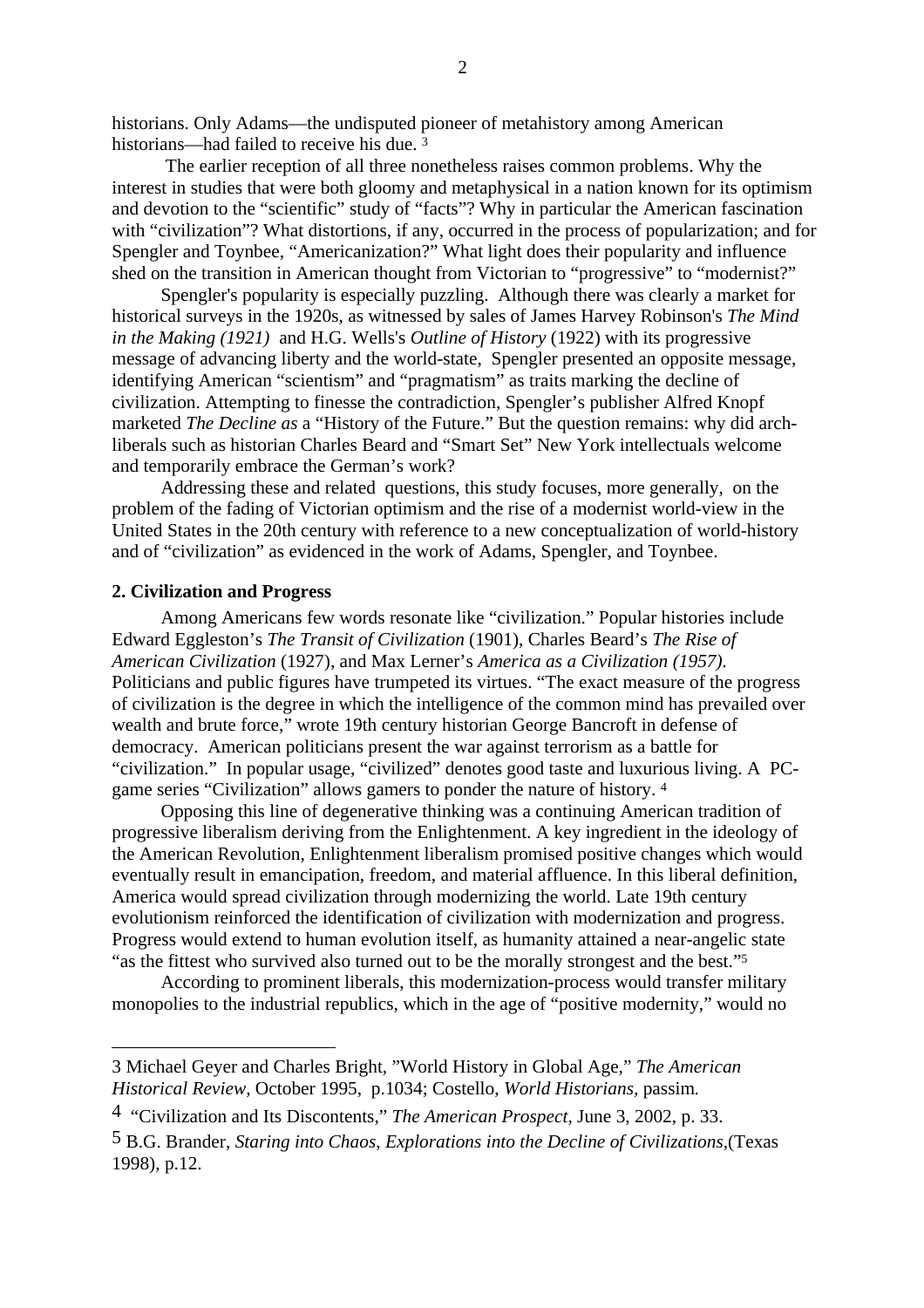longer wage war with one another. Two representatives of this "progressive" conception in this study are Theodore Roosevelt and Henry Luce, who stressed the positive consequences of industrialization and democratic co-operation in eliminating the destructive violence of past wars. From the mid-1890s onward, the work of Adams, Spengler and eventually Toynbee figured centrally in this discourse over the perils and promise of civilization.6

# **3. Objectivism vs. World History**

Adams, Spengler, and Toynbee explained the past in *cyclical* terms*,* recasting the ancient conception of cycles in historical development in a modern context. This reformulation challenged not only the liberal evaluation of material progress, but also reigning definitions of "science," in particular the dominant "scientific-empiricist" attitudes of professional historians trained in the last two decades of the 19th century. During the 1880s and 1890s, American professional historians disregarded (consciously or unconsciously) Ranke's original demand for "universal history" [world history], and instead took his concept of "objectivity" as a guideline.7 Measured by this standard, as two commentators have recently put it, the world-histories of Adams, Spengler and Toynbee seemed a "foolish and illegitimate and a non-professional enterprise."8 The grand generalizations, magnificent in the abstract, horrified the specialists. Adams, Spengler and Toynbee, from their point of view, accused specialists of "antiquarianism" and dusty pedantry in a perilous era of world war and globalization.

Analyzing civilization in terms that were anathema to most academics, Adams, Spengler, and Toynbee revived a tradition of Victorian moral reflection on Western civilization, while at the same time producing works that were modernist literature and poetry in the highest degree. Their popularity, it will be argued, was in part the result of a growing gap between professional historians and the general reading public.

The reception of Adams, Spengler and Toynbee thus feeds directly into recent debate over the state of academic history and the failure of academic historians to serve as "public intellectuals" at a time when the West faces global challenges that are no less acute than a century ago. Although the metahistorians were easy targets for scholastic criticism, Cambridge historian J.H. Plumb has observed, the metahistorians were "more difficult to explain away, and quite impossible to write off."9 Spengler's *The Decline of the West* is now in a 20th printing, enlightening a new generation of American readers.

During the 1980s, renewed interest in global study led to the reintroduction of worldhistory at leading American colleges and universities. Prominent American historians saw the earlier metahistorians as precursors of a much-needed unitary vision of history: Among them was Chicago historian William McNeill, who has re-focused historians' attention to world history, "The profession still needs, as in the Christian past, a vision of the ecumenical setting within which each separate national state and more local community lived and moved and

<sup>6</sup> Geyer and Bright, "World History,"passim; Charles Townsend, "The Fin de Siecle," in *Fin de Siecle: The Meaning of Twentieth Century,* ed. Alex Danchev, (London 1995), pp.201- 204.

<sup>7</sup> As described in Peter Novick's *That Noble Dream: The Objectivity -Question and the American Historical Profession* (Cambridge 1988),pp.28-30. 8 Geyer & Bright, "World History" p.1034.

<sup>9</sup> J.H. Plumb, "The Good, the Bad, the Indifferent*," Making of an Historian: Collected Essays of J.H.Plumb*, (New York/London, 1988), p.208.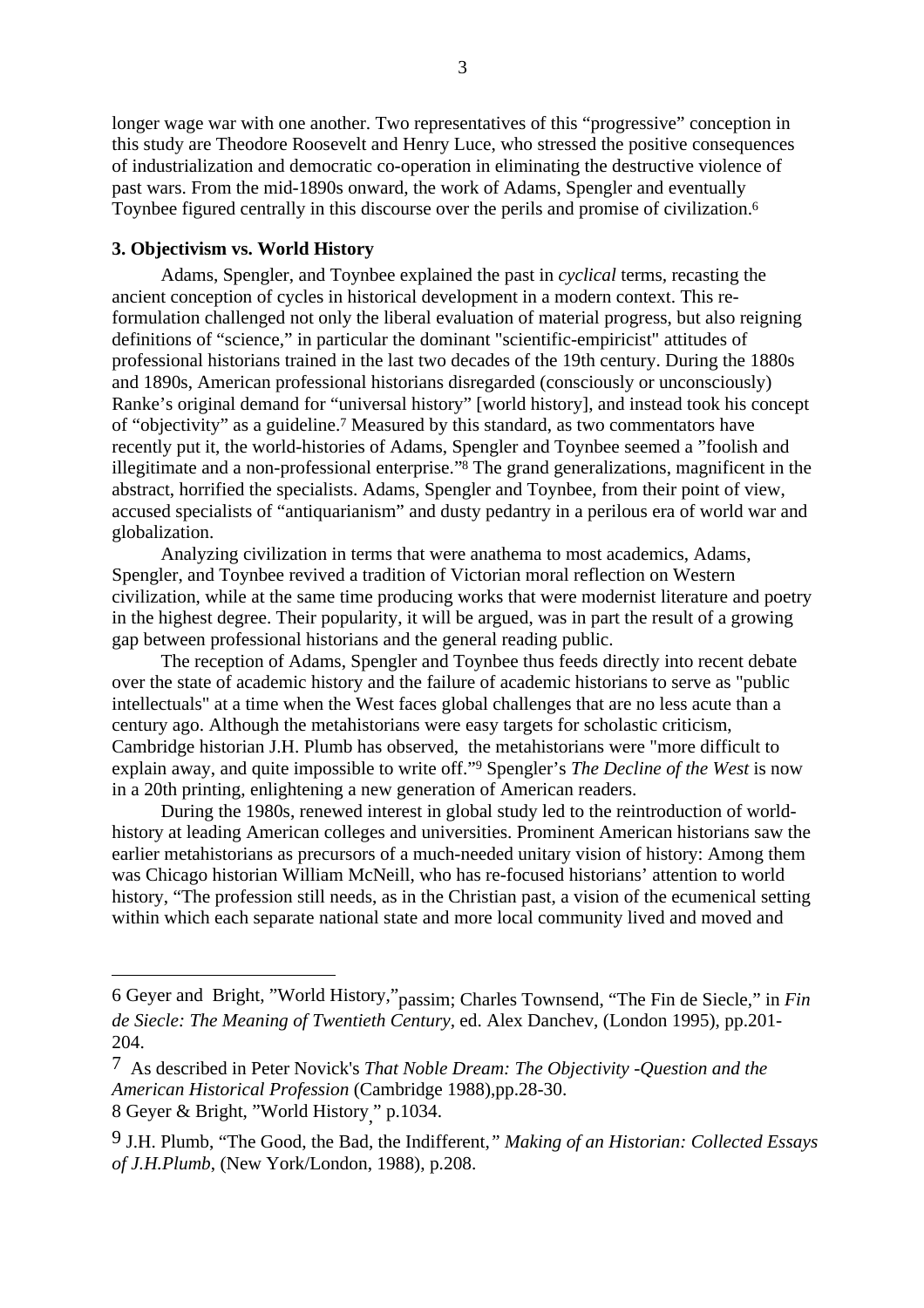had its being." McNeill also recognizes the usefulness of metahistory in providing mythic background for the study of humanities.10

Although the recent world-history movement is beyond the scope of this study, the reception of the early metahistorians sets this movement in broader perspective, exploring both the reasons for and limits of the appeal of metahistory in the United States.

# **4. Modernism vs. Modernization**

The reception of Adams, Spengler, and Toynbee also figured in the transformation of American thought from Victorian optimism to "progressive" reformism to "modernist" gloom — a transition that also raises several semantic questions. What is "modernism"? How does it relate to "modernization"? Or to "cognitive" and "aesthetic" modernism, "antimodernism," and "reactionary" modernism, labels also applied to American culture from the late 19th to the mid-20th century?

"The problematic definition of modernism," historian Dorothy Ross has observed, "has its origins in the fundamental division of intellectual life created by the Enlightenment." Kant separated scientific knowledge and aesthetic judgment, giving the former priority. The Romantics challenged the separation and reversed the priority, launching a debate that continues today." The label modernism was first applied retrospectively to a variety of artistic movements that developed from the 1890s through the 1920s, premised on the radical potential of subjective consciousness rooted in the artist's social alienation.

Modernity and modernization, Ross continued, are terms "reserved for the actual world brought into existence by democracy, capitalism, social differentiation, and science."11 Celebrating this world, leading American intellectuals in the late 19th century adopted the term "modernization" as they re-conceptualized Providence as "progress." Secularizing earlier religious ideals, modernization promised a bright future for an emerging American "new republic."

Meanwhile, other historians broadened the definition of modernism to include a larger group of social scientists and intellectuals—including the American pragmatists— who, while recognizing the subjectivity of knowledge, continued to pin their hopes on reason. This position is termed "cognitive modernism" as opposed to "aesthetic modernism". 12

Further complicating this issue, others have identified an "antimodern" side to "modernism," notably R. Jackson Lears in *No Place of Grace* (1981), an early study of this transition from Victorian to modern. Lears' antimodernism was in fact a minority voice within modernism broadly defined, referring specifically to Brooks and Henry Adams and other American upper-class thinkers who were disappointed with Gilded Age capitalism, while at the same time hoping to revitalize American society through an infusion of pre-

<sup>10</sup> William McNeill, *Mythistory and Other Essays*, (Chicago 1986), pp.79, 21-22.

<sup>11</sup> Dorothy Ross, ed. *Modernist Impulses in the Human Sciences 1870-1930* (Baltimore, 1994), p. 8. On the "darkness" of modernism, John Patrick Diggins, *The Promise of Pragmatism, Modernism and the Crisis of Knowledge and Authority*, (Chicago, 1994), Ch.1. "The Disenchantment of the World."

<sup>12</sup> Ross, *Modernist Impulses*, pp 3-8. On "cognitive" modernism see David Hollinger, "The Knower and the Artificer," *The American Quarterly*, 39 (Spr.1987).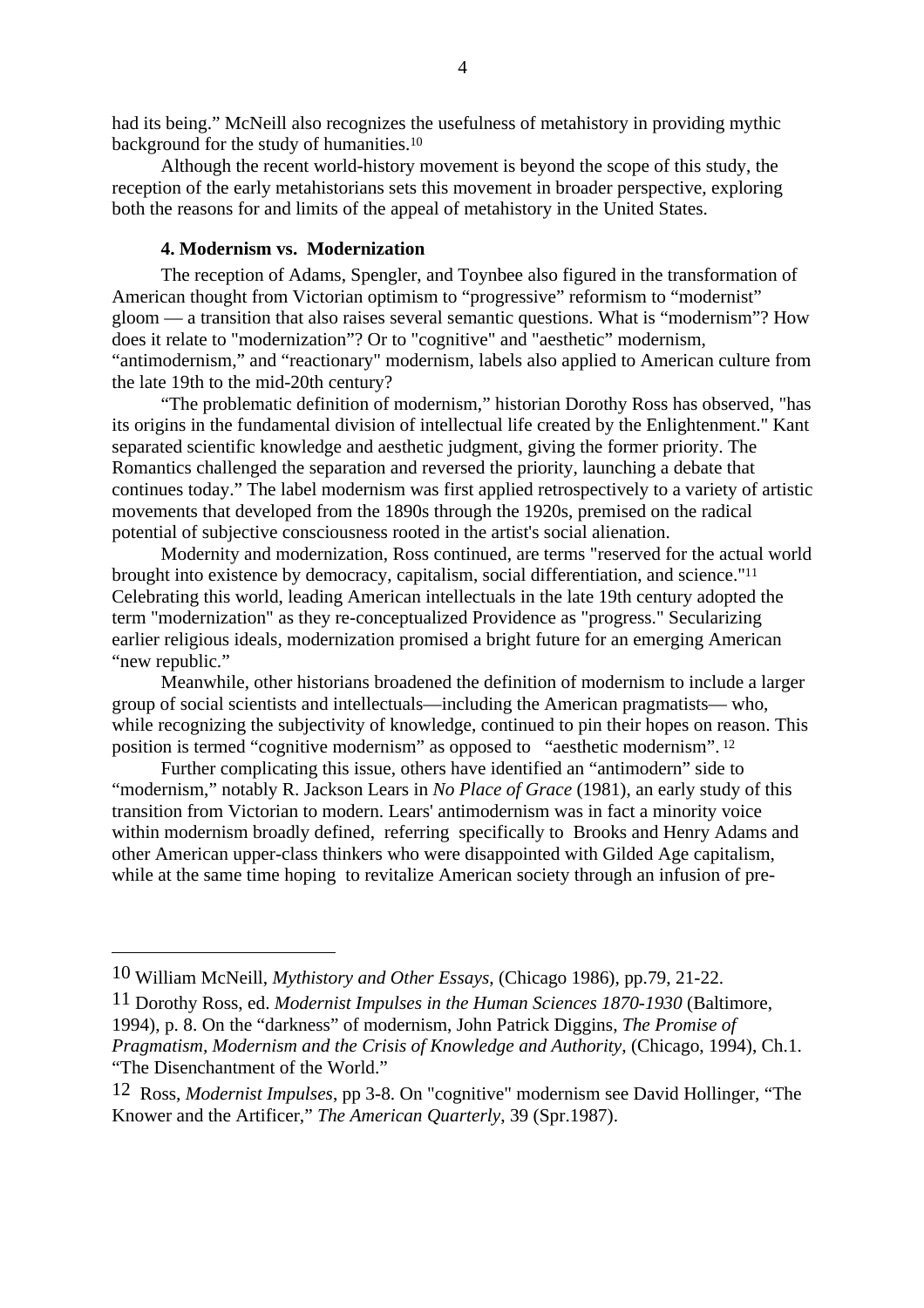modern martial and aesthetic values.13 The term nonetheless remains useful in underlining the retrogressive side of the modernist creed.14

Historians have explained the rise of this modernism/antimodernism alternately as the result of a collapse of religious faith<sup>15</sup> and of the poverty of secular liberalism.<sup>16</sup> Both apply to the work of the metahistorians . Each sought escape from modernity in traditional or exotic religions, or in idealized visions of former or future civilizations: the martial and spiritual Middle Ages (Brooks Adams); the cultural unity of the Florentine and Venetian city states (Oswald Spengler); or an emerging world-government dominated by "spiritual superminds" (Arnold Toynbee). Each was disenchanted with the liberal politics of their day, although difficult to place on a conventional radical-conservative political spectrum.

 Together, however, these explanations raise as many questions as they answer. If religion was the issue, how explain the appeal of Adams to a secularist such as Charles Beard? or of Spengler to Beard and to humanist Lewis Mumford? Or of the spirituallyminded Toynbee to hard-headed Cold Warriors? If a crisis of liberalism was at issue, what alternatives did these historians pose? A revitalized liberalism, as some hoped? Or one or another form of totalitarianism or authoritarianism, as many of their critics eventually charged? An answer to these questions, it will be argued, depends not only on religion and politics, but on such factors as fortuitous timing, skilful marketing, and conscious or unconscious distortion, as prophecies of decline were viewed through the lenses of liberal American optimism.

# **5. Organization, Methodology, and Sources**

An opening chapter describes the American debate over civilization and progress through the 19th century; intellectual, political, and economic developments through the 1890s; and the pre-World War I revolution in American manners and morals that together provided a context for the work and reception of all three metahistorians (ch. 1). Introductory chapters on Adams Spengler, and Toynbee (chs. 2, 4, 7) provide biographical synopses; information regarding the author's relation to the United States and to the American intellectual establishment; and a summary of the major work. Successive chapters on each man (chs.3, 5-6, and 8-9) explore the American reception of their work: the *zeitgeist* that informed the reviews; changing paradigms of science and historiography; and the political context in which they were at first embraced and then rejected.

<sup>13</sup> T.J. Jackson Lears, *No Place of Grace; Antimodernism and the Transformation of American Culture 1880-1920*, (New York 1981), pp.4<sub>-7</sub>.

<sup>14</sup> Norman Cantor, *The American Century: Varieties of Culture in Modern Times*, (New York 1997), p.50. Michael Geyer and Charles Bright, "World History in Global Age, " *The American Historical Review*, October 1995, pp.1034-1035 also use the term antimodernism, to characterize the philosophies of Spengler and Toynbee, describing their work: as the "antimodernist phase" in the writing of world-history.

<sup>15</sup> Costello, *World Historians*, pp.20-21; Andrew Feenberg, *Alternative Modernity: The Technical Turn in Philosophy and Social Theory*,(London 1995),p.41, and Robert Pippin, *Modernism as a Philosophical Problem: on the Dissatisfactions of European High Culture* (Cambridge, Mass. 1991), p.21.

<sup>16</sup> Francis Fukuyama, "Reflection on The End Of History, Five Years Later," in *World Historians And Their Critics*, ed. Philip Pomper, (Wesleyan, 1995), p. 27; John Patrick Diggins, *The Promise of Pragmatism,* p.25.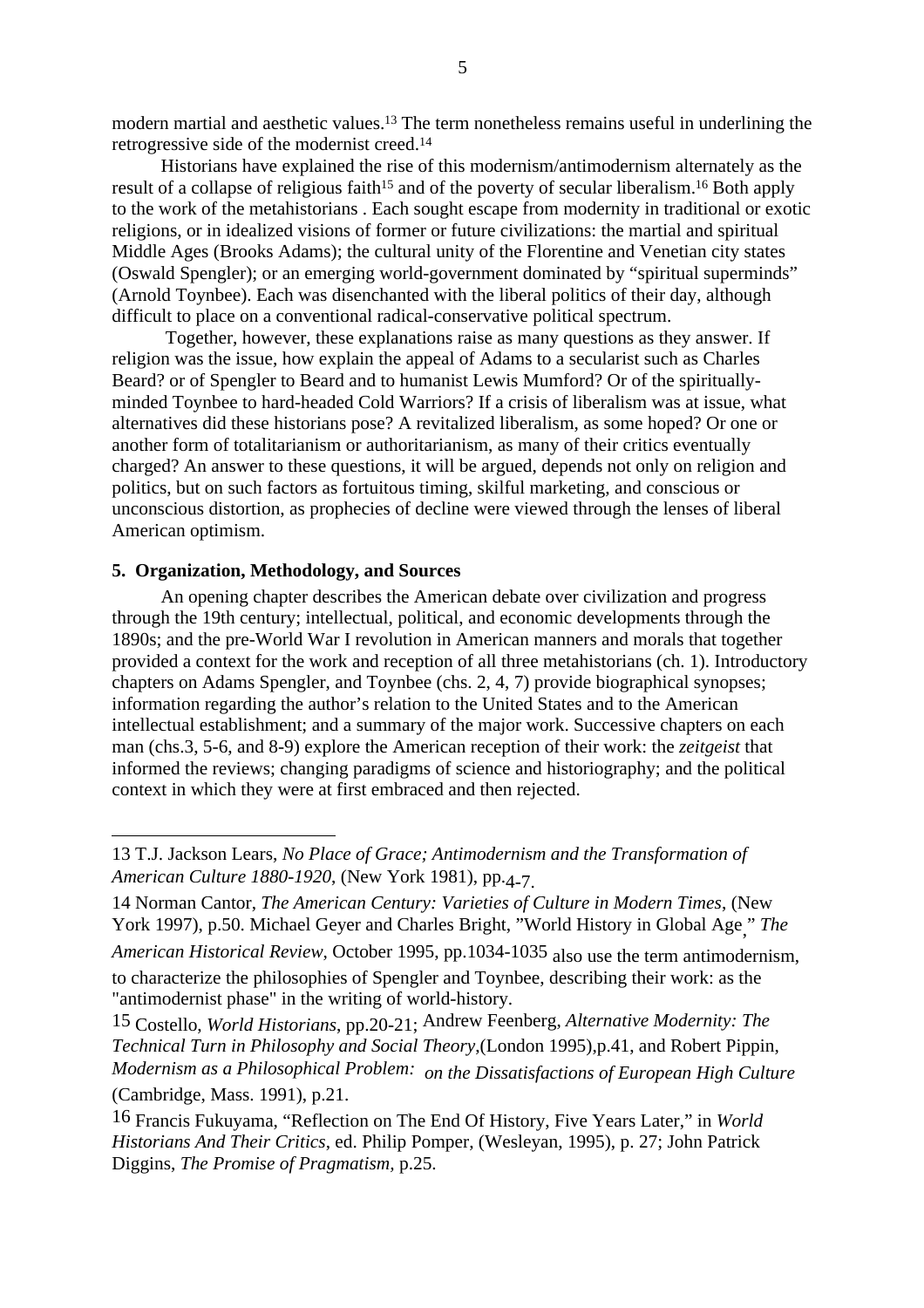My method is primarily that of "internalist" intellectual history: a close reading of reviews and comments with reference to the prevailing *zeitgeist*, changing definitions of science, and prevailing fashions in history and related social sciences. In each case however, attention is also given to such "external" factors as the changing political climate and the role of promoters and patrons. Examining the roles of Theodore Roosevelt, Alfred Knopf, and Henry Luce in promoting metaphysical world-histories, in particular, the study relates the world-historians to prominent "power- brokers" and "gate-keepers." 17

Primary sources include materials in the Toynbee Papers in Oxford's *Bodleian Library* relating to Toynbee's interaction with American movers and shakers, but otherwise consist mainly of materials published in scholarly journals, a majority in history and the social sciences; highbrow mainstream magazines such as the *Forum*, *Atlantic Monthly*, *The New Republic* and *The Partisan Review;* and New York newspapers, as a sample of "popular" opinion. Materials from magazines and periodicals focus especially on the most prominent and best-known liberal and progressive reviewers—Theodore Roosevelt, Lewis Mumford, Charles A. Beard, for example —although an attempt has also been made to include representatives from a variety of academic disciplines. *The Presidential Addresses* of *the American Historical Association*—from Henry Adams 1894 to Charles Beard in 1931 and Sidney B. Fay in 1947—reflect changing paradigms in American historiography.

In making these choices, I am aware that several possibilities exist for further study. Examination of the radical and regional press might yield a different picture of the American reception. A wider sample of the many reviews and comments—especially or Spengler and Toynbee—would doubtless reveal additional dimensions of their influence, as well as provide more insight into the personal and professional agendas of reviewers, promoters, and patrons. A fuller study of the recent world-history movement would shed light on parallels that here are largely speculative. The present study, it is hoped, lays a basis for such future investigations.

One other issue not considered continues to puzzle historians of the subject, namely the influence of the three historians upon one another. Adams's relation to Oswald Spengler, in particular remains a matter of conjecture. In 1943 , as Alfred A. Knopf reissued Adams'*s magnum opus,* Charles Beard argued that Adams's work anticipated many of Spengler's conclusions*18* More recently Swiss scholar Max Silbersmith has opined that "though not demonstrated in black and white… there could be understanding between [these] American and German intellectuals on the basis of aversion to the consequences of material civilization."19 Yet the connections, along with Toynbee's view of Spengler, remain subjects for future investigation.

These three metahistorians have been the subject of numerous studies and considerable controversy. Of the three, the American Brooks Adams has received the least attention. Although an immense literature has grown on his brother Henry, Brooks has received only cursory treatment. The most important studies are Thornton Anderson, *Brooks Adams: Constructive Conservative*, (New York 1953) and Arthur Beringause's, *Brooks Adams: a*

<sup>17</sup> On "internalist' versus "externalist" approaches to intellectual history see John P. Diggins, "The Oyster and the Pearl: The Problem of Contextualism in Intellectual History," *History and Theory* 23, (1984).

<sup>18</sup> Charles A. Beard, "Historians at Work: Brooks and Henry Adams," *The Atlantic Monthly*, April, 1943, pp.87-88.

<sup>19</sup> Max Silbersmith, *The United States and Europe, Rivals and Partners,* (London 1972), p.70.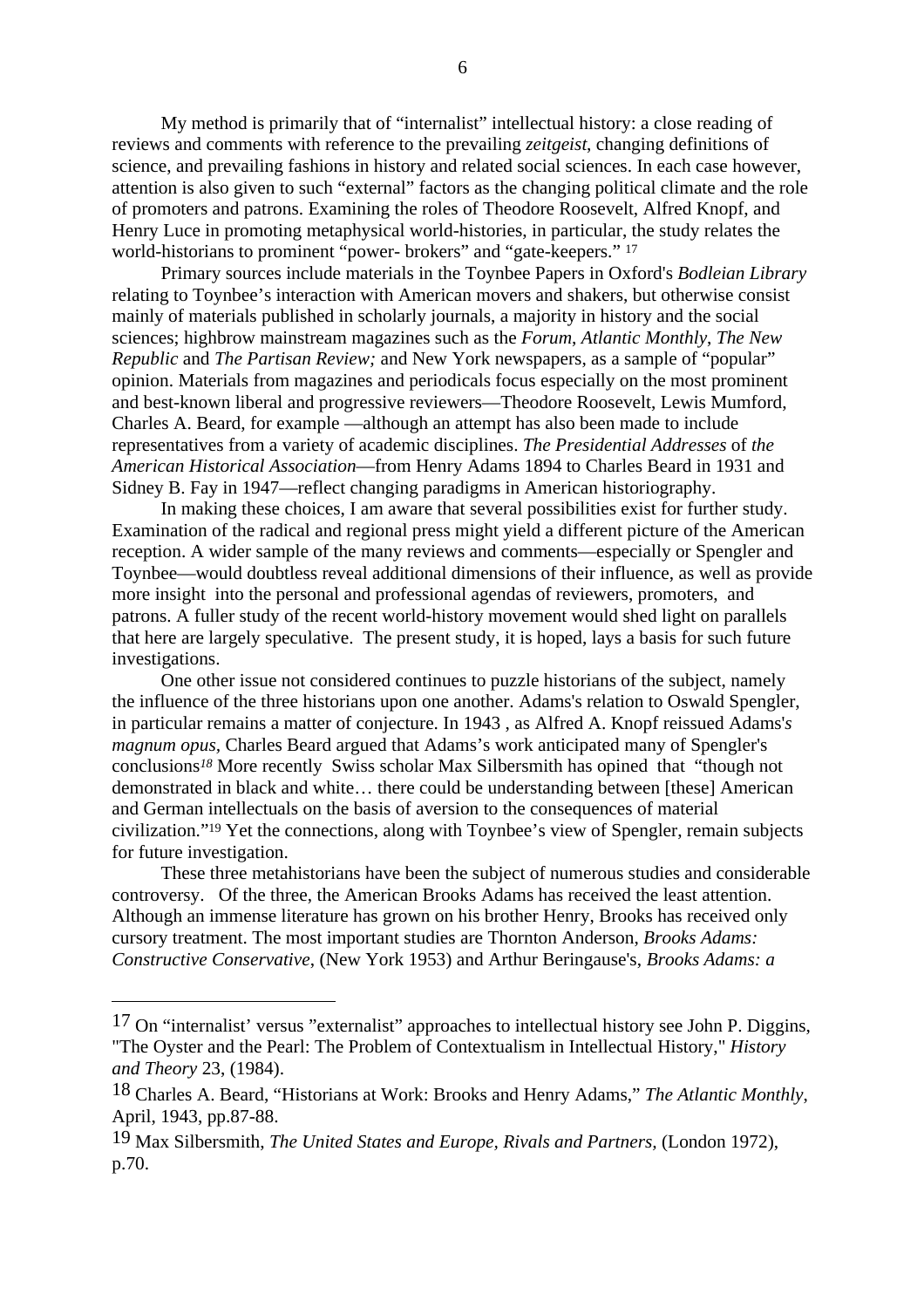*Biography* (New York 1954), the latter especially based on extensive research in the Adams papers. These and such later studies as Walter LaFeber's *The New Empire* (1964) and B*ehind the Throne* (1993) [edited with Thomas J. McCormick] focus on Adams's role in shaping the policies of the newly emerging American superpower. The present study in contrast, examines his role as pioneer in the 20th century quest for a global history.

Scholarly opinion of Spengler has projected both a positive and negative image. For H. Stuart Hughes, the author of a pioneering 1952 study of Oswald Spengler, states: "*The Decline of the West* offers the nearest thing we have to a key to our times."20 In *The Riddle of History, The Great Speculators from Vico to Freud* (1966) his Harvard colleague Bruce Mazlish argued in contrast that "it is clear that [Spengler] does not understand either modern civilization or modern history…It is Spengler's blindness to the important ideas and movements and movements of his own time which marks the bankruptcy of his intuitive method." 21 John F. Fenelly—a New York based economist and another American Spenglerscholar— cites the failure of the Spengler's professional critics to discredit him as proof of the appealing literary "quality" of his work. "[If] ever a piece of work could be buried under an avalanche of criticism," Fennelly observed, "the *Decline* would have disappeared forever…" 22

Among these many studies I found especially useful sociologist Jeffrey Herf's *Reactionary Modernism* (1984). Herf placed Spengler among other "Reactionary Modernists" in the Weimar Republic, who embraced technology and industrialism as the final and inevitable closing-phase of Western civilization. In the new age of industry and power politics, Spengler believed, the age of humanities was over. In his ambivalent modernist exaltation he hoped that *The Decline of the West* would encourage the young to channel their energies into technology and politics, instead of poetry and philosophy, in an age characterized by ruthless will-to-power.23 These conflicting assessments have helped me understand Spengler's American reception.

I have also profited from renewed interest in Arnold Toynbee's work among global historians in the 1980s. In *Mythistory and Other Essays* (1986) William McNeill underlined the value of Toynbee's philosophy of history and his questions concerning modern civilization. In combination with his biography *Arnold J.Toynbee: A Life* (1989). McNeill has done much to restore Toynbee's reputation, although without specific attention to his reception in the United States.

<sup>20</sup> H. Stuart Hughes, *Oswald Spengler: a Critical Estimate*; Finnish philosopher G.H.von Wright agrees with Hughes: "...The Decline of the West is on of the most remarkable books, one of the few, whom nobody can bypass , if he wants to gain more profound perspective to our own age and our meaning in life." in *Ajatus ja Julistus,* "Spengler ja Toynbee," (Helsinki, 1961),pp.126-127.[translated by author]

<sup>21</sup> Mazlish and Hughes quoted in, John Farrenkopf*, Prophet of Decline, Spengler on World History and Politics, (*Baton Rouge, 2001), p.102.

<sup>22</sup> John F. Fennelly, *Twilight of the Evening Lands: Oswald Spengler, a Half Century Later* (New York, 1972), p. 17.

<sup>23</sup> Jeffrey Herf*, Reactionary Modernism, Technology, Culture and Politics in Weimar and the Third Reich*, (Cambridge, 1984),p.49; "reactionary modernism," in Finnish context, Cf.

Pauli Kettunen, "Tekniikka, kulttuuri ja työläisen sielu: kasvatustietelijä Aksel Rafael Kurjen reaktionäärinen modernismi," in, *Ajan paineessa kirjoituksia 1930-luvun suomalaisesta aatemaailmasta*, ed. Pertti Karkama and Hanne Koivisto (Helsinki, SKS, 2000).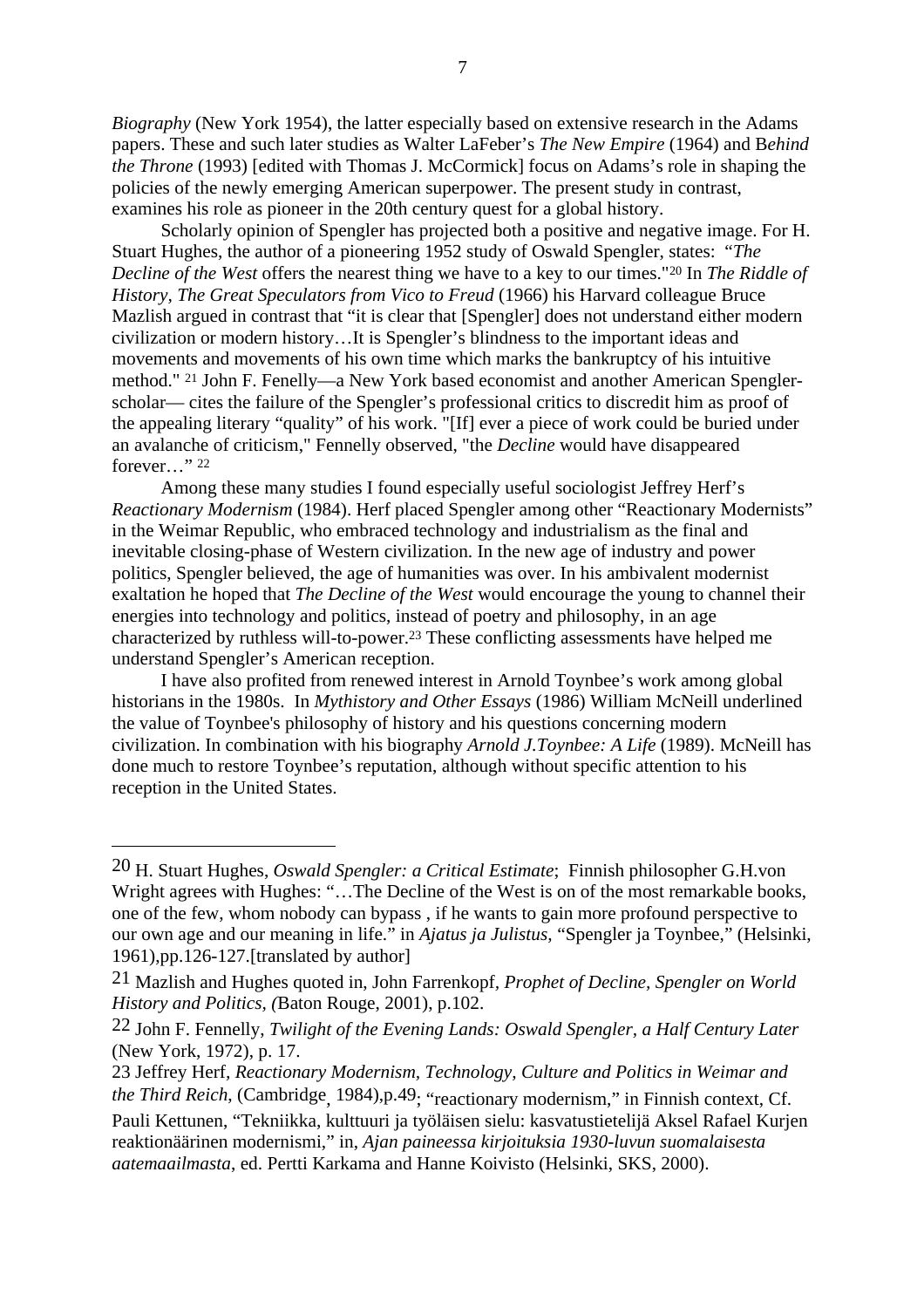Among more general studies that have guided my analysis, two in particular are B.G. Brander's, *Staring into Chaos, Explorations in the Decline of Civilizations* (Texas 1998) and Arthur Herman's *The Idea of Decline in Western History*, (New York 1997). Both provide a summary of the works of Adams, Spengler, and Toynbee, but do not deal with their American reception. Paul Costello's *World Historians and their Goals* (1993) offers a good overview of the governing *problematique* of modernism, but explores only briefly the problem of the American success, and omits Brooks Adams entirely. Peter Novick 's *That Noble Dream*, (1988) provides background on the evolution of American historiography, along with skepticism of the prospects of writing "objective" history. John Patrick Diggin's insightful *The Promise of Pragmatism: Modernism and the Crisis of Knowledge and Authority*, (University of Chicago Press, 1994) has increased my knowledge of American liberal "modernism."

# **6. Cultural pessimism and American Liberalism**

Cultural pessimism of the Adams-Spengler-Toynbee variety differs from historical pessimism in a crucial respect, Arthur Herman has noted.24 Historical pessimists view the threat to civilization as coming from without; cultural pessimists see decay and dissolution developing within civilization itself. Despite vast improvements in the American standard of living, cultural pessimism strengthened in the final decades of the 20th century, taking forms as seemingly diverse as environmentalism ("eco-pessimism"), multiculturalism, postmodernism, and the self-justifications of the Unabomber. Rather than spawning a mass movement, it has particular appeal to the "new classes": artists, intellectuals, and members of the media, university professors and students.

Although it's political offspring have ranged from far Right to far Left, cultural pessimism builds on a shared contempt for the liberal and rational traditions of the Enlightenment. Social determinists, cultural pessimists subordinate individuals to a larger whole and consider the individual less significant than the group, whether as pictured in the pre-Enlightenment "Great Chain of Being" or such modern groupings as *volk,* class, or race.

The reception in the United States of the histories of Adams, Spengler and Toynbee suggests that this modernist *angst* has had a perennial and abiding appeal to some Americans for more than a century. Given these roots, its strength in recent decades can no longer be attributed simply to Vietnam or Watergate. At the same time, the process by which these metahistorians were massaged and repackaged to be suitable for American readers, and were finally widely rejected for what seemed their authoritarian tendencies, suggests further that America's liberal-rational ethos—the belief that individuals matter —is stronger than some may believe.

<sup>24</sup> Herman, pp. 441-51.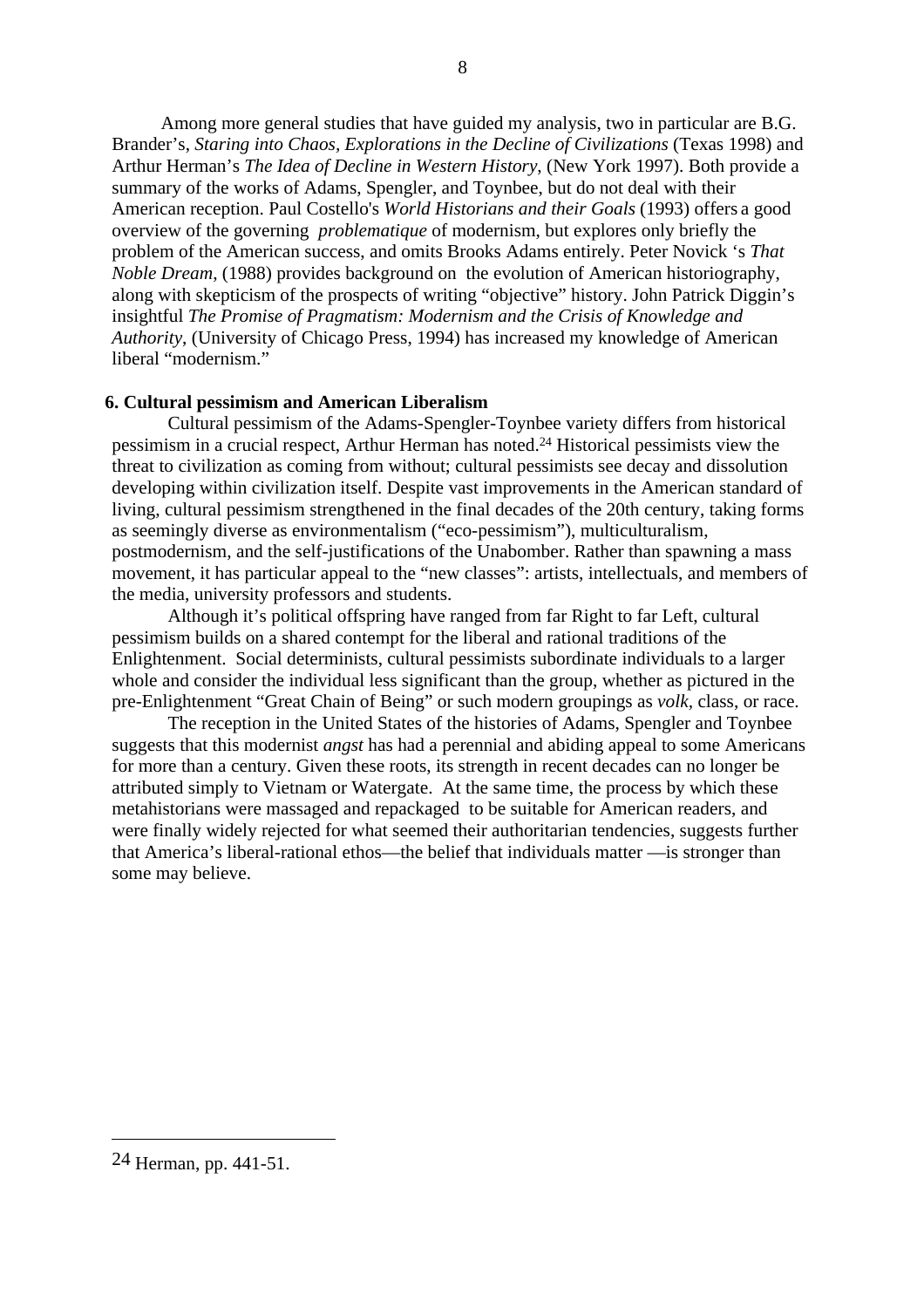# <span id="page-17-0"></span>**CH.1.CIVILIZATION AND DECLINE: AN AMERICAN DEBATE 1630S-1890S**

# **1. The Perils of Prosperity: Puritanism to Republicanism**

#### *Mission and Money*

The American idea of civilization began with the search for riches in the 16th century, was molded by Puritanism in the 17th, and again by Republican Humanism in the 18th. During the 19th century, assuming a meaning close to that which persists today, the concept of civilization was further transformed by the values of liberal capitalism.

After 1500, following the Columbian invasion of the New World, the peoples of the western European subcontinent expanded their borders in a fashion unique in world-history. "Faustian" men, in Oswald Spengler's term, spread European institutions and ideas, languages and culture, technologies and economy over the face of the earth.1 Initially, the dream was of a kingdom ruled by *El Dorado* (literally, in Spanish, the "Gilded man "), rich beyond mankind's wildest dreams. This myth of the "Gilded man" flourished throughout the Middle Ages and now inspired the Spanish Conquistadors and the English adventurer Sir Walter Raleigh in their pursuit of New World riches.2

Some who settled the North American continent in the 17th century, however, justified their conquest in terms of both wealth and religion, claiming to bring "civilization" to the "savages." One aspect of the American view of civilization derived from the view that the secular process is part of a higher purpose. For nearly five hundred years Americans have cited "mission" and "money" as their twin goals.3

 The Puritans of New England declared themselves of two minds regarding the purposes of their "New Jerusalem." The founders believed that grace revealed itself in property, assigning a spiritual meaning to money. But until the 1660s, they were wary of making this connection directly. The result, as historian Lewis H. Lapham has written, was a Calvinist double standard. "One faction thought that money was merely a commodity and the American experiment was about the discovery of a moral commonwealth. Another faction equally idealistic but not so pious, thought that money was a sacrament and that America was about the miracle of self-enrichment."4

 Puritanism, and Calvinism thus justified Americans in developing a continent and much of the globe in the name of civilization, a term that soon embraced commercial expansion. The men who drafted the Constitution in 1787 hoped to make a world safe for both civilization and trade. Throughout most of their history, Americans have had no problem seeing their prosperity as part of higher purpose.<sup>5</sup>

<sup>1</sup> Kirckpatrick Sale, *The Conquest of Paradise: Christopher Columbus and the Colombian Legacy*, (London, 1991), p.4.

 $2$  Further on the myth of the New World and America as the fulfillment of history, see, Jan Willem Schulte Nordholt, *The Myth of the West: America as the Last Empire*, (Michigan, 1995), p.54-56.

<sup>3</sup> Walter La Feber, *The American Age United States Foreign Policy at Home and Abroad Since 1750*,( New York and London, 1989),pp.5-6.

<sup>4</sup> Lewis H. Lapham, *Money and Class in America, Notes and Observations on the Civil Religion,* (New York, 1988), pp.3-4.

<sup>5</sup> LaFaber, *The American Age,* p. 5.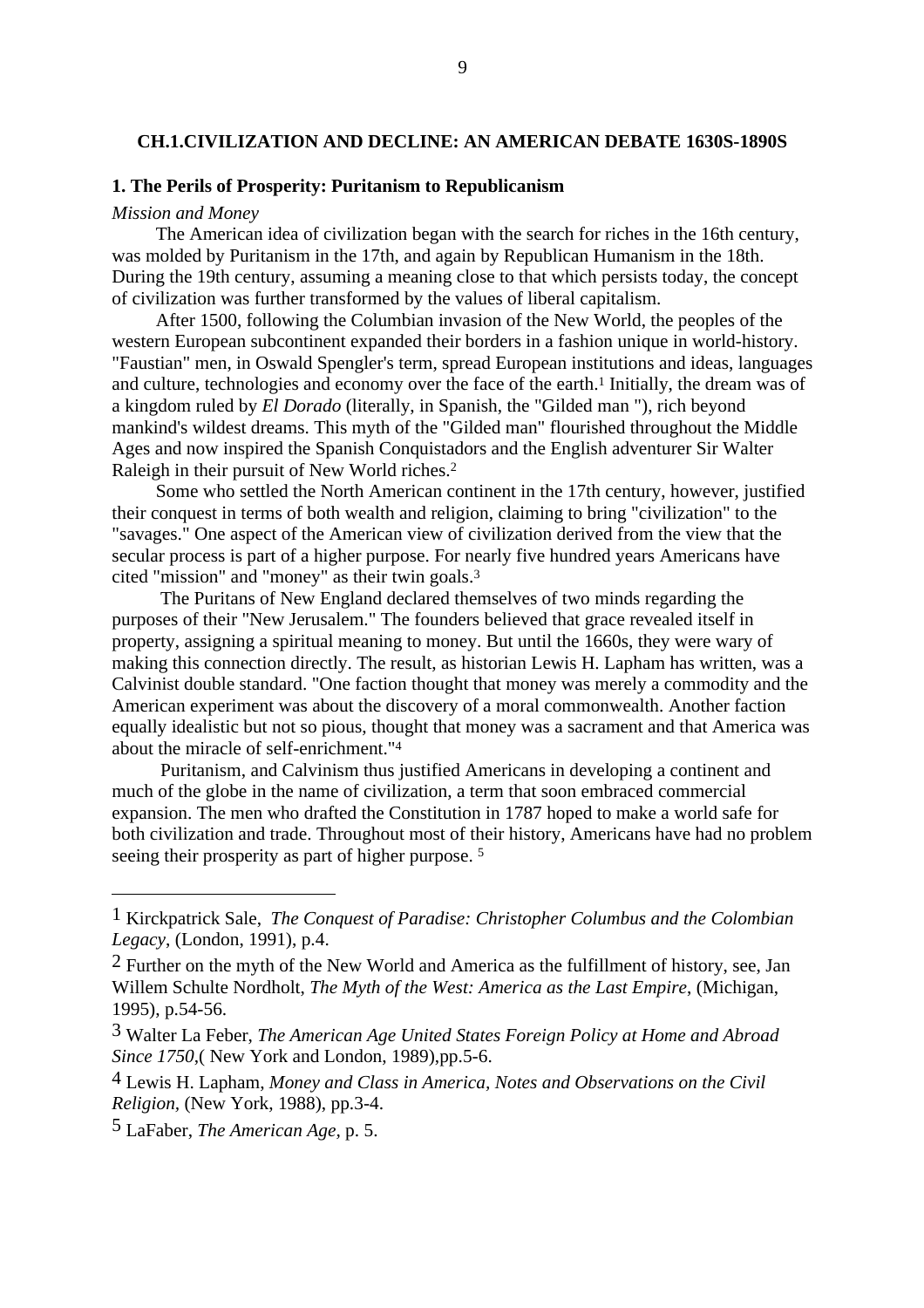#### *The Puritans*

American civilization has its roots in a unique set of circumstances. On the shores of New England, a group of intellectuals—some ministers, others university educated established a social order that was by definition a contract society, bound by a "covenant theology" derived from Calvinism. Once a persecuted minority in England, the American Puritans were suddenly a dominant religious establishment which considered itself a model of reformed society. On their shoulders rested nothing less than the fate of the Reformation. The fact that God had withheld America until the Reformation purified the church argued that He had been saving the new land for some ultimate manifestation of his grace.<sup>6</sup> "A city on a hill," their mission was the reformation of the world.<sup>7</sup>

10

At the same time, the Calvinist notion of providential history argued against American "exceptionalism"—the idea that the nation is immune from the cycles of growth and decline that have led to the disappearance of earlier civilizations. All secular communities , the Puritans believed, are finite and problematic; all flourish and all decay.8 Against the idea of providential history, they set the Augustinian notion of the rise and decline of secular communities within history, with the redemption and salvation of the elect occurring beyond history. Not until later would exceptionalism become yet another ingredient in the definition of civilization.

After 1660, with the Restoration of monarchy and collapse of the Puritan Revolution in England, many New Englanders believed they saw signs of decay in the own society. Once the advanced guard of the Reformation, they now seemed a provincial backwater, ignored by most European Protestants—a fate not unknown to revolutionaries-in-exile through the ages. Materialism, commercialism and immorality seemed rampant. Evidence of this dismay surfaced in a new literary form—the Jeremiad—in which clergymen and poets such as Michel Wigglesworth told of "The Day of Doom" and "The Decline of New England." In future centuries, these dark doubts would perennially cloud America's sunny conception of civilization.

#### *Humanism and Republicanism*

Although Puritanism remained a vital force among ordinary folk, many of its leading ideas took a secular form in a Republican Humanism that during the 18th century offered an alternative to the political and economic liberalism of John Locke and Adam Smith. Derived from the Latin *res publica* (the public "thing" or "good") *Republicanism* stood for the collective morals of the classic world against the individual passions and newly found freedom unleashed during the Enlightenment.

Republicanism had its roots, as historian J. G. A. Pocock and others have noted, among English libertarians of the 17th century who posed virtue against commerce, the country against the court, the independent landed warrior citizen against the bureaucrat and the mercenary. Sharing a static agrarian vision, the "country ideologues" of England, transmitted their fears of the growth of civilization to the Republican thinkers in America. From the

<sup>6</sup> Arthur Schlesinger Jr., *The Cycles Of American History,(* Boston,1986), p.13.

<sup>7</sup> Warren Sussman, *Culture as History: The Transformation of American Society in the Twentieth Century*, (New York, 1984), pp. 11-12.

<sup>8</sup> *Ibid*., p.4.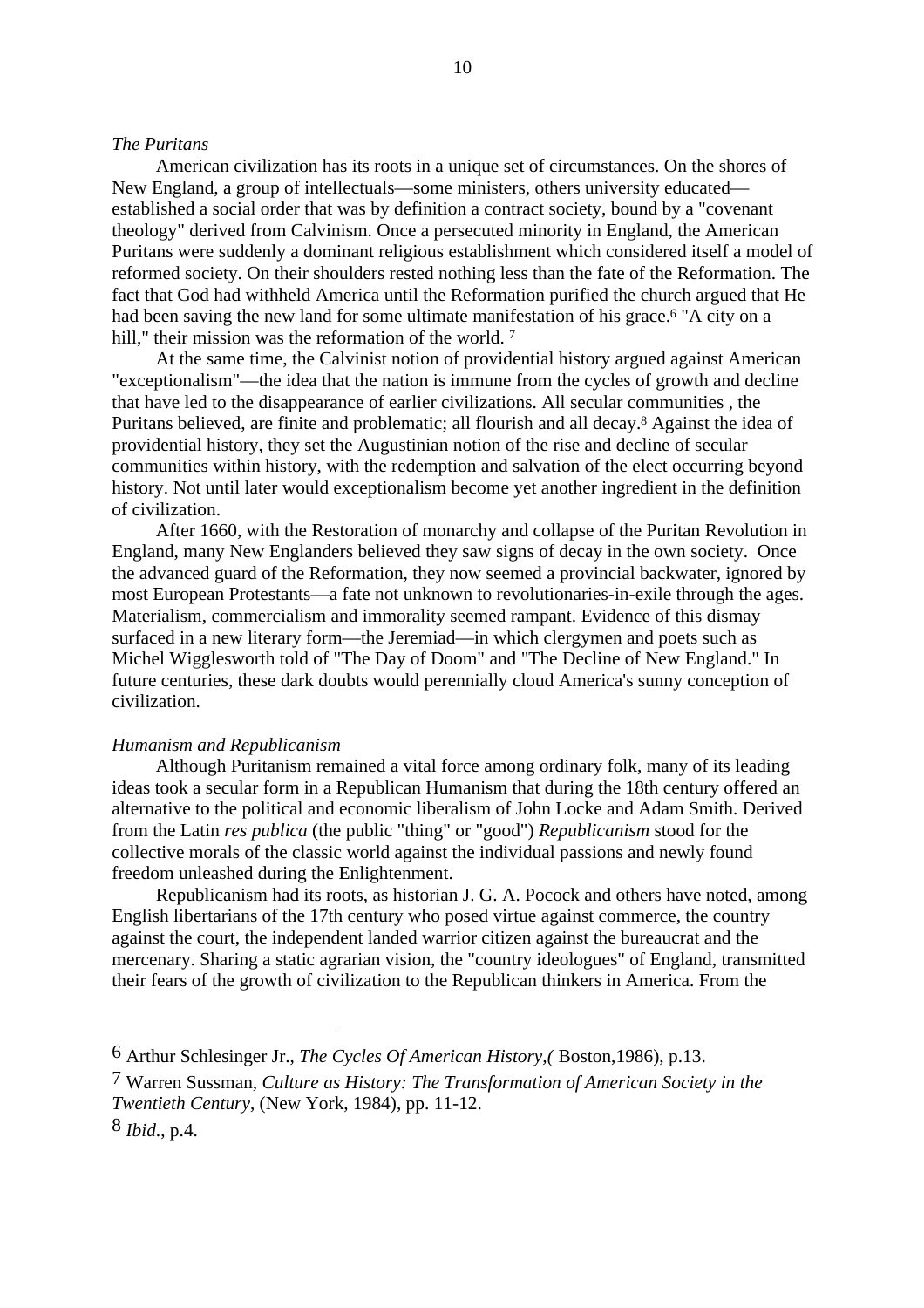Revolutionary era onward, the "country" strain in Republican thought exalted the freeholding warrior-citizen as a redeemer of modern comfort and complacency.<sup>9</sup>

Whereas liberalism stressed individual autonomy, free enterprise, and material gain through free market capitalism, Republicanism emphasized mutual obligation, economic restraint. and community well-being. Virtue rather than happiness, and liberty under law were its goals. Historian Arthur Schlesinger Jr., among others, has argued that the traditional emphasis on John Locke as the father of American political thought obscures the darker strain of Republican thought, expressing the Calvinist idea that life is a "ghastly risk." Further the republican strain of thought in America led, "from Machiavelli's *Discourses of Livy* through Harrington, the English country party and Montesquieu to the Constitutional Convention."10

Republicanism informed debates during the Revolution and at the Constitutional Convention in 1787. For the Founders, a Republic was not only the opposite of monarchy and tyranny, but a society where wisdom ruled over men's passions. Writers took Roman pen names such as Cato, Brutus, or Publius; George Washington embodied the ideals of antiquity: duty, honor, courage, seriousness, manliness, glory. A major threat to the new Republic was the conflict between Machiavelli's *virtu* and *fortuna —*public virtue and private greed.

The history of antiquity haunted the imagination of the Founders. In 1734 one of the "fathers of the American constitution," baron de Montesquieu published his *Considerations Sur Les Causes De La Grandeur Des Romains Et De Leur Decadence.* For Montesquieu, the slow disintegration of the Roman Empire was not to be seen as a series of unhappy accidents, but was a result of a "law of the civilization and decay." Montesquieu claimed that there was an underlying logic to the fate of Rome, which implied that some such patterns would be repeated in other empires. Civilization contained the seeds of its inevitable destruction, as a secure, rich, and comfortable aristocracy became addicted to luxury to a point where the barbarians could no longer be kept at bay.11

The history of Rome was the Founders' favorite case study, illustrating the development of freedom and the fate of despotism.12 The history of antiquity did not teach the inevitability of progress, but showed the risks of republics and empires alike —the transience of glory. The Roman Republic had declined into "Caesarism" and a period of wars—a warning Oswald Spengler would sound more than a century and a half later.

Eighteenth-century Americans' sense of history was cyclical rather than linear, and often included fantasy and despair. Political theorists worried incessantly about national destiny and the fragility of their Republican experiment. Seeing political plots everywhere,

12 *Ibid*., p.5.

<sup>9</sup>J. G.A Pocock, *Politics Language Time: Essays on Political Thought and History* (New York, 1971), chapters, 3, 4, passim.

<sup>10</sup> Schlesinger, *Cycles*, p.6. The "Republican" tradition was outlined in Pocock's *The Machiavellian Moment: Florentine Political Thought and the Atlantic Republicam Tradition* (1975) and R. Shalope, "Toward a Republican Synthesis," *William and Mary Quarterly*, 29 (1972), 49-80, and "Republicanism," ibid., 39 (1982), 334-56. In the past decade some historians have questioned whether republicanism was a coherent tradition. See Daniel Rodgers, "Republicanism: The Career of a Concept," *Journal of American History* 79 (June 1992), 11-38

<sup>11</sup> Brian Stableford, "Introduction," *The Deadalus Book of Decadence*: *Moral Ruins*, (New York, 1993), p.2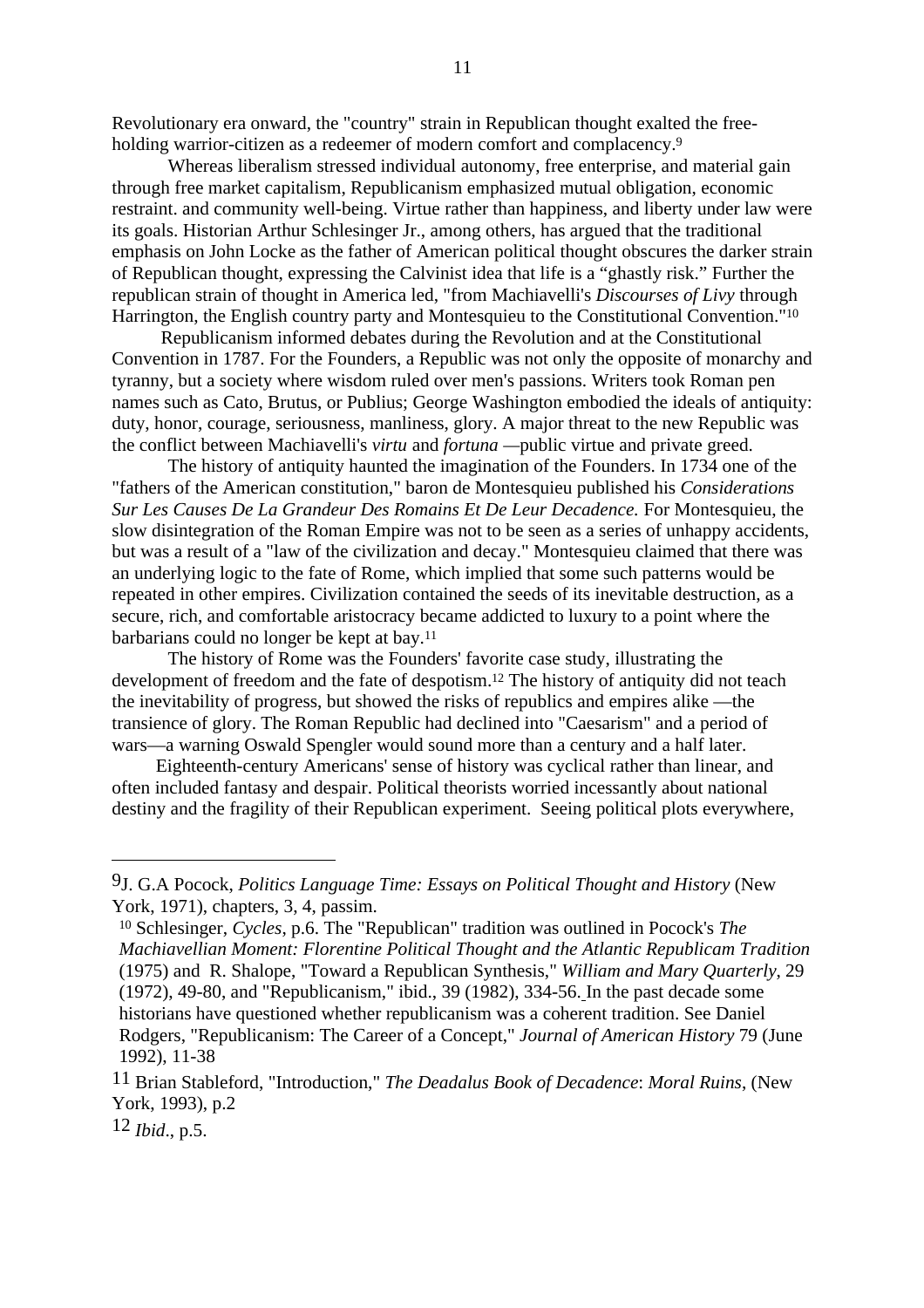they turned partisan disputes into treason and viewed imperial mismanagement as conspiracy and deliberate design.13

In creating the Republic the Founders knew they were bucking the odds of history since time guaranteed decay. Machiavelli also assumed that virtue can reign for only short periods since time also threatens virtue. In contrast, the Founders believed that time was redemptive rather than destructive. The America experiment soon came to mean the flight from the classic Republican doom.

After the Revolution, American leaders increasingly claimed that the Almighty had contrived a nation unique in its virtue and magnanimity, driven by different motives that governed other states, and exempt from the cycles of decline and decay that destroyed past civilizations. Thus "mission" and "exceptionalism" joined hands as the nation entered the 19th century.14

# **2. Liberal Values in Victorian America**

As industrialism and free market capitalism transformed the new nation in the first half of the 19th century, Republicanism continued to provide a language of discontent for those who questioned the new order, among them working men and women in the mills and factories of New England. 15 But the majority of white, middle-class Americans shed the gloomy pessimism of the classical Republicans for a brighter vision of the future of American civilization. Historians from George Bancroft to Henry Steele Commager captured this mood in several generations of now classic texts. " [Progress ] was not to him a philosophical idea," Commager wrote in his *The American Mind* (1950), "but a commonplace experience: he saw daily in the transformation of wilderness into farm land, in the growth of villages in to cities, in the steady rise of community and nation to wealth and power."16

The guiding assumptions behind the Victorian conception of civilization were the middle-class values of thrift, diligence and persistence— values key to the success of the expanding capitalist economy. Sustaining these values from the 1830s into the 20th century were four underlying convictions: a belief in (1) individualism; (2) morality; (3) progress; (4) and, increasingly as the century unfolded, a "genteel" conception of culture.17

Victorians also firmly believed in a predictable universe watched over by a benevolent God. The universe was governed by immutable laws, and a fixed set of truths to be understood through scientific observation. Assuming a macro-historical perspective, they viewed world-history as the providential instrument of God's will.<sup>18</sup> Thus the  $18<sup>th</sup>$  century

18 *Ibid.,* pp.16-18.

<sup>13</sup>Daniel T. Rogers," Republicanism," p.14.

<sup>14</sup> Schlesinger, *Cycles* p.16.

<sup>15</sup> See for example, Sean Wilentz, *Chants Democratic***:** *New York City and the Rise of the American Working Class*, 1788-1850, (Oxford U. Press, 1984).

<sup>16</sup> Henry Steele Commager, *The American Mind*, (New Haven, 1950), p. 5.

<sup>17</sup> Norman Cantor, American *Century: Varieties of Culture in Modern Times,* (New York, 1997), pp.16-18.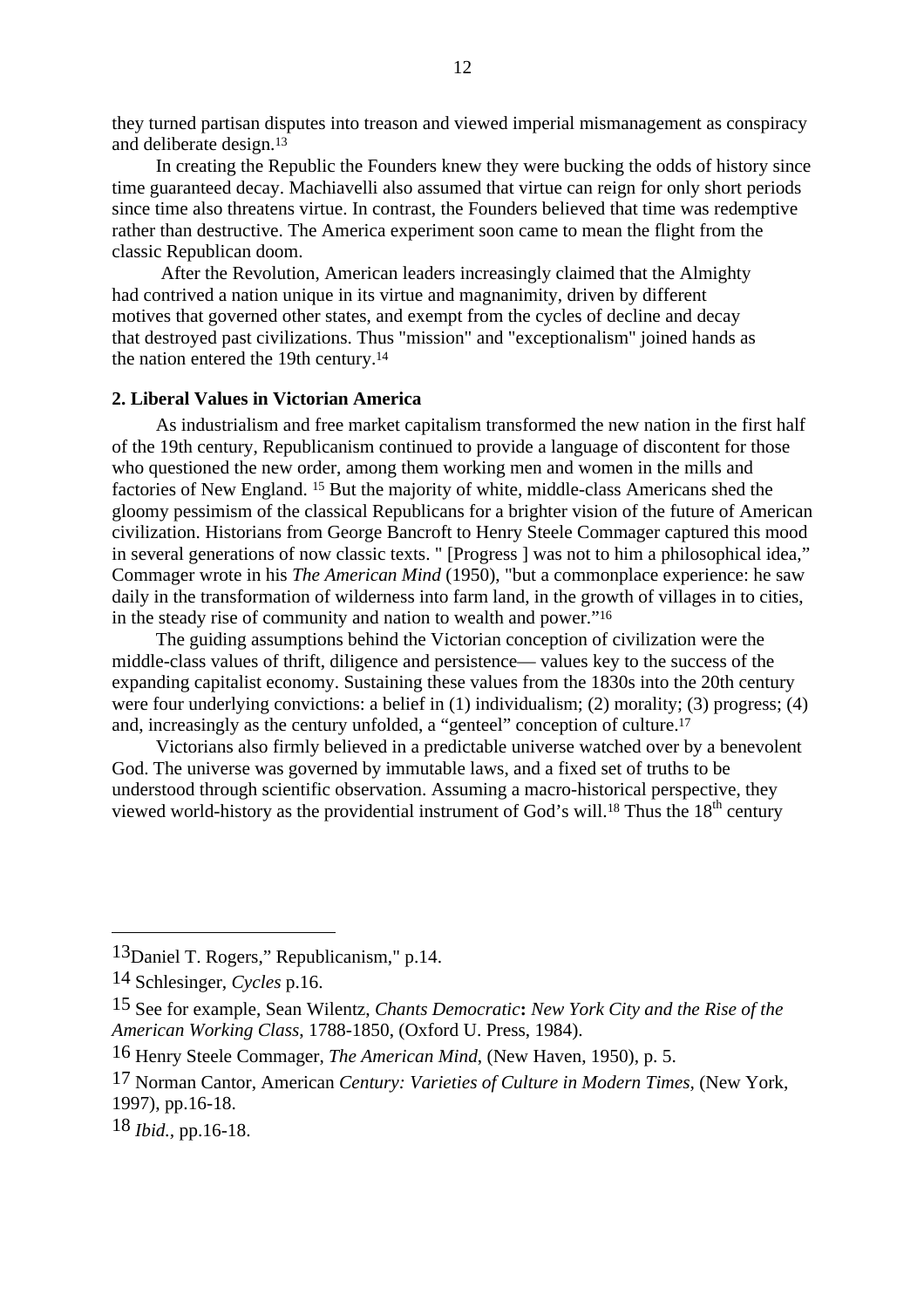Republican pessimistic view of human nature was overshadowed by a belief in linear progress by the middle of the  $19^{th.19}$ 

Several popular texts, two at the beginning and one at the end of this era evidenced this new mood. In "The Office of the People," historian George Bancroft, speaking in 1835 during Andrew Jackson's second term, tied progress to democracy. "[The] measure of the progress of civilization is the progress of the people," he told his audience. "The irresistible tendency of the human race is therefore to advancement. . . The movement of the species is upward, irresistibly upward." Defining "The Law of Human Progress" a decade later, statesman and reformer Charles Sumner outdid Bancroft: "Man. . .is capable of indefinite improvement. Societies and nations . . . and, finally, the Human Family, or collective Humanity are capable of indefinite improvement. 20

Looking forward to the new century, *The Saturday Evening Post* of December 24, 1898 echoed Bancroft's optimism, predicting" that the twentieth century is to be one of splendid progress along altruistic, philanthropic, and educational lines…as the fifteenth [century] made the world larger and the nineteenth added so wondrously to its luxury and comfort, so the twentieth is to make it better and lead its people upward."21

Interestingly, although half a century apart, both conceived of progress less in terms of technology and industry than of democracy, philanthropy, and education. By the 1880s, however, others were equating progress with material advances, for example industrialist Andrew Carnegie in *Triumphant Democracy* (1887) and other writings.

# *A Well-Ordered Universe and Victorian Scholarship*

In its institutions and intellectual life, Victorians prized order. An emerging middle class, at once ambitious and energetic, feared the consequences of unfettered ambition and individualism, historian Burton Bledstein has written in *The Culture of Professionalism* (1976). The result was a tendency in thought and public action to separate, divide, and contain: limiting things in terms of their "nature," for example, or using "science" to restructure space. Courtrooms and jails removed criminals from the community; schoolrooms contained children; asylums isolated the mentally ill; and parks set aside space for leisure.

Victorians also stressed the written over the oral, thus creating a divide between the private reader (thrown on his/her resources) and external "authority" in the form of the experts charged with interpreting the written word. Such was the source of the "culture of professionalism" that shaped history and the social sciences along with most areas of American life.22 The outcome was what historian Norman Cantor terms Victorian "formalism, " one of two meanings of the term as applied to late 19th century America.

<sup>19</sup> Stow Persons, *American Minds a History of Ideas*, (New York 1958), p.345; Jackson Lears, *No Place of Grace - Antimodernism and the Transformation of American Culture 1880- 1920*, (New York, 1981), p.100.

<sup>20</sup> George Bancroft, "The Office of the People in Art, Government and Religion," *Literary and Historical Miscellanies (New York : Harper, 1855),* quoted in Robert C. Bannister, *American Values in Transition* (New York, 1972), p. 295; Charles Sumner, "The Law of Human Progress," *Complete Works,* 2 (1900), quoted in *ibid.* p. 245.

<sup>21</sup> *Saturday Evening Post December* 24, 1898, quoted Gail Thain Parker, *Mind Cure in New England: From the Civil War to World War I*, (Hanover, New Hampshire, 1973).p.27. 22 Robert C. Bannister web page: http://www.swarthmore.edu/SocSci/rbannis1/RCB.html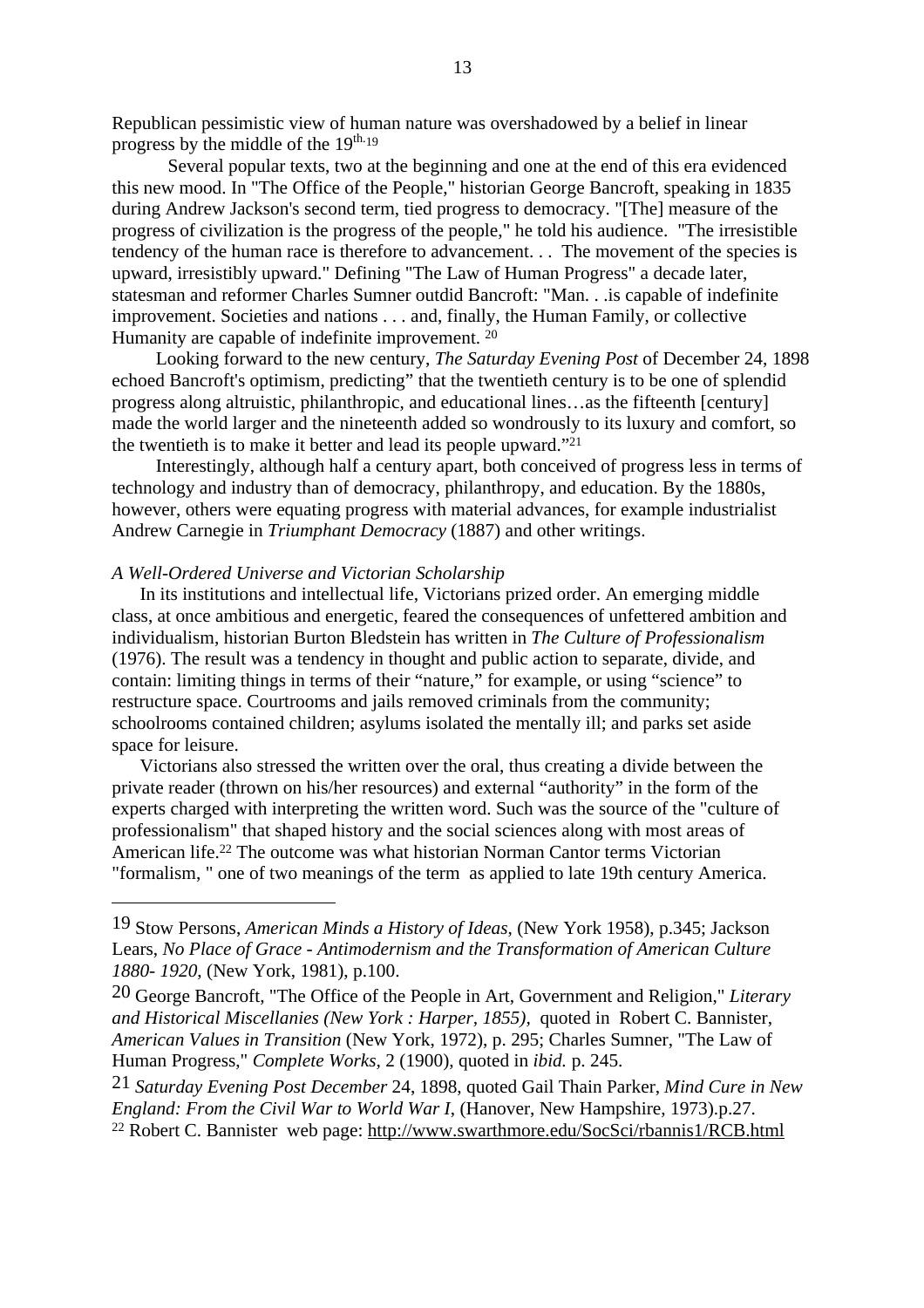"The formalist view of the world grants a positive, prescriptive quality to cultural structures, that control behavior," Cantor noted, "formalism believes in the intrinsic value of the system, program, or law itself."23

During the 1860's and 1870's, the study of civilizations came increasingly under the influence of natural sciences. Influenced by Herbert Spencer's *Social Statics* (1851) and his multi-volume "Synthetic Philosophy," and indirectly by Darwin's *The Origin of Species (1859),* historians and anthropologists were no longer content with the view that the development of human institutions was an illogical, largely aimless unfolding—in contrast to the cyclical views of gloomier Republicans.

According to historian Stow Persons "this organic analogy suggested a teleological interpretation of history, a point of view emphasizing the realization of an implicit historical destiny that was already well established in American historical thought by the nineteenth century. It also suggested the study of the history of institutions as a genetic development rather than as the result of the invasion of causal factors mechanically conceived."24

In line with the Victorian impulse to divide and contain, American anthropologists visualized the evolution of civilization as a clearly-defined three-stage development from "savagery" through "barbarism" to "civilization." Victorian writers agreed that modern man was rational, self-controlled, progressive and anxious to avoid violence. Societies were either "civilized" or "savage"—just as a century later Americans distinguished the "free world" from the "unfree" and "underdeveloped'" portions of the globe.25

 Morality and immorality were also black and white. Victorians were assured that "virtuous conduct generally produces pleasure and peace of mind, while the immoral conduct is a source of misery." These ideals offered spiritual balm in a world-historical context to members of societies "who were still suffering." Through "progress," backward civilizations might at last free themselves from the barbaric, non-modernized pre-industrial past. 26

In psychology, the Victorians drew equally sharp distinctions between the "higher" mental functions, such as rational thought and spirituality, and those of "lower" instincts and passions, which Freud described as the "Id." In the so-called "faculty psychology," the human mind was a tidy triptych of "intellect," "will", and "emotion."

"Formalism," in a second sense, also characterized the emerging social sciences. In economics, advocates of *laissez faire* and free trade based their analyses, not on how people function in the real world, but on an abstract wealth-maximizing "*homo economicus."* Political scientists likewise postulated a power-maximizer who early appeared in *The Federalist Papers.* Legal scholars viewed the law in terms of the powers of an abstract "sovereign," not what the courts actually do. "Formalism," in both senses of the term, set the stage for a massive "revolt against formalism" by the generation who came of age in the 1880s. 27

<sup>23</sup> Cantor, *American Century,* p.350.

<sup>24</sup> Persons, *American Minds,* p.225.

<sup>25</sup> Daniel J. Singal, "Towards a Definition of American Modernism," *American Quarterly,* , no.1, 1987, p. 9.

<sup>26</sup> *Ibid.,* pp.9-10.

<sup>27</sup>Morton White, *Social Thought in America, The Revolt Against Formalism,* ( Boston, 1959), passim.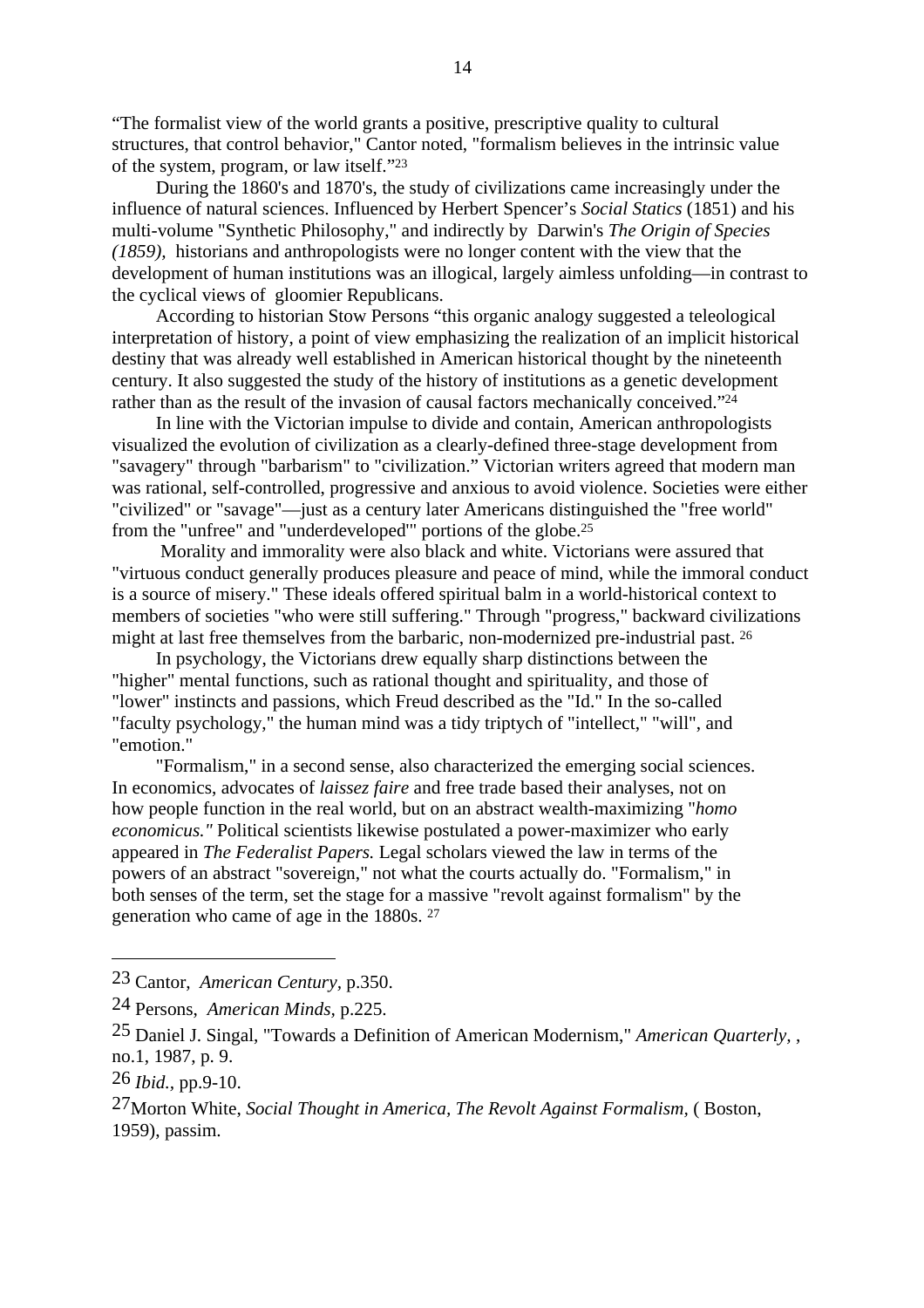# *Professionalizing Historical Writing*

Among American historians the quest for certainty took the form of an exaggerated objectivism, associated (albeit unfairly) with the work of German historian Leopold von Ranke. Ranke distinguished two qualities of the able historian; a love of the particular for itself and a resistance to the authority of preconceived ideas. Ranke's method, properly understood, meant only that the historian should not have any specific preconceptions about the nature of the world and its processes. According to Peter Novick*,* the historian thought he must bring a deeply reflective mind to his documents, opening his intellect to fully comprehend the historical reality.

 In Ranke's original view, history, for all its apparently chaotic nature, displayed a meaning and comprehensibility to the properly-conditioned historical consciousness. History would not directly reveal its ultimate meaning: only a religious sensibility was capable of deriving it from a spirited reflection on the historical documents. Ranke's ideal historian was a medium for interpreting universal history, opening himself to an intuitive perception of universal world- history.28 The result however was finally ironic: most German historians saw Ranke as the antithesis of non-philosophical empiricism, while in America "Ranke¨s reputation as an unphilosophical empiricist underwrote an already existing American predisposition to disparage philosophical speculation about history… " 29

 The professionalization of American historical writing brought instead a narrow positivism and an almost exclusive concentration on political history and history of Anglo-Saxon institutions.30 Objectivity also dictated an austere style. Through a complex process of cultural exchange, these ideas made their way from Germany from the 1870s until anti-German sentiment stopped the flow after 1914. American graduate students in Germany dreamed of becoming in Kansas and Kentucky a figure as respected as the German professor. Göttingen, Heidelberg and Berlin trained new dynasties of the learned for such American establishments as Harvard and Columbia and for the newly established research-centers at Johns Hopkins and the University of Chicago, founded by funds from John D. Rockefeller.

#### *Incorporation and Consumption*

By the 1880s, new modes of organization were transforming the American economic landscape. With the creation of Standard Oil (1879-81), the first of the modern "trusts," John D. Rockefeller organized one of many new companies on a national scale. Banker J.P. Morgan presided over a financial empire more powerful than the U.S. Treasury. The public at large viewed the mega-businesses of the"plutocrats" with suspicion and disapproval. Meanwhile, World's Fairs celebrated the fruits of the new technology, and newly-created department stores made consumer goods available to an ever- larger segment of the American public.

In older accounts of the Gilded Age, businessmen, intellectuals, and other champions of free market capitalism turned to the theories of Charles Darwin to bolster older ideas rooted

<sup>28</sup> Novick, *That Noble Dream: The "Objectivity Question" and the American Historical Profession,* (Cambridge, 1988), pp. 27-29.

<sup>29</sup> Novick., *That Noble*, p. 30.

<sup>30</sup> Keijo Korhonen, *American Historical Review Amerikkalaisen Historiankirjoituksen Heijastajana 1895—1920*, (Jyväskylä, 1974); pp.16-17.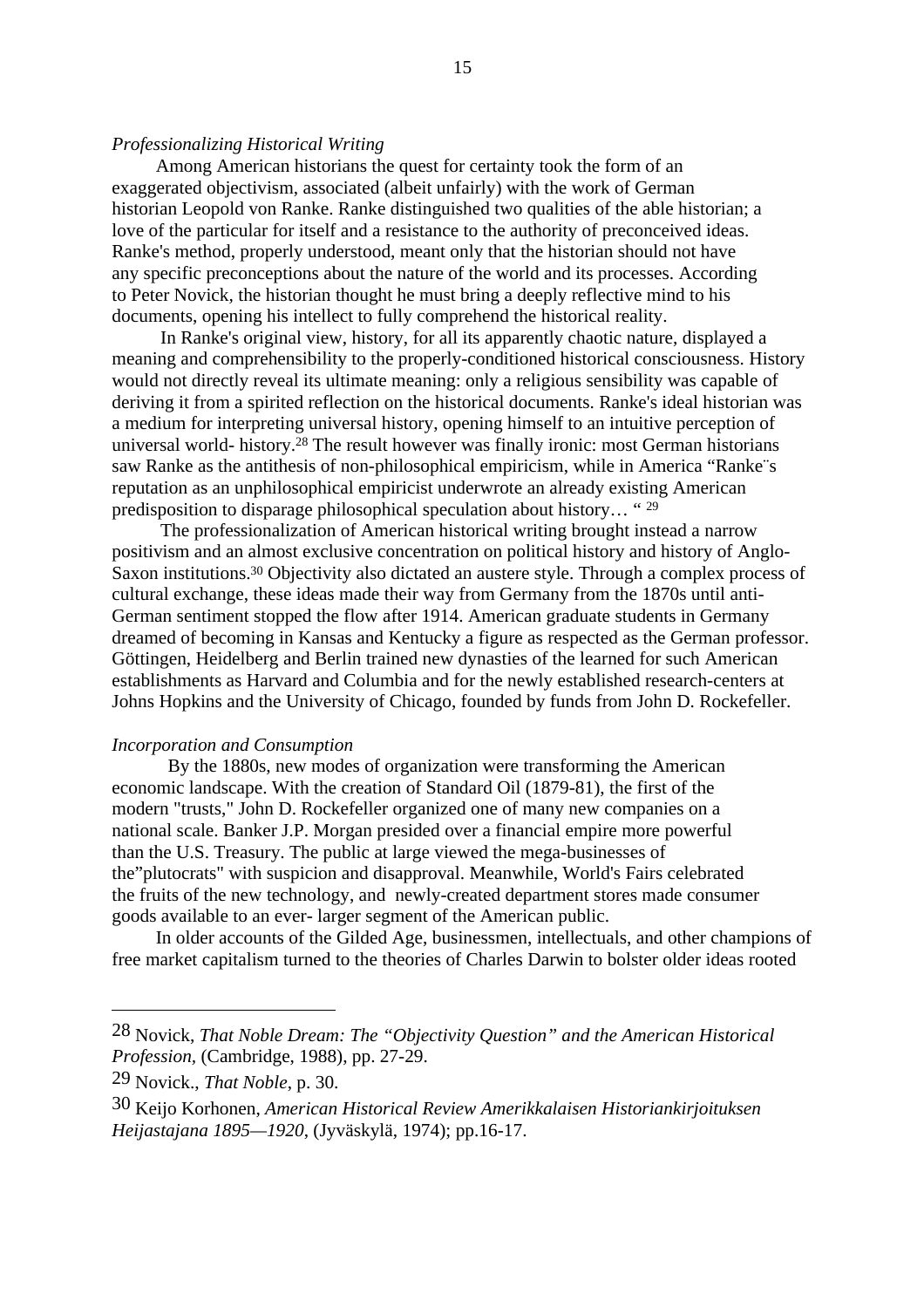in the Puritan notion of a Divine "elect"31 and in classical economics. This "social Darwinism" proved that, in the struggle for survival, the best people come out on top. This was especially true of the Anglo-Saxon race, whose institutions best fitted them to compete in the national and international arena.32 In "social Darwinism," biology and with it, progress, was transferred to the economic sphere. Monopolistic corporations, like their organizers, had proved to be "the fittest" in a Darwinian "struggle for existence." 33

In recent decades, however, historians have questioned the existence of a dog-eat-dog social Darwinism, not only because Darwin (as opposed to Herbert Spencer and other social evolutionists) had little influence on defenses of capitalism, but also because the celebration of struggle and survival would have flown directly in the face of the desire for orderly progress. <sup>34</sup>

Rather, as Yale historian Alan Trachtenberg has written, "incorporation" serves not only as a description of economic reorganization but as a metaphor for a more fundamental re-structuring of American society and its cultural sensibilities. The monopoly or the "trust" was organized in accordance with precisely calculable and strictly functional procedures, managed by a hierarchical bureaucracy of salaried executives, geared to dominate emerging national and international market. American society was likewise re-conceptualized hierarchically. Distinctions were now drawn between high and popular culture, "good" and "bad" literature, the middle class and the rest, including native Americans and other "exotics" who as a result were less "real" and hence less "American." This "Faustian process" of "incorporation" meant new demands on urban individuals, as standards of personal achievement were adjusted to the needs of the emerging corporations.35

Consumerism, as Jackson Lears has added, in the long run also brought drastic changes in individual psychology. The re-structuring of capitalist society, which included advertising, created mass-markets, and enforced a shift towards cultural conformity. The *inner directed*, fixed self in middle- and upper-class America was previously constructed by "tender childhood" and "Protestant ministers." Consumerism, in contrast, contributed to the creation of an other-directed personality, molded by demands to conform to peer pressures. 36 In the course of this change, a generation of Americans—upper-middle class whites in particular—suffered from a pervasive malaise in the post-Civil War decades , a sense of "weightlessness" as some put it, in the face of a Protestantism that had lost its Calvinist bite and a science that was rapidly de-mystifying the universe.

A small group of *fin de siécle* intellectuals, observing that modern industrial civilization had produced not greater autonomy, but a spreading sense of moral impotence, yearned for "pure" experience amidst a vacuous "genteel" Victorian culture. "Authentic experience of any sort seemed ever more elusive," Lears wrote, "life seemed increasingly confined to the airless

<sup>31</sup> Walter Struve, *Elites Against Democracy*, (Princeton, 1965), pp.17-18.

<sup>32</sup> Persons, *American Minds,* pp.237-284.

<sup>33</sup> Nordholt, The *Myth of the West*, p.172.

<sup>34</sup> See for example, Carl Degler, *In Search of Human Nature*, (New York, 1991), Ch. 1. Robert Bannister*, Social Darwinism: Science and Myth* (Philadelphia, 1979) Ch. 1, 2.

<sup>35.</sup> Alan Trachtenberg, *The Incorporation of America, Culture and Society in the Gilded Age*, (New York 1982), pp. 83-86.

<sup>36</sup> Jackson Lears ed., *The Culture of Consumption: Critical Essays in American History 1880-1980*, (New York, 1983), chapters I, VI, passim.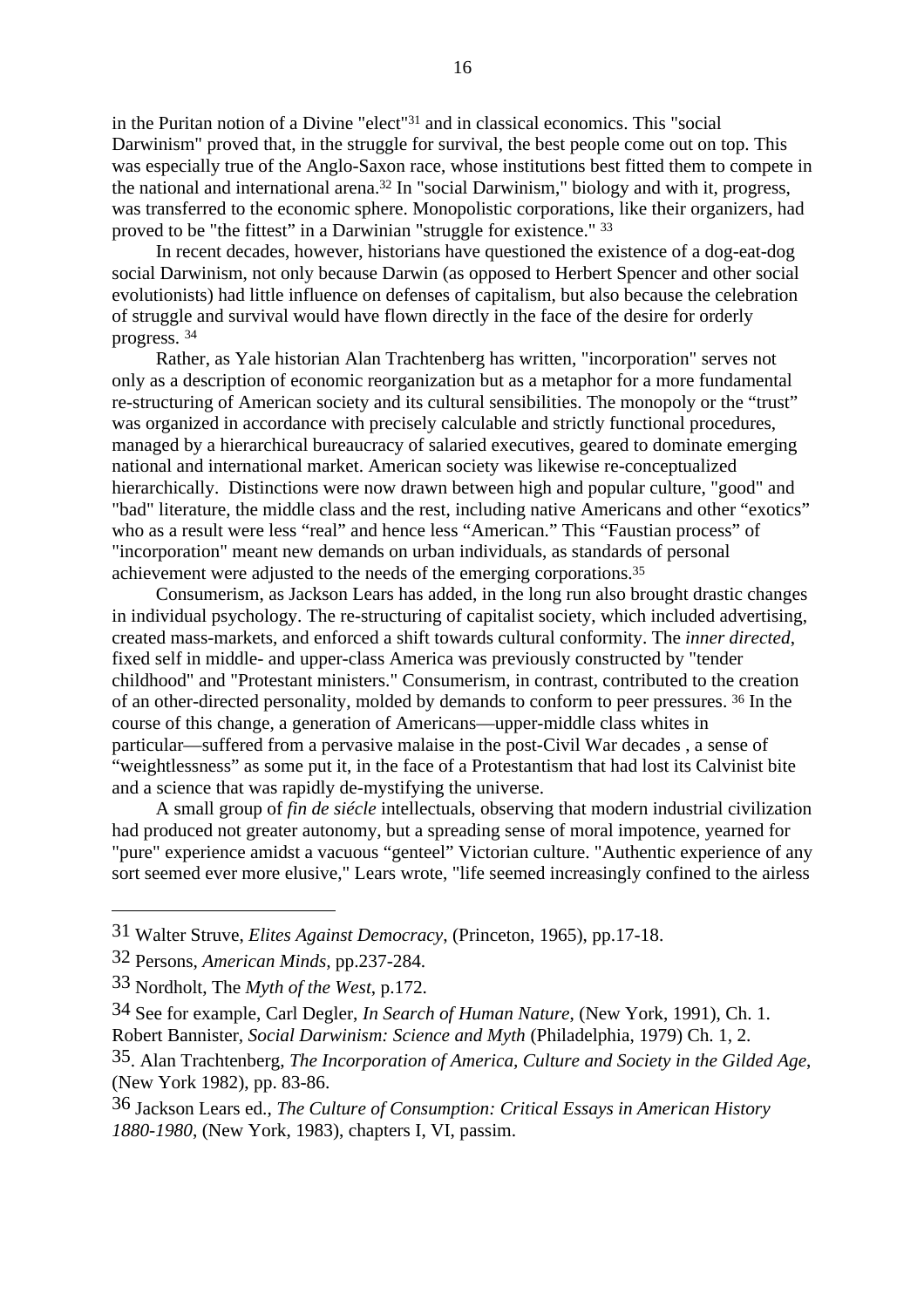parlor of material comfort and moral complacency. Many yearned to smash the glass and to breathe freely — to experience *real life* in all its intensity."37

These disappointed Victorians, as will appear, used the term "over-civilization" to describe their dissatisfaction with the industrial civilization.

#### **3. Dissatisfaction and Dissent**

The American revolt against Victorian values and ideas was not an overnight product of World War I disillusionment. Long before the "Lyrical Left" bohemian thinkers of prewar Greenwich Village and the Lost Generation writers of 1920s launched the attack on "Puritanism" (their word for Victorianism), the Victorian world-view was under siege from at least two directions. One was from a new generation of social scientists and intellectuals who came of age in the 1880s, launching the so-called "anti-formalist" or "pragmatic revolt." The second, and the focus of this chapter, came from a relatively small-band of disaffected patricians and outsiders who, under the banner of "anti-civilization," turned Victorians values on their head.

Among these was Brooks Adams and his more famous brother the historian Henry Adams, and other "men-of- letters" whose cranky dissent has been largely lost to history. In the person of Henry, if not Brooks Adams, it was the latter group that paved the way for an antimodernist branch of a movement soon to be called "modernism."

Of the two groups, the anti-formalist social scientists had the greater influence both in the short and long run. Working in philosophy, political economy, legal studies, and sociology, they ranged themselves, as historian Morton White has written, "against formalism in every sphere of life . . . convinced that logic, abstraction, deduction, mathematics and mechanics were inadequate to social research and incapable of containing the rich, moving, living currents of social life."38 In the Pragmatism of Charles Sanders Peirce, William James, and John Dewey they made America's first distinctive contribution to world philosophy. As professors in leading universities, they shaped the thinking of a generation, contributing directly and indirectly to the reform of the Progressive Era.

Less important, although arguably more colorful, the disenchanted Brahmins provided a minority counterpoint, particularly during 1890s. The decade was a troubled one. In 1892 the Populist Party organized to protest agrarian distress; the following year an economic depression hit the nation as a whole. Labor strife broke out in the Homestead steel mills and later among the workers in George Pullman's "model city" outside Chicago." A fear of democracy, and of its underlying revolutionary social implications, broke the surface among the old patrician elite of the United States..." <sup>39</sup> To Brooks Adams these and related developments suggested that the "over-civilized" culture of the American bourgeoisie was vulnerable to overthrow and anarchy would be the inevitable result of laissez-faire capitalism.

In literature, Hamlin Garland's dour stories of farm life in *Main Traveled Roads* (1892) announced a new *genre* of pessimistic "naturalism." At the annual convention of the American Historical Association in 1893, Frederick Jackson Turner announced that the American frontier, symbol of hope and optimism, had closed. Pessimism was suddenly in fashion.

<sup>37</sup> Lears, *No Place*, p. 5.

<sup>38</sup> Morton White, *Social Thought in America*, p.11.

<sup>39</sup> Arthur Herman, *The Idea of Decline in Western History*, (New York, 1997), p.157.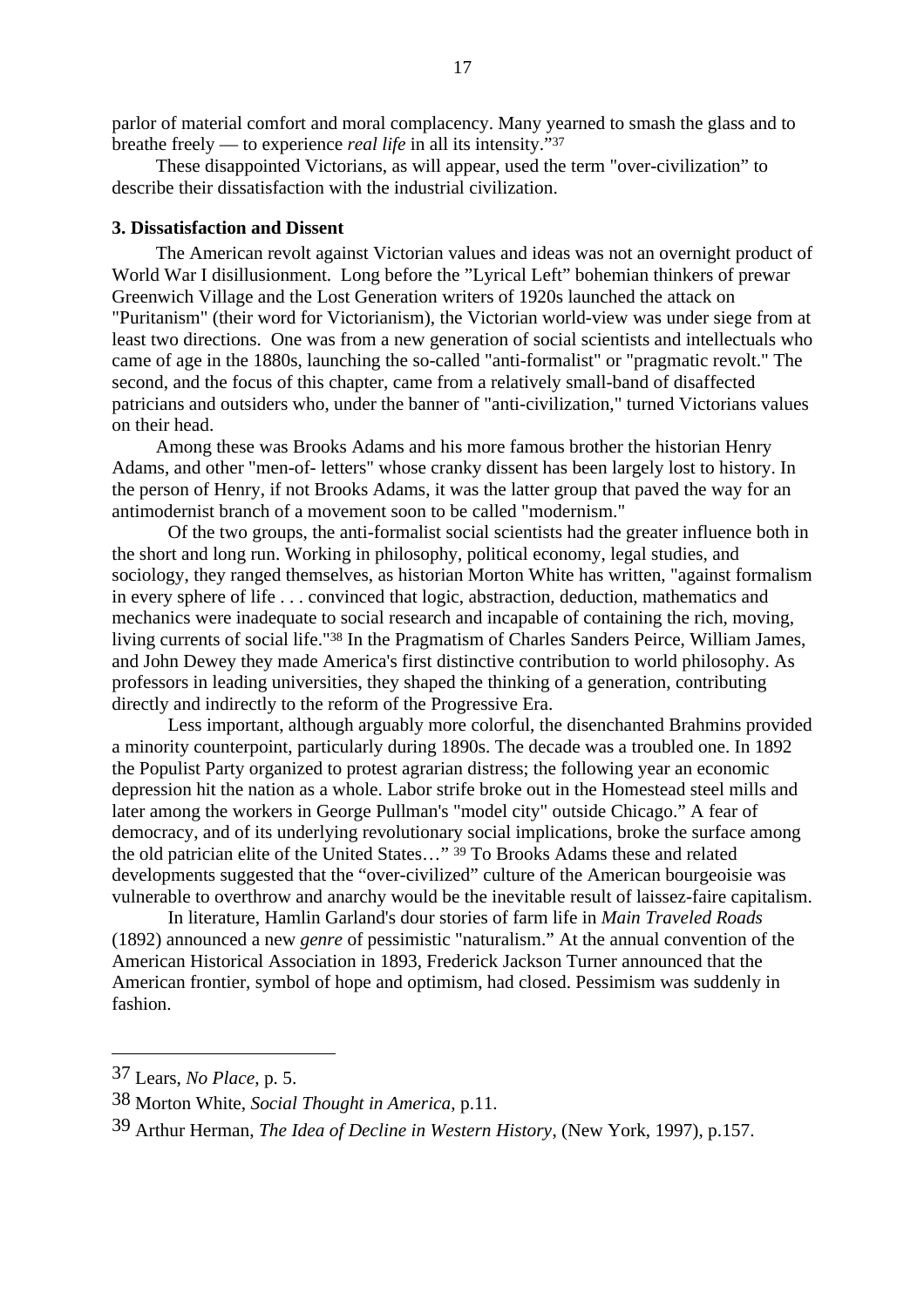In national politics, the issue was whether silver, gold, or some form of credit should be the basis of American currency. The 1896 election of Republican William McKinley over the Democrat-silverite William Jennings Bryan —the "Great Commoner"—confirmed the gold-standard as the monetary basis and guaranteed the rule of the Republican party. These debates played a central role in shaping Brooks Adams's *The Law of Civilization and Decay*.

Concerns over the social and psychological consequences of industrialism were not new. A decade earlier, American physician George Beard in *American Nervousness* (1881), a work that directly influenced Sigmund Freud, noted that American adults were particularly prone to physical and mental weariness and exhaustion. Beard implied that American civilization was bound to decline if not re-vitalized.40

 A fear of decadence also found its way into philosophy, neurology, and art. For many members of the American "Brahmin-class" the political and economic developments of the Gilded Age threatened degradation, rather than progress. The assassination of Lincoln (the "false Caesar" in the eyes of the Confederacy) by the frustrated Southern actor John Wilkes Booth reinforced the 18th century Republican predictions of the uncertain destiny of the American "New Republic."41 After the Civil War, as Henry Adams' later testified in his *Education* (1907), president Grant's administration proved to be the most corrupt of all the previous U.S. regimes. Poetry and historical novels often dealt with the decline of the Roman Empire.42 In Henry Adams's novel *Democracy* (1880) one of its main characters Baron Jacobi, predicts that, "in one hundred years, Washington will become like Rome under the Medici popes, or Caligula."43

The appearance of an English translation of Max Nordau's *Degeneration* (1893) in the mid-90s brought many of these concerns to the surface. Nordau, a Swiss author-physician, wished to consider irrationality in civilization in a scientific manner. He maintained that the Western race was becoming progressively polluted by accumulated diseases, caused especially by increasing use of tobacco and alcohol, and exposure to pollution in large cities. *Degeneration* provoked considerable debate in the United States, although according to Linda Malik, American critics generally accepted his intellectual credentials and scientific conclusions, while rejecting his overall pessimism regarding the downward course of civilization.44

Putting the interest of degradation in broader perspective, European historian Eugen Weber has noted: "This stress on nerves and search for sources of nervous energy went hand in hand with a sense of enervation, lassitude, *enervement d'esprit…* a grand degradation of energy, apparently confined by the theory of entropy, derived from the second law of thermodynamics."45

43 Herman, *The Idea of Decline,* p.164.

<sup>40</sup> Parker, *Mind Cure,* p.24; Linda L. Malik, "Nordau's Degeneration, The American Controversy," *The Journal of the History of Ideas*, Oct-Dec, 1989, pp.609-610.

<sup>41</sup> Sean Dennis Cashman, *America in the Gilded Age, From the Death of Lincoln to the Rise of Theodore Roosevelt* ,(New York, 1988), p.2.

<sup>42</sup> Charles Townsend, "The Fin de Siecle," in *The Fin de Siecle. The Meaning of Twentieth Century,* ed.by Alex Danchev, (London, 1995), pp.201-204.

<sup>44</sup> Linda L. Malik, "Nordau's Degeneration: the American Controversy," *The Journal of the History of Ideas*, Oct-Dec, 1989, pp.609-10.

<sup>45</sup> Eugen Weber, *France- Fin de Siecle, (*Cambridge, Mass. 1989), p.14.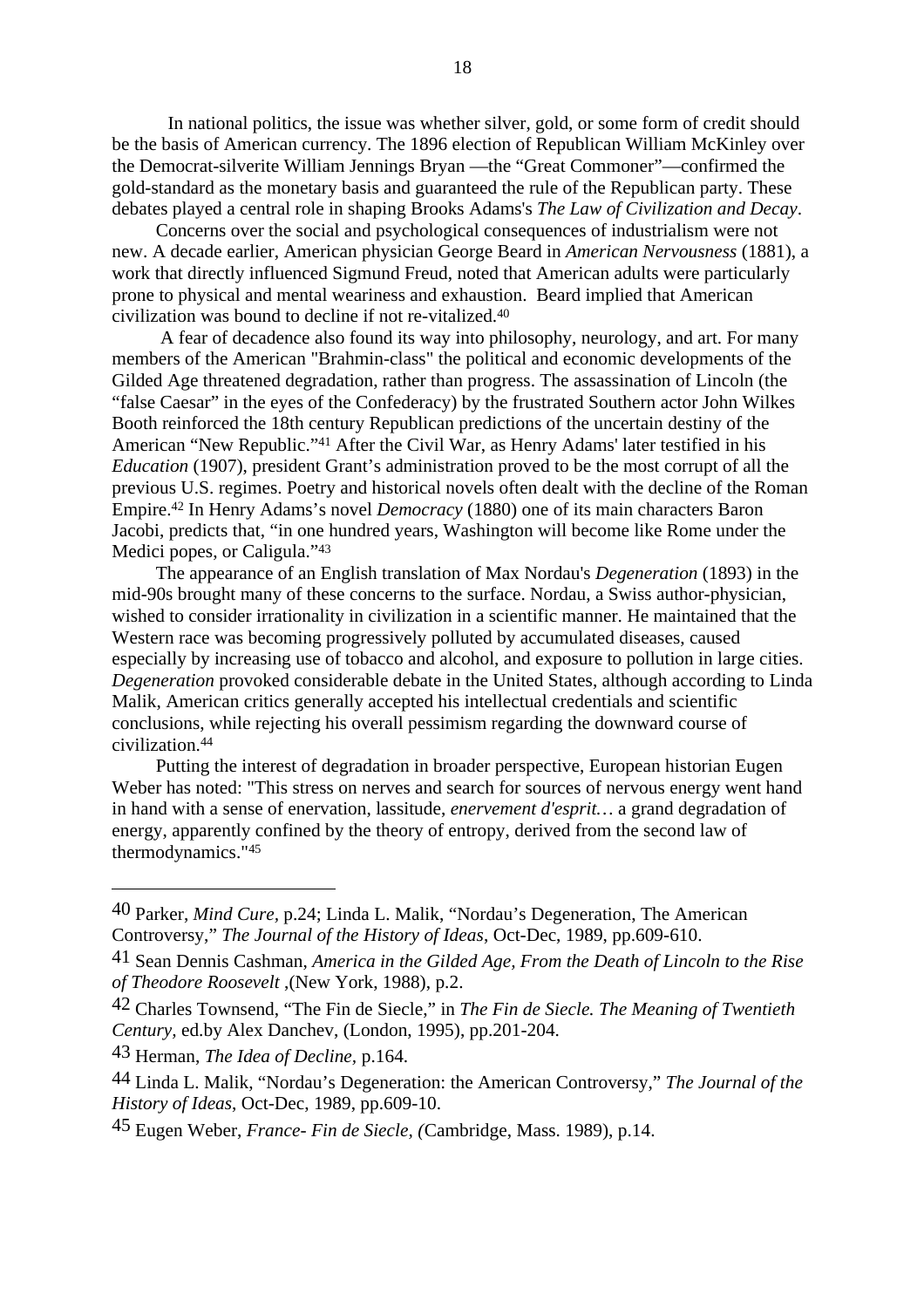According to Weber, French culture, especially with its artistic and dandified upperclass, glorified the enervating artificiality of modern civilization and refinement. Further, according to literary historian Oscar Cargill, the French cultured upper-class tended to admire behavior that demonstrated a triumph over nature and its constricting laws, or over a constricting society and its conventions. The American model for this behavior was the poet Edgar Allan Poe.46

The mid-century French poet Charles Baudelaire, later considered as a prime example of "decadent species," glorified the anxieties, addictions and neuroses, which the author of the "Raven" exposed in his stories of doom. These abnormal destructive psychological traits, Baudelaire and the other "decadents" considered to be the stigma of the "modern genius."47

Commenting specifically on Henry Adams, Garry Wills connects the Adams brothers' pessimism to the *fin-de-siecle* sense of decadence, "Each part [of *The Education*] is redolent of the *fin-de siecle* aestheticism and millennial fears that ushered out the century of Adams's birth. The education Adams seeks at the outset is something a dandy can play with while entertaining hints of doom." 48

Against this background, American Protestantism, traditionally the arena, in which, such issues were resolved, was forced to modernize. In the "masculine" sermons of Henry Ward Beecher and Dwight S. Moody, God was pictured as an ally in the struggle to modernize, and a help in repelling "the final challenge of Matter… steel fingered, boiler sounded."49 But sensitive Brahmin pessimists saw, far from a healthy challenge, "machines, giant corporations, evolution interpreted as fated waste, cities, everything that made men uneasy by speed, noise, visual confusion, status uncertainty, or the sensation of physical weakness." 50

#### **4. The Adams Brothers and the Origins of "Modernism"**

#### *The Adams Ethos*

Already sensitive to these concerns, the Adams brothers—Brooks and Henry—had personal reasons to regret the 1890s. In May 1893, the failure of the National Cordage Company sent the stock market into a tailspin; the following panic endangered the Adams family fortune, and convinced Brooks that plutocratic conspiracy was manipulating the currency to the ruin of the American people. This caused him to examine the economic forces behind civilization. He rejected the progressive optimism that some middlebrow Boston Victorians advocated during the economic slump that followed. 51 He translated his distress into the"gold-conspiracy theory" in *The Law of Civilization and Decay*, a direct echo of the bimetallic debate of the 1890s.

<sup>46</sup> Oscar Cargill, *Intellectual America*, (New York, 1941), pp.176-182

<sup>47</sup> Matei Calinescu, *Five Faces Of Modernity: Modernism, Avant-garde, Decadence, Kitch, Postmodernism*, (Durham, 1987), pp.171-178.

<sup>48</sup> Garry Wills, "Henry Adams as Holy Fool," *The New York Review of Books*, June 14, 1990, p.45.

<sup>49</sup> Gerald Stanley Lee, *Inspired Millionaires*, (Northampton, 1908), p.49.

<sup>50</sup> Parker, *Mind Cure*, p.24.

<sup>51</sup> Charles A. Beard, "Introduction,"( Knopf Vintage 1943 edition of *The Law of Civilization and Decay)*, pp. x-xi.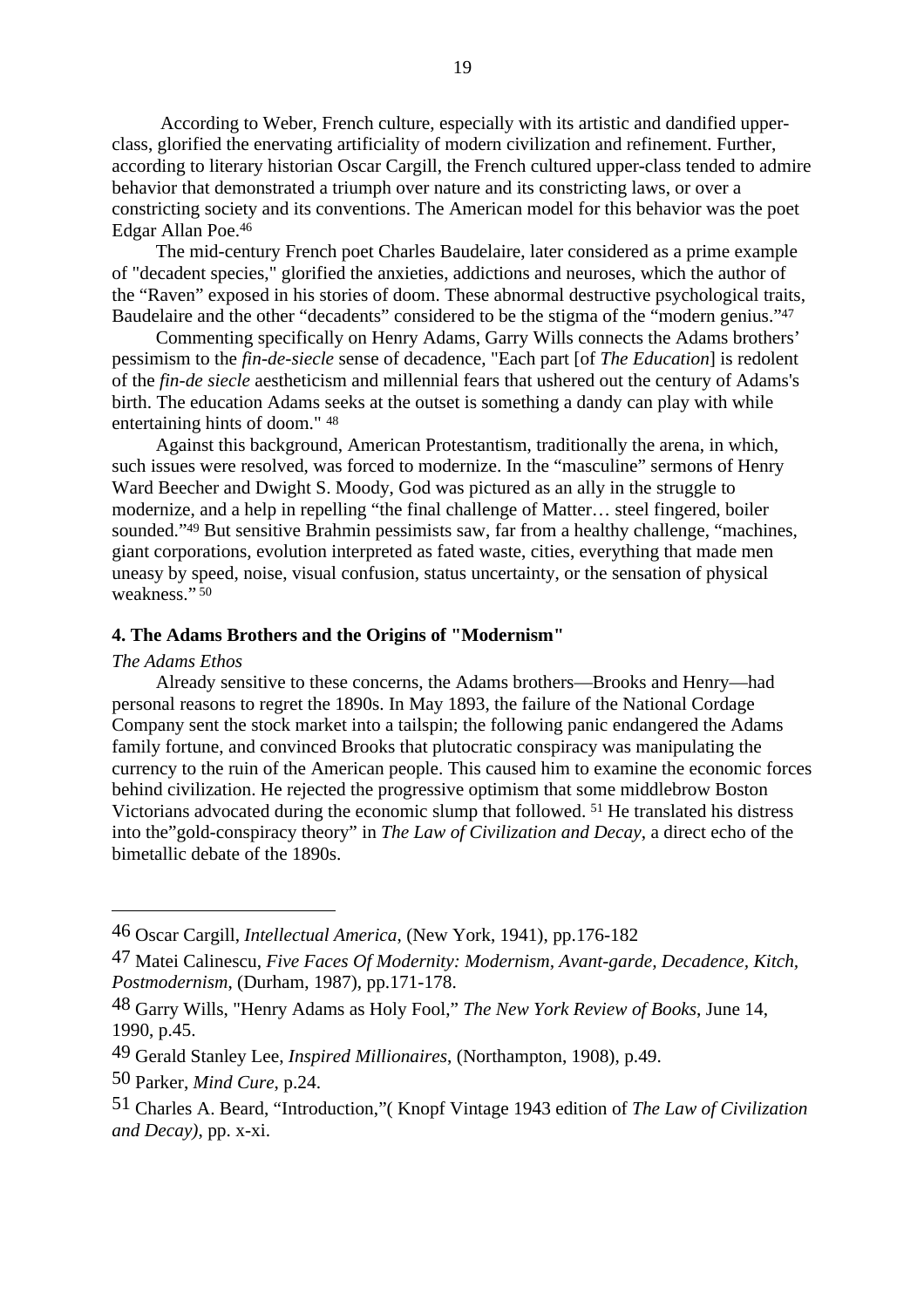As members of America's most distinguished political families—their grandfather and great-grandfather had been President and their father Charles Francis Adams Ambassador to England— both Adams cared deeply about the apparent decline in national politics in the Gilded Age. Both felt that the Jeffersonian democratic ideal in America would never materialize because of the corruption of the boss-ridden political machines. The presidency, the highest executive sphere of the American government, was filled with dishonest procrastinating scoundrels. In a devastating portrait in the *Education* (1907), Henry would observe that "the [Gilded Age] progress of evolution from President Washington to President Grant, was alone evidence to upset Darwin."52

Both Brooks and Henry also insisted that American capitalism with its ethic of selfcontrol, autonomous achievement, and cult of scientific rationality, paid too much attention to material progress, instead of advancing spiritual values. The "modernization-program," at full force by the end of the century destroyed values of faith and courage, such as informed more vital cultural periods in the West, the idealized Middle Ages in particular.53

The rise of the corporation meant the triumph of administration and of the economic mind over the creative phase of civilization. To Brooks Adams, the present age seemed "unimaginative, practical and competitive." In later years both Oswald Spengler, and in a slightly different way, Arnold Toynbee would echo this argument in a distinction between Culture (the vital phase) and Civilization (a spiritual dead water).

Both Adams brothers further agreed that nervous exhaustion-neurasthenia- "Americanitis" was the disease of "modern civilization." Both saw and despised middleclass culture. They also looked down on their fellow Bostonians, who were mainly concerned with respectability connected to a high-minded concept of "culture." Just as several members of distinguished "Brahmin" families revolted against the moral upbeat of the polyannish "positive thinking" embodied in Victorian mind-cure, the Adams brothers clung to their forefathers ancient republican moral-code. Believing that man was depraved, they viewed history not as linear progress, but as a process of development and decline. According to the disgruntled grandsons of John Adams, the inevitable end of all human societies was not perfection but "over-civilization," "decadence" and "degeneration" —in the model exemplified by the Roman empire during the Caracalla and Elagabalus regimes.<sup>54</sup>

Accordingly both harbored grave doubts regarding American exceptionalism, the view of Thomas Jefferson and other post-Revolutionary optimists that the American republic was to be exempted from the operations of general laws that governed old-world civilizations.

Henry in particular agonized over the disappearance of religion in the modern world an issue that would later concern Arnold Toynbee. The shift from the religious to the scientific world-view seemed to Adams utterly dangerous. Adams maintained that this transition from spirituality to secularity would produce the "acids of modernity." These toxins, he predicted, would later corrupt 20th century Western civilization.55

<sup>52</sup> *Idid*., p. 266.

<sup>53</sup> Gregory S. Jay, Am erica *the Scrivener: Deconstruction and the Subject of Literary History*, (New York, 1990), pp.218-219.

<sup>54</sup> Lears, *No Place of Grace*, p.4.

<sup>55</sup> John Patrick Diggins, *The Promise of Pragmatism, Modernism and the Crisis of Knowledge and Authority*,(Chicago 1994), p.31. Henry Adams's question of centrality and disappearance of religion in the human history, remained overriding problem also to the other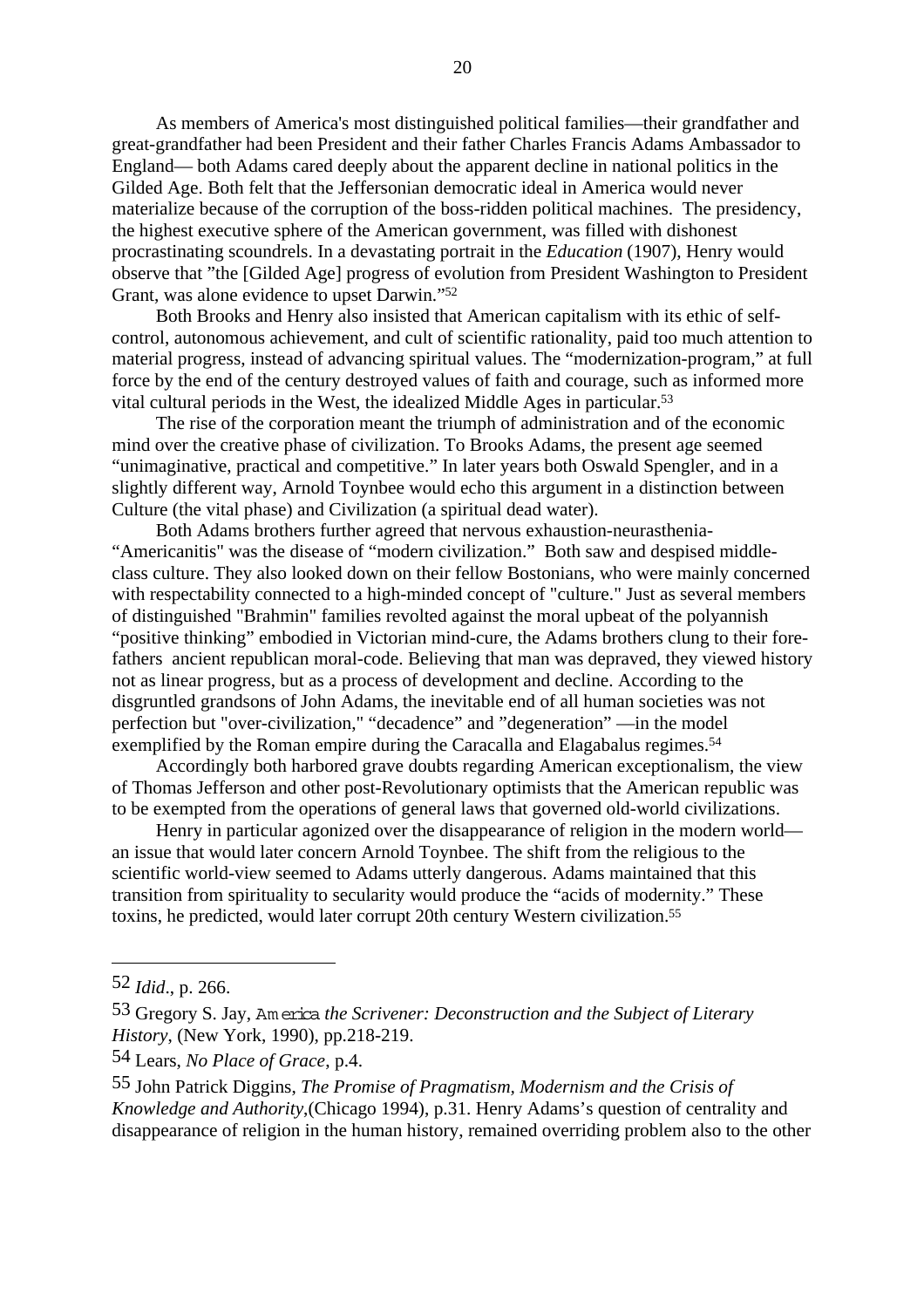Paradoxically, however, Henry no less than Brooks was attracted by the latest science. In Henry's case, this interest, as expressed in the *Education,* was to confound linear evolutionism and ultimately to show that the search for "laws of history" is futile. For Brooks it was to turn evolutionism on its head in a Darwinized portrait of decline and decay.

The evolution of new physics demonstrated to both that the nature of the physical world was partly entropy and chaos. The turn-of-the century physical theories of the exhaustion (entropy) seem to prove that energy was running away from the cosmos and civilizations alike. Drawing from this scientific evidence, both would argue that man could not escape the fate of the unwinding universe, demonstrating in their writings that decay and disorder in "modern civilization," was already underway.<sup>56</sup>

Finally, in the Brahmin quest for authenticity and a vital culture both Henry and Brooks Adams developed a keen interest in Medieval Christianity and the Middles Ages.

#### *From Medievalism to Anti-Modern Modernism*

In their interest in the Middle Ages, Brooks and Henry Adams were not alone. In a search for authenticity and a vital culture, upper-class American pilgrims returned to explore the ruins of Europe, often ransacking its treasures for their Gilded Age palaces. "The professional interest in the medieval world accorded with a distinct trend in New England after the Civil War," literary critic Alfred Kazin has explained:

The descendants of the rock-ribbed Puritans impatient with the cultural limitations of their inheritance were now passionate pilgrims to the old world. The more the upperclass American "pilgrims" returned to Europe, the more they were attracted to the church aesthetically...In those times the most irascible among them, like Brooks Adams , even began to dream in those increasingly strenuous times of a neomedievalist deliverance, from what Henry Adams decried as an economic civilization.57

Some New England Protestants converted to Catholicism, finding values in the medieval church that were a welcome contrast to the dry Unitarianism and other varieties of New England Protestantism. At a time when Darwinian evolution was causing a "crisis of modernism" among conservative theologians, and popular ministers like Henry Ward Beecher were preaching a watered-down rationalism and commercialized Protestant ethic, the medieval warrior-peasant seemed to symbolize religious faith with martial courage in the service of a unified church. 58

Among prominent American Medievalists was architect Ralph Adams Cram (1863- 1942), who shared the Adams brothers' view of modern civilization. Cram pictured medieval Europe as an aesthetic, religious, and social paradise where all men were artists and social classes were bound in an "organic," obeisant social order. From his earliest essays throughout

56 Keith R .Burich, "Henry Adams, the Second Law of Thermodynamics, and the Course of History," *Journal of the History of Ideas*, July-September, (1987), p.467.

58 *Ibid*.,pp .45-46.

<sup>&</sup>quot;historical anti-modernists" of the twentieth century, like T.S. Eliot, Julius Evola, C.K. Chesterton, and W.B.Yeats.

<sup>57</sup> Alfred Kazin, "American Gothic", *the New York Review of Books,* November 8, 1989. p.46.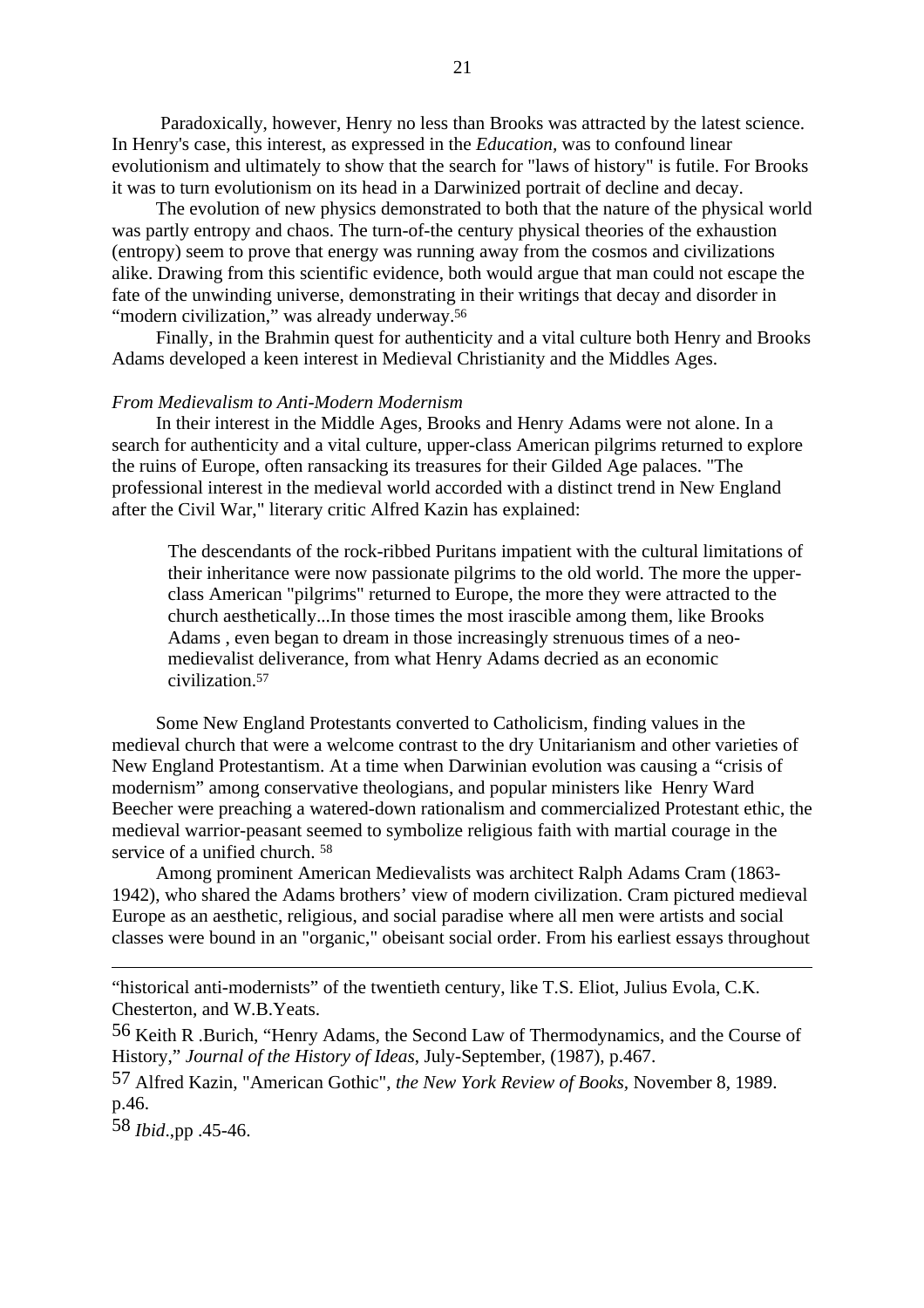his career, he assaulted "modern civilization" for its deification of "purely materialistic and enervating bodily comfort." His hope, in a chilling anticipation of World War I, was that future world wars might purify an over-civilized Western world. In his autobiography *My Life in Architecture* (1936) he seconded Spengler's contrast between pre-modern Culture and modern Civilization. 59

In the pre-Raphaelite *zeitgeist* of *fin-de-siecle* Medievalism, Brooks Adams considered turning Catholic, although he finally did not. In the jargon of post-modernist scholars, he wanted to "transcend the binary machine of Puritan masculine logic," while making an antimodernist leap to Yin-medievalism. Idiosyncratically, Brooks Adams used the European Middle Age as a tool to solve the riddles of 19th America's "industrial civilization."60 This civilization symbolized a mechanical universe, no longer capable of producing the rich supernatural illusions of the medieval world*.*

Henry Adams's interest in the medieval world had begun when he served as an assistant professor of history at Harvard. His poetic celebration of medieval cathedrals in *Mont St. Michel and Chartres* was similar in tone to Cram's neo-gothic philosophy. To Brooks Adams, the constant traveler, the glory of the medieval architecture of France also made a powerful impression.

In the *Education* Henry contrasted the Virgin and the Dynamo, the first the symbol of faith and unity in the Medieval Age, the second a symbol of the vast energies of the machine age. Modern civilization had confused the powers of the noble Virgin*,* the symbol of the Holy Catholic church, with the modern *Dynamo*, the symbol of ultra-scientific modernity. This fatal conflation of two different energies, according to Adams, prepared the way for Western decline in the 20th century.<sup>61</sup>

The 12th century, Henry Adams continued with characteristic Patrician insouciance, "never knew *ennui*." "The violent tenor of life, the deep contrast between wealth and poverty, saint and sinner," all made the Middle Ages more amusing than modern times.62 But Henry's interest also had a more serious, spiritual dimension. In *Mont Saint- Michel and Chartres* (1904) and the *Education* , an underlying motif—resembling Arnold Toynbee's later struggles with his own spirituality— was a desire to escape "his restless self" to effect a union with a higher Being. "Man is an imperceptible atom always trying to become one with the God...," he wrote. "Energy is the inherent effort of every multiplicity to become unity."63

To both Brooks and Henry, the medieval knight represented an exhilarating fusion of martial virtue and religious faith— a counterpoint to the sordid commercial ethic of the Grant *regime*. The knight also seemed to embody classic Anglo-Saxon WASP- values: courage, honesty and martial fitness.

 Brooks' admiration of the knight's willingness to submit him to the "oceanic feeling of grace and unity" was tinged with a hint of envy. While celebrating the martial vitality of the ancient Anglo-Saxon knights, he defined himself spiritually as the "lost pilgrim [who]

<sup>59</sup> Lears, *No Place*, p.208-207.

<sup>60</sup> Jay, *America the Scrivener*, pp.212-213.

<sup>61</sup> *Ibid*., pp.212-213.

<sup>62</sup> Henry Adams to Elizabeth Cameron, 3 August,1896, quoted in Lears, *No Place*, p.276.

<sup>63</sup> Henry Adam, *Mont St, Michel and Chartres*,( [1904], New York, Anchor books reprint 1959), p. 369.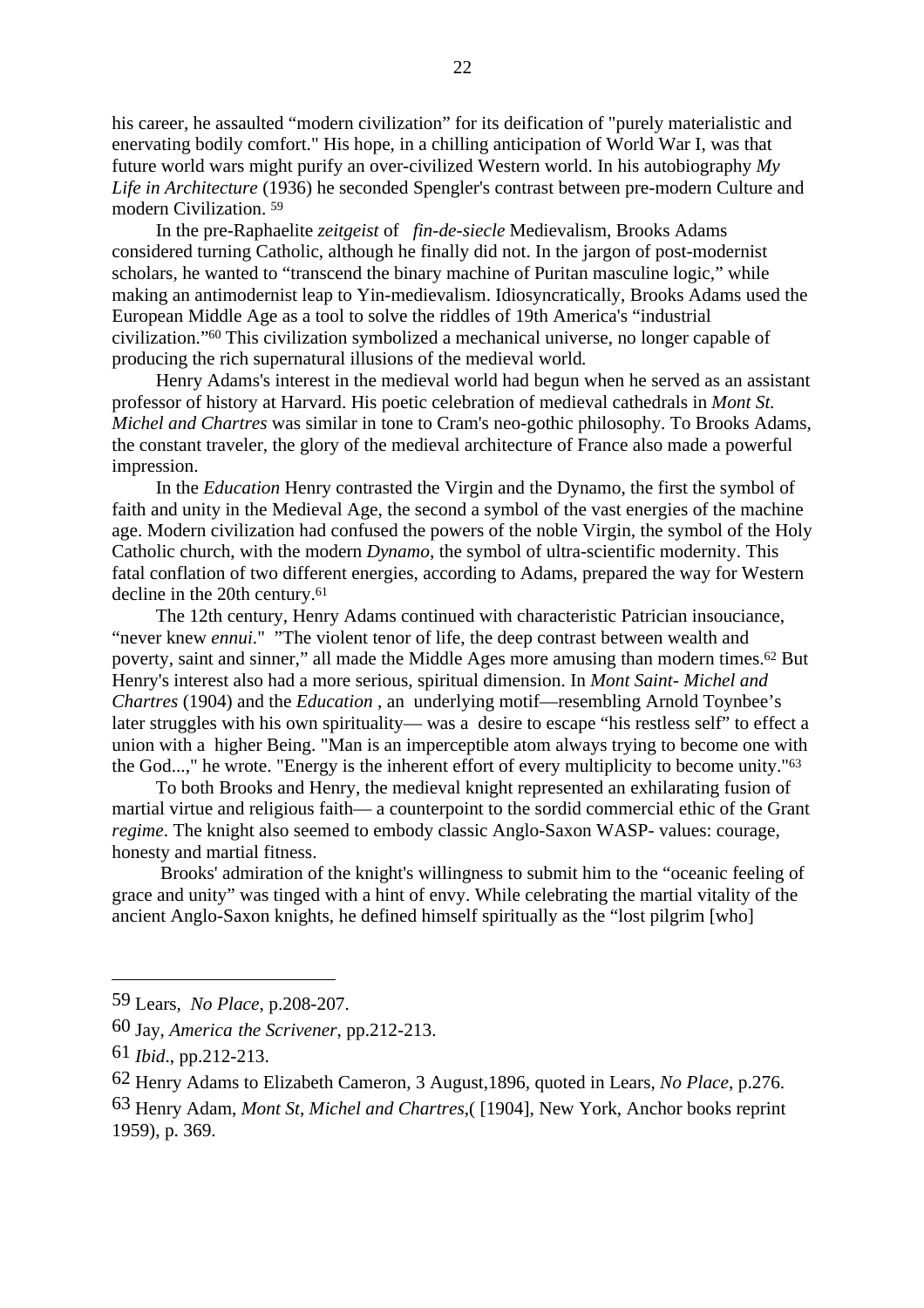realized the agony of consciousness." 64 He too was a man. Henry also created a personal mythology centering on an archaic feminine principle of the Virgin, who for him was a symbol of what the Chinese philosophers would call, the Yin-side of civilization, while the knight represented with Yang—masculine, constructive, and sometimes destructive. 65

Neither Henry nor Brooks, unlike some American Medievalists, ended their intellectual journeys in mere celebration of the Middle Ages. For Henry the path led to what the historian Daniel Singal has termed "modernism," not in the narrow sense in which the term was applied to *avant garde* art, but as a label similar to the terms "Renaissance" and "Enlightenment," that define a more general cluster of ideas and major chapters in cultural history. Modernism, according to Singal:

begins with premise of an unpredictable universe where nothing is ever stable, and where accordingly human beings must be satisfied with knowledge that is partial and transient at best… Nor it is possible in this situation to devise a fixed and absolute system of morality; moral values must remain in flux, adapting continuously to changing historical circumstances.

Modernists, he added, acknowledge reality in all its complexity; are willing to live with contradiction and speak often of "paradox," "ambivalence," and "irony;" crave authenticity over certainty; view personal identity as problematic; and believe that art provides the best if not the only means for understanding the world in all its complexity. 66

The "Henry Adams" of the *Education* realized finally that the unified vision and unquestioning faith symbolized by the Virgin was no longer possible in an age of "twentieth century multiplicity." Nor was the Enlightenment complacency of late 18th century Boston that allowed his forebears to rule so confidently, any longer an option. Henry now saw that traditional education was bankrupt, and —as T. S. Eliot wrote in "Gerontion" after reviewing The *Education* — that History had "many cunning corridors/and issues, deceiving with whispering ambition." Behind this realization lay countless regrets over the course of "modern civilization" which Henry shared with Brooks. Together these produced in Henry Adams, as Jackson Lears has written, America's first full-blown "antimodern modernist".

For Brooks, more modestly, these same impulses led to a path-breaking analysis of the decline of civilizations and later to predictions of America's rise to world power in *America's Economic Supremacy* (1900), and *The New Empire* (1902).

#### *A New "Law of Civilization"*

As historians, Brooks and Henry Adams questioned both linear evolutionism and nonphilosophical empiricism. Although a former Harvard professor of history , the successful author of a multi- volume history of the administrations of Jefferson and Madison, and president of the American Historical Association, Henry broadcast his dissatisfaction with current conceptions of historical study first by example in *Mont St. Michel and Chartes* (1904), and then explicitly in the *Education*. For his part, Brooks felt that the rendering of

<sup>64</sup> Brooks Adams to Henry Adams 13.October 1895, in Lears. op.cit. p.136.

<sup>65</sup> Se further in this study: Spengler's dubious evaluation of Faustian (Yang) scientists; and Toynbee's use of the "dynamic duo" of Yin and Yang in his theory.

<sup>66</sup>Daniel J. Singal, "Towards a Definition of American Modernism," *American Quarterly,* 1987, no.1, p.15.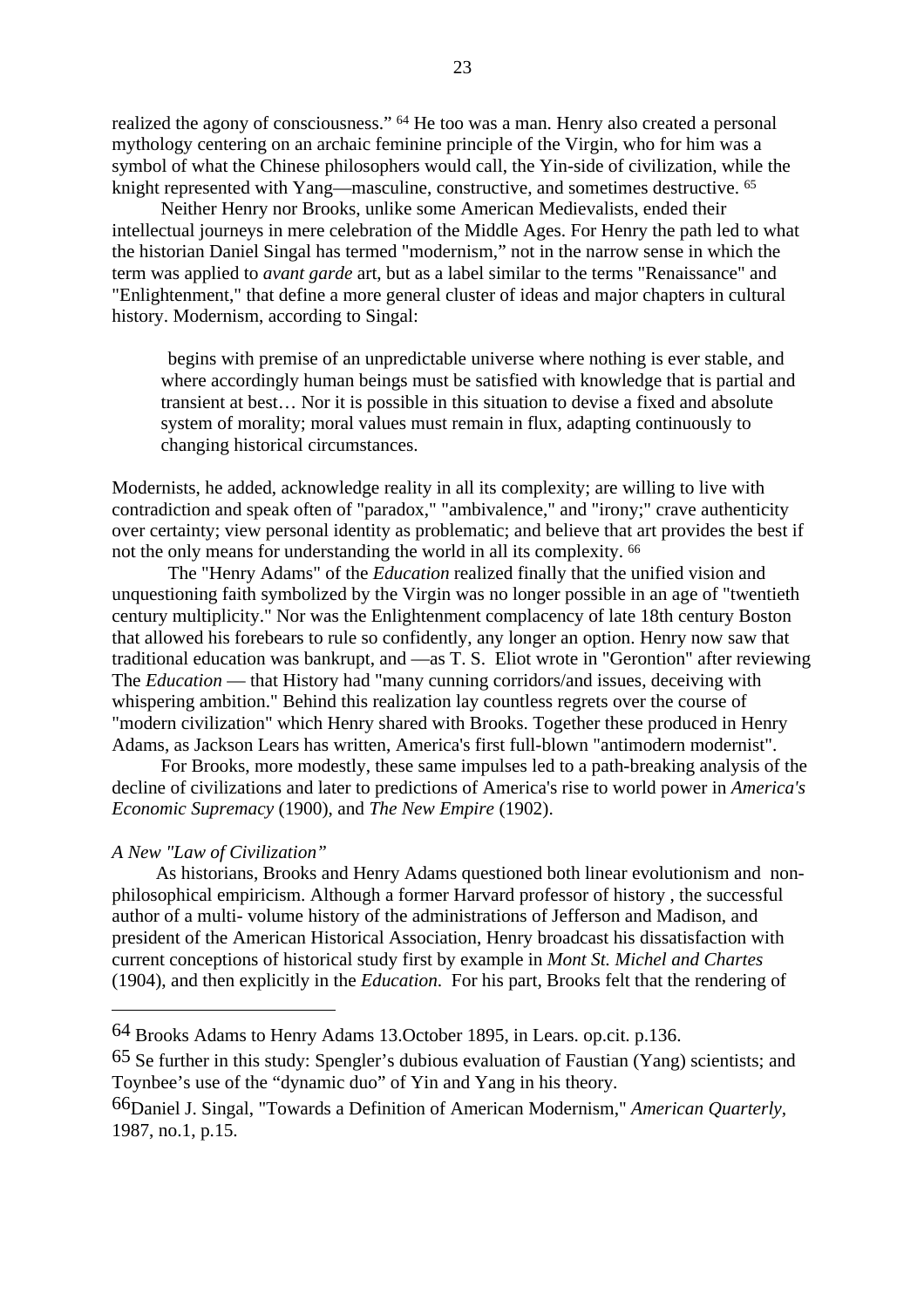linear development not only untrue, but dangerous. He thus questioned Victorian conception of "civilization" long before Oswald Spengler moved this issue to center stage after 1919.67

Brooks and Henry also challenged the "objectivist-school" of professional historians, who opposed the search for laws in history, and instead concentrated on documents, their "holy relics." In the *Education* Henry recalled that he "imposed Germany on his scholars with a heavy hand." His Jefferson-Madison history was written "for no other purpose than to satisfy himself whether, by the severest process of stating, with the least possible comment, such facts as seemed sure, in such order as seemed rigorously consequent, he could fix for a familiar moment as necessary sequence of human movement." The effort, like everything else in the *Education*, failed. Brooks, warning against narrow specialization, in 1910 added that "The weakness of the specialist is a certain distortion of judgment caused by an education which unduly accentuates a single series of phenomena."68

As of 1895 American professional historians had done little theorizing, because of a strong Romantic and then "false" Rankean tradition. The 19th historians, from Washington Irving to Francis Parkman, celebrated the individual, but did not examine underlying forces determining individual action. The monographs of the new professionals testified that no synthesis came easily in an age exposed to more and more complex facts. To be an academic "scientific historian" in America in 1895 was clearly not to be involved in any law-generating activity.69

In *The Law of Civilization* Brooks would display a view of history in sharp contrast both to the Romantics and to the "scientific" fact-gathering:

The value of history lies not in the multitude of facts collected, but in their relation to each other, and in this respect an author can have no larger responsibility than any other scientific observer. If the sequence of events seems to indicate the existence of a law governing social development, such a law may be suggested, but to approve or disapprove of it would be as futile as to discuss the moral bearings of gravitation.70

Objectivist "professional" historians, Brooks would argue in *The Law*, strove for *ideographic* (particularistic, descriptive), rather than meaningful world- history. Brooks would show how a true "science of history" should be formulated. Thus he searched relentlessly in the data of history for a clue to the rise and decline of civilizations.<sup>71</sup>

Both Adams brothers replaced the linear evolutionist account of historical progress with a series of indeterminate and irrepressible fluctuations. For Henry the fly in the ointment of historical progress was "general entropy," while Brooks recorded the consequences of entropy in human civilizations in the oscillation between civilization and barbarism. Both Adams brothers reversed the progressive conclusions deduced from the Darwin's law of "natural selection", and suggested instead that civilizations and races, like aristocratic

<sup>67</sup> Norman F. Cantor, *The American Century*, (New York, 1997), p.44. 68 Henry Adams *The Education of Henry Adams*, (Boston, 1961),pp. 304,382; Brooks Adams, "A Problem in Civilization," *The Atlantic Monthly*, July 1910, p.28.

<sup>69</sup> John Higham, *History - Professional Scholarship in America*, (Baltimore, 1965) p. 98.

<sup>70</sup> Brooks Adams, *The Law of Civilization and Decay*, (1986 McMillan edition, New York, Knopf reprint, 1943), p. 57.

<sup>71</sup> Charles Beard, "Henry and Brooks Adams, Two Historians At Work," *The Atlantic Monthly,* 1943, April, pp. 88-90.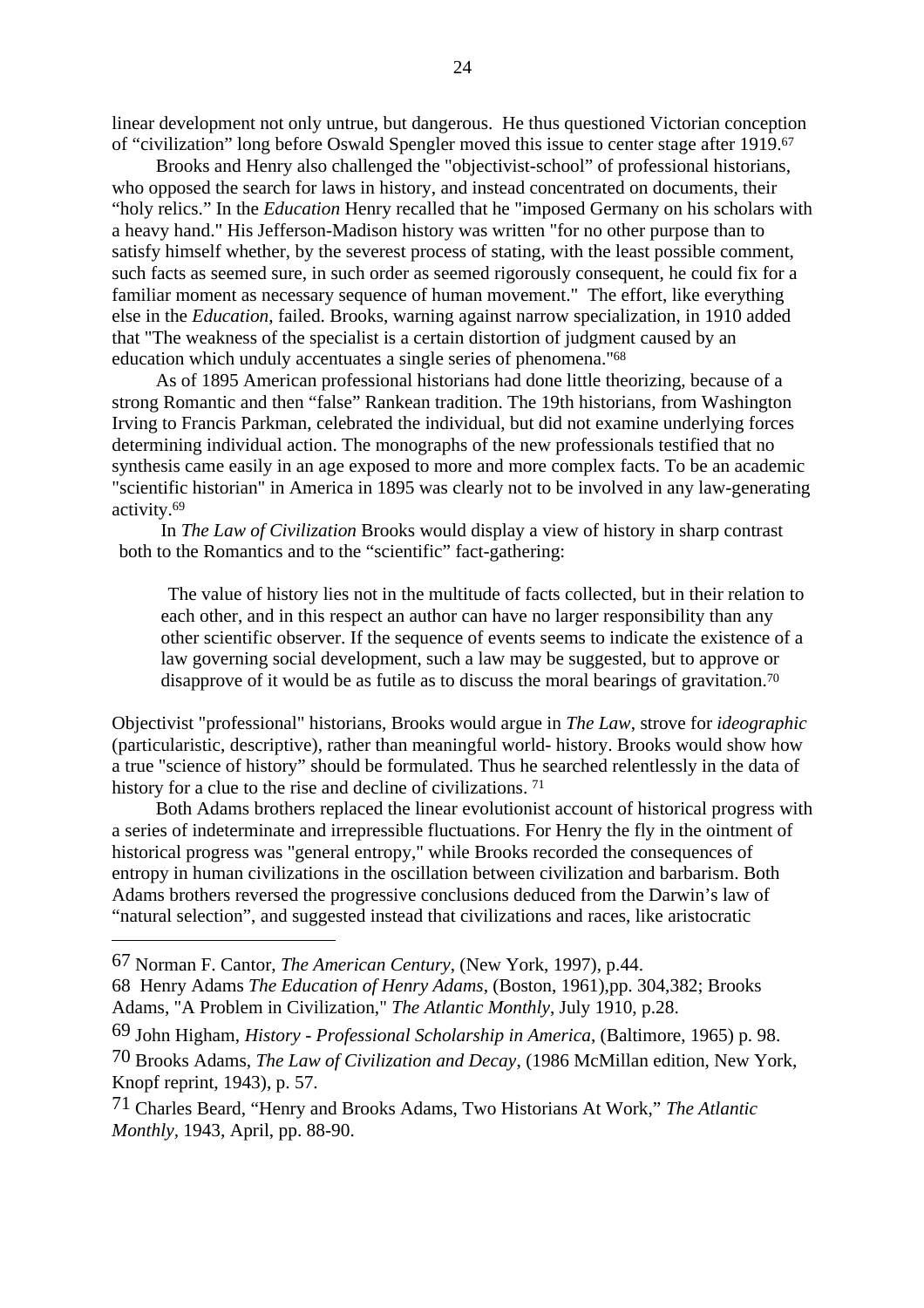families, were subject to degeneration. In the *Education*, Darwinism served as a literary device to show the absurdity of all progressive scenarios. 72

As Brooks put the finishing touches on his manuscript, Henry, as the established scholar, considered it "good and worth printing." He also agreed with Brooks attempt to determine "if history [as science] had a future."73 Writing to the philosopher William James, Brooks observed: "I am attempting to show that mind and matter obey the same laws in history." <sup>74</sup>

Henry, disillusioned by his time at Harvard, and devastated by the death of his wife midway through writing his history of the Jefferson and Madison administrations, was increasingly sympathetic with his brother's search for laws of civilizations rise and decline. In his 1894 Presidential address to The American Historical Association*,* Henry claimed that history must proceed towards more predictive "scientific" forms,

In form, the science of history may take the form of great European capitals, it may point to socialist triumph, it may announce present evils of the world, its huge armaments, its vast accumulation of capital, and its advancing materialism, and declining arts... [the] science of history might bring into sight some new and unsuspected path of civilization to pursue.75

Referring to this address to the A.H.A., Henry wrote again to Brooks that without a specific defense of the search for laws in history, *The Law of Civilization and Decay* would be "ignored in a conspiracy of silence or furiously attacked by professional historians." The teaching profession in colleges, Henry maintained, "…is like the church and the bankers, a vested interest. And the historians will fall on any one who threatens their stock in trade quite as virulently as do the bankers or the silver-men."76

Thus encouraged and forewarned , Brooks launched a first edition of his book in London in 1895, drawing upon the accumulated fears and experiences of the 1890s, and intellectual crosscurrents—physics, evolutionary naturalism, and a psychological/ economic interpretation of history — which in one way or other would transform the writing of American history and intellectual life in the coming decades.

<sup>72</sup> Michael Shermer, "Exorcising Laplace's Demon: Chaos and Antichaos, History and Metahistory," *History and Theory* 1, 1995, pp.61-69.

<sup>73</sup> Charles Beard, "Review of The Degradation of the Democratic Dogma," *The New Republic*, March, 31, 1920, p.162.

<sup>74</sup> Brooks letter to William James, quoted in Aaron, *Men of Good Hope: A Story of American Progressives*, (New York, 1961), p.257.

<sup>75</sup> Henry Adams, "The Tendency of History," in *The Degradation of the Democratic Dogma,*( New York ,1919), pp.130 -131.

<sup>76</sup> HA to BA, quoted in Beard, "Introduction," p.xviii. Beard cites letters—only for his exclusive research use—unpublished, in possession of the Adams family.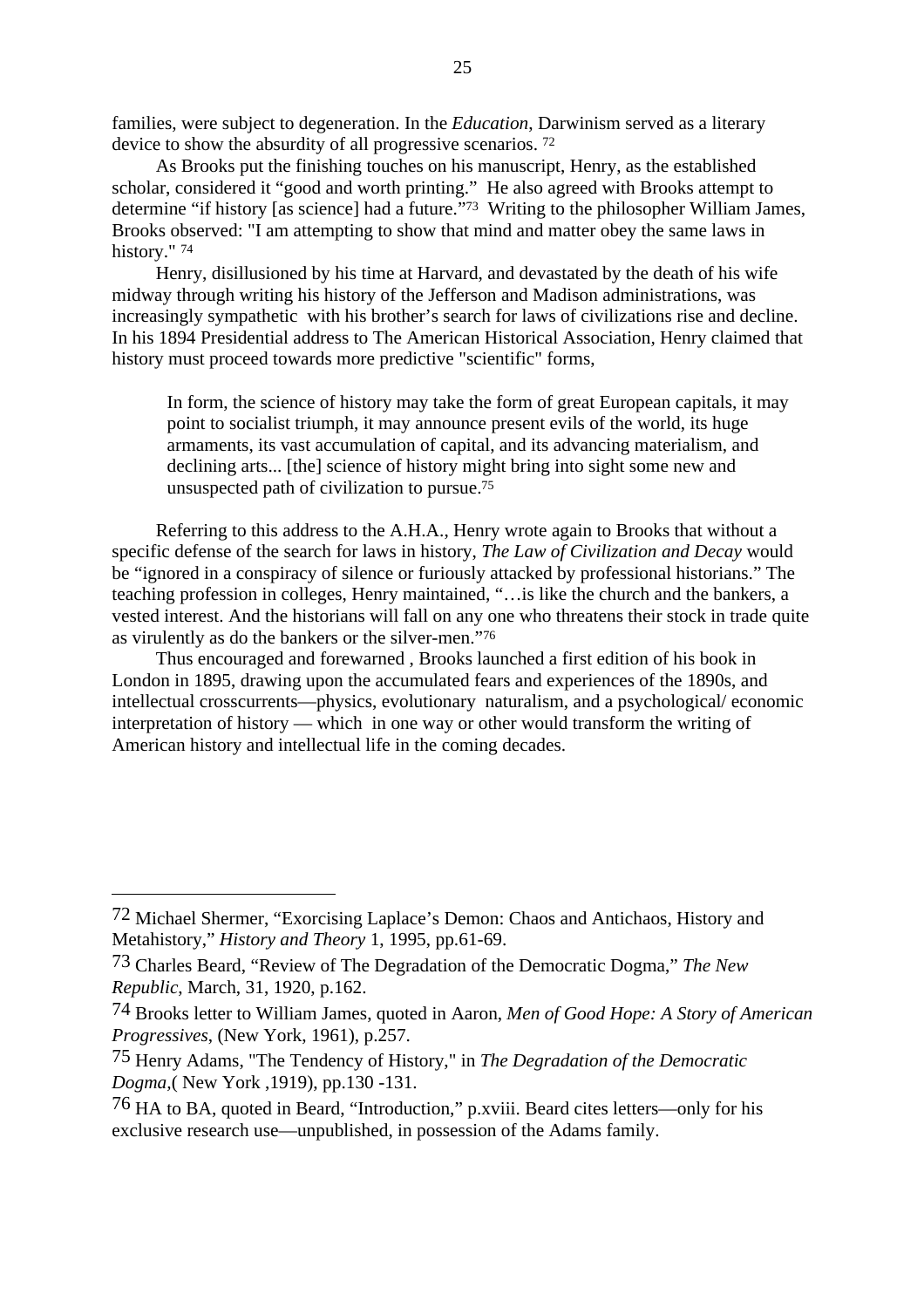## <span id="page-34-0"></span>**CH.2.BROOKS ADAMS'S "LAW OF CIVILIZATION AND DECAY"**

# **1. The Law of Civilization and Decay**

Brooks Adams published a first edition of *The Law of Civilization and Decay* in London in 1895, and a revised version a year later in New York. The sale of the revised work was surprisingly brisk. In February 1896, three months after the revision was published, New York's MacMillan publisher was already selling a third printing of the revision. *The Law* was also distributed to members of the Supreme Court and the Cabinet, and even—as Adams put it— presented to the "enemy," the financial baron J. Pierpont Morgan.1

Although only a few scholarly journals reviewed the book—some merely listed it among books received—its fame grew as Adams followed with *America's Economic Supremacy* (1900) and *The New Empire* (1902). In the 1940s, the *Law* had a second birth with the appearance of a new edition, published by Alfred Knopf, with an introduction by Charles Beard. It had always been and remained controversial. One early reviewer rather venomously likened Adams to "the old theologians [who] used to treat the Scriptures. . . as a sort of rusty nail box out of which they selected odds and end in order to rack some framework of doctrine together."2 Writing in 1943, Charles Beard judged it to be "among the outstanding documents of intellectual history in the United States, and, in a way, in the Western World." In contrast, another scholar has recently cited *The Law* as an example of American "proto-fascism." 3

#### *"A Gentleman Rebel"*

Brooks Henry Adams (1848-1927) was the great-grandson of President John Adams and the grandson of President John Quincy Adams. A lawyer and historian, he was also the youngest son of Charles Francis Adams, a distinguished diplomat, who transferred the values of classical Republicanism to his children. From an early age, Brooks was eccentric and arrogant, vehemently opposing what he saw as the many disagreeable aspects of Victorianism. A chronically dissatisfied man, as Charles Beard later described him; he conducted a one-man mutiny against the world. 4

During his brief tenure as a teacher at Harvard Law School from 1882 to 1883, Brooks, "revolted against formalism," and helped to found the school of legal realism, which would be most closely associated with his friend Oliver Wendell Holmes.<sup>5</sup> After his marriage in 1889 Brooks retired from the active practice of law and began to write history. Drawing his income from the Adams estate, he was not obliged to earn his living from history, and was thus free to pursue paths closed to work-a-day academics, translating his own sense of the decline of the Adams family to Western civilization as a whole.

<sup>1</sup> Arthur Beringause, *Brooks Adams: A Biography*, (New York, Knopf, 1955), p.129.

<sup>2</sup> Benjamin Terry, [review of *The Law of Civilization and Decay*] , *American Journal of Sociology*, 2 (1896) p. 467.

<sup>3</sup> Charles A. Beard, "Introduction," *The Law of Civilization and Decay,* (New York 1943), p.3, quoted in Donald J. Pierce [review of "The Law"], *Political Science Quarterly* 58 (1943), p. 437; Robert O. Paxton. "The Five Stages of Fascism, "The *Journal of Modern History*, 70, March, (1998), p.12.

<sup>4</sup> Beard, "Introduction."

<sup>5</sup> Arthur Herman, *The Idea of Decline in Western History*, (New York, 1997), p.167.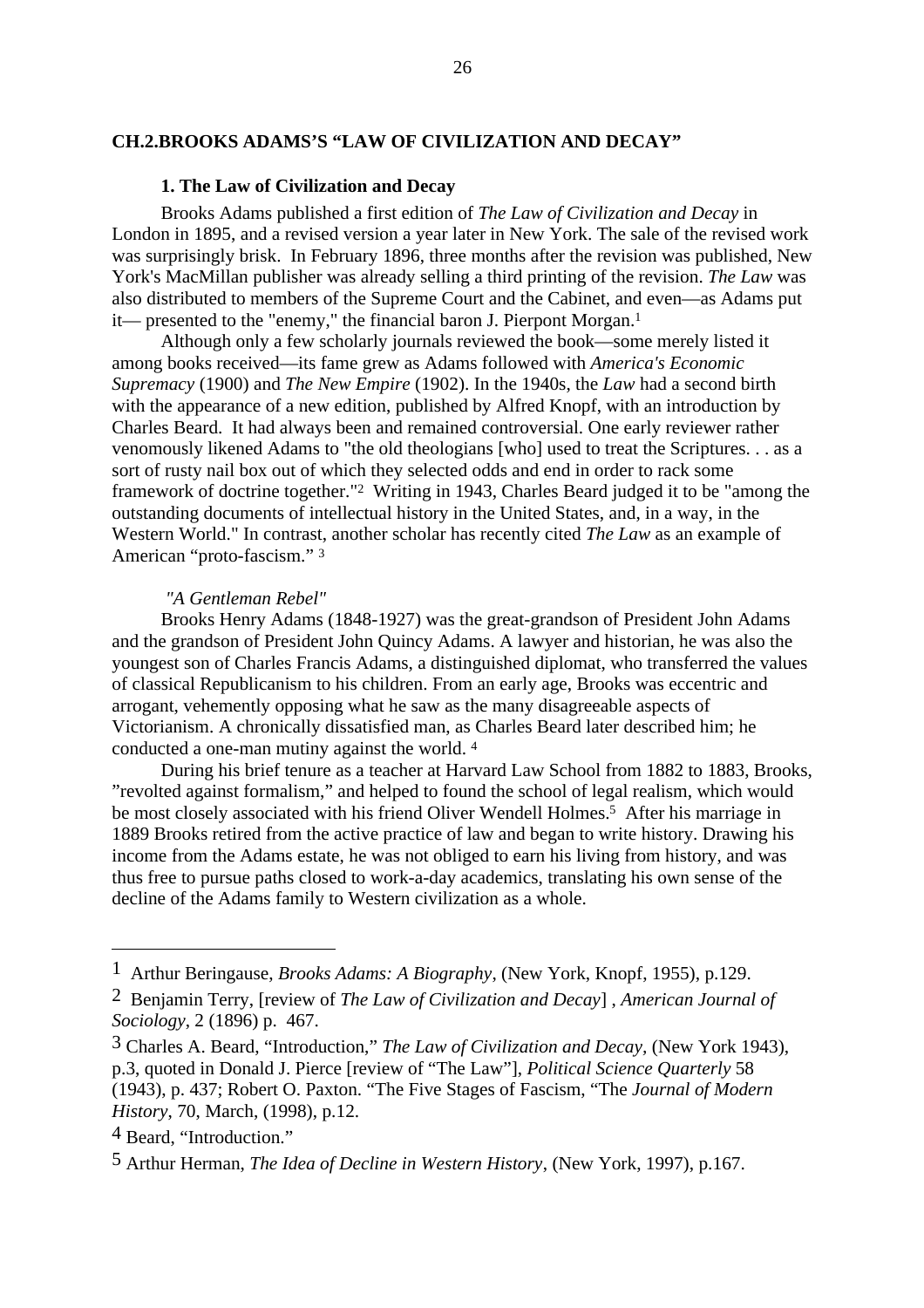Adams led the life of a gentleman-scholar, traveling extensively in Europe, South America, the Near East, and India. Adams later said that *The Law of Civilization and Decay* was partly inspired by a tour in 1889 to the monumental Roman ruin at Baalbek in Syria. As the lawyer-historian gazed at the ruins of the dead Roman civilization, "the conviction dawned on me…that the fall of Rome came about by a competition between slave and free labor and inferiority of Roman industry." 6 Outlining his agenda for his enterprise in a letter to his father, however, Adams wrote that "the dawning of *our* civilization...has interested me more than the splendor of the ancient."7

Afterwards he considered himself a philosopher of a dying world, last of his species, who was forced to adjust to the modern world, even though he despised the American faith in "progress." He once remarked to his brother that he was too original a person to survive in a world, which, in Daniel Aaron's paraphrase, "protected a man only if he joined a guild and listened to him only if his ideas were stolen."8

 A family friend Wihelmina S. Harris later described the lifestyle of this eccentric Brahmin scholar. Brooks Adams traveled with seven trunks of luggage, including his own china, handmade shirts from London, formal clothes and selections from his library— each book, wrapped separately and placed about his private sitting room in hotels around the globe. Such were the eccentricities of a man unwilling to make concessions to a world dominated by mass-taste.9

Adams has been characterized as both romantic and conservative—the admirer of the medieval knight and the Machiavellian political schemer. Historian Daniel Aaron treated these seeming contradictions as two phases in Adams's thinking, "In the first, he glorified the pre-industrial man, lashed out against the money power, and identified himself with the obsolete organisms, who retained the vestigial attributes of the age of faith. In the second, he played the ambitious opportunist, the lover of power, the geopolitical schemer mapping the course of his country's destiny and bolstering the *status quo*."10

Brooks and his brother Henry, as members of a distinguished Boston "Brahmin" family had previously reinforced republican moralism and family traditions of public service, Aaron continued, but during the 1890s grew pessimistic towards American form of civilization. Thus his fascination with "degradation," and with it, some fundamental questions regarding American society, and world history.11 Aaron failed, however, to explore complexities in Adams's personality and thought that underlay this shift.

Arthur Schlesinger, hinting an alternate sociological explanation, commented on the "prosopographical felicity" of the fact that a fourth generation of Adams—direct offspring of the Founders— "raised the keenest doubts whether Providence in setting America had after all opened a grand design to emancipate mankind." 12 In the course of history, Schlesinger

9 Wihelmina S. Harris, "The Brooks Adams I Knew," *The Yale Review*, No 1., 1969, p. 68- 69.

10 Aaron, *Men of Good ,* p. 264.

12 Arthur Schlesinger Jr., *The Cycles of American History*, (Boston, 1988,) p. 18.

<sup>6</sup> Adams quoted in Herman, *The Idea of Decline,* p.170.

<sup>7</sup> BA to CF Adams, (April 1868), quoted in Arthur Beringause, *Brooks Adams: a Biography* (New York 1955), p.44-45.

<sup>8</sup> Daniel Aaron, *Men of Good Hope: the Story of the American Progressives*, (New York, 1961), p.256.

<sup>11</sup> Brooks Adams, *The Degradation of the Democratic Dogma*,(New York, 1918), "Introduction," passim.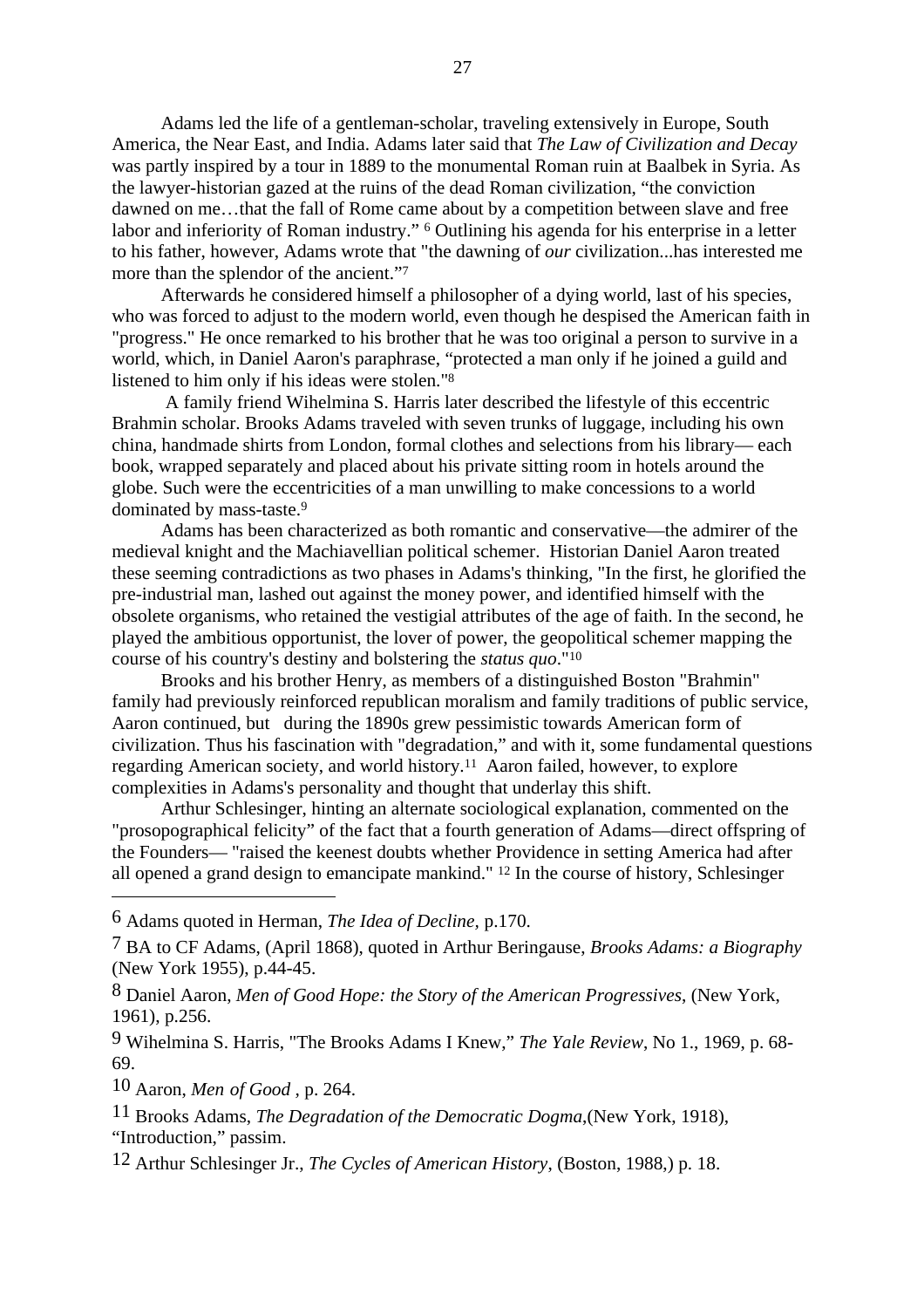might have added, Brooks Adams was neither the first nor would be the last child of privilege to question the world his parents built.

## *Energy and Civilization*

In *The Law of Civilization and Decay* Adams's method was to outline a basic theory briefly, then to use the body of the work to illustrate its operation. He began with energy and its role in shaping history. Adams assumed that the earth was endowed with a specific sum of solar energy that was constantly expanding, part of it through human society. "The theory proposed is based upon the accepted scientific principle, that the law of force and energy is of universal application in nature, and that animal life is one of the outlets through which solar energy is dissipated," he explained in the preface to the first edition. This "hypothesis," he continued, "would allow him to classify a few of the more interesting intellectual phases through which human society must pass, apparently, in its oscillation between barbarism and civilization."13 His first theme was thus the convergence between fields of energy and the evolution of civilization.14

On these naturalist/materialist assumptions, Adams concluded that life and consciousness were forms of animal life. History being a composite of human lives and thought, merely reflects material conditions and is substantially helpless to alter the natural social relationships determined by these conditions. "History, like matter, must be governed by [natural] law."15 "Thought," he explained further,

is one of the manifestations of human energy, and among the earlier and simpler phases of thought, two stand conspicuous—Fear and Greed. Fear, which, by stimulating the imagination, creates a belief in an invisible world and ultimately develops priesthood; and Greed, which dissipates energy in war and trade.16

Adams built his law of devolution in civilization on the laws of entropy. The lifecycle in civilization first evolved, as described by anthropologists, from barbarism to civilization, with a strong tendency to return to barbarism. Stated in the language of physics, that is in terms of energy, it moved from the condition of physical "dispersion" in barbarism to one of "concentration" in civilization—the period of "highly centralized age."

Turning to money, his favorite subject, he noted that the centralization process meant the accumulation of gold in the hands of the plutocrats. Developing a full theory of the causes and effects of the deflationary process, Brooks maintained that increase of surplus wealth

<sup>13</sup> Brooks Adams, *The Law of Civilization and Decay*, (New York edn., 1896) . pp. Viii-ix. The obsession with energy was part of Adams's *zeitgeist*, Jo-Anne Pemberton*, Global Metaphors: Modernity an the Quest for One World*,(London/Virginia,2001), ch.1,"Unknown Forces."

<sup>14</sup> On this theme in Finnish context, Matti Klinge, "Politiika luonnontieteenä : energiaperiaate ja organismianalogia. " *Vihan Veljistä Valtiososialismiin: Yhteiskunnallisia ja Kansallisia Näkemyksiä 1910- ja 1920-Luvuilta* (Helsinki,1972).

<sup>15</sup> Contradicting Adams's materialistic view of the origins of consciousness, see for example, Robert G. Sohn, *Tao and Tai Chi Kung,* "A Discussion On The Origins Of Consciousness," (Vermont,1989),pp.15-17.

<sup>16</sup> Brooks Adams, *The Law of Civilization and Decay*, (1896, MacMillan ed.), p. ix.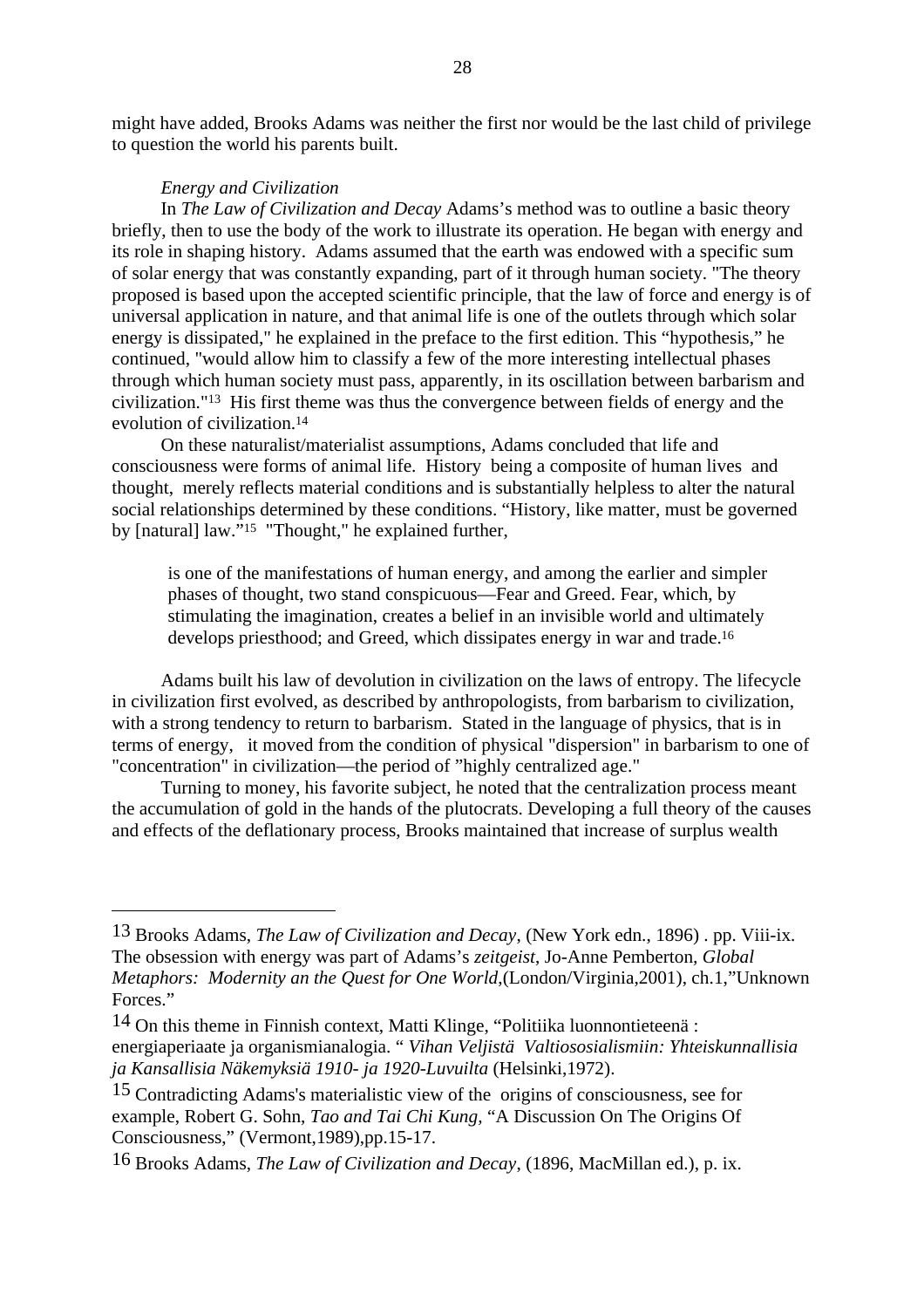lowered prices [deflation], meaning finally—in his general theory of civilizations— that empires like ancient Rome collapsed. 17

Further phases in the lifelines of civilizations were not the causes, but only the expressions of social movements. These movements, in turn, were the consequence of the release of energy. The rate of the expenditure of energy explained the unfolding of "civilization's birth and decay."18

The velocity of social movements in any community was proportionate to its energy and mass, and centralization proportionate to velocity. As human activity accelerates, that is, societies centralize. In the earliest stages of concentration, Fear is the channel through which energy finds its readiest outlet. Accordingly, in primitive and scattered communities, the imagination is vivid, and the mental types produced are religious, military and artistic. As consolidation advances, Fear yields to Greed, and the economic organism gives way to the economic and the martial.19

The shift from Fear to Greed was an effect of the accumulation of wealth. As long as a society consumed its total product in the daily processes of living, centralization could not proceed. But whenever it was "so richly endowed with the energetic material" that it produced a surplus, that surplus took the form of wealth. This surplus could be used toward consolidation, or could be captured by another community in war or by economic competition. No matter how great an accumulation of wealth might be seized in conquest, however, a community must ultimately enter the phase of economic competition. This "competitive phase" was usually guided by the dominance of "surplus energy" over "productive energy."

Once this point was reached, capital was autocratic and energy vented itself through those organs best fitted to give expression to the power of the capital. In the last stage of "consolidation in civilization," the economic and the scientific intellect gained ascendancy, while the imagination faded and the emotional, the martial, and the artistic types of manhood decayed.

Further, as the social movement of a race accelerated, more of its energetic material was consumed. Ultimately, societies attained velocity at which they are unable to make good use of the excess energy. In high stages of centralization, where unrestricted economic competition prevailed, a loss of energy manifested itself in a gradual dissipation of capital, which ended in a return to barbarism.<sup>20</sup>

Adams thus turned the progressive evolutionist scenario on its head whereby competition guarantees a "survival of the fittest." When a highly centralized society disintegrates under the pressure of economic competition it is because the energy of the "race" has been exhausted. Consequently, the survivors of such a "race" lack the power necessary for renewed concentration and remain weak and ineffective until supplied with fresh energetic material from "barbarian blood."

Although ostensibly "scientific" Adams's concept of "energetic material" was at bottom mystical (not unlike Oswald Spengler's later concept of "race") since in the concept he included not only mineral deposits and soil fertility, but even more, an inherent and transitory "racial quality" which he, like Spengler also, made no attempt to explain.

<sup>17</sup> *Ibid.* pp.77-78.

<sup>18</sup> Adams, *The Law*, (1896 ed., Knopf 1943 reprint),p. 61.

<sup>19</sup> *Ibid*., p.60.

<sup>20</sup> *Ibid.*, p.61.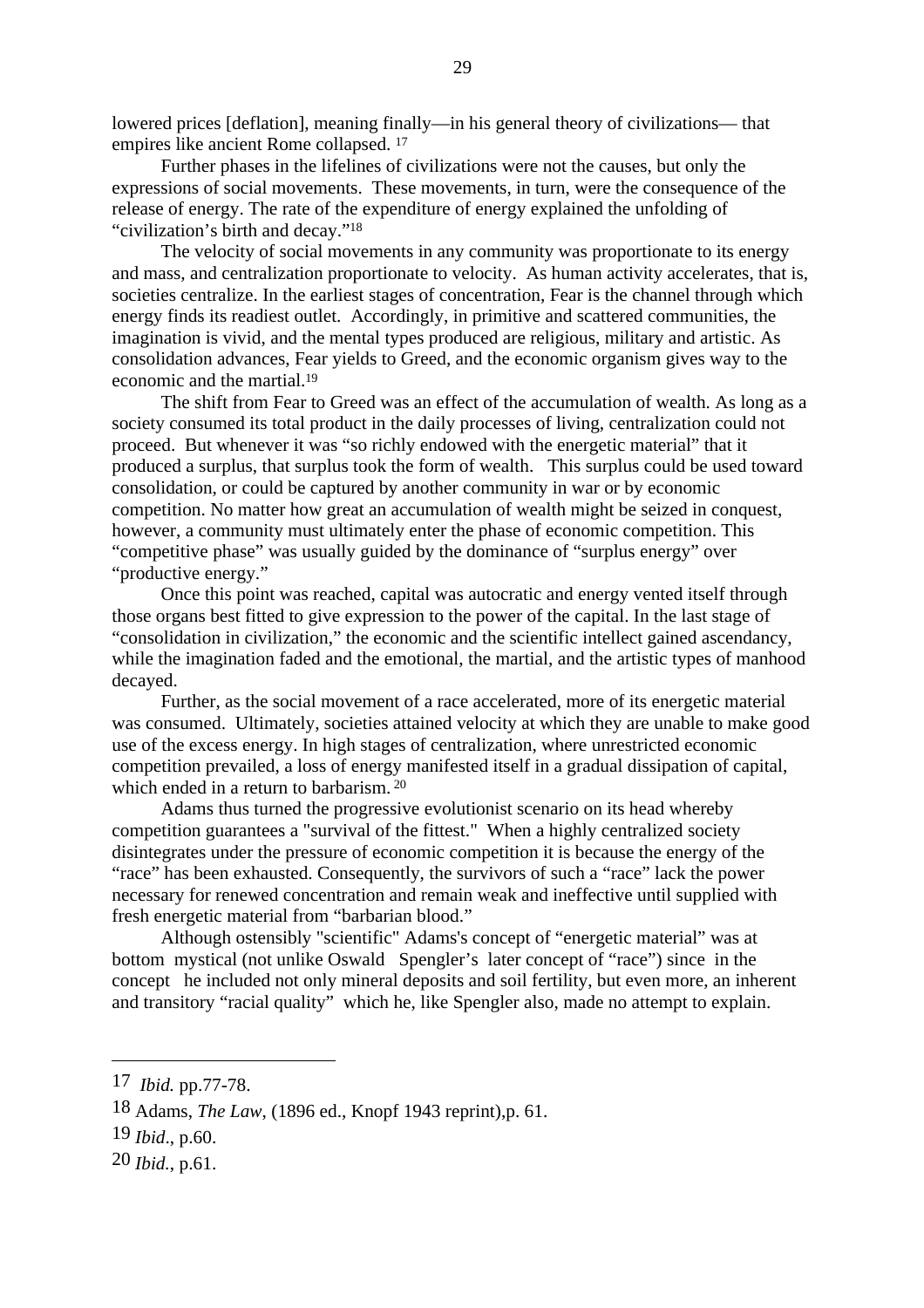### *A Naturalist Psychology*

Adams's second theme was psychology. At the time he wrote, psychology was freeing itself from an earlier "mental science" in which God and an immortal soul were realities not to be questioned. A new naturalist psychology challenged Christian assumptions of the special ontological status of the soul. Adams thus attempted to formulate laws of psychology in history on the basis of materialist assumptions.

In the 1896 revision of *The Law of Civilization and Decay* Adams formulated his theory of the devolution of civilizations in psychological terms. He maintained that men do not differ in any respects from the other animals, but survive by adapting themselves to prevailing, external conditions.

Adams further pictured a society in which individuals are at the mercy of symbols and controlled by the desires of greed. Fear and greed determine the individual's rise and fall in the social scale," just as they dictate the markets." When economic types became dominant in civilization, the old peasant militia was converted into a mercenary standing army, and the soldier himself, although still an imaginative type became an expression of Greed rather than of Fear. Religion suffered the same fate. "Faith in the hands of the moneyed oligarchy became an instrument of the police and, from the Reformation downward, revelation has been expounded in England by statute."21

Adams also expanded his idea of Fear to cover the imaginative, artistic and ecstatic elements in human nature, repeating several themes. One was the concept of "types of mind," within which there were variations. Among "imaginative minds" he included the religious or priestly, the artistic, the martial, and the agrarian (types Spengler would later identify with a vital "Culture"). Each of these felt a mutual affinity within one another and a common opposition to the "economic types." The latter he divided into landowning, mercantile, manufacturing, banking types (which Spengler would identify with, *Gesellschaft* and "Civilization"). In the eras of economic competition these types gradually supplanted one another, resulting in the final predominance of the banking type— the pure usurer.22

Adams's distinctions were "organic," in that they separated men in society as fundamentally as if they were "distinct species." The historical sequence of types was not arbitrary, but followed naturally from the characteristics of the minds, from their relation to their geographical environment, and from the existing state of knowledge.

Fear of the unknown produced the highest religious, military and artistic developments that the West had known. The social disintegration in medieval Europe generated a widespread fearfulness, which in turn produced a towering achievement in the Gothic Cathedral and other accomplishments of the Middle Ages and the Renaissance.

Also in the 1896 MacMillan edition Adams, added new psychological corollaries in history, the most important of which was his conviction that conscious thought played a much smaller part than did instinct and intuition*,* a notion anticipating the irrationalism of Henri Bergson and others. At the moment of action, Adams wrote, man "almost invariably obeys an instinct, like an animal; only after action has ceased does he reflect." These instincts were involuntary and differed sufficiently among individuals to divide men into "species distinct enough to cause opposite effects under identical conditions."

In Adams's psycho-historical theory, men cowered before the unknown with rituals and fetishes of the Catholic Church as the Roman Empire disintegrated. During the Middle Ages, the rationalism of the Romans was forgotten and "the imagination had full play." After the shield of the Roman law and government were gone, European social structures started

<sup>21</sup> Brooks Adams, *The Law of Civilization and Decay*, (1895 ed., London), p. 216. 22 *Ibid*, vii.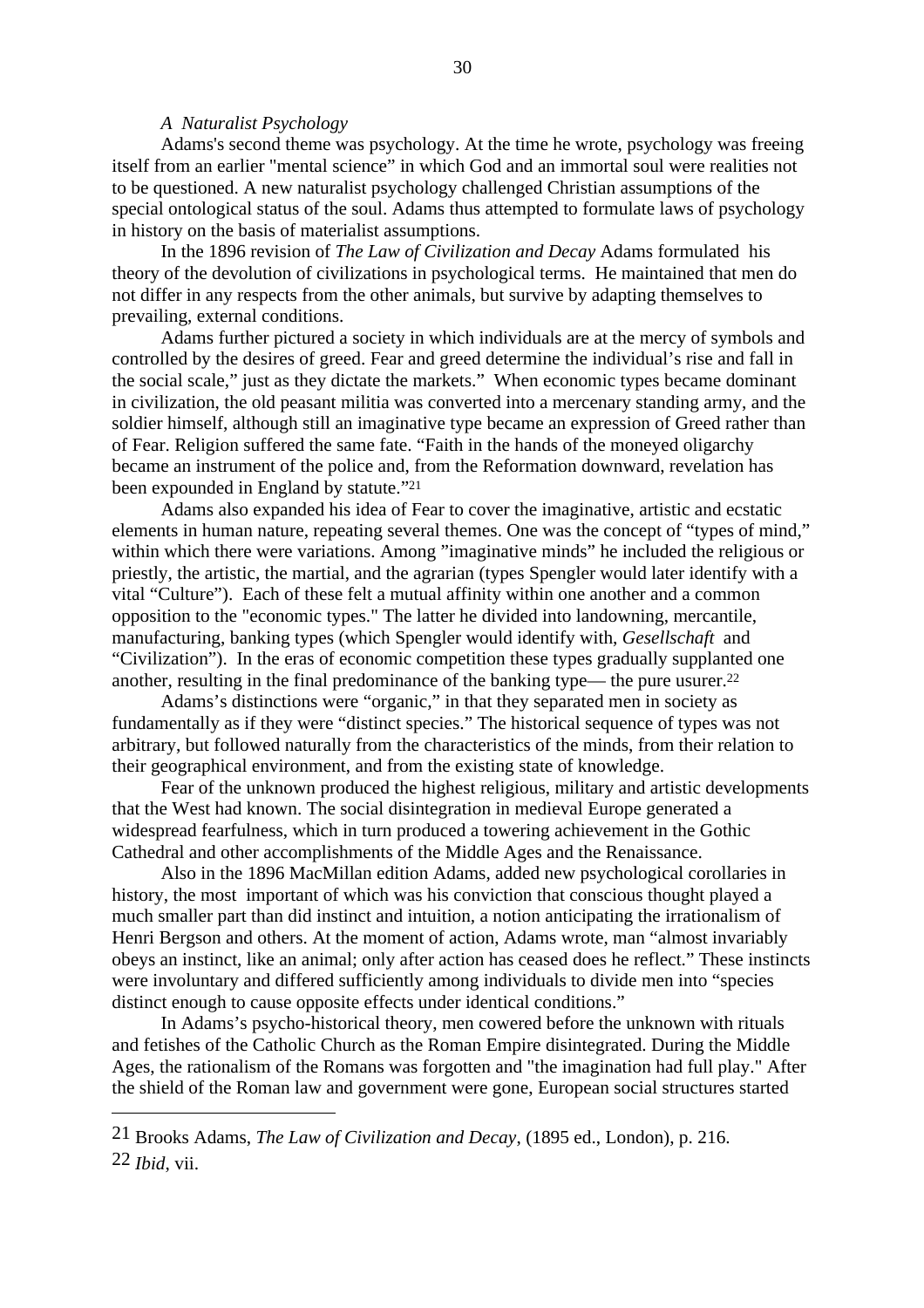disintegrating and life became uncertain. The Germans in Italy— more barbaric than the Latins, thus more imaginative in Adams's view— elevated the priest into a sacred class. In that age of decentralization," mystery shrouded the processes of nature," while "religious enthusiasm…was their power, which produced the accelerated movement culminating in modern centralization."23

What emerged was a "magical world" that produced the classical Medieval hero — the knight. Fearful of unseen powers but capable of great physical courage, the knight paved the way for the great crusades. The crusaders attitude to war was quite different from that of the modern soldier. The holy warrior was in alliance with the supernatural powers and possessed talismans that he considered omnipotent, "the originals of the fairly knights, clad in the impenetrable armor, mounted on miraculous horses, armed with resistless swords and bearing charmed lives." Summarizing the psycho-history of the "pre-modern age" Adams wrote:"…perhaps the combination of the two great forces of the age, of the soldier and the monk, was the supreme effort of the emotional mind."24

In the new preface for *The Law*, Adams alluded to a personal psychological source of his theory— the fear of decline of aristocratic families:

Like other personal characteristics, the peculiarities of the mind are apparently strongly hereditary, and, if these instincts be transmitted from generation to generation, it is plain that, as the external world changes, those who receive this heritage must rise or fall in their social scale, according as their nervous system [which] is well or ill adapted to the conditions to which they are born. Nothing is commoner, for example, than to find families who have been famous in one century sinking into obscurity in the next…25

### *International Competition*

A third theme in *The Law* was the work of competition in the interchange between civilizations in the international arena. Brooks Adams subscribed to a Darwinian view of competition and of natural selection. Competition in Adams's theory could be military or religious, without being exclusively economic. Indeed, the military mentality reigned before the economic interests gained control.

According to Adams the history of international exchanges, reflecting the economic relations and Darwinian struggle of the different races of the world, emulated the process of natural selection.26 The concentration of wealth was the result of the work of the "survival of the fittest"; capital was concentrated to the strongest and most energetic civilizations. These conclusions he claimed to have deduced from the viewpoint of the disinterested "scientist."

In Adams's view the social context of late Roman history resembled that of *fin-desiecle* America. With the growth of capital in Rome, the producer, especially on the land, sank into debt and servitude— the same development that had happened in America during the agricultural depression during the 1890s. Further in Adams's analysis, the extension of the Roman Empire was bringing into play low-cost servile labor from regions annexed to the

<sup>23</sup> Adams, *The Law*, (1896 ed., Knopf 1951, reprint), ch.3; pp.113, 57.

<sup>24</sup> *Ibid.,* chapters, 3,4, passim; p.189.

<sup>25</sup> *Ibid*., pp.58-59.

<sup>26</sup> According to Thornton Anderson, Adams's use of "competition," was primarily a Darwinian use of the term,"implying…a Darwinian process of natural selection," Anderson, *Brooks Adams, A Constructive Conservative*, (Ithaca, New York, 1951), p.55.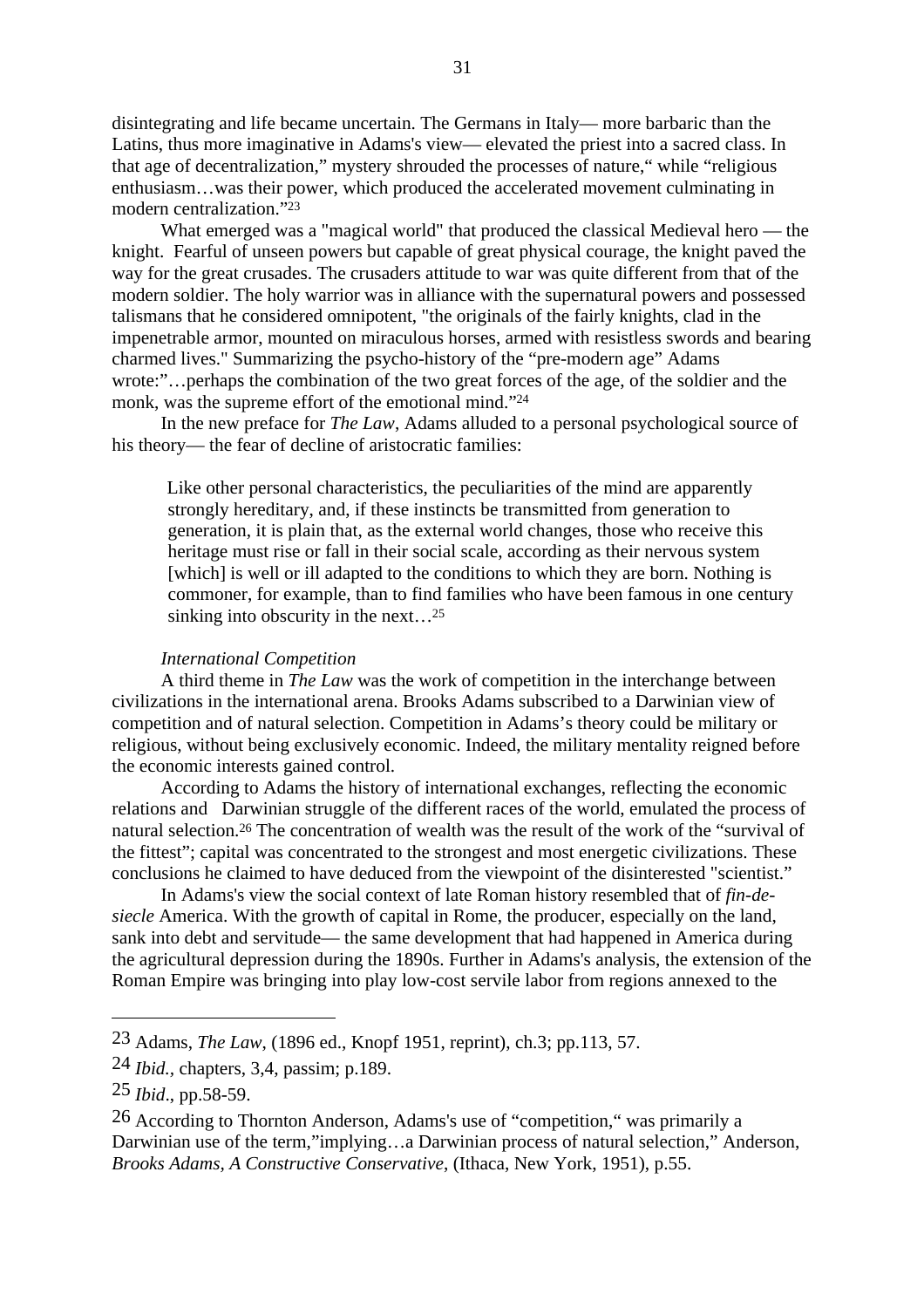imperial Rome. The landed capitalists, stocking their increasingly large estates with eastern slaves, successfully defying Roman land-laws. In consequence, the economic instinct changed all relations of life, dissolving the family and making marriage rare.27

 In the Rome of late antiquity, wealth brought the man of capital and greed to the top of society. Only barbarian blood, according to Adams—who was reverberating Count Gobineau's theories— kept the dying Roman civilization alive by providing generals and farmers. Each of these developments had their counterparts in the America governed by the decadent "gold bug." Adam's view of the economic history of the Roman Empire became an allegory of the struggle between capital and labor in Gilded Age. The concentration of wealth and growth of empire destroyed the Roman freeholder, who was, like Jeffersonian agrarian yeoman arms bearing and freedom loving. The Roman martial spirit declined, the mercenary hirelings became dictators, the frontier collapsed, and the barbaric hordes poured into the empire.28

In this world-historical synopsis, the trade stimulated by the Crusades created social revolution, the result also of rationalistic impulses traveling from East to West. This new process built new nations, shattered the Church, and created an economic society. As the world economy grew, society became more centralized and life more secure. Individual strength and courage ceased to have importance in the new society. Skepticism increased and individual bravery no longer had importance, because accumulation of money forced the creation of a permanent police.

As the trading centers of "world cities" grew, society becoming more centralized and more secure, Greed surpassed Fear. The corruption due to materialism followed the breakup of the unified church in the Reformation. Calvinism meant the incarnation of Adam's *beténoire,* the banker. So began yet another social revolution. The Reformation, in Adams's estimation, was thus an economic phenomenon. Religion grew cheap. "As the tradesman replaced the enthusiast, a dogma was evolved by which mental anguish, which cost nothing, was substituted for the offering, which was effective in proportion to its money value."<sup>29</sup>

Summarizing the effects of the economic competition Adams wrote:

With centralization life changed. Competition sifted the strong from the weak; the former waxed wealthy, and hired hands at wages, the latter lost all but the ability to labor; and, when the corporate body of producers had thus disintegrated, nothing stood between the common property and the men who controlled the engine of the law. 30

In England rural and urban Puritans united, and expelled their king. Merchant adventurers in 1688 captured the kingdom and produced a social revolution. Bankers won control of England in the late 19th century, making the final social revolution inevitable. The final effect of economic competition was degradation. The economic man, the capitalist and the usurer became dominant in society, the emotional, the martial and the artistic types of manhood decayed.

<sup>27</sup> *Ibid*., pp. 89-96.

<sup>28</sup> Herman, The *Idea of Decline*, p.171.

<sup>29</sup> Anderson, *Brooks Adams*, ch.7, passim; pp.203-204.

<sup>30</sup> *Ibid*., p.256.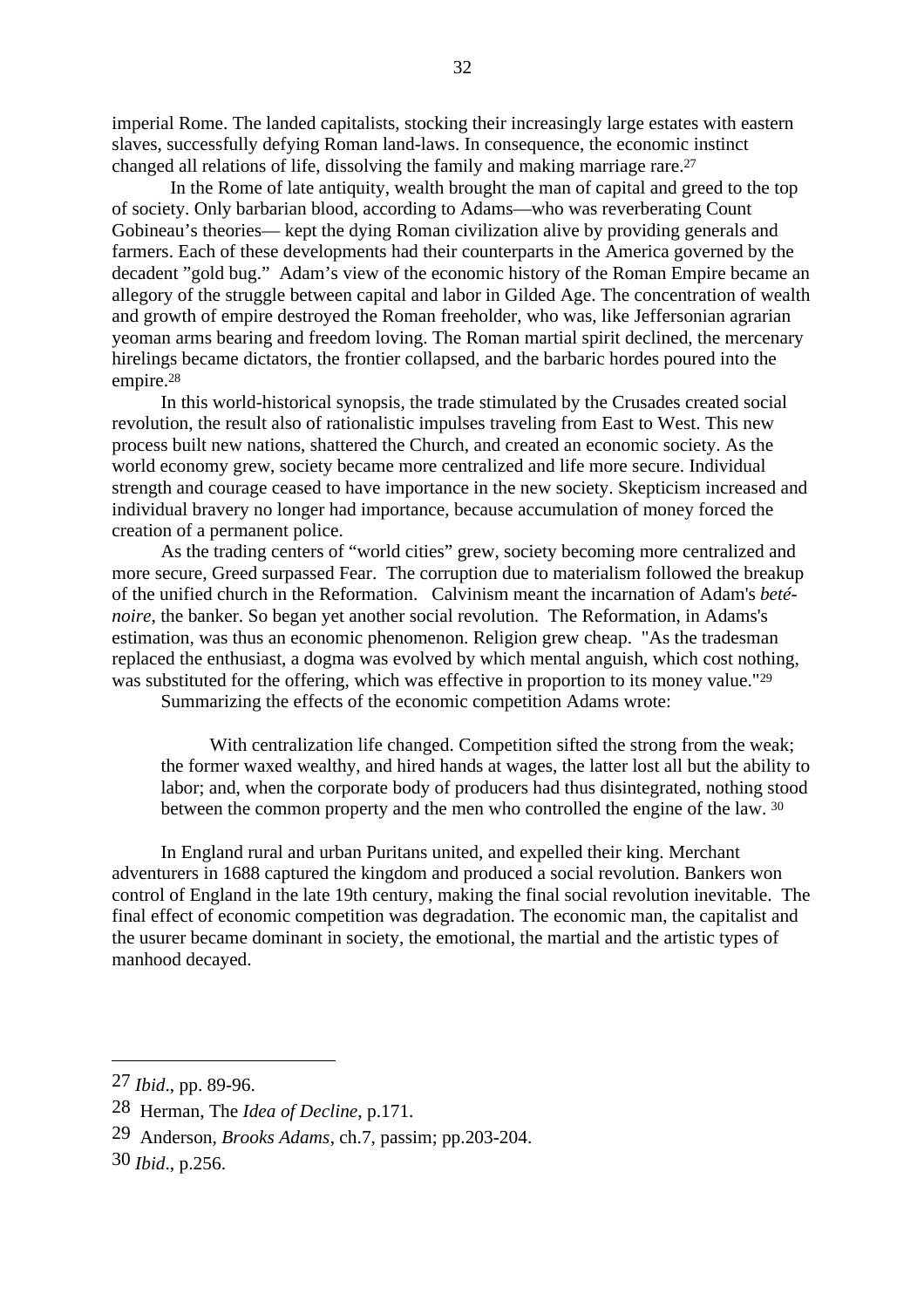## *Administration*

Adams's Darwinian image of success and decline shared much with literary naturalists such as Theodore Dreiser. Like Dreiser, his attitude toward wealth contained a revealing contradiction. Although devoting a great deal of space to the debasement and depletion of coinage in Rome and England, he appeared to attach a monetary value to religious relics, thus giving his "imaginative minds" an economic motivation.31

 But he was also careful, in his chapters on the Middle Ages and on the Crusades, to show that "a crusade was no vulgar war for a vulgar prize, but an alliance with the supernatural for the conquest of the talismans, whose possession was tantamount to omnipotence." Competition in the Middle Ages was a struggle between *"*imaginative" and "military" types of people who sometimes utilized wealth, but who thought *"*immaterial things" more important.

His treatment of the rise of Roman power was also the opposite of an economic interpretation. The Carthaginians were far more advanced than the Romans in industry and commerce, but these very traits, in Adams's interpretation, made them poor soldiers and unable to withstand the military competition forced upon them by the Romans.

Adams also stressed the importance of the relative strength of weapons of defense and those of attack. "Until the mechanical arts have advanced far enough to cause the attack in war to predominate over the defense, centralization cannot begin; for when a mud wall can stop an army, a police is impossible."32

For Adams, as with later metahistorians, technology played an important role. The "*inventive faculty*" in modern civilization contrasted with its absence in Rome. Roman conquest had not served to stimulate industrial expansion on the Tiber.

But invention also had its drawbacks. Modern Western nations were so inventive that "for more than a century, they have defied the cheap labor of the East." As a result "another phase has intervened between the era of conquest and the beginning of disintegration. " The new phase was not an unmixed blessing," Adams reasoned. But "Like other qualities, which at the outset, are the source of strength, the inventive faculty carries with it the seeds of its own decay; for as, by means of electricity and steam, all people are welded into a compact mass—competition brings all down to a common level."33

This analysis led direct to his fourth theme, namely administration. Adams thought that "the tendency of centralization is always toward more costly administration," meaning that the growth of larger political and economic masses required administrative machinery of greater complexity.

The life of a civilization depended on the survival of the most economical nations. Civilizations expanded or receded according to their control of trade routes. Victory in a war of trade depended, in turn, upon ready access to raw materials and of a cheap and efficient administration. Success in modern life was the result of concentration and streamlining. In the global competition of civilizations, Adams concluded, "in the long run, Asia must succeed because it is cheaper than Europe."34

<sup>31</sup> Theodore Dreiser, *The Titan*, ([1914] New York ,1965), ch. 49;

on Darwinism, literary naturalism, and international politics, see Robert C Bannister, *Social Darwinism: Science and Myth (*1979), chs. 11-12.

<sup>32</sup> Adams, *The Law,* (1896 ed., Knopf 1951 reprint), p.120.

<sup>33</sup> Adams, *The Law*, (1895 ed., New York), pp. 290-291; and, ch.12, passim.

<sup>34</sup> Adams quoted in, *Men of Good*, (New York, 1962) p.263.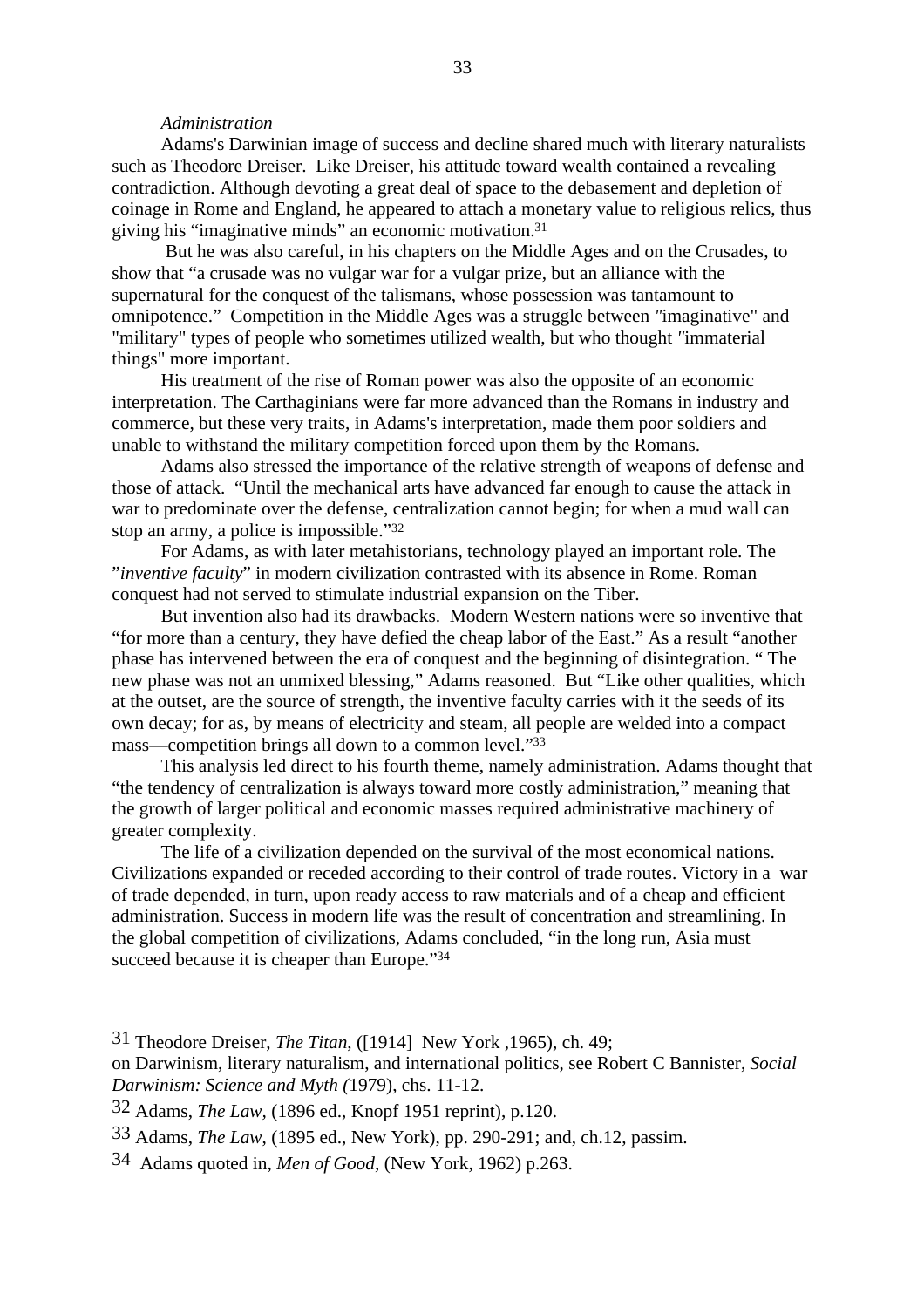Adams further asserted that the"two greatest events in history, Rome's decline and the discovery of America," were brought about by the subtly changing pressure of money — the concentration and expansion of the instrument of exchange in civilization. Adams also maintained that monetary policies were manipulated by legislation, which meant that creditors could absorb the profits of producers, thus exhausting the vitality of the people and of the entire civilizations.35

Despite his naturalism, Adams viewed progress in civilization, as more a product of Western thought, than as a fact of nature— a seeming contradiction also evident in naturalist novels whose picture of humanity helpless in the face of impersonal forces was intended, however paradoxically, to spur conscious action. In Adams's description "civilization" was a volitional entity, not an element for gradualist evolution. Decadence was the alarm sound of the coming of a neo-barbarian age, which only deliberate action could avoid.

#### *Remedies*

Adams, accordingly, prescribed remedies to avert "decline." According to Adams one key to the American future was the transformation of mechanical power through a shift of energy into the "leviathan" of the American "super-power." As he later explained, the coming power-configurations in world-civilization would transform United States into a global military power.

This change also called for revitalization of the anti-decadent martial mentality in the United States where the spirit of the medieval knight was badly needed. In this antimodernist prescription The *Law of Civilization and Decay* glorified the pre-industrial age and praised the non-economic man with martial and artistic imagination in the face of the inexorable movements of the trade routes and money centers. So viewed medieval era Fear was praiseworthy, not because it was pleasant, but because it gave men energy and purpose. 36

 In his nostalgia for the medieval martial era of crusades, Adams resembled Walter Scott, whose novels expressed the ideals of the non-economic man. His heroes were brave, held honor more precious than gold and displayed the utter *naiveté'* about money matters. In Scott's world — a rural society, without police—only the courageous and physically strong could flourish.

Adams's delight in romantic writers like Scott was nothing new in American culture. Antebellum Southern society also embraced Scott as their hero. In the Old South personal honor, the persistence of dueling was a part of the cavalier martial ideal, in stark contrast to the Puritan North. The Old South had displayed cultural preferences which, if taken as *mentalitee'*, had many similarities to medieval Europe. The enthronement of such "knights" as the James brothers—Frank and Jesse—and the horse-backed members of the "Ku Klux

<sup>35</sup> Adams based his theories on the strategic role of money in civilization partly on Sir Archibald Allison's passing remark in *History of Europe* (London 1833-42, I, p.329) where Allison stated that the fall of the Roman Empire was caused by the decline of mines in Spain and Greece. Adams also noticed that the result of Columbus's trips was the long pursuit for mines of precious metals, which were later discovered in Mexico and Peru; see, Beringause, *Brooks Adams,* p.107.

<sup>36</sup> Brooks Adams glorification of the martial man carries also reverberations to the New Age and the "New Masculinity Movement" in America, as expressed in Robert Bly, *The Iron John A Book About Men*, ( New York, 1990), pp. 146-180.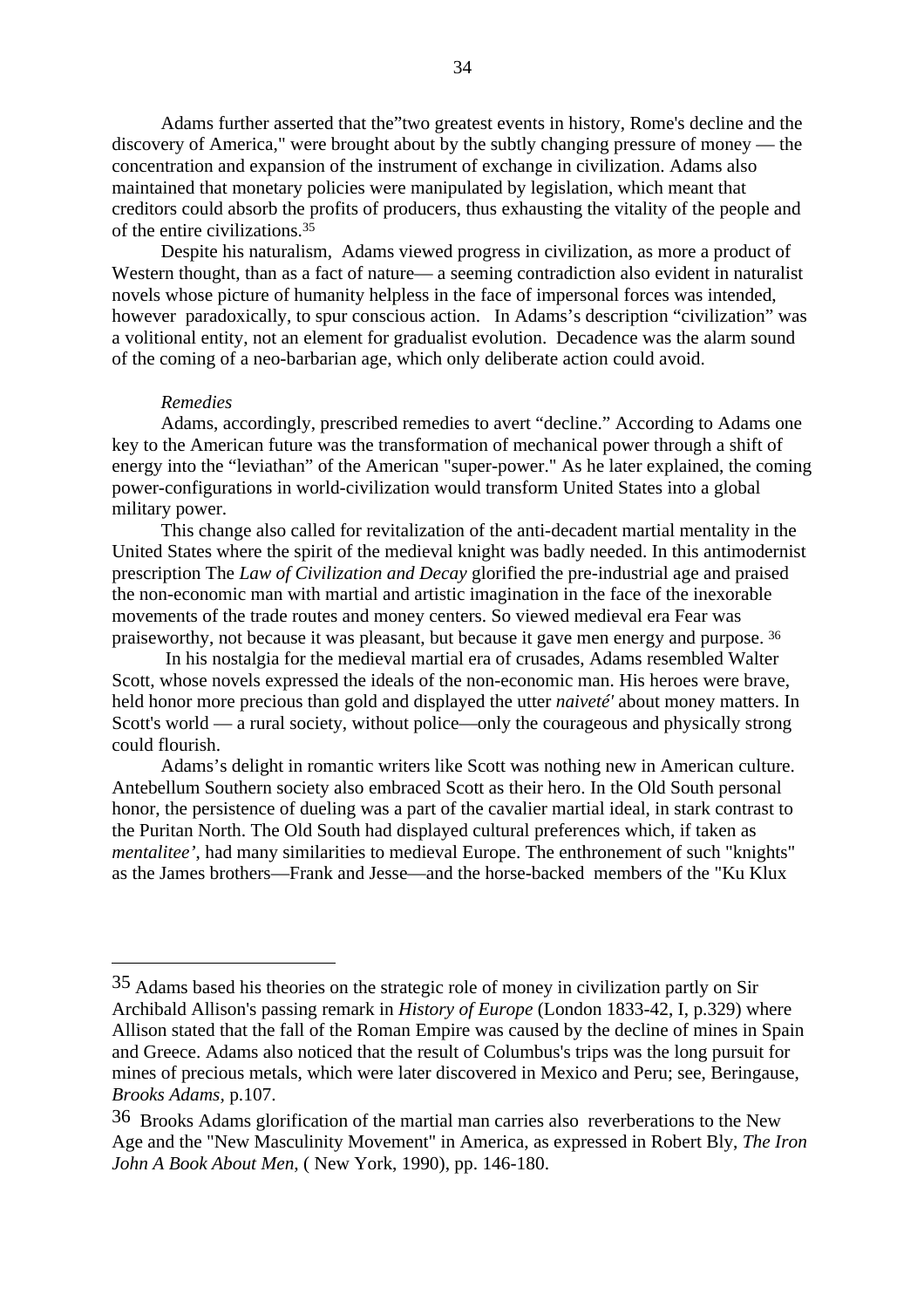Klan" were, in the Southern mind, echoes of the popular myths of the "Knights of the Round Table" and the Robin Hood legends of the Middle Ages*.* 37

To post-Civil War American antimodernists, like Brooks Adams, Scott's martial ideal fused Republican and Romantic traditions, with their moral and aesthetic appeal. In contrast, Charles Dickens chronicled the new economic era devoid of personal courage. Adams disliked the world described by Dickens, devoid of gallant manners and adventure. Adams thought, that when Dickens wished to personify force, "he never did so through the soldier, or the swordsman, but through the attorney, the detective, or the usurer," the very symbols of the modernized Victorian city.38

Brooks also echoed Ralph Cram's view of the de-sacralization of architecture in the Victorian megalopolis, where"the ecstatic dream, which some twelfth-century monk cut into the stones of the sanctuary hallowed by the presence of his God, is reproduced to bedizen a warehouse; or the plan of an abbey, which Saint Hugh may have consecrated, is adapted to a railway station."39 "The architecture, the sculpture, and the coinage of London at the close of the nineteenth century, when compared with those of the Paris of Saint Louis," he added, "recall the Rome of Caracalla."Adams —like Oswald Spengler later— thought that art provided an accurate index of the process of dissolution in civilization. Art "perhaps, even more clearly than religion, love, or war, indicates the pathway of consolidation; for art reflects with subtlest delicacy those changes in the forms of competition which enfeeble or inflame the imagination."40

The antimodernist strain in the thought of Brooks Adams, according to historian Jackson Lears, "revealed idiosyncratic psychic needs and also embodied a recurring activist impulse among American intellectuals: a desire to escape feelings of isolation and impotence by immersing themselves in the bustling, democratic society." Further according to Lears, the American reverence for military force was part of the transatlantic current of romantic activism through martial values. Nietzsche and Sorel— to name only two European men of letters— celebrated violence as protest against over-civilized gentility and intellectualism.41 Adams's exalting of the knight was one way of updating the Republican idea of virtue in a civilization where "ascendancy of the 'goldbug' symbolized the sterility of a civilization unmanned by prosperity."42

In the developing competition between "modernizers" and "modernists," Brooks Adams, however, was really a hybrid. In his disdain for "modern civilization" and celebration of the Middle Ages and its martial values, he was well on the path to the "modernism" (or "antimodern modernism") his brother Henry articulated in the *Education*. But in his seeming devotion to"scientific" laws, to efficient administration, and fascination with future of American technological and industrial power, he seemed closer to the "modernizers." In being such a hybrid he was not alone, as comparison with the literary

40 *Ibid*., pp. 340-341.

41 Lears, *No Place*, pp. 136-137; also H. Stuart Hughes, *Consciousness & Society: The Reorientation of European Social Thought 1890-1930*,(London 1979), pp.161-165. 42 Lears, *No Place*, p. 275.

<sup>37</sup> Lears, *No Place of Grace - Antimodernism and the Transformation of American Culture 1880- 1920*, (New York, 1981), p. 99; William Taylor, *Cavalier and Yankee* (New York, 1963), passim.

<sup>38</sup> Brooks Adams, "Natural Selection in Literature," *Anglo-Saxon*, II (September 1899) pp158-80.

<sup>39</sup> Brooks Adams, *The Law of Civilization*, ( 1896 ed., Knopf reprint) p.349.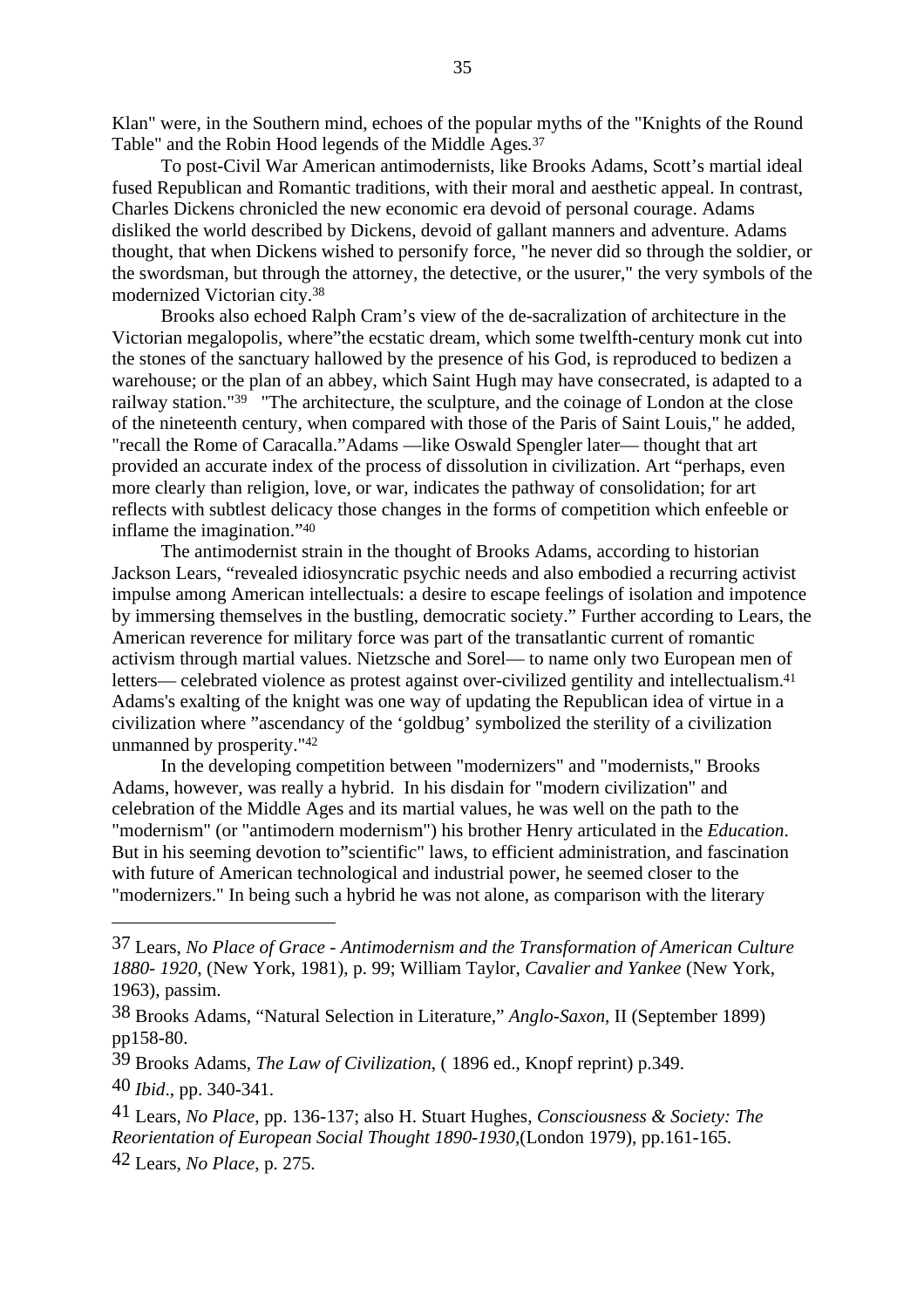naturalists suggests. In any case, it was his good fortune that it would be several decades, in another time and place, before German theorists, making their own bid for world power, would invoke a fatal combination of these two impulses.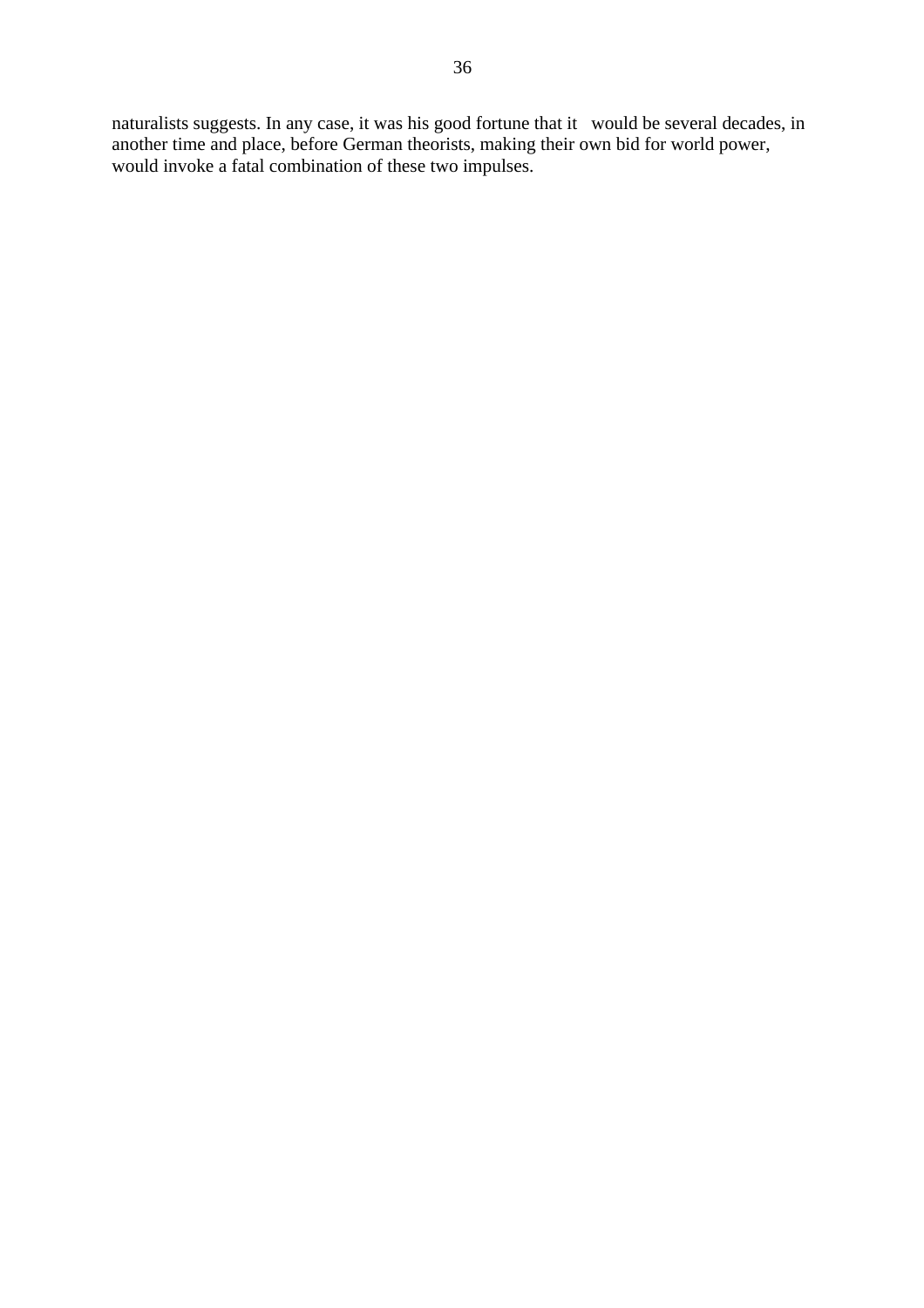## **CH.3. A PROPHET WITHOUT HONOR: THE RECEPTION OF** *THE LAW OF CIVILIZATION AND DECAY*

#### **1. A Muted Response**

A few scholars judged *The Law of Civilization* worthy of serious consideration, but hardly the last word. An unsigned review in *The American Historical Review* was cautiously favorable, but insisted that much more empirical research must be done before any "laws" could be reached in history: "before any complete work can be done upon the general course of history the minute study of the fall of Rome must be made by some one who is not merely a thoroughly trained historical student, but a thoroughly trained economist as well." In conclusion this reviewer was not entirely unfavorable, "The book is very suggestive; it presents a theory of history, which must be reckoned with; and it is remarkable on the skill with which the facts are selected." But in a final word, he called for more research. "Its chief defects are a somewhat uncritical use of authorities, a failure to make the bearing of all details upon the main line of the thought perfectly clear, and its decidedly one-sided treatment of a very complex development."1

In *The American Journal of Sociology,* Adams's book fared even less well. The reviewer was Benjamin S. Terry, professor of English history at the University of Chicago, founded with the help of Rockefeller money in 1892. Terry combined his teaching of history with work in the school of theology as did many in the social sciences. A former Baptist clergyman, Terry had studied in Germany, and taken his Ph.D. at Freiburg. After taking his degree, he was recruited by a university noted at the time for its social conservatism and Baptist connections.

Terry objected to Adams's book on political, religious, and methodological grounds. In the great dispute of 1896, his sympathies were with the Republican gold-standard advocates.2 Regarding politics, he observed that *The Law*'s theories would be harmless, "if they did not have direct application to present issues." As a Protestant, Terry defended the Reformation, judging Adams's treatment of it "as bad, as his treatment of psychological tendencies of history." Adams, he charged, "mistakes the slime and slit and froth and filth, the accompaniments of the rising tide itself."

He also accused Adams of distorting history to prove his theory— especially the theory of fear and greed running through cycles of exploitation. In a negative summary he concluded:

The book can do harm only in inexperienced hands. But unfortunately just at this time inexperienced hands are reaching out for such books, and witness heads are only too ready to accept anything that fans prevailing discontent, or seems to justify the proscription, of those who by their skill and energy and industry have enriched society.3

<sup>1 [</sup>review of the "Law of Civilization and Decline"] *American Historical Review*, 1 (1896), pp. 568-69.

<sup>2</sup> Charles A Beard, "Introduction" *The Law of Civilization and Decay* (New York, 1943 edition), p.49.

<sup>3</sup> Benjamin S. Terry, [Review of the "Law of Civilization and Decay"]," *American Journal of Sociology*, 2 (1896), pp. 467-72. Professor Robert C. Bannister has kindly mailed me a dossier of Brooks Adams's reviews by early American sociologists; he has also suggested some revisions concerning this chapter, which I am indebted.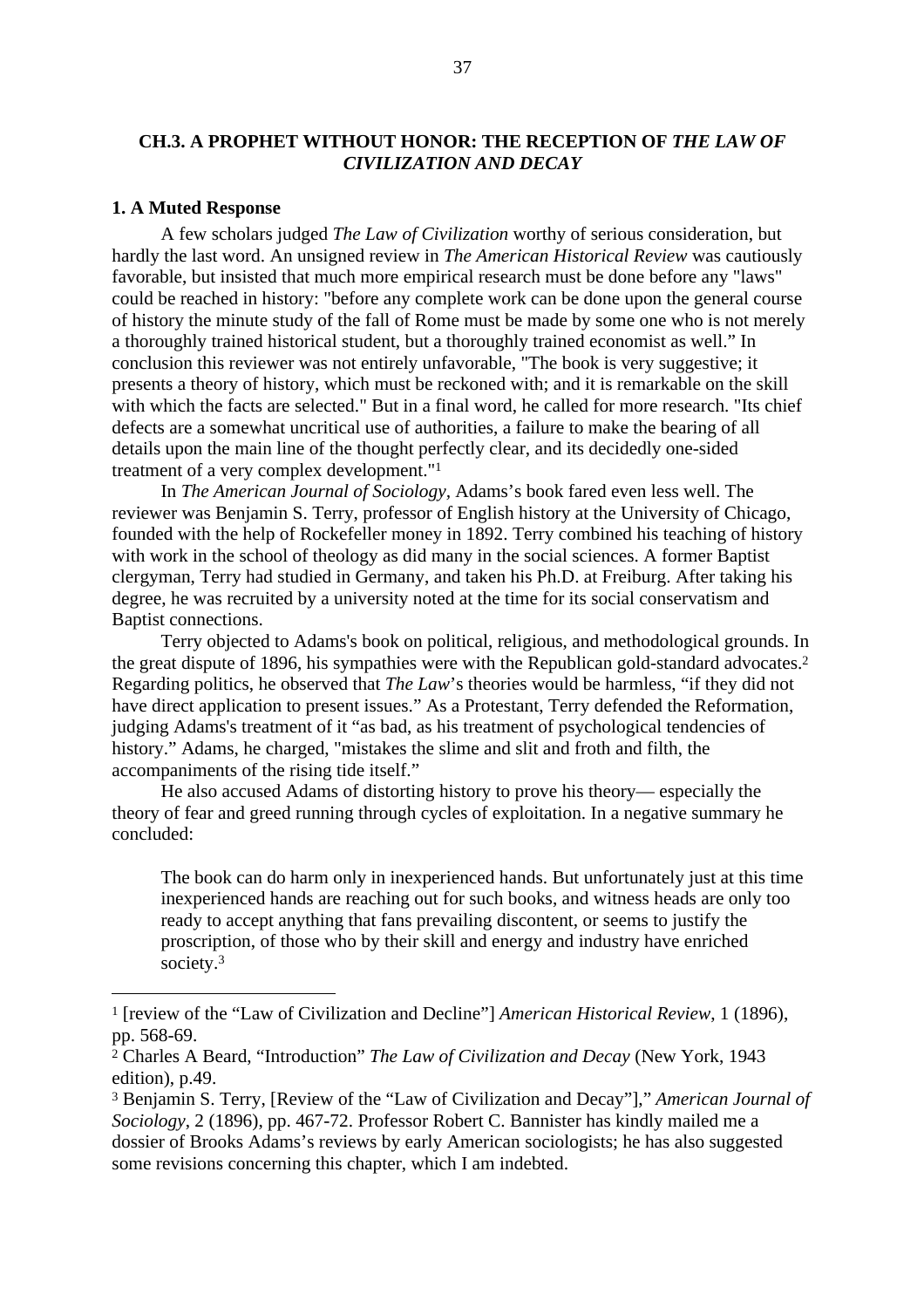Robert Latta, reviewing in the *International Journal of Ethics,* found Adams's indictment of modern civilization a "sad picture," and wondered how its author could claim to stand "passive" before the events he reported. He also found Adam's references to "energy" unmanageably vague. '"[Leaving] its philosophy out of account" he continued, he nonetheless found it "of very great interest and suggestiveness," leaving readers to wonder what, aside from the "philosophy," he could have found so interesting. Supplying his own conclusion, Latta noted hopefully that Adams revealed the "folly and futility" of attempts to rob communities of their wealth, whether through slavery, religion, confiscation or currency manipulation.4

A reviewer in the *Annals of the American Academy* named John Stewart but identified only as based in Philadelphia, was also outwardly sympathetic to the search for "laws of social change," calling their existence "undoubted." But no one as yet, and certainly not Adams, had "a collection of observations sufficient to establish [them]…." Unlike Terry, he feigned to welcome the work as a "tract for the times," but concluded that as "an essay in history it is to be severely criticized."<sup>5</sup>

In the popular political arena —so Charles Beard later claimed— Bryan Democrats applauded *The Law*, citing the downfall of Rome as a frightful example of what happens when capitalist moneylenders destroyed their debtors. "[Though] Adams preserved a facade of scientific neutrality in his sketch of world history his [anti-plutocratic] commitments were clear," Beard asserted. He added, however, that Adams's "appreciation of imaginative minds in the Middle Ages and the critical treatment meted out to Protestantism and modern materialism gave some aid and comfort to Catholic historians [too]." These comments, as will appear, were part of Beard's strategy to associate Adams, if only indirectly, with progressivism. <sup>6</sup>

Specific criticisms aside (and they were quite a few), these early reviews also posed a problem that Spengler and Toynbee were fortunate not to know, namely the relative obscurity of the reviewers and the fact that only Terry was an historian at a major American institution. "W.W," for whatever reason, chose to remain anonymous. Latta was a Scottish logician /rhetorician. Stewart, if an historian, was apparently not affiliated with any university and published no work in the field. If not exactly adding up to a "conspiracy of silence," as one commentator later claimed, the stature of reviewers does make a difference. Fortunately for Adams, his good and great friend Theodore Roosevelt came to the rescue.

#### **2. Roosevelt and Adams**

An amateur-historian of some renown, Roosevelt "regularly consorted with Henry and Brooks Adams"7 and shared many of his Brahmin friend's worries. Among them were a republican uncertainty regarding the fate of civilization and *fin-de-siecle* discontents concerning decadence and nervous exhaustion. Charles Beard, again doing his best to align Brooks Adams with progressivism, later stated that Roosevelt realized some of Adams's

<sup>4</sup> R. Latta, [review of the "The Law of Civilization and Decay"] *International Journal of Ethics*, 9, (Jul., 1899), pp. 519-521.

<sup>5</sup> John l. Stewart [review of the "The Law of Civilization and Decay"] *Annals the American of Academy*, 8 (1896), pp. 162-67.

<sup>6</sup> Charles A Beard, "Introduction," p. l. Beard cited as his source a student paper by William Diamond, which was apparently never published.

<sup>7</sup> H.W. Brands, T.R., *The Last Romantic*,(New York, 1997), p.308.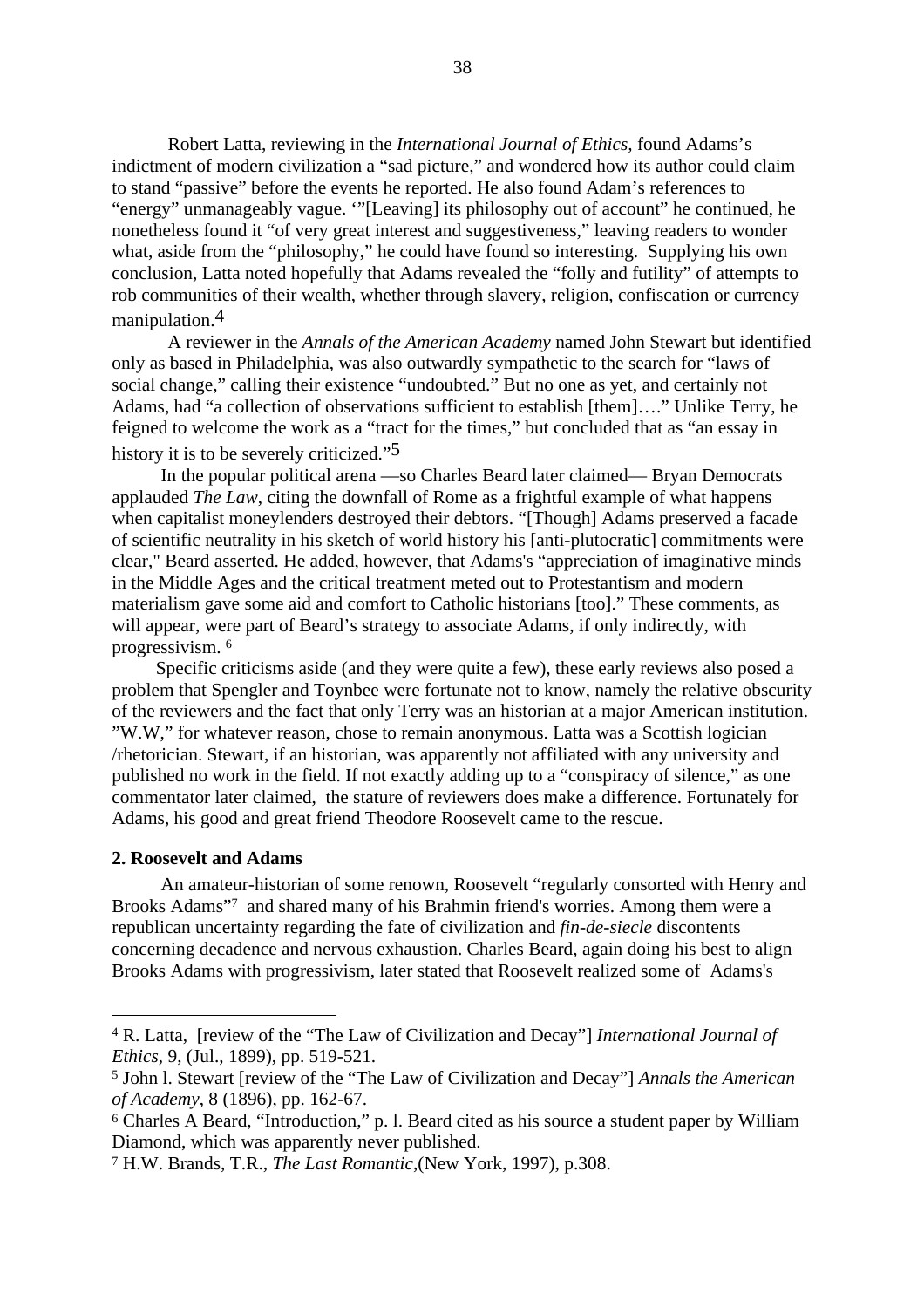thoughts in his politics. "Brooks Adams by writing history helped to make history through the thought and action of Theodore Roosevelt."8

Although Brooks agreed with his brother Henry that the effect of economic competition was one of degradation, and that the second law of thermodynamics spelled disaster for the human race, he, unlike Henry, felt that America's prosperity and potential supremacy could be temporarily restored by reviving heroic virtues. Looking for someone to assume the role of the ancient hero, someone whose instincts were not suppressed by mechanization, Adams called for what would soon be termed, a "charismatic leader." Theodore Roosevelt fit the bill.<sup>9</sup> In Adams's opinion Roosevelt represented the kind of intelligent conservatism that, although accepting limited reform, would preserve the Brahmin class and protect the United States in the increasing global competition.

Adams understood that Roosevelt was a man who loved a fight. Convinced that the military virtues were superior to the industrial ones, he advised T.R. to play the "part of the buccaneer...the role of every historic hero in American history." "[You] are an adventurer and you have but one thing to sell —your sword," he wrote Roosevelt in early 1896, two years before the "Rough Rider" would lead his troops up San Juan Hill. 10

 When Roosevelt was elevated to the White House in 1901, following McKinley's assassination, Adams congratulated him as the new Caesar in language as archaic as the sentiments it expressed:*"*…thou hast it now: king, Cawdor; Glamis, all...You hold a place greater than Trajan's, for you are the embodiment of a power, not only vaster than the power of the [Roman] Empire, but vaster than men have ever known."11

The Progressive Era anti-degeneration movement also had overtones of the cult of masculinity which Roosevelt, the adventurer president, abundantly embodied. A lifelong proponent of the "strenuous life," T.R. was America's soldier, cowboy, and big-game hunter rolled into one. Combining Adams celebration of the medieval knight with the sentiments of countless advocates of masculinity, he once characterized the ethical functions of American football as "modern chivalry." 12 Also like Brooks Adams, he advocated moral regeneration through military adventure, including the creation of an overseas American empire. America, as the highest form of civilization, could solve the problems of the world, "for solved they must be, if not by us, then stronger and more manful race."13

Roosevelt welcomed Adams's historical analysis in *The Law of Civilization*. "Roosevelt's sharply defined historical sympathies...point[ed] unequivocally in a conservative, nationalist, and even antimodern direction," diplomatic historian Frank Ninkovich has written. Roosevelt was extremely interested in the "problem of civilization" and measured political issues in terms of the "tendencies along which particular civilizations advance or decline," often using "nation" and "race" often interchangeably.

 For Roosevelt as for many Victorians, personal "character" was the rock on which civilization was built. Roosevelt accepted the anthropological view that humans progressed from "savagery" to "civilization." Global progress occurred through the reinforcement of

<sup>8</sup> Beard, "Introduction," p. 44.

<sup>9</sup> Max Silbersmith, *The United States and Europe, Rivals and Partners*, (London 1972), p.95. 10 B. Adams to T. R., February, 25, 1896, quoted in Beringause, *Brooks Adams,* p.131. The same words also reverberated in Gore Vidal's novel,"Empire," in *The Essential Gore Vidal*, ed. Fred Kaplan, (New York, 1999).

<sup>11</sup> Brooks Adams to T. R., quoted in Daniel Aaron, *Men of Good Hope* (New York, 1951), p. 270.

<sup>12</sup> Roosevelt's attempts to save football from "abolitionists," in Brands, T.R.,p.553

<sup>13</sup> Theodore Roosevelt, *The Strenuous Life*, (New York, 1902), pp.16-17.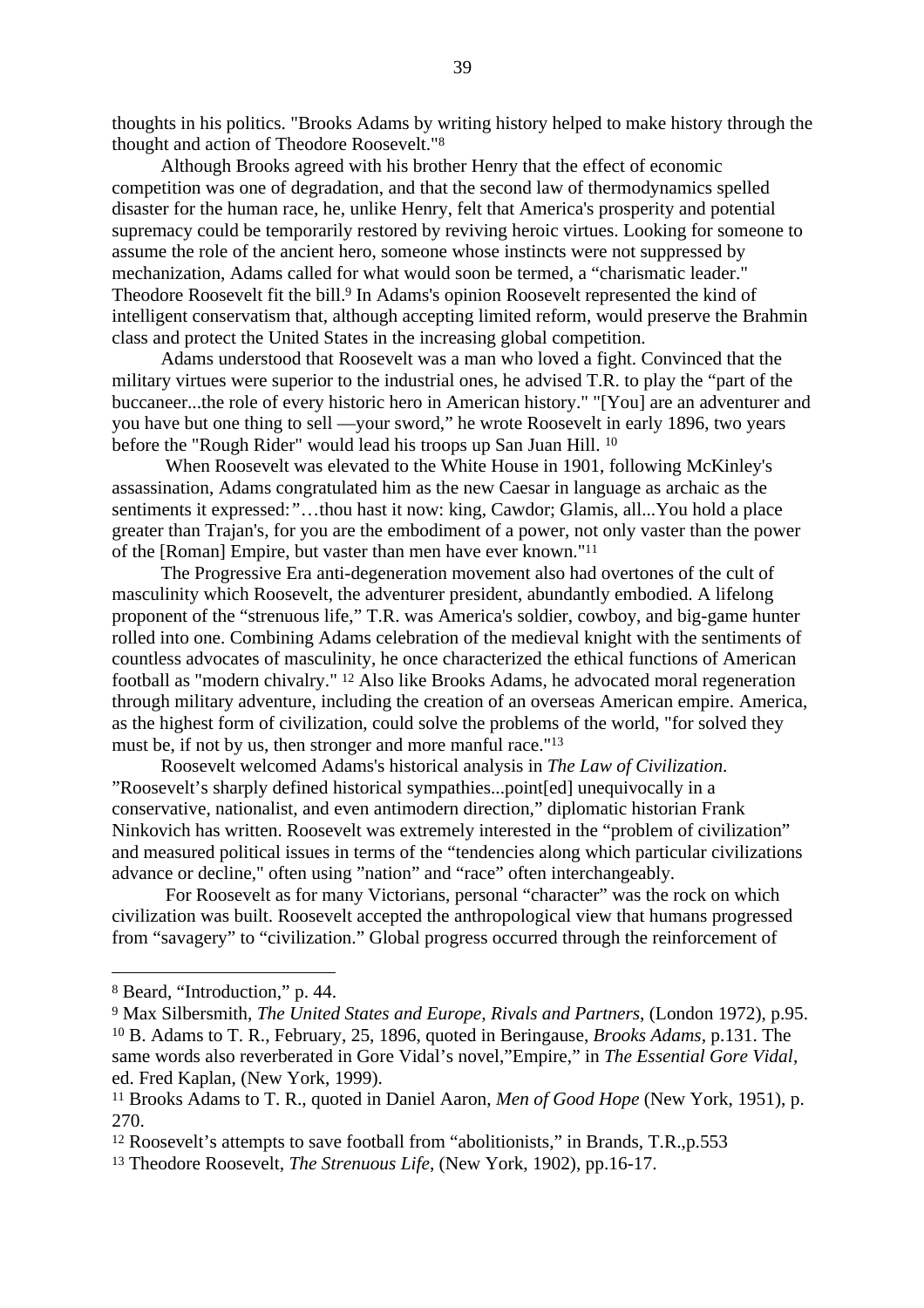virtue on a global scale. As a student of degeneration theory Roosevelt concluded that America's greatness would be determined by the degree to which the Anglo-Saxon imperial conquest caused other peoples to live strenuous lives. As with Adams, he believed that"barbarian virtues" in the end would preserve the Republic from decay.14

Roosevelt, again like Adams, believed that decline followed the spread of wealth. John M. Cooper has written: "one of Roosevelt's fundamental political views was rejection of materialism and upon that attitude he increasingly based his efforts to elevate public life."15 Both men also embodied an aristocratic contempt for the complacent bourgeois. As Jackson Lears has noted:

Men like Roosevelt, Henry Cabot Lodge, and Brooks Adams considered themselves public-spirited warrior- aristocrats. They were from old families with old money, and they had been raised in an atmosphere of republican moralism. Though their values and status were eminently bourgeois by European standards, they enjoyed attacking "the bourgeois type [as] miracle of timidity and short sighted selfishness." They all agreed that the American bourgeoisie needed a dose of aristocratic dash and daring.

Similar ideas, Lears added, resurfaced in Ronald Reagan era conservatism. "[Like George Will and other present- day militarists] Adams posed military ideals against the democratic obsessions with comfort and well being."16

Finally, Roosevelt, as an amateur historian, shared Adams's view of academic history, being contemptuous of the pedantic and timid academic historical profession. "[After] a while it dawned on me," the "Rough Rider" wrote, "that all of the conscientious, industrious, painstaking little pedants solemnly believe that if there were only enough of them, and that if they only collected enough facts of all kinds and sorts, there would cease to be any need hereafter for great writers, great thinkers."17 According to Roosevelt, history had to be "imaginative art, studying great men and heroic deeds." Although professional historians had not got around to the study of world-history, Roosevelt had no doubt there "there was a need for understanding global currents," as Adams did.18

#### *Roosevelt's Review*

 Brooks Adams asked Theodore Roosevelt to review *The Law* for the *Forum* and the review was published in 1897. Before Roosevelt's review appeared, Brooks wrote to Henry, "I have had a lot of letters from various people one of the pleasantest being from poor Teddy Roosevelt who is pretty sick of the Gold Bug..."19 But by this time, Brooks, although he had condemned "gold bug" Republicans in *The Law*, was already concluding that plutocracy must govern under "its true colors." When William McKinley beat the "inflationist" William

<sup>14</sup> Frank Ninkovich, "Theodore Roosevelt: Civilization as Ideology," *Diplomatic History*, (Summer 1986) , p.223; also Walter La Feber, *The American Age, United States Foreign Policy at Home and Abroad since 1750*, (New York & London, 1989), p. 219.

<sup>15</sup> John M. Cooper, *The Warrior and the Priest: Woodrow Wilson and Theodore Roosevelt*, (Cambridge, Mass., 1983), p. 11.

<sup>16</sup> T.J Jackson Lears, No *Place of Grace,* (New York, 1981), pp.116, 136.

<sup>17</sup> Theodore Roosevelt, quoted in John Higham, *History: Professional Scholarship in America* ( Baltimore 1965), pp. 7-8.

<sup>18</sup> William Appleman Williams, "Brooks Adams and American Expansion," *History As a Way of Learning,* (New York ,1973),pp.34-36.

<sup>19</sup> B. Adams to H. Adams 1896, quoted in Beringause, *Brooks Adams,* p. 131.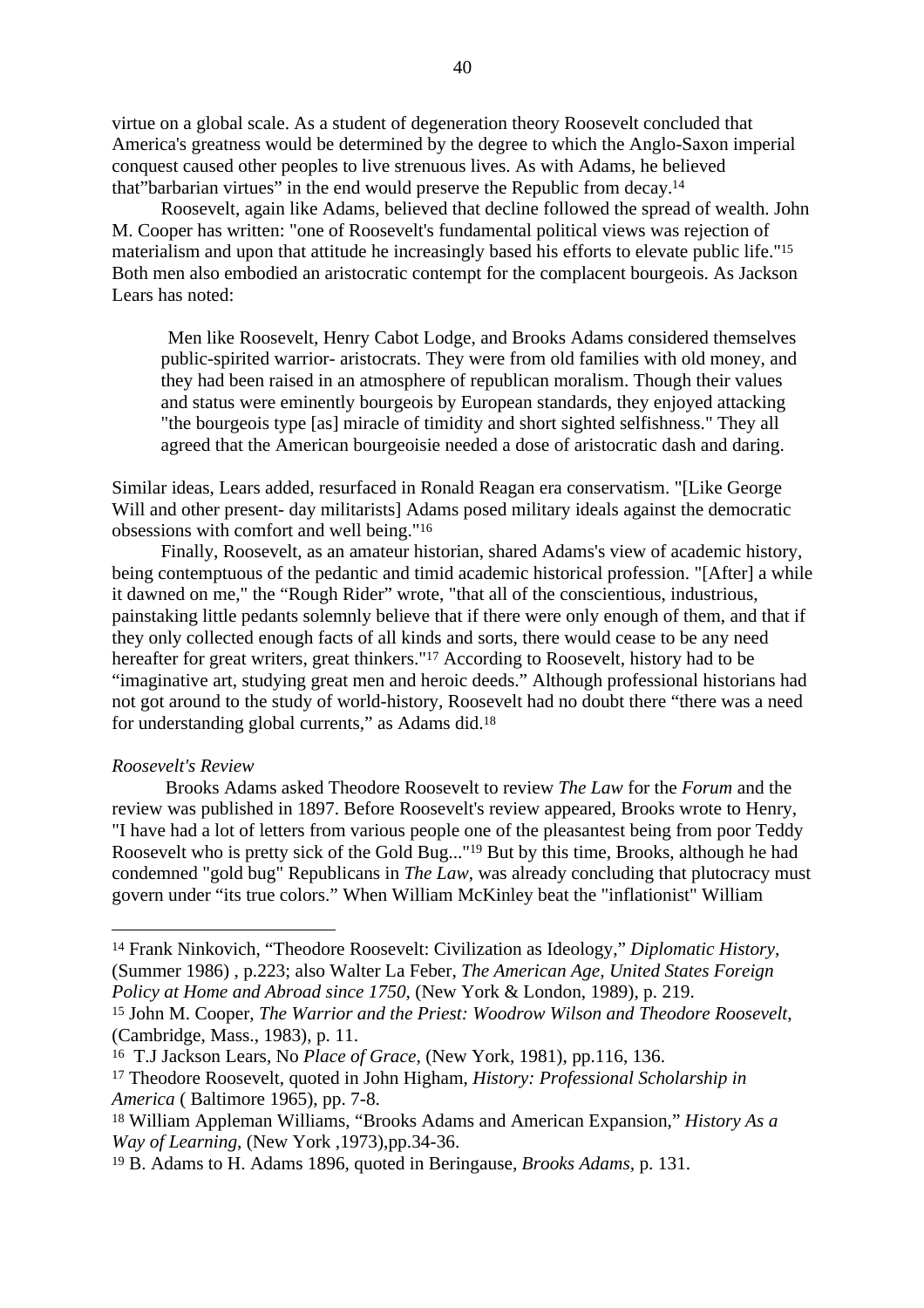Jennings Bryan in 1896, Adams was relieved, because he now believed that the country and his family fortunes would be safer with the conservative McKinley as president.<sup>20</sup>

Roosevelt felt that that Adams had written a "powerful, but sad book." Noting similarities between the Roman world and American civilization he wrote: "there is in it [*The Law*] a very ugly element of truth. One does not have to accept either all his conclusions or all his facts in order to recognize more than one disagreeable resemblance between the world as it is today, and the Roman world under the Empire." Roosevelt, the "he-man," found Adams's description of martial man "soul-stirring." Perhaps thinking of himself the "Rough Rider" continued: "Adams is...at his best in describing, especially the imaginative man whose energy manifests itself in the profession of arms."

 Recognizing the contemporary relevance of Adams's conclusions Roosevelt wrote: "there is grave reason for some of Mr. Adams's melancholy foreboding, no serious student of the times, no sociologist or reformer, and no practical politician who is interested in more than momentary success, will deny." Roosevelt saw that masses of "internal proletariat…constitutes a standing menace, not merely to our prosperity but to our existence." Roosevelt was sure that Adams was "breaking new ground for the philosophy of history."21

But T.R. had also his reservations and criticisms. The most important was Adams's defeatism, because he "does not believe that any individual, or group of individuals, can influence the destiny of the race for good or for evil...but we [T.R.] do not think it is impossible." He also felt that *The Law* disagreed with the "sound ideas of the Republican Party," whose members at that time were convinced that industrial "progress" would follow if the gold standard were maintained. He thus lectured Adams that " he was on the level as the populist Democrats and Socialists...to picture debtors as helpless under the rule of money lenders is really quite unworthy of Mr. Adams, or of anyone above the intellectual level of Mr. Bryan, Mr. Henry George, or Mr. Bellamy."22

Roosevelt's judgment of *The Law of Civilization* was probably more comforting to Americans than Adams's original because he believed in the ultimate triumph of civilization over the forces of decline and decay. Most readers would also agree with T.R. that Adams was wrong in maintaining that the martial man dies in the age of concentrated civilization. "[While] men are more gentle and honest than before, "Roosevelt wrote, "it cannot be said that they are less brave and they certainly are more efficient as fighters." Referring to McKinley's Civil War service, he noted that "the United States has just elected as President, as it so frequently has done before, a man who owes his place in politics in large part to his having done gallant service as a soldier, and who is in no sense a representative of the moneyed type."23 Adams had presented a warning, but American civilization, in Roosevelt's view, was far from what Oswald Spengler would later term its "Winter phase."

### **3. Imperialist and Progressive**

After Roosevelt's sympathetic review, Adams followed T.R.'s career closely. In so doing, he dissolved his psychological "crisis of modernity" in advocacy of Roosevelt's "strenuous life" and "Big Stick" policies. During his presidency (1901-1909), Roosevelt, in accord with a second side of Adams's thought, represented the stewardship of public-spirited, but aristocratic elite of skilled administrators serving the nation as a whole. Adams thus

<sup>20</sup> Beard,"Introduction," p.xv.

<sup>21</sup> Theodore Roosevelt, [review of "The Law of Civilization and Decay"] *Forum* 22 (1897), pp. 575-589.

<sup>22</sup> *Ibid.*

<sup>23</sup> *Ibid.*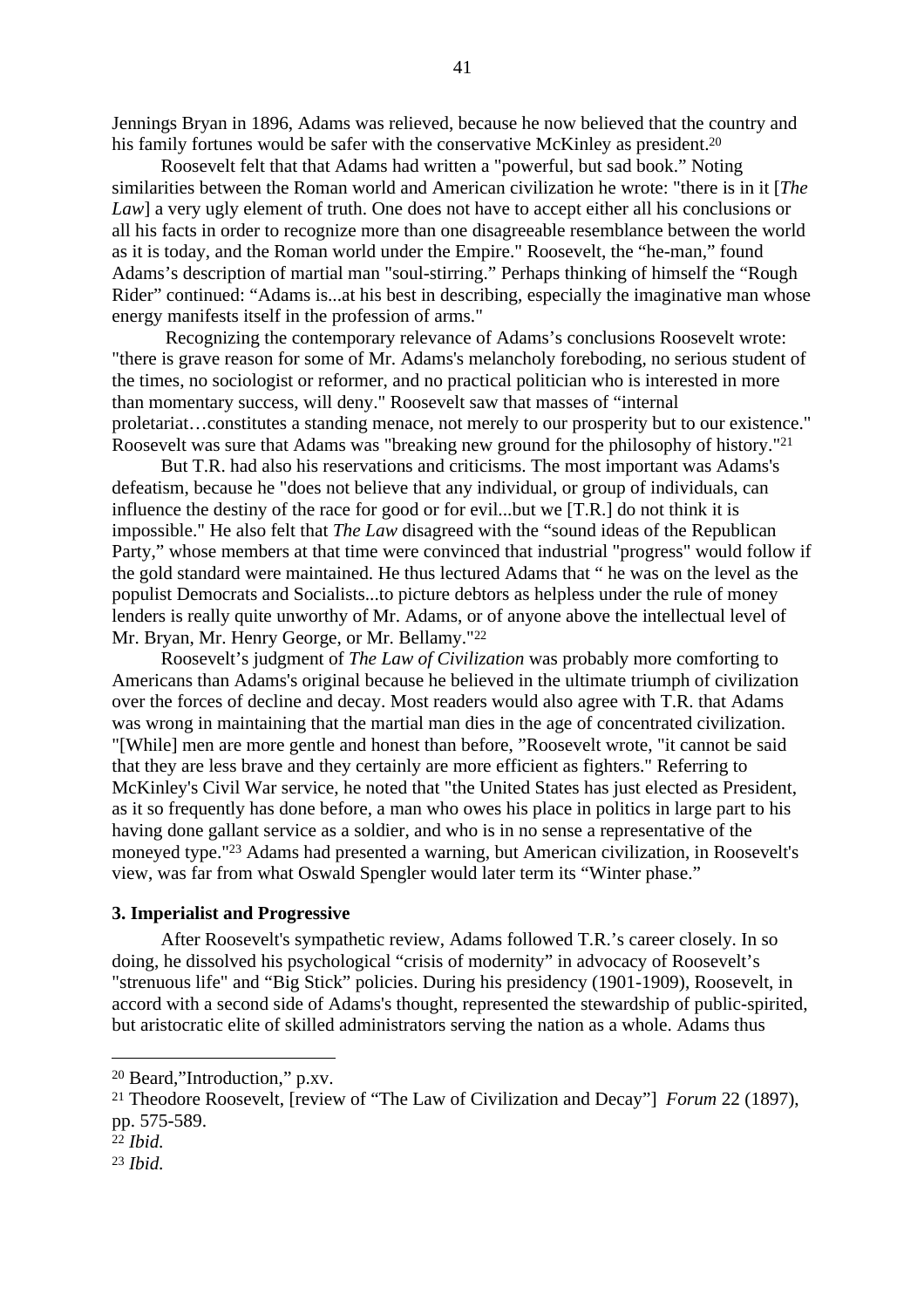placed his hopes on T.R., as the "charismatic leader" who was bringing necessary changes—progressive in effect, but conservative in form. 24

Adams's letters to T.R. also revealed the "gentleman rebel's" growing imperialism. Because Brooks Adams was convinced that the "law of history" was the law of concentration of force, he wanted the United States to adopt policies according to that law, and thereby to achieve economic and military supremacy in the global arena.

#### *An American Empire*

After publishing *The Law of Civilization and Decay* Adams applied his historical laws to world-politics in *America's Economic Supremacy* (1900) and *The New Empire* (1902). He now urged the United States to follow the rules of *realpolitik* and believed further, that the world was entering an American Century, to use a term Henry Luce would coin and Arnold Toynbee elucidate four decades later. Although he did not regard war as inevitable, Adams believed in a coming international struggle, which like most imperialists he viewed as a reason to create international stability through the application of American power. Adams could thus be described as a neo-Hamiltonian expansionist who cheered the revival of American nationalism and wished to substitute the ancient values of the warrior for the spiritdestroying materialism of the plutocrat. In the coming struggle for world resources, success in empire building would be the decisive test of might for modern civilizations.

Despite the "sad" conclusions drawn in *The Law of Civilization,* Adams felt that a strategy might be worked out whereby America's prosperity and economic supremacy could be sustained. A vital question was, whether the money centers were now going to New York, or would remain in Germany or Russia? Long before Oswald Spengler drew his own conclusions regarding New York's centrality in modern history, Adams became convinced that as of 1896 the money centers were moving from London to the Wall Street. This move continued a march westward as the money markets jumped from the Mediterranean to Paris and then to London and New York. 25

 By 1897 America was on its way to becoming the greatest creditor nation in the world. The liquidation of British assets abroad and the future dissolution of the British Empire became a favorite theme of Adams. The year before, he wrote to TR.," The whole world, as I look at the future and the present, seems to me to be rotting. The one hope for us, the one chance to escape from our slavery even for a year, is war, war, which shall bring down the British Empire..."26

Echoing F.J. Turner's thesis "The Significance of the Frontier in American History," (1893) Adams explained that "the continent, which…gave a boundless field for the Americans has been filled [and must be supplanted by] the organization of a western empire, which will stretch over into Asia." <sup>27</sup> The United States already ruled the Pacific Ocean as an inland sea and therefore must make sure that no other power could cut off China. With the new empire, America could save itself from the inevitable decline that Brooks Adams had predicted in *The Law*. In Adams's global pondering, there was no reason "why the United States should not become a greater seat of wealth than ever was England, Rome, or Constantinople."28 With the British collapse, Russia would rise. On the other hand, Adams

27 Brooks Adams, America's *Economic Supremacy*, (New York 1900), p.82.

<sup>28</sup> *Ibid.,* p.12.

<sup>24</sup> Aaron, *Men of Good,* pp. 254-255.

<sup>25</sup> William, Schulte Nordholt*, The Myth of the West, America as the Last Empire,* (Michigan 1995), pp.199-200.

<sup>26</sup> Brooks Adams to T.R., February 25, 1896, Quoted in Beringause, *Brooks Adams*, p. 208.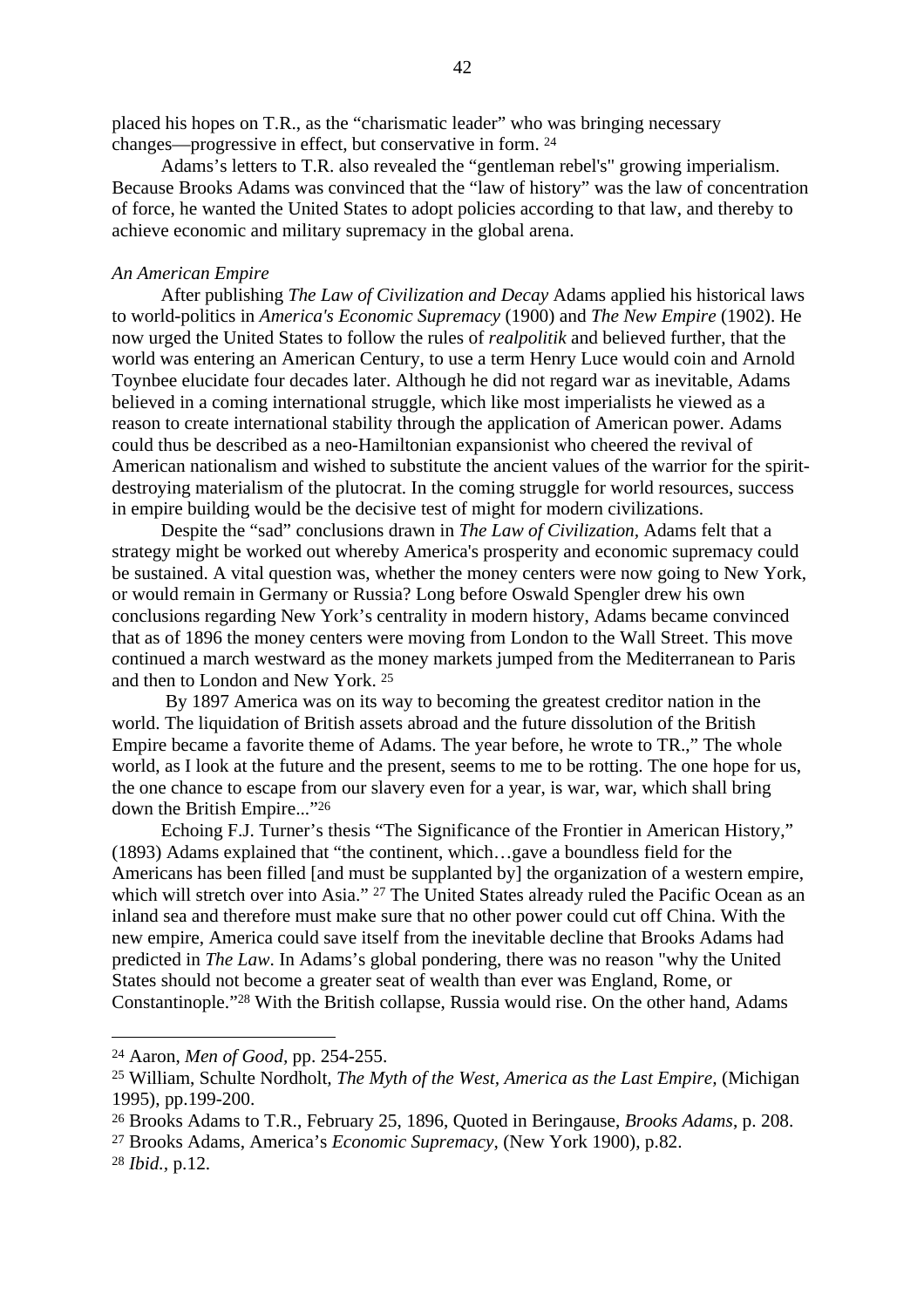thought that Germany, with her advanced economy, was more immediate threat. But in some prescient analysis, he concluded: "in the long run Russia would rise as America's primary menace."29

Adams analysis was close to Roosevelt's own view of geopolitical change. Their major premise was the coming importance of America in the world balance of power. Britain had been supreme for a century but was now "wearing down." With the collapse of the British Empire, world "equilibrium" would be disturbed and a war for global domination would start.30

Following the logic of *The Law of Civilization and Decay* he realized that, with the reorganization of the American industry in the trusts and with her rich natural resource, America would undersell Europe, and by this means gain world domination. He thus slowly agreed that the trust must be accepted as the corner stone of "modern empire," accepting the concentration of administration with the "new high steel building" symbolizing the powerful, compact administrative system in Imperial America. Roosevelt's job was to rebuild a brokendown administrative system in a "*s*cientific" way, sharing the task of empire-building with Henry Cabot Lodge and those politicians who shared Adam's distaste for plutocrats and socialists.

Adams spelled out his new views in a letter to Henry Cabot Lodge, the influential Republican senator, in 1901, "I must honestly and seriously believe that we are now on the great struggle for our national supremacy... We must become so organized, that we can handle great concerns and vast forces cheaper and better than others...It is fate. It is destiny."31 Unlike his brother Henry, Brooks now believed in the superiority of the Anglo-Saxon race "because they had organized, democratized and subdued barbarians more effectively than other races." The Spanish American War made Henry and Brooks Adams part company. Henry considered the war as "jingoism," while Brooks saw it, on the contrary, as a sign of civilizational health.

Brooks' speculations on trade routes, international exchanges, and the historical responsibilities of peoples were also congenial to the foreign political ideas of Cabot Lodge. These theories about world politics thus made Adams one of the first proponents of *realpolitik* in the United States.32

After the American war with Spain and victories at Santiago and Manila Bay, Adams emerged as a serious strategist, a confidante of such influential naval power-brokers as Alfred Thayer Mahan. He came to be the historical theoretician and international strategist for the younger group of statesmen who came into power during McKinley's administration. Howard Beale, historian of Roosevelt's foreign policy, concluded that *American Economic Supremacy* explained, in Adams's inimitable form, theories, which supported and justified practical analyses of world politics, that Roosevelt himself had been working out..." 33 Seconding this opinion, Adams's biographer Arthur Beringause, wrote that "in the years to come, Brooks

<sup>29</sup> *Ibid,.* p.41. In the Cold War context, Brooks Adams's admiration of state socialism was lamented in John Chamberlain, "In Brooks Adam's Crystal Ball," *The New York Times,* Oct.12, 1947.

<sup>30</sup> Howard K. Beale, *Theodore Roosevelt and the Rise of the America to World Power,* (Baltimore, 1956), p. 256.

<sup>31</sup> Brooks Adams to Henry Cabot Lodge, Quoted in Aaron, *Men of Good Hope*, p. 268.

<sup>32</sup> For German appreciation of Adams's thought from the viewpoint of *realpolitik*, see Leopold von Wiese, "Review of The Law of Civilization and Decay," *Zeitschrift für Politik*, 1 (1908), pp. 617-627.

<sup>33</sup> Beale, *Theodore Roosevelt*, p. 259.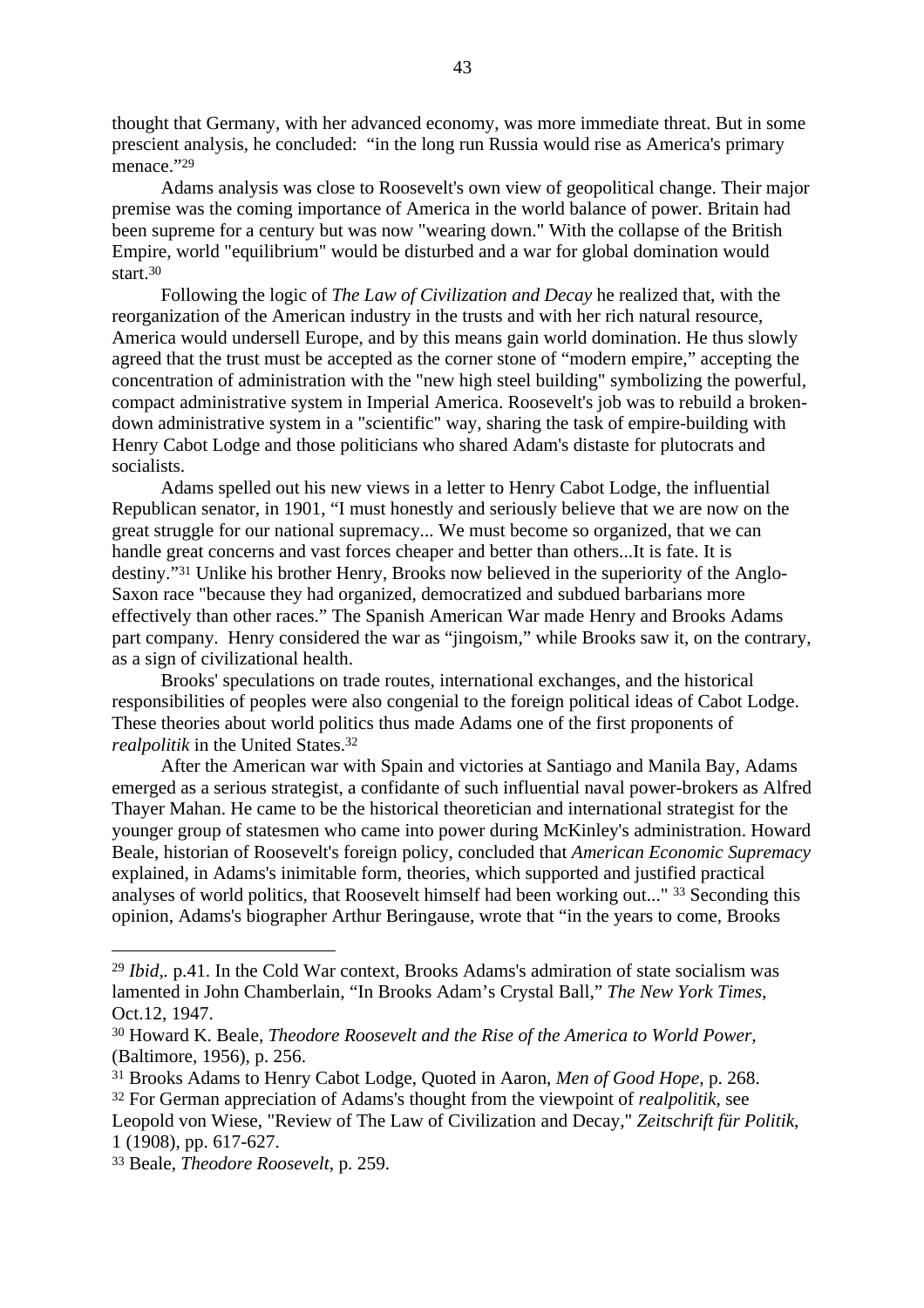Adams, Henry Cabot Lodge and Theodore Roosevelt, imbued with theories of *The Law of Civilization and Decay*, were to fight to keep America fit, so she might survive the gigantic, world- wide Darwinian struggles ahead."34

Adams's ideas anticipated later proponents of the "Americanization of the world," such as Henry Luce's American Century ideology in the 1940s, in which Luce used Arnold Toynbee's philosophy of "challenge and response" to promote American supremacy in the Cold War. Noting similarities between the visions of Adams and Toynbee, historian Henry Steele Commager wrote: "As nations which failed to meet the challenge of competition declined, it was necessary for the United States to respond to the challenge of force… [Brooks Adams in his theory] anticipated Arnold Toynbee's theory of the decline of civilizations."35

 Another legacy of *The Law of Civilization* in Adams's imperialism was an admiration of "sheer force" during the centralizing process in civilization. As he stated there, the only alternative to chaos was forceful centralization*.* Adams warned that the United States must develop the military temperament or perish, at the same time that his newfound reverence for authority and fear of social disintegration led him to do the intellectual spadework for modern corporate liberalism. Like many Progressives, Adams lamented how far America had fallen behind other European countries in terms of growth in the size and the power of government—especially Wilhelmine Germany. Echoing H.G. Wells idea of "samurai" in *A Modern Utopia* (1905), the American leviathan, according to Adams, should be run by a technocratic elite. In Brooks Adams's new adoration of technocracy the antimodernist Brooks Adams joined now forces with such technocratic modernizers as Herbert Croly and Walter Lippmann. On the other hand, Adams's new attitude foreshadowed Oswald Spengler's reactionary modernism—his adoration of engineers, technicians and soldier workers, men "with Prussian instincts" and "discipline, organizing power, and energy"— in fact, the new Fascist superman of the twentieth century. 36

Brooks Adams also in his "second phase" changed his mind completely regarding general laws in history. In the preface written in 1919 for a new edition of his early book *The Emancipation of Massachusetts*, he repudiated the idea of a universal law, "which the nineteenth century had discovered and could formulate." He also now expressed a relativist "suspicion" that the universe "is chaos which admits of reaching no equilibrium, and with which man is eternally and hopelessly to contend."<sup>37</sup>

These changes produced a "new" Brooks Adams among his progressive era admirers. One evidence was a review of *The New Empire* by James Shotwell, soon to be a prominent member of the Columbia-based "New History." "If college professors of history are as unimaginative and uncreative as Mr. Adams describes them," he began his favorable review, "they should be compelled to read this volume." But Shotwell denied that things were that bad since there were "some teachers of history who do not regard facts as sacred." To be sure, Adams could sometimes be faulted for "a careless grouping of facts," but it was a "work of genius" to find explanations of the traditional categories of stone, bronze, and iron ages in one facet of economic conditions, namely metallurgy. Concluding this lengthy and detailed review in the *Political Science Quarterly*, Shotwell wished that Adams had paid more

36 Arthur Herman, *The Idea of Decline* (New York, 1997), p.179; Ronald Steel, *Walter Lippmann and the American Century*, (New York, 1981), pp.58-60.

<sup>34</sup> Beringause, *Brooks Adams*, p.143.

<sup>35</sup> Henry Steele Commager, *The American Mind*, (New Haven, 1950), p.289.

<sup>37</sup> Brooks Adams, *The Emancipation of Massachusetts: The Dream and Reality,* (Boston & New York, 1919), pp.4-5.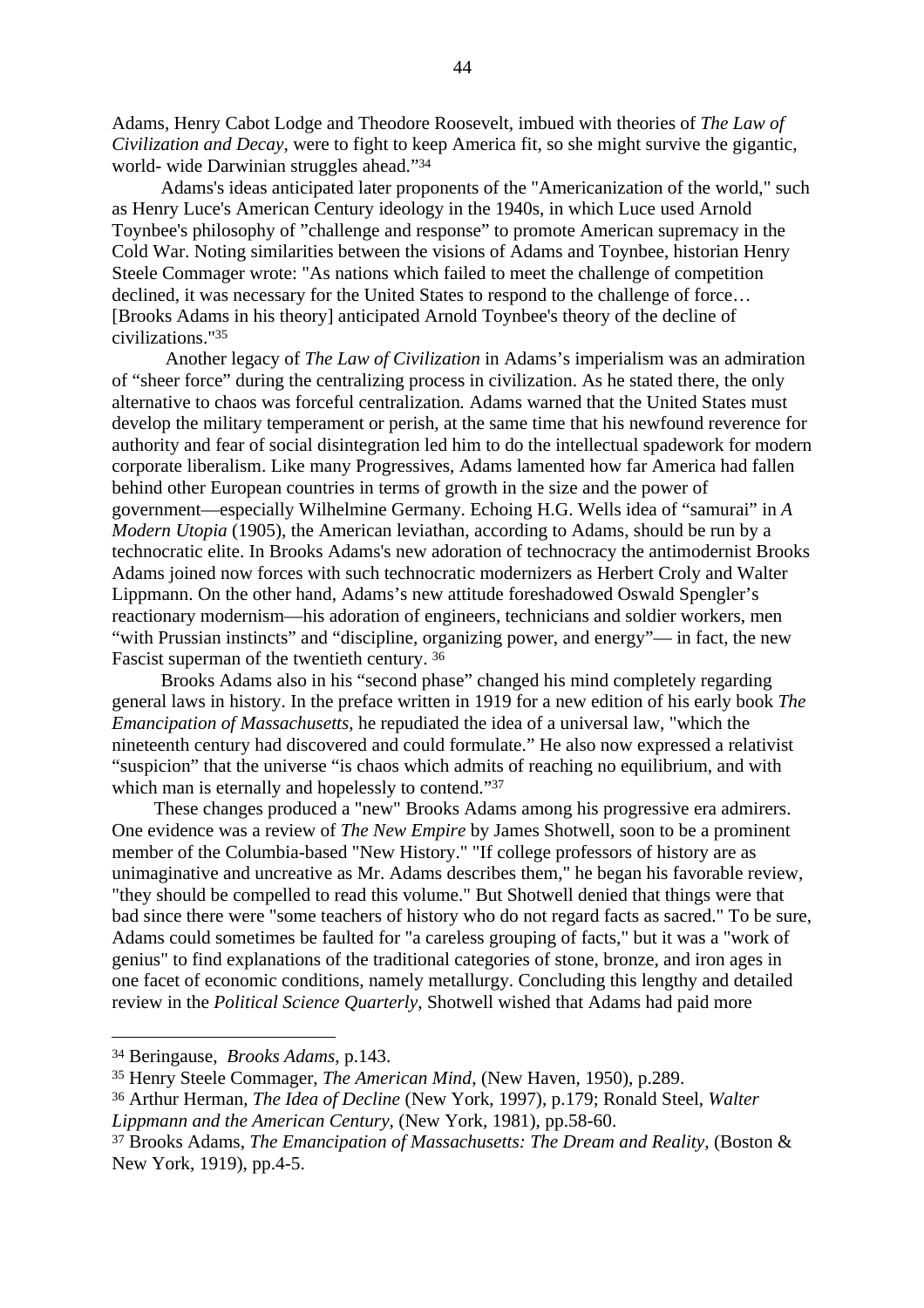attention to facts that would reveal "modifications and exceptions" to his theory. But he nonetheless heartily recommended it to "everyone interested in…the vastest of all problems."38

### **4. The Law of Civilization after 1900**

Although Shotwell indirectly alluded to Adams's theory of history. most reviewers of his later books confined their attention to his specific policy recommendations, ignoring *the law* altogether.<sup>39</sup> In passing references, several commentators cited Adams—often negatively—as a proponent of the "economic interpretation" of history. 40 Others criticized his view of the law as reflecting wealth and power. If such were the case, one radical sociologist argued, it was only because the weak failed to assert themselves. 41 In a review of Roscoe Pound's *The Spirit of the Common Law*, a contribution to the new "legal realism," philosopher Morris Cohen argued that Pound was wrong to reject the economic basis of law simply because of the crudeness of Brooks Adams's version. <sup>42</sup>

Given their interest in social evolutionism, still the discipline's dominant paradigm, sociologists might have been expected to display more interest in *The Law* than historians. Yet the relatively few references to Adams in the *American Journal of Sociology* through the 1920s were brief and often critical. In installments of his book *Social Control*, Edward A Ross appeared to accept Adams's view of the Reformation as economic, but otherwise linked him with Marx and other "historical materialists." In his later work Ross viewed *The Law of Civilization and Decay* as an example of the armchair theorizing and crude psychologizing that plagued early sociology. 43

Adams for his part did little to curry favor among pre-WW I sociologists. Invited by sociologist Charles Ellwood to contribute to a symposium on "The Social Problem and the Present War" in 1915, he replied: "So far as I am concerned I have nothing to add to what I have already written. . . .I beg to refer to them." <sup>44</sup> Adams apparently attended the 1915 meeting of the A.S.S nonetheless. There, as one sociologist later reported, he "challenged" the assembled by describing American government as "the most hopelessly inefficient . . .

<sup>38</sup> James Shotwell, [review of *The New Empire], Political Science Quarterly*, 18 (Dec. 1903), pp. 688-93.

<sup>39</sup> For example, Isaac Loos [review of *The Theory of Social Revolution*], *American Journal of Sociology*, 19, (May, 1914), pp. 842-844.

<sup>40</sup> R. A. Seligman ," The Economic Interpretation of History. *III Political Science Quarterly*, 17 (Jun., 1902), pp. 284-312; J. E. C., [review of Edwin R. A. Seligman *The Economic Interpretation of History*], *Philosophical Review,* 12 (Jan., 1903), pp. 102-103; Edward Alsworth Ross, "Social Control. XIII. The System of Social Control, " *American Journal of Sociology*, 3, (May, 1898), p. 822.

<sup>41</sup> Vladimir G. Simkhovitch , " Marxism Versus Socialism, " *Political Science Quarterly* 25 (Sep., 1910), pp. 393-419.

<sup>42</sup> Morris R. Cohen [review of *The Spirit of the Common Law*] *Journal of Philosophy*, 20,. (Mar. 15, 1923), pp. 155-165.

<sup>43</sup> Edward Alsworth Ross, "Social Control. XIII. The System of Social Control, " *American Journal of Sociology*, 3, (May, 1898), p. 822; "Social Control. XIX. Class Control," *ibid*.,6, (Nov., 1900), pp. 381-395; "Moot Points in Sociology. III. The Unit of Investigation," *ibid*., 9, (Sep., 1903), pp. 188-207. Also Julius Weinberg, *Edward Alsworth Ross* (Madison, WI, 1972), pp. 54, 160.

<sup>44</sup> Charles A. Ellwood, "The Social Problem and the Present War," *American Journal of Sociology*, 20 . (Jan., 1915), pp. 487-503.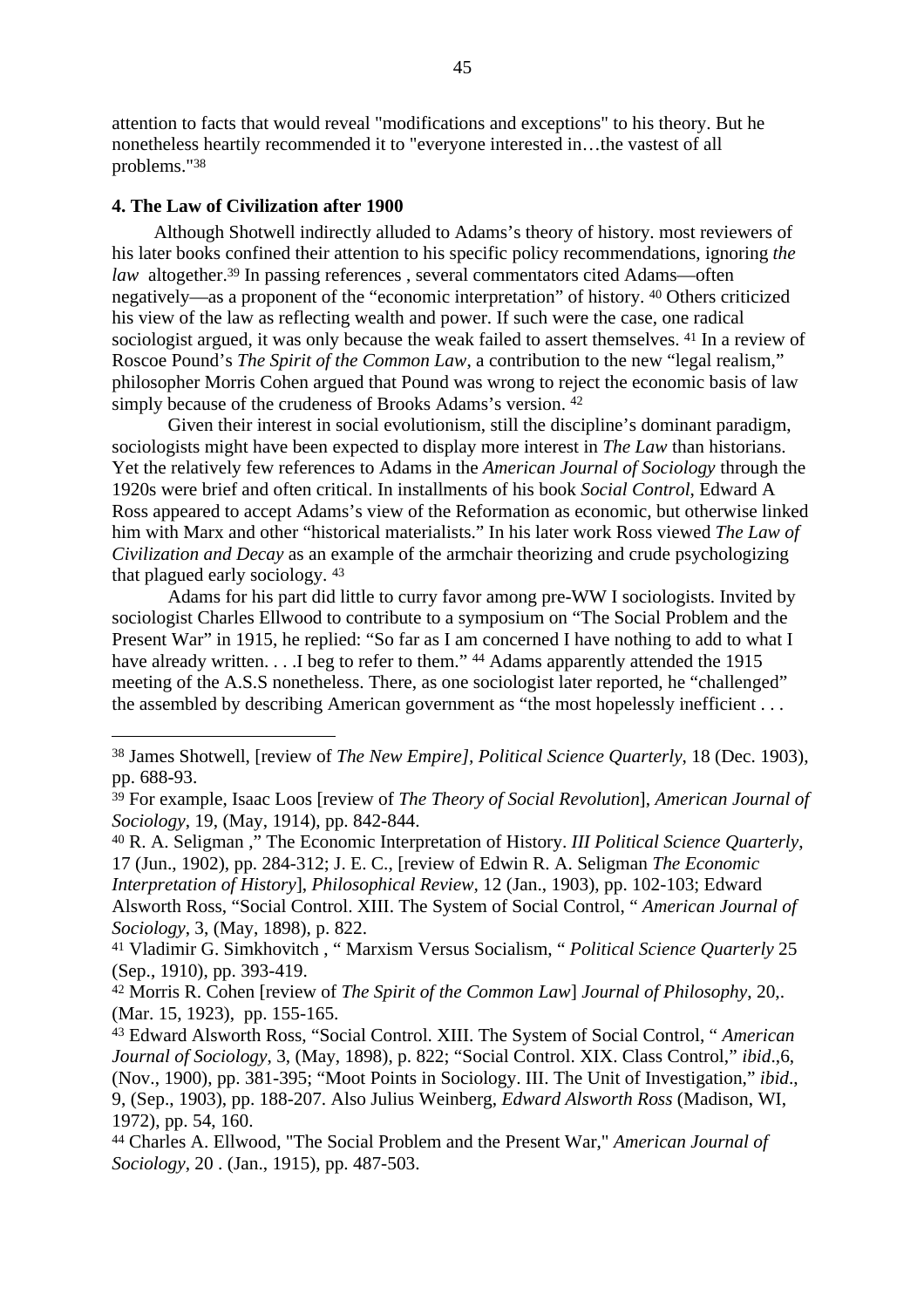democracy in the world."45 Still committed to the belief in progress, another sociologist, Arthur J. Todd, ignored Adams in his *Theories of Social Progress* (1919) and later referred to him simply a "pessimist."  $46$ 

Adams eventually got a more sympathetic hearing from proponents of "historical sociology," a movement that opposed the move to objectivist and quantitative approaches in the discipline. Joyce O.Hertzler, a reform-minded theorist trained in Ross's department at Wisconsin, praised Adams for noting that "nothing is accidental," although by this he meant only that Adams showed that laws of causation operate in society. 47

Writing in *Current History* in 1944, repeated in *Historical Sociology* (1948), Harry Elmer Barnes, a left-liberal maverick in the discipline and leading advocate of "historical sociology," later called Adams "the one American philosopher who had dealt with the history and destiny of man in a profound, searching and skeptical fashion." If his predictions were true there was little hope for world organization or Utopia in the post -war world. But Barnes too was finally critical. If few Americans now accepted the theory of progress Adams attacked, so also almost no one endorsed a cyclical theory of history. Adams's greatest failure, in his stress on finance, was to discount the role of technology and science in history. World War II showed how both could be misused, but also the importance of creating a new world order to assure their positive application.  $48$ 

A more influential voice among sociological theorists, however, judged Adams seriously wanting. In *Contemporary Sociological Theories* (1928), *émigré* sociologist Pitirim Sorokin , soon to teach at Harvard and later the author of his own multi-volume contribution to meta-sociology, complained that Adams presented not one but several contradictory theories, attributing change alternately to geography, race, economics, and "cosmic energy."49 Sorokin thus dismissed *The Law's* contribution to sociological theory, in marked contrast to his later treatment of Toynbee (ch.8)

The declining fortunes of Adams's *magnum opus*, it should be added, were not entirely due to the fact that "laws" based on natural science were increasingly out of fashion. From the start, reviewers of *The Law* had compiled a formidable list of historical inaccuracies and questionable statements of fact. Roosevelt himself laced his favourable comments with a laundry list of such objections: from the seemingly absurd claim that medieval men cared more for women, because they bought their wives, to the assertion that modern economic men make poorer warriors than the "heroic" types of earlier cultures—the defeat of the heroic culture of Spain by commercial England being, in Roosevelt's mind, proof enough to refute Adams.

In *Contemporary Sociological Theories,* Sorokin also observed that it would take "many pages" to enumerate all of Adams's mistakes. To an historian of a later generation it appeared that Adams was not really worried too much about the factual accuracy of the

48 Harry Elmer Barnes, "Brooks Adams on World Utopias, "

<sup>45</sup> Stuart A. Queen, "Can Sociologists Face Reality? " *American Sociological Review*, 7, (Feb., 1942), p. 3.

<sup>46</sup> Arthur J. Todd , [review of Boris Sidis, *The Source and Aim of Human Progress*], *American Journal of Sociology*, 26. (Sep., 1920), pp. 236-237.

<sup>47</sup> Joyce O. Hertzler, "The Sociological Uses of History*," American Journal of Sociology*, 31, (Sep., 1925), pp. 173-198.

*Current History,* 6 (January, 1944), 5; *Historical Sociology* (New York, 1984, [orig. 1946]), pp. 100-03. Barnes derived his argument almost entirely from Charles Beard's introduction to a new edition of *The Law*. See below.

<sup>49</sup> Pitirm Sorokin, *Contemporary Sociological Theories* (New York, 1928), p. 589.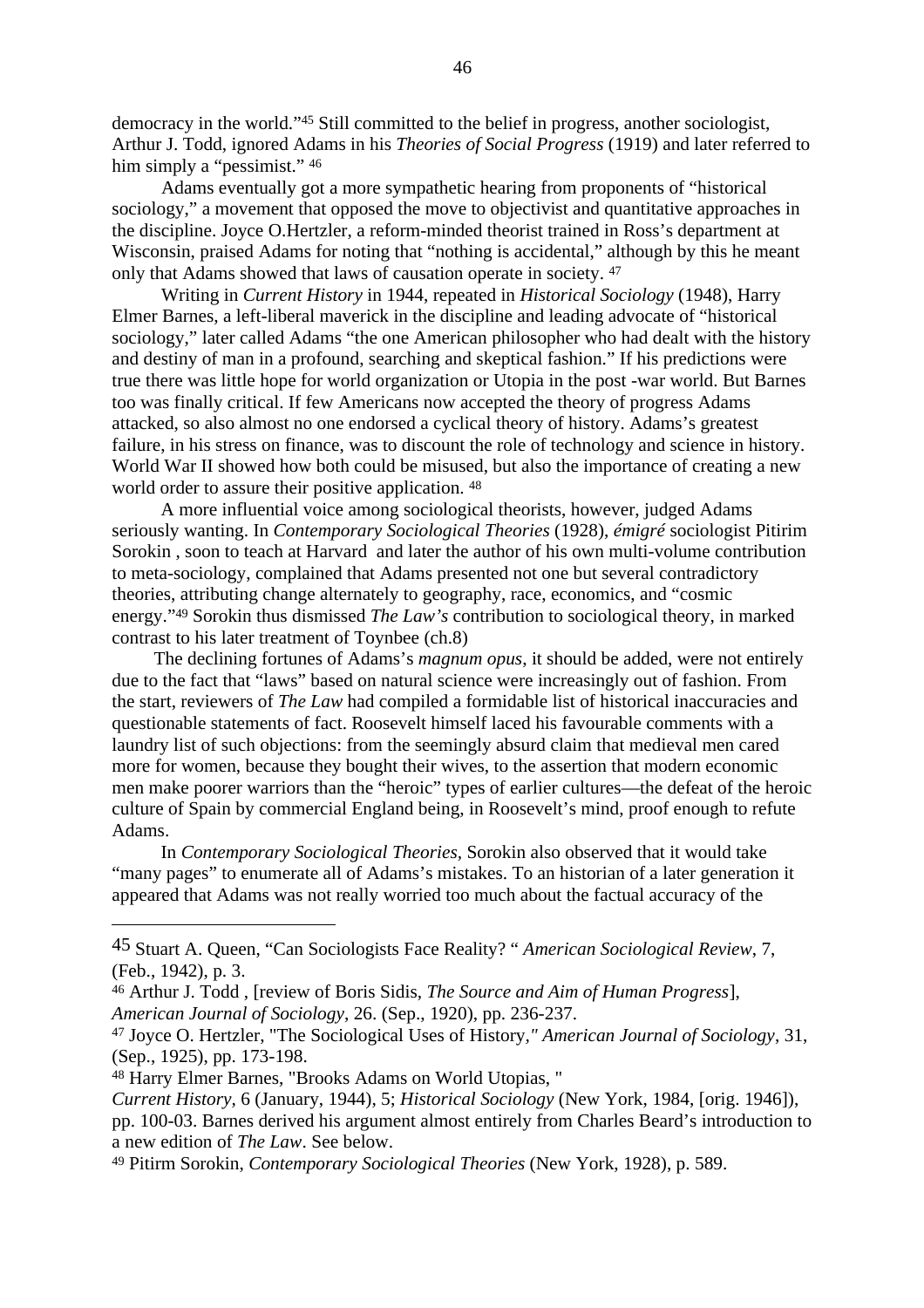material between his introduction and conclusion since he cared only for his theory and "railed against footnote sloggers who lost their thesis in a morass of details."50

### **5. A Brooks Adams Revival?**

The publication of a new edition of *The Law* in 1943 brought the book once again to public attention. In a lengthy, largely favorable introduction Charles Beard not only argued that Brooks had influenced Henry (rather than vice versa, as often claimed), but implied that he belonged in the company of progressives. 51

By this time, as will later appear (ch. 5), Beard had modified his earlier view of history in light of the notion, derived from Croce among others, that historians inevitably order the facts of history in light of their personal predilections and philosophical assumptions. In his presidential address to the American Historical Association in 1933 he characterized written history as "An Act of Faith," seeming to endorse a thoroughgoing historical relativism. Beard had not abandoned his conviction that facts mattered, but rather, as his biographer Ellen Nore has written, opposed "the great fallacy of historicism," the idea that the scholar was a "neutral mind" and is "without politics."52

In his introduction, Beard devoted much of his attention to the relationship between Brooks and Henry, implying but not quite affirming that the younger Adams had inspired his brother's interest in the philosophy of history. In addition, Beard had three goals: (1) to insist on the importance of having a philosophy of history; (2) to deny that Brooks had simply presented an "economic interpretation" of history; and (3) to relate Adams to the progressive tradition in light of these two points.

*The Law* was important as a pioneering "philosophy of history," Beard argued, not because Adams was right (Beard pronounced the cyclical view of history "not valid") but because all historians and even statesman have such philosophies, whether acknowledged or not. Distancing Adams from Karl Marx—just as Beard had distanced himself in his book on the Constitution—he insisted that in any "comprehensive sense" Adams offered not an "economic interpretation" but a "psychological " one, stressing "fear" and "greed." Nor did Beard buy the gloomy conclusions that flowed from this analysis, insisting instead that the combined resources of modern democracy, science, and technology would prevent "a return to the primitive age of agricultural scarcity, hunger, and degradation." <sup>53</sup>

*The Law* stood in "the long line of American protests against plutocratic tendencies," Beard continued, although in relating Adams to progressivism he appeared to be stretching. Adams "helped to make history through the thought and action of Theodore Roosevelt," not in the sense that Roosevelt agreed with everything in *The Law*, but because his review, including its many disagreements with Adams, helped refine T.R's own position. Beard stretched even further in speculating that the anonymous author of the review of *The Law* in the *American Historical Review* was Woodrow Wilson —basing his surmise not on any name or initials below the review, but on the fact that a "W.W." initialed another short review in the same "Minor Notices." Since the second book in question was a study of the French Monarchy in the 12th century; since it is not clear why Wilson would initial one notice and

<sup>50</sup> Walter LaFeber, *The New Empire,* (Ithaca, NY, 1963), p. 81.

<sup>51</sup> For Adams's influence on Beard see William A. Williams, "A Note on Charles Austin Beard's Search for a General Theory of Causation," *American Historical Review*,(Oct. 1956), pp. 59-80.

<sup>52</sup> Ellen Nore, "Charles Beard's Act of Faith," *Journal of American History*, 66 (1980), p. 866.

<sup>53</sup> Beard, "Introduction," passim*.*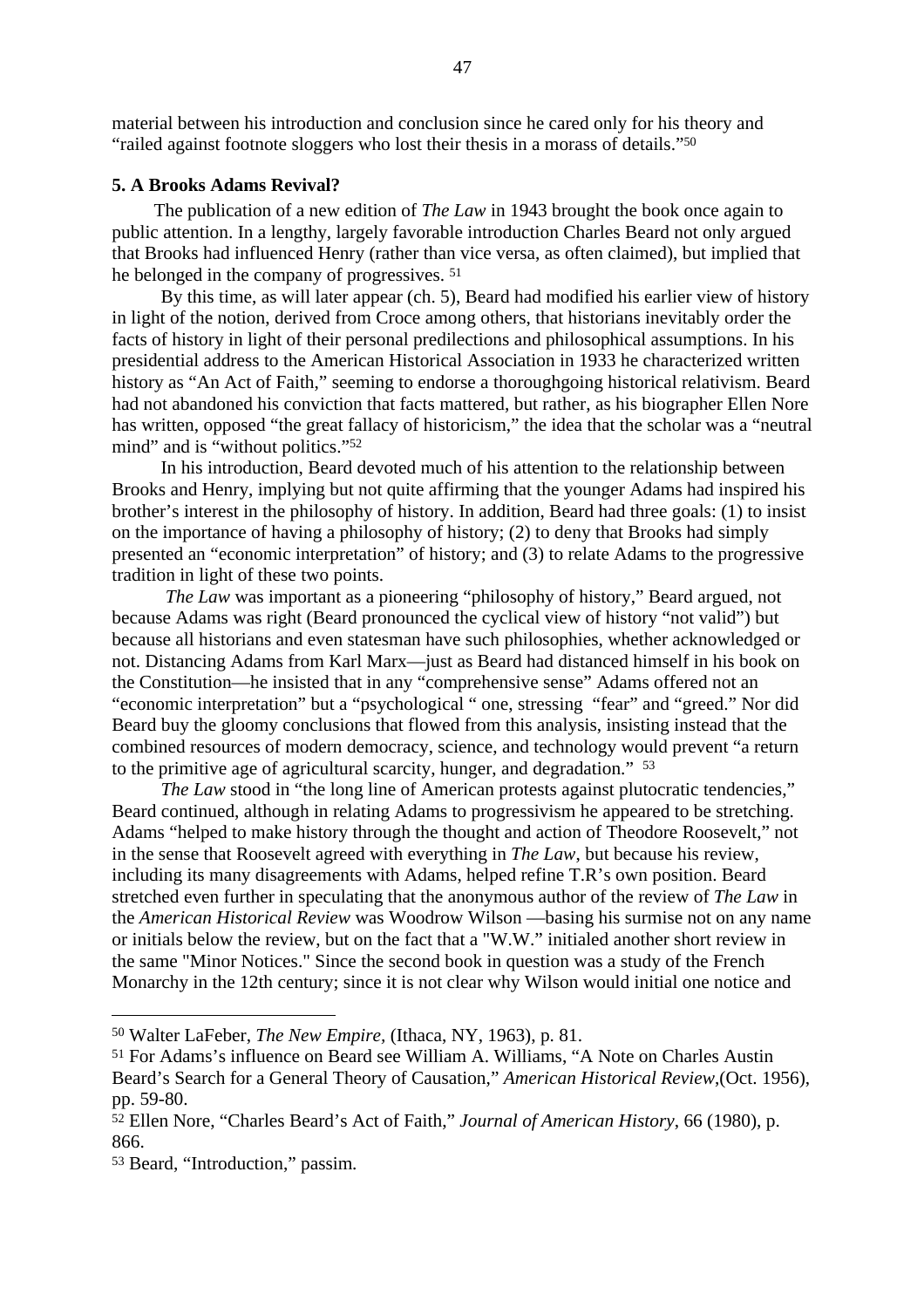not another; and since Wilson otherwise contributed no reviews or articles to the *A.H.R.* between 1895 and 1910, Beard was probably overreaching . In any case, the result was to ignore the things that made *The Law of Civilization and Decay* something more complex than the work of a progressive, as this term was conventionally understood. 54

Among progressive historians, Beard was not alone in his enthusiasm for Adams's treatment of "civilization." In the third and unfinished volume of *Main Currents in American Thought*, Vernon Louis Parrington had already sung Brooks Adams a unique hymn of praise—unique in its enthusiasm for the crotchety Adams, and unique also in its blindness to the darker underside of some of Adams's views. A born "rebel," Parrington's Brooks Adams was an inveterate critic of American capitalism. "The passion for social justice had brought him at last to a philosophy of history," Parrington continued. *The Law of Civilization and Decay* was "an extraordinarily provocative study," done with "conspicuous skill." Adams was "under no illusions . . . he had cleared his mind of all middle-class fetishes and could look calmly upon a mad world." 55

Behind this curious praise lay the fact that Parrington saw in Adams a kindred spirit. Like another erstwhile progressive historian, Carl Becker, Parrington by the 1920s was deeply disillusioned, convinced that capitalism and middle-class materialism were destroying earlier liberal promise. His *Main Currents* was unique, as Arthur Ekrich later noted, in telling the American story as one of decline. Adams's theory, Ekirch wrote, "formed the very core of Parrington's own interpretation..."56

If Beard's intent was to associate Adams with progressivism in his own way, the attempt fell on deaf ears. Ignoring the point, reviewers of the new edition sounded familiar themes. Adams's "philosophy" was less important than his "facts," a reviewer in the *Political Science Quarterly* wrote, apparently unaware of Adam's many shortcomings in this area. By this he meant that Adam's economic explanations were a welcome antidote to "official" histories. Adams's "repudiation of religion" as superstition and greed would lose him many readers, this reviewer added. A second reviewer praised Adams for anticipating the anthropology of Ralph Turner, Ortega y Gasset's theory of "mass man," and Arnold Toynbee's "universal church." But he concluded that Adams's work proved finally that "that the historian should not seek to be a prophet."57

In *Critics and Crusaders* (1948), a latter-day example of progressive history, historian Charles A. Madison grouped Adams with "dissident economists" Thorstein Veblen and Henry George as critics of the "gospel of wealth." At least one reviewer found Madison's groupings "confusing," however, and the book in any case faded quickly into obscurity. 58

57 Donald J. Pierce, [review of the new edition of *The Law of Civilization and Decay*], *Political Science Quarterly*, 58 (Sep., 1943), pp. 437-438**;** Rushton Coulborn , [review of the new edition of *The Law*] *American Historical Review,* 49 (Oct., 1943), pp. 77-78. A third commentator compared Brooks's "conventional" or "contingent" pessimism with the more thoroughgoing pessimism of his brother Henry. See Francis G. Wilson , "Pessimism in American Politics," *The Journal of Politics*, 7 (May, 1945), pp. 125-144.

<sup>54</sup> *Ibid*, pp.44, 49.

<sup>55</sup> Vernon Louis Parrington, *Main Currents in American Thought*, vol. 3, "The Beginnings of Critical Realism in America: 1860-1920," (New York, 1930). pp. 227-36.

<sup>56</sup> Arthur A. Ekirch, Jr., "Parrington and the Decline of American Liberalism," *American Quarterly*, 3, (Winter, 1951), pp. 295-308.

<sup>58</sup> Townsend Scudder, [review of Madison, *Critic*s] *American Historical Review*, 53 (Oct., 1947), pp. 119-120.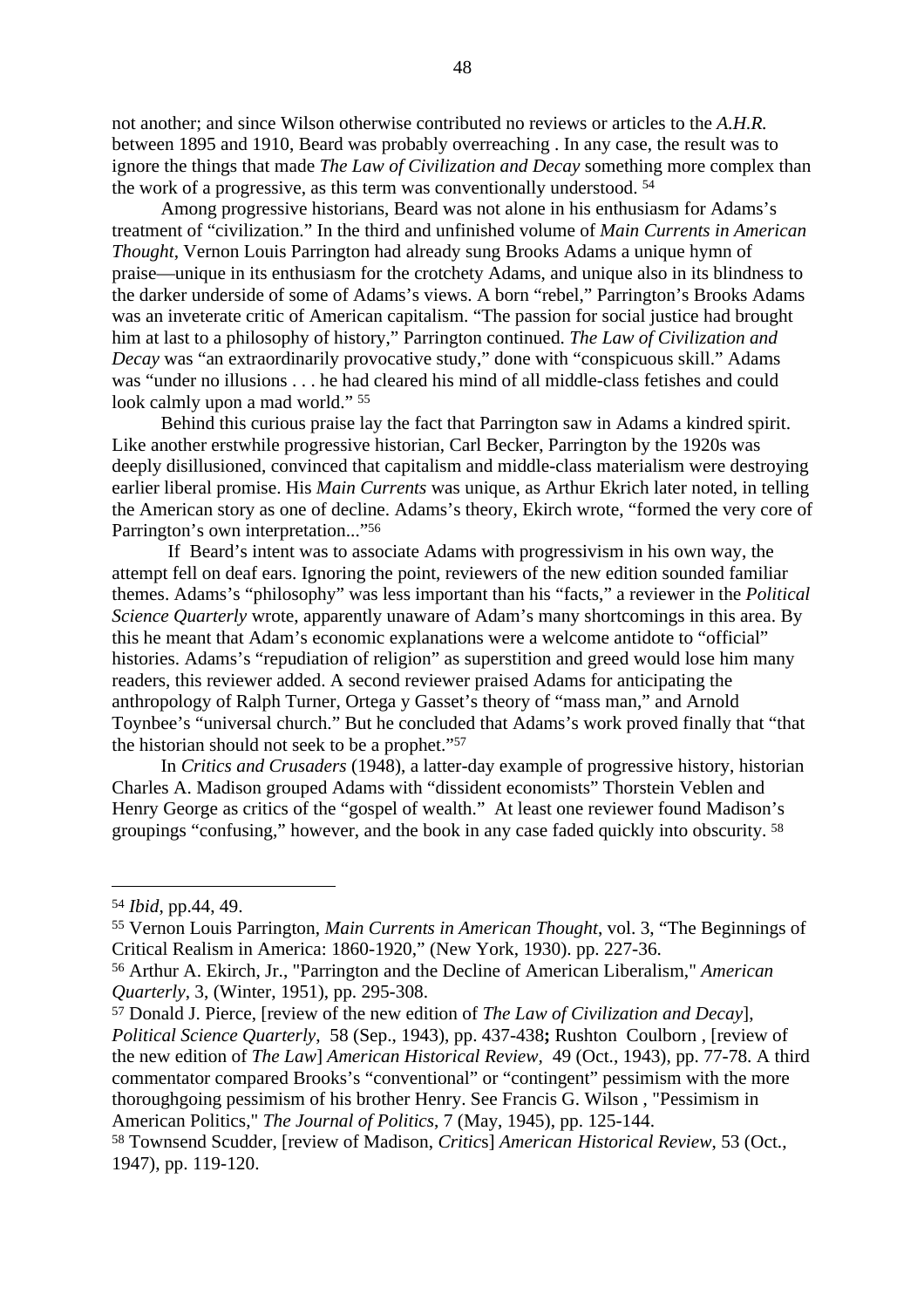More influential was Daniel Aaron's widely-read *Men of Good Hope* (1951) which featured a chapter on Brooks and Theodore Roosevelt. Refiguring "progressivism" as an ethic/religious tradition stretching from Emerson to Roosevelt, Aaron sketched a "true" liberalism that was at once realist and Utopian , and which unlike the technocratic, pragmatic New Deal version would appeal to American's hope and dreams, replacing a now-discredited Marxism. In this story Adams and T.R. served as "pseudo- progressives." Directly and indirectly, Aaron attacked both Parrington's and Beard's portraits of Adams. "Parrington's essay was genial but misleading," he wrote; those who swallowed it made the mistake of taking literally brother Henry's joke that Brooks was a "Jeffersonian, Jacksonian, and Bryan Democrat. " Beard's grass-roots partisans who read *The Law* as a pro-silver tract Aaron termed "innocent populists."59 Although the term "pseudo-progressive" would catch on, it was, inaccurate, reviewer Joseph Dorfman commented, since Adams never considered himself a "progressive" in the first place.<sup>60</sup>

# *"New Conservatives" vs."New Liberals"*

In the postwar decade, Adams also gained the attention of those now termed "New Liberals" and "New Conservatives" —the second in search of a conservative American tradition free of both Manchesterian economics and the taint of Fascism; and the first hoping to create a hard-headed, "realist" non-Communist Left.

Although New Conservatives recognized in Brooks Adams a kindred spirit one leading spokesman could finally not find room for him in the conservative tradition. The problem, wrote Russell Kirk in *The Conservative Mind* (1953), was not simply Adams's on again-off again endorsement of socialism, but his settled conviction that consolidation would inevitably destroy all vestiges of the past, even those elements he himself revered. The culprit was the corrosive spirit of modern science (Positivism, Darwinism etc.), which Adams embraced and which reduced him to "nihilism." 61

 A new breed of Liberals, in contrast, found in Adams an admirable toughmindedness. The writers who most interested Beard—-Madison, Louis Brandeis, Justice Hugo Black, and Brooks Adams—wrote journalist-historian Max Lerner, shared not an "ideological conformity" but "a hard-bitten, unfooled quality." Those interested in strong leadership and efficient government would find their dissatisfaction with "democracy" wellexpressed by Brooks Adams, added Max Farrand, now one of the grand old men of American history. <sup>62</sup> This image of Adams spilled over in the now-fashionable consensus history, concerned more with "realism" than idealism in international affairs. 63

<sup>59</sup> Aaron, *Men of Good Hope*, pp. 254, 266.

<sup>60</sup> Joseph Dorfman [review of Aaron, *Men of Good Hope*], *Journal of Political Economy*, 59 (Dec., 1951), pp. 544-545.

<sup>61</sup> Russell Kirk, *The Conservative Mind* (Chicago, 1953), pp. 319-26.

<sup>62</sup> Max Lerner,"The Political Theory of Charles A. Beard," *American Quarterly,* 2 (Winter, 1950), pp. 303-321; Max Farrand, "The Quality of Distinction," *American Historical Review*, 46 (Apr., 1941), pp. 509-522. A quarter century later, Arthur Schlesinger Jr., a chief theorist of the New Liberalism, expressed similar admiration for Adams's tough-mindedness in, "America: Experiment or Destiny?" *American Historical Review*, 82 (Jun., 1977), pp. 505- 522.

<sup>63</sup> For example see the treatment of Adams in Robert E. Osgood, *Ideals And Self-Interest In America's Foreign Relations: The Great Transformation Of The Twentieth Century.* (Chicago, 1953).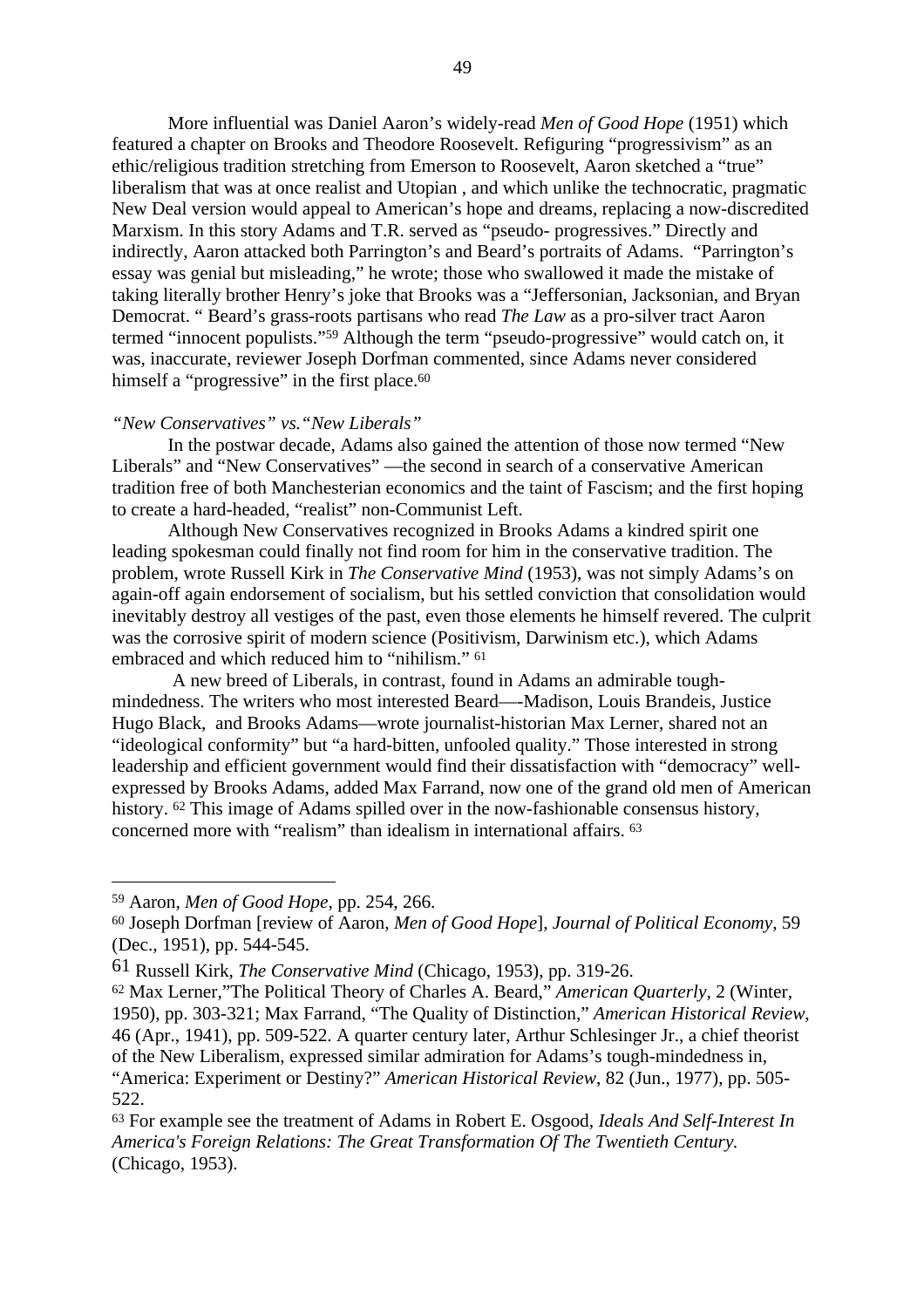Two scholarly treatments of Adams in the postwar decades reflected this new appreciation of "realism." In "The Warrior Critique of the Business Civilization," John P. Mallan agreed that "liberal utopianism" had prevented "realism" in foreign affairs, but attributed it to the materialistic complacency of America society. Although he applauded Adams for identifying this danger, he concluded that the Bostonian had been too extreme to gain a listening among the American public at large. In "Brooks Adams and American Nationalism" Charles Hirschfeld argued that earlier characterizations of Adams were flawed because they attempted to place him in conventional categories of "liberal" and "conservative." Rather, Adams voiced a new position in America politics, combining domestic reform and strength overseas—indeed, viewing the two as closely related. He was thus a "realistic" advocate of American expansion, in contrast to " 'idealistic' internationalists and orthodox reformers." Unfortunately for Adams's reputation, however, a counter movement was already well underway. 64

### **6. Brooks Adams: Social Darwinist**

During the 1940s a darker, more ominous Adams appeared in America's histories, fixing an image which persists today. In *Social Darwinism in American Thought* (1944), Richard Hofstadter placed Adams in a larger tradition of "social Darwinism." Although the context was Adams's long-known support of American expansionism, the phrase "social Darwinism" conjured up associations with defenders of dog-eat dog capitalism, racists, advocates of eugenic sterilization, and theorists of brutal warfare—the latter two now especially associated with Nazi Germany. Although Adams would have been uneasy in most of this company, the point was made: a "social Darwinist," Adams was not a nice person. 65

As with the identification of Adams with an "economic interpretation," the label in a literal sense was a misnomer. Adams derived his "laws" of civilization primarily from physics, not biology. A reference to nature "selecting" the Gold Bugs as the preferred type in the latter stages of civilization made no mention of Darwin. His selectionism was cultural rather than physical, resembling, for example, the social selectionism of Columbia sociologist Franklin Giddings who's *Principles of Sociology (1886)* appeared at the same time. His hereditarianism drew on a tradition that antedated and existed independent of Darwin.

The label nonetheless stuck. Although in his fair-minded biography, Arthur Beringause included only a single reference to Adams and Darwinism, Wisconsin historian Merle Curti in his review warmed to the theme. "Brooks Adam's thought, as Beringause makes clear, was limited by an unswerving adherence to Social Darwinism," Curti wrote. "Out of his Social Darwinism sprang his unsparing indictment of feminism, his vitriolic anti-Semitism and racism." In an article otherwise devoted to the economic depression of 1893- 93, an economist commented that Brooks Adams "became convinced that Darwin's law of selection favored the 'gold bugs' and Republicanism" 66

<sup>64</sup> John P Mallan., "Theodore Roosevelt, Brooks Adams, and Lea: The Warrior Critique of the Business Civilization," *American Quarterly* 8 (1956), pp. 216-30; Charles Hirschfeld, "Brooks Adams and American Nationalism," *American Historical Review* 69 (1964), pp. 371-92.

<sup>65</sup> Richard Hofstadter, *Social Darwinism in American Thought* (Philadelphia, 1944), pp. 161-63.

<sup>66</sup> Merle Curti [review of Beringause], *American Historical Review*, 61, (Apr., 1956), pp. 662-664. Samuel Rezneck, "Unemployment, Unrest, and Relief in the United States during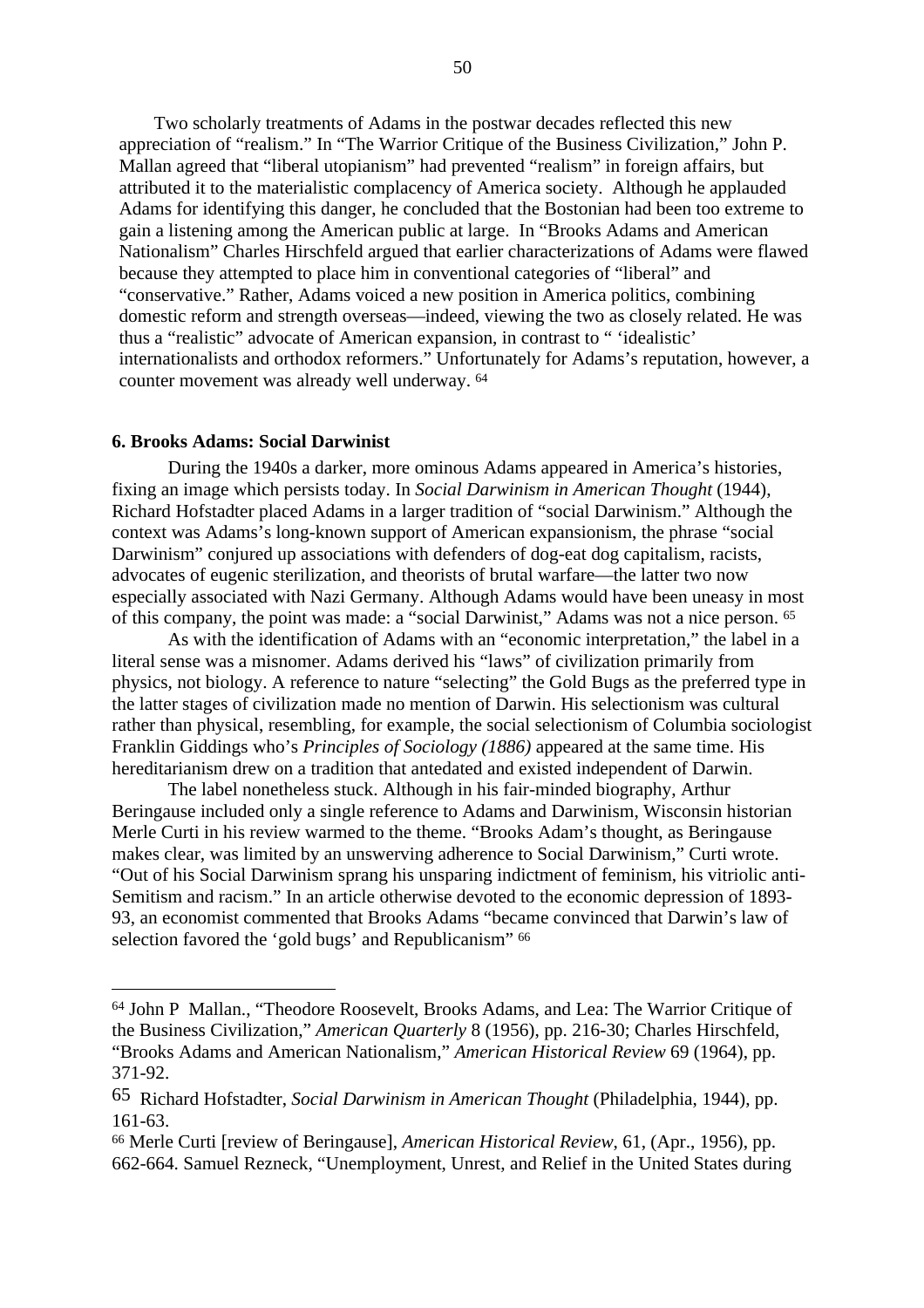With the appearance of Walter LaFeber's *The New Empire* (1963), a New Left diplomatic history in which Adams figured centrally, his reputation as a leading social Darwinist was secure. <sup>67</sup>Critics now routinely summarized his position as calling for a "survival of the fittest," even though he avoided this Spencerian phrase, no doubt because it ascribed moral qualities to money-lenders whom he judged "fit" only in the sense that some rats adapt to sewers.

Evidence of Adams's anti -Semitism, as Curti's comment suggested, completed the picture. 68 In Richard Hofstadter's *Age of Reform* (1955), Adams appeared as both a "pseudo progressive" and anti-Semite— a Patrician mirror-opposite of the Populists. Adams, Hofstadter wrote, illustrated "a curiously persistent linkage between anti-Semitism and money and credit obsessions." 69

From this it was a short step to the conclusion that Adams and his *Law* were "protofascist." Given the earlier rejection of Spengler on these grounds (see ch. 5), the charge was curiously slow in coming. In his 1951 biography of Adams, Thornton Anderson approached the issue tentatively. In his search for efficiency and call for strong leadership Adams "was already face to face with the modern choice between fascism and socialism." Adams's comment that war was a "sign of advance" anticipated statements of Hitler and Mussolini. His plans for military education and the curbing of excessive debate were presented with no sense of their possible "perversion." Half a century later this tentative tone was gone as another historian matter-of-factly cited Adams as an example of American "proto-fascism." 70

Since Adams died in 1927 it is impossible to know how he would have reacted to the rise of Hitler. Some fellow patricians flirted with fascism; other rejected it. But historiographically, the damage was done.

Adams would never enjoy the celebrity of Spengler or Toynbee. For this fate there were good reasons, as this analysis has shown. Basing his cyclical view of history in natural science rather than a more alluring if elusive "world-spirit," he attached himself to a tradition that was already under attack and would soon be out of fashion. His categories were confused: "economic" in particular meant several different things in his usage. Some of his "facts" were questionable by any standard. Even those who shared his *fin de siécle* pessimism regarding civilization or shared his desire for a post-Rankean history found him "crude." To Adams's credit, however, he articulated, if he did not successfully satisfy, a deep need for holistic understanding that would resurface in the 1920s and again in the 1940s.

- 68 John Higham," Anti-Semitism in the Gilded Age: A Reinterpretation," Mississippi Valley Historical Review, 43. (Mar., 1957), pp. 559-578; also Michael N. Dobkowski ,"American Anti-Semitism: A Reinterpretation," *American Quarterly*, 29 (Summer, 1977), pp. 166-181. 69 Richard Hofstadter, *The Age of Reform* (New York, 1955), p. 81.
- 70 Thornton Anderson, *Brooks Adams*, pp. 138, 157-58. 200; Robert O. Paxton,"The Five Stages of Fascism," *Journal of Modern History*, 70. (March, 1998), pp. 1-23.

the Depression of 1893-97," *Journal of Political Economy*, 61, No. 4. (Aug., 1953), pp. 324- 345.

<sup>67</sup> LaFeber, *The New Empire*, pp. 61-62, 80-85, 95-101.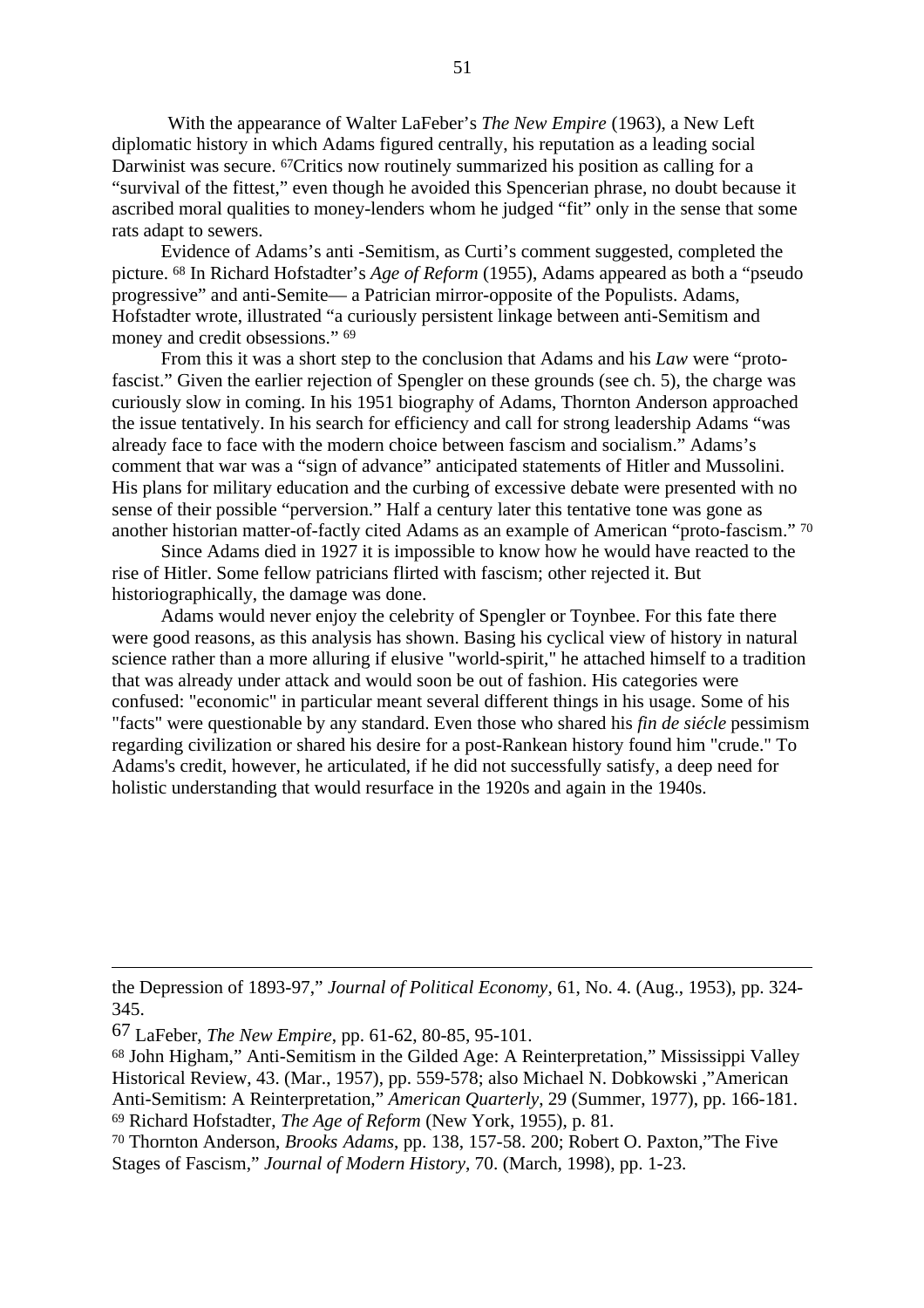## **CH.4. SPENGLER AND "THE DECLINE OF THE WEST"**

## **1. An Aspiring Mandarin**

In the summer of 1918, before the final defeat of the German Empire in World War I, Oswald Spengler's sensational book *Der Untergang der Abendlandes* (Decline of the West) was published in Germany. Presenting a holistic interpretation of world history, the German philosopher-historian challenged the post-World War I intellectual world with the claim that Western-European-American culture was on the verge of disintegration. Who was this man?

Born in Blankenburg-am-Harz, Germany, Spengler (1880-1936) studied at the universities of Munich, Berlin, and Halle. In 1904, he received his doctorate at Halle for a dissertation on the heroist-vitalist Heracleitus, famous for his dictum that all is in flux and that "war is the creator of all things." Spengler's studies also included scientific work on the physiology of the eye in animals, studies that echoed Goethe's research into the nature of light and presaged Spengler's later interest in the evolution of sight in history.

Like Brooks Adams, Spengler was a keen student of naturalist psychology. Like Nietzsche, he concluded from his study of evolution that the expression of personality was a protest against the "humanity of the mass." Adopting a Darwinist perspective on the overall condition of civilized man, he ultimately believed that "man is the beast of prey."

In 1911, the crisis in Agadir, where the colonial aims of Wilhelm II in North Africa were frustrated by the French, inspired Spengler's earliest unpublished writings. Anticipating his *magnum opus,* he foresaw a "period of contending states, "presaging a *new Caesarism* and the eventual downfall of Western civilization that would parallel the collapse of earlier civilizations.1

 In 1911 his intention was to deal primarily with current problems, as suggested in the provisional title "Conservative and Liberal." But as Spengler wrote, he became convinced that he *had* to find solutions to the more general "crisis of modernism," which Darwinism had precipitated within traditional theology and philosophy.,

Exploring the "will to power," Spengler re-formulated Nietzsche's theme of "eternal recurrence" as "the decline of the west*, "* the title he settled upon after seeing Otto Seeck's *Geschichte des Untergangs der Antike Welt* in a bookstore window 1915. *The Decline* was written in a mood of wartime optimism. Spengler believed that through the victory of its army, Germany would acquire an African empire, invade England, and retain Belgium. Enigmatically, he also believed that the spiritual consequence of the German triumph would be degeneration into a "soulless Americanism," which eventually would dissolve the art, the nobility, and the church of the German empire. 2

 Although Spengler wrote in dire poverty in Munich during the war, the huge and immediate success of *The Decline* made him an international celebrity overnight. In the wake of this success he actively engaged in politics beginning with the publication of *Prussianism and Socialism* (1919), which promoted strict regimentation for German society. Although similar to the position Brooks Adams had advocated, Spengler's conception of the corporate

<sup>1</sup> In Spengler's original table describing the cycle of civilizations downfall the period of Caesarism comes to the West 2000-2300, *The Decline*, I, Chart 3.

<sup>2</sup> Paul Costello, *World Historians and Their Goals*, (De.Kalb, 1993), p.52. Brooks Adams also wished for a German triumph, because "Our salvation lay in substituting for the money standard of Wall Street the military standards of West Point," Adams quoted in Aaron, *The Men of Good Hope,* (New York, 1961), p.274.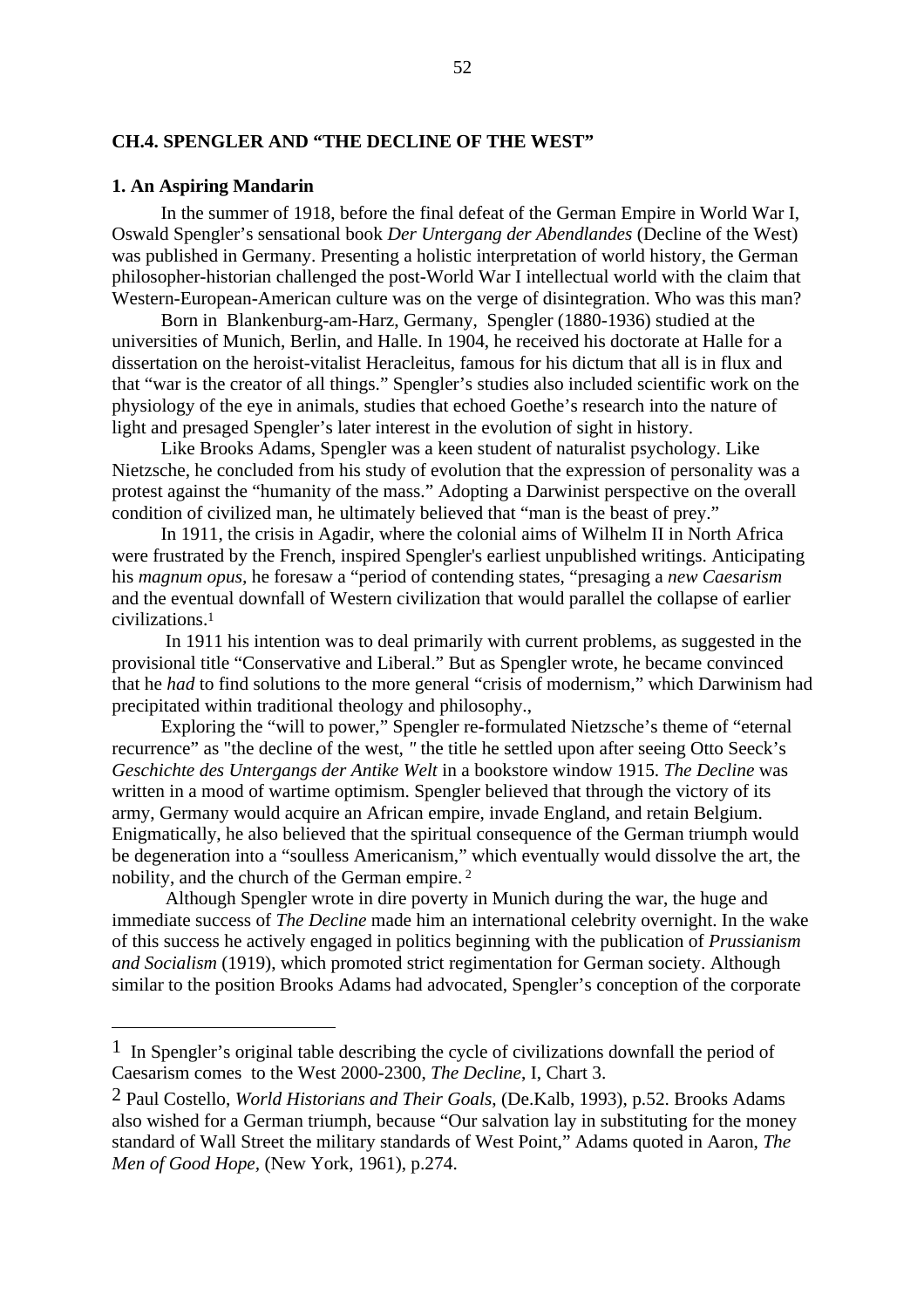state was bound to Prussian discipline and nation-state, in contrast to Adams's model of the American multinational corporation. Spengler foresaw an age ruled by Prussian aristocrats, which would end in German incorporation of European nations and finally in a "Caesarian" age" ruled by an aristocratic, charismatic leader.

Weimar Germany was a mixture of disillusionment and hope, a perplexing cradle of conservatism and modernity that nurtured National Socialism on the one hand, Expressionism and Communism on the other. It was this context that contributed to the popularity of *The Decline*, and eventually produced Spengler's pessimistic later works, *Man and Technics* (1931) and the *Hour of Decision* (1933).

Politically, Spengler opposed the Weimar regime and considered forming his own conservative party. His aim was to modernize German conservatism, combining an elitist, authoritarian social order with modern industrial technology. Spengler wrote to a friend, "Truly our future lies on the one hand in Prussian conservatism *after it has been cleaned of all the feudal-agrarian narrowness,* and on the other hand in the working people, after they have freed themselves from the anarchist-radical ...'masses'."<sup>3</sup>

Like Brooks Adams, Spengler took pleasure in playing power- broker in politics and national affairs. The fame of *The Decline of the West* put him in a position to cultivate new contacts. He entertained a wide circle of important often highly-placed friends and acquaintances, while at the same time cultivating an image of being an aloof, unapproachable titan. His new friends included Bavarian industrial magnates, army officers, and leaders of the right-wing paramilitary organizations. However, he cultivated few friendships within the German academic establishment, an exception being the conservative ancient historian, Edward Meyer, who became a personal friend. The hostile reception of *The Decline* among German academics, in turn, led Spengler to hold "men of action" in even higher esteem. 4

One of Spengler's pet-projects was the creation of a press-network to provide effective propaganda for big business and to offer advice to German industrialists on how to best advance their interests. He also attempted unsuccessfully to gain control of the German humor-magazine *Simplizissimus,* which he hoped to transform into an organ of the German upper-classes, much like *Punch* in Anglo-American circles.

In *The Decline of the West,* Spengler later explained his thinking, identifying the Press as the symbol of a changing relationship between individual and his society though which modern "power-publishers" molded opinion. In Spengler's view, 20<sup>th</sup> century civilization was characterized by the manipulation of thought and imagination by privately-owned and politically aligned newspapers. Spengler explained:

English-American politics have created through the press a force- field of world-wide intellectual and financial tensions in which every individual unconsciously takes up the place allotted to him, so that he must think, will, and act as a ruling personality somewhere or other in the distance he thinks fit. This is dynamics against statics, Faustian against Apollonian world feeling...Man does not speak to man; the press and its associate, the electrical news service, keep the waking-consciousness of whole peoples and continents under a deafening drum-fire of these catch words, standpoints,

<sup>3</sup> Oswald Spengler, December 27, 1918, to Hans Klores, cited in Walter Struve, "Oswald Spengler: Caesar and Croesus," in *Elites Against Democracy* (Princeton 1973), p.236.

<sup>4</sup> Struve, "Oswald Spengler," pp.232-273.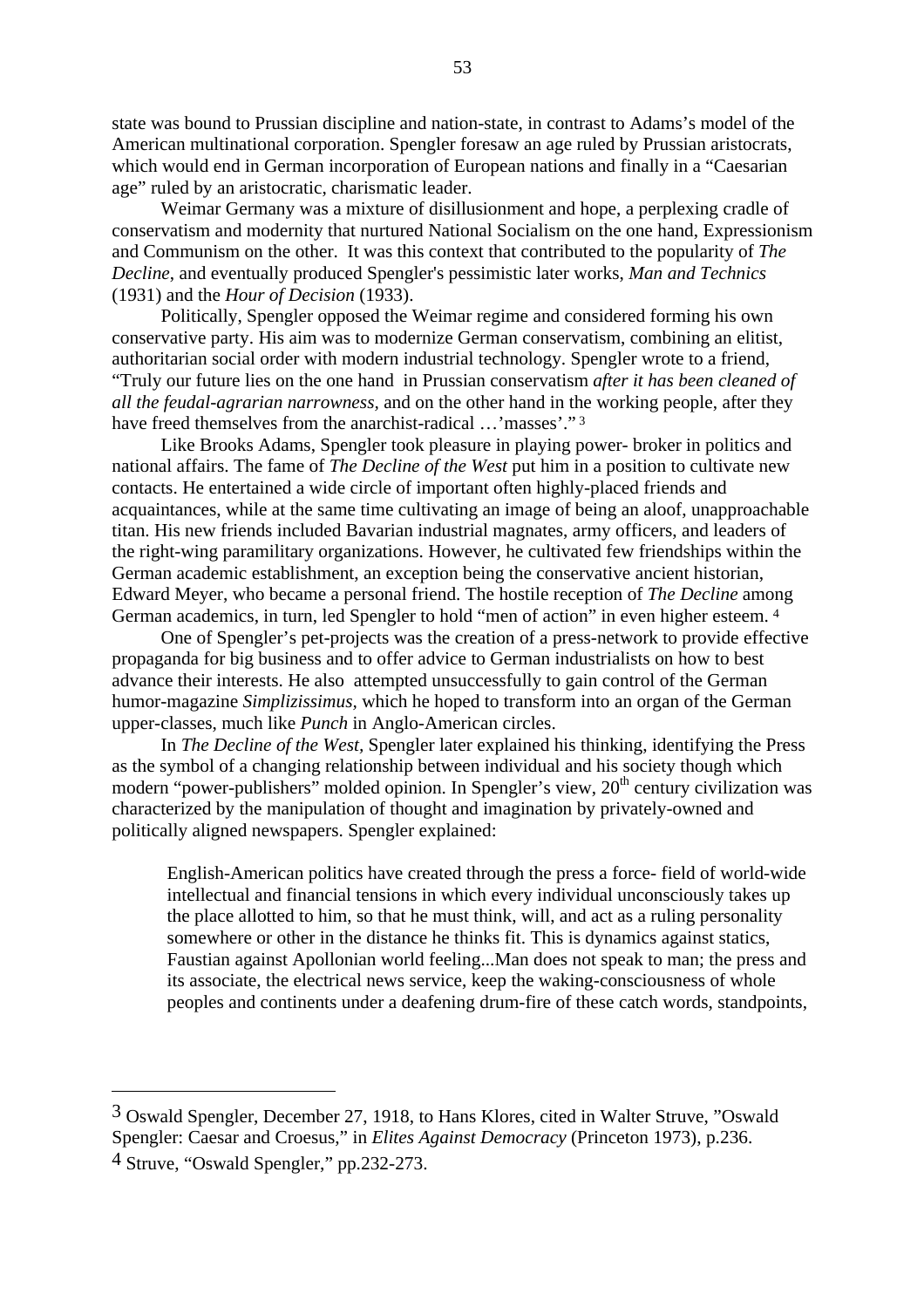scenes, feelings, day by day and year by year, that every Ego becomes a mere function of a monstrous intellectual Something.5

Ironically, as events will show, Spengler himself would owe a great of his success in the United States to the power of the press. Despite his ambition to play power-broker, Spengler was personally unassuming. His American published Alfred Knopf found him to be agreeable, friendly and interesting. The German always dressed quietly—dark suit, dark tie, and white shirt. He was tanned, close shaven, and soft-spoken, with a pleasant voice. He lived in an apartment which had three living rooms strung end-to-end along the street. All three were lined with books, which Spengler playfully said he wanted to throw into the river. Despite his fame, Spengler preferred to live alone with his books, and a collection of primitive arms and of art, while taking care of his elderly sister.

## **2." Culture" versus "Civilization"**

Spengler's metahistory provided a major challenge to the evolutionist faith in progress, *The Decline* diagnosed the "state of Western Europe and America" and analyzed the symptoms of Western decline that, according to Spengler, had "spread all over the globe" during the age of imperialism.6 "In this book is attempted for the first time the venture of predetermining history, of following the still un-traveled stages in the destiny of a Culture," Spengler wrote in his often-cumbersome prose, "and specifically of the only Culture of our time and our planet which is actually in the phase of fulfillment—the West-European-American."7

In addition to opposing western political progressivism, Spengler aimed his "reactionary modernism" at the program of objectivist history and its elaborate system of documentation. This rebellion paralleled that of the Neo-Kantians in Germany, except that Spengler rejected their belief in the possibility of trul*y* re-experiencing the inner life of earlier peoples and cultures.8

A leader in the field of historical phenomenology, Willhelm Dilthey claimed that each epoch must be understood in its own terms since each nation and civilization is a unique expression of the eternal life-force. Dilthey believed that it is the job of the true historian to discern morphological structures, which may be shared by many cultures. Human life and culture should be examined, not by the method of natural sciences [*erklären],* but by that of the human sciences [*verstehen].* Like Dilthey, Spengler believed that comparative cultural study would yield profound insights into the nature of history and reveal the spirit of one's own culture and epoch. 9

Whereas Brooks Adams had earlier tried to turn history into science on the order of physics and natural psychology, Spengler approached it from the other direction. Spengler distinguished eight world civilizations— the Egyptian, the Chinese, the Indian, the pre-

<sup>5</sup> *The Decline* II, p.460.

<sup>6</sup> Costello, *World Historians*, p.48.

<sup>7</sup> Spengler, *The Decline* I, p.3.

<sup>8</sup> Klaus P. Fischer, *History and Prophecy, Oswald Spengler and the Decline of the West*, (New York, 1989), pp.92-93.

<sup>9</sup> Michael E. Zimmerman, *Heidegger's Confrontation with Modernity: Technology Politics, Art,* (Bloomington & Indianapolis, 1990), p.11; also H. Stuart Hughes, *Consciousness and Society, the Reorientation of European Social Thought* 1890-1930, (Sussex, 1974), pp.192- 199.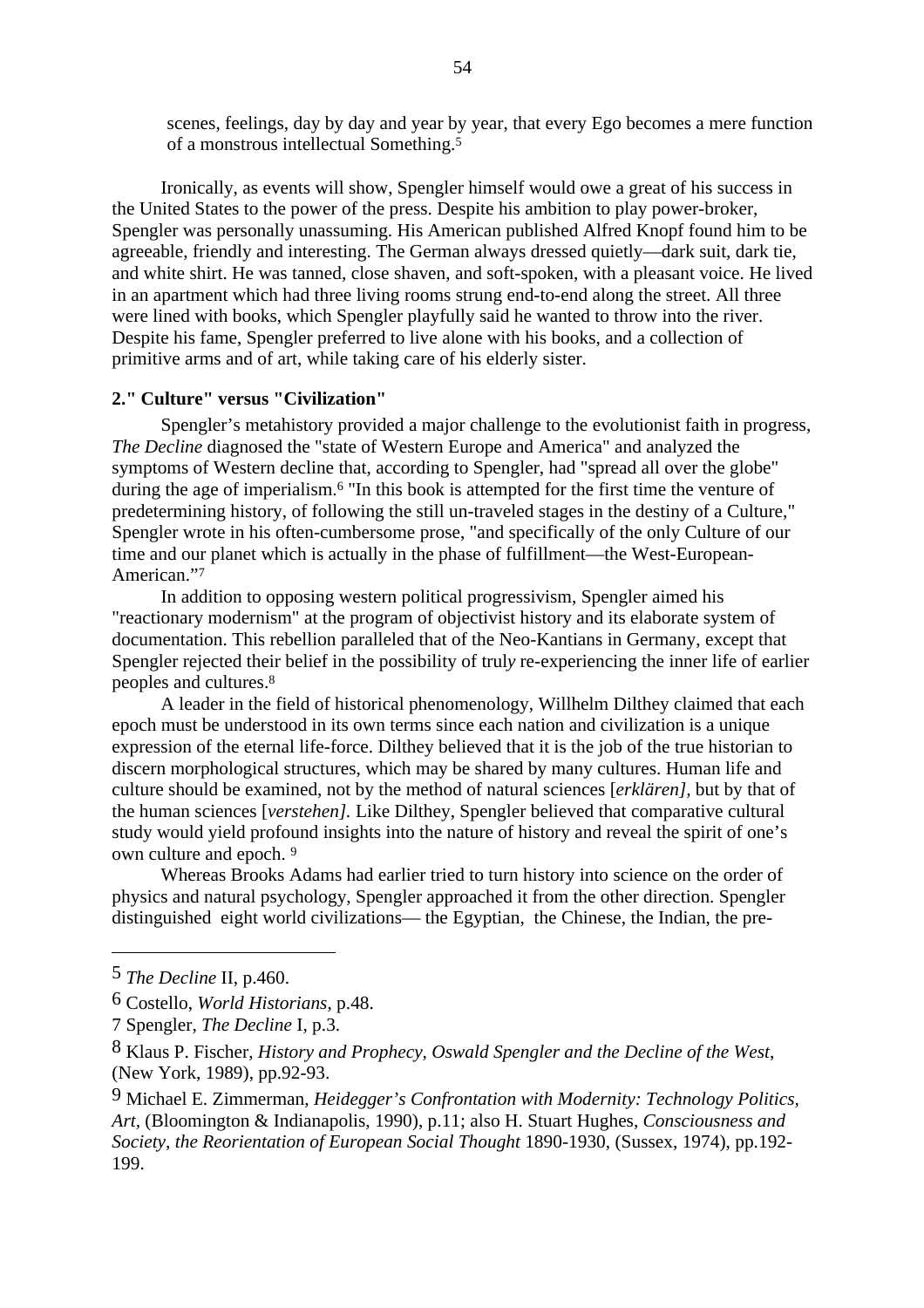Columbian Mexican, the Classical or Graeco- Roman, the Western European, and the "Magian," which included the Arabic, Judaic, and Byzantine cultures.10 Spengler's world history involved a new racial and cultural redistribution of the previous Eurocentric scheme of world-history, while he controversially argued that they went through a lifecycle analogous to that of living organism. The "idea" that predetermined each particular lifecycle could be grasped intuitively. He thus agreed with the Neo-idealist philosopher Benedetto Croce that the "real historian" is an artist, a poet, and not a "scientist."11 Like Henry Adams in *Mont Sant Michel and Chartres* (1904), Spengler organized his material around *symbols* the birth, flowering, maturation and eventual degeneration of a particular cultural "idea" of a particular civilization.

Given currents of thinking within natural science, already underway in the 1920s, this idea of u*rsymbol* [the original symbol around, which civilization is organized] was not as outrageous as might be expected. Favoring a Jungian/Spenglerian theory of *ursymbol* Stanislaf Grof writes in 1993, "Western science [has] neglected the problem of form in nature….[Rupert Sheldrage] suggests that forms in nature are governed by what he calls morphogenic fields, which cannot be detected by measurement by contemporary science."12

In Spengler's cyclical theory, the decline of a particular civilization occurred through oscillation from "Culture" [ *Kultur*] to "Civilization" [*Zivilization*]. Arguably the most important distinction Spengler made in *The Decline,* the Culture/Civilization*-* dichotomy became a standard item in the arsenal of right-wing movements during the Weimar era. Rooted philosophically in the work of Immanuel Kant, the dichotomy was employed by such thinkers as Thomas Mann, Houston Stewart Chamberlain, and Adolf Hitler.13

For the most intellectuals in the Anglo-Saxon West, Civilization referred to an advanced state of material and social well-being while culture denoted the institutional and artistic aspects of a civilization. Early 20th century Germans, however, defined the two aspects in a rather different way, portraying them as stages in the development of society. Culture was the era of creative activity; with the development of Civilization, reason was applied to life and concern for material comfort predominated. The term Civilization described a period of decline and artificiality, negating creativity and robbing life of meaning. This definition introduced a "reactionary modernist" challenge to the positive concept of "civilization" which Anglo-Saxon Victorians revered before World War I.14

In the German conservative philosophy, Civilization pulled Germany to the West, Culture to the East. Right-wing philosophers argued that real Germany was not part of a

<sup>10 &</sup>quot; The Magian culture represented Spengler's tribute to the Orientalist tradition of Schopenhauer and Schlegel, according to which the East is the true creative source of Christianity and the West's religious and philosophical vision," Arthur Herman, *The Idea of Decline in Western History*, (New York, 1997), p.236.

<sup>11</sup> Spengler in German historigraphical context, cf. John Farrenkopf, *The Prophet of Decline*: *Spengler on World History and Politics,*(Baton Rouge, 2001),pp.79-84; Herf, *Reactionary Modernism,* (Cambridge, 1984), p.53.

<sup>12</sup> Stanislaf Grof, *The Holotropic Mind, The Three Levels of Human Consciousness, and How they Shape our Lives* (San Francisco, 1993), p.11.

<sup>13</sup> Richard V. Pierard, "Culture versus Civilization: A Christian Critique of Oswald Spengler's Cultural Pessimism," *Fides et History* (No. 2, 1982) pp.39,47.

<sup>14</sup>Pierard, "Culture vs. Civilization," p.39.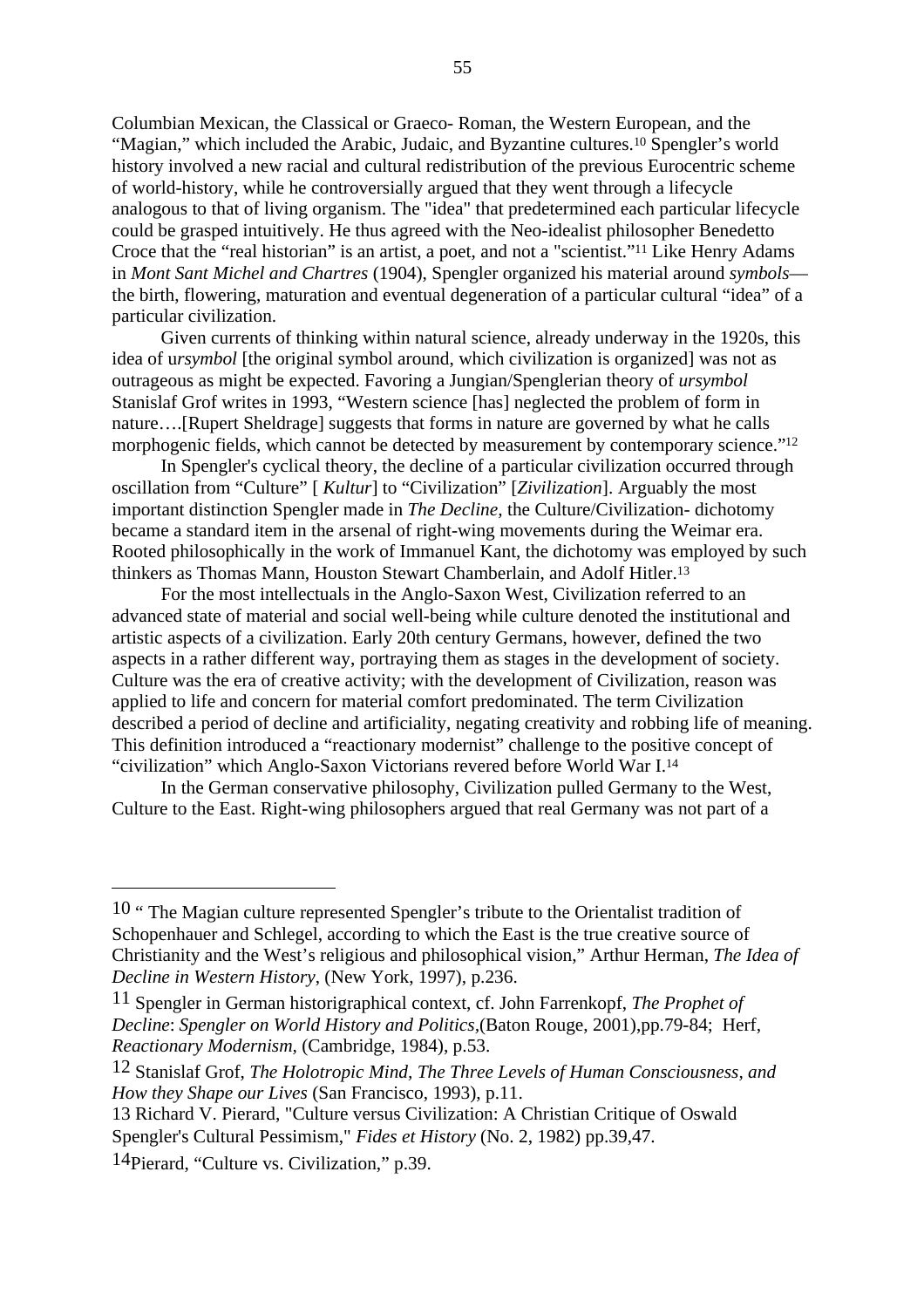cosmopolitan-international civilization, but a "race-culture" of its own.15 The German conception of East and West, historian Paul Johnson has written, was one of the central conceptual "motors" of the "crisis of modernism," and one part of the conservative philosophy that finally overcame the Weimar Republic. The principal characteristics of the pre-war German regime were connected to anti-liberalism, Johnson continued. The German social elite consisted of princes, generals, landowners, law professors (who endowed German society with academic legitimacy), and Lutheran pastors (who gave it moral authority).

The German ruling class loathed the Anglo-Saxon West both for its liberal ideas and for its gross materialism and the lack of spirituality. Their agenda was to keep Germany "pure." This resulted in plans to resume German medieval conquest and settlement of the East, thus carving out a continental empire for Germany. This conquest would make Germany independent of the Anglo-Saxon world-system and its cosmopolitan-international Civilization. This German elite viewed Civilization as rootless, cosmopolitan, immoral, non-German, Western, materialistic and racially defiled. Its opposite was Culture*,* a descriptive term for organic community [*Gemeinschaft*]—a living force characterized by soul, which was pure, national, German, spiritual and authentic.

Spengler re-formulated these central ideas of the German conservatives to describe how the rich values of an older, nobler period had been lost in the modern West. In contrast to Classical Culture and its respect for limits and proportion, the Faustian West was characterized by a bold, almost ruthless thrust towards the infinite. While the Classical world bowed in "submission to the moment," Spengler claimed, the "modern world has an unsurpassed tense Will to the Future." This idea he called the "Faustian-spirit." This Faust of *The Decline,*and especially of the post-Decline volumes, was not the Faust of Goethe, who sublimated his drive in the interests of common humanity, but Christopher Marlowe's Dr. Faust, heading for his inevitable doom.

Spengler hoped that *The Decline* would encourage the younger generation to turn toward technology, politics and pure science, instead of poetry and philosophy. Spengler saw forces of intuition and will, more powerful even than Classical philosophy, at work in the rise of Western science and technology. Technology for Spengler expressed a Faustian world feeling, a drive "to expand into the natural spaces of the earth, to overcome resistance and formlessness."16

In Spengler's view, modern Western man is keyed to time and space: "he lives in becoming, in the striving of infinity." This drive figures in the clock and skyscrapers as well as in the teleology of Western science. Symptoms of the West's transition from Culture to Civilization were plutocracy, democracy, and mechanized impersonal economic relations in an abstracting commercial society [*Gesellschaft*]. "Faustian ideas" also found their reflection in mathematical, philosophical and political conceptions of the modernized West. According to cultural historian Stephen Kern, World War I introduced a new way of perceiving the future. Spengler's "generation had a strong, confident sense of future, tempered by the concern that things were rushing much too fast."17

<sup>15</sup> Paul Johnson, *Modern Times: The World from the Twenties to the Eighties*, ( New York 1983), p.111. on the dichotomy of "Culture" vs. "Civilization," also Houston S. Chamberlain, *The Foundations of the Nineteenth Century*, (London, 1911), I, 25-36.

<sup>16</sup> Herf, *Reactionary Modernism*, p. 54.

<sup>17</sup> Stephen Kern, *The Culture of Time and Space 1880-1918*, (Cambridge, Mass, 1983),p.107.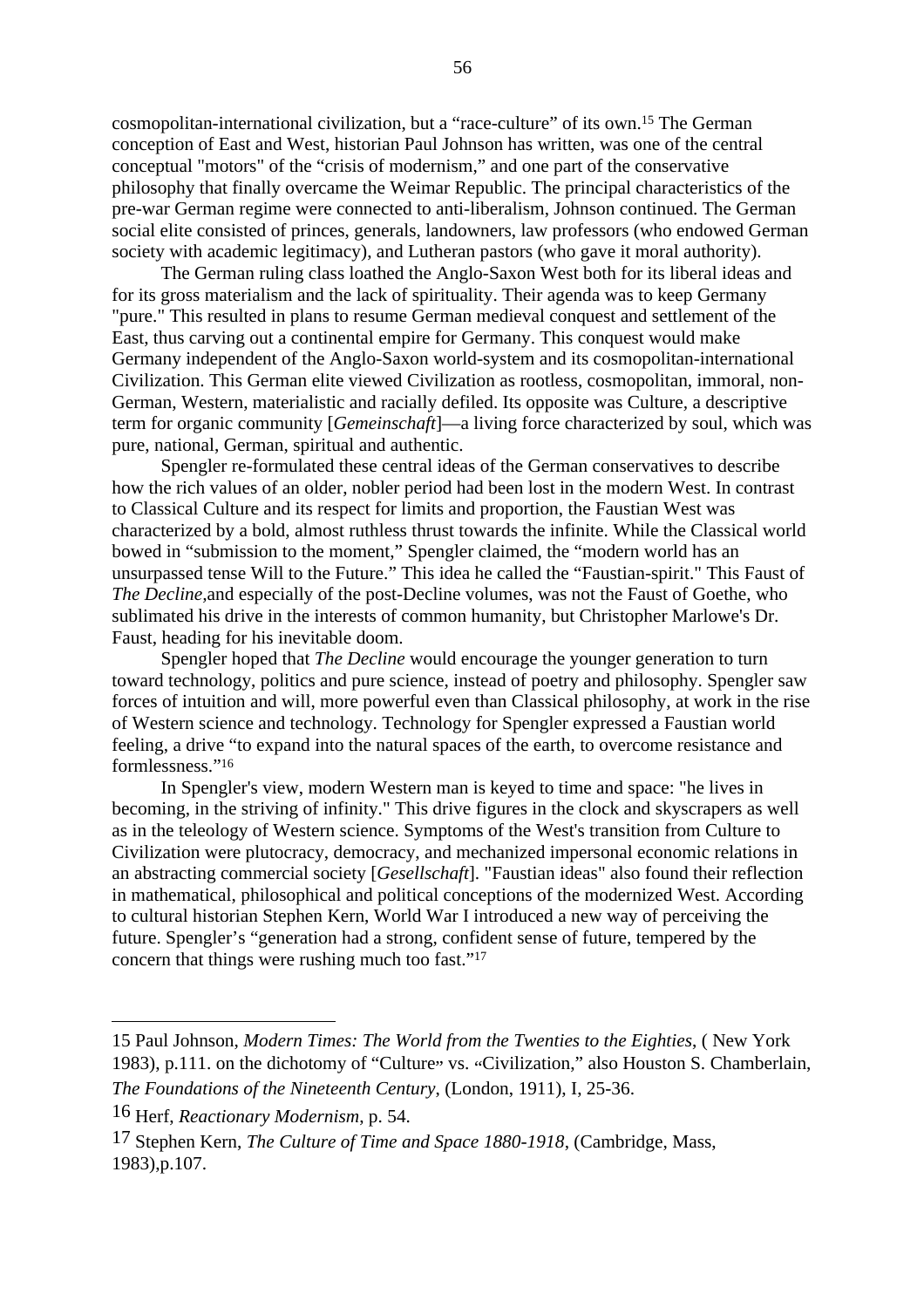In the tradition of the European Right and of "reactionary modernism," Spengler argued that "spirit" that once had vitalized Culture was diluted in the period of Civilization. *Art* was not creative but rather meaningless and stagnant, as fads changed from day to day. He thus discarded the "weak" experimentation of "modern" art, which, like the Impressionism of Manet, was for the "overdeveloped nerves, but scientific to the last degree." The decay of art was also evidenced in eclectic architecture of 19<sup>th</sup> century America, one symbol of the fact that the modern megalopolis existed purely for size and extension.

While condemning modern art, Spengler sided with the forces of technology, ambivalently termed "technics"— a mark of the concluding phase [*untergang*] of one historical cycle. In this analysis the modern Faustians applied technics to nature with a firm resolve to be its master. All this differed from the Classical period. The Classical investigator "contemplated" the wonders of nature and the Arabian alchemist sought them out for magical and subtle means. The Faustian scientist, in contrast, strove to master nature, a change symbolized by men like Roger Bacon, who dreamed of perpetual motion machines in order themselves to be God.18

 According to Spengler, the Faustian passion had altered the face of the earth. The ambition to break all records and boundaries lead to an orgy of activity. The Faustian discoverer appeared in the Age of Columbus, followed by Copernicus and the telescope, the microscope, the technological corpus of the Baroque. During the Reformation, work and the machine became ethically intertwined,"the machine works and forces the man to cooperate."<sup>19</sup>

 Echoing Brooks Adams, Spengler reasoned that, through "modernization," money became a separate and distinct sphere of power. The institutions of high finance operated free from machine control. In the era of Culture, all wealth was real-property associated with the "fruitful earth" and connected with powerful nobility. Wealth was thus a byproduct of the owner's position in the society. With the coming of Civilization, the symbol of *money* dominated all aspects of society, penetrating even the historical forms of people's existence.

A battle developed between the "productive" and the "acquisitive" economies, with the victory going to the money power, an example being the American Civil War. Only the coming of "Caesarism" could break the dictatorship of money and its political weapon—democracy. Money is overthrown by blood, Spengler wrote. "And so the drama of the high culture—that wondrous world of deities, arts, thoughts, battles, cities…closes with the pristine facts of the blood eternal…"20

The ills of modern culture could be traced to the symbolic power of money*,* as "any high ideal of life becomes largely a question of money."<sup>21</sup> Intellectual activity in the citymetropolis was a case in point. There, money was "the form of intellectual energy, in which, the political and social, technical and mental, creative power, the craving for a full-sized life

19 *The Decline,* II, p.503.

<sup>&</sup>lt;sup>18</sup> *The Decline* II, pp.501-502. Spengler in this statement anticipated the late 20th century feminist critique of science. See, for example, Carolyn. Merchant,

*The Death of Nature: Women, Ecology, and the Scientific Revolution*, (San Francisco, 1990) and Evelyn Fox Keller, *Reflections on Gender and Science* (Yale univ.press.,1985). A New Left model of Faust is Don Huan Matus, "Matus is white magian, a Faust without ambition for political or sexual conquest [an agent of a new world—described in modern physics— as relatively unknown energy]."— "Carlos Castaneda," in *Makers of Modern Culture*, ed. Justin White, (New York, 1981).

<sup>20</sup> *The Decline,* II, p.507.

<sup>21</sup> *The Decline,* I, pp. 33-35.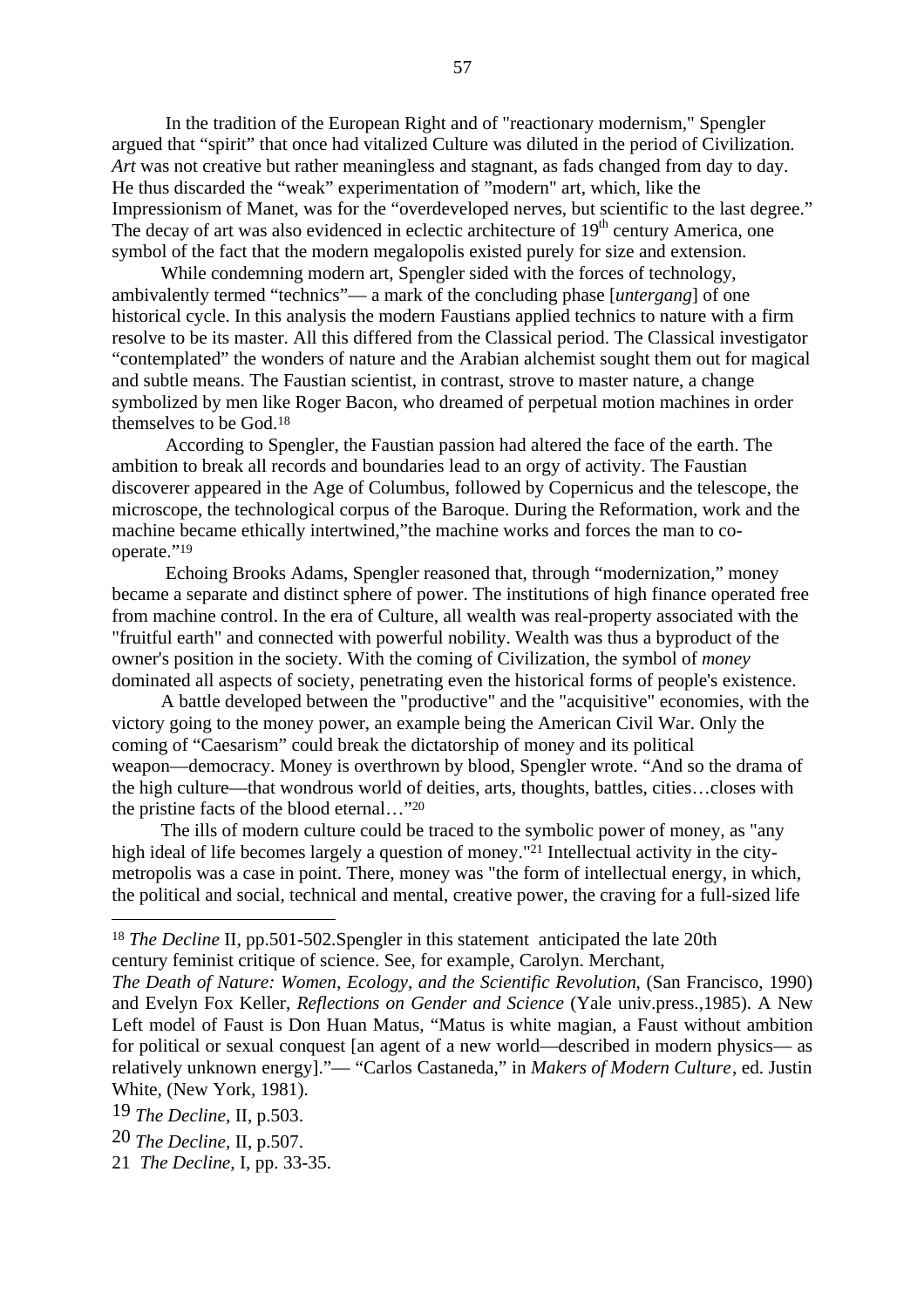are concentrated." The "civilization economy" was an urban economy. The world-economy, the characteristic economy of all civilization*s*, consisted of a network of the economies of World-cities.

Like theorists from the 17th century English libertarians to Brooks Adams, Spengler contrasted the city against the province. In Spengler's analysis the economic life of Civilization was oriented toward the World-city, in the same manner as was cultural life. With the economic activity of Civilization centered in the World-cities, the provincial economy became utterly dependant upon the city. The destiny of the world was concentrated and decided in the money-markets.22

 In the mental realm, "intellect" in Civilization replaced the myth, intuition and metaphysics of the Culture stage. The result undermined religion. ["The] soul of every Culture possesses religion, "Spengler continued," but a Civilization has anti-religion." In the oscillation from Culture to Civilization, intellect extinguishes religious and ethical sentiments

Spengler pictured the contrast in terms of differences between Greece and Rome—between the imaginative and the vital, on the one hand, and the utilitarian, nonmetaphysical on the other:

[The Romans]… Unspiritual, unphilosophical, devoid of art, clannish to the point of brutality, aiming relentlessly at tangible successes, they stood between the Hellenic Culture and nothingness. An imagination directed purely to practical objects …was something which is not found at all in Athens. In a word Greek *soul* – Roman *intellect*; and this antithesis is the difference between Culture and Civilization. <sup>23</sup>

He regarded the Americans as the "Romans" of modern Western civilization, because of their pragmatic quality and technical and industrial proficiency.

Again the World-city was the locus of the problem, since it was there that dry reason was applied to life and concern for material comfort came to dominate society. In the wake of the Faustian drive toward Civilization, Culture-cities such as Florence, Nuremberg, Bruges, Prague, Rome, and Madrid became provincial towns. This development also had social consequences, ["The] World-city belongs not to a *folk* but to a *mass*," Spengler wrote, relating the spiritual decay of the World city to the development of mass society. Mass society showed an "uncomprehending hostility to all the traditions representative of the Culture, nobility, church, privileges, dynasties, convention in art and limits of knowledge in science," he reasoned: "the new-fashioned naturalism, that in relation to all matters of sex and society goes back far beyond Rousseau and Socrates, to the quite primitive instincts and conditions… the reappearance of the *panem et circences* in the form of wage-disputes and football-grounds—all these things betoken the closing down of the Culture…"24 Mass-culture appealed to uprooted people who inhabit the megalopoli*s* and who are hostile to tradition, forever seeking "pleasure and excitement [ and always looking for something] new, different, and entertaining."

 Mass culture thus represented the ultimate-form of "Faustianism." In materialistic megalopolises like New York, the interests of plutocrats and real estate speculators drove their inhabitants into misery. To Spengler this sign of Civilized decadence was already

<sup>22</sup> *The Decline*., II, 484-485. On world-cities, Spengler's theory of world history, and globalization, Joel Kotkin and Yoriko Kishimoto, *The Third Century, America's Resurgence in the Asian Era*,(New York, 1990),p.220.

<sup>23</sup> *The Decline* I, p. 32.

<sup>24</sup> *The Decline* I., p. 33-34.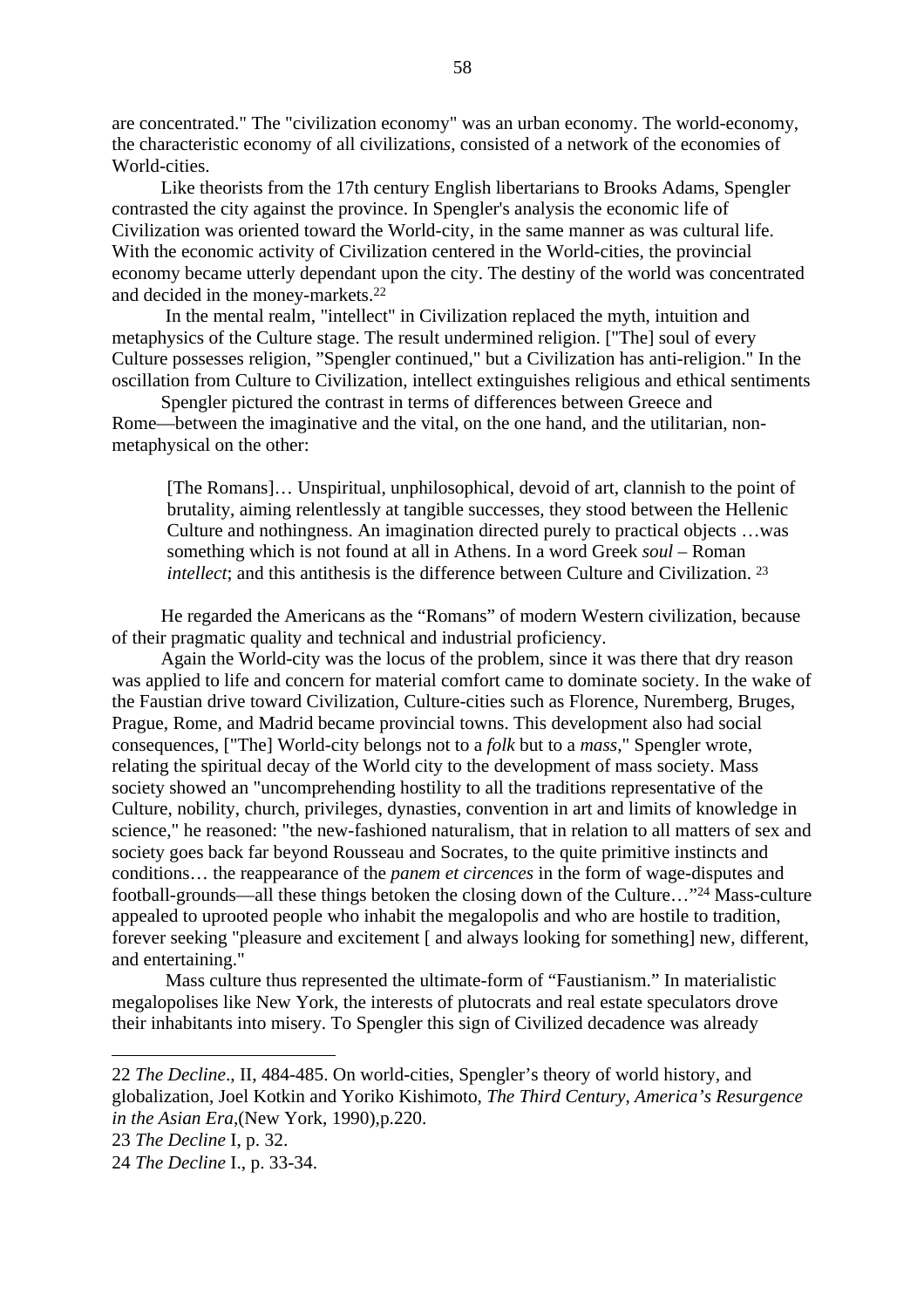observable in Rome. In this ancient city "of the Crassus—triumvir and all powerful buildingsite speculator— the Roman people with its proud inscriptions, the people before whom Gauls, Greeks, Parthians, Syrians afar trembled, lived in appalling misery in the many storied lodging houses of dark suburbs."<sup>25</sup> These megalopolises existed in their most unpleasant forms in 19th century Paris, London, Berlin and New York— all places where "money" had taken over as the "ideal of life."

Politically, Civilization was characterized by a degeneration of leadership from the noble estates to the individual "Caesar." In order for any political idea to be actualized, it must first be translated into "terms of money." Democracy was simply the equating of money with political power. Initially, the idea of democracy was the creation of noble intellectuals who established equal rights for all. Since only those with money were able to exercise their constitutional rights, however, leadership quickly passed from the idealistic intellectuals to the rich bourgeoisie who gained control of the voters by means of the press. Following universal education, the press was able to manipulate the thinking of the voters and marshal a large band of faithful supporters. Thus entered Caresarism.26

The movement from democracy to Caesarism in the later stages of Civilization was inexorable. Western man was irreversibly heading toward a universal dictatorship —similar in character to those that would soon materialize in Germany and Russia in the 1930s. Caesarism would bring an age of large standing armies and universal compulsory service. Under Caesarism, there would be calls for the reconciliation of all peoples and peace on earth, but to no avail: "The men of race quality face facts; life lets men choose, if they would be great, only between victory and ruin, never between war and peace."

 In this final era, all institutions of government, however carefully maintained, lack all meaning and personal weight. The real center is the personal power of Caesar. Before the Caesar, the money power collapses. The Imperial Age signifies the end of the "politics of mind and money." "The powers of the blood, unbroken bodily forces, resume their ancient lordship," Spengler wrote, echoing earlier social Darwinists. "Race springs forth, pure and irresistible—the strongest win and seizes the management of the world. In the realm of ideas, problems petrify or vanish from memory."27

## **3. Spengler on "American Civilization"**

In Weimar Germany "Americanism" became a catchword for modernity, arousing enthusiasm for rationality and efficiency, in some quarters, hostility and *Kulturkritik* in others. 28 With Sigmund Freud, Spengler exhibited a kind of educated "highbrow" German anti-Americanism that lacked understanding of the leading nation of the 20th century. 29

 In Spengler's philosophy of history a "people" were a unit created by the cultural soul. In contrast to Houston Stewart Chamberlain, who maintained that Aryan race was the progenitor of all advancements in civilization, Spengler held that a particular *Kultur* existed

<sup>25</sup> *Ibid*, p.34.

<sup>26</sup> *The Decline*, II, 456-64. American philosopher Walter Lippmann came to same conclusions on the power of Press in *The Public Opinion* (1922).

<sup>27</sup> *The Decline II*, pp.431-.432. In Spengler's theory *blood* is not material element, but "a mysterious, nonbiological mark of the elite."

<sup>28</sup> Detlev Peukert, *The Weimar Republic, The Crisis of Classical Modernity*,(London 1993),pp178-179.

<sup>29</sup> Ann Douglas, *Terrible Honesty: Mongrel Manhattan in the 1920's*, (New York, 1995), p.144.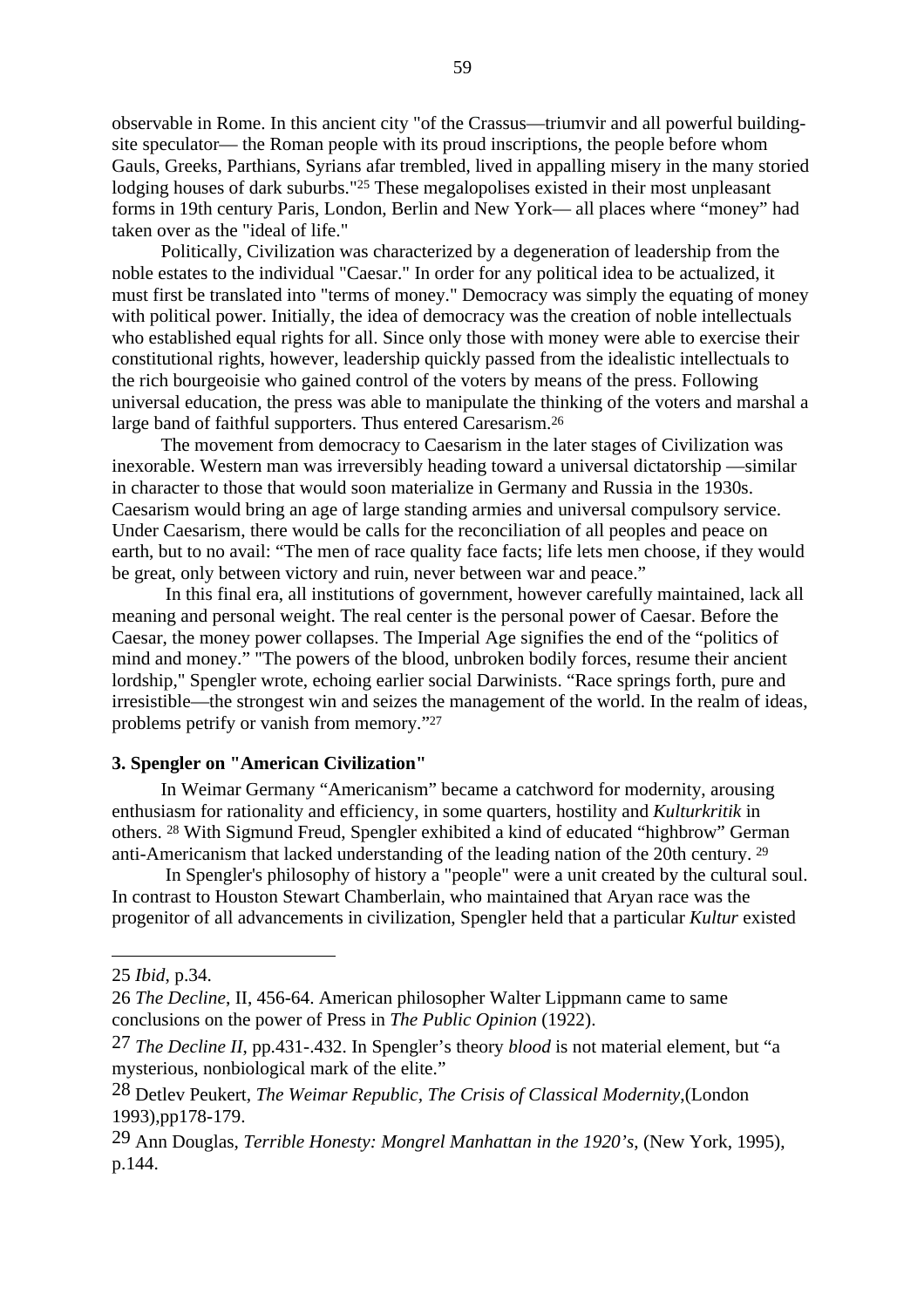prior to "nations," "races" and "people," which they created. "Race" was a matter of spirit, not exclusively biology. The great events of history were not really achieved by peoples; the events themselves created the peoples.30

America was not "exceptional." Americans were merely the new Carthaginians, "out for purely economic advantages." In America he saw, not boundless new territory, the New World of possibility celebrated by its native authors, but the haven of money and technology, a symbol of bigness and the decadence of Civilization*.* Despite his popularity in the U.S., he viewed its history as a chapter in Western *Faustian* Civilization*.*

## *Puritans vs. the Old South, a Transference to Civilization*

 In Spengler's analysis, the Faustian upheavals during the American Revolution and the Civil War formed the American soul. The "Americans" did not emigrate from Europe, he insisted; the name of the Florentine geographer Amerigo Vespucci designates to-day not only a continent, but also a people in the true sense of the word, whose specific character was born in the spiritual upheavals of 1775 and, above all of 1861-65.31

 With Brooks Adams and later Arnold Toynbee, Spengler traced American character to Puritanism. In his view, Puritanism belonged to the Civilization phase of a declining Culture. "Puritanism lacks the smile that had illuminated the religion of the Spring… the movements of profound joy in life," he wrote. As a result of the Calvinist doctrine of predestination and events of the English Reformation New World Puritans viewed themselves as *God's elect*.

The grand Old Testament exaltation of Parliament — and the Camps of Independence which it left behind—in many an English family, even to day, the nineteenth century belief, persists that the English are the descendants of the Ten Lost Tribes of Israel, a nation of saints predestined to govern the world. [These elected] dominated the emigration to America which began with the Pilgrim Fathers of 1620. It formed, that, which may be called the American religion of today.<sup>32</sup>

Puritanism carried Rationalism to America. "In Puritanism there is hidden already the seed of Rationalism, and after few enthusiastic generations have passed, this bursts forth everywhere and makes itself supreme," he observed. Centuries later, Puritanism also shaped the values of the Gilded Age. "The era of progress...mechanized as evolution, development, progress... all these doctrines of Monism, Darwinism, Positivism… are elevated into the fitness-moral, which is the beacon of American business men..."33

The great crisis for Victorian America was the Civil War. As the United States underwent a rapid process of modernization, slavery symbolized the conflict between "traditional" and "modern" society. Spengler's evaluation of the *meaning* of American Civil

<sup>30</sup> Spengler though scientifically trained, was not a "cognitive modernist" in the sense that he subscribed to the Victorian Darwinian macrocosmic evolutionary scheme, while the hallmark of "modernist science" was the focus on the microcosmic dimension of genetics— in this case, as the determining factor behind cultural change, Norman Cantor, *The American Century:Varieties of Culture in Modern Times*, (New York, 1997),p.46; On Spengler's failure to take into account genetics, Revilo P.Oliver, *America's Decline:The Education of a Conservative,* (Illinois, 1983), pp. 193-200. Quoted in http://www.ihr.org/jhr/v17/v17n2p10\_Oliver.html 31*The Decline*, II, p.165. 32 *Ibid,* p 305.

<sup>33</sup> *Ibid.,* pp.308-309.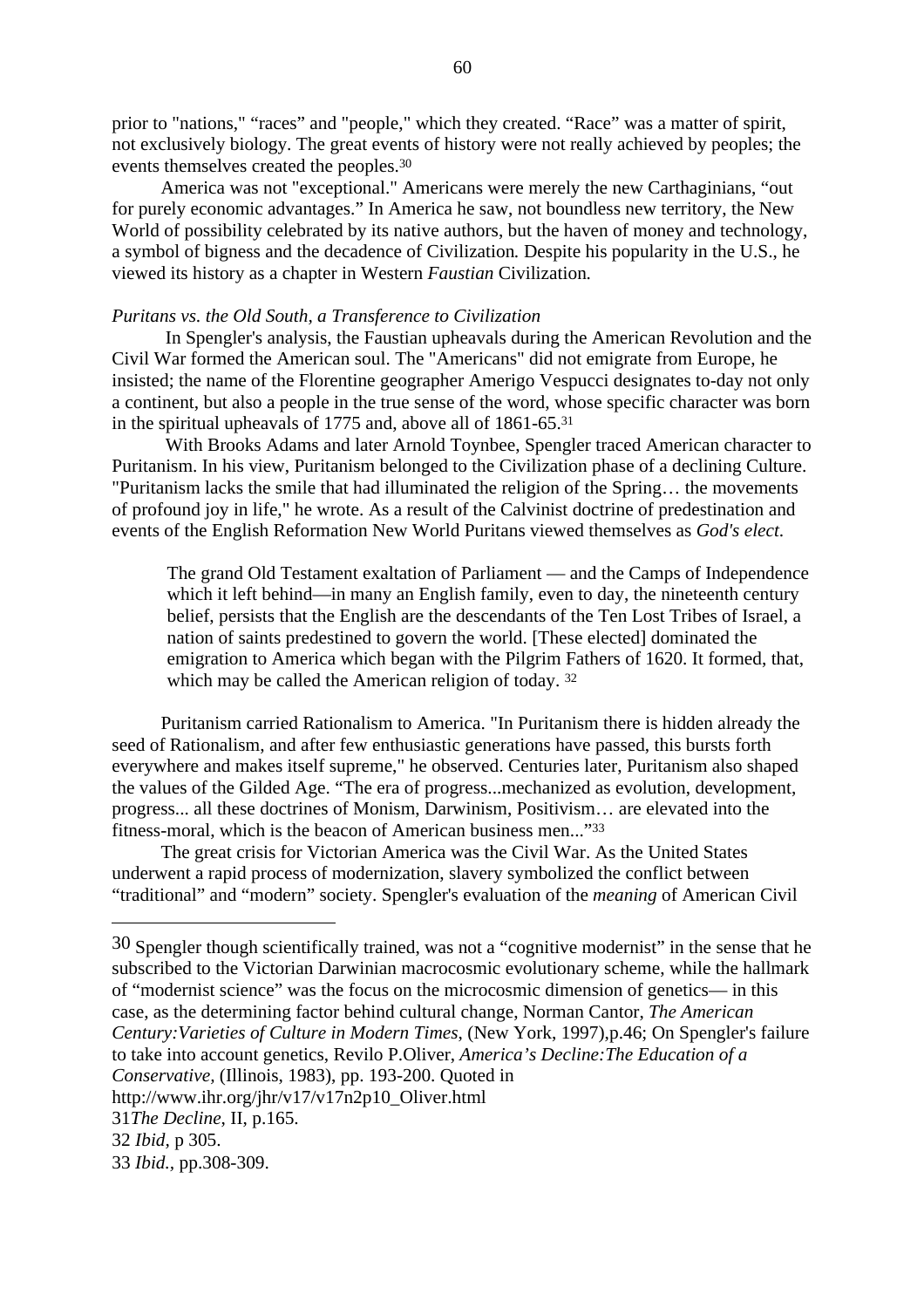War was a significant feature of *The Decline*, anticipating Charles A. Beard's portrait of "the second American Revolution" in *The Rise of the American Civilization* (1927).34

Consolidation of the Northern money and the destruction of the Culture of the Old South was, for Spengler, "a way of protest against the ancient symbols of the soil-bound life." In this cataclysmic war, the "city -civilization" of the North overcame "the aristocracy of birth and notion of the South," and the triumph of a new aristocracy of money and of intellect. The doomed Confederacy fell victim to the incorporated capitalist powers.

 In the "Late period" of every Culture, a "second crop "grew from the ancient nobility The Southern planter-aristocracy represented the last remnants (the second crop), from more noble times. As Spengler put it: "in the Southern States of the American Union there grew up, from Baroque times onward, that planter- aristocracy, which was annihilated by the moneypowers of the North in the Civil War of 1861-5."35

 Spengler devoted several passages to the military logistics of the Civil War—a favorite subject of pre- World War I German military theorists. Products of American "modernization," the Yankee breech loading rifles and machine guns were symbols of the streamlined North. The strategies of the American Civil War likewise expressed the mechanized and rationalized aspects of Civilization. In every culture the technique of war hesitatingly followed the advance of craftsmanship, until at the beginning of the Civilization stage, "it suddenly took the lead and pressed all mechanical possibilities of the time relentlessly into its service." Military necessity rendered largely ineffectual the personal heroism of the ethos of the Southern aristocrats of late Culture. Spengler explained:

… the American Civil War was important The fundamental craving of Civilized mankind for speed, mobility, and mass-effects finally combined, in the world of Europe and America, with the Faustian will to domination over Nature, and produced dynamic methods of war… in this respect the American Civil War marked a important stage for the first time, that railway was used for large troop movement, the telegraph-network for messages, and a steam fleet, keeping the sea for months on end, for blockade, and in which armored ships, the torpedo rifled weapons, and monster artillery of extraordinary range were discovered*.* 36

The "peculiar institution" of American slavery, in a curious manner, foreboded the Machine-Age. Spengler argued that the slavery of the American South and Roman slavery were different things. Romans considered slaves as "commodity," exchangeable for *money*, but "sugar and cotton slavery" in the South represented slaves as *energy*. American slavery represented a threshold phase in the development of machine industry. Southern slavery, an organization of "living energy"—"the man–fuel" of the enslaved zombies in the plantation passed over to "coal- fuel" in modern America. Slavery came to be considered immoral only after coal had established itself over "man-fuel." Looked at from this angle, the victory of the North in the American Civil War meant the economic victory of the concentrated energy of coal over the simple energy of muscle.37 The defeat of the South thus symbolized the closing of traditional alternatives in the "final phase" of the Faustian West.

<sup>34</sup> Beard, *The Rise of American Civilization*, (New York, 1937, revised edition,) pp.114-116. Novick, *That Noble Dream, "Objectivity Question" and the American Historical Profession*, (Cambridge, 1988), p.235.

<sup>35</sup>*The Decline* II, p.356.

<sup>36</sup> *The Decline* II, p.421.

<sup>37</sup> *The Decline* II, p.488.n.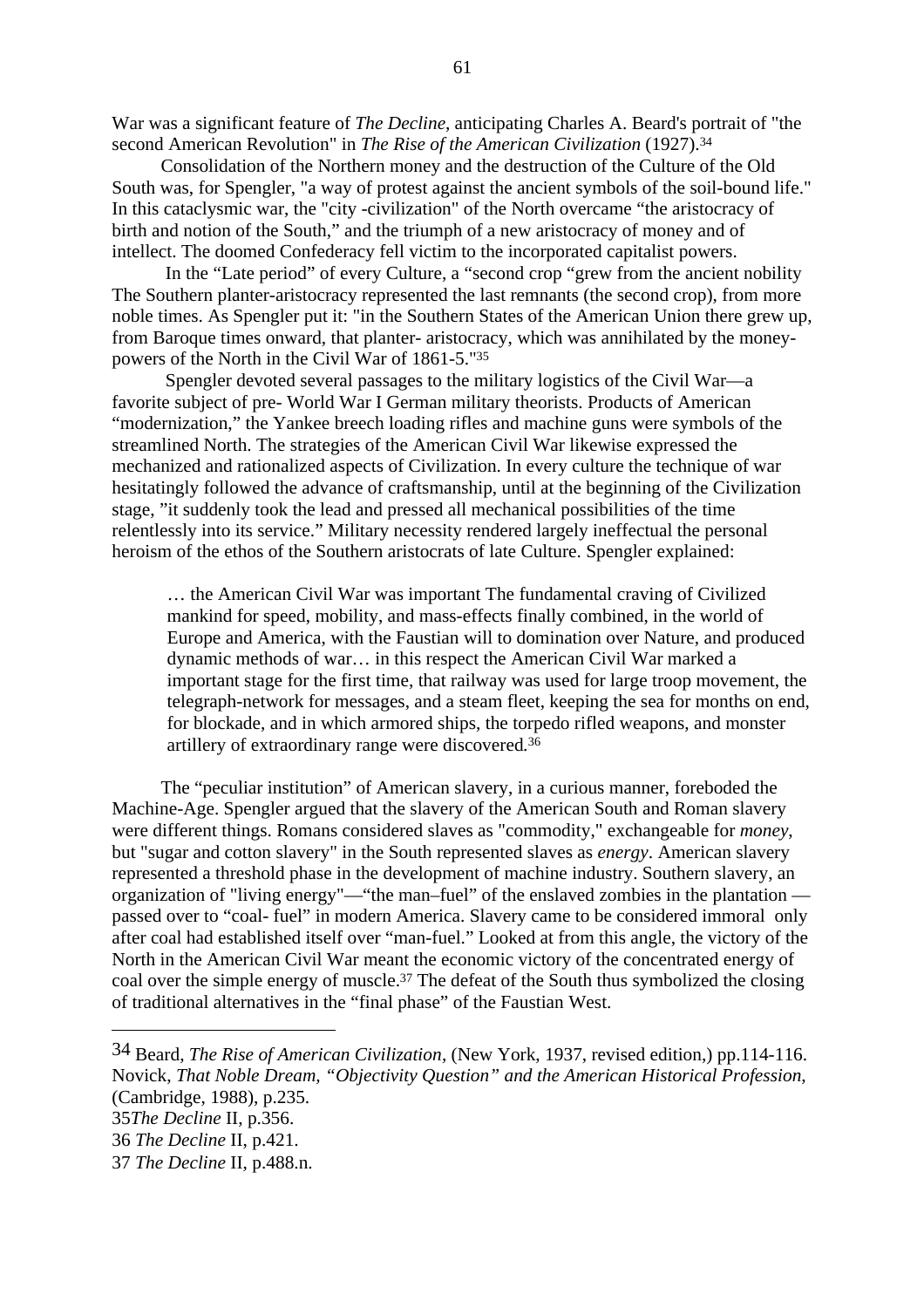Spengler's analysis of the Gilded Age—a term soon to be popularized by Charles Beard—followed directly from this analysis. In *The Decline*, the city and the megalopolis served as symbols of 20th century America, "the center in which the course of a world history ends by winding itself up."38 New York in particular symbolized modernity's massproduction and consumption. In the place of people rooted in a particular geographical and spiritual place, the megalopolis created a "mass of tenants and bed occupiers... whose commitment is to nothing beyond themselves."39

 Spengler's opposed Henry Ford's contention that mass-consumption would bring liberation of the "masses."40 He saw the resulting cultural tensions of urban, technological life as no longer producing a genuine *joie de vivre* and relaxation, but instead a need to seek relief from the tensions of "modern civilization." American consumer culture and its urban lifestyle— symbolized in Jazz, Hollywood films and prize-fighting — represented for him an empty form of leisure, devoid of tradition. "[All] this is common to the world-cities of all Civilizations," he commented," Theosophy, boxing contests, nigger-dances, poker and racing—one can find it all in Rome."41

Describing American politics, Spengler exhibited clairvoyance on certain issues. On the future of American democracy, for example, he predicted the dominant roles of interest groups, money, and the media in politics along with growing political apathy.42 The corruptness of the American party-machine marked the United States permanently as part of Civilization. This early occurred in the United States under the "spoils system" of Andrew Jackson," when the National-Whig and Democratic parties organized themselves as opposites, and open recognition was given to the principle, that elections were a business, and state offices from top to bottom the *spoils of the victors*."43

Americans were without real political leadership because it was "rather a region, than a state." For Spengler the parallel powers of President and Congress, which the Founding Fathers derived from Montesquieu, was untenable in the era of global world-politics. In times of "real danger" the American government would collapse into a formless might, "such as those with which Mexico and South America have long been familiar."44

Historians have differed regarding Spengler's view of the United States. Writing in the1950s, H. Stuart Hughes observed that "Spengler [in the *Decline of the West*] was unimpressed with the United States as a nation. Indeed in his sense of the term, it was not yet a nation at all. During his lifetime he would not have supported any American claim to world leadership."45 In contrast, University of Virginia historian John Farrenkopf more recently has argued that during the Versailles peace conference, Spengler probably changed his mind regarding the role of the United States in world politics. Writing at the end of the war, Spengler pondered whether Western civilization would conform to the organization of what he termed the "Anglo-American model— the international order, as economy, a global *trust*,

<sup>38</sup> *The Decline,* II, p.98.

<sup>39</sup>*The Decline,*II, p.100; on megalopolis, C.W.E. Bigsby, *Superculture*, *American Popular Culture and Europe*,( Ohio,1975), p.8.

<sup>40</sup> Henry Ford, "Why I Believe in Progress," The *Forum*, (November, 1928), pp.682-89.

<sup>41</sup> *The Decline*, II, p.103.

<sup>42</sup> Farrenkopf, *The Prophet*, p.58.

<sup>43</sup> *The Decline,* II, p. 451.

<sup>44</sup> *The Decline*, II, p. 416.

<sup>45</sup> Hughes, *Oswald Spengler,* p 151.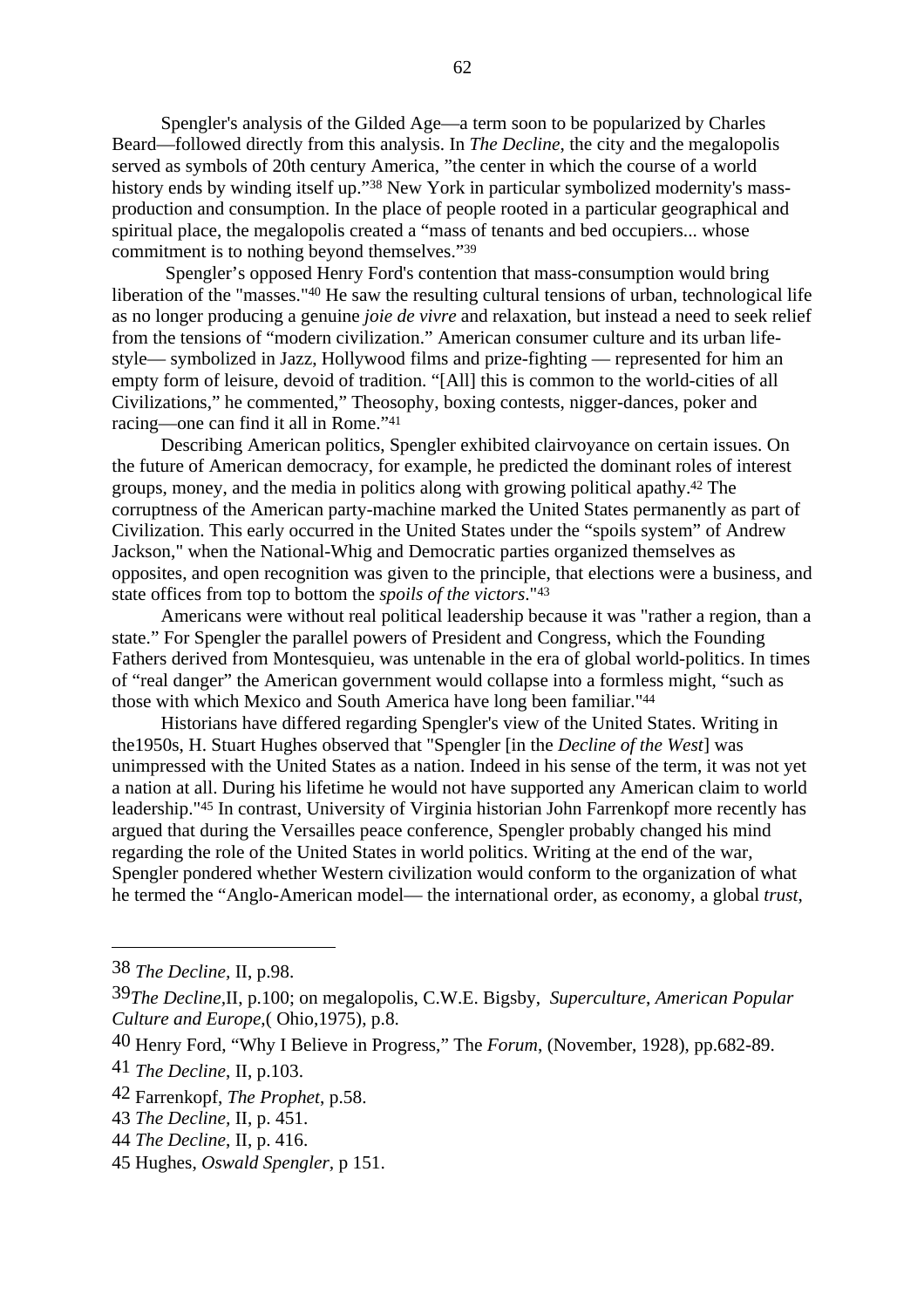based on money," or to the: "Prussian-socialist world-hierarchical system, which would develop into an organic world-hierarchy."

Farrenkopf further maintained that Spengler even before the Versailles conference speculated that the United States might attain global primacy within the Faustian West. This idea, Farrenkopf wrote, was evident in Spengler's claim in *The Decline of the West* that "the rise of New York to the position of World-city during the Civil War of 1861-65 may perhaps prove to have been the most pregnant events of the nineteenth century."46

Whatever Spengler's speculations, however, he not only expressed many negative opinions of the United States, but pictured Woodrow Wilson as a moralist fool. "In the decisions of high politics, he is ever deceived and made a tool of, as the case of Wilson shows, especially when the absence of statesman like-instinct leaves a chair vacant for moral sentiments."47

If American intellectuals and the reading public were to embrace *The Decline of the West—*as they did*—* it would not be because its author celebrated their country. Rather, he focused on the negative traits of the civilization: unsmiling Puritans, the money power, modern military "technics" and corrupted politics run by the corrupted press-tycoons. The Old South was the only part of America with which he unequivocally sympathized.

## **4. "The Decline of the West" in Europe**

Well before its translation into English, *The Decline of the West* was on its way to being one of the best-known books of the 20th century. The year 1919, wrote historian H. Stuart Hughes, "was the Spengler year…Never had a dense philosophical work had such a success…within eight years after the original publication, total sales had reached a hundred thousand. Spengler, like Schopenhauer and Nietzsche before him had become the philosopher of the hour."48 But it was also one of the most controversial 20th century classics, a controversy, John Farrenkopf has noted, that will "endure as long as the question of the fate of our civilization preoccupies mankind." 49

The social context of the post-war era gave Spengler enormous relevance. The appearance of *The Decline* accidentally coincided with Germany's loss of the war and seemed to provide German readers with a rationalization for the defeat. It appealed to Germans, humiliated by defeat and wrecked by revolution, who could now deduce from *The Decline of the West,* that a similar fate awaited the arrogant victors, including America. For this reason it had a particularly large mass appeal as reflected in the sale of hundred thousand, after eight years of the original publication.50

The German scholarly world, however, was less than impressed. The work encountered a barrage of hostile scholarly criticism, especially among professional historians and archaeologists. Two exceptions were the distinguished ancient historian Edouard Meyer, who rose to defend Spengler; and the illustrious cultural historian Egon Fridell, who called

<sup>46</sup> John Farrenkopf, "The Challenge of Spenglerian Pessimism to Ranke and Political Realism*," Review of International Studies,* 17, 1991, p.277. 47 *The Decline*, II, pp. 474-475.

<sup>48</sup>On Spengler controversy in Europe: Hughes*, Oswald Spengler: A Critical Estimate,* (New York 1952), p.89, ch.6, passim*;* Manfred Scröter*, Streit um Spengler: Kritik seiner Kritiker (*München, 1922).

<sup>49</sup> Farrenkopf, *The Prophet*, p.100.

<sup>50</sup> Hughes, *Oswald Spengler,* p.89; Spengler's influence on the *zeitgeist* of the post-war generation, Albert Speer*, Inside the Third Reich*, (London, 1978), p.41.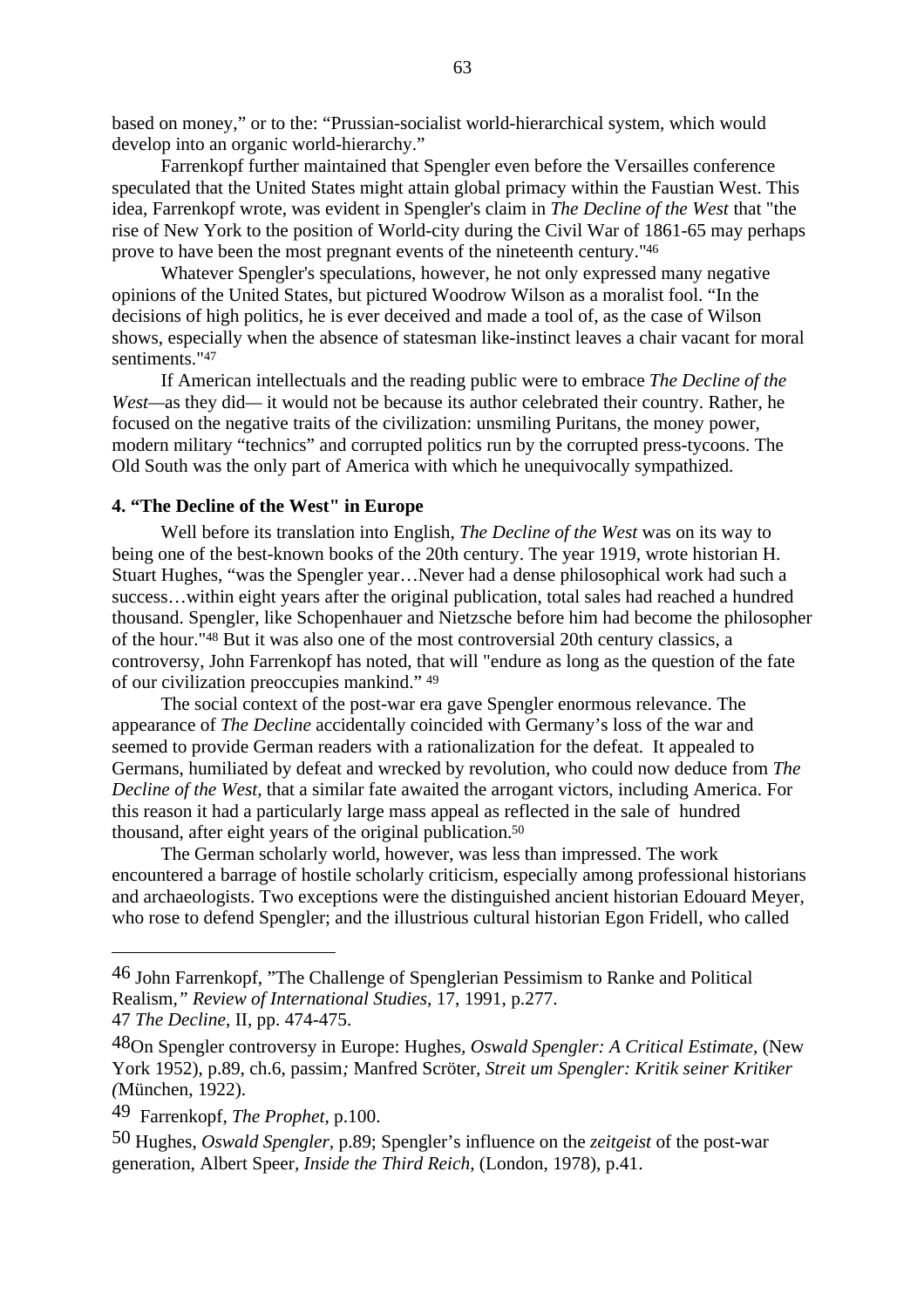Spengler "perhaps the most powerful and vivid thinker to appear on German soil since Nietzsche."51

The academic community employed its heaviest artillery against both Spengler's "schematic" and "obscure" view of world-history and his scholarship. What especially aroused the ire of historians was his cyclical theory of history, since it rejected the traditional scientific understanding of historical objectivity.<sup>52</sup> In addition to being in severe economic straits, Weimar Germany faced a cultural crisis of which historicism was an important dimension since, cognitively, it touched deeper issues of ethical relativism. According to Peter Novick, World War I had a cataclysmic impact on German thought since it shattered faith in "the victory of reason, [while at the same time it] described history as pure myth building, not science (*Wissenschaft*) but will (*Willenschaft*)." <sup>53</sup>

Yet scholarly criticism also revealed the probable reasons for Spengler's mass appeal. The scholars failed, according to Hughes, because they had attacked him mostly on narrow and pedantic grounds, on the one hand, or from the standpoint of a "healthy optimism" on the other. This left the field wide open for Spengler to counter-attack with the "full force of his highly-charged rhetoric." 54

 The literary qualities of *The Decline* appealed to the reading audience much more than "professional" history. In contrast to the "dry" style of the professional historians, Spengler sprinkled his narrative with poetic terms and a "hard" Nietzschean style, an ominous forecast of the rhetoric that would later bring Hitler to power. According to Farrenkopf, "Spengler's denial of absolute truths and eternal values lent support to harsh *realpolitik*. Prizing realism and success, Spengler scorned idealistic commitments to moral absolutes, especially in the field of foreign policy." 55

Spengler's morphological synchronicity and metaphysical determinism (the comparison of different civilizations in different phases of their lifecycles) was both poetry and history. In the terminology of Hayden White's semantic metahistory of the 19<sup>th</sup> century, Spengler could be also categorized—although White does not mention Spengler—, as describing the eternal, vertical, *paradigmatic or synchronic* timeless "structures" of world-history, in contrast to the logical, horizontal *diachronic* narrative of the objectivist historians.56 In Jazz Age America, these qualities would prove to be both strengths and liabilities.

<sup>51</sup> Friedell quoted in, B.G. Brander, *Staring Into Chaos: Explorations In The Decline Of Western Civilization*, (Texas, 1994), p.92. Eduard Meyer, *Spenglers Untergang des Abendlandes*,(Berlin 1925), Meyer, quoted in Hughes, *Oswald Spengler*,p.94.

<sup>52</sup> The most helpful in the Anglo-Saxon discourse are: R.G.Collingwood, "Oswald Spengler and the Theory of Historical Cycles,"*Antiquity; a Quarterly Review of Archeology,* September 1927, pp.311-325; Pitirim A Sorokin, *Social Philosophies of an Age of*

*Crisis*,(Boston,1951),chapters, 4 & 12.

<sup>53</sup> Novick, *That Noble,* p. 157.

<sup>54</sup> Hughes, *Oswald Spengler*, pp.91, 93.

<sup>55</sup> John Farrenkopf, *The Prophet of Decline, Spengler on World History and Politics*, p.81.

<sup>56</sup> Hayden White, *Metahistory,* (Baltimore, 1973), passim.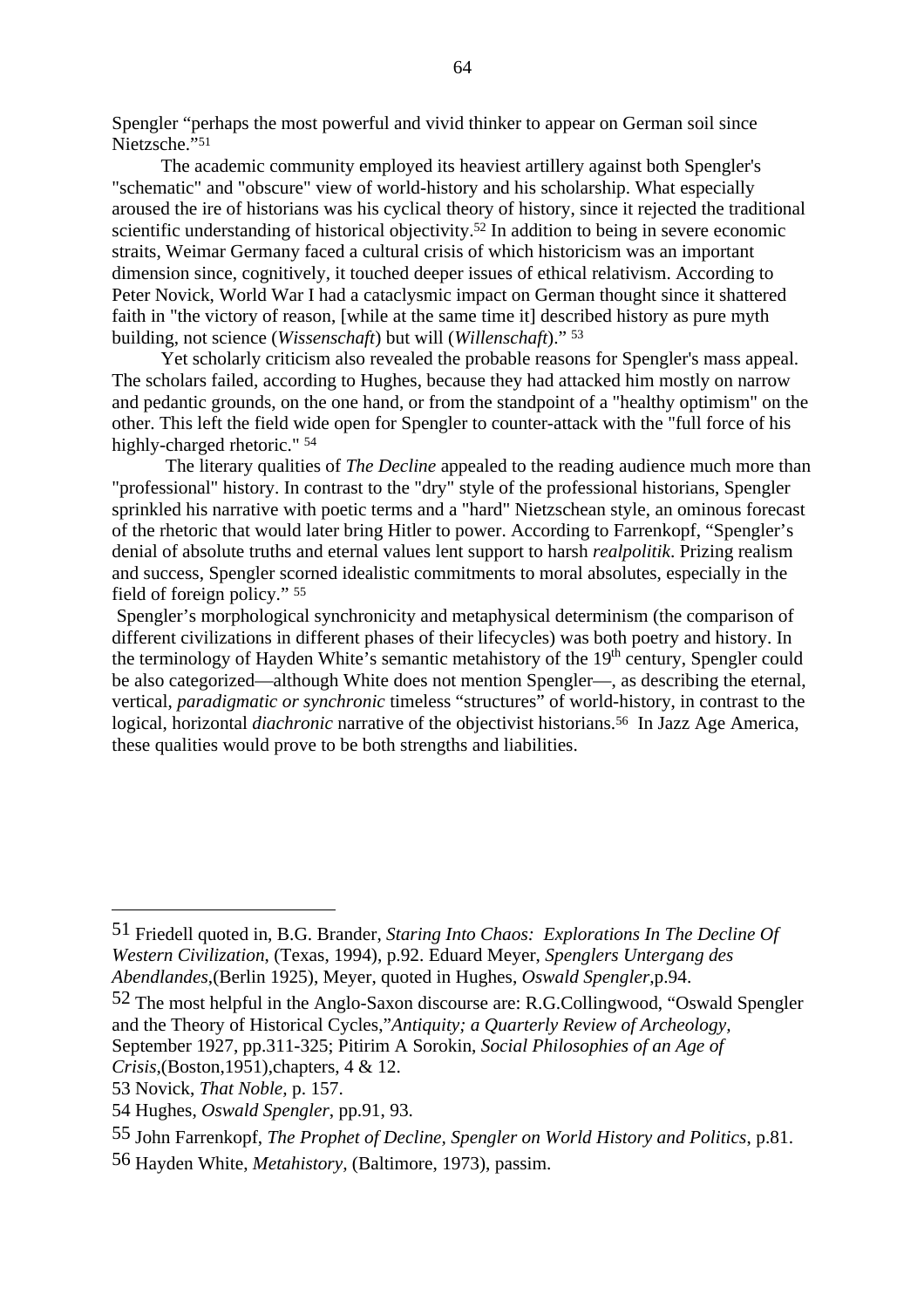## **CH.5.SPENGLER IN AMERICA: THE 1920S**

## **1. Spengler Comes to America**

Despite Spengler's skepticism regarding reason and progress, his attack on democracy, and his challenge to the still-powerful "scientism" of American progressives, *The Decline of the West* became an overnight sensation in 1920s America. Altogether, the English translation of *The Decline* sold about 21,000 — a large number considering its nature and its cost (\$12, for the two volumes). With its catchy title, it became required reading for any serious student of the era. Hundreds of thousands who had no intention of trying to read it still knew something about it.<sup>1</sup>

Commenting on this success Spengler's "successor," Arnold Toynbee, wrote in *The Times Literary Supplement* in 1926*,* "It demonstrated that when an important and difficult new work is published in one of Western languages, it does not at once become the property of the entire Western Community, it is at first tested elsewhere."2 In 1940, the editor of a volume of selections from *The Decline* wrote that the book had its second birth in the English-speaking world.3

The man who publicized Spengler in America was the prestigious New York publisher Alfred A. Knopf, a major promoter of modern German writers including Thomas Mann. Knopf published the first volume of *The Decline* in 1926 as *Form and Actuality*, with Charles Francis Atkinson's faithful and scholarly translation; and a second volume as *Perspectives of World-History*, two years later. Knopf was also a collector and connoisseur of fine arts, an interest that brought him a closer relationship with Spengler than most others enjoyed.

Although Knopf visited Germany as early as 1921, he did not meet Spengler until the summer of 1926. Visiting the author again in 1927, 1929, and 1932, he carefully negotiated the details of the publishing and translation of Spengler's works in the United States.<sup>4</sup> Following the publication of the first volume in English in 1926, Knopf brought out the second volume of *The Decline* in 1928.

By this time Spengler was already a celebrity. In November 1926 Spengler's friend August Albers wrote to say that the sale of the America was going well. On January 18, 1927, *The New York Times* contacted Herman Scheffaur to ask Spengler for an article dealing with the decline of the United States in 2800 words for which they would pay one hundred dollars, which Spengler apparently refused.

Spengler's later works also found buyers in the United States. *Man and Technics* appeared by July 1931, *The Hour of Decision*, by August, 1933. According to publisher Beck, *The Hour of Decision* exceeded the sales of *The Decline* by November, 1933. A letter from Hans Luther to Spengler from the German Embassy in Washington D.C., April 1934,

http://www.britannica.co…magazine/article/0,5744,236741,00.html.

4 Edwin Dakin,"Biographical,"pp.353-64.

<sup>1</sup> Hughes, *Oswald Spengler: A Critical Estimate*,(New York, 1952),pp.96-97.

<sup>2</sup> Arnold Toynbee, "Review of The Decline II," *The Times Lit. Sup*. December. 23.1926, p.942.

<sup>3</sup> Edwin Dakin, ed., *Today and Destiny: Vital Excerpts from the Decline*, (New York, 1940), "Biographical Notice,"pp.353-64;

Neil McInnes, "The Great Doomsayer, Oswald Spengler Reconsidered" *The National Interest*,June1,1997, www,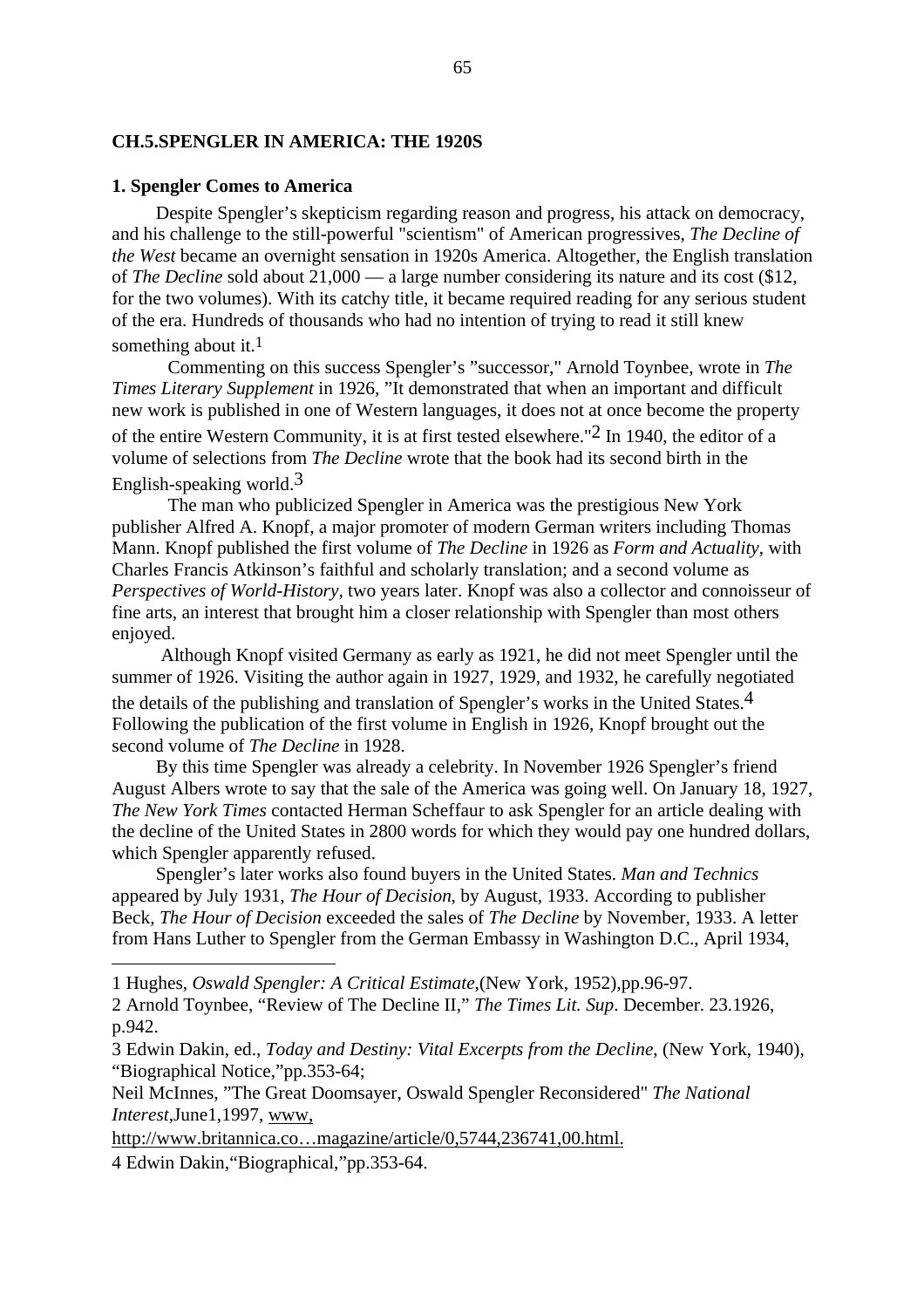said that Spengler's work was attracting attention in the United States to an ever-increasing extent.<sup>5</sup> But by this time, American public opinion was already souring on the man and his work.

### **2. A Changing** *Zeitgeist*

One reason for the success of *The Decline* lay in changes in the American *zeitgeist* The pre-war years had seen a growing interest in irrationalism following the publication of Freud's *Interpretation of Dreams* 1900 and of Einstein's general theory of relativity 1905. Spengler belonged with Nietzsche, Freud, and Pareto to a group of skeptics who doubted the power of reason to control man's actions and of his capacity for moral and political progress. Before the First World War those ideas lived in a world far removed from the optimism of the popular writers of the West, who underlined the inevitability of progress in the West.<sup>6</sup> But the probing of these European intellectual currents quickened during the war and the 1920s.

For American modernists and disillusioned progressives nothing seemed plainer than the dependence of great systems of faith and reason on hidden motives and irrational fetishes and prejudices. 7In *The Heavenly City of the Eighteenth Century Philosophers* (1932), his widely- read critique of the Enlightenment, Cornell historian Carl L. Becker spoke of "magic words" through which a historical age concealed its guiding assumptions. Even the so-called Age of Reason had been saturated with unexamined prejudices; history in general was not

characterized by intellectual process, but by a succession of "climates of opinion."8 A significant segment of the educated American public, as Christopher Lasch and others have noted, was already in rebellion against American materialism in the prewar years. By 1920 a "Lost Generation" of writers was complaining of the artificiality of American "middlebrow" culture. Artists and literary critics, such as Edmund Wilson, Van Wyck Brooks and Sinclair Lewis, proclaimed their disenchantment with American culture. According to these critics, American civilization was too much dominated by materialism and the machines of industrial capitalism.

The critics also questioned American preoccupation with practical utility and the conquest of nature. The Great War demonstrated the destructive uses of technology. The Pragmatists came under attack for their unquestioning faith in intelligence and in technique, despite the mounting evidence of human behavioral irrationality.

For progressive-liberals the collapse of progressive reform and the rise of religious Fundamentalism was a double blow since it challenged their faith in a better future and in evolution. The "post-traumatic-stress" caused by the war made American critics responsive to Spengler's pessimism, just as they were to Freud's *Civilization and its Discontents.* Whereas

<sup>5</sup>*Letters of Oswald Spengler, 1913-1936*, ed. Arthur Helps, (New York, Knopf, 1966), p.297. 6 H. Stuart Hughes, *Oswald Spengler*, p.16.

<sup>7</sup> Ann Douglas, *Terrible Honesty, Mongrel Manhattan in the 1920's*, (New York, 1995),pp.3- 28.

<sup>8</sup> Burleigh T. Wilkins, *Carl Becker: A Biographical Study in American Intellectual History*,

<sup>(</sup>Cambridge, Mass.,1961), ch. 8; pp., 178-81; Carl Becker, *The Heavenly City of the*

*Eighteenth Century Philosophers,*(1932, New Haven), passim.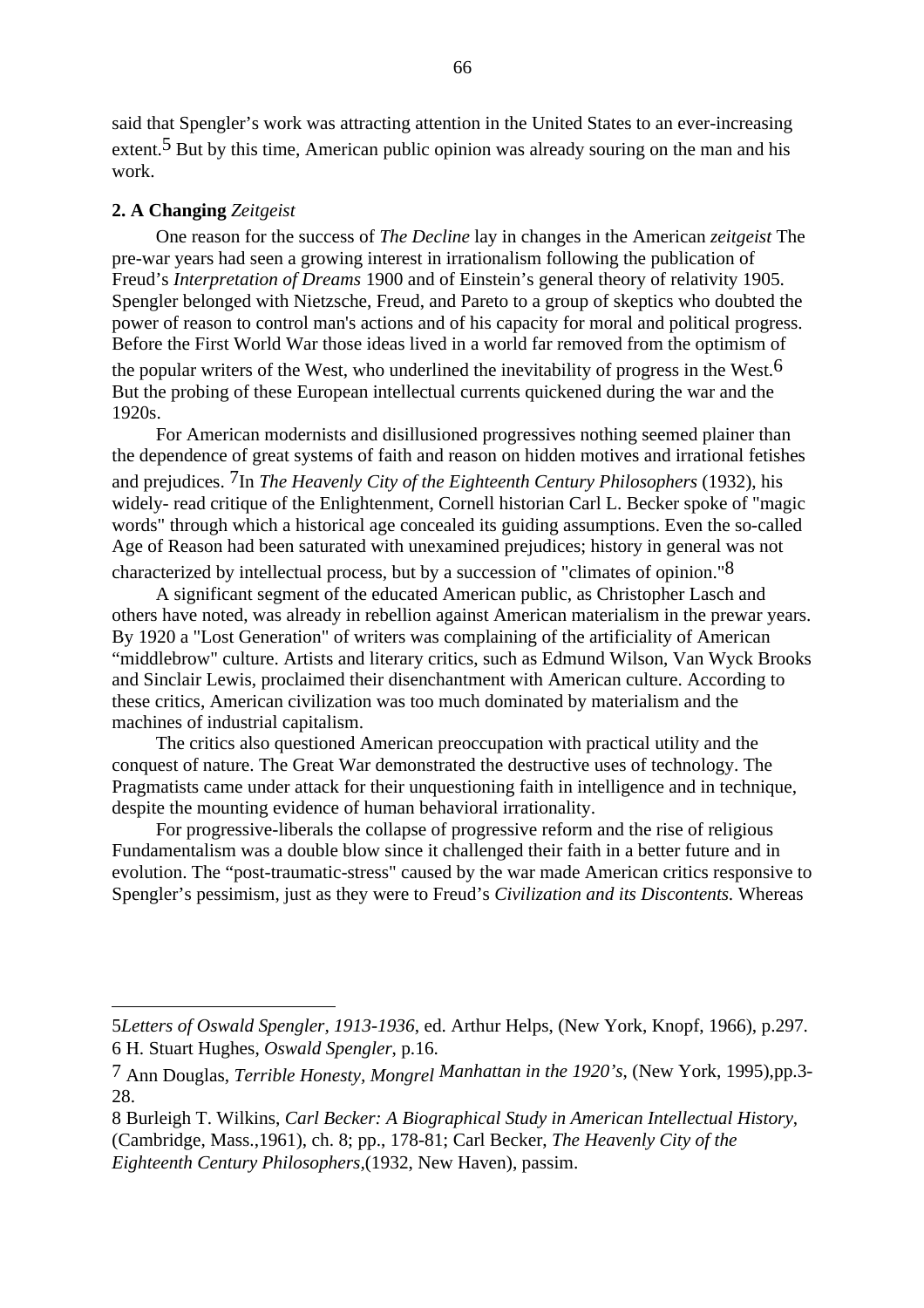Brooks Adams, now a forgotten figure, had aimed his message at a small circle of the WASP elite, disillusion and despair now found a larger audience. 9

Summing up this critique, literary critic Joseph Wood Krutch in his best-selling book *The Modern Temper* (1929) maintained that modern man lived in the twentieth century in an anguished state of disharmony and isolation; art, religion, and philosophy were the charming illusions of mankind's childhood, forever lost. In Krutch's compilation of the 1920s cultural criticism, many artists and literary critics proclaimed their disenchantment with politics and decided to concentrate on cultural matters. Particularly appealing to the cultural critics of the 1920's was the idea that Victorian values had lingered on into the modern world, freezing

America in attitudes totally inadequate to 20th century conditions.<sup>10</sup>

#### *The Mass Society Debate*

Related to these changes was the debate over "mass society," which as cultural historian Warren Susman observed, centered "often consciously, around the concept of *civilization*, as had the birth of the Republic."11 Spengler railed against the vulgarity or "leveling" of taste and opinion resulting from the supposed "enfranchisement of the *masses"* through the expansion of public education, mass communication, and popular culture.

The great fear was that an industrial and democratic mass-society could not maintain a significant level of true culture. Critics wondered whether "modern civilization" would become lifeless like the Greek and Egyptian cultures before it? In 1926 classical historian M.I. Rostovtzeff asked "is it possible to extend a higher civilization to the lower classes without debasing its standard and diluting its quality to the vanishing point? Is not every

civilization bound to decay as soon as it begins to penetrate the masses?" $12$ Commenting on his contemporaries two years later, Charles Beard wrote, "[the intellectuals] are trying to peer into the coming day, to discover whether the curve of the contemporary civilization now rises majestically toward a distant zenith or in reality has already begun to sink rapidly towards a nadir near at hand."<sup>13</sup>

In a symposium titled *Civilization in the United States* (1922) edited by Harold Stearns, leading intellectuals provided an exhaustive analysis of American civilization. The title was deliberately ironic since the participants concluded that America, in fact, had no civilization worth mentioning. What followed was a debate centering on the concept of "civilization." Contrary to the Spengler's German use, the American progressive definition of "civilization" was synonymous with advance and progress. Many Americans saw America as "noncivilization" or even "anti-civilization." The critics of mass-culture explained that popular culture and advertising were taking over in modern world and "individual" and "elite" culture was in decline.  $14$ 

<sup>9</sup> Stephen Kern, *The Culture of Time and Space*, (London, 1983), p.106; Douglas, *Terrible Honesty*,pp.144-146.

<sup>10</sup> Stow Persons, *American Minds: A History of Ideas*, (New York, 1958), pp.342-342.

<sup>11</sup> Warren Susman, *Culture as History : the Transformation of American Society in the Twentieth Century*, (New York, 1984), p.121.

<sup>12</sup> Rostovzeff quoted in, Susman, *Culture as History*, p. 186.

<sup>13</sup> Charles Beard ed., *Whither Mankind: A Panorama of Modern Civilization*, "Introduction," (New York, 1928), pp.1-3.

<sup>14</sup> C.W.E. Bigsby, *Superculture, American Popular Culture and Europe* ,(Ohio, 1975), pp.6- 7.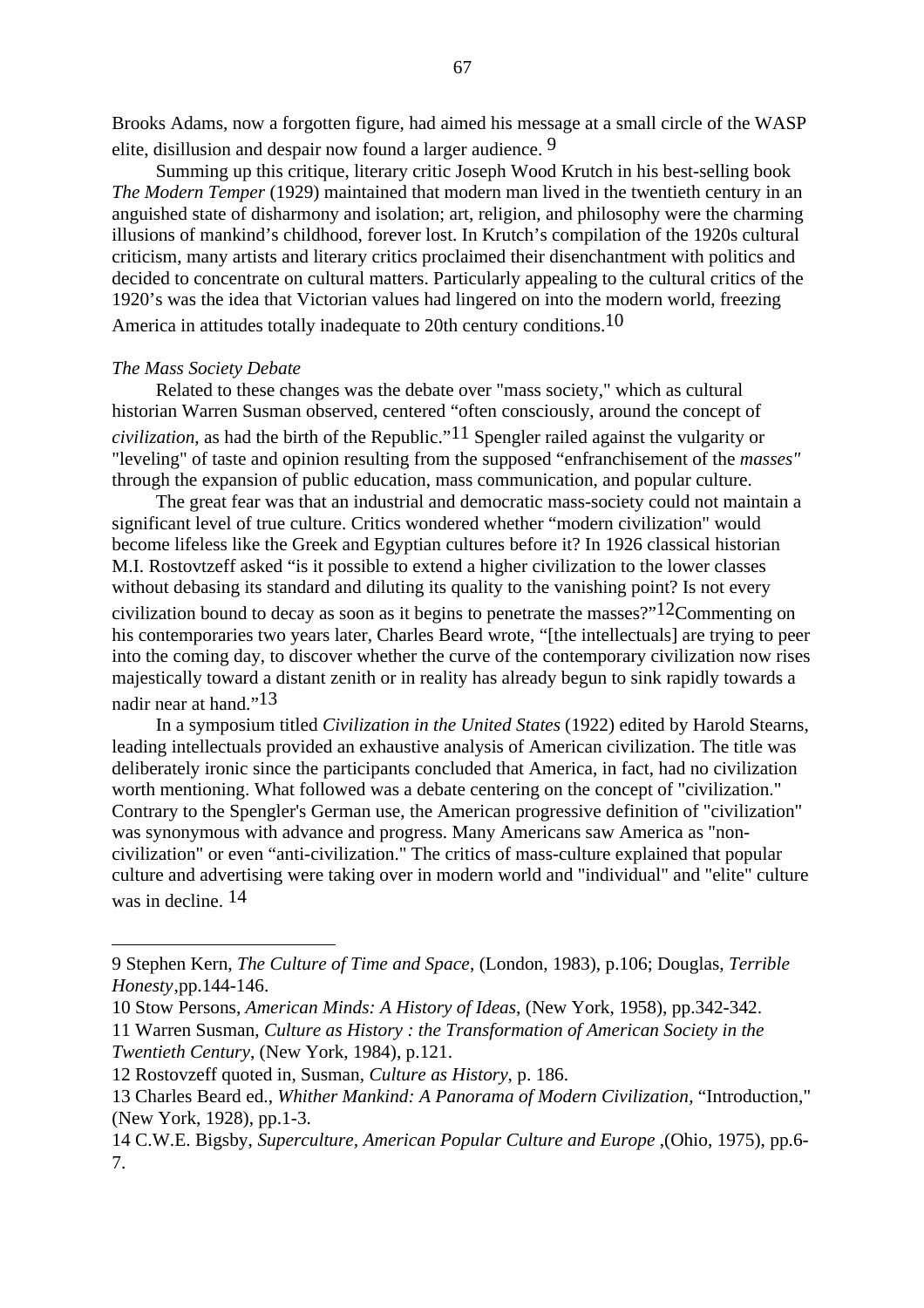#### *The New History*

Changes in American historiography also prepared the ground for Spengler's reception. In the prewar years a New History movement was launched at Columbia University, inspired in part by Karl Lamprecht's *Kulturgeschichte*. Its main theoretician was James Harvey Robinson but the group also included James Shotwell, Charles Beard, and Lynn Thorndike. The New History tried to give answers to problems ravaging "modern civilization." It substituted the old fashioned history of "battles and kings" with explanations focused on "modern politics and industrial life."

The New Historians had firm faith in the progressive agenda of social engineering and social justice. Leader of the group James Harvey Robinson declared that the intellectual historian's task was to point out anachronisms in modern thinking —"to clear away ancestral rubbish, to explain the circumstances that had given rise to inherited shibboleths." This cleansing had to be accomplished in order to bring men's conceptions "in line with current intellectual and economic system, and its needs."15

World War I posed also a fundamental challenge to the notion of the disinterested writing of history. As America fought the war under liberal auspices and with liberal rhetoric, wartime propaganda showed how little distinction existed between the tendentious, superpatriotic, and propagandistic historical writing of the amateurs, and the austere detachment of the professional historians. Regarding the possibility of war, historians had been often wrong and naïve. In their textbook *The Development of Modern Europe* (2 vols. 1907), Charles Beard and James Harvey Robinson themselves had concluded optimistically that war was increasingly unlikely in Europe. Robinson concluded that historians despite their erudition were not wiser than anybody else because during the World War I, they had applauded the battle cries and accepted false propaganda.16

During the war many historians lost the faith in progress that was an important element in defining "objectivity" in history. Reflecting the somber mood after Versailles, Beard and Robinson referred to the conflict pessimistically as the "First" World War. For liberal historians the dissatisfaction was all the greater because it was "their man Woodrow Wilson"—with a Ph.D. under the celebrated historian Herbert Baxter Adams at Johns Hopkins —who occupied the White House. The fact that the liberal hero had failed the

progressives at Versailles prepared the way for relativist understanding of world-history. 17

Spengler's version of U.S. history echoed themes already or soon-to-be familiar. Thanks to essayist Randolph Bourne and iconoclastic journalist H.L. Mencken among others, his image of the dour Puritan had already made its way into popular discourse. Charles Beard's *An Economic Interpretation of the Constitution* (1913) provided a case study of Spengler's contention that leadership in later stages of a civilization passed from idealistic intellectuals to the rich bourgeoisie who gained control of the voters by means of the press. Spengler's sympathetic picture of the Old South found support in the poetry of The Fugitives and in *I'll Take my Stand* (1929), a manifesto of the Southern Agrarians.

<sup>15</sup> World War I and the uses of the higher learning in America, see: Carol S. Gruber, *Mars and Minerva*, (Baton Rouge: Louisiana State University Press, 1975); also,

Peter Novick, *That Noble Dream: The Objectivity Question and the American Historical Profession*, (Cambridge, 1988), p.94.

<sup>16</sup> Novick, *That Noble*, pp.111-114.

<sup>17</sup>Novick, *That Noble*, pp. 129-131.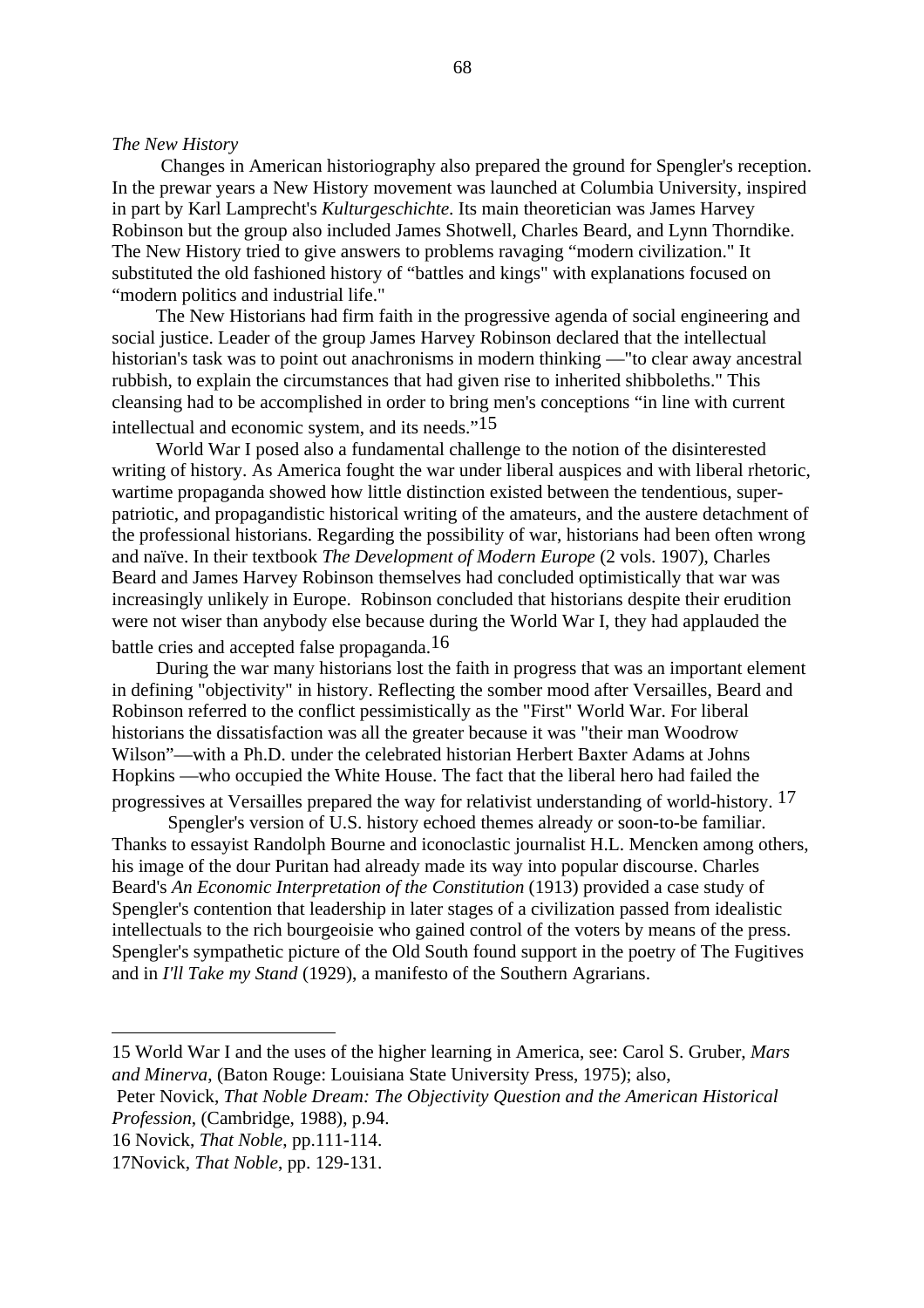#### *Promoting The Decline*

Changes in the structure and practices of American publishing also worked in Spengler's favor. One was a vigorous campaign to popularize books dealing with major themes. In response to fears of mass culture, "outlines" of history and science and stories of philosophy filled the best-seller lists.<sup>18</sup> The fight to save American Culture produced a social compulsion to read all the right books. For the "literally and socially chic," A *Book of the Month Club* was organized in 1926— later the basis for the popular success of Arnold Toynbee's *A Study of History* in 1947. *The Decline* was a major beneficiary of this new interest. Dwight MacDonald, editor of *Fortune* and *The New Republic* during 1920s and 1930s, remembered that, in the 1920s "*The Decline of the West* seemed to be on every 'serious person's' table along with the latest issue of Mencken's *American Mercury*."19

Knopf was also a skillful promoter. He advertised *The Decline of the West* under the title "The History of the Future," most certainly to catch the attention of future-anxious readers. Spengler also had the good fortune to attract as reviewers some of the most prominent intellectuals, whether by accident or the design of his publisher. Among them were historians James T. Shotwell and Charles Beard; cultural critic Lewis Mumford; and philosophers John Dewey and George Santayana.

Knopf''s title: "The History of the Future" implicitly compared Spengler's work to H.G.Wells' highly-popular *The Outline of History* (1919). Wells' book competed with Spengler's work as a "rival- narrative" of the Western future. Wells's depicted world-history as "modernization" through the development of science, universal righteousness, and a humanitarian commonwealth. Like Spengler, Wells analyzed history in a global context, rather than within the limits of Western European history*.* Wells explained that the purpose of his study was to create a common consensus about progress among "world citizens." The famous British writer maintained that there could be no common peace and prosperity without common historical ideas.<sup>20</sup> This liberalism gained Wells' book more general popularity in the Anglo-Saxon world than Spengler's "high brow," conservative, and sophisticated study ever could.

# **3. Spengler and the New York Press**

Acknowledging Spengler's statement that "the rise of the New York may be one of the most pregnant events of the nineteenth century," the New York press lavished special attention on *The Decline*, and, on balance, contributed to its popularity .21 Perhaps because of its location in a modern Carthage or Rome, or the fact that the press featured critics of literary (and hence anti-modern) sensibility, there was an astonishing acceptance of Spengler's negative picture of Civilization.

New York quality newspapers, self-proclaimed embodiments of sophistication, greeted *The Decline of the West* with large headlines and a picture of German philosopher's bald, Prussian head looking gloomily at the reader —regarding Spengler as a trendsetter for the Jazz Age—a sort of "John Naishbitt of the 1920s."

A typical headline asked: "Is Our Civilization Doomed?" and "Spengler—An Historical Copernicus?" *The New York Post "*Literary Section" proclaimed : "No Chance of Survival—

<sup>18</sup> Susman, *Culture as History*, pp. 107-108.

<sup>19</sup> Dwight Macdonald, "A Somber Vision of Doom," *The New York Times*, March 9,1952, "Book Section," p.15.

<sup>20</sup> John Barker, *The Superhistorians: Makers of Our Past*, (New York, 1982), p.319.

<sup>21</sup> Ann Douglas, *Terrible Honesty*, p.4.; Bigsby, *Superculture*, pp.11-12.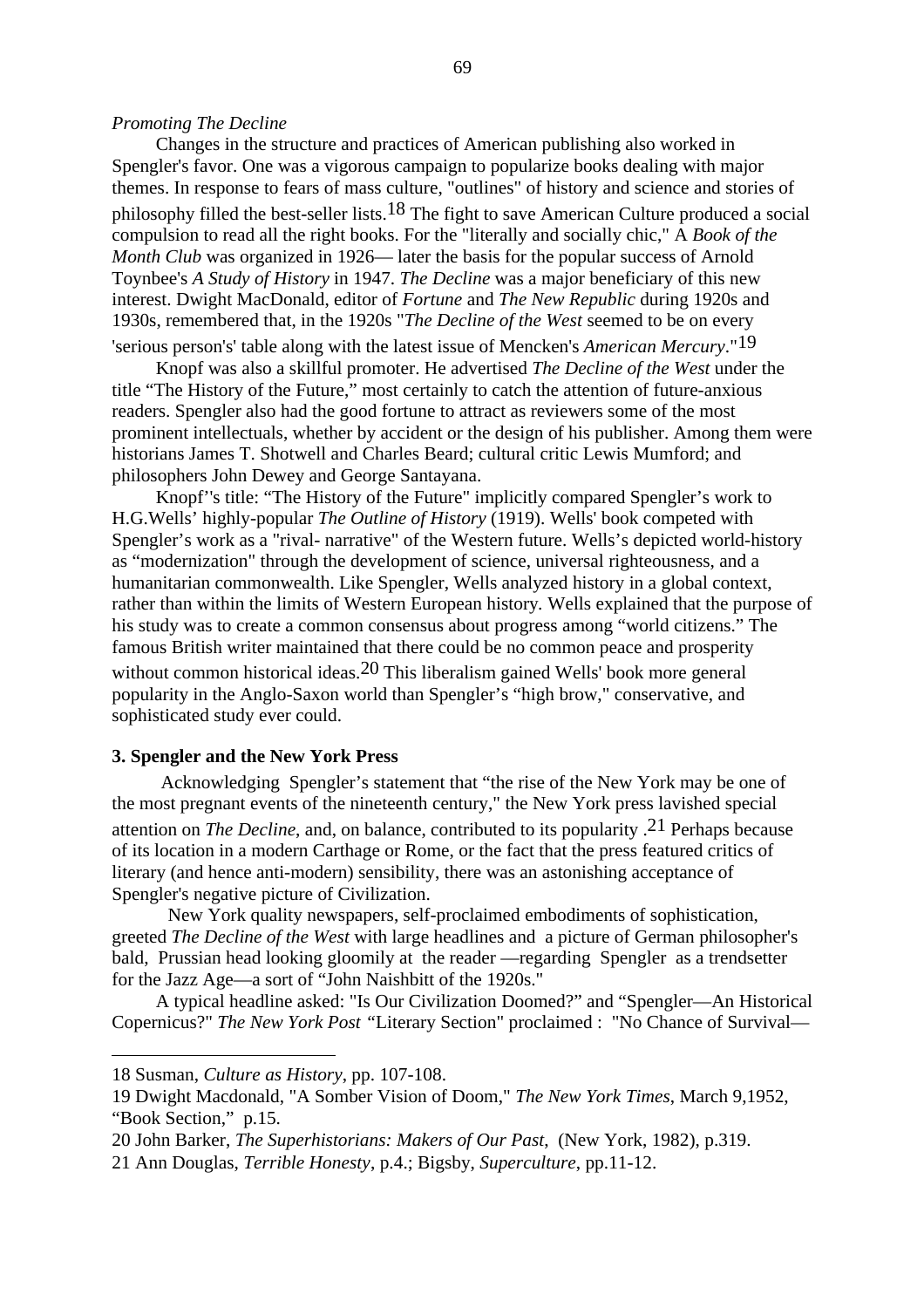says Spengler, Who Proves his Case by Analogy in the Sea of Facts that Spengler has Prodigiously Put Together." This same critic warned his readers, "courage will certainly be found necessary not only to read the book but to accept its conclusions." He also agreed with Spengler's thesis that Civilization was the petrifaction of all living forces, "because inevitable

progression and decline of Civilization... is a process begun in the very germ in things."22 In James Gordon Bennett's *New York Herald Tribune*, Professor Stringfellow Barr of the University of Virginia wondered if Spengler actually was "an historical Copernicus?" "The American public has been taught for near on a year now to wait breathlessly a final statement of, how and why our Occidental civilization is tottering to its ruin," he continued. Spengler's Cultural Relativism made it "a necessity [for Americans] to accustom themselves to the notion that our culture is but one of many and that like others, it had a youth, a maturity and must have an old age (now upon us), and a death."

Barr praised Spengler's intuition and criticized the social sciences for modeling themselves on the natural sciences. However, he saw, as would many of his successors in the 1930s, that Spengler's Western culture too closely resembled German culture: "[Spengler] would be more right if [he substituted] the word Prussian for Faustian and Western. [By this operation] his book would gain in profundity. $23$ 

 The liberal *New York World*'s reviewer claimed that, "when *Spenglerism* is waving now through Europe, scholars are rushing to their defenses." He argued that Spengler had composed a *cultural fugue*, "...with the assurance of an incarnate Plato, making an exercise in counterpoint of the music of the spheres." By composing a new version of world-history, "the Great German had spread intellectual birthrights for *Spenglerism*." In conclusion Gilbert asked ominously if "the material West, drunken with power, steeped in all-pervading materialism — can we produce another Beethoven?" Recapitulating pessimistically, he added: "Spengler with his orgy of aesthetic perceptions registers our destiny, and points our doom...Say him nay if you are a better man!"24

An early reviewer, *The New York Times*, Eugene Bagger, commented on Spengler's "obvious inaccuracies and forced parallels," but added, that "*The Decline* was probably the most brilliant synthesis of historical philosophy ever undertaken."25 In a second review in the same paper in 1926, William MacDonald concentrated in detail on Spengler's concept of Civilization. After examining the notion, he concluded poetically,

Civilization is mankind become old, and its destiny is to linger for a brief time and then cease to be. We have become civilized, and for that reason we must die...What Spengler offers us is a new and provocative philosophy of history, as important for the scientist, the moralist, or the man in the streets, as it is for the historians.  $26$ 

<sup>22</sup> John Cournos, "Is Our Civilization Doomed?" *The New York Post Literary Review*, May 29, 1926, pp. 1-2.

<sup>23</sup> F. Stringfellow Barr, "An Historical Copernicus?" *The New York Herald Tribune Books*, May 2, 1926, pp.1-2.

<sup>24</sup> Douglas Gilbert, "Oswald Spengler's Decline of the West Attempts Diagnosis of Civilization," *The New York World Books*, May 2, 1926, p.6.

<sup>25</sup> Eugene S.Bagger, "Science Man's Destroyer," *The New York Times*, March 30, 1924, IV, 1.

<sup>26</sup> William MacDonald, "Doom of Western Civilization," *The New York Times Book Review*, May 2, 1926, pp. 1-2.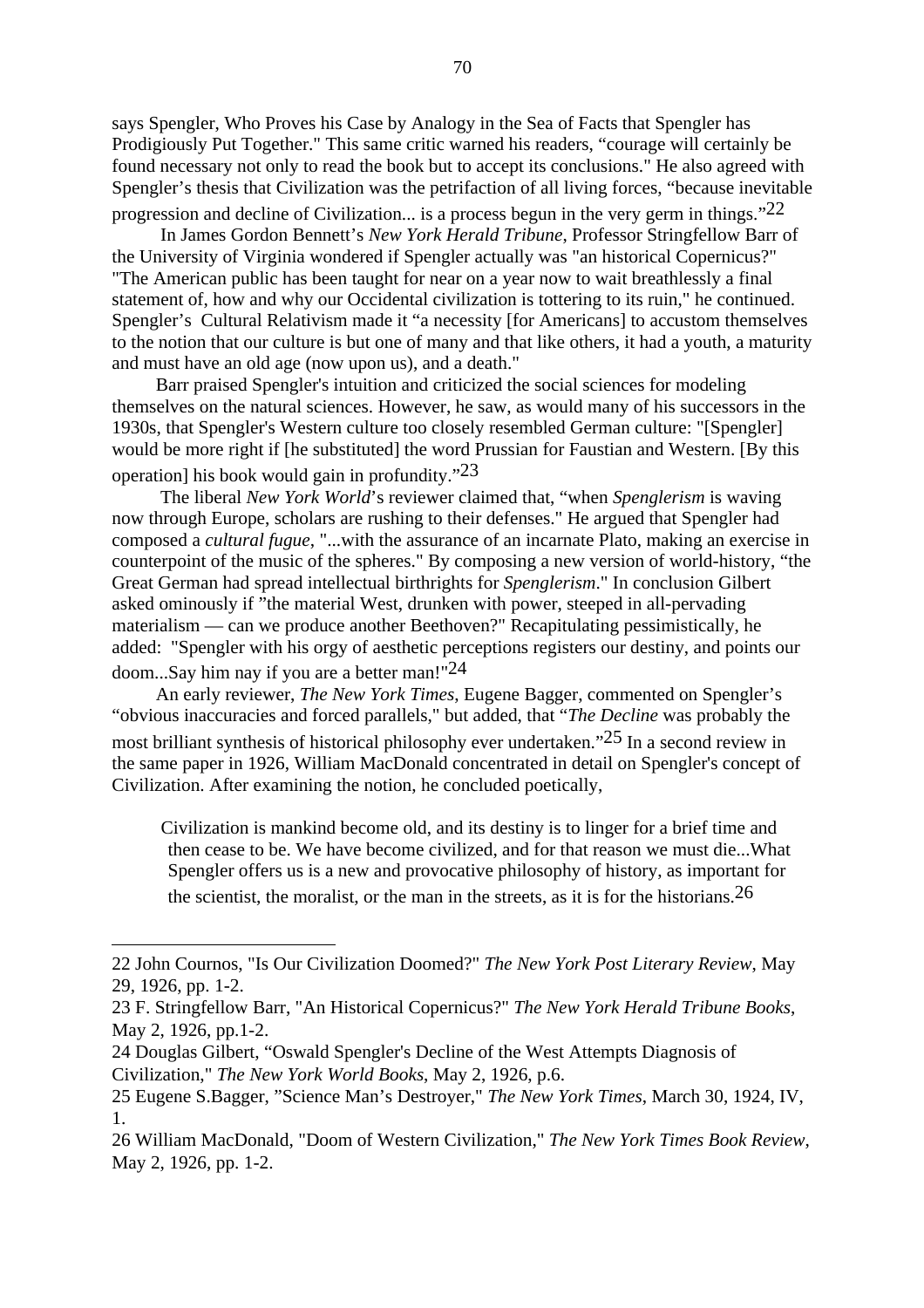The reviewer in every respect agreed with Spengler's world-historical declaration that Western man had forgotten "world-history in its totality [while] the only history worth talking about, is *world-history.*" According to the critic Western culture on this point displayed its fundamental limitation. Cultural Relativism was true, "There are more cultures than our own [while]… the problem of the decline of the West was the problem of Civilization."

 Doubting Spengler's method of intuitive analogy, MacDonald opinioned that *The Decline's* cultural morphology "proved too much" —Spengler found in history what he wished to find. But he thought Spengler's main point was valid: "The larger part of what has passed for progress in the historical epochs of which we know most turns out to be …under Spengler's withering scrutiny only progress toward decay."

MacDonald's final poetic summation echoed Spengler's own style, expressing the feeling that Western civilization was on the verge of a sad destiny:

The destiny of Civilization is destruction, and there is no power in mankind to stay the event. We are the victims of inexorable fate...the Civilization that is passing may not be followed by another Culture, whether the clouded setting of the Western sun may not reveal a rising star in the East to which later ages may look with hope, are questions which Spengler does not answer. We have taken ship, we have made the voyage, we are coming to shore; before long we must step out, for destiny commands.27

Again in the *New York Times of December* 1928 MacDonald continued his analysis, offering a further exposition of Spengler's cultural relativism and concentrating on the role of the *city* as the most conspicuous sign of Western decay. He explained: "Spengler's survey of the history and the great world religions pointed out their relation to the decline of the West... which the predominance of city-life, clearly foretell."<sup>28</sup> Like Spengler he was deeply concerned about the advent of the mass-culture in the Western cities. Agreeing with Spengler he asserted that the predominance of the city destroyed all sense of intrinsic values of things, since in the West all values are reckoned in terms of money. Spengler's account of the decadent metropolitan lifestyle also rang true. "Cinema, expressionism, theosophy, boxing contests, nigger-dances, poker and racing-one can find all in Rome...life in a World-city is incapable of genuine pleasure, or joy in living, but finds its relief from strain only in relaxation or distraction."

MacDonald finally agreed with Spengler's world historical theory whole-heartedly, "World history is city history. With the appearance of the World-city: London, Paris, New York, we arrive at the center in which the courses of a world- history ends by winding itself up." Civilization brought "the extinction of nobility, not as physical stock, but as a living tradition." "Spengler's warnings were to be taken seriously," he concluded,"No summary could do justice to the brilliantly written chapters of *The Decline of the West*, which were replete with learning and insight."29

<sup>27</sup> *Ibid*.

<sup>28</sup> William MacDonald, "Oswald Spengler Concludes His Philosophy of History :He sees Democracy Doomed to Extinction at the Hands of the Press, Money and Caesarism," *The New York Times Book Review*, December 2, 1928, pp.3, 30. 29 *Ibid*.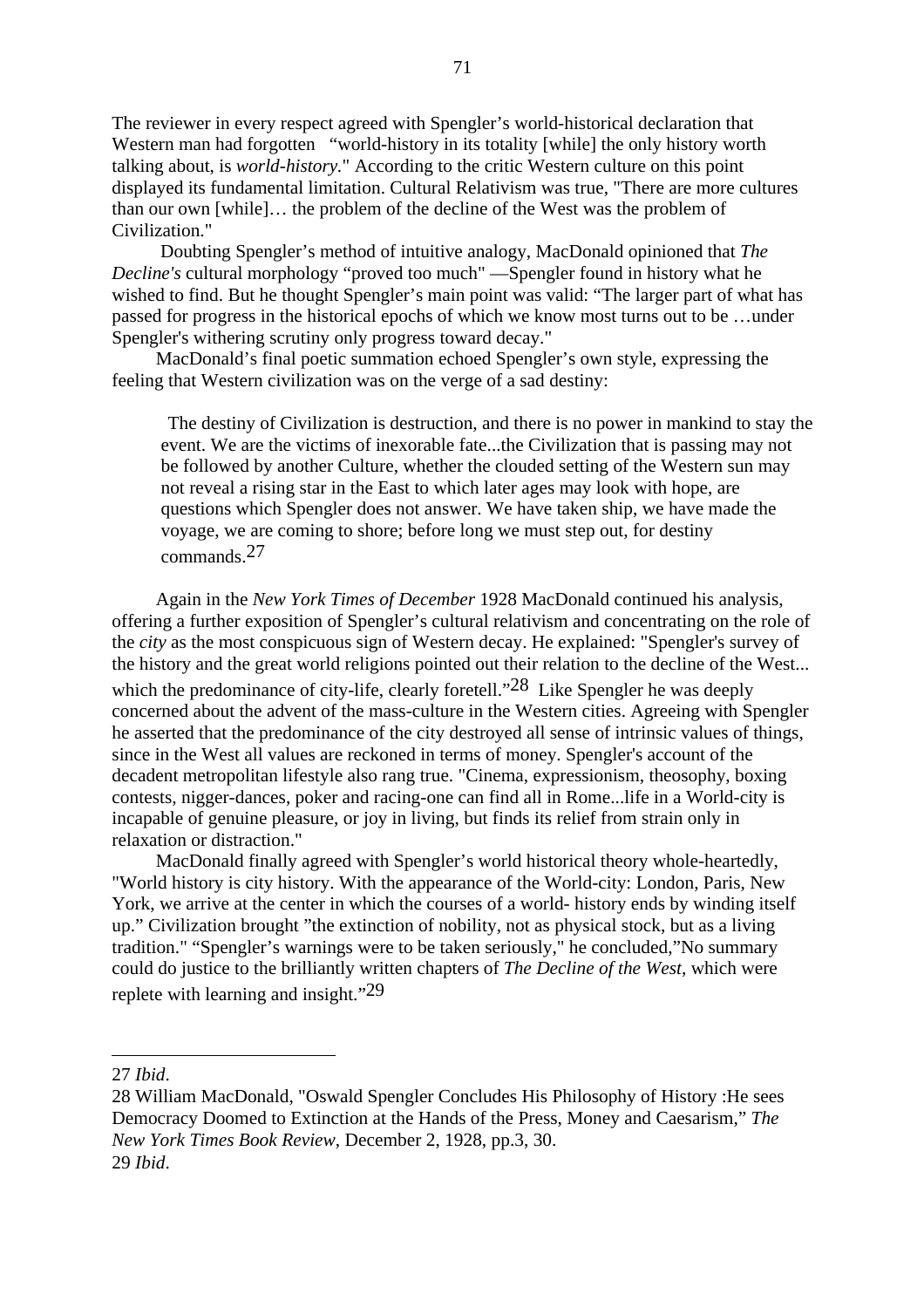## **4. The Prussian Connection: A Threat Avoided**

Although changes in the z*eitgeist* and in modern publishing paved the way for a favorable if ambivalent reaction, a changed perception of German thought threatened Spengler's reputation. From the 1870s through the turn of the century, many leading American historians and social scientists received their training in Germany. But admiration for German science did not translate into support of a rising German militarism, especially after the outbreak of war. "Nor had historians' German experience necessarily led to sympathy for the Hohenzollern regime," historian Peter Novick has noted. "Many students' enthusiasm for *Wissenschaft* had been balanced by repugnance for *Militarismus.* By the early years of the 20th century the increasingly strident nationalism of German historical scholarship had offended many of its former admirers.<sup>30</sup>

During the war, American historians struggled between attachment to Germany and a perennial American Anglophilia. By 1915 many American academics were appalled by the German philosophers' and historians' support for the "Kaiser's war," especially since they had played so large a part in building Germany's pioneering "welfare state." With the American declaration of war on Germany 1917, doubts about the righteousness of the Allied cause all but disappeared among most American intellectuals, including historians.

Prussianism was widely viewed as the primary intellectual menace for liberal America. The fear was less of Germany's capacity for world conquest than of the side-effects of the regimentation that would be necessary to prevent the German world conquest. To American liberals, the "all out war" would mean the "Prussianization of America" and the creation of a garrison state. For Woodrow Wilson the German threat was not so much from the nation, as from the autocratic system.31

Of all the German philosophers, Nietzsche, "with his Kaiser Wilhelm moustaches," and with his ideas of *Will to Power* and *Superman*, was considered most responsible for German militarism and aggression. By 1914 the view of Nietzsche as an immoral and dangerous "social Darwinist" was already established in the mind of progressive intellectuals. In the United States World War I was often called the "Euro-Nietzschean War," as Americans equated Nietzscheanism with German action in the battlefield.<sup>32</sup> For some American intellectuals the German Empire was Nietzsche's superman raised to the level of national politics: the German war-effort was for "world domination and teaching of Nietzschean amorality." The association of Spengler with Nietzsche in the popular mind would inevitably hurt his reputation. 33

Aware of this liability, Spengler's defenders in the 1920s launched a counter-attack, taking advantage of the fact that Spengler had been exempted from military service because of his heart condition and observed the war in relative obscurity while writing *The Decline.* In a 1926 advertisement in the *New York Times* Alfred Knopf declared that "at the height of German Empire Spengler had been the *only* voice dissenting from the consensus regarding

<sup>30</sup> Novick, *That Noble*, p. 113.

<sup>31</sup> Frank Ninkovich, *Modernity and Power: A History of the Domino Theory in the Twentieth Century*, (Chicago 1994), p.53.

<sup>32</sup> Bryan Strong, "Images of Nietzsche in America 1900-1970," *The South Atlantic Quarterly*, 1971, no.4, 1971,pp.581-583;George Santayana, *Egotism in German Philosophy*, (New York, 1914), ch. XI; Robert C. Bannister, *Social Darwinism: Science and Myth*, (Philadelphia, 1979), pp.201-211.

<sup>33</sup> J.F. Johnston, "Decadence Revisited," *The Modern Age* 1990. 1, p.24.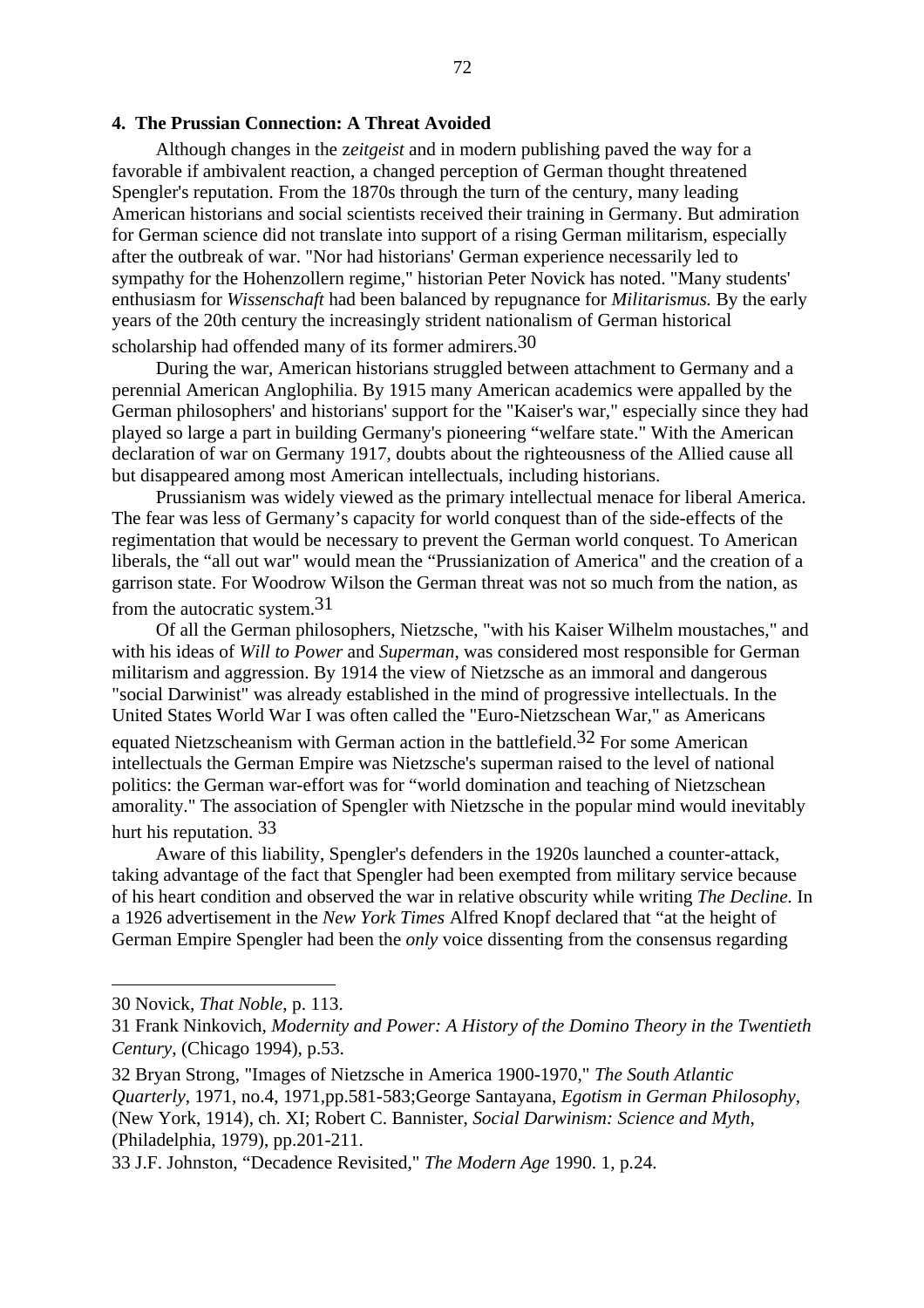the supremacy of German culture." $34$  —a statement that, strictly speaking, was untrue since Spengler had written his book (originally titled *Conservative and Liberal*) as warning of German pre-war encirclement and over-optimism in military affairs. During the war he anticipated the victory of German arms and further held German culture supreme.35

 During the 1920s war-quilt debate, Spengler emerged more or less unscathed. He was nominated with the other German "pacifist" Erich Maria Remarque (author of the *All Quiet in the Western Front*) to the "high-brow" *Vanity Fair* magazine's *American Hall of Fame*. Spengler was honored, the magazine declared, "because he is a distinguished German philosopher and economist with an international viewpoint; because his stupendous twovolume work *The Decline of the West*, is one of the most influential books of modern times…because the second volume…completes the thesis, which astounded the literary and diplomatic world in the first." 36

In the same vein, Thomas Masaryk, the president of Czechoslovakia, writing in *Foreign Affairs* in 1925, considered the war-guilt-question and found that Prussian Pan-Germanism and the German universities were to be blamed, because— as Masaryk claimed—"they had become the spiritual barracks of philosophical absolutism." To the Czech these institutions were responsible for World War I. But, Masaryk added, after the war Spengler had been an

"antidote" to German chauvinism "because he talks also about the decline of Germans." $37$ 

The New World also viewed Spengler as a healthy counter-force to the Euro-centric world-view. Argentinean professor F. Carcia Calderon interpreted the success of Spengler's *The Decline of the West* as evidence of the declining global influence of the Old World in the force- field of the "balance of power." According to Calderon, this was "positive in regard to

the situation of the United States and the Latin America in the future world politics."38

Thanks to these and a similar effort, Spengler was regarded as anti-German and anti - European philosopher from 1919 to 1931. Although perceived in some quarters as a "Prussian philosopher," he was particularly well treated in America, despite the reaction against Germans and German thought. Many American intellectuals, disturbed by 20th century developments, took *The Decline of the West* as a benchmark.

## **5. The Critical and Scholarly Response**

Spengler's work was immediately involved in an ongoing debate regarding the value of "fact" and "speculation" in history. Many critics, even when ultimately sympathetic, argued that Spengler erred in his facts. Although conservative philosopher George Santayana claimed that Spengler's book was an important call to debate, he warned that Spengler's analogies were "indefensible." His two volumes were "swollen with alleged facts,

<sup>34 &</sup>quot;A History of the Future, the Decline of the West," *The New York Times Book Review*, May 2, 1926, [Knopf Advertisement].

<sup>35</sup> Hughes, *Oswald Spengler*, pp. 6-7.

<sup>36</sup> *Vanity Fair*, August, 1929, p.65.

<sup>37</sup> Thomas G. Masaryk, "Reflections on the Question of War Quilt," *Foreign Affairs*, July 1925, pp.535-540.

<sup>38</sup> F. Garcia Calderon "Latin America, Europe and the United States," *Foreign Affairs*, January 1929, p.193.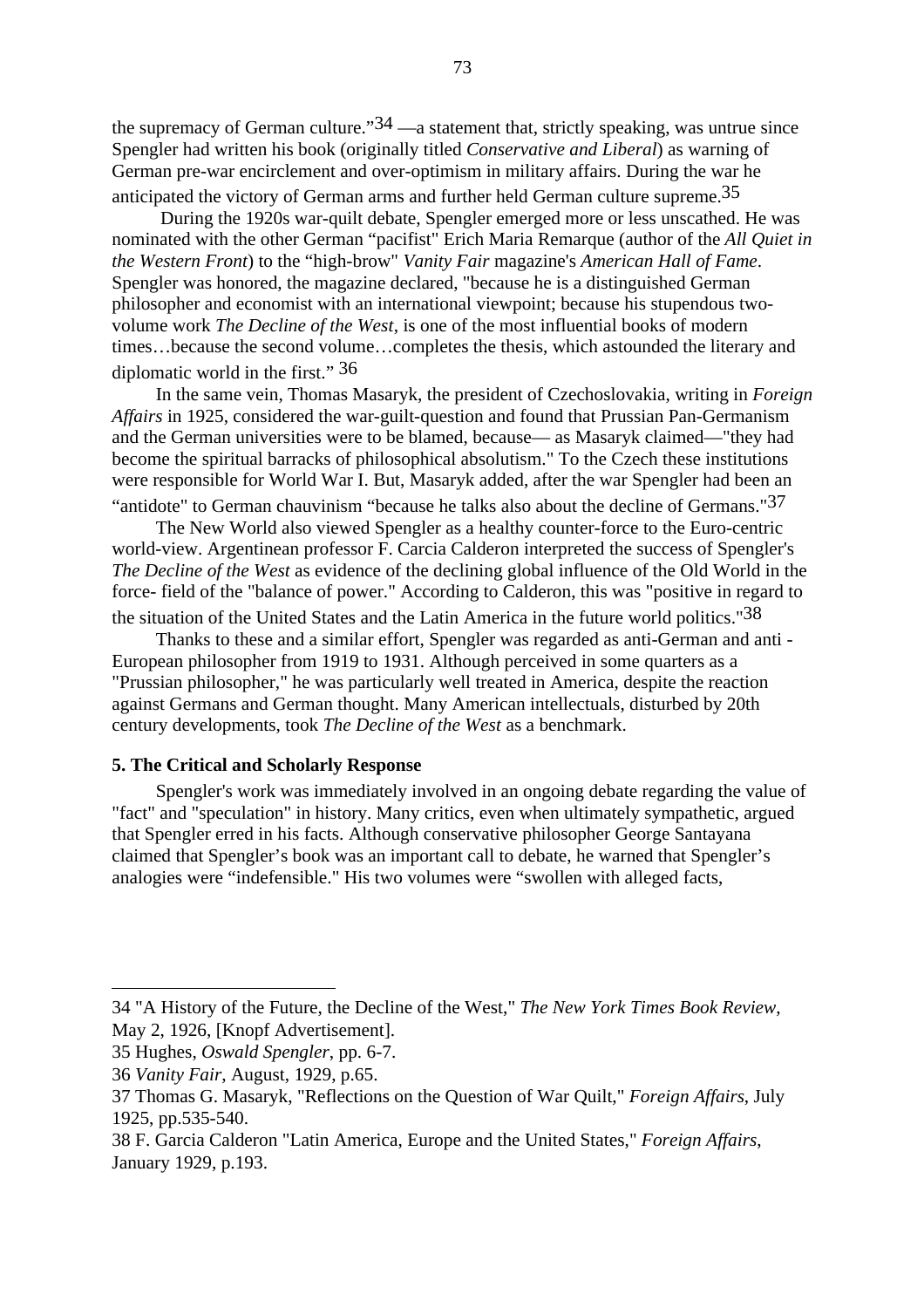unsubstantial enough in themselves. According to Santayana, "one simply could generalize in history as in nature."39

Others added that Spengler forced the facts to fit his theory. Critic Franklin Fabian maintained that once Spengler had generalized his theories into a concrete system, it was hard to fit in all the facts. It was also easier to catch Spengler on a point of fact than to alter his outline of perspectives, although he conceded that "despite his facts Spengler could not be ignored."40

These skeptical critics charged that Spengler's work contained more myth than fact. Spengler's myths were not to be confused with history. He was a "poet" and "metaphysician." Even if Spengler were a leading professor in each of the branches of learning which he deflowers so sweepingly," Santayana noted, we might suspect that there was more fancy than fact in his science."<sup>41</sup>

Other scholars rushed to criticize sections related to their special fields. Novelist Edith Wharton wrote to Spengler, mocking him for his ignorance of Baroque art. The German replied by citing the sources of his information, among which was an encyclopedia article. Mrs. Wharton replied that she had written the article, and admitted that this time she was wrong  $42$ 

Still others argued that Spengler's romantic viewpoint led to distortions of history. Spengler, they claimed, was in love with Winter and decaying Civilization and had a romantic fascination with decline. The Greenwich Village modernist writer, critic, and champion of Walt Whitman, Waldo Frank, accused Spengler of bending the art and mathematics of the Greeks, the religion of the Jews and Arabs, the cultures of the Egyptians, Indians and Chinese to his own purpose—all to prove Civilization meant Winter in the West. According to Frank, "he has warped history, maimed philosophy, chain-ganged science,

perverted art. "Spengler's book was thus "poor history and worse anthropology."43

Further, according to Frank, Spengler's organic view placed each Culture in a vacuum. Cultures were described as evolving their destiny out of themselves alone, "without rational struggle, drama, reaction, interference." Spengler also described civilizations as having the nature of biological organisms—having youth, maturity, and old age. But, according to Frank, no living organism known to man exits in isolation. Rather they arise from other organisms like them. Thus, the cultural organisms of Spengler are mere synthetic constructions of the author, they do not exist. In conclusion, however, Frank acknowledged that it is metaphorically valid to view cultures as organic, within their rise and fall." 44

Lewis Mumford, although sympathetic to Spengler, wrote that he was mistaken in maintaining that one Culture is incapable of receiving the contributions and ideas of other Cultures, or even understanding of them. This theory, according to Mumford, exhibited the

<sup>39</sup> George Santayana, "Spengler," *New Adelphi*, II (1929), 211,[ quoted in Hugh Larrimore Trigg, *The Impact of Pessimist: The Reception of Oswald Spengler in America, 1919-1939*, (unpublished dissertation, George Peabody College for Teachers, 1968), p.110.]

<sup>40</sup> Franklin Fabian, "Spengler's Fascist Manifesto," *The Saturday Review of Literature*, (February 17, 1934), p. 490.

<sup>41</sup> George Santayana, "Spengler, "*New Adelphi*, II, (1929), p. 211.

<sup>42</sup> Edwin Dakin, *Today and Destiny*,p.356.

<sup>43</sup> Waldo Frank, "Reflections of Spengler," *Menorah Journal*, XII, (December,, 1926), pp. 594-95. [Quoted in Trigg, *The Impact*,.p.116.]

<sup>44</sup> *Ibid*.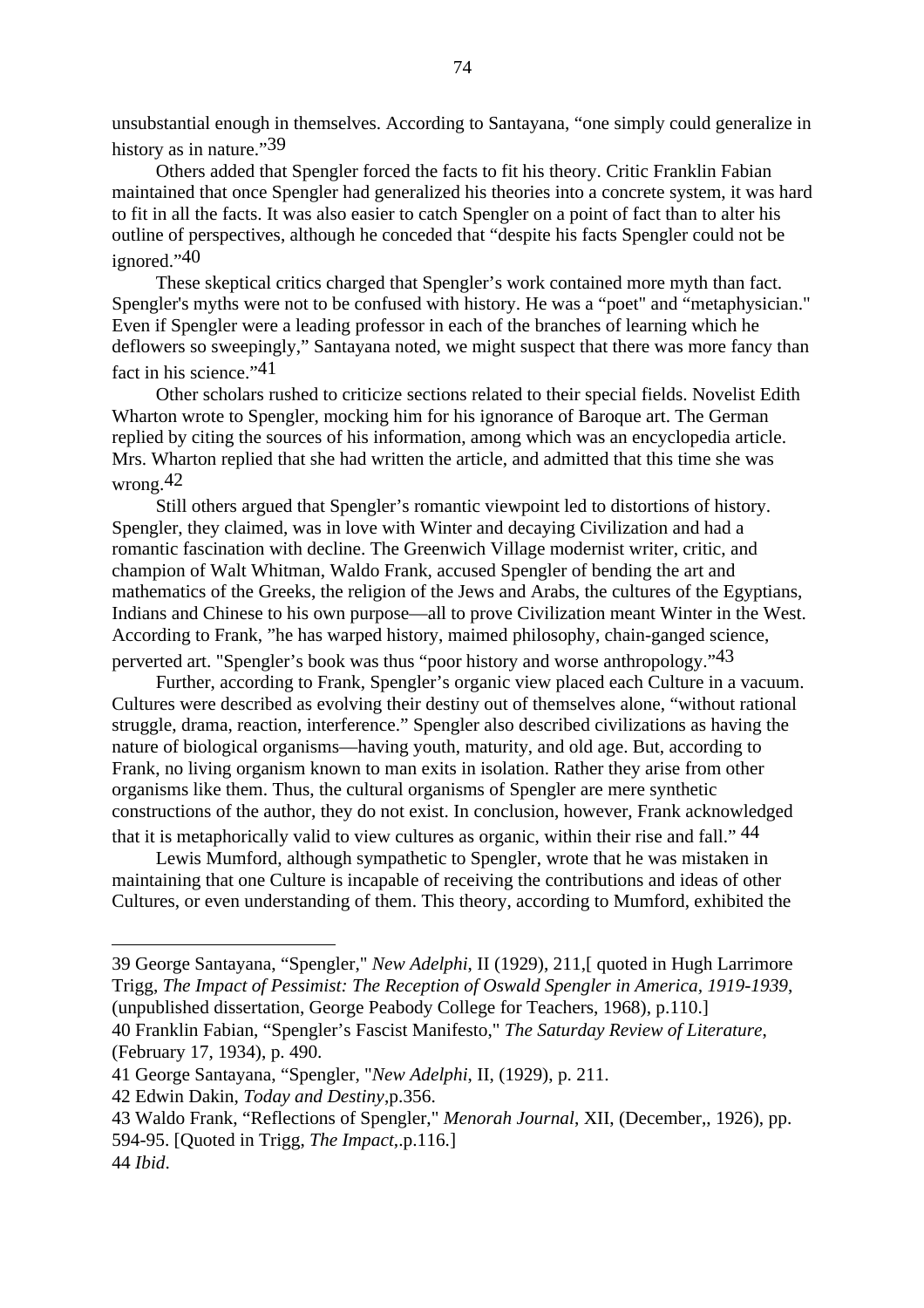self-imposed isolation of the Germans, "which the Germans have interpreted as world hostility toward them and at the same time their own superiority."<sup>45</sup>

Debates over politics and art also colored the criticism. One early critic pointed out that Spengler did not believe in social control or any progressive idea, but rather Culture for Culture's sake. Spengler, in his admiration of pure "Gothic form," came close to adoring a cultural ideal apart from its use to humans. He seemed to think that a flourishing Culture alone was the aim of human existence. Harry Elmer Barnes later summarized the American critics opinion: man was the means not the end. Spengler's analogies between individual organism and the social group were unverifiable and very misleading.46 Writer and critic William Harlan Hale faulted Spengler's willful omission of modernist artistic geniuses. Why did Spengler allege that there had been no architecture in the last hundred years? Because his theory would not allow it. He thus failed to appreciate Walter Gropius, Louis Sullivan, and Frank Lloyd Wright among others.47

Spengler, another critic charged, was equally blind to the genius of modern science. Has all of our energy left us? he asked. Are Gauss and Einstein to be put down as contemporaries of Euclid and Archimedes in the "winter of Culture"? Is the emergence of quantum theory, the doctrine of relativity, mutations in biology, and a new psychology an indicator of decay? In describing scientific progress as decline, Spengler was truly out of his mind. 48

 A few defended his use of myth. When Nietzsche's early book, *The Birth of Tragedy*, first appeared, German classical philologist Ulrich von Wilamowitz-Moellendorff, proclaimed that the work did not exist for science. Some American critics likewise held the same opinion concerning the "facts" in *The Decline of the West*, judging it a significant contribution to philosophy and cultural criticism.

Writing in *The American Historical Review* professor Earl E.Sperry praised Spengler's teleological predictions, contrasting his work favorably with objectivist, monographic history,

Others besides myself, in witnessing the huge volume of historical writing, have doubtless asked wither it all led, what the goal might be. A consoling thought has always been that one day a giant mind would arise endowed with power to grasp this stupendous mass of erudition, with insight to perceive the true relations between its diverse and multitudinous details; a mind endowed as well with fathom its deepest meaning and with literary power to make this meaning clear to less vigorous and perspicacious minds.49

<sup>45</sup> Lewis Mumford, "The Decline of the West," *The New Republic*, (November, 1939), pp. 277-279.

<sup>46</sup> Harry E. Barnes, *An Intellectual Cultural History of the Western World*, (New York, 1937), p.1199; American critics on cultural analogies, quoted in, Trigg, *The Impact*, p.121- 123.

<sup>47</sup> William Harlan Hale; *Challenge to Defeat : Modern Man in Goethe's World and Spengler's Century*, (New York 1932), pp. 142-53.

<sup>48</sup> W.K. Stewart, "The Decline of the West," *Century Magazine*, 107,(1924), pp.589-98; [quoted in Trigg, *The Impact.,* p.132.]

<sup>49</sup> Earl, E. Sperry, "Review of the Decline of the West. vol. I," *American Historical Review*, July 1927, pp. 826-828.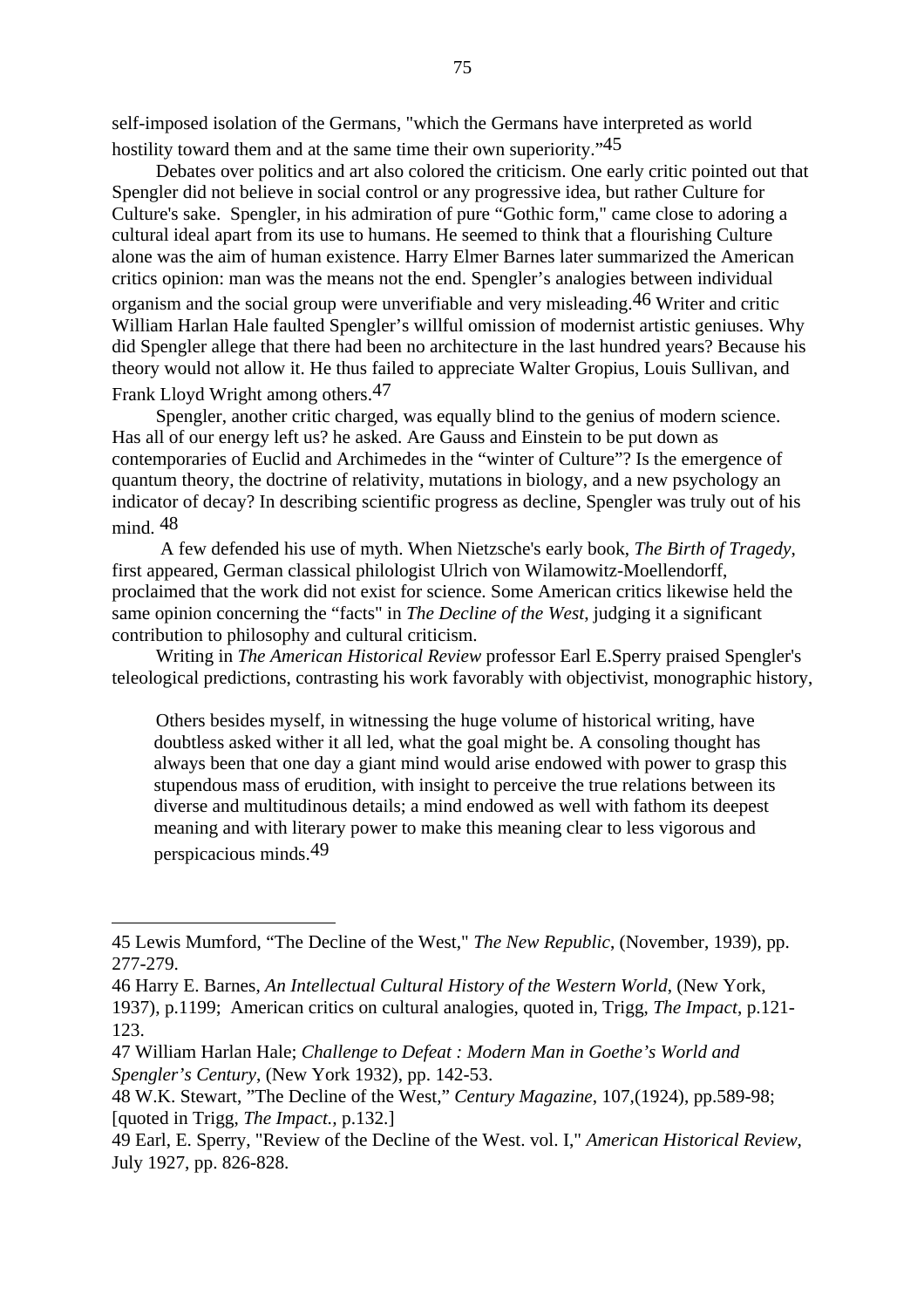According to Sperry, Spengler paved the way for a holistic view of world- history. "[Spengler has] done more than any other thinker to give logical order and coherence to the vast and perplexing mass of human happenings, to show the organic and spiritual bonds which give them unity, to find their ultimate significance."

 Interestingly, two recent critics have praised Spengler in similar terms. Using postmodernist arguments American Spengler enthusiast, Albert Cook, asserts that in his poetic language, "Spengler gave a new dimension to the genre of philosophic history, including in the sweep of his diachronic presentation much more detail than Vico or Hegel," and by, "fleshing out and varying the sources of data he for became first to establish the spiritual unity within a given 'Culture' of its language, literature, art, architecture, religion, government, finance, law, mathematics, physical sciences, exploration, customs, strategy, social structure, and its own theories on all these institutionalized activities."

 Agreeing in part with Waldo Frank's final judgment of Spengler, Cook also maintains that his basic principle, *culture as an organism*, is not really "false any more than it is finally true." He maintains that the metaphor has a certain instrumental value, and it is, "sometimes illuminating to speak of the birth, childhood, or old age of culture." Cook's criticism thus illustrates a contemporary "literary oriented" post-modernist historian's re-evaluation of Spengler's paradigmatic and synchronic method.<sup>50</sup>

American historian Jerry Bentley adds that Spengler's legacy lives in the resurgence of world-history. *"*Spengler's work has large significance for the emergence of world history for several reasons," Bentley writes:

In the first place, it was important because of its concept of large-scale communities...as complexes of political, social, economic, and cultural elements, all integrated to some greater or lesser degree in identifiable historical societies. Beyond that Spengler's work had great suggestive value because he took large-scale communities as units of analysis appropriate for the study of past. Finally Spengler posed questions of high interest concerning interactions between peoples of different societies and cultural traditions. Later scholars have not followed Spengler's lead in their analysis of these issues, but in many ways have grappled with questions that he first framed in his own peculiar way.51

# *Mumford, Beard, and Shotwell*

Spengler received a favorable, if also mixed reception, from two quite different sources: the humanism of Lewis Mumford; and the New History of Charles Beard and James Shotwell. Along with favorable comments interspersed with the negative criticism in other reviews, their reaction helps explain the puzzling attraction of a German reactionary to liberal America.

Lewis Mumford*,* who reviewed Spengler and Toynbee in the liberal *New Republic,* was a prominent "man of letters," influencing literature, philosophy and architectural criticism in the United States during the 1920s, 1930s, and 1940s. Author of more than twenty seven books and one thousand articles, he was, according to Paul Costello, a "universal man— a professional generalist." Politically he was a leading internationalist of the Old Left and,

<sup>50</sup> Albert Cook, *History/Writing*, (Cambridge 1988), pp. 197, 201.

<sup>51</sup> Jerry Bentley, "Shapes of World History in Twentieth Century Scholarship", http://chnm.gmu.edu/aha/pubs/bentley.htm#chapter 2.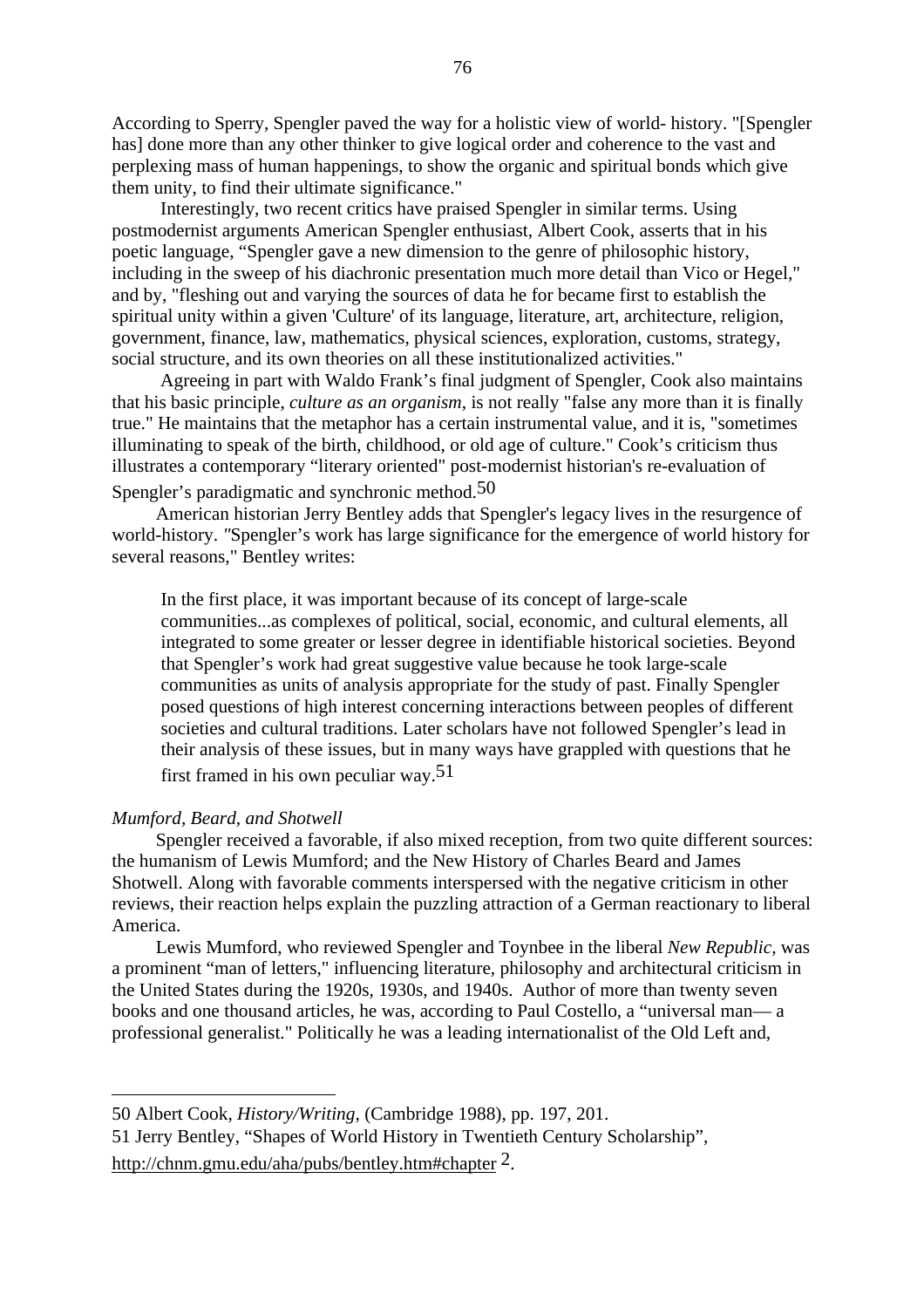before World War II, a persistent enemy of fascism. Mumford was also a prophet, warning of dehumanization and alienation in modern civilization.52

 Mumford first reviewed *The Decline* in *The New Republic—* the journal which became a major forum for Spengler criticism in the United States. *The New Republic*, as historian Richard Pells has characterized it, was probably the most influential of all intellectual magazines during the 1920s and 1930s. It published the writings of a broad range of intellectuals from orthodox Communists to hard line conservatives. It also could boast a number of glittering names among its associate editors, including Charles A. Beard, John Dewey and Walter Lippmann. During the 1930s*, The New Republic* continued to be the most influential channel for the exchange of ideas, especially for the "Roosevelt-establishment."<sup>53</sup>

At the time Mumford wrote his review of *The Decline* in 1926, he was already occupied with the same kind of problems discussed in Spengler's work. Mumford's aim was to establish a "green republic," just as Spengler's goal was a return to a Prussian conservative *Gemeinschaft*. Mumford's books dealing with world-history were *The Story of Utopias* (1922), *The Golden Day, A Study in American Experience and Culture* (1926) and *Technics and Civilization* (1934). In these books, Mumford depicted a holistic view of humanity as the creator of symbols and positive ideals. In contrast to Spengler's *Civilization*, he showed that human beings could re-direct their creative power. In the *Story of Utopias* Mumford even stated that the will to utopia could act as a remedy against what Spengler had called the "decline of the West."54

Mumford and Spengler agreed, however, in cursing the modern city for its devotion to commerce and industry at the expense of human living. Echoing Spengler's description of the "World city," Mumford maintained that the industrial city did not represent the creative values in civilization, but stood for a new form of human barbarism. Spengler and Mumford also criticized the diachronic linear logic of the West, which ultimately lead to the "assemblyline mechanization of the Machine-Age" which eventually would turn into the long winter of *Civilization*.

In his May 1926 review in *The New Republic.* Mumford presented a comprehensive analysis of Spengler. Although, he did not like Spengler's "complacent Germanisms," he declared that Spengler's vision of history was more profound, than the mechanical explanation "that [Brooks and Henry Adams], sadly fumbled around with." The European critics "annoyed by Spengler's audacious efforts" missed his point and "resorted to the pious academic practice of pointing out the inevitable errors of fact." Shocked by the German philosopher's prophesies of doom, "they countered with the thought that man at last was a reasonable animal, subject to the ministrations of the health officer and the policeman, beyond the reach of the business cycle, to say nothing of the Spengler's more remote cultural cycle."55

 Mumford praised Spengler's *non-mechanistic* synchronic and relativist approach to culture. According to Mumford, Spengler, in his cultural morphology based on symbols, revitalized the mythical core of a hyper-rational Western civilization. Of that phase in

<sup>52</sup> Paul Costello, *World Historians*, p.155.

<sup>53</sup> On the role of the "New Republic" in American "establishment," see, Richard Pells, *Radical Visions, American Dreams: Culture and Social Thought in the Depression Years*, (Wesleyan, 1984) & *Liberal Mind in the Conservative Age*,( Wesleyan,1989), pp.13-18. 54 Costello, *World Historians*, p.160.

<sup>55</sup> Lewis Mumford, "The Decline of the West : The First in the Series: Books That Changed Our Minds," *The New Republic*, January 11, 1939, p.277.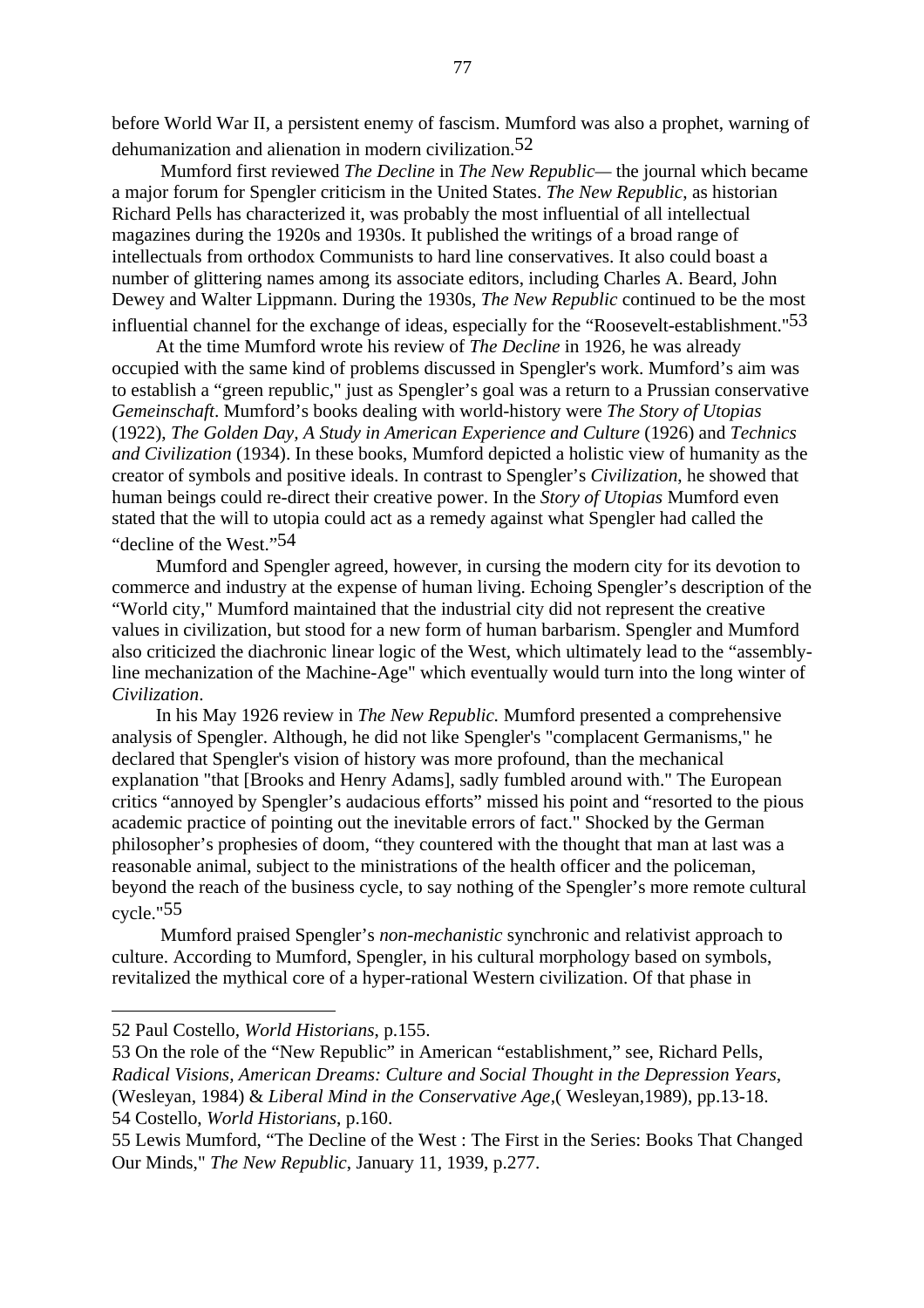Civilization Spengler correctly saw that a "spontaneous, energetic and creative life had been exhausted, its creative impulses had grown mechanical...the purely intellectual type dominates the cosmopolitan culture, the skeptic denies and the dilettante toys, with the things that have been sacred and stimulating to feelings, as well as to thoughts."

 Mumford also connected Spengler to Sigmund Freud, whom he defined as the great "mythsolver" of Western civilization. Accordingly, Mumford praised Spengler's Yin-side, antilinear *intuitive* approach to culture. Mumford wrote: "The Decline is one of the most capable attempts to order the annals of history since August Comte... It is audacious, profound, catchy, absurd, exiting and magnificent... When Spengler has searched for the lifecycle in culture, his task is to build up morphology of culture." 56

In Mumford's view Spengler approached history as the "marvelous waxing and waning of organic forms [rather than as a progressive view of history], which is like tapeworm industriously adding to itself." According to Mumford, Spengler's Cultures are "Leibnizian monads whose collective biography disapproves any progressive ideology." Spengler's symbolic morphology made the mechanical explanation of history appear antiquated. Intuition was the historian's tool. In Europe the mechanistic "Machine-age" of the 1920s produced another other kind of symbolism in the dreamworld of Surrealism, a theme German philosopher Ernst Cassirer elaborated in *The Philosophy of Symbolic Forms* (1929), where he maintained that all of human culture was made of symbols and that science was in some ways as metaphorical as poetry.<sup>57</sup> Accordingly, the German philosopher of history revealed for that "history is the moving imprint of man's life: to think historically is to place oneself at the center of this movement. In this Croce, Bergson and Spengler are at one . . ."

Spengler wiped out naive provincialism with regard to *time* — the illusion of progress, and to *space* — the illusion of position. In Mumford's analysis, Spengler destroyed the ideas of linear evolutio*n* and also the *Eurocentric* understanding of world-history. Mumford acknowledged, that Spengler gave "a final blow to the misconceptions of history that guided the nineteenth century; one that history is a continuous linear development, rising from the depths of Akhnaton or Pericles to the sublimities of Mr. Gladstone and President McKinley, and the other, the notion that history comes to a head in Europe. "58

Mumford, a distinguished architectural critic in one of the most prestigious magazines in America, *The New Yorker*, thought that Spengler's descriptions of the development of the *world -city* from *parasitopolis* to *necropolis* were "brilliant and sound." In *The Story of Utopias* (1922) and *The Golden Day* (1926) he himself warned that environmental pollution, dehumanization, and alienation were consequences of the growth of modern urban civilization in America. Intimate, organic communities of the "good old days" were deteriorating into mechanistic societies, with all the problems of impersonal big cities. In Spengler's work, Mumford found confirmation of these pessimist assumptions.

Mumford also believed that Spengler's greatest merit was that "his great work enables us to see more clearly the "nature of these alternatives [in the Western civilization]." He continued:

If Spengler is right our destiny is in the balance. There are forces that are working towards an extension of megalopolitanism, toward a more rigid, mechanical and finally destructive form of civilization, with its congested cities, its vast slum proletariat, its

<sup>56.</sup> Lewis Mumford, "Downfall or Renewal", *The New Republic*, 12 May 1926, p.367-369.

<sup>57</sup> Lewis Perry, *Intellectual Life in America:aHistory* (Chicago university press,1989),p.356.

<sup>58</sup> Lewis Mumford, "Downfall or Renewal", *The New Republic*, 12 May 1926, p.368.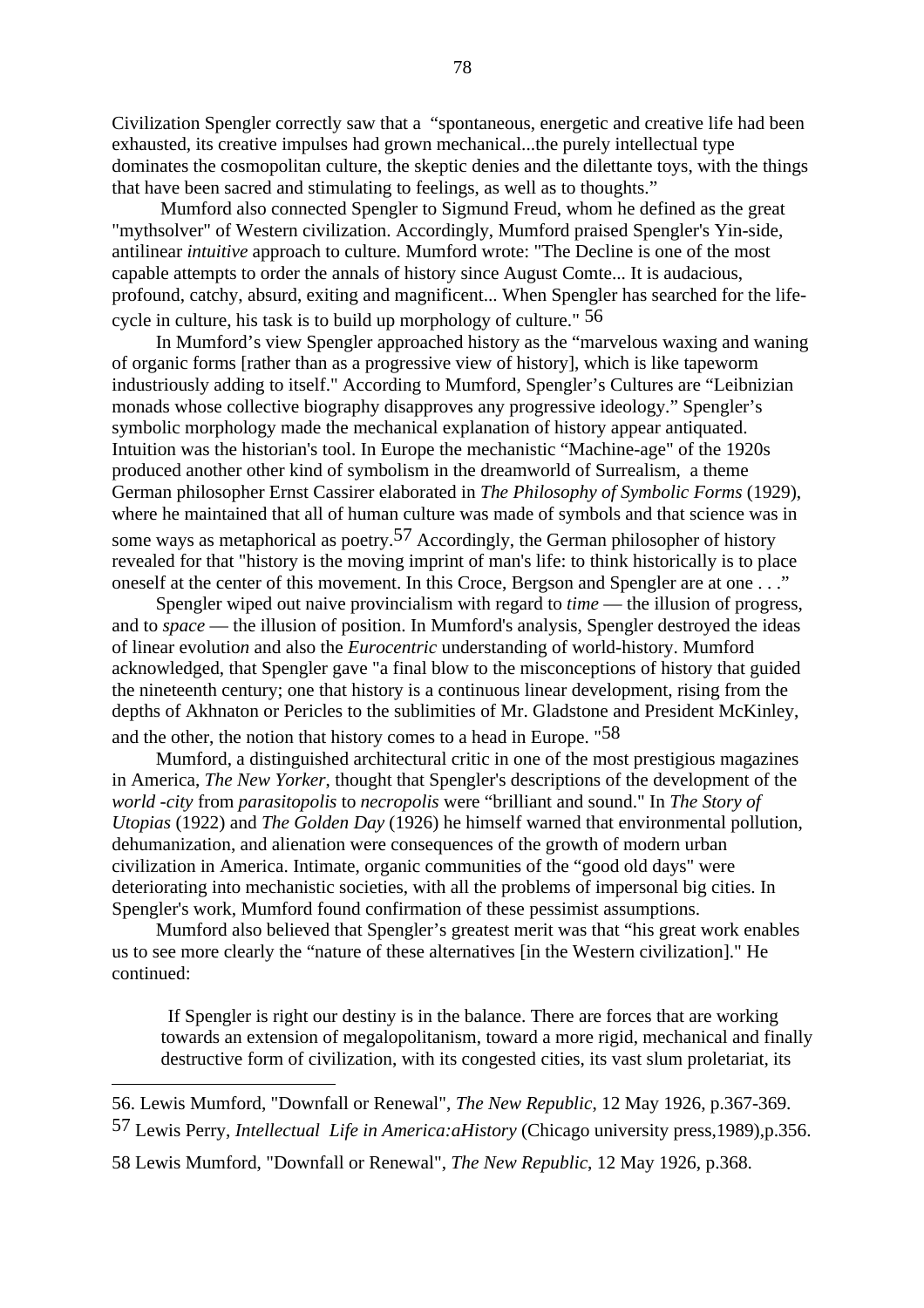conflicting imperialism, its promise of an internecine warfare, organized with the most precise application of science, and unrestrained by any deep life-sense, in which whole populations will commit suicide and murder on a scale beside which the recent will be little more than a gang-fight. 59

Mumford concluded, however, that forces that were working *against* Spengler's predictions included the progressive ideas of *education* and *garden cities*. But the critic also warned: "if we continue to follow this path [to *Civilization*] mechanically in the world-weary mood of our contemporaries, who live, if at all, on dead hopes, if we give ourselves over to technique, matter-of-fact, spiritual hardness, then there will be no spring [while living in the winter of the modern West]."60

Mumford's biographer Donald Miller has argued that Spengler's style of history and his brilliant original approach to material, excited Mumford's interests. Spengler's description of the Western man's Faustian bargain with technology also interested Mumford. According to Miller, "It was Spengler's style of history, his brilliant original approach to material, which excited Mumford's interests. Abjuring every canon of so-called objectivity, Spengler placed himself at the center of history, observing, sympathizing, criticizing, comparing. Spengler probably came as close as anyone Mumford had yet encountered to writing the kind of history that he had set out to write in his several books on America."61

Spengler also received a sympathetic response from New Historians Charles Beard and James Shotwell, although more from the former than the latter. If Mumford was a "heavyweight" humanist and opinion–molder, Beard was his counterpart among progressive historians. Few if any of his contemporaries matched Beard in his far-reaching impact upon 20th century American intellectual and cultural life. [As a historian, he was best known for his path-breaking application of an economic interpretation of the American History.]

Beard was also practitioner of the New History, which aimed at broadening the scope of historical study beyond political history to use the past as an instrument for improving the present and shaping the future. Beyond that Beard was also America's one of the top experts on government and efficiency.

In a review in Mencken's *American Mercury* in 1926 Beard enthusiastically welcomed Spengler's challenge:

It is a magnificent challenge to the great American people on their way to golf links, factories, corn fields, colleges and delicatessens, inviting them to pause a moment and reflect on the nature and destiny of culture, namely all noble forms of human expression. Its deep thrusting wisdom, its high spurting illuminations, its devastating Socratic questions and its scorn of class-room psychologists and cloistered philosophers make it a call to debate that cannot be ignored or cried down. All people who put Wells's book for adolescents on their center tables had better try up their muscles *to* lift something real.

<sup>59</sup> *Ibid*.p.369.

<sup>60</sup> *Ibid*.

<sup>61</sup> Donald Miller, *Lewis Mumford - a Life*, (New York, 1989), pp.300-301.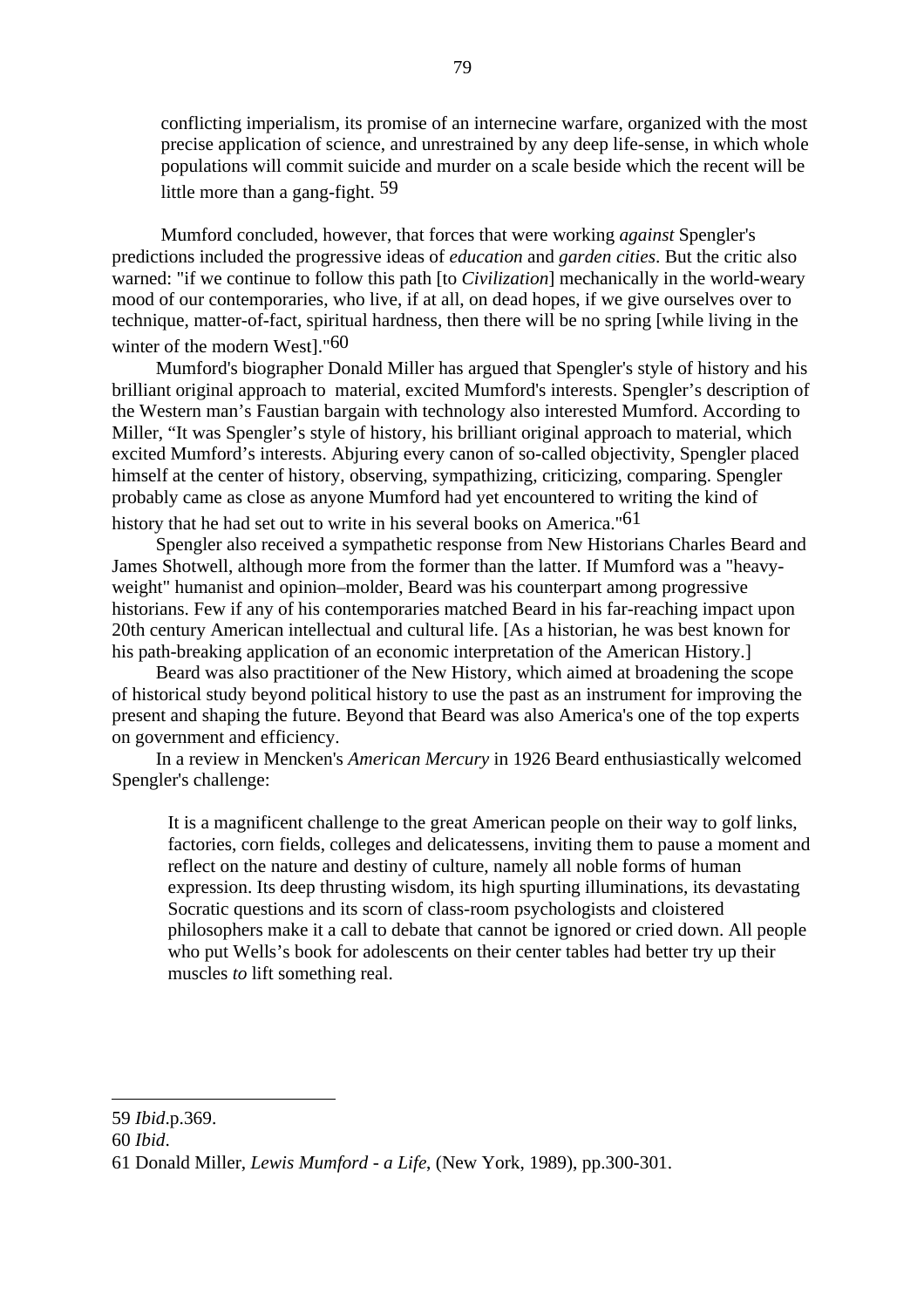Although Beard had started as a "Progressive historian" believing in perfectibility of humans and human institutions, he now preferred Spengler over H.G. Well's affirmation of *progress*. 62

Beard also paid indirect homage to Spengler in *The Rise of American Civilization* (1927). In this massive survey of the American past, he dropped the flat monographic style of *An Economic Interpretation of the Constitution* (1913), writing lush prose and including in the manner of Spengler, politics, social and economic thought, religion, literature, education, science, art and architecture. For these reasons, Spengler and other cultural pessimists inspired Beard to write his own history of civilization.

 Beard, as previously noted, shared many themes with Spengler— the role of the money power in shaping the Constitution and its power during the Gilded Age, and perhaps most particularly, the notion of Civil War as the "Second American Revolution" consolidating the triumph of Northern capitalism—an echo of Spengler's contention that the monetary forces of

*Civilization* had destroyed agrarian Southern Cultur*e*. 63

Yet Beard and his coauthor wife Mary also diverged from Spengler in emphasizing pragmatism in the study of civilizations. The Beards remained certain that a history of a civilization, "if intelligently conceived, would be an *instrument of directing the course of civilization*."64 In *The Rise of American Civilization* "the Beards supported the holistic study of civilization and its spenglerian prospects," according to historian Nancy F. Cott. But unlike the German pessimist, at least until the onset of the Great Depression, they remained optimistic about the "tremendous resources of human ingenuity and democratic traditions in America."<sup>65</sup>

With other historians, Beard was skeptical of the wholesale application of historical analogies to modern times, because of the great advantages of "modern civilization." Beard as progressive believed, that the "Machine had not only changed our way of life, but also had created unique break with the past." He also noted that "the law of growth was uniform only for civilizations, which are uniform in character."— Modern Civilization was certainly unlike anything that had gone on before. But Beard also added a Spenglerian caveat, namely that "the Machine system…presents shocking evils and indeed a terrible menace to the noble faculties of the human race."66 During the Great Depression, Beard would change his position, as he adopted a potentially-corrosive epistemological relativism.

James Shotwell, also one present-minded New Historians*,* gave an extensive and less favorable review of *The Decline* in *Essays in Intellectual History Dedicated to James Harvey Robinson* (1929), amplifying Robinson's criticism to the German historian's metaphysical and philosophical determinism.

Shotwell acknowledged that the reception of Spengler's work in 20th century intellectual history "constitutes an historical event in itself." He compared Spengler's imposing intellectual figure to, "Beethoven in Vienna during the fall of the *Holy Roman*

<sup>62</sup> Charles A.Beard, "The Decline of the West," *The American Mercury*, May 1926, p.385. 63 Novick, *That Noble*, p.235.

<sup>64</sup> Beard quoted in, Susman, *Culture as History*, p.7.

<sup>65</sup> Nancy F. Cott, "Two Beard's: Co-Authorship And The Concept Of Civilization*," American Quarterly*, (June 1990), p.286.

<sup>66</sup> Charles A. Beard, "Is Western Civilization in Peril?", *Harper's Magazine*, CLVII,(August 1928),pp.265-73.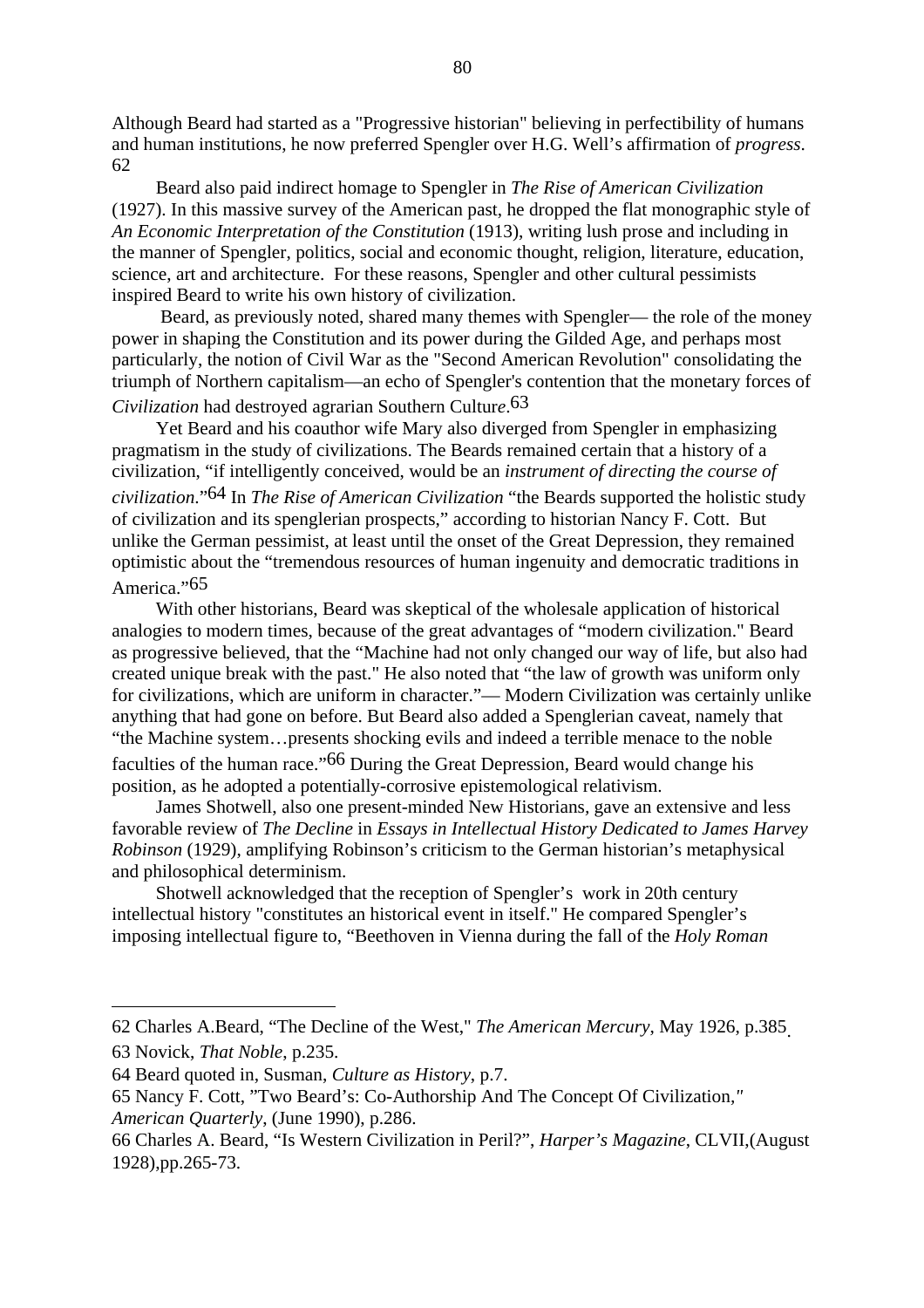*Empire*," while explaining that Spengler's popularity must be explained "by different criteria" than those of the historical seminar."67

 "Spengler's work was not history in the Rankean sense but rather the denial of it… [it is] mythmaking and poetry, not to be mistaken for reality, "Shotwell continued. Spengler's work was "like a some vast museum in which things from different eras have apparently been mixed by some irresponsible fancy... and yet when studied more deeply one sees a design running through what seems at first mere willful medley."68

Shotwell's main disagreement was that Spengler's German idealist metaphysics passed as history, not poetry,

it is an artistic interest in the formulation of a great synthesis, a world philosophy. The incoherent past is to be made articulate and no longer meaningless by stating it in terms of symbols, which in themselves have an art-meaning for the author....this is not history in the true sense of the word, but rather the denial of it. This is mythmaking, it is poetry. 69

 Shotwell's argument would reverberate in Spengler criticism of the 1930s, charging that the poetic morphological view did violence to established historical facts and provided intellectual background for romantic elements in fascism. Shotwell, however, remained innocent of this danger.

 Although Shotwell recognized merits in Spengler's diagnosis of cultural decay, he also denounced Spengler's anti-progressive ideas. "[Spengler] has failed to see that the scientific world of today presents entirely new phenomena which cannot be understood by analysis of *Civilization*, "he wrote, echoing Beard. Still wedded to scientism Shotwell remained optimistic, "The author of *The Decline* has failed to recognize that the scientific progress, that made our civilization more resistant to the internal decay." Here was no reason, "to conclude that modern civilization must inevitably repeat declining pattern, because social engineering and other progressive forces were working *against* the downward trend." "In any case," he concluded, "we can assert with confidence equal to that of Spengler that the decline of Western Civilization can be avoided by the application to the social and political organizations of today of that same intelligence, which in the physical sciences is enabling to escape the routine limitations of time and space." Repeating the argument of the progressive historians over the primacy of the economic relations, he also pointed out that previous civilizations went under because they were built upon the "injustice of exploitation [and on] false economic forces."70

Many of the arguments of Beard and Shotwell were those held by progressive liberals more generally. John Dewey, for example, voiced similar ideas According to Dewey, classical republicans had believed that the coming of wealth and luxury could undermine the citizen's moral fiber. Stating his case against all historical pessimists Dewey believed that "human development had been dwarfed throughout history because of material scarcity. Thus the rise of industry and technology, instead of threatening the polity, would free men to live beyond the level of economic necessity and pursue more noble goals and ideas." Dewey, also

<sup>67</sup> James T. Shotwell, "Spengler," in *Essays in Intellectual History Dedicated to James Harvey Robinson*,(New York, 1929), p. 59.

<sup>68</sup> *Ibid*., pp. 62.63.

<sup>69</sup> *Ibid*. p. 61.

<sup>70</sup> Shotwell, "Spengler," p.67.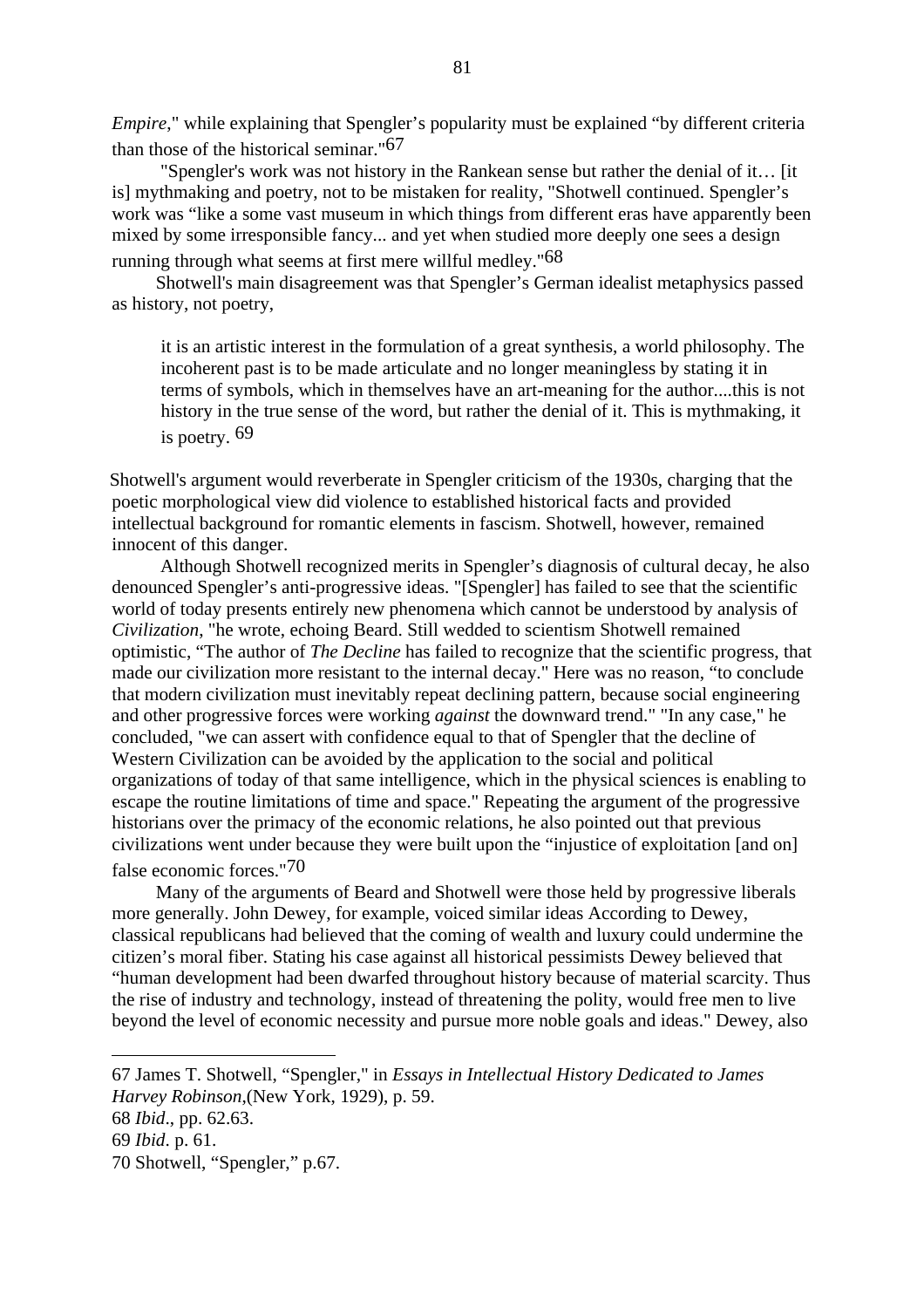like Beard and Shotwell, testified against Spengler's historicism, claiming that a study of past could seldom serve the needs of the present, because historical experience is "no repetitive pattern."71

In sum, progressive liberal critics, like Beard, Shotwell and Dewey converged on the view that advancing technology and science had brought the American people the blessings of material well-being unequalled in the world, while at the same time noting that these developments brought cultural discontents.

As revealing as these comments were, they told almost as much in what they did not say, as in what they did. Unaware that the economic collapse and a Great Depression were just around the corner, Shotwell anticipated that "the Rise of the West" would take place in the "near future." Although Mussolini and Hitler were already on the scene, they were blind to the fascistic undertones in Spengler's work. In an overly-optimistic conclusion Shotwell mistakenly predicted that "the future of the West does not lie in disasters of the, *Caesarism* and *Machtpolitik,* but in the equilibrium of justice of an new era." Events of the next few years would show how wrong he was, and in the process shape a new image of Spengler.

<sup>71</sup> John Dewey, "Self -Saver or Frankenstein," *Saturday Review of Literature*, VII, (March 12, 1932), pp. 581-82.; John P. Diggins, *The Promise of Pragmatism, Modernism and the Crisis of Knowledge and Authority*, (Chicago, 1994), p.293.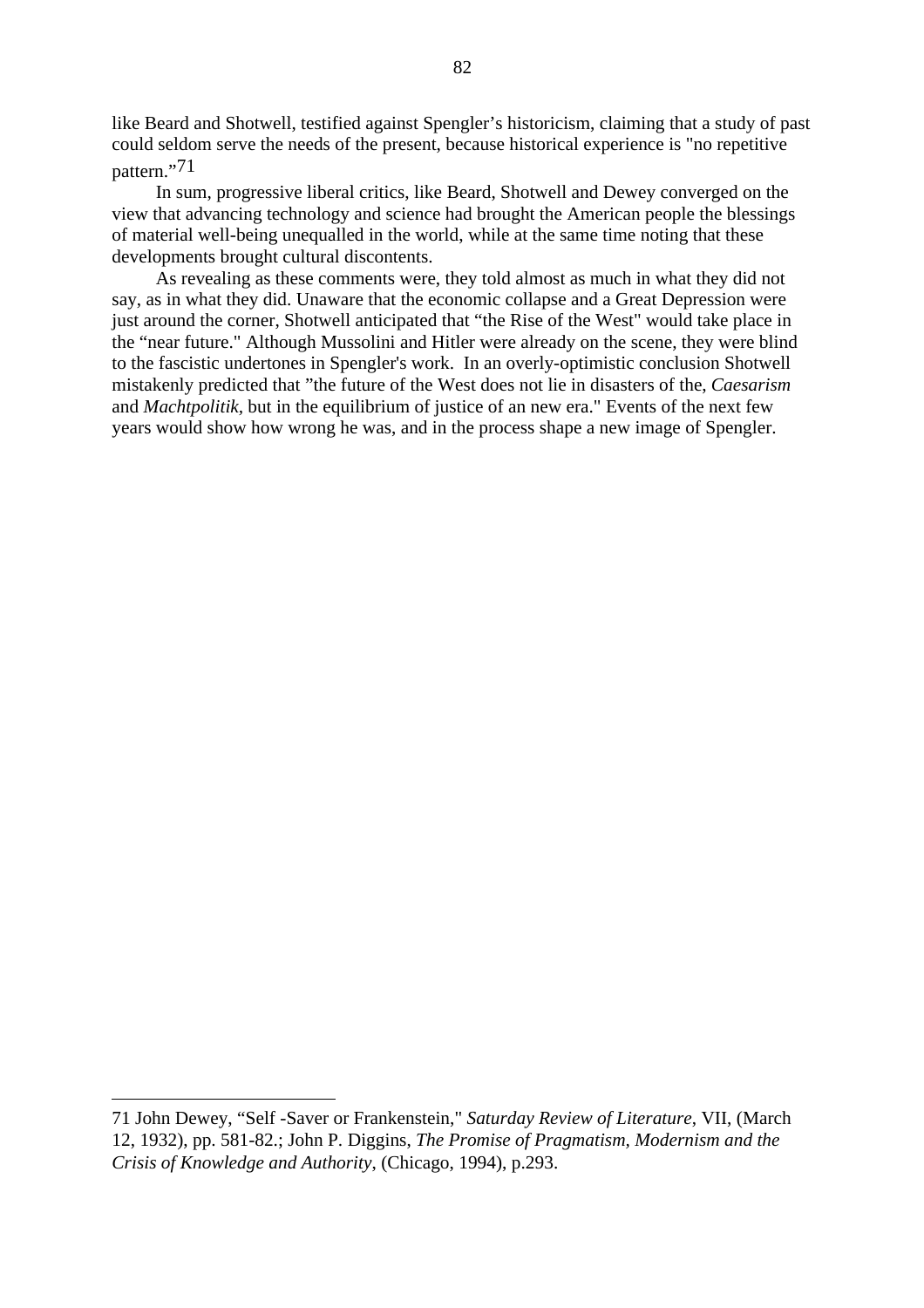## **CH.6.SPENGLER THE TOTALITARIAN: AMERICAN RECEPTION IN THE 1930S**

## **1. Fascism, Depression, and New Deal**

During the early 1930s, Spengler's prediction of the power of the Caesars was realized in Germany. As the Nazis put Shotwell's social engineering to reactionary ends, science was directed to anti-liberal purposes. The Great Depression meanwhile shattered much of the 1920s faith in the "rise of the West." These developments generated a massive shift in American public opinion. With it came a radical reassessment of Oswald Spengler's classic study, both within the newly-revived Left and among New Deal liberals. Suddenly Spengler became the dangerous Prussian anti-democrat.

Speaking for the Old Left, Dwight MacDonald later commented on the disappearance of the Spengler's "aura" in the 1930s. "In the enthusiastic 'red' Thirties in America, " MacDonald observed ironically, "Spengler's gloom was as uncongenial to the Marxians and New Dealers, with visions of sugarplums dancing through their heads, as Mencken's cynicism." This ideological shift, combined with sympathy for the Soviet Union against Germany, meant that, among American liberal intellectuals, Spengler's "Prussian," conservative manifesto was dropped from "highbrow" tables and talk during the New Deal years.1

The New Deal's promise of reform brought a new optimism. As historian H.Stuart Hughes explained:

After 1933 philosophical pessimism had become old fashioned. With the New Deal, the emphasis had shifted to "social significance and constructive activity." Elsewhere in the West — despite the economic depression —pessimism was no longer the prevailing intellectual temper: the struggle against fascism, the organization of popular fronts, the hope for peace through collective security — these were the things that occupied the thoughts of those who felt themselves to be in the mainstream of current activity. The decaying West had roused from its torpor and would listen no more to the prophet of inevitable decline.2

Not everyone shared this optimism. With the collapse of democracy in Germany some American intellectuals feared for its future more generally. The freedom that democracy was supposed to give was only a delusion," philosopher Ralph Barton Perry wrote in 1934, describing this mood. "Outside of England, the United States, and France, there has been a general abandonment or rejection of democratic institutions."3 Columbia University president Nicholas M. Butler wondered whether "Spengler was right in his contention that the decline of the West was obvious and certain?"4 Edwin Dakin realized that most readers would likely object Spengler's judgments on the weakness of democracy, but Dakin felt that events

<sup>1</sup>Dwight Macdonald, "A Somber Vision of Doom," *The New York Times*,( March 9,1952), Book Section. p.15.

<sup>2</sup> H. Stuart Hughes, *Oswald Spengler A Critical Estimate*, (New York, 1952),p 137.

<sup>3</sup> Ralph Barton Berry, "The Alleged Failure of Democracy," *The Yale review*, XXIV, (1934), pp.37, 51.[quoted in, Trigg, *The Impact of a Pessimist*, p.143.]

<sup>4</sup> Nicholas M. Butler, *Why War?,* (New York 1941), pp.49-54. From a 1938 speech.[quoted in, Trigg, *The Impact*, p.143]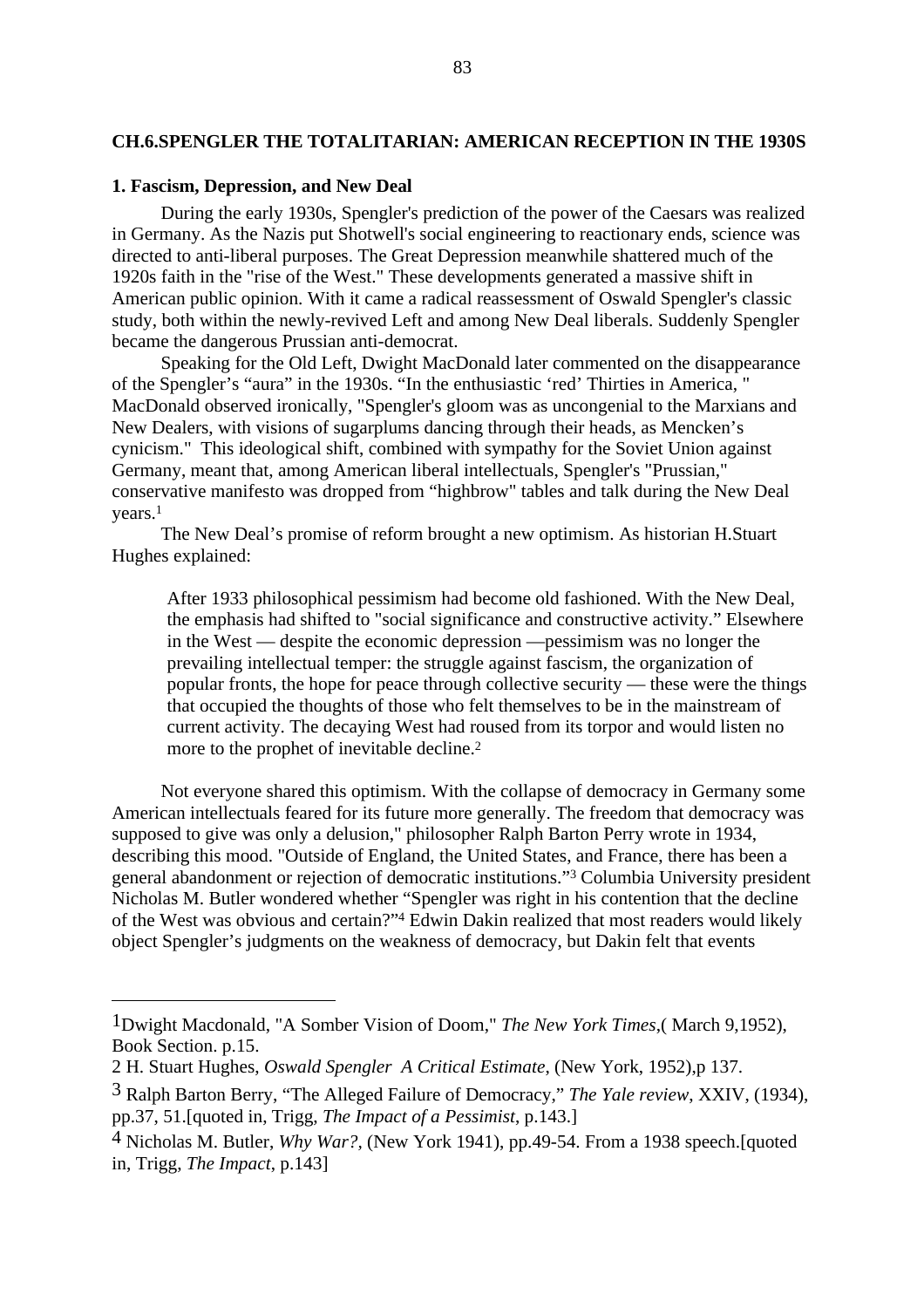seemed to have to have connected to confirm Spengler so that his views could hardly be disregarded.5

But others refused to accept that dictatorship, at least in America, was inevitable. Despite a general admission that democracy often did not work too well, many liberals continued to believe that it held the promise of future re-organization. Democratically controlled federalism and co-operation were called for. Critics could not believe that the choice was Caesarism*,* or the rule of the fourth-estates (masses)—a return to the history-free "black hole" of a civilization run by the Barbarians.<sup>6</sup>

Critics wanted a philosophy to live by. They preferred not to ground it in Spenglerism, or any other metaphysical, holistic reconstruction of human history, but upon the observation of objective social conditions. Among these analysts was the celebrated journalist Walter Lippmann, who believed that "in the use of intelligence and the free play of democratic institutions there would be a new stimulus to life and energy." Lippmann insisted that "great schemes, metaphysical designs, or cultural ideals should not stand in the way of the [progressive] effort to ease physical suffering."7 Thus hard times and the rise of fascism, ironically, produced in the United States, not more gloom and doom, but quite it's opposite.

### **2. Spengler's Later Work**

By 1932 there was a different sort of change in Spengler's mood. Alfred Knopf reported that the German seemed neither so robust nor as happy as on earlier visits. His answers to questions on current topics were neither direct nor clear cut.8 As Hitler rose to power, this new mood heralded a darker, more ominous tone in his later writings.

The first was *Man and Technics*, a continuation of the debate concerning technology and science that resumed in the aftermath of the Great War and continued into the 1930s. First published in Germany as *Der Mench und Technik ,* it was translated and published by Knopf as *Man and Technics* in 1932. The book was an extension of the argument regarding the problematic effects of technology that Brooks Adams had previously examined in *The Law of Civilization and Decay. A* contribution to the history of primitive civilizations, the book focused on the ascent of man and the role that technology played in the origin of high cultures, specifically the relation of technology and warfare and the primitive uses of weapons, in order to highlight the complexities in the modern West.9

Spengler, as we have seen, was not hostile to technology itself, but was dubious regarding its consequences for the environment. Anticipating the central theme of "green" ecological world-history, half a century later, he grasped the dangerous consequences of mankind's sophisticated, but brutal mastery of nature. 10

<sup>5</sup> Edwin F.Dakin, *Today and Destiny: Vital Excerpts from the Decline*, (New York, Knopf 1940), "Introduction," pp.1-2.

<sup>6</sup> Charles G. Shaw, *Trends of Civilization and Culture*, (New York 1932), pp. 636-53. [quoted in Trigg, *The Impact of Pessimist*,.p.144]

<sup>7</sup> Walter Lippman, *The Method of Freedom*, (New York, 1934), pp.6-7.

<sup>8 .</sup>Dakin, *Today and Destiny*, pp.353-64.

<sup>9</sup> Farrenkopf, *The Prophet of Decline*, *Spengler on World History and Politics*, (Baton Rouge, 2001)p 197-199; Klaus P. Fischer, *History and Prophesy*, *Oswald Spengler and the Decline of the West*,(New York, 1989), pp.131-136.

<sup>10</sup> In comparison with Spengler's views of technology, see Michael Zimmermann, *Heideggers Confrontation with Modernity*, (Indiana, U.Press, 1991), Chapters, 1-3.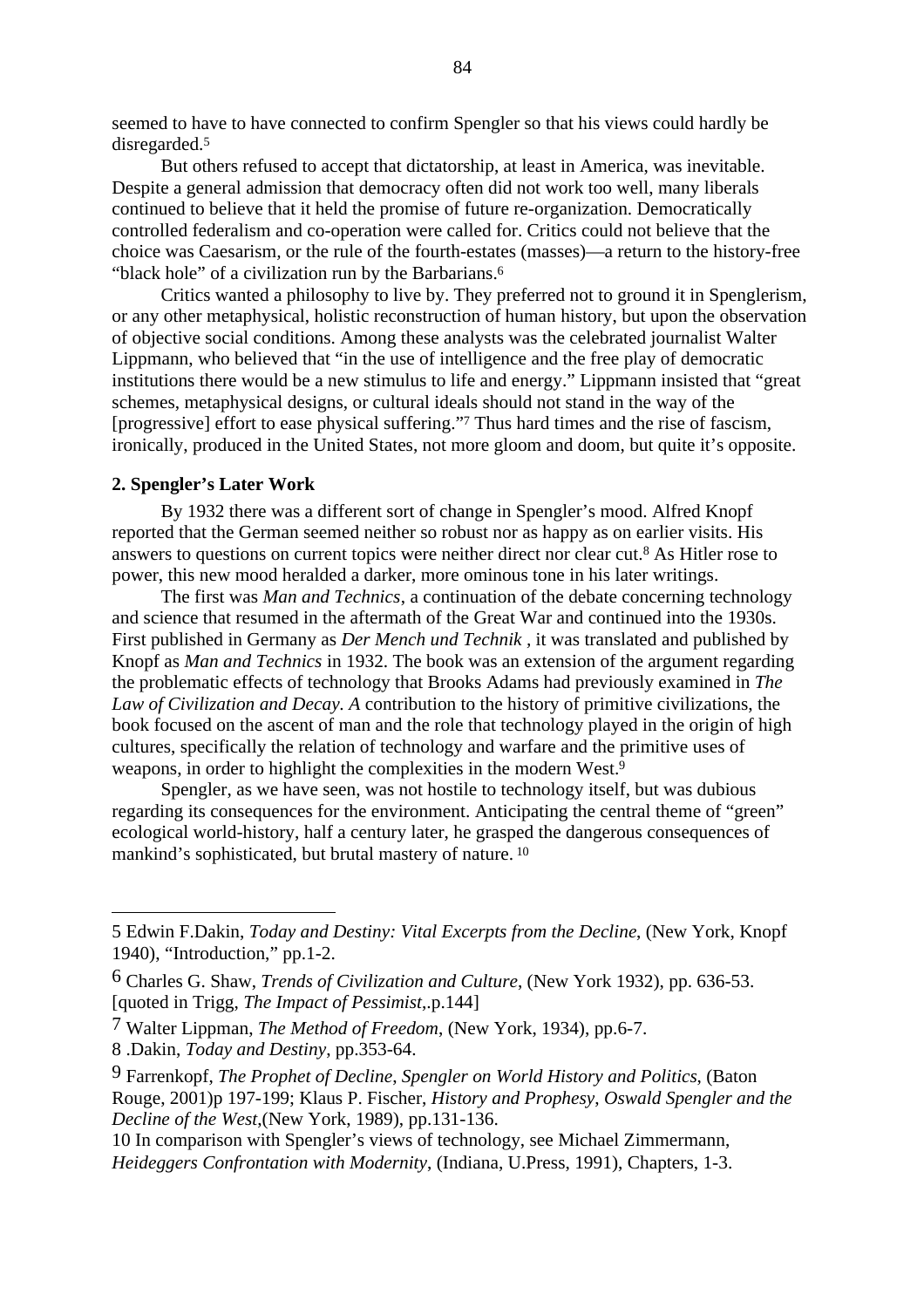Spengler claimed that in order to understand the essence of modern technology we must go back to the earliest times. "The free moving life of the animal is struggle," he wrote. Technics is a tactic in this "struggle of life." It concerns itself with action, not implements, not with how one fashions things, but what one does with them; "not the weapon, but the battle."11 Life is a combat, a strife involving the will-to-power, a matching of one technique against another.

 Spengler outlined both sides of the technology debate: the *idealists* regarded technics and economics as matters beneath "culture" and unworthy of the "cultured individual." Opposing this view stood the *naturalist progressivists*, who claimed that whatever is useful is a legitimate element of "culture," while "[The] rest was luxury, superstition and barbarism."  $12$ 

For "modernizers," like Progressives in *fin-de- siecle* America, technology was superior to past history, a conclusion that followed from their rejection of historicism. But from Spengler's viewpoint —that of *reactionary modernism*—the development of technology was a Faustian bargain with economic growth, leading inexorably to the final phase of the Faustian drive for infinite global extension. Anticipating modern world-system-theoreticians, Spengler described both species and land loss—claiming that Faustian civilization was destroying the organic world during its period of expansion.<sup>13</sup>

The world supremacy of the West was based on an uncontested monopoly of industry, a monopoly that allowed a white worker to draw a high wage. But in the Far East, India, South America, and South Africa, industrial regions were coming into being which, owing to low-wage scales, would eventually face the Faustian West with deadly competition. According to Spengler "the colored world is begging to take revenge of its lords." The vast tribe of the "colored races" would ultimately shatter the Faustian organization of the West. Unable to foresee the rise of the "online-economy" over the old industrialism by century's end, Spengler falsely predicted that Western "weariness is spreading and the flight of the born leader from the Machine is beginning!"14

 Projecting the theme of primitive warfare forward in time, Spengler predicted that the "colored races" would in the future adopt the complex technology of the modern West, and employ modern methods of war to destroy the imperialist "dominant white races." Thus the "Supreme Machine" would bring an end to "Faustian civilization." Spengler asserted: "the works of man are unnatural and artificial, and to fight nature is hopeless." The *nemesis* of nature comes when "man becomes a servant of the Machine." Only dreamers believe that there is a way out, our duty is to hold on the last position, without hope, "This is greatness. That is what it means to be thoroughbred. The honorable end is the one thing that can *not be* taken from a man."15

In *The Hour of Decision* (1934), Spengler continued his discussion of world wide warfare with specific reference to Germany. The book on the whole was a celebration of Prussian military values and a cornucopia of anti-liberal sentiment—the same sort of ideas which Father Coughlin and Huey Long were already voicing against Franklin D. Roosevelt's New Deal.

<sup>11</sup> Oswald Spengler, *Man and Technics A Contribution to a Philosophy of Life*, (New York, Alfred A. Knopf),p. 10.

<sup>12</sup> *Ibid*., p. 6.

<sup>13</sup> Farrenkopf, The *Prophet*, p.204.

<sup>14</sup> Spengler, *Man and Technics*, p.97.

<sup>15</sup> *Ibid*.p.104.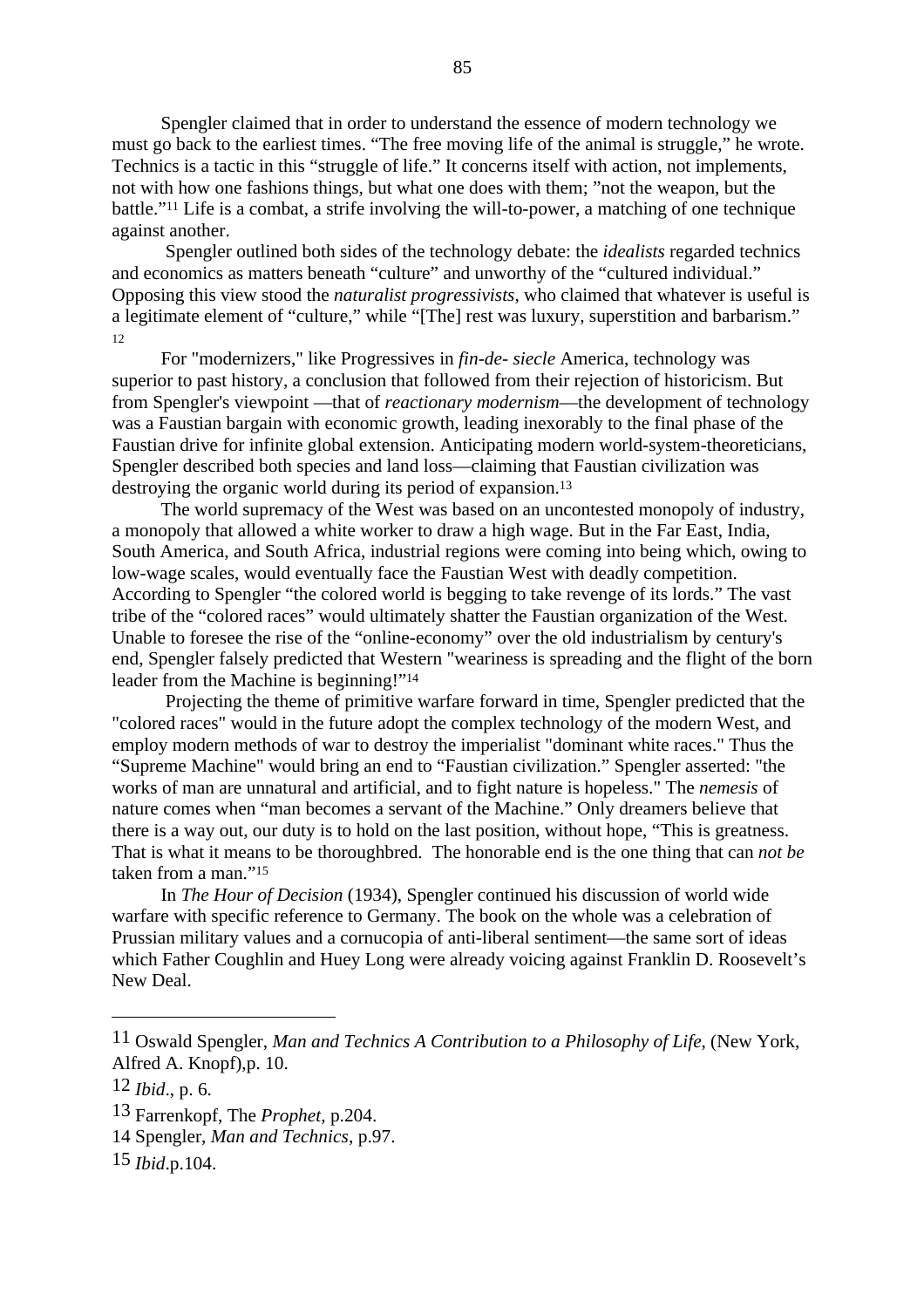Spengler warned that Germany was in "danger because it was close to a second world war." According to Spengler, Germany must be in "form" led by the discipline of its "aristocratic caste," while the Nazi celebrations "should be saved for a real and definite success in the field of foreign politics."

Spengler explained further how the West had entered upon an age of world-wars. By 1878 the age was already ripe for World War I; yet the power of the several states, and especially the great statesmanship of Bismarck, kept war at bay. From the turn of the century, the decay of the state-system had become obvious. States were purely political units—not units bound up with race, language, or religion, but standing above these. In the classical era of a European "balance-of- power- politics" *internal politics* existed only to secure the strength and unity of *external politics*. When these two spheres of the state's interests pursued different aims, the state went "out of form."16

 For Spengler, Prussianism was the aristocratic ordering of life according to achievement and quality. A Prussian statesman was someone who disciplined himself. Prussianism set itself against majority and mob-rule, and against the dominance of the mass. It was aristocratic and conservative in nature; it was the Right as opposed to the Left. It grew from whatever fundamental life forces still existed in the Nordic people: instincts for "power and possession as power; for inheritance, fecundity, and family… for distinctions in rank and social gradation, whose moral enemy is Rationalism from 1750 to 1950." According to Spengler, all really great leaders in history went to the Right. They abhorred Liberalism and Socialism.17

In this spirit Spengler repeated that the United States was neither a real nation nor a real state. In the context of the Great Depression, America was a boundless area with a population of uprooted citizens "…drifting from town to town in the dollar hunt, unscrupulous and dissolute…" America was "a dictatorship of the mass-man… [What] was called government was likely to melt away suddenly."

 Crime was a popular sport in American big cities. The underworld was powerfully organized. Anticipating the moral dilemma of American foreign policy and the building of the "American empire" Spengler proposed that the big question for the United States was whether the sleeping moral force of the American people would awaken to construct a state and to sacrifice both possessions and blood for it in a time of real danger.

 Nor had England or France the potential of Germany; no other country of German origin had as much "race" left in its people. The "colored people," who waited to plunge their sword into the declining West, were not pacifists. Once the "colored had feared the white man," but now they despised him. It was even possible that the "class-war" and the "racewar" would join forces to crush the white Faustians. In America, ravaged by the Great Depression, Spengler forecast: "white proletariat breaks loose in the United Sates, the Negro will be on the spot, and behind him Indians and Japanese will await their hour."<sup>18</sup>

Liberalism, the ideology of the Left, progressed logically from Jacobinism to Bolshevism, Spengler continued. These two versions of the leftist ideology were not in opposition, but were the beginning and the end of a single movement. In the liberal West money and intelligence, counting-house and lecture-chair, accountants and clerks— after the English and French bourgeoisie revolutions— took the place of "form-order existence," of manners, obligations and respect for the ancient ruling class. The scapegoats for the "false

<sup>16</sup> Oswald Spengler, *The Hour of Decision*, (New York, Alfred A Knopf, 1934),p.135.

<sup>17</sup> *Ibid.,*pp. 194-195.

<sup>18</sup> *Ibid*. pp. 214-229.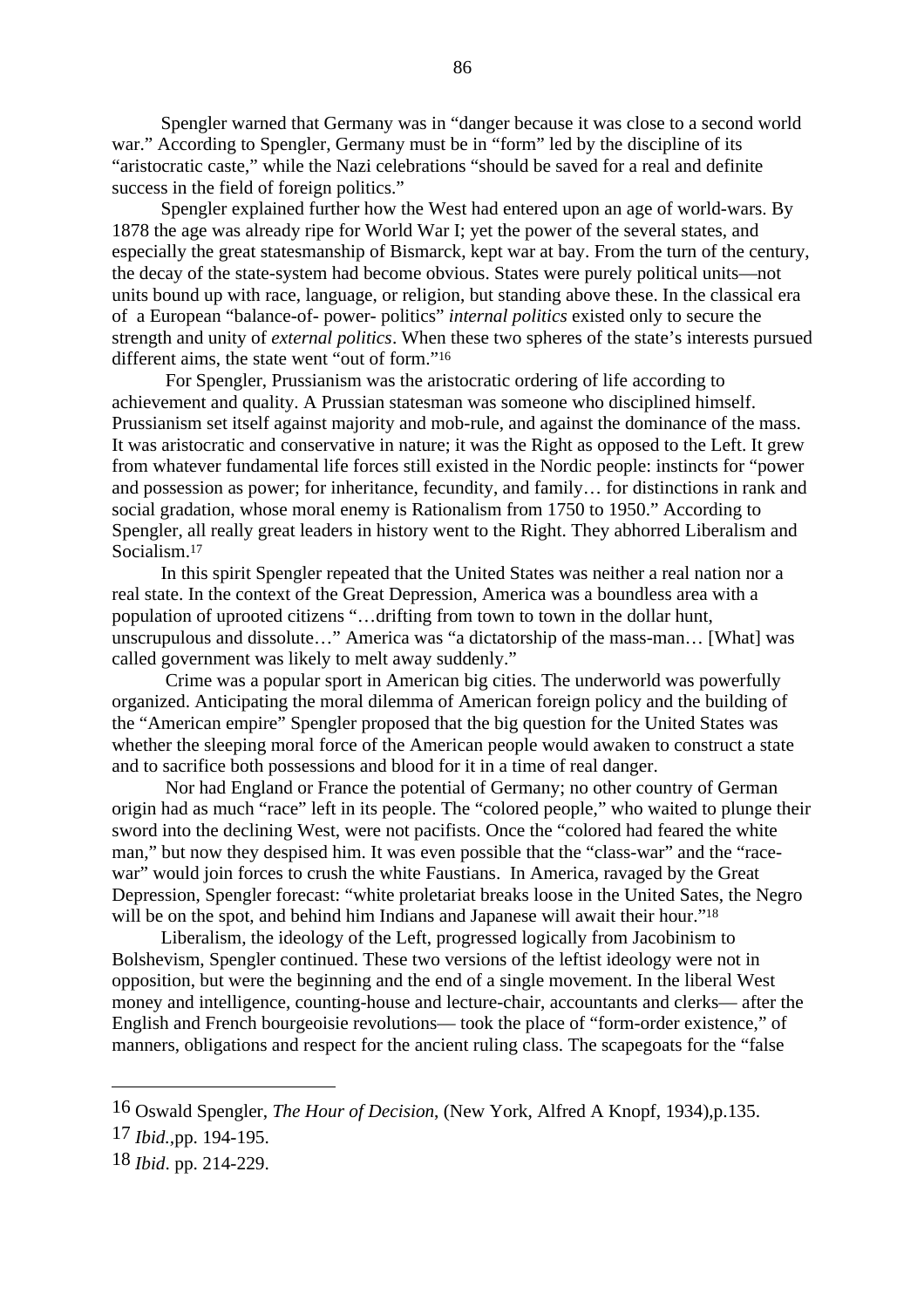rhetoric" of liberalism used to be the aristocrats. In the "Age of Bolshevism" they were the "…possessors, from peasant to entrepreneur."19

#### **3. Spengler and the Nazis**

Did Spengler thus support fascism and Hitler, directly or indirectly? On this issue historians have differed. Writing in the early 1950s, H. Stuart Hughes argued that Spengler was at least indirectly responsible for the turn of events:

In undermining public confidence in the Republic and in parliamentary institutions, and in preaching the association of the concepts of Prussianism and socialism, he had prepared the way for the Nazi mentality. . . He had tossed off wild phrases about a "hard" philosophy of life, about blood and destruction that could not fail to be misunderstood.20

Another critic of the 1950s argued more forcibly that it was self- evident that Spengler gave the Nazis historical credentials when he promoted the Nietzschean idea of life as a struggle between strong and weak, while at the same time transposing this theme to global power-politics.21

More recently, Paul Costello has argued that Spengler was at best ambivalent toward National Socialism. "Spengler was averse to Nazi racism and the romantic emotionalism of the movement." Costello noted. "He believed that the Nazis [were not] aristocratic: they were the voices of the mob."22 Although Spengler admired "condottier" Mussolini, he regarded Hitler as "too vulgar," while *The Hour* was Spengler's ambiguous "call to action." 23

What Spengler's later critics failed to acknowledge, as did his opponents in the 1930s, was that the Nazis denounced Spengler before his death because of his opposition to anti-Semitism. Spengler did not adhere to the "race" or the "folk" theories of the Nazis, but rather opposed them. For Spengler, "race" was nothing more than a product of geographic forces. In Spengler's theory, Jews lived in Europe as *fossils* of the decaying Oriental *Magian* civilization— stranded in the Western Faustian world. Spengler maintained that, because the Jews came from another Culture, the Faustian Nazis could not understand their supra-national cosmopolitanism.

When *The Hour of Decision* was published in the United States, the Nazi campaign against Spengler was well underway. In 1933 *The New York Times* reported a break between Spengler and the Nazis, noting that in Germany, a professor named Alfred Baumber spearheaded the attack both in the press and in lectures, while the Nazis themselves criticized Spengler's ideas as "political trash."<sup>24</sup> A year later, Nazi propagandist Johan Von Leers, of

23 H. Stuart Hughes, "Spengler," *The New York Review of Books*, 1963, no.2, p. 21. Best introduction to fascism and it's relation to American thought, John P.Diggins, *Mussolini and Fascism: The View from America*, (Princeton, N.J. 1972).

24 Otto D. Tolischus, "Nazis Are Turning Guns on Spengler," *The New York Times*, December 31, 1933.

<sup>19</sup> *Ibid*.p. 110.

<sup>20</sup> Hughes, *Oswald Spengler*, p.132.

<sup>21</sup> Martin Brauun, "Bury, Spengler and the New Spenglerians," *History Today* 7 (1952), p.528.

<sup>22</sup> Costello, *World Historians,* p.63.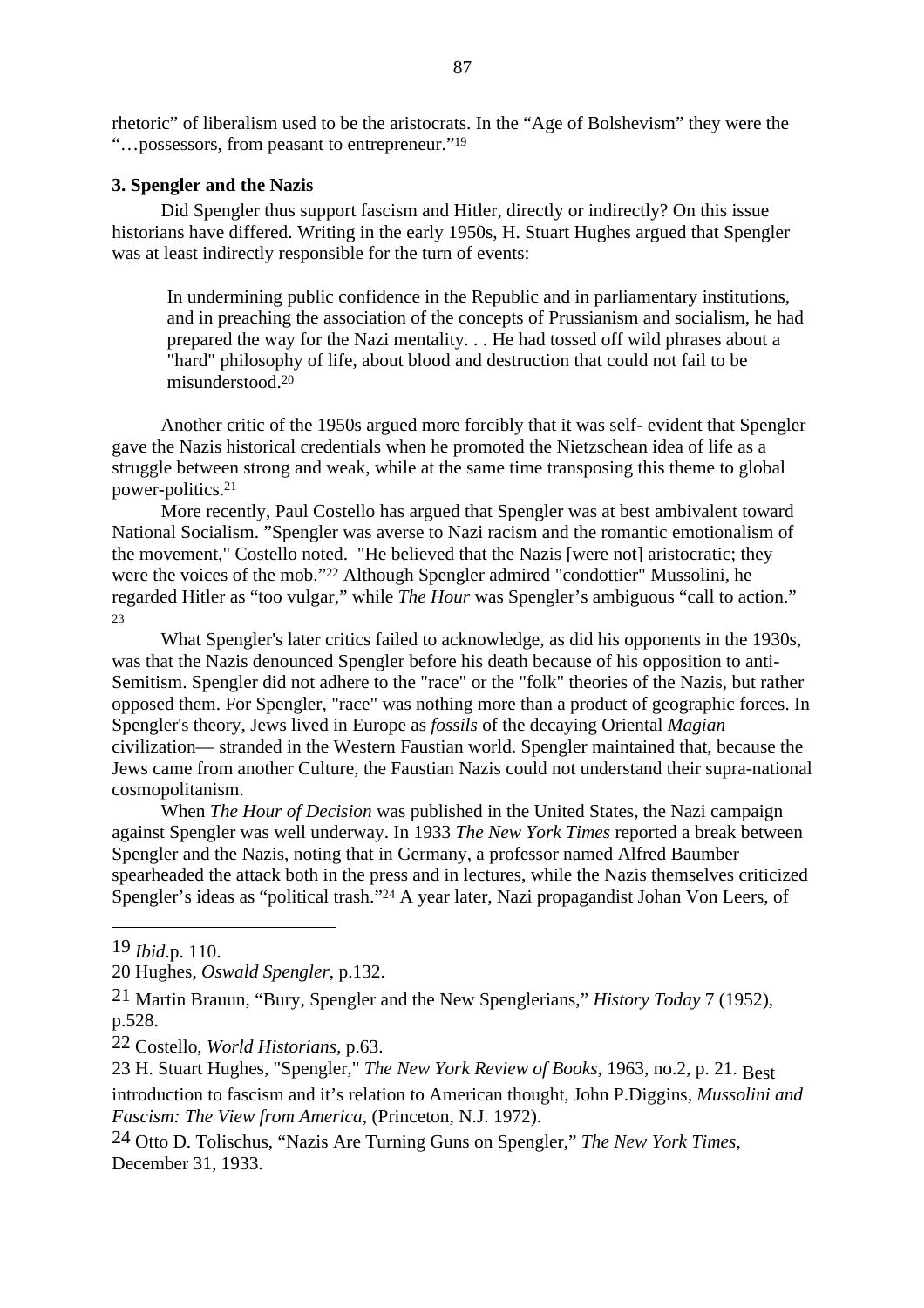the German High School for Politics, challenged the notion that Spengler's philosophy was good Nazism in his book *Spengler's Weltpolitisches System und der Nationalsozialismus* (1934). In his view, Spengler was a negative skeptic who had and, "ice cold contempt for the people."25

Spengler himself did not live to see the battle of the "New Caesars." He died in 1936, after being damned by the Nazi propaganda machine because of his denunciation of Hitler and his racist pogroms of the "magian-people." By this time his influence in Germany had almost disappeared.

## **4. The American Response**

In America, Spengler's *Man and Technics* drew at least one favorable notice. In the "high brow" journal *Vanity Fair,* the reviewer claimed that Spengler —"the greatest German philosopher since Nietzsche— saw the sad ending to the age of technology." He further explained that in Spengler's book, "the problem of the Machine Age is viewed with detachment and the appreciation of a Kant or Spinoza . . . In view of the Communists there is not frenzied protest of the disgruntled intellectual, no object glorifying American tractors, in the neo-Marxian manner." In conclusion this *reviewer* declared, "Just as Spengler surveyed our Western civilization and traced the curve of its inevitable and natural dissolution, so he now describes the equally inevitable triumph of the machine and the revolt against machinery of the superior man."26

Others, however, criticized Spengler for failing to see that the growth of human wisdom held the key to a promising future in which science would be used for man's benefit. They reformulated the pragmatist viewpoint—stressing that, through intelligent controls the "evils of civilization may be lessened." Man was not simply a "beast of prey." The Machine was not necessarily cold and impersonal. Spengler in describing modern *Civilization* was offering only one side of the story. Man could be selfish, yet he created and died for the cooperative institutions he called truth and sought after righteousness.

Pragmatist John Dewey pointed out that Spengler failed to see that the machine could be used for man's pleasure and advancement and criticized the German for tautologically claiming that human desires and thoughts were impotent.27 Popular author and critic Stuart Chase maintained that mankind's faculties had been tremendously extended by the use of machines; telescope enables us to see farther, cars to go farther, radios to hear more, and so forth. There was overall hope in the world that technology would contribute to the welfare of Western man.28

## *Spengler as Fascist*

*The Hour of Decision*, however, turned the tide. Spengler was now associated with the Nazis. The book was described as filled on every page with sweeping pronouncements which lacked evidence—for example, "the rise of the colored" and "the beast of prey." Critics attacked Spengler's "false ideal" of Prussianism as a heroic barbarism, which negated all aspirations to a mere civilized life.

<sup>25</sup> Hughes, *Oswald Spengler,* p.131.

<sup>26 &</sup>quot;Spengler", *Vanity Fair*, March 1933, p.22.

<sup>27</sup> John Dewey, "Self-Saver or Frankenstein," *Saturday Review of Literature*, VII (March 12, 1932), pp.581-82.

<sup>28</sup> Stuart Chase, *Men and Machines*, (New York, 1935), pp.1-21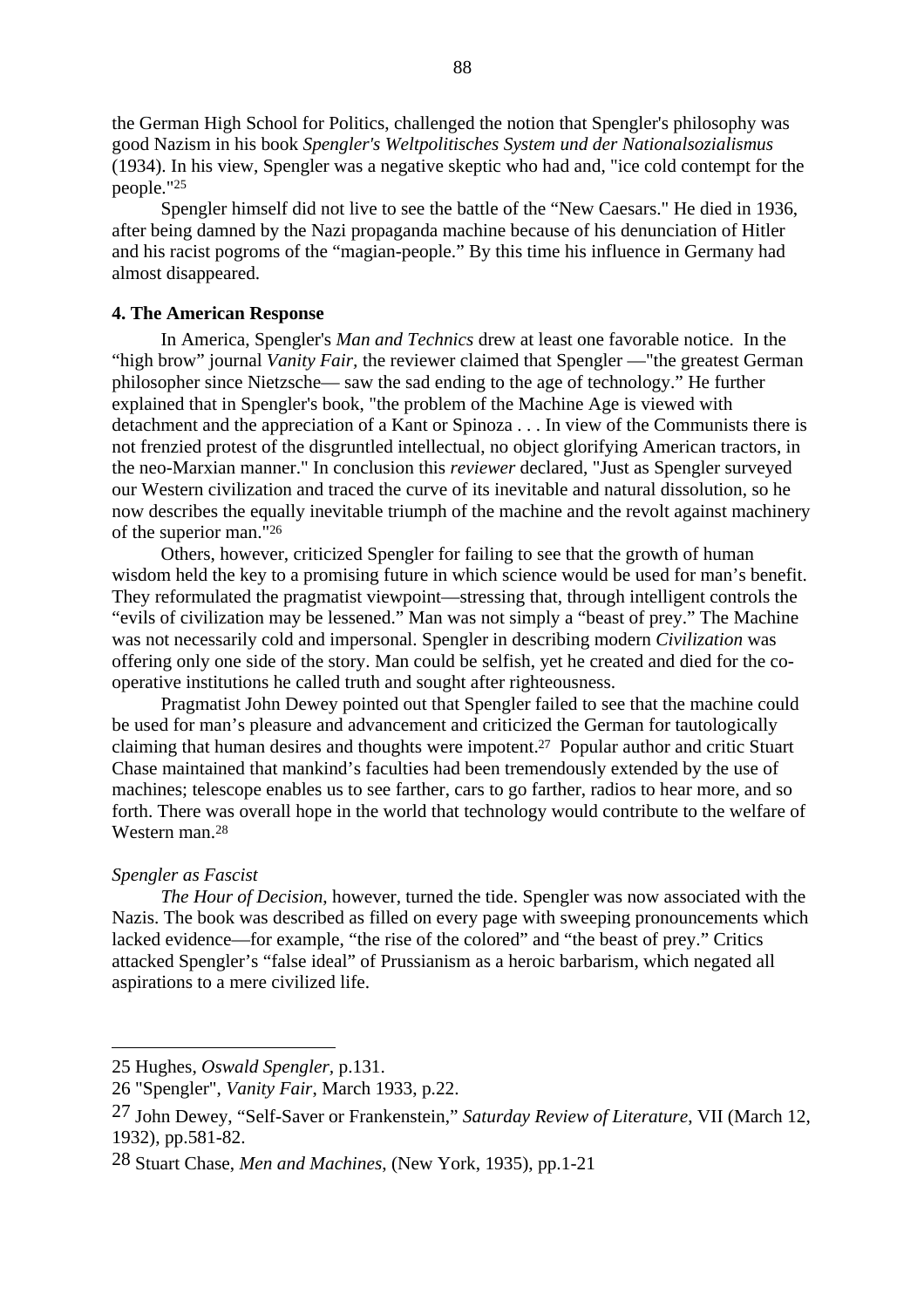Columbia historian Carlton J. Hayes criticized Spengler for his analogies and his cyclical theory. Spengler was not only inaccurate but reckless, not from blind ignorance, but spiritual pride. Hayes called Spengler's work "simple and naive, filled with wishful thinking, and not to be taken seriously."29 Literary critic Allen Tate saw the work as "a tract against liberalism," rather than a historical work. It contained a hatred of liberal reform and bellicose, "leader-oriented, pro-German viewpoint"—Spengler in *The Hour* had declared that Germany had had to decide whether she took only a second place in the "return of the Caesars," or produced Caesar himself. 30

Spengler's attack on reason, once attractive if suspect, was now a distinct liability. Stuart Chase suggested that Spengler be sent to a psychiatrist.<sup>31</sup> American liberals classified Spengler as romantic and irrationalist. According to Max Lerner, Spengler, held that anything good in civilization came from antirational and "plantlike" levels of cognition in man.32

John Herman Randall, Jr., author of the best-selling *The Making of the Modern Mind* (1926) argued that "when intellectual methods reveal themselves as being inadequate, one possible remedy is to supplement them with other methods." This was what Spengler had done. He appealed from a "limited reason... to tradition, intuition, and a new faith, and a will to believe." Spengler offered a wholly undiscriminating substitute without direction or intent, even though Randall conceded that "Spengler was trying to add [intuition] to reason rather than to eradicate reason completely." 33

According James Shotwell, Spengler's work was a reflection of  $20<sup>th</sup>$  century German thoughts and moods. Germany after the war had lost its taste for history and turned to economics and to the "will to future" for consolation. 34 When Spengler died in 1936, *The New York Times* once again falsely summarized *The Decline* as intellectual fallout from World War I, whereas in actuality, as earlier noted, it appeared before the war ended.<sup>35</sup>

#### *Mumford and Beard Reconsider*

By the mid-30s, Spengler's onetime-supporters had also turned on him, among them Lewis Mumford and Charles Beard. During the 1930s, according to his biographer Donald Miller, Mumford wrote consistently against what he called "communal savagery of fascism" in Europe. In his *Technics and Civilization* (1934), Mumford searched for the potentiality in human societies for cultural growth, stressing both self-renewal" and "cultural renewal." Although Mumford agreed in spirit with Spengler, that history was actually a form of moral prophesy, he predicted a vastly different future than Spengler's "Prussian Platonism" had forecast.36

35 *The New York Times,* "Oswald Spengler," May 9, 1936, p.14. (Editorial). 36 Miller, *Lewis Mumford*, p.301.

<sup>29</sup> Carlton J: Hayes, "The Hour of Decision," *Political Science Quarterly*, XLIX (1934), p.285-286.

<sup>30</sup> Allen Tate, "Spengler's Tract Against Liberalism," *The American Review*, III, (April, 1934), pp.41-47.

<sup>31</sup> Stuart Chase, *The Tyranny of Words*, (New York, 1938), p.22.

<sup>32</sup> Max Lerner, *Ideas are Weapons*, (New York, 1940), pp.3-12.

<sup>33</sup> John Herman Randall Jr., "This So-Called Revolt Against Reason," *The American Scholar*, V (May, 1936), p. 347-49.

<sup>34</sup> James T. Shottwell, "Spengler: a Poetic Interpretation of History," *Current History*, XXX,(May, 1929),283-88.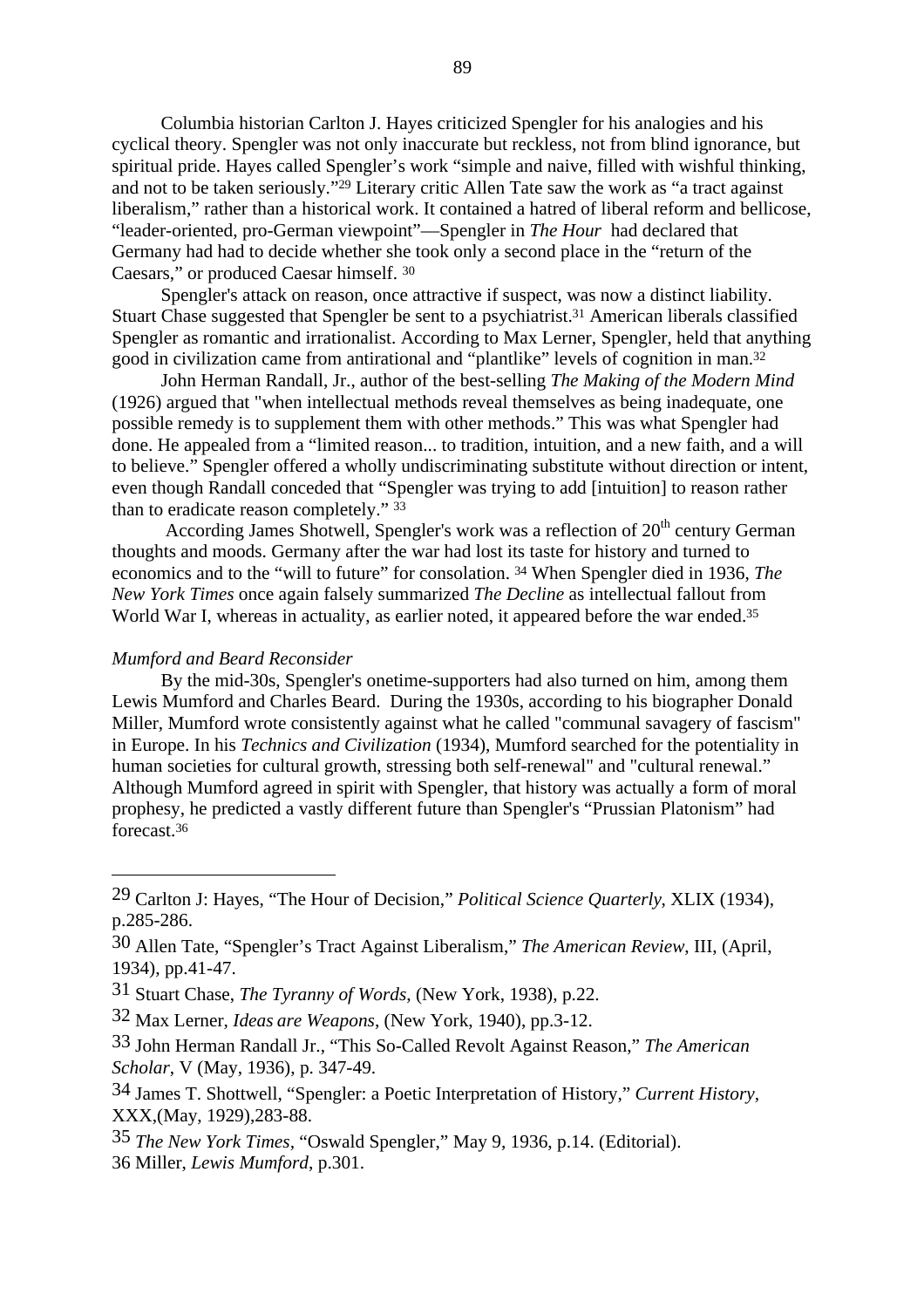Reacting to Spengler's *Man and Technics* , Mumford argued that science and mechanization "were never wholeheartedly opposed to human culture." He maintained that, technology, if properly used, meant liberation from prejudices and intellectual confusions of the past. Mumford held the conviction, that "men needed technology to create a new civilization."37

Mumford also insisted that the human use and application of technology was not *essentially* for domination and warfare—as Spengler maintained— but instead that technology saved time and physical labor, thus increasing the sentimental and co-operative aspects of human civilization. He strongly disagreed with Spengler's prediction that the industrial machinery of war will destroy Faustian civilization.

In his criticism of the *Man and Technics,* Mumford now also compared Spengler to Hitler,

The animus of the [*The Man and Technics*] is profoundly with that maudlin romanticism, that sentimental apotheosis of brutality; and that understandable mood of degradation which characterizes the Nazis today. Spengler and Hitler living in Munich have more in common than their place of residence.<sup>38</sup>

Reviewing the *Hour of Decision,* Mumford wrote that it was necessary to put on an "operating gown and disinfecting one's hands" before opening the book. Mumford thought that Spengler wished for the age of the Caesars to arrive while "men of blood have long been doing battle with the forces of rationalism, liberalism. . . "39 In the review in the *New Republic* in 1935, Mumford described fascist movement as, "political parties, organized on gangster principles, paralyzing the development of the modern state." For the establishment of these organizations, he laid blame on Spengler and the Italian sociologist and economist Vilfredo Pareto—whose theory of elites had influenced anti-democratic political movements in Italy. Mumford explained how these *proto-fascists* had used their intellects "to prepare the way for neurotic simplifications of human conduct [which resulted in] silly collective ambitions and perfectly childlike forms of communal savagery." In the perspective of history, Mumford maintained,

Roman Civilization had a conviction of strength but no strength of conviction, fascism has been preceded by an intellectual advance guard of fantasies and rationalizations and dogma - a spacious system of social psychology, like Pareto's, a Prussian drillmasters version of history like Spengler's. 40

The fear of rising totalitarianism made Mumford cautious of all German metaphysics. Although he chose *The Decline* for *The New Republic's* anthology *The Books that Changed our Minds* (1939), he hinted that "together with Nietzsche, Spengler had sensed the advent of

<sup>37</sup> Mumford later changed this anti-Spengler, anti-Henry Adams view, when he criticized modern technological warfare, driven by the "megamachine," in, "Apology to Henry Adams," *Virginia Quarterly Review*, Spring 1962, no.2. passim.

<sup>38</sup> Lewis Mumford, "The Decline of Spengler," *The New Republic*, March 9, 1932, p.104.

<sup>39</sup> Lewis Mumford, "The Hour of Disintegration," *The New Republic*, (February 21, 1934), pp. 51-52.

<sup>40</sup> Lewis Mumford, "Civilized History", *The New Republic*, November 22. 1935, pp. 63-66. also reformulated in L.M., "The Menace of Totalitarian Absolutism," *The New Republic*, November 27, 1935.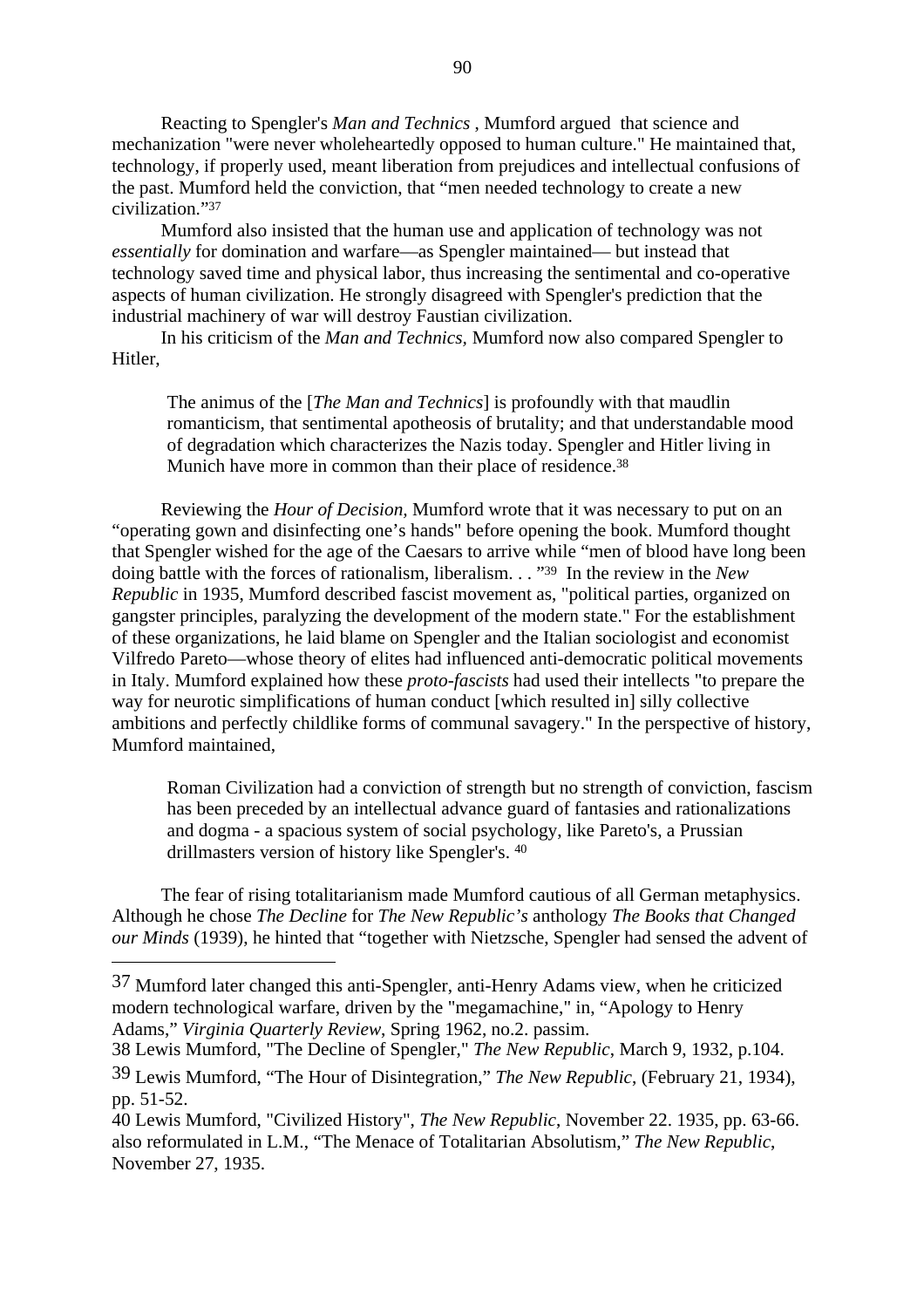something resembling fascism as the last gasp of civilization." Analyzing Spengler's authoritarianism, he added: "Spengler had a free mind and servile emotional attitude; he presented a formidable upright figure, with a domed bald head and a keen eye, but in the presence of authority, particularly military authority, his backbone crumbled."41 Contrasting Spengler with his "successor" Arnold Toynbee, Mumford later described the German as one of the intellectuals responsible for Fascism in Italy and Germany.

Writing again in the *New Republic* in 1939, Mumford again charged Spengler with promoting Junker barbarism as if it was high philosophy. According to Mumford the Nazis followed Spengler, in making an ideal of irrational violence. They also echoed Spengler in appropriating profit from industry and banking for the state and in plans to make the German army mobile. The Nazis thus owed much to Spengler who was one of their prophets and philosophers.42 Trusting in pragmatic, liberal values Mumford now judged Spengler's myth of the inevitable decline as "a dangerous dogma [which had created] hate and stupidity [and] savage and imbecile powers, so far from being the natural rulers of the world, are but the advancing outposts of disintegration and death."43

More than Spengler's metaphysics, the Munich agreement in 1938 and the signing of the Nazi-Soviet pact in 1939 destroyed liberal illusions about the peaceful course for human history under progressive technology. Spengler's prophesies of the Faustian decline and the "triumphant machine" began to materialize when the German *blitzkrieg-machine* started its brutal world conquest in September 1939. In 1940 shortly after the fall of France Lewis Mumford resigned from the editorial board of *The New Republic,* after publishing "The Corruption of Liberalism."

Charles Beard also appeared to have lost whatever sympathy he had for Spengler and *The Decline***.** In a revised version of *The Rise of American Civilization*, (1937) he accused Spengler of providing the "keynote of downfall" for the Weimar republic, which finally collapsed because of lack of faith for the democratic government and progressive world view. "[Pessimists] unable to endure the necessary strain of the age, led by Oswald Spengler, announced the doom of western civilization . . . [and ] asked whether science, the great God of the nineteenth century, was not the destroying Frankenstein of the twentieth century," Beard continued, "To this challenge the optimists could only answer by promising a return to the old course of `peace and progress´."44

By the end of the 1930s, many critics took Spengler's connection to fascism for granted. Writing in 1939, Carl Dreher noted that the links between Spengler and Nazism were clear: in the subservience of the individual to the state, the leadership of the elite, the absurdity of democracy, and the splendor of war. Spengler connected honor with race, race with nobility, and nobility with land, the leading Nazi themes—though other writers such as Houston Chamberlain had expressed the same ideas. 45

<sup>41</sup> Lewis Mumford, *"*Spengler's The Decline of the West: The First in the Series: Books That Changed Our Minds," *The New Republic*, January, 11, 1939, p.275.

<sup>42</sup> Lewis Mumford, "Spengler's The Decline," pp. 275-79 ; Mumford, "The Hour of Disintegration," *The New Republic*, February 21, 1934, pp.51-52.

<sup>43</sup> *Ibid.*

<sup>44</sup> Charles A. Beard, *The Rise of the American Civilization*, revised and enlarged edition, (New York 1937), p.777.

<sup>45</sup> Carl Dreher, "Spengler and the Third Reich," *The Virginia Quarterly Review*, XV (1939), pp.176-193.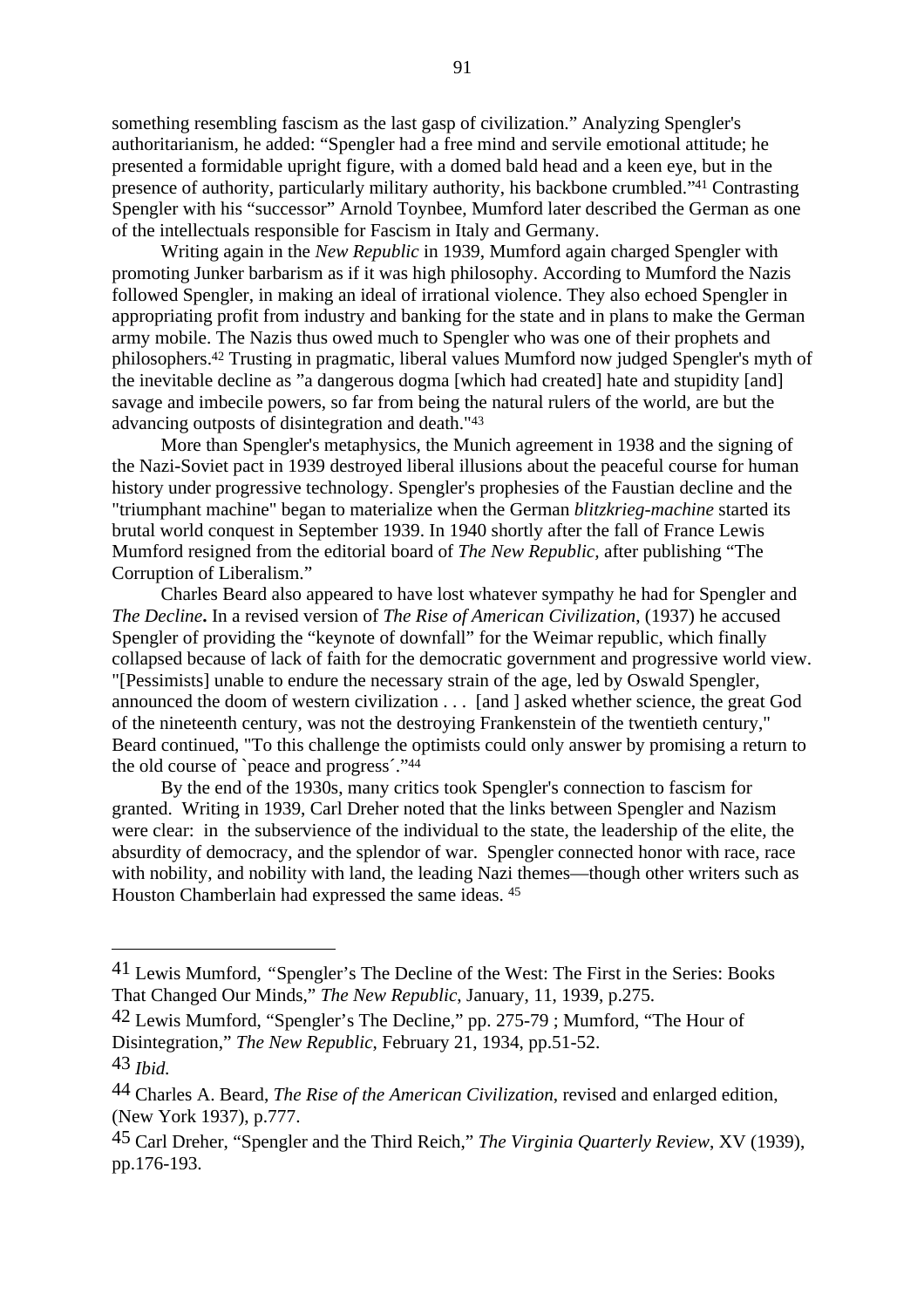But Dreher was also still willing to recognize differences between Spengler and Nazism. According to the writer, when the Nazis were down and out in 1924, Spengler sneered at their idealistic dreams and party spectacles adorned with flags, uniforms, and parades. Later Spengler called for *statesmen*, not party leadership.46

To one observer, Spengler's reputation nonetheless appeared to be in decline. Edwin Dakin, well-known as a psychobiographer of Mary Baker Eddy [the founder or the Christian Science] believed that Spengler's reputation was not enhanced by anything he wrote after *The Decline*. He had one great work in him—the rest was "residue and froth." Spengler's "world panorama, like a great play, was its own instigation for existence." 47

#### **5. The Rise of** *The Decline:* **Spengler and World War II**

#### *The German Émigrés*

The rapid deterioration of the international order after 1940, culminating in the fall of France in 1941, focused new interest on Spengler in what might be called a "third phase" of his reception. Recent *émigré* German intellectuals like Theodore Adorno and Hans Weigert argued that Spengler had been right in his prophesies, but warned that "Spenglerism" (meaning denial of man as a creative force) was a dangerous form of "poison" to intellectuals and the youth of the Free World, just as it has already poisoned Germany in the 1920s.

Analyzing Spengler the liberal Germans hoped to strengthen the democratic forces of the West against the dangerous doctrine of the "decline of the West." Exploring Spengler's contributions to the anti-liberal right-wing opposition in the Weimar Germany, Adorno and Weigert argued that *The Decline of the West* had contributed to the German conservative theories and to the German *zeitgeist* in the turbulent 1920s— a turmoil Spengler had ascribed to the twin evils of democracy and plutocracy.

The migration to the United States of leading German intellectuals during the 1930s added a critical dimension to American intellectual life. American intellectuals had typically assumed a unity between thought and action. Ideas were not considered ends in themselves, but ultimately seen as programs of action, the basic premise of pragmatism. The European intellectual tradition, in contrast, assumed that inquiry might be pursued as an end in itself, without a view toward action. The German *émigré*s brought this critical tradition to America, accounting in larger measure for a re-evaluation of Spengler shortly before and after the World War II.

The Diaspora of the German liberals in America began a new "Spengler revival" in the United States. The privately endowed *Institut für Sozialforchung,* founded in 1923 in Frankfurt moved to the United States in 1934, where Columbia University offered it hospitality. There the "critical theory" of Max Horkheimer and Theodore Adorno made the institute world-famous. Both detested the abstractions by which German metaphysics and philosophical idealism had veiled the "real world," while they, at the same time, were critical of Anglo-American empiricism. "Critical theory," in contrast to German idealism and naïve empiricism, sought to understand the human universe in the "context of real psychosocial processes."48

<sup>46</sup> *Ibid*.

<sup>47</sup> Edwin Dakin. *Today and Destiny, Vital Excerpts from The Decline of the West*, (New York,1940),p.360.

<sup>48</sup> H. Stuart Hughes, *Between Commitment And Disillillusion* & *The Obstructed Path And The Sea Change 1930-1965,* ( Connecticut 1987), pp. 144-146.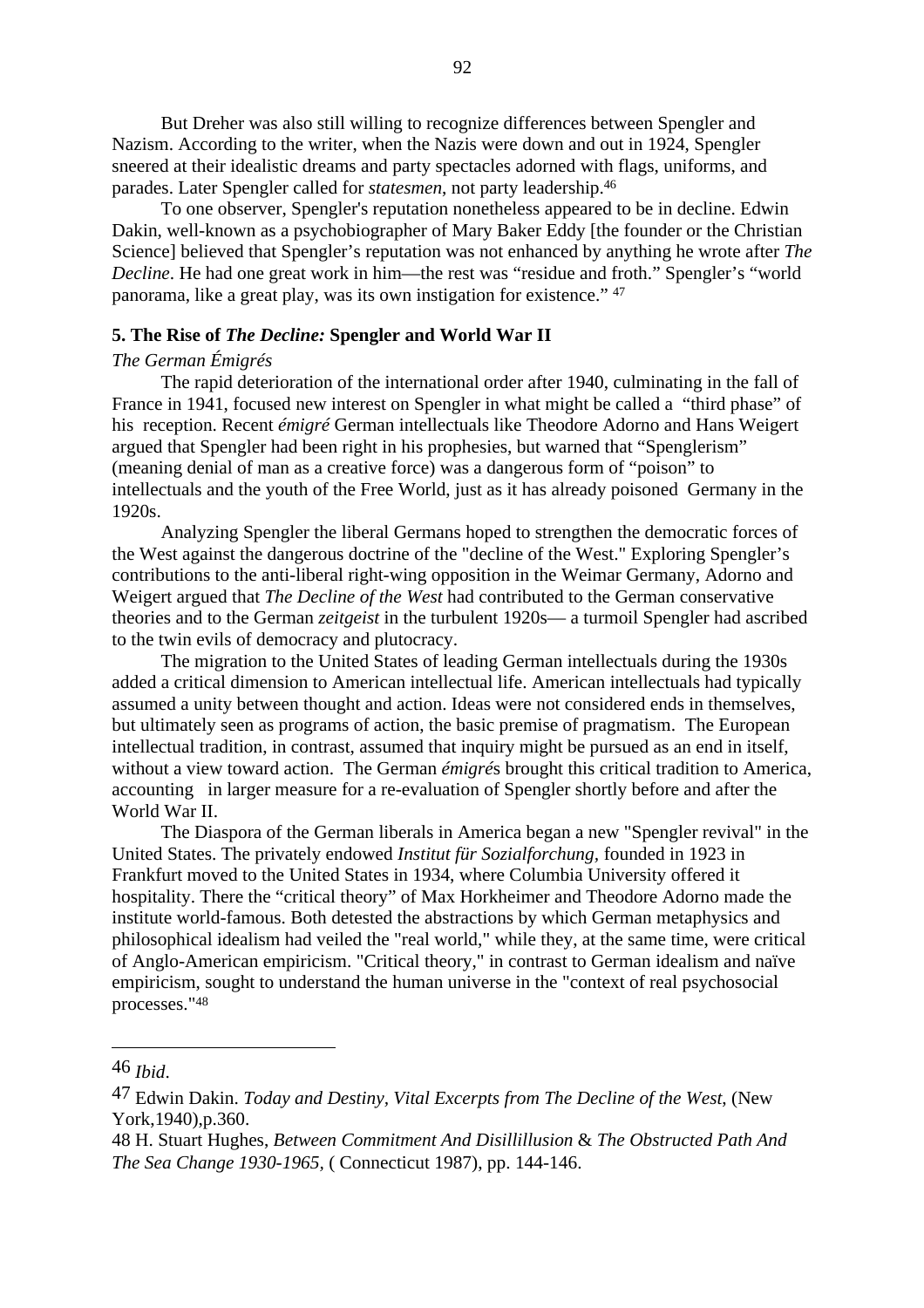Adorno had achieved eminence in philosophy, musicology, literary criticism, and sociology, but his main field was cultural analysis. He especially attacked ideas derived from the Enlightenment, which in his view, held that everything could be "illuminated in order to be administered." In the philosophical tradition of Kant, he believed that the human spirit was destroyed by the quantitative and mechanistic spirit of modern culture.<sup>49</sup>

In a penetrating analysis of Spengler in *The New School for Social Research* series for 1941, Adorno maintained that the Western liberals' dismissal of Spengler as an ideological representative of right-wing Prussianism was one-sided. "Abroad he is regarded as one of the ideological accomplices of the new barbarism, a representative of the most brutal type of German imperialism." This myopia, according to Adorno, was dangerous "because many of Spengler's prophesies had come true." Because of his contemporary relevance, Adorno asserted, Spengler must be "reconsidered."

The course of world-history had vindicated Spengler's prognosis. "The forgotten Spengler takes his revenge by threatening to be right." Spengler's predictions regarding the coming of the totalitarianism had materialized exactly, Caesarism had arrived; and the political manipulation of the masses through new cultural forms had been realized. Spengler's political prognoses were no less accurate: "what Spengler correctly prophesies for the small states as political units also begins to materialize among men themselves in the large states and particularly among the inhabitants of the powerful totalitarian ones. . . Here, men have become mere objects of political manipulation.50

National Socialism followed to the letter Spengler's description of the change within the structures of political parties. In *The Decline* this process was expressed in the Nietzschean prediction that "the will to power is stronger than any theory. In the beginning the leading and the apparatus come into existence for the sake of the program . . . lastly the program vanishes from the memory, and the organization works for its own sake alone."51

Adorno also found "heuristic" value in Spengler's concept of Culture. According to Adorno, Spengler's strength lay in directing attention towards holistic conceptions, not merely towards empirical facts, "expressed by the individual, even when the latter assumes an air of freedom behind which universal dependence is hidden." As Adorno later wrote: "all observations of discrete social facts are mediated by the social totality [thus the] social observer therefore must examine the social order to make truthful investigations of any of its parts."

 Although recognizing the accuracy of Spengler's prophesies, and the value of his method, Adorno opposed a Spenglerian relativism that denied moral absolutes. In Spengler's holistic metaphysics he also saw the ideological basis for European turmoil and barbarism. The"over-ideological rationalization of social life in the totalitarian ideologies," he wrote," had resulted in the negation of freedom embodied in the governments of extreme social control."52

Adorno also condemned Spengler's surrender to fate (*Schicksal*) and his absolutist conception of nature that denied the efficacy human reason and will. Adorno argued —as has Czech president Thomas Masaryk in the context of the 1920s war-quilt debate—that the root

<sup>49</sup> Anthony Heilblut, *Exiled in Paradise: German Refugee Artist and Intelectuals in America from the 1930's to the Present*, (Boston, 1983), pp.160-163.Norman Cantor, *The American Century*:*Varieties of Culture in Modern Times*, (New York, 1997) pp.253-256.

<sup>50</sup> Theodore Adorno, "Spengler Today," *Studies in Philosophy and Social Science,* Institute for Social Research, New York, vol. 9, 1941, pp.306, 310.

<sup>51</sup> Spengler, *The Decline* II, p.452.

<sup>52</sup> Adorno, "Spengler Today,"pp.305-325.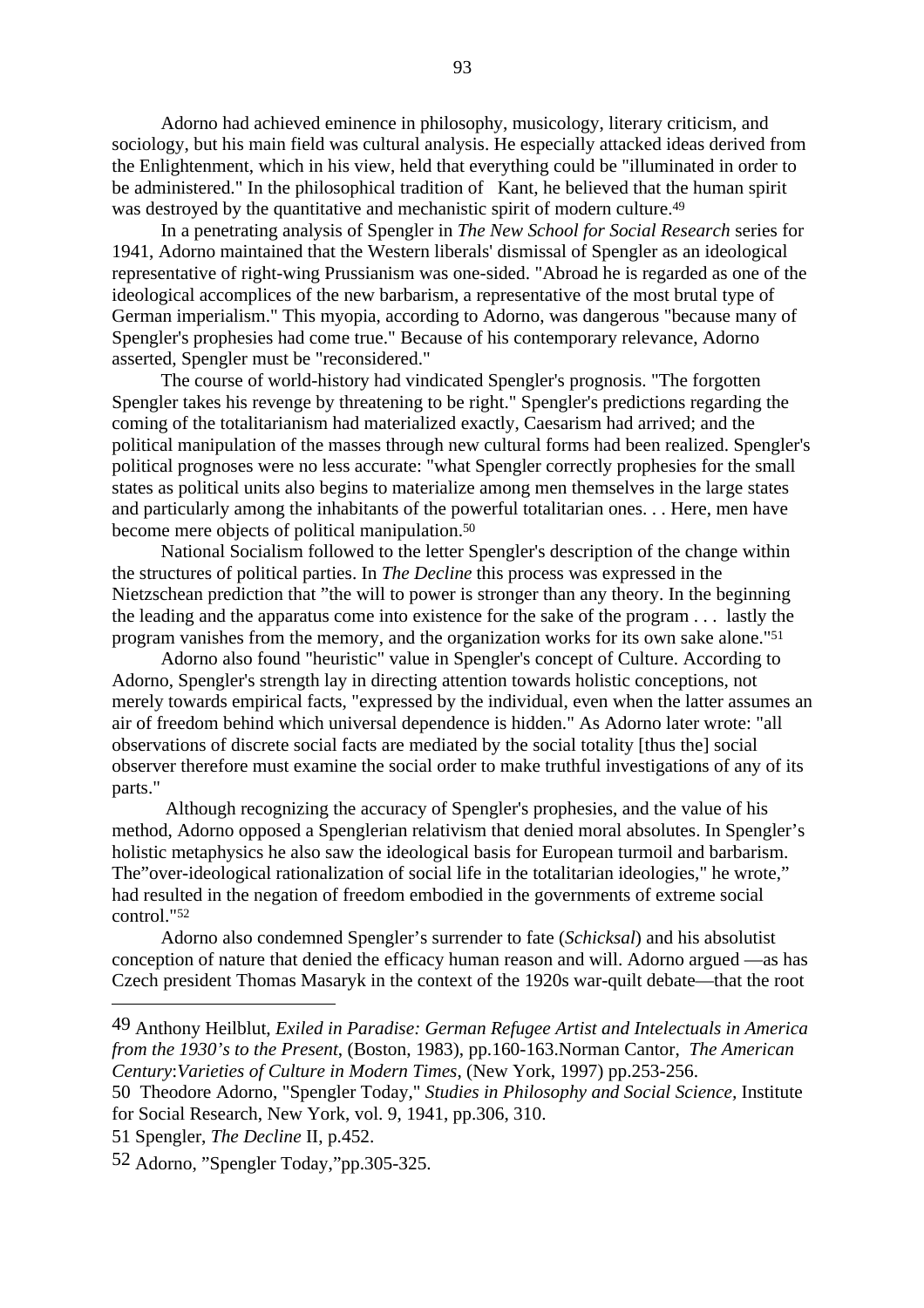of the disastrous political ideologies of the 1930s was the "German system of idealism, which made fetishes of prodigious universal concepts …. [This] tendency, which Schopenhauer, Kierkegaard and Marx attacked in Hegel… enhances to the point of undisguised joy in human sacrifice." The bad seed of totalitarianism was buried in *The Decline*. "For Spengler too, everything individual, no matter how remote it may be, becomes for him a sign of the big—the Culture."53

In this respect Adorno antedated American "New Liberal" thinking after 1945, which rejected both the philosophical and moral relativism of the 1930s and the excesses of metaphysical idealism. 54 This attack continued in Karl Popper's The *Poverty of Historicism* (1945) and Hannah Arendt 's *The Origins of Totalitarianism* (1951) both of which criticized Hegel's totalitarian idealism.

Adorno also underlined the political and social responsibilities of the liberal intellectual, another major theme in American post-war thought until the "best and brightest" came to grief during the Vietnam war. The apparent "helplessness" of liberal intellectuals in the face of totalitarianism had led Spengler to abandon them. But right- wing cultural critics like Spengler had, in Adorno's view, also fled their responsibilities when the Nazis came to power, regarding liberty, humanity and justice as nothing "but a swindle devised by the weak as a protection against the strong." The [right wing critique of liberal] ideologies is a comfortable one. According to Adorno: "It consists mainly in shifting from the insight into bad reality...[Freedom] develops only through the natural world's resistance to man... Culture is not, as with Spengler, the life of self-developing souls, but rather the struggle of men for the conditions of their perpetuation."55

In the most penetrating analysis of Spengler published in America to that time, Adorno in conclusion recast the suggestion that *The Decline* had expressed a fair forewarning to the New World's democratic society:

There is no chance of evading the magic circle of Spengler's morphology by defaming barbarism and relaying upon the healthiness of Culture… Instead we should become aware that the element of barbarism is inherent in Culture itself. Only these considerations that challenge the idea of Culture, no less than they challenge the reality of barbarism, have a chance to survive Spengler's verdict.<sup>56</sup>

The *émigré'* professor Hans Weigert agreed with Adorno 's assessment of Spengler's importance. "In 1942 *The Decline of The West* is more than antiquated best-seller," he wrote in *Foreign Affairs.* "The similarity of atmosphere between this destiny laden year and the year in which he wrote has bought about renaissance of Spenglerism among writers of politics and philosophy and what is more important, among the youth."57

 Weigert , like Adorno, accused American scholars of dealing superficially with Spengler. As a result, Spenglerism was often adopted without critical understanding of its fundamental dangers. Weigert maintained that because Spengler consciously eliminated man as a creative factor, he was fatal to the war-effort of the West. "If our youth should succumb

<sup>53</sup> *Ibid*.pp.305- 313.

<sup>54</sup> Novick, *That Noble*, p.281.

<sup>55</sup> Adorno, "Spengler Today,"pp.319- 322.

<sup>56</sup> *Ibid*.p.325.

<sup>57</sup> Hans Weigert: "The Future in Retrospect, Oswald Spengler, Twenty Five Years After", *Foreign Affairs*, XXI, October 1942, p.120.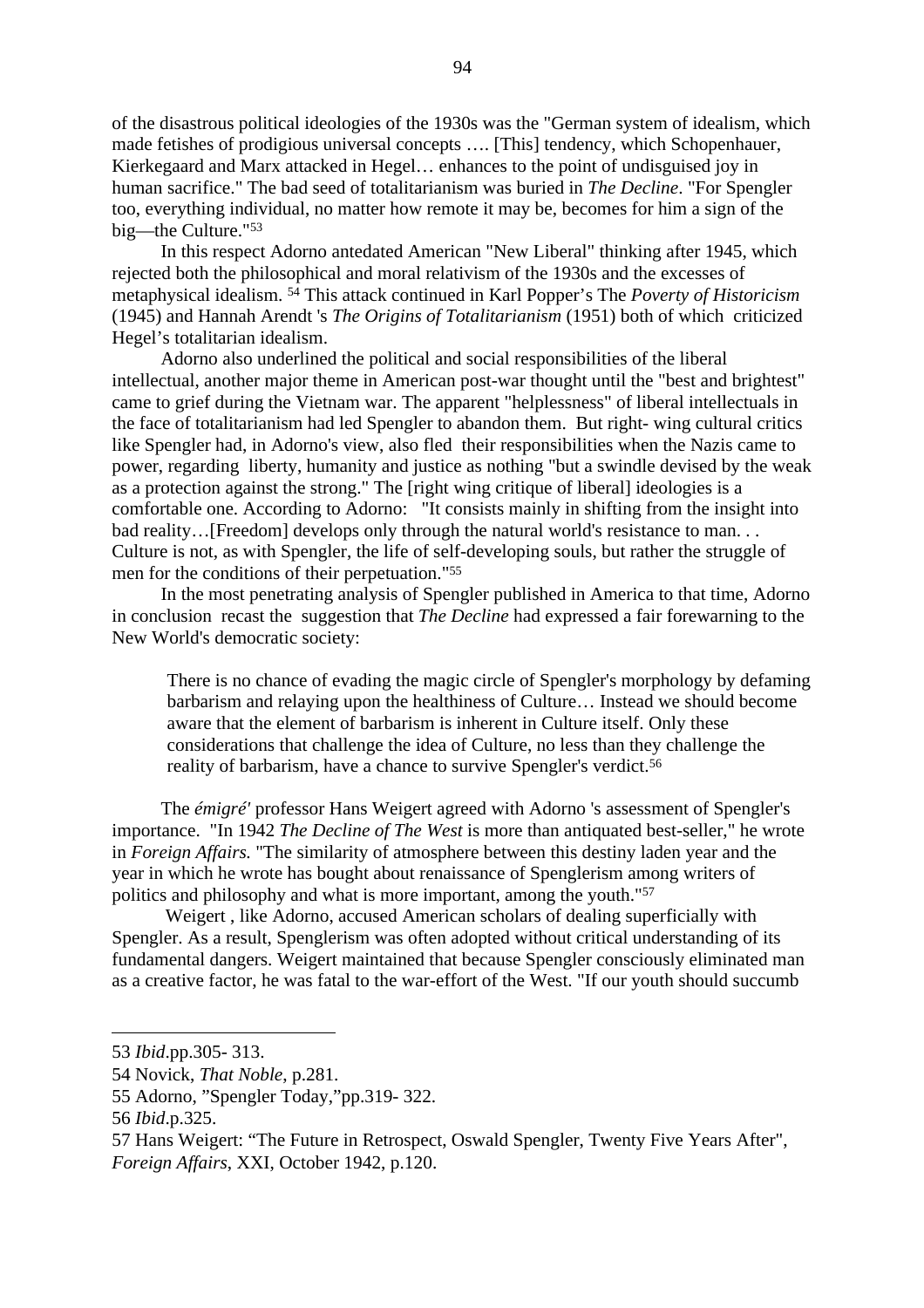to the seductions of Spenglerism and view the vital crisis of our time as the death agony of the West, "he warned, and then indeed Spengler would have been right. . . "58

## *Spengler in the War Years*

By 1941, some Americans also viewed Spengler as a prophet to be taken seriously, as they saw in world events the vindication of his theories. 59 Nicholas Murray Butler, already on record regarding *The Decline*, now called it *"*one of the four outstanding contributions to the philosophy of history published in the year just prior to 1939." It was received, he said, in countries other than Germany with tempered interest. As time passed, the interest increased and the sarcasm decreased. After discussing war, Butler asked if it were possible that Spengler was right in his contention that the decline of the West was obvious and certain. Circumstances seem to have made Butler more welcoming to Spengler's descriptions.

 Spengler was hailed as a realist in his view of politics and world events. Critics seemed to agree that there had arisen a "false" Spengler myth—partly because of the rise of Adolph Hitler—while Spengler in fact remained an enigma. Merle Boyer maintained that, as of 1939, no completely satisfying intellectual refutation of Spengler's thesis had attained the American general reader; he was thus hard to write off. Dr. Karl Heim of Tübingen University, on a visit to America, acknowledged that he knew of no proper repudiation of Spengler's dangerous theories and added that for Christians, none is necessary. Spengler's strengths and wide authority, however, rested on his creative powers as a literary artist and on his sharp intuition and conclusions.<sup>60</sup>

Presenting a new compilation of Spengler's writings in 1940, Edwin Dakin wished that Americans had listened to the German pessimist earlier. "Americans could have regarded Spengler in the Twenties as a warning . . . when Spengler was declaring that only the strong nation could be free."61 Dakin realized that most readers would probably disagree with Spengler's judgements on the weakness of democracy, but felt that events had confirmed "views [that] could be hardly ignored." There were signs that at last men might be ready to understand Spengler's message, Dakin continued. " Spengler wrote in an age when belief in progress and democracy and man's free will still burned brightly…But time seems to be giving Spengler the status of a prophet—perhaps the greatest of our age and Culture."

Moreover, in Dakin's view, Spengler's prophesies had been coming true sooner than anticipated. The unfolding of world-events was proof he was a true visionary. Agreeing with Boyer and Hein, Dakin asserted that Spengler's work had received no adequate criticism in any language. Its reception by distinguished American critics had been enthusiastic, but did not give Spengler the credit for being right, because, "he was describing a world that Americans hopefully regarded as historically outmoded—a world where force prevailed, and ideals not backed with force, eager to fight, were powerless." 62

Writing in the context of the French defeat in the Western-front in 1941, literary historian Oscar Cargill reminded Americans that "a study of Spengler would have prepared the Western democracies for the triumph of Hitler in Germany and end of the Republic in

<sup>58</sup> *Ibid.,* p.124.

<sup>59</sup> Nicholas Murray Butler, *Why War?* (New York, 1941),pp. 49-54.

<sup>60</sup> Merle W. Boyer, "Oswald Spengler, Historian and Philosopher," *Lutheran Church Quarterly,* X, 1939, pp.157-70.

<sup>61</sup> Edwin Dakin, "American Communiqué, " in *Today and Destiny, Vital Excerpts from the Decline of the West*, (New York, 1940), p. 305.

<sup>62</sup> Edwin F Dakin, *Today and Destiny*, p. 305: and "Introduction."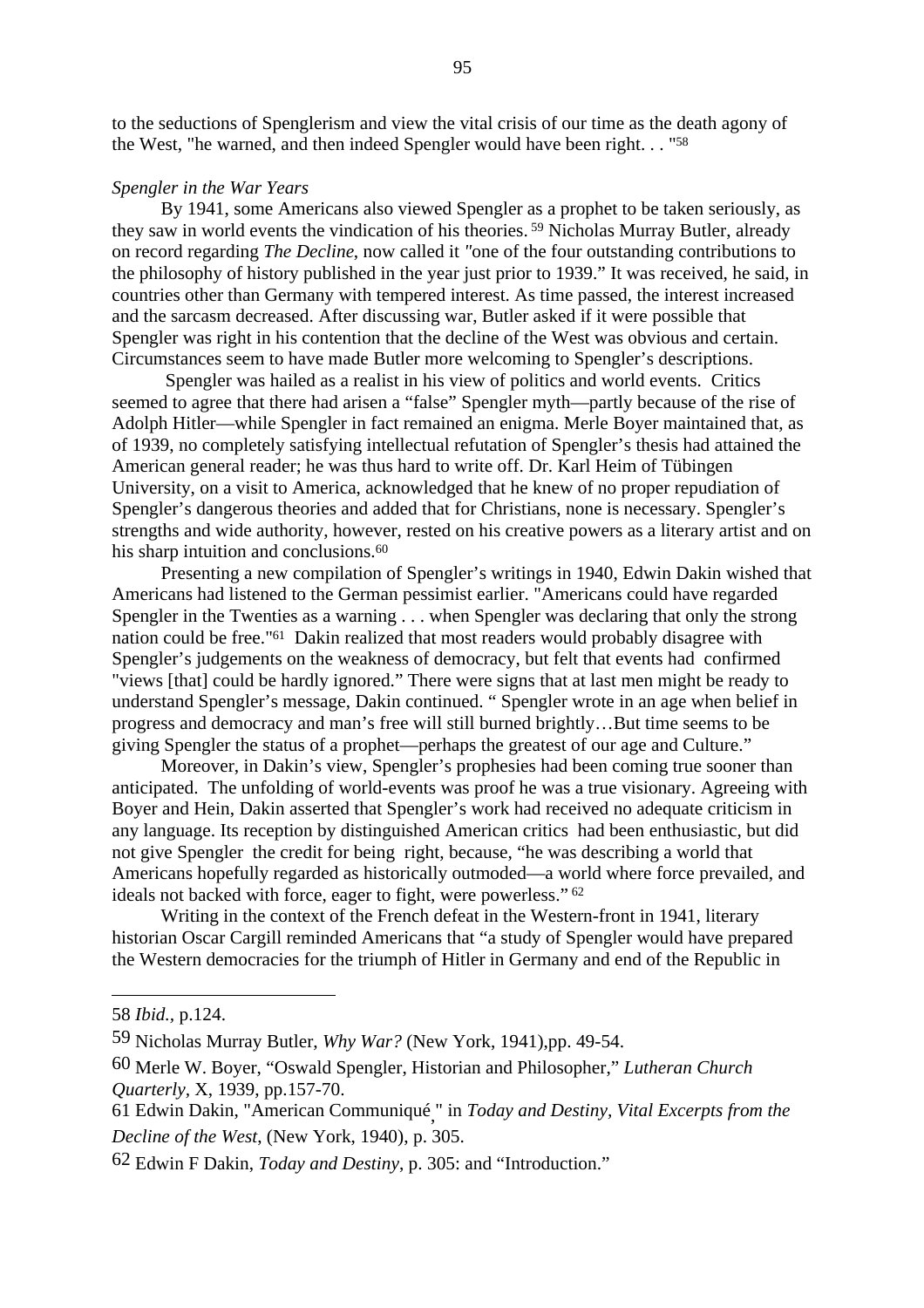1933." Cargill credited Spengler as the mastermind behind the Nazi victory, repeating old arguments regarding the Nazi debt to his work.63

What especially disturbed American's during the Second World War was Spengler's prophesy for the future their own country. In Spengler's view the U.S., as previously noted, was not a "nation" in the Hegelian sense, because its history did not contain elements of common historical tragedy, such as formed the souls of the European nations. Rather the United States was a society organized exclusively on an economic basis, and accordingly lacked "national" depth. Because of the shared powers of President and Congress, the execution of national authority would become unworkable in time of real danger.<sup>64</sup>. The United States would become a formless power without any genuine political leader —if it failed to think and act in accordance with truly "national" politics.

 Yet developments within the United States were already allaying these fears. Franklin D. Roosevelt's government dispelled Spengler's doubts about the capability of the American leadership, wrote émigré professor Hans Weigert. Spengler did not understand the "living forces" in England and America. "Spengler was blinded by what he believed to be the decadence of the Anglo-American world. His basic mistake was to fail to realize that the infected bodies of nations may develop antitoxins strong enough to save their lives."65

In *The Republic, Conversations on Fundamentals* (1943) Charles Beard's on-again, off-again, relation with Spengler also took a new turn. In these "Platonic discourses," Beard's imaginary partner Dr Smyth anxiously asked if Spengler had correctly restated the original Puritan-Calvinist notion of predestination with reference to the West. For Smyth this was "the ultimate question."— "[If ]Spengler was proved right...despite our talk of constitutionals, . . . and the effort to maintain the ideals of liberty and justice . . must the Republic be turned into an empire, like the Roman Republic, and dissolve to ruins?" <sup>66</sup>

To Smyth's question, Beard patiently explained the roots of cyclical theory, assuring his partner that Spengler*,* "leaves the door of human hope slightly ajar, as I read between the lines." So too had Brooks Adams in the *The Law of Civilization and Decay*, he added with reference to this now-forgotten work, because Adams also "was not sure what happened in the winter [of civilization]."

Comforting his fictional partner, while reaffirming his faith in American civilization, Beard reasserted his confidence in the exceptionalism of the American Republic. " Despite Adams's and Spengler's theories of historical predestination," Beard wrote, "America is fated to be America... besides fate or determinism, there is *creative intelligence* in the world… and all the pulling and hauling of world-planners cannot alter the fact."67

In March 1944, Beard's fictional conversation concerning the destiny of civilizations was published in Henry Luce's *Life* magazine, beaming Beard's hopeful message to a larger "middlebrow" American public. Anticipating Whittaker Chamber's essay on Arnold Toynbee, "Our Civilization is Not Inexorably Doomed" to be published in Luce's *Time* magazine in 1947, Beard's message was intended to pacify Americans in a time of global conflict, putting Spengler to yet another use.

<sup>63</sup> Oscar Cargill, *Intellectual America: Ideas on the March*, (New York, 1941, 1968, reprint), p.31.

<sup>64</sup> *The Decline* II, p.416.

<sup>65</sup> Weigert, "The Future," p.129.

<sup>66</sup> Charles A. Beard, *The Republic: Conversations on Fund*amentals,( New York, 1943), p. 332.

<sup>67</sup> *Ibid*., 341-342.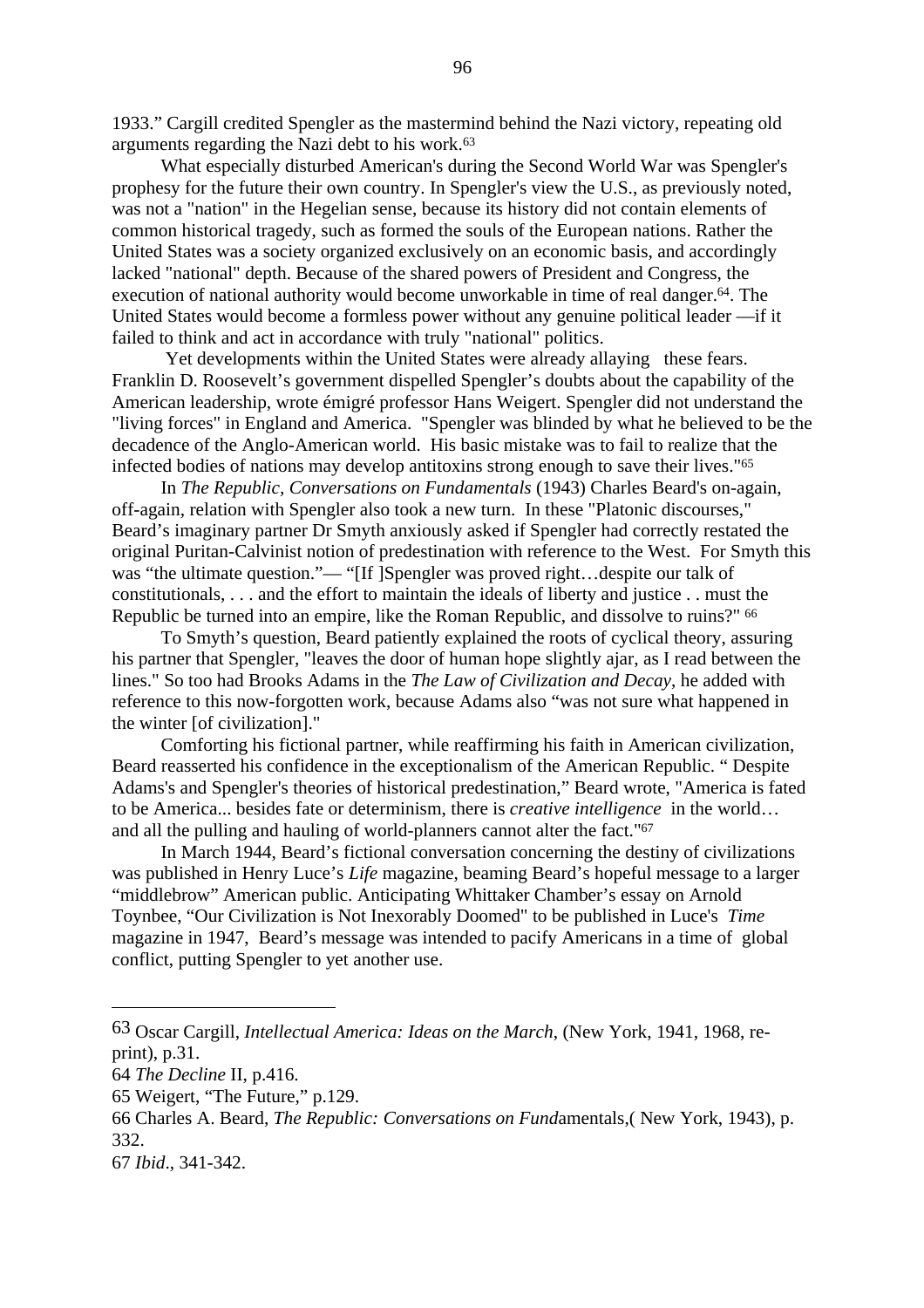## **CH.7.ARNOLD TOYNBEE, WORLD HISTORIAN**

### **1. The Historian as Statesman**

During the 1940s and the 1950s, British historian Arnold Joseph Toynbee (1889-1975) became an influential although controversial public figure in the United States. Publisher Henry Luce called Toynbee's *A Study of History*; "one of the most ambitious chores the human brain has ever undertaken." Critics such as fellow British historian Hugh Trevor-Roper called it "perversion of history." 1

During the years 1947-1955, following the publishing success of an abridgement of the earlier volumes *Toynbee's* history in 1947, most educated persons in the United States had either read or heard of Toynbee. "Toynbee's importance in twentieth-century thought can scarcely be exaggerated," Paul Costello has written, and for good reason:

There has been perhaps no other historian in the century able to master as extensive a wealth of historical detail from such a far-flung variety of civilizations, no more cohesive and throughout an applied paradigm of universal history, no more dramatic expression of the present crisis facing the world and the West, and no more ambitious study of the interrelationships between religious and secular history.2

Toynbee's appeal was also related to the outbreak of the Cold War, statesman George Kennan added, his history clearly met a felt need of many Americans.3

The study in question was an unlikely candidate for such attention and influence**.** Published in 12-volumes between 1934 and 1961, *A Study of History* was nothing less than a history of the world. Volumes I-III appeared in 1934, volumes, IV-VI in 1939, and the final volumes, VII-X in 1954. Later the Oxford University Press published *A Study of History* vol.XI, *Historical atlas and gazetteer*, in 1959, later Toynbee's answer to his critics, "Reconsiderations," was published as volume XII in 1961—these final volumes completed Toynbee's gargantuan assignment.

The work of a single scholar, the volumes displayed enormous scholarship, analyzing the dynamics of the growth and decay in some twenty-one civilizations, both ancient and modern. *A Study* also continued a debate begun by Brooks Adams and Oswald Spengler, concerning both the value of metahistorical study and the role of United States in worldhistory. Who was this Toynbee, and how did he come to have such influence in the U.S. in the early years of the Cold War?

## *Background and War Service*

Born in London, Arnold Toynbee studied at Balliol College, Oxford. After receiving his degree in classics, he made a nine months trek on foot through Crete and the Athos peninsula, and studied archaeology in Athens. From 1919 to 1924 he was professor of Byzantine and modern Greek history and literature at the University of London (1919-1924) and later director of studies at the Royal Institute of International Affairs, also in London

<sup>1</sup> Hugh Trevor-Roper, "Testing the Toynbee System," in Ashley Montagu ed,*.Toynbee and History*,(Boston, 1956). "The Prophet," *The New York Review of Books*, Oct.12, 1989, p.28.

<sup>2</sup> Costello, *World Historians*, p. 70.

<sup>3</sup>George Kennan, "The History of Arnold Toynbee," *The New York Review of Books,* June 1,1989,p. 19.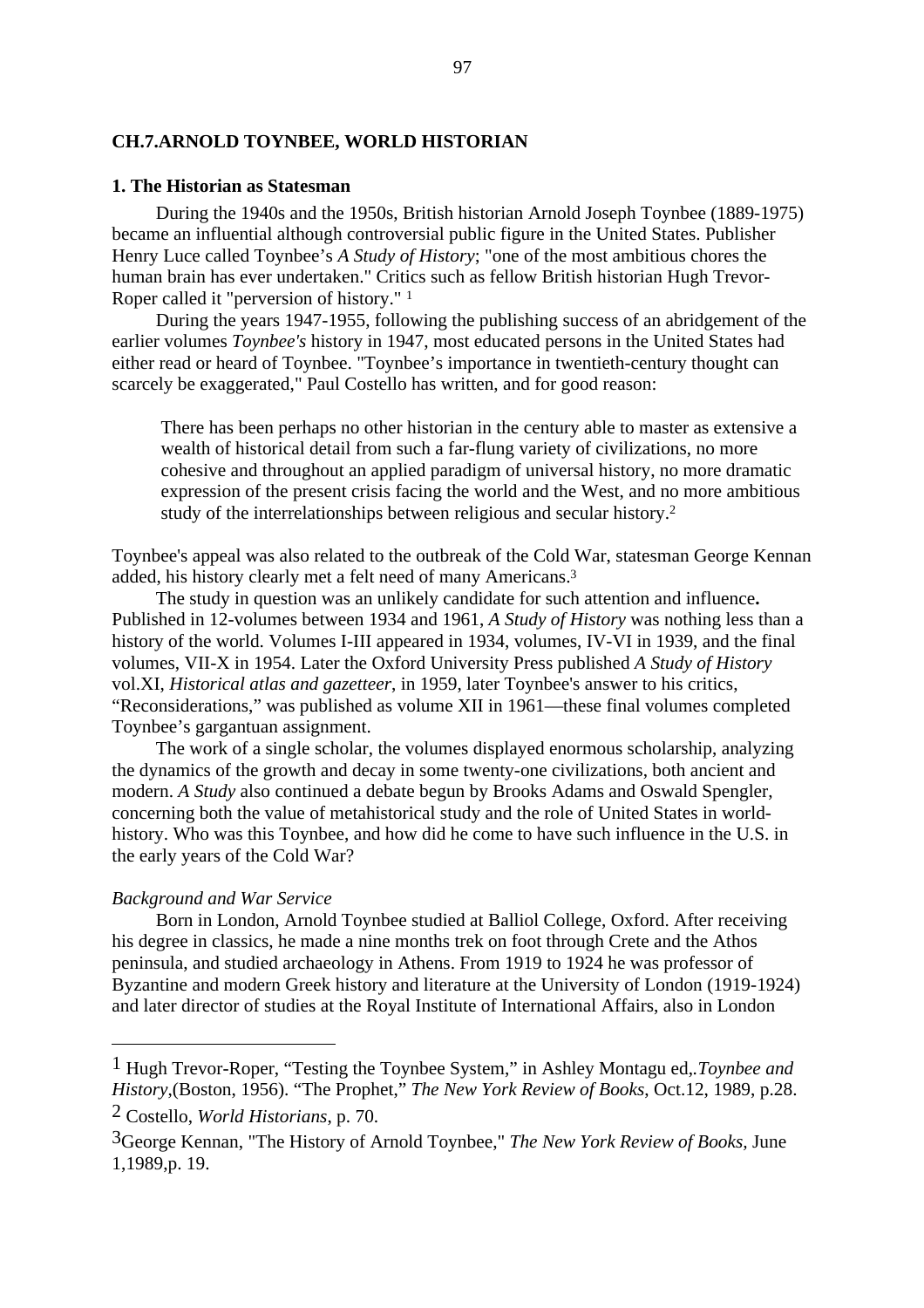(1925-1955). During the 1930's he molded the opinion of world leadership, by writing part of *the Economist's* influential editorials.4

When Britain and France declared war on Germany on 3 September 1939, Toynbee moved to Oxford to become the director of the *Foreign Research and Press Service* of the British government. During the war he assumed a leading role in British discussion of possible terms of peace, setting up a Peace Aims-section of the F.R.P.S to advise official British policy with respect to postwar settlements.<sup>5</sup>

During his tenure at the F.R.P.S. Toynbee established important connections in the United States. In 1939 he sent notes and outlines of the remaining parts of *A Study* to New York where the Council on Foreign Relations stored the papers until the war was over. In the summer of 1942, on an invitation from the Rockefeller Foundation, he visited the United States "to consult on post-war problems." Preparing for the trip he told his friend Nigel Ronald in the British Foreign Office that history and contemporary affairs went hand in hand, " It would be difficult to speak at all without getting on to current international politics, even if one talked on ancient history, the audiences would be disappointed, if they could not draw one on current burning questions ..."6

## *Toynbee Visits America*

After two weeks in Washington Toynbee began a grand tour that took him to more than a dozen American cities, including Houston, Los Angeles and Chicago. At a Foreign Affairs Committee dinner in Los Angeles he met celebrities such as Walt Disney. 7 Toynbee's lectures laid the basis for his good relations with the American political and financial establishment after the war. The most important meeting occurred at Princeton on 9 October 1942, where he met John Foster Dulles (future Secretary of State) and influential American Protestant theologian Reinhold Niebuhr. Toynbee's message to them was simple and direct: "there should be a new World Government for the world, a League to convert Germany and other nations to more humane and Christian principles."8

 Returning from the United States, Toynbee wrote in astonishment "of the security, wealth, leisure and surplus energy" he had witnessed in America. Toynbee was also impressed by American willingness to sacrifice in the "Time of Troubles" in Western civilization. Contradicting Spengler's negative evaluation of American political leadership, Toynbee wrote: "when the war took a more serious turn, this would demand fairly severe personal sacrifices [and] the American people would rise to the occasion."9

During his trip, Toynbee made some important converts through his unexpected challenge to traditional American isolationism. One of these disciples was Henry Luce, publisher of *Time, Life* and *Fortune* magazines and a leading figure in the Republican party.

9Bodleian library, AJT-papers, Toynbee's confidential report to the Foreign Press Service, considering his visit to the United States 23th August -to 20th October, 1942.

<sup>4</sup> S. Fiona Morton, ed, *A Bibliography of Arnold Toynbee*,(Oxford.U. Press, 1980).

<sup>5</sup> R.Keyserlink, "Arnold Toynbee's Foreign Research and Press Service 1939 - 1943 and its Post-War Plans for South -East Europe," *The Journal of Contemporary History,* no 4. Oct., 1986, p. 539.

<sup>6</sup> Bodleian library, AJT-papers, Toynbee's letter to N.B. Ronald, Esq., 7 July 1942.

<sup>7</sup> Boleian library, Toynbee papers, Gibson, Dunn &Crutches Lawyers; report on Arnold Toynbee's travels, in America.

<sup>8</sup> Bodleian library, AJT-papers, Report of the meeting with A.J.T. and the Houston Committee on Foreign Relations, 1942.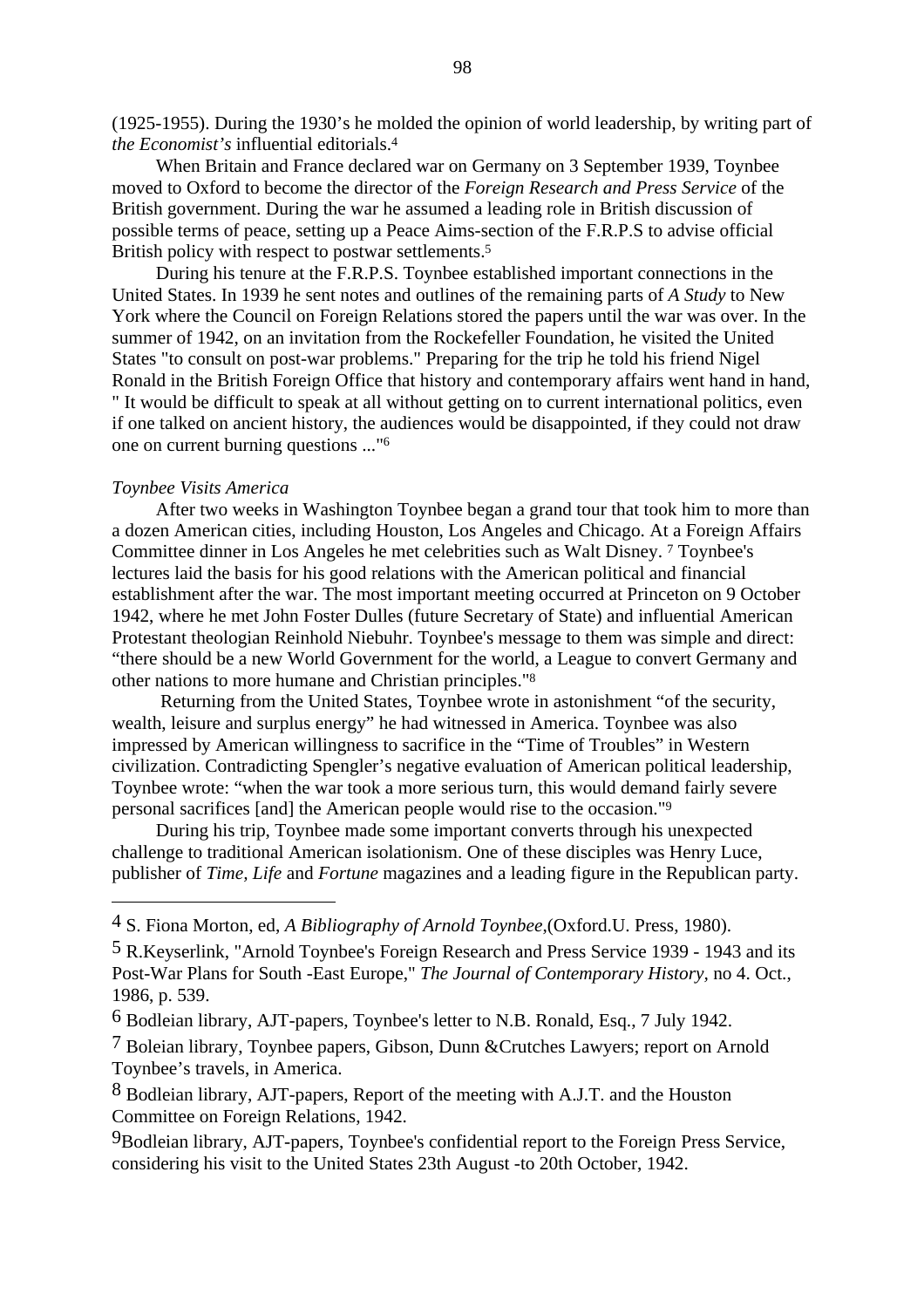During the war Luce had become a powerful shaper of American opinion and especially of decision-makers, in contrast to Alfred A. Knopf who promoted Spengler to a more "high brow" intellectual audience. Toynbee first met Luce on October 7 1943 and spent an evening with him *on* October  $19<sup>th</sup>$  In his subsequent report, he referred to this meeting favorably, commenting that "the demand of liquidation of imperialism through international administration has been stimulated by Mr. Henry Luce's articles."

In his report, Toynbee also reflected on the course of the war. Regarding the changing tide in the war in Pacific following the Battle of Midway, he commented that "the turn in the war meant that the American Armed forces will pay the heaviest price in casualties in the reconquest from the Japanese."10 This turn, in the long run, would mean greater American participation in world- affairs and the waning of isolationism.

Toynbee noted further that Americans were, in general, aware of the [compulsory] future participation of the United States in the post-war collective security system and international co-operation. "They are conscious of the urgency of educating American public opinion now, in order to have a bulwark ready against the day when the tide of isolationism will flow again." Regarding American isolationism after the war, Toynbee added, "on the whole, I got the impression that while isolationism remains a formidable latent force, it is unlikely to return, after this war, with the strength, as after the war of 1914-18."11 The participation of the United States would form a nucleus for a post-war global world-order.

 In Toynbee's opinion the abolition of the "anachronistic institution of war" was the critical challenge confronting Western civilization in the post-war era. In Toynbee's scenario the choice was between a world-conquering empire, on the Roman model, and some sort of voluntary federation, for which the League of Nations and the Achean and Aetolian leagues of ancient Greece offered historical precedents.

 As the tide of war turned against Hitler, the relations of the United States and the Soviet Union were most crucial to the future of Great Britain and the world. Toynbee wrote to a close friend:

In the last resort all depends on whether Stalin and the capitalist core of the Republican Party in the U.S. can, or can't get on together. If they can't we shall have a third world war and then a Pax Americana or Pax Russica. What we are fighting for now is another chance of building a world order which, instead of being imposed by a single Power (Germany, if she were to win this war, or America or Russia if there is a third war), will be co-operative and will therefore leave room for a great deal of liberty in the world.12

After taking part in the Paris peace negotiations from April till mid- July 1946 and after that resigning from the *Fore*ign Office, Toynbee resumed his role as the director of the *Royal Institute for the International Affairs* in London. Because of his wartime work Toynbee was offered a knighthood, which he modestly declined. Completing *A Study of History* remained

<sup>10</sup> Bodleian library, AJT-papers, Toynbee's confidential report to the Foreign Press Service, considering his visit to the United States 23th August -to 20th October 1942.

<sup>11</sup> *Ibid*.

<sup>12</sup> Arnold Toynbee to Columbia Cary-Elwes, 19, may 1944, in *An Historians Conscience - The Correspondence of Arnold J. Toynbee and Columbia Cary Elwes, Monk of Ampleforth*, (Boston, 1986), p.163.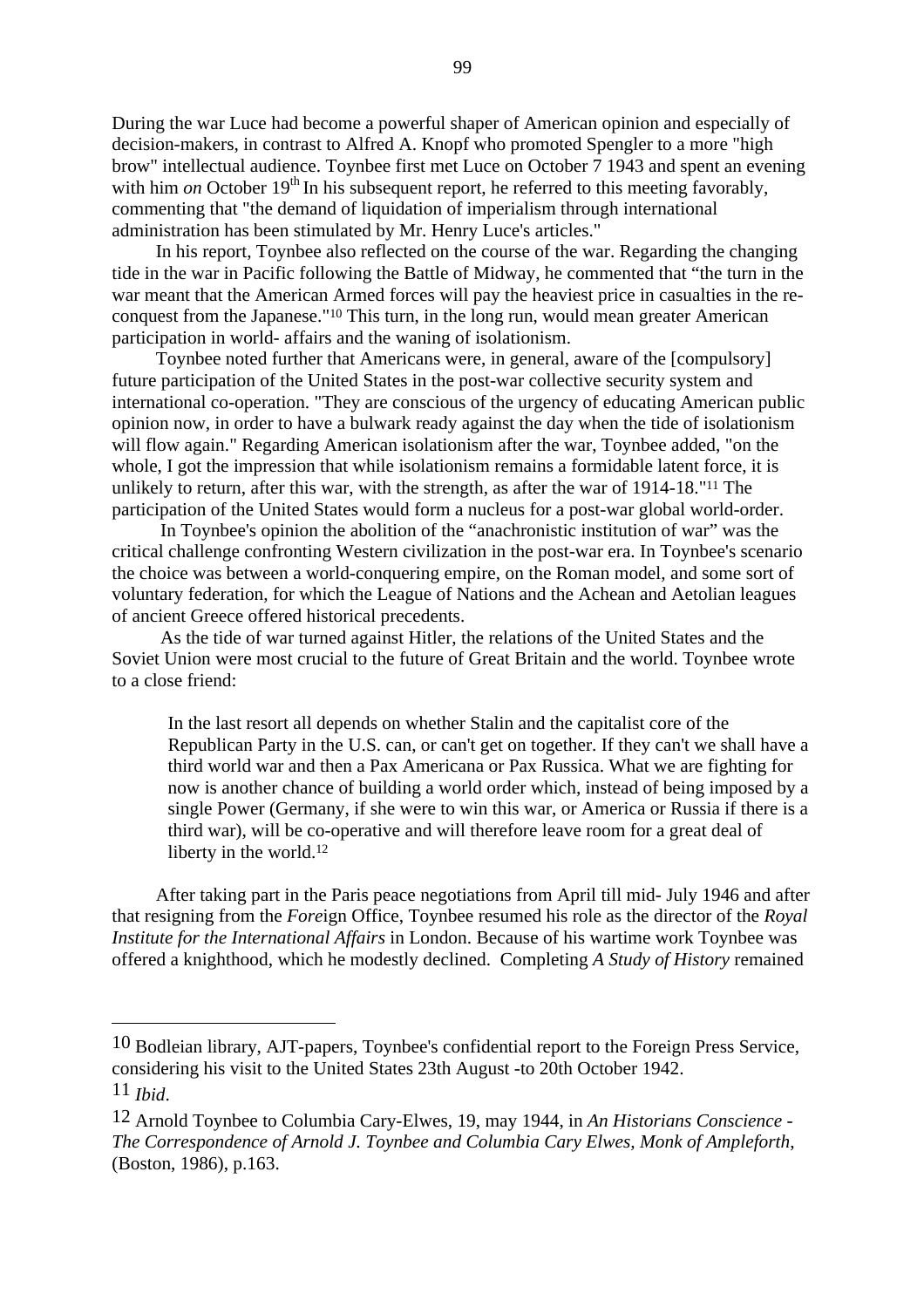by far his greatest task, which he completed while he was Research Professor of International History at the University of London*.*

Toynbee's appeal to Americans had much to do with the man himself. Unlike Spengler who championed the "German mind," he was a British gentleman who had high visibility in the international arena and connections to world leaders. Also unlike Spengler, a German pessimist who never visited America, Toynbee enjoyed American culture, preferring Bing Crosby to Wagner, Spengler's favorite.

In the aftermath of World War II and the rise of the Cold War Toynbee suddenly became one of the best-known and sought-after historians in the United States. In March 1946 1.5 million copies of *Time* spread his comforting message "Our Civilization is not Inexorably Doomed," for which *Time* had 14,000 requests for reprints D.C. Somervell's abridgement of the first six volumes *A Study* initially sold 100, 000 copies by September 1947.13 Thanks to the Luce press the universal historian became a global prophet of Western Christian civilization just at the time of the birth of the "Truman doctrine" in the late winter of 1947.

# **2. A Study of History**

# *The Cycle of Civilizations: "Challenge and Response"*

Toynbee, like Adams and Spengler before him, argued that history develops through cyclical patterns. Also like these predecessors, he insisted that all history should be studied from a point of view of "civilizations, since these, not "nations," are the smallest intelligible units for explaining historical change."<sup>14</sup> Unlike these predecessors, however, Toynbee was a professionally trained historian, a fact that lent weight to his claim to have discovered "standard patterns of development" in world history.

These "spiritual laws," as Toynbee termed them, were common to all civilizations. These cultural units developed through a process of "challenge and response." Each "civilization" during its lifetime encountered challenges (like climatic change, savage neighbors etc.). Response to these trials, either creative or uncreative, brought out the true character of the particular civilization and its citizens. "Civilizations grow," Toynbee wrote, "through *élan* that carries them from challenge through response to further challenge, and from differentiation through integration to differentiation again, "from achievement to fresh struggles, from the solution of one problem to the presentation, from momentary rest to reiterated movement, from Yin to Yang again."15

Toynbee's view of the pulse of life— similar to Tao Te Ching's *Yin* (the matrix in which events unfold, the receptive and feminine) /*Yang* (identified with action, the masculine)-dualism— did not postulate a categorically closed system of cyclical sequence, as with Spengler, but rather pictured an open structure that had no predestined end. Enlightened by a "Divine spirit," these historical cycles were not one-way tickets to doom, but open to successful and intuitive human responses. Petrified civilizations were not "dead by fate," nor was "a living civilization… doomed in advance . . . to join the majority of its kind that have suffered shipwreck." Rather, previous civilizations had died from "inside" by adopting patterns of "wrong responses."16

16 *A Study,* IV, p.39

<sup>13</sup> William McNeill, *Arnold J.Toynbee: A Life*, (New York, 1989),pp.212-215.

<sup>14</sup> *A Study*, Abridgement by D.C.Somervell, (New York, 1946), I, p.20

<sup>15</sup> Toynbee, *A Study,* revised and abridged by Arnold Toynbee & Jane Caplan, (New York, 1975), p.136.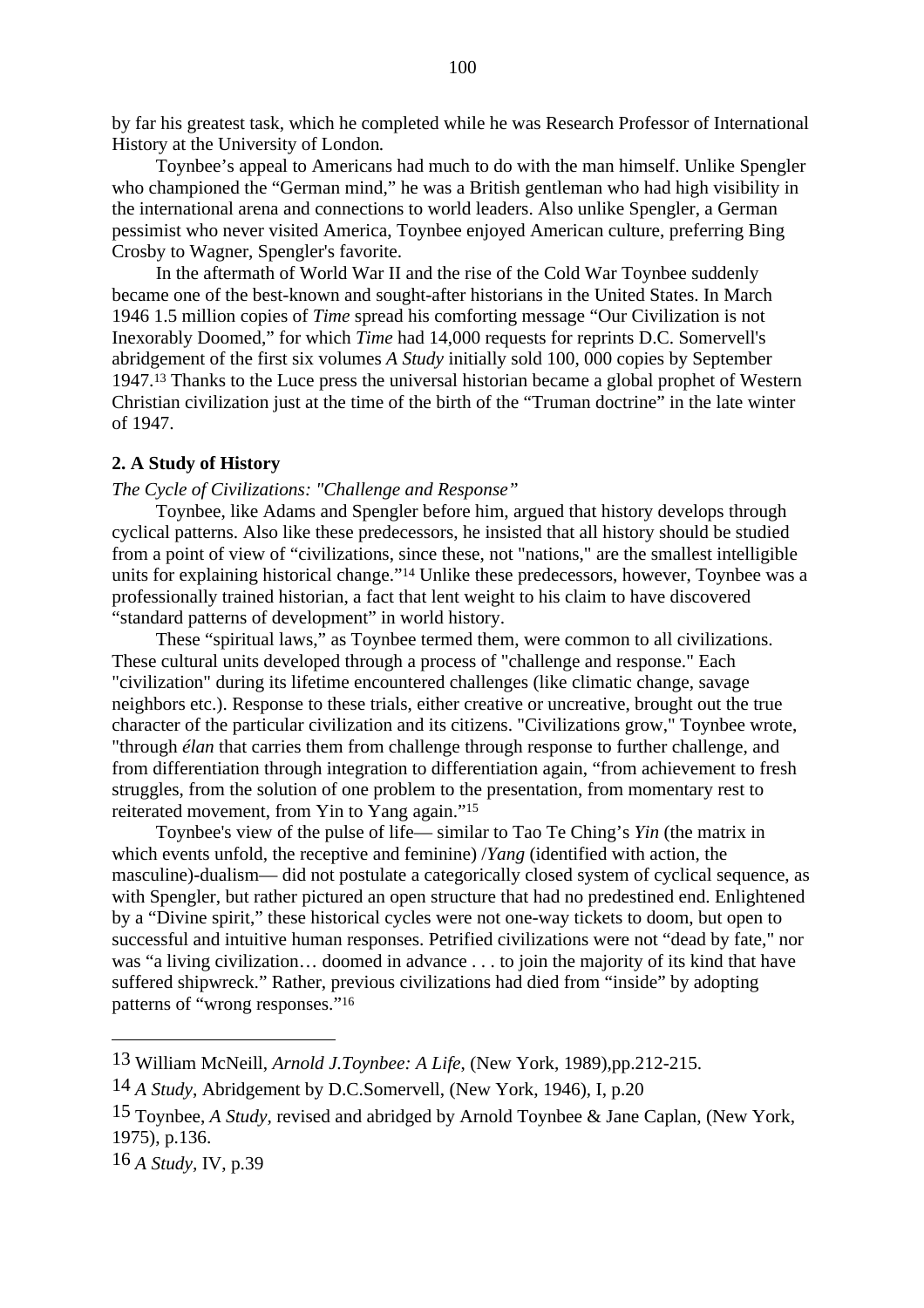Rather than inevitably declining, the West was willfully committing suicide as it approached its nadir in the civilizational cycle. Civilizations break-down by *self-failure* – a result from a failure in *creativity*. This pattern of conduct leading to decadence results from an idolization of an outworn technique or institution that had been effective for one challenge*,* but not for the next one. Drawing on the sociological theory of "cultural lag," he explained that the dead weight of old institutions gets in the way when the new challenge presents itself. Reverting to Scripture he observed that Jesus made the same point: "neither do men put new wine into old bottles — else the bottles break and the wine runneth out and the bottles perish, but they put new wine into new bottles, and both are preserved."17

For Toynbee civilizations broke down because of the moral and spiritual degeneration of their members, an argument close to the ideas of British religious-conservatives Hilaire Belloc and C.K. Chesterton. The same religious interpretation of the liberal West was represented in the United States by the Catholic historian Carlton J. Hayes, for whom the cataclysmic state of world-politics in the 1930s was the consequence of "the rise of liberalism with its atomizing of society...a decline of traditional religion and an obscuring of religious values…"18

When a civilization was ravaged by the wars resulting from the "anti-ecumenical" national spirit, it entered its Time of Troubles. In a famous metaphor Toynbee described civilizations as climbing in their course of life: "all societies in their process of civilization are endeavoring to reach an unseen ledge above, and for all we know…the number of ledges above this and below that may be infinite in both directions."19 Following difficult times, a civilization in crisis found its ledge of rest in the *Universal State*. The "Time of Troubles" in civilization gave birth to a universal government, resembling *Pax Romana.* The "schism in the body social" and "schism in the soul" manifest this process of disintegration, he wrote in volume 5. [*the Disintegration of the Civilizations*]. Civilization's breakdown was the chrysalis of a new Universal Church or Universal State which transcended the societies in crisis and dissolved their petty disputes into ecumenical spirit.

The sociology of a civilization's breakdown was one of Toynbee's most imaginative historical constructions. The dynamic of change was the result of three minorities *Internal Proletariat*, *External Proletariat* and *Dominant Minority* ("proletariat" in Toynbee's terminology, meaning that they had no stake, intellectually or economically, in their community). For example in "Hellenic civilization," the "dominant minority" was the Romans, governing by force.

 The most important creative act of a civilization was accomplished by the Internal Proletariat, which produced higher religion, such as Christians produced Christianity inside the "Hellenic civilization." The "external proletariat," were the barbarians living outside the control of the "dominant minority" and posed a constant threat to the civilization's core. But the final crisis came from inside the civilization, the result of its failure to provide a creative answer to the prevailing "Schism in the Soul."

<sup>17</sup> *A Study*, IV., p. 133.Same conclusion of civilization's suicidal spiritual breakdown is also deducted by a Italian esoteric philosopher Julius Evola,"when civilizations generating root from above is worn out, the inner strength abdicates… civilizations collapses,", *Revolt Against The Modern World*,( 1932, Vermont 1995 reprint) p.58.

<sup>18</sup>Carlton J. Hayes, quoted in Novick, *That Noble Dream:The "Objectivity Question" And The American Historical Profession*, (Cambridge, 1988), p.244. 19 *A Study*, I, p.196.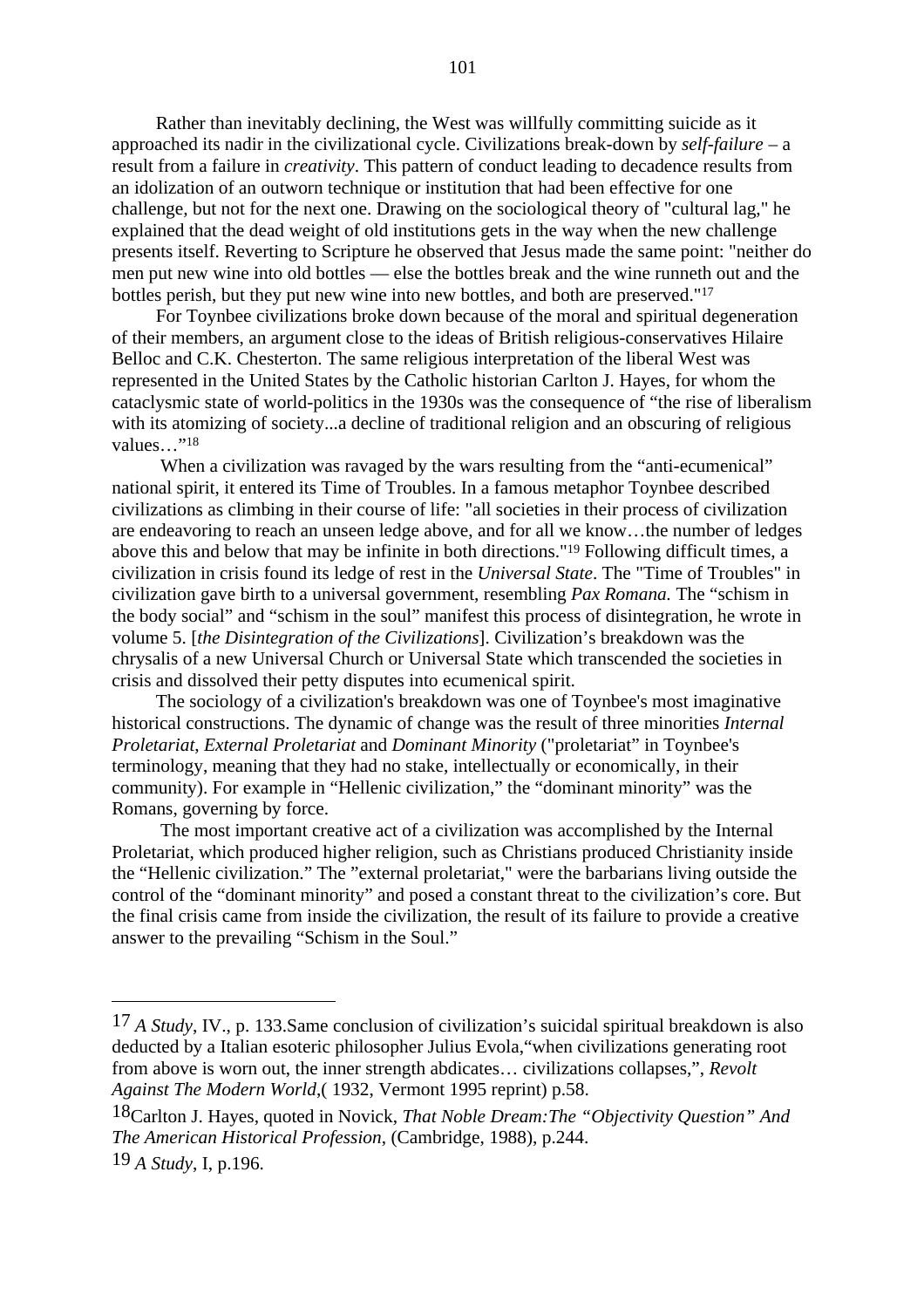Hope for the future in any civilization rested with the Internal Proletariat, because they were capable of creating a new religion, while dissolving the ravaging "Schism of the Soul." In the tyranny of the "Dominant Minority's" rule, the Internal Proletariat created a subculture of its own. Against the static repression of the "Dominant Minority" the Internal Proletariat created a dynamic reaction. Through the secession of a "proletariat" from the "Dominant Minority," a new civilization generated itself through the transition phase from a, *Yin*-static condition, to a dynamic *Yang*-activity.20 This process Toynbee called "withdrawal and return," meaning that some members of the Internal Proletariat withdrew from the world to find an answer confronting the society. During this process of withdrawal God incarnated in man and the "savior" returned to his community.21

Successful creative genius was thus God incarnate in man. The ruling "false savior*s"* were Anarchists and Futurists who would save the civilization by turning the clock of the civilization either backward or forward. A real savior, according to Toynbee, emphasized spiritual options, thus disarming the "false saviors." In Toynbee's classification, the creative saviors in world history have been such figures as Buddha, Jesus, and Solon — worldhistorical figures who brought a spark of divine inspiration to their community. A society based on purely secular basis stood on quicksand and was bound to perish. 22 The suffering inherent in the down turning wheel of civilization promotes spiritual growth,

Toynbee thus rejected Oswald Spengler's deterministic view that cultures are living organisms, naturally doomed to age and die. While noting definite patterns in the course of high cultures, he did not accept decline as inevitable. Clarifying the distinction between Oswald Spengler's organic theory and his own, Toynbee wrote, "To declare dogmatically that every society has a predestined time-span is as foolish as it would be to declare that every play that is written and produced is bound to consist of just so many acts. " With this antideterminism he advanced his theory of the genesis and growth of civilizations rooted in mystical creativity and the goal of human evolution of saintly supermen in ecumenical unity. <sup>23</sup> Thus he disagreed that civilization exerts a degrading influence upon people, leading them regressively downward with each passing generation— a theme of Brooks Adams's *The Law of Civilization and Decay* and its insistence that barbarian blood had restored Europe after the collapse of Rome.

#### *Historical Method*

Toynbee's view of history also had methodological implications. In the West, modern institutions of "nationalism" and "industrialism" blinded modern man's vision to "meaningful" history, he wrote. With their overemphasis on assembling raw material from national archives, scholars could not produce history with reference to an emerging larger global world-system, which *A Study,* in the final analysis, promoted.24 In a supplementary volume to *A Study*, he classified the *I- Ching*, and his own history as similar types of holistic endeavor. "Like the Taoist" he himself was looking for a peace of mind "through classification." Toynbee wrote:

<sup>20</sup> *A Study,* V,pp.31-63.

<sup>21</sup> A Study, VI, p.175; also "Creative Genius as savior;" "The God incarnate in a man," *Ibid*., 259-278.

<sup>22</sup> *Ibid*.

<sup>23</sup> *A Study*, IV, p.12; *Ibid*., I, pp.159,194.

<sup>24</sup> *A Study*, I, pp.1-2,10-11.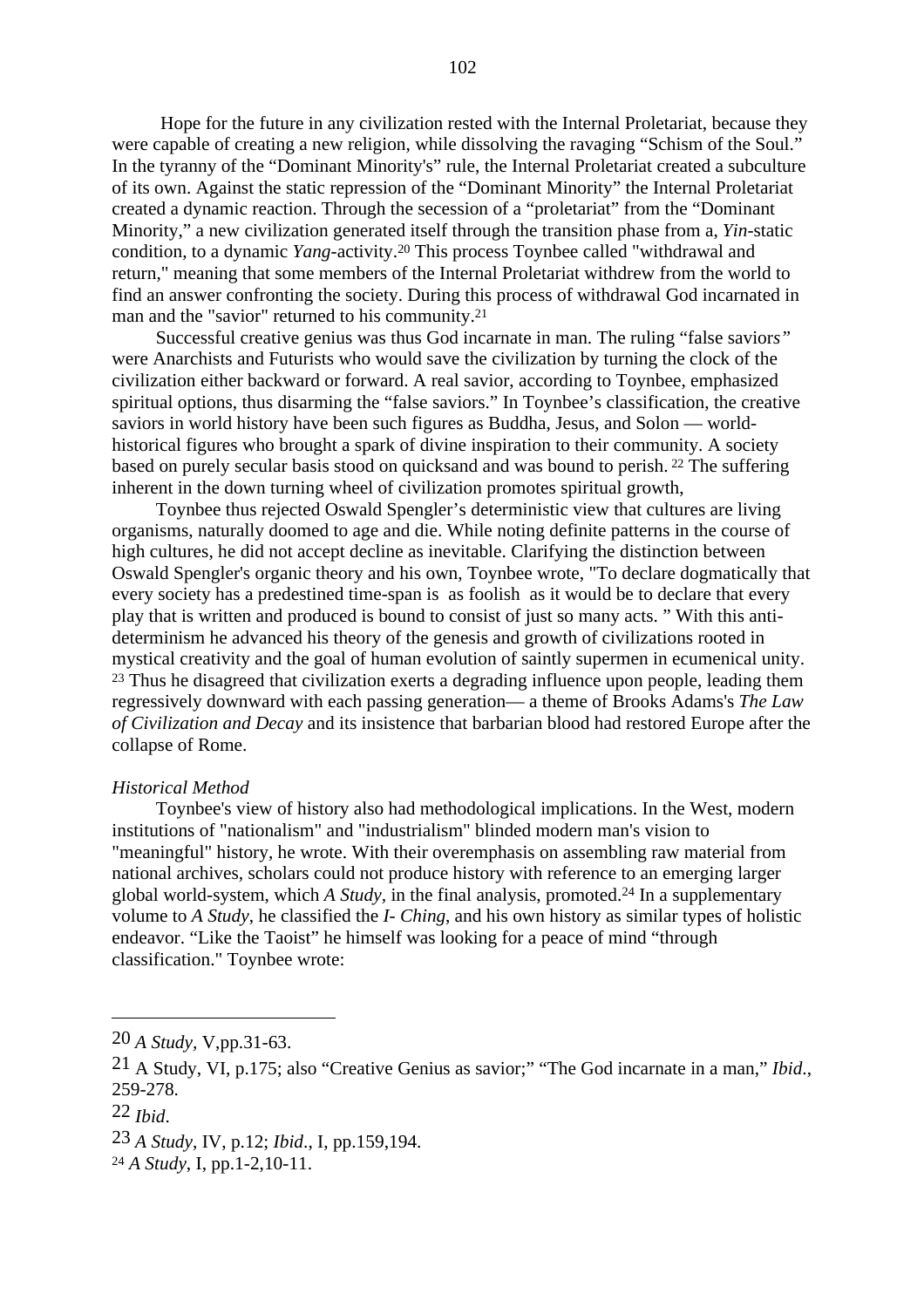In the field of human affairs, curiosity prompts us to take a panoramic view in order to gain a vision of Reality that will make it as intelligible as is possible for the human mind. History certainly justifies a dictum of Einstein that no great discovery was ever made in science except by one who lifted his nose above the grindstone of details and ventured on a more comprehensive vision.25

 Toynbee opposed the [falsely understood] Rankean emphasis on scientific empiricism and the collection of "facts" around the skeleton of national history. He consciously struck a blow against specialized and "scientific" studies which isolate tiny fragments of experience for intensive study. According to Kenneth Thompson, "His chief foe, however, was not the discrete use of the scientific techniques but rather the idolatry of the method and the ready acceptance of the superficial philosophy of 'scientism' with its easy optimism and materialism."26

In contrast, Toynbee believed that the "divine laws" governing civilizations could be interpreted through sensitive understanding of myths and high religions. Following Freud's disciple Carl G. Jung, he argued that the racial collective psyche contains structures that fundamentally govern the growth and the decay of civilizations. The subconscious, not the intellect, is the organ through which humans and their civilizations live a spiritual life for good or evil. The basis and justification for Toynbee's "one-worldly vision" from the 1940s onward was a conviction of "the ultimate spiritual Self transcending all boundaries." According to Toynbee this divine substance, in the final analysis, governed the laws that informed the lifecycles of civilizations.27

In this way, Toynbee re-introduced God into history, and with Him the question of ultimate meaning in history. Although Toynbee's inspiration for writing *A Study of History* derived from a belief in the value of "synoptic view of history," his religious belief sustained the conviction that true historical consciousness must be grounded in the sacred. In his *magnum opus* he hoped to educate modern Western secular readers to the "selflessness of the saints." This, according to Toynbee, was the only way to avoid the disasters facing modern Western civilization as it headed into the "Atomic Age."28

#### *Refutation of the Whig Paradigm*

Among Toynbee's challenges to traditional historiography, none was greater than his attack on the "Whig interpretation of history," a staple of the Progressive history of the early Charles Beard and his contemporaries no less than of most 19th century America (and British) historians.

Nineteenth century historical giants like Lord Acton in England and George Bancroft in America saw the struggle for freedom as forming history's master pattern. In the Whigparadigm, this evolutionary process was assumed to be automatic—first in the Anglo-Saxon world, then world-wide. The Whig-paradigm was one example of Victorian historicism, which progressively assumed that "backward peoples" would follow the Anglo-Americans to

28 Arnold Toynbee, "A Study of History, What I Am Trying to Do," in Ashley Montague ed., *Toynbee and History Critical Essays and Reviews*, ( Boston, 1956), p.11.

<sup>25</sup> *A Study,* XII, p.136-137.

<sup>26</sup> Kenneth Thompson, *Toynbee's Philosophy and World Politics*, (Baton Rouge, 1985),p.215.

<sup>27</sup> Percival Martin, *Experiment in Depth: A Study of the Work of Jung, Eliot and Toynbee* (London 1955),pp. 14, 248, 254.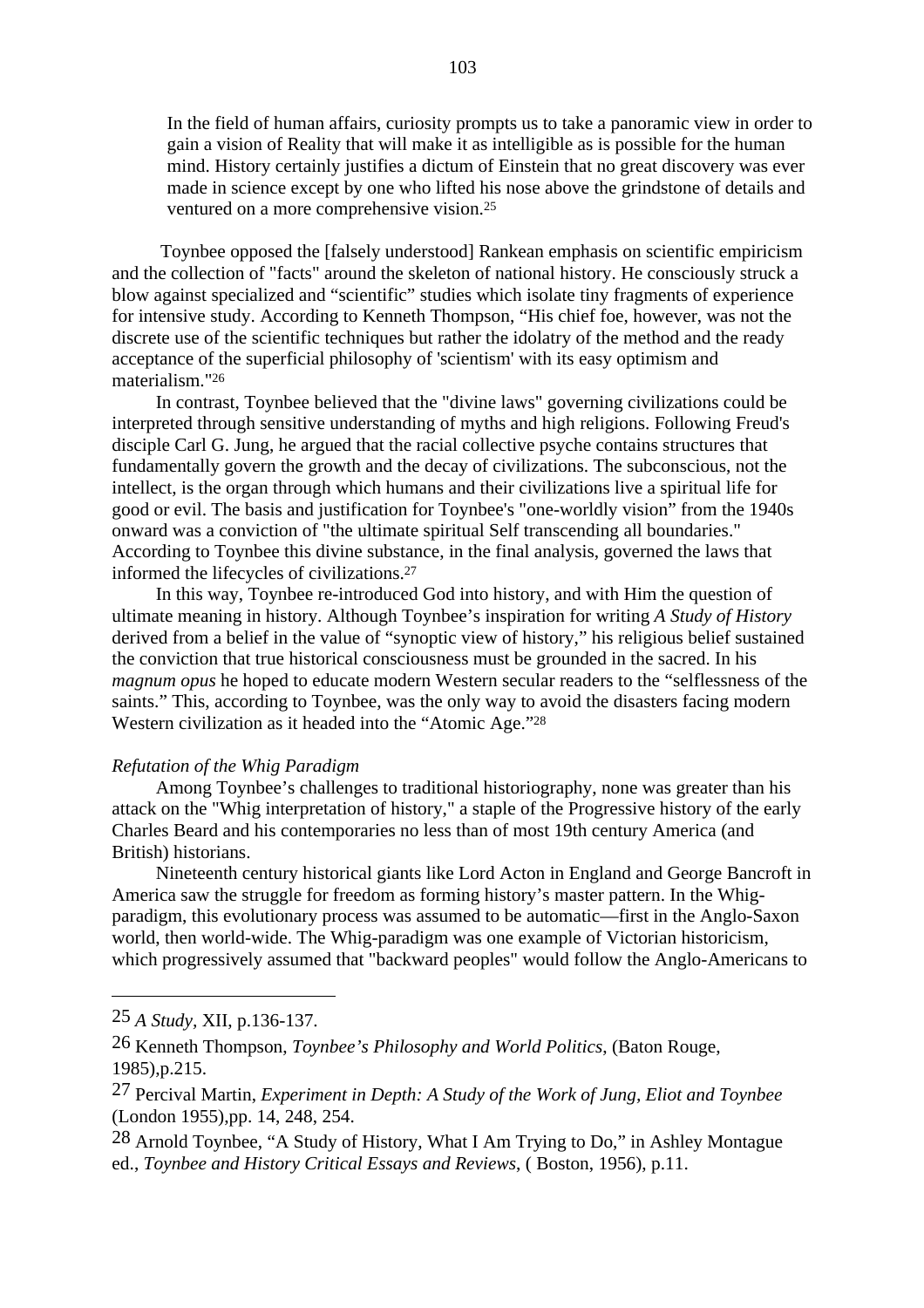liberty. One monumental endeavor to write world-history according this paradigm was *the Cambridge Modern History*. Planned by Lord Acton, it portrayed world history as the "progress of parliamentary democracy and freedom."29

Writing in *Foreign Affairs* in 1947, Toynbee dramatized his opposition to this view in a characterization of Victorians celebrating Queen Victoria's Diamond Jubilee in 1897:

The middle-class English in 1897, who thought of themselves as Wellsian rationalists living in the scientific age, took their imaginary miracle for granted. As they saw it, the evolution of history, for them, was accomplished…they had every reason to congratulate themselves on the permanent state of felicity, which this ending of history had conferred on them... in the United States, for instance, in the North, history, for the middle class, had come to an end with the winning of the West and the Federal victory in the Civil War.30

The Whig interpretation, that is, not only viewed history as the triumph of liberty, reason, and representative government but effectively postulated an End to History itself.

Several developments drove Toynbee to refute this paradigm. The first was his bitter experiences during the 1919 Versailles Peace Conference, which appeared to betray wartime visions of the triumph of democracy. A second was the discovery by archeologists of cultural artifacts of "lost civilizations"—the most dramatic being the opening of the Thutankamen grave in 1922—discoveries that seemed to confirm Spengler's cultural relativism. 31 The diversity and the richness of the ancient cultures, whose "challenges and responses" had long ago led to death, made it hard for the aspiring British historian to believe in what he called the "Late Modern" Anglo-Saxon exclusive model of historical development. The new findings also confirmed Toynbee's conviction that the only "intelligible unit of history" is "civilization," since the "nation" was clearly too small to contain the cultural diversity the new archaeological findings had uncovered. New conceptualizations in anthropology also undercut the paradigmatic scheme of Antiquity, Middle Ages, and Modern in historical study.32

According to Toynbee, "the Late Modern view" of the Victorians was a reflection of the "halcyon days" which they "fatuously expected to endure to eternity." From the failure of the second Ottoman siege of Vienna in 1683, to the outbreak of the First World War in 1914, Western Europe dominated the rest of the World, while the middle class dominated the rest of the population within Western Europe. The "Western interpretation of history" had its basis

<sup>29</sup> Ernest May, "When is Historiography Whiggish?," *The Journal of The History of Ideas*, April-May, 1990, p. 301. The term "Whig Interpretation.." was defined by English the British historian Herbert Butterfield in 1932 —in short it described Anglo Saxon liberal 19th century linear view of history, which interpreted history of mankind, as if, it was rise from Mesopotamia to the glorious age of "Democracy and Progress." Also Herbert Butterfield, *Whig Interpretation of History,* (London 1932), and J.B. Bury*, The Idea of Progress.* (London 1932).

<sup>30</sup> Arnold Toynbee, "The Present Point in History," *Foreign Affairs*, Oct.1947,p.188. 31 William McNeill, "Toynbee's Life and Thought: Some Unresolved Questions," in *Toynbee Reappraisals*, ed. by C.T.McIntire & Marvin Perry (Toronto 1989); Toynbee "A Study Of History: What I Am Trying to Do," in Montagu.

<sup>32</sup> Toynbee, "A Study, What I Am Trying To Do," p.5.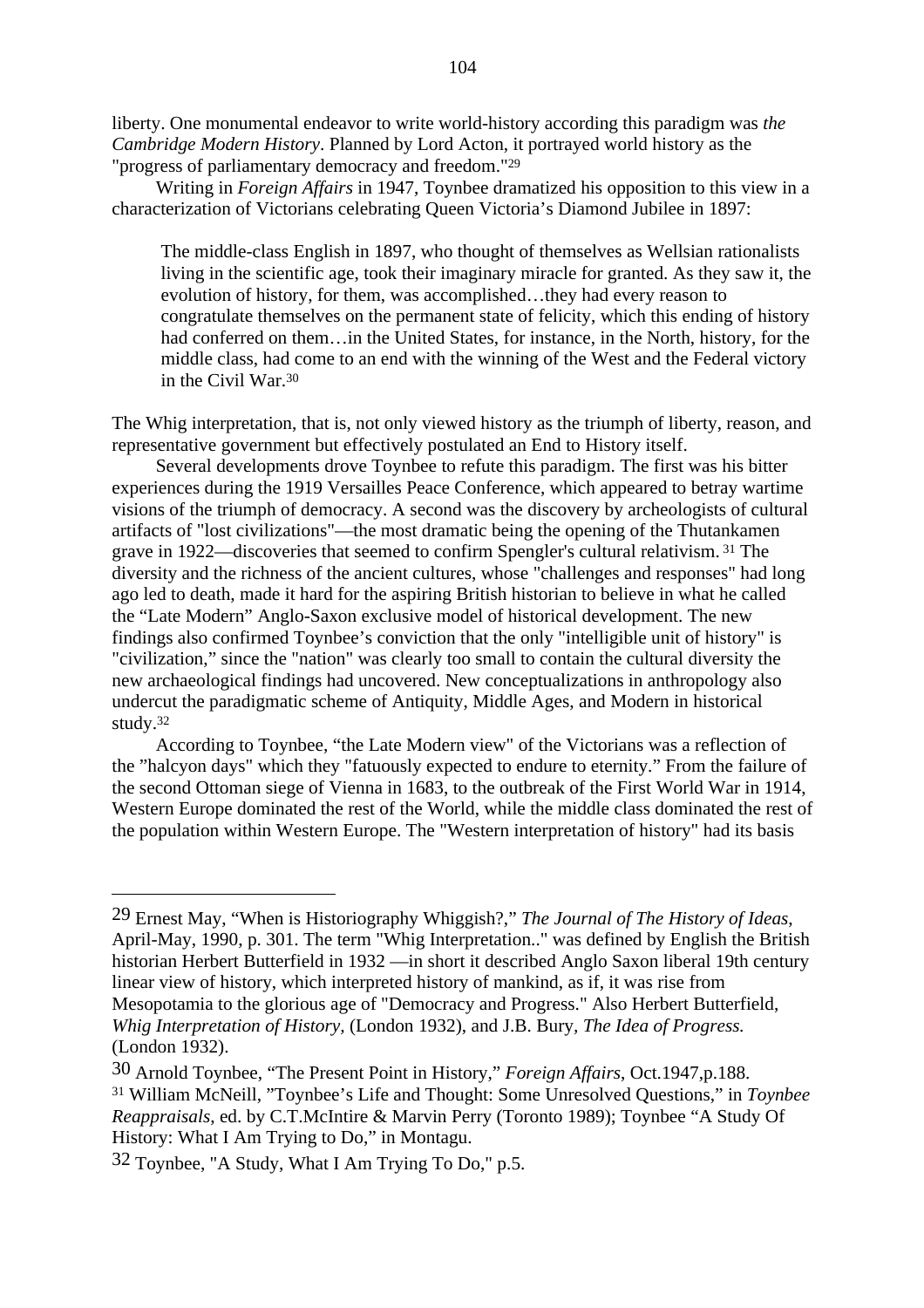only in this domination, and the economic and political impact Europe had made on the rest of the world.

Nineteenth century historians viewed history as a movement in a straight line leading to twentieth century "Europe" and "Britain. In this antiquated "Late Modern" picture there was no room at all for China or India. Toynbee suggested that the beanstalk pattern of Whig history must be diversified to complicate this view, because "in this age our Western civilization has collided with other surviving civilizations all over the world–with the Islamic and Hindu." Or as he once put it: "The encounter between the World and West may prove, in retrospect, to be the most important event in modern history."33 To explain this, he recommended that," Modern Historians" turn to psychology, anthropology, sociology, and economics.34

A post-Christian understanding of world religions was central to the effort "[As] I have gone on, Religion has come to take the central place in my picture of the Universe," he wrote. "Yet I have not returned to the religious [outlook of Christianity] I have now come to believe that all historical religions and philosophies are partial of the one truth …I believe that Buddhism and Hinduism have a lesson to teach Christianity…This Indian standpoint is the one from which the last four volumes have been written."35

#### *A Universal State*

In constructive Christian terms, Toynbee described an emerging world-order, repudiating Spengler's vision of an icy Western winter. Western civilization was not the highest possible form of cultural and political organization, he maintained. "Western selfglorification" had hindered historians from seeing the global challenges confronting the world, which had previously been divided by "spheres of interest" and by the politics of "balance of power."

For Toynbee the new wine was the rising ecumenical society*,* the old bottles the institution of "nationalism*."* For Toynbee the establishment of a global ecumenical "universal state" would guarantee the survival of Western civilization, despite Spengler's gloomy predictions. The Western world was on its way towards unification. But the paroxysm of nationalism which ravaged the world in the 1930s suggested breakdown. In the context of clashing German and French national interests in Europe. Toynbee declared,

Unless, perhaps this frenzy was a last desperate kicking against the pricks - that the unification of our Western world might have to pass through further bouts of internecine warfare before they would either bring themselves to enter into an effective social contract, or else submit to the terrible alternative of being unified by force.36

Assuming the preacher's mantle, Toynbee, in contrast to many of his contemporaries, declared that Western civilization had not yet reached its "Universal State." His highly controversial estimate, later irritating to liberal critics, was that Western civilization had begun to break down with the religious wars of 1500-1600. Following these disintegrative

<sup>33</sup> Toynbee, *The World and the West*,"(New York, 1953), "Preface."

<sup>34</sup> Toynbee, "A Study, What…," pp. 4-5.

<sup>35</sup> Toynbee, "A Study, What…," pp. 6-7.

<sup>36</sup> *A Study* IV, p.3; for a "New Left" evaluation of Toynbee's goals in world politics, Kenneth Winetrout*, Arnold Toynbee: The Ecumenical Vision*, (Boston, 1975).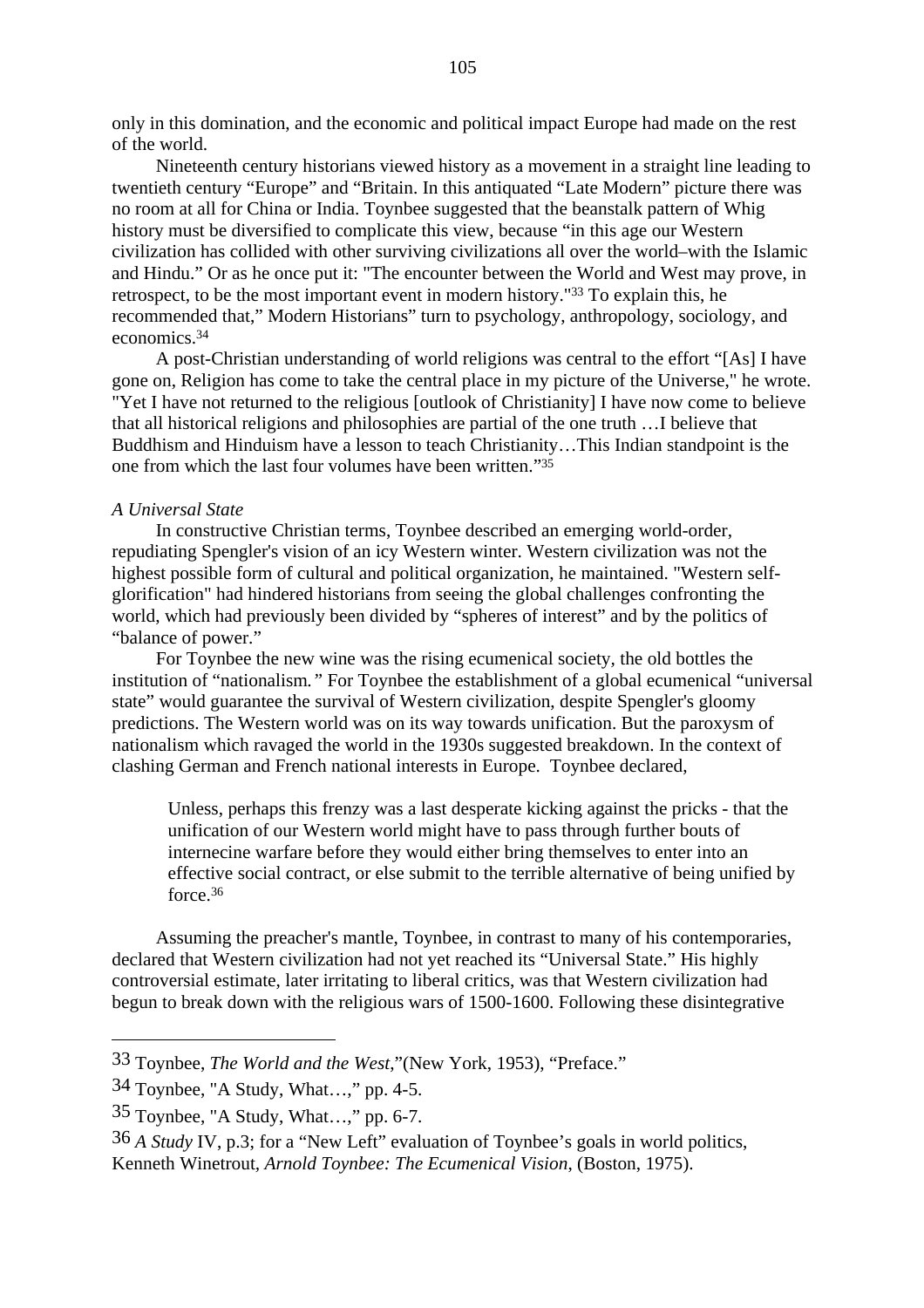wars, the "wars of nationalism" in the twentieth century demonstrated that that the West's "Time of Troubles" was at hand. In an equally controversial statement, he continued: "A plurality of parochial totalitarian states will assuredly give place, to a single ecumenical totalitarian state, in which the forces of democracy and industrialism will at any rate secure, at last, their natural worldwide field of operations."37 Liberal critics later interpreted this statement as a call for surrender of the West to any totalitarian ecumenical world order—including the Soviet one, an issue that would soon alienate many of his American supporters.

#### **3. Toynbee on America**

## *A Footnote to World History*

Agreeing with Spengler that America was only a "young" part of Western civilization, Toynbee gave the New World relatively little attention in *A Study of History,* and at no point devoted a chapter exclusively to the United States. In his later writings he elaborated his thoughts on America, now recognizing that United States was the actual leader of the West. But he now insisted that its virtues had grown into sins. As a "would be missionary" to the rest of the world, the United States suffered from two insulating factors, "affluence" and "race-feelings." The United States also suffered from "arrogance of power," because a series of victories in war had blurred the American sense of defeat.

 In the third volume of *A Study of History*, Toynbee treated the United States as the foremost country in the "Extra-European world," a phrase acknowledging European primacy in its creation. This process resulted in the dwarfing of Europe which called a new world into being "not to redress, but to upset the balance of the old"38 Viewing the religious rifts of the Reformation and the subsequent wars of religion as beginning of Western decline, he agreed, in spirit, with Brooks Adams's conclusions that the Reformation in England was a misfortune for mankind, by creating a "modern civilization" based on the"modern economic type [discarding] the miracle."<sup>39</sup> Toynbee wrote: "Western time of troubles, which appears to have begun somewhere, in the sixteenth century [when the religious wars began]… and may be expected to find end some time in the twentieth century…"40

The "Protestant temperament in regard to race" in particular, was inspired by the Old Testament notion of a chosen people occupying the Promised Land. The evils of racialism and racial supremacy were projected on a global scale in the eighteenth century with the victory of the English-speaking Protestants in the Seven Years War. "Thus the race-feeling engendered by the English Protestant version of our Western culture became the determining factor in the development of race-feeling [of the elected nation] in our Western society as a whole."41

 After winning the colonial struggle, Toynbee continued, the Protestant elect in the United States proceeded to inflict "a swifter and more crushing defeat on the Southerners, " while at the same time the Winning of the West was a New England triumph over the "stimulus of the hard countries."42 The hard winters and rocky soils of New England

<sup>37</sup> *Ibid*., IV, 179.

<sup>38</sup> *A Study*, III,p.304.

<sup>39</sup> Brooks Adams, *The Law of Civilization and Decay*, (1951, Knopf, reprint), pp.201-210.

<sup>40</sup> *A Study*,VI,p.319.

<sup>41</sup> *A Study* I, pp.208-211.

<sup>42</sup> *A Study* II, pp.65-73.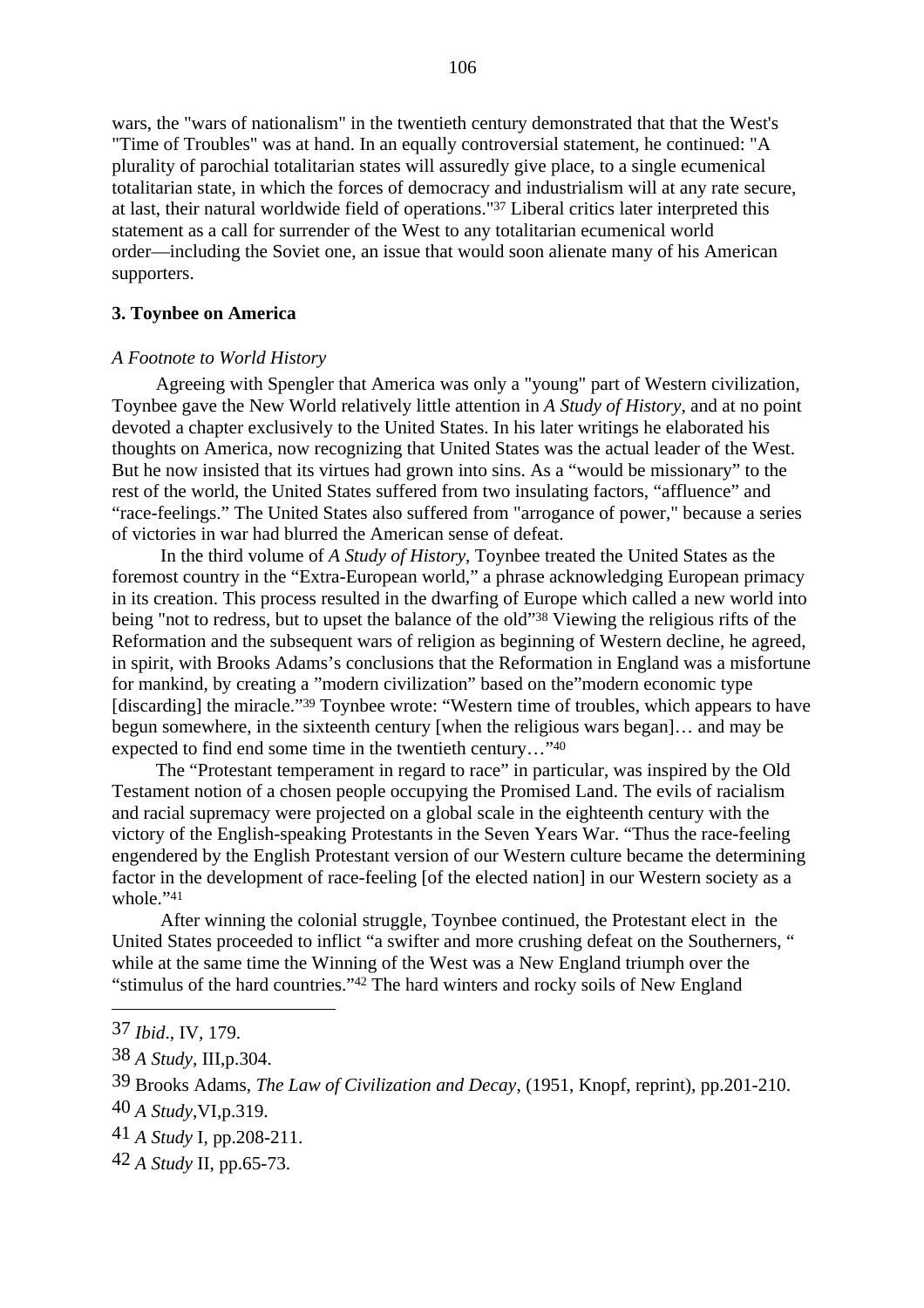toughened the men who conquered the American West, while the "challenge" of religious repression invigorated solidarity and deepened the faith of the Puritans. 43

Toynbee held an older view of the Civil War as a war against slavery, fastened upon the South by industrial England's demand for cotton. But, like Spengler in the *Decline*, Toynbee saw the military developments of the Civil War creating a new form of warfare, which would be potentially fatal to the entire Western civilization. The Civil War introduced the application of the driving forces of the modern West—Democracy as well as Industrialism—to abolish "an ancient evil of Slavery." Toynbee wrote:

American Civil War was ominous for the future of our Western Civilization…in putting an end to Slavery…The Northerners fought the Slave Power with railways and with heavy artillery; but these weapons forged by Industrialism would not have decided the issue by themselves if they had not been combined with conscription; and conscription is a weapon that has been placed in a belligerent Government's hand by Democracy…the American Civil War had an effect in the military sphere which was profoundly evil. It carried our Western Society a long step forward in the process of "keying up" War and thus making War a more terrible scourge than it had been in the past.44

The Civil War purged industrial America of slavery, while stifling the South. In defeat, formerly-exalted Virginians and South Carolinians became obsessed with the ghosts of their past, whereas humble North Carolina had nowhere to fall, and [according to the spiritual law of the "elevation of the meek"] had to go upward.

 Meanwhile, the American colossus in isolation grew to the surprise of the world. Toynbee compared the Monroe doctrine to the British policy of supporting the Ottoman Empire against the insatiable demands of its imperial neighbors; and U.S. continental expansion to the eastern expansion of the *Hapsburg* power after 1526.45 The emergence of the United States as a world power took place in the victory in the Spanish -American war and brought new commitments overseas.46 In his references to Woodrow Wilson, Toynbee called the progressive crusader a "nationalist destroyer of the *Hapsburg* empire" and a "prize example of an incompetent statesman."47

Abandoning its previous isolationism, the United States was drawn into World War II, and the balance of power ended its cycle, reducing the major powers to the United States and the Soviet Union. The United States presents its high standard of living as evidence of success, he wrote in 1947, but as one of "the prophet of America's decline" he was inclined to believe that American success would not be enduring. Nor did he believe that the United States could escape "class- conflict," in which the complacent middle class would eventually be wiped out in the ruthless workings of capitalism.48

46 *A Study* IX, p. 240- *note.*

48 Toynbee, "The Present Point…," pp.188-199.

<sup>43</sup> A Study, II, pp.15,65-73,203.

<sup>44</sup> A Study, IV, pp.141-142.

<sup>45</sup> *A Study* IX, pp, 240-241.

<sup>47</sup> Toynbee's assessment of Woodrow Wilson, *A Study* IX, pp.14, 193,note, 582,722,724.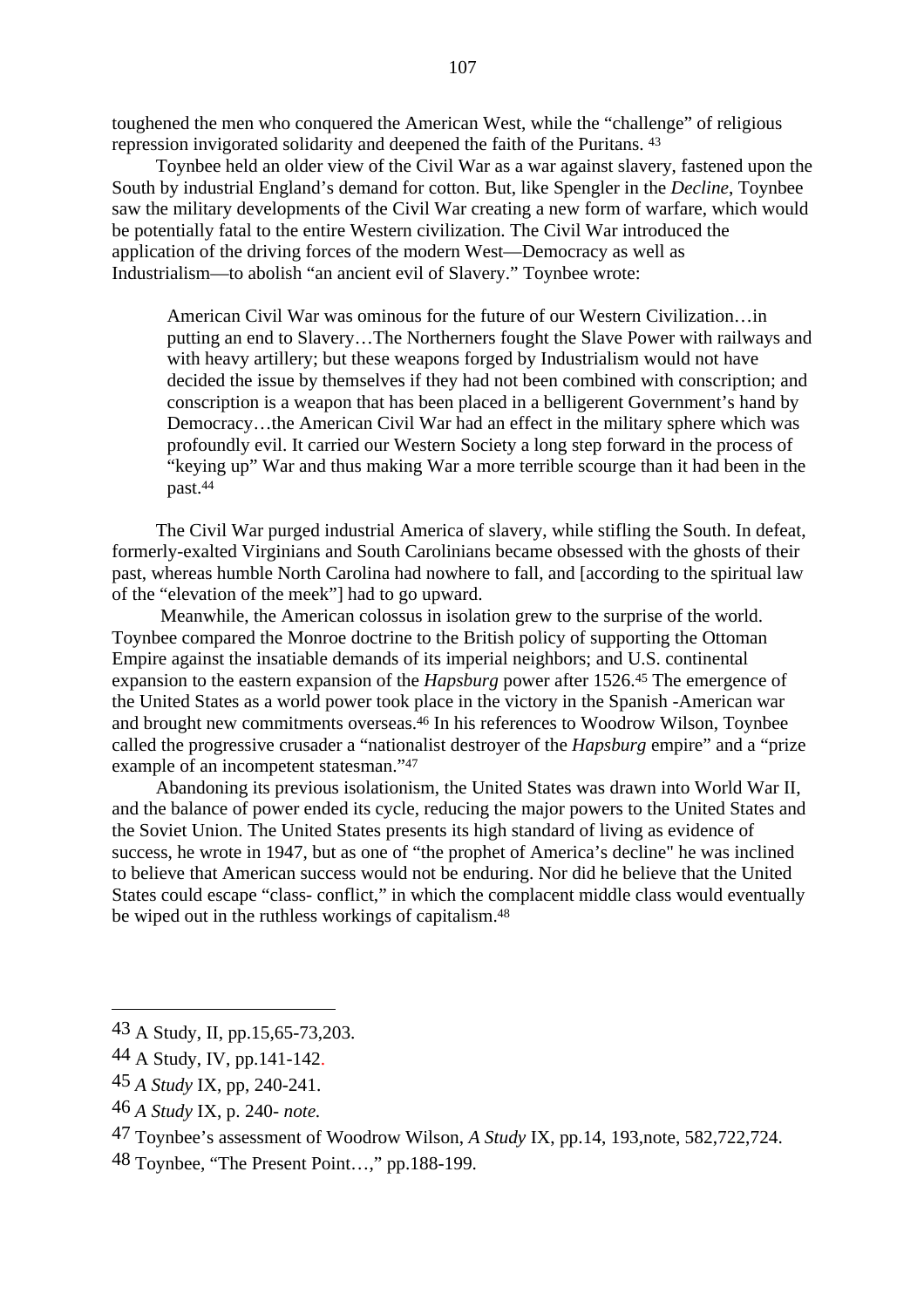In *America and the World Revolution* (1962) Toynbee summarized and supplemented his earlier views. America now seemed the leader of the 20th century anti-revolutionary movements world-wide. Liberalism in the Americans sense meant The Declaration of Independence and the Constitution of the United States, incorporating Montesquieu's principles and demonstrating that people could create an effective government. Yet Toynbee opined that liberal capitalism reduced society to a collection of self-seeking, disconnected individuals whose highest idea is profit— echoing Adams's attack on the "Gold-Bug" and Spengler's indictment of "money men" in the final phases of Civilization.

 Agreeing with 19th century conservatives, Toynbee rejected the American progressive educationalists viewpoint, that evil is a product of a faulty environment, and re-stated the Christian view of man's inherent sinfulness. Having originated in the Christian belief in the sacredness of the individual soul the liberal conception of personal liberty suffered from an inherited weakness, as liberals removed religious sanctions from the ideal of individual rights. In separating freedom from its Christian context, liberalism could not fulfill its promised aim of promoting human liberty. Conceived purely in secular terms the liberal idea of liberty is powerless to contain human wickedness. Because the United States was an individualistic and materialistic nation, depending on consumer goods and advertising, it had to defend its vested material interests throughout the world through a growing global hegemony. The American Revolution was "the shot heard around the world," followed by subsequent revolutions, which freed many from oppressive empires during 19th century national revolutions. Following the Communist revolution in 1917, he concluded simplistically, the United States became the "arch-conservative power," because rich people in America saw Communism as a "threat to their pocket-books."49

After World War II the United States became the leader in the West, "a giant power in its influence." But American size offended the world— size being always a sensitive issue among people of normal stature. American affluence also handicapped the United States foreign policy in its dealings with the world's nations. In an argument borrowed by many New Left advocates, Toynbee claimed that "affluence brings with it an automatic penalty. It inevitably insulates the rich minority from the poor majority of the human race… the United States [is] handicapped by affluence and racism. America can lead only if it can throw off these handicaps."50

What brought the United States to this position among nations? For one thing, Toynbee reasoned, the body count of the United States in World War II had been light by comparison with those of the other nations. The United States also had a false sense of being always victorious in war. "The general lesson in that country which has so far been invariably victorious in a series of past wars is likely to be menace both to itself and to the rest of the world." During his lifetime, Toynbee had seen this same "intoxicating experience" be known to Germany, Japan, the United States, and Israel. This series for Germany and Japan had already ended. Most other countries "have now been shaken out of mankind's traditional acquiescence in war, as being a normal and tolerable institution."51

During the Sixties, Toynbee viewed the situations in Cuba and Vietnam with profound frustration. Militarism dominated American policy-making. The armed forces were a "state within a state." The Pentagon had assumed unbelievable control over all facets of American

<sup>49</sup>Toynbee, America *and the World Revolution*, (New York, 1962), p.94-95.

<sup>50</sup> Toynbee, *America and*, p.116.

<sup>51</sup> Arnold Toynbee *Experiences*, (New York, 1969), p.231.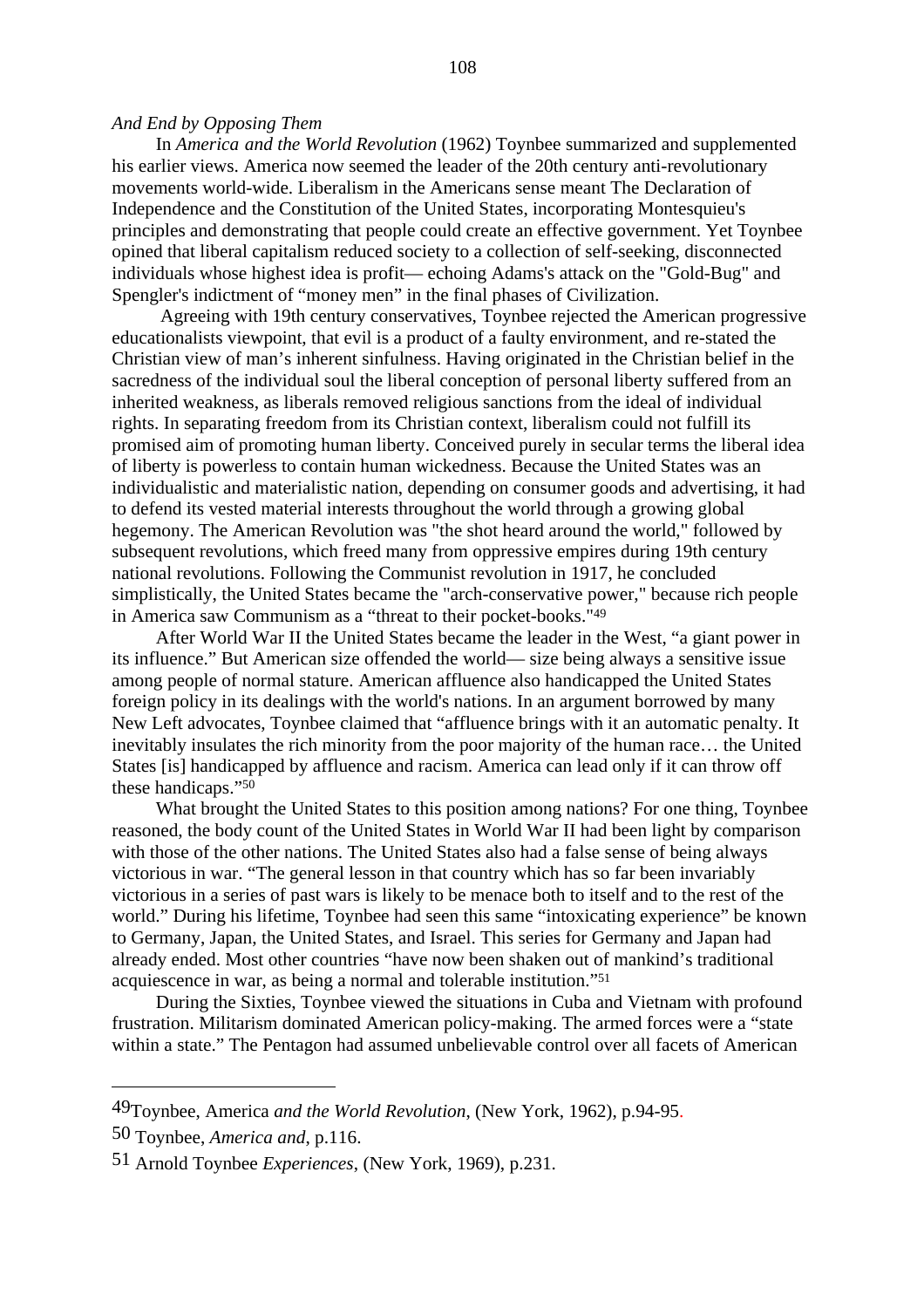life. With vast power over the economy based on defense contracts, the Pentagon has secured a similar hold over the universities through research grants. "This American mood has been alarming because, since from Pearl Harbor, the United Sates has swung round from isolationism to world wide interventionism."52 All this resulted in the fact that The United States was suffering from intoxicating illusions in world politics.

Again agreeing with New Left critics of American foreign policy, Toynbee maintained that Americans were blinded by their fears of a monolithic Communism. "The Americans have mistaken the identity of the adversary they have challenged in Vietnam. Their opponent there has been not the mythical monster of World Communism, but Vietnamese Nationalism."53 Given the still-present dangers of nuclear war, Toynbee also predicted that China "might some day make the Soviet Union and the United States huddle together for mutual protection."54

From his spiritualist viewpoint Toynbee also railed against American consumerism. Since the end of human life is religion, Madison Avenue materialism could only subvert man from his spiritual ends. "The true end of man is not to possess the maximum amount of consumer goods per head." He foresaw a "future American revolt against Madison Avenue." 55 Like Adams and Spengler, he also viewed democracy as an inefficient form of government. Even in the "educated" United States, he claimed, the issues of politics were becoming too complex and too technical to be grasped by even the well-educated; the problem is that their increasing incapacity to understand the issues may led them to wield their power unilaterally.56

Toynbee expanded his anti-American views in an interview with Norman MacKenzie published in *Playboy* in April 1967, a magazine which according to editor Barry Golson was then "hip" reading among college-educated, socially emancipated young Americans. "America is the leader of worldwide counterrevolutionary movement in defense of vested interests," he told MacKenzie. "She now stands for what Rome stood for.... Rome consistently supported the rich against the poor."

Explaining the adverse effects of America's false materialism, he added: "America wants to play the role of the saint-George on a world wide scale and therefore needs a worldwide dragon: monolithic World Communism [while] rising student revolt against the Vietnam War may be the first symptom of a general revolt in the U.S. against the American way of life…Sooner or later, I believe there will be a strong reaction against [the American way of life] among Americans of all ages and all social classes."57 So spoke the man who had once been Henry Luce's favorite historian.

56 Pressen, "Toynbee on the United Sates," p.188.

<sup>52</sup> *Ibid.*,p.236.

<sup>53</sup> *Ibid*.,p.263.

<sup>54</sup> Toynbee, *A Study of History*,XII,525.

<sup>55</sup> Toynbee quoted in Edward Pressen, "Toynbee on the United Sates," in *Toynbee Reappraisals*, ed. by C.T.McIntire & Marvin Perry (Toronto 1989), p.190.

<sup>57 &</sup>quot;Interview of Arnold Toynbee," *Playboy,* April 1967, in Barry Golson ed., *Playboy Interview*. vol. II, (New York,1983), pp. 90-101.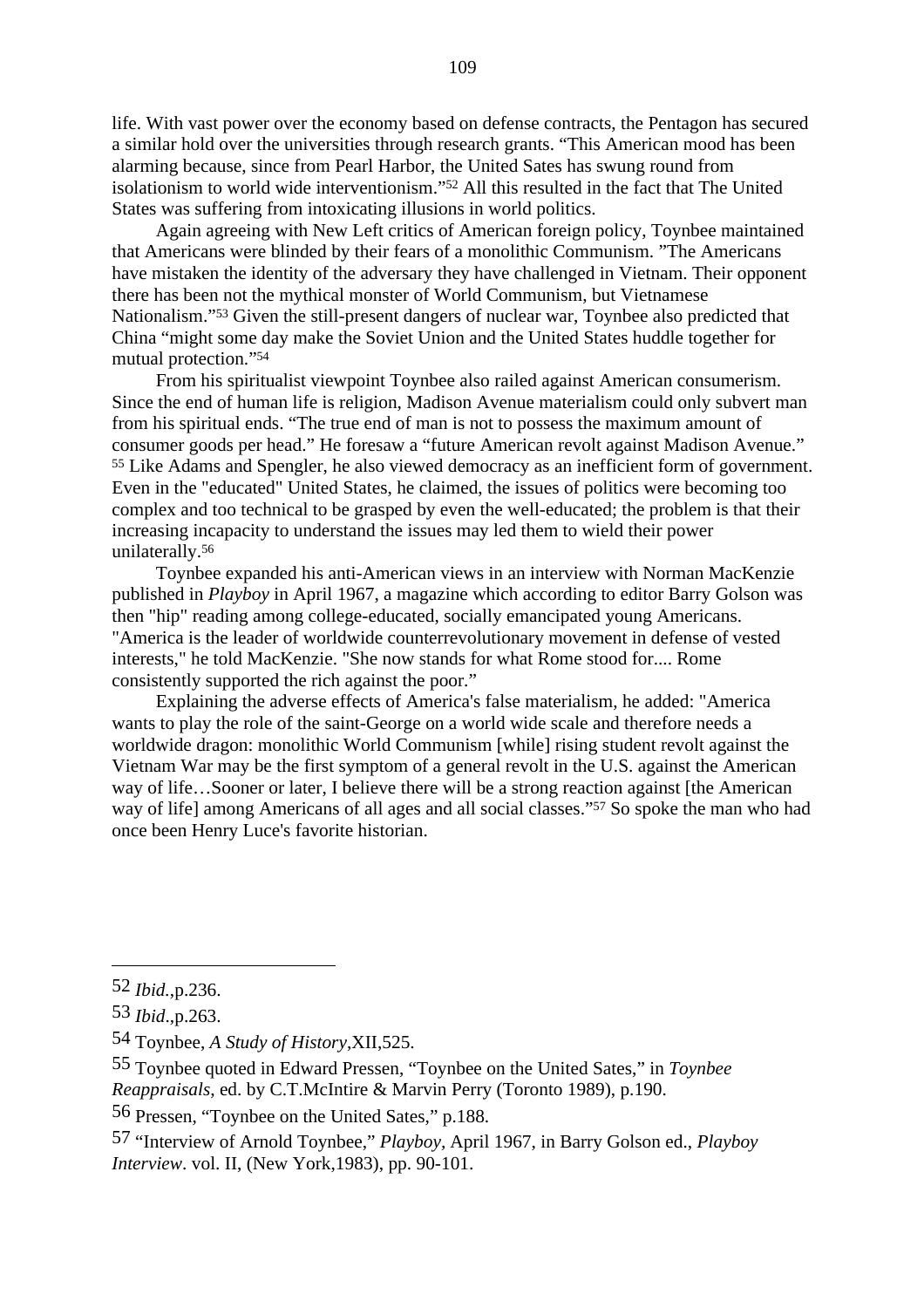# **CH.8. TOYNBEE IN AMERICA: 1930-41**

#### **1. Religion and Relativism**

When Toynbee's first volumes appeared, the Great Depression in the United States had begun. Toynbee himself called the year 1931 "annus terribilis," because of mass unemployment, widespread hunger, breakdown of international exchange, and the failure of leading financial institutions. It was also a year when democratic governments floundered: The National Socialist party gained power in Germany and Japan absorbed Manchuria. To an observer of international politics Japan's move looked like the beginning of a decay of international order and a step toward war.

The global disorder of the 1930s produced a deep-felt need for explanation. "Toynbee's vision had, or seemed to have, adequacy to the immediate experience of the 1930's, when peoples and governments drifted toward a war that no one wanted, foreseeing all the while that disaster was bound to ensue," historian William McNeill has written:

 Perhaps there were sophists in Athens after 431 B.C. who continued to teach as before, refusing to recognize that the values of Periclean Athens had reached crisis. But Plato and Thucyidides saw, felt, and thought otherwise; and therefore two of them could therefore speak to an age whose own inherited values and ways of life were adrift in very much the same fashion as had been the case in ancient Athens. [the American historian] Carl Becker and Arnold Toynbee belonged with Plato and Thucydides in this respect; for they saw that the liberal compromise had worn itself  $out<sup>1</sup>$ 

 The search for new values intensified with increasing signs of global conflict. The Moscow trials in 1936 and Munich agreement in 1938 caused those American intellectuals to turn from Marxism in search of new absolutes.

In the early 1930s the search for absolutes (other than those of Marxism or Fascism) was already evidenced in the sudden popularity of the New Humanism of Paul Elmer More and Irving Babbitt; a reaction against an over-rationalized liberal Christianity, as expressed in John Crowe Ransom's *God Without Thunder: An Unorthdox Defense of Orthodoxy (1930)*; and a turn to the neo-Orthodox ideas of Paul Tillich's, *The Religious Situation* (1932) and Reinhold Niebuhr's *Moral Man and Immoral Society* (1932). 2

Along with the search for new values, however, there existed a counter-current of relativism that denied any "objective" standard of truth, making it instead a function of individual consciousness. At its heart was a changing view of science in the post -war years. During the 1920s there was widespread feeling that the old, brute empiricism could no longer claim the mantle of science. Einstein's revolution in physics had destroyed the belief in the Newtonian causality and order, and the new quantum physics had undermined the faith in objective theory. For quantum physicists, the fundamental elements of nature did not obey the laws of causality as traditionally understood and were not "out there" in the old sense. As Danish physicist Niels Bohr explained in *Atomic Physics and the Description of Nature*

<sup>1</sup> William McNeill, "Arnold Toynbee," *Myth -history and Other Essays*, (Chicago, 1986), pp.180-181.

<sup>2</sup> On American 1930s intellectual history, Terry A. Cooney, *Balancing Acts*: *American Thought and Culture In The 1930s*, (New York &; London, 1995), passim.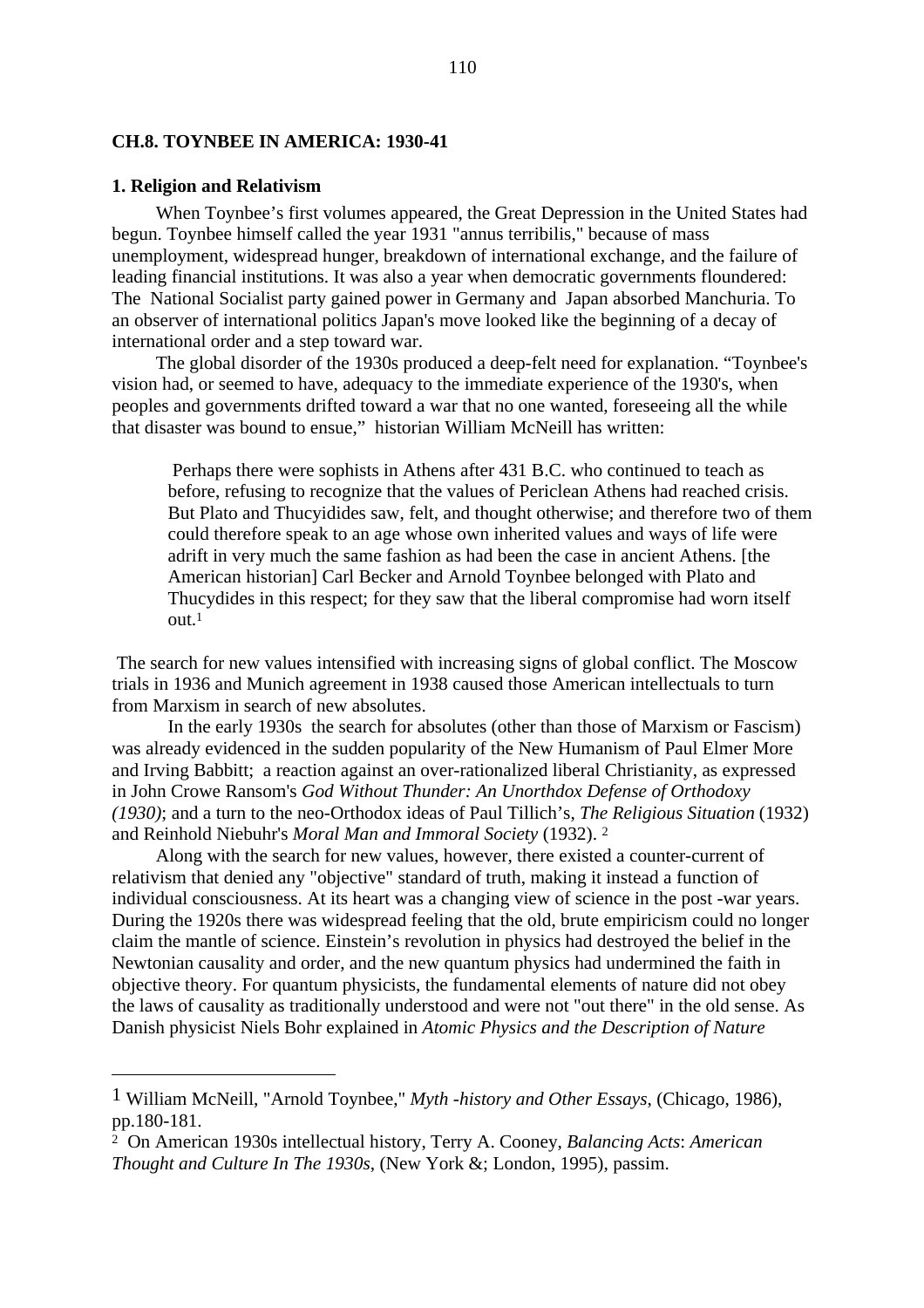(Cambridge, 1934), physics had shown that simple mechanistic concepts were insufficient, shattering the basis on which the traditional stable Victorian world-view was built.

This development was part of a pattern in Western thought, as historian Ellen Nore has explained:

Western social thought has often responded to the "science" of their times, be it the witches of St. Augustine, or the evolution of Darwin. The ripples of uncertainty produced by the new physics proved it also no exception to this generalization. As the world of the indeterminate universe crept into intellectual circles during the 1920's, the honorable ideal of social science as a series of statements of "brute facts" was further, if not finally destroyed.3

Einstein's theory of relativity postulated a world beyond the experience of ordinary people. Attempts to explain the new science in language comprehensible to the layman thus led to misunderstandings, especially regarding the relation between relativity and subjectivity. The fundamental contradiction was between an objective and subjective universe, Einstein argued. The relativity of time had nothing to do with consciousness. The great physicist thus termed this interest between his theory and consciousness "psychopathological."4

In the natural sciences one consequence was Operationalism, a concept defined and popularized in P.W Bridgman's *The Logic of Modern Physics* (1927). An experimental physicist, Bridgman held that complicated systems in physics must be broken down into simpler ones so as to allow study of elements so familiar as to require no further explanation. Further, operationalists insisted that the only valid scientific concepts are those that prescribe the means of measuring the concept. As Bridgman put it:"the concept of length involves as much as and nothing more than the set of operations by which length is determined. In general, we mean by any concept nothing more than a set of operations; the concept is synonymous with a corresponding set of operations." This redefinition was implicit in Einstein's work although not explicitly stated. 5

A corollary was that data in research are only definable by the frame of reference of the observer who is using them. Length is a different concept when measured on earth rather than in space. Bridgman also argued that new theories produce new facts: "The first lesson of our recent experience with relativity is merely an intensification and emphasis of the lesson which all past experience has also taught, namely, that when experiment is pushed into new domains, we must be prepared for new facts, of an entirely different character from those of our former experience."6 But Bridgman himself did not embrace the subjectivism this seemed to imply. Instead he believed that it is meaningless to interpret physical concepts except insofar as they are capable of observation.

<sup>3</sup> Ellen Nore, *Charles A. Beard: an Intellectual Biography*, (Southern Illinois University Press, 1983), p.158.

<sup>4</sup> Novick, *That Noble Dream: The "Objectivity Question" And the American Historical Profession,* (Cambridge, 1988), pp.136-137.

<sup>5</sup> P.W. Bridgman, *The Logic of Modern Physics,* (New York, 1927)*,* ch. 1.

<sup>6</sup> On Bridgman see http://search.eb.com/nobel/micro/86\_14.html. On "operationalism" see Gary Zukav, *Dancing Wu-Li Masters: an Overview of the New Physics, (*New York, 1988), pp.44.-66.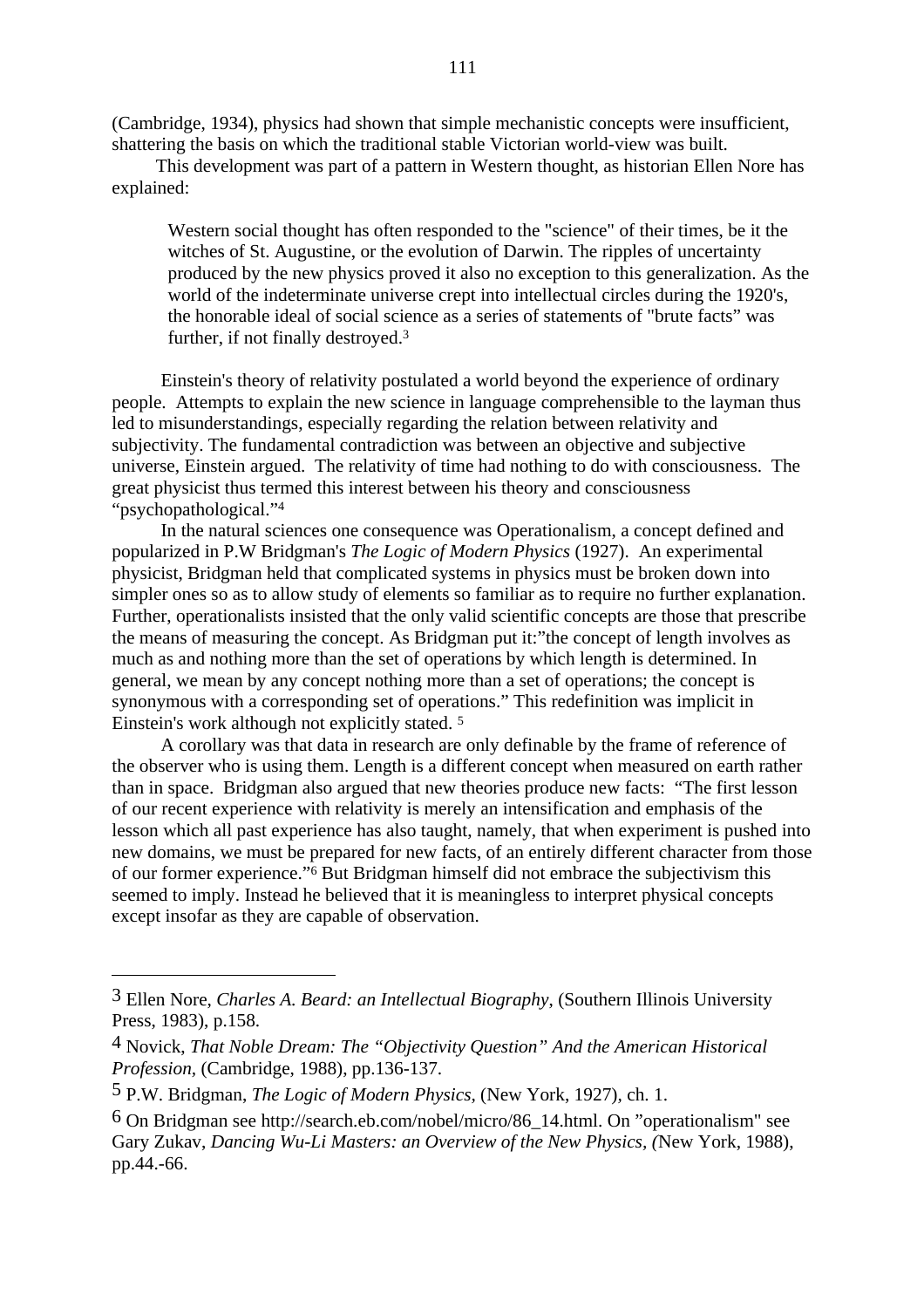By the mid-30s, quantitatively-minded sociologists jumped on the Operationalist bandwagon, lead by F. Stuart Chapin of the University of Minnesota and his student George A. Lundberg of the University of Washington. By "operationally," Chapin told colleagues in his presidential address to the American Sociological Association in 1935, he meant that "social concepts" must be defined "in terms of the operations and processes used in attempts to measure them or test them by experiment." Concepts not so testable were meaningless, he continued. Revealing the political pay-off, he cited the terms "social class, wage slaves, proletariat, bourgeoisie, socialite, aristocrat, plutocrat"— the vocabulary of the Left for almost a century 7

This new ontology and epistemology, along with misunderstanding of Einsteinean relativity, spread into the social and cultural spheres. One result was skepticism and alienation. Modernist writers, discussing art and relativity, saw Einstein's work as justifying the rejection of all absolute aesthetic standards and legitimizing purely personal expression—just as Marcel Duchamp's painting The *Nude Descending the Stairs* (1912) had already depicted, in cubist-futurist form, "time and its relativity."

History, with its lingering legacy of Rankean empiricism, was a discipline most sensitive to these new ideas. Within the American historical profession "relativism" was undermining both the Rankean belief in objectivity and the New History. Historians noted that precisely those elements of science which had sustained "scientific history" were crumbling beneath their feet.

In response, some historians reverted to the notion of "history as *art*." For them it seemed no longer important to distinguish professional from "gentlemen" scholars. A major influence in this respect was Benedetto Croce, the Italian philosopher of history, who had been a promoter of American Pragmatism in Italy at the turn of the century, and frequently debated at Columbia University during the 1920s.

Oswald Spengler also influenced the turn towards philosophical and anthropological relativism. In *The Decline*, he argued that people do not create cultures, but instead cultures create and shape people. According to Spengler, there were no eternal truths; truth exists only in relation to a definite cultural historical stage of mankind: "each Culture possesses its own standards ... no general standard of morality is applicable to all humanity." 8 According to cultural historian Bruce G. Bender, Spengler inspired anthropologist Ruth Benedict's extreme form of cultural relativism in her *Patterns of Culture*. 9

The debate over relativism divided American historians. At the annual meetings of the American Historical Association in 1933, Charles Beard titled his presidential address "Written History as an Act of Faith," published in *The American Historical Review* in January 1934. Robert L. Schuyler managing editor of *The American Historical Review* complained, in contrast, that these intellectual developments contributed to the reign of "subjective idealism, which makes the very existence of the cosmos dependent upon consciousness"10

These political and intellectual crosscurrents shaped the reception of the first six volumes of Toynbee's *A Study of History*. Among the reviewers were two men who had already weighed heavily in the debate over Spengler's *The Decline of the West:* Lewis

<sup>7</sup> Robert C. Bannister, *Sociology and Scientism* (Chapel Hill, 1987), p. 158.

<sup>8</sup> Spengler, *The Decline* II, pp.11-12, 47.

<sup>9</sup> Bruce G. Bender, *Staring into Chaos Explorations in the Decline of Western Civilization*, (Texas, 1994), p.94.

<sup>10</sup> Schyler quoted in Novick, *That Noble*, p.138.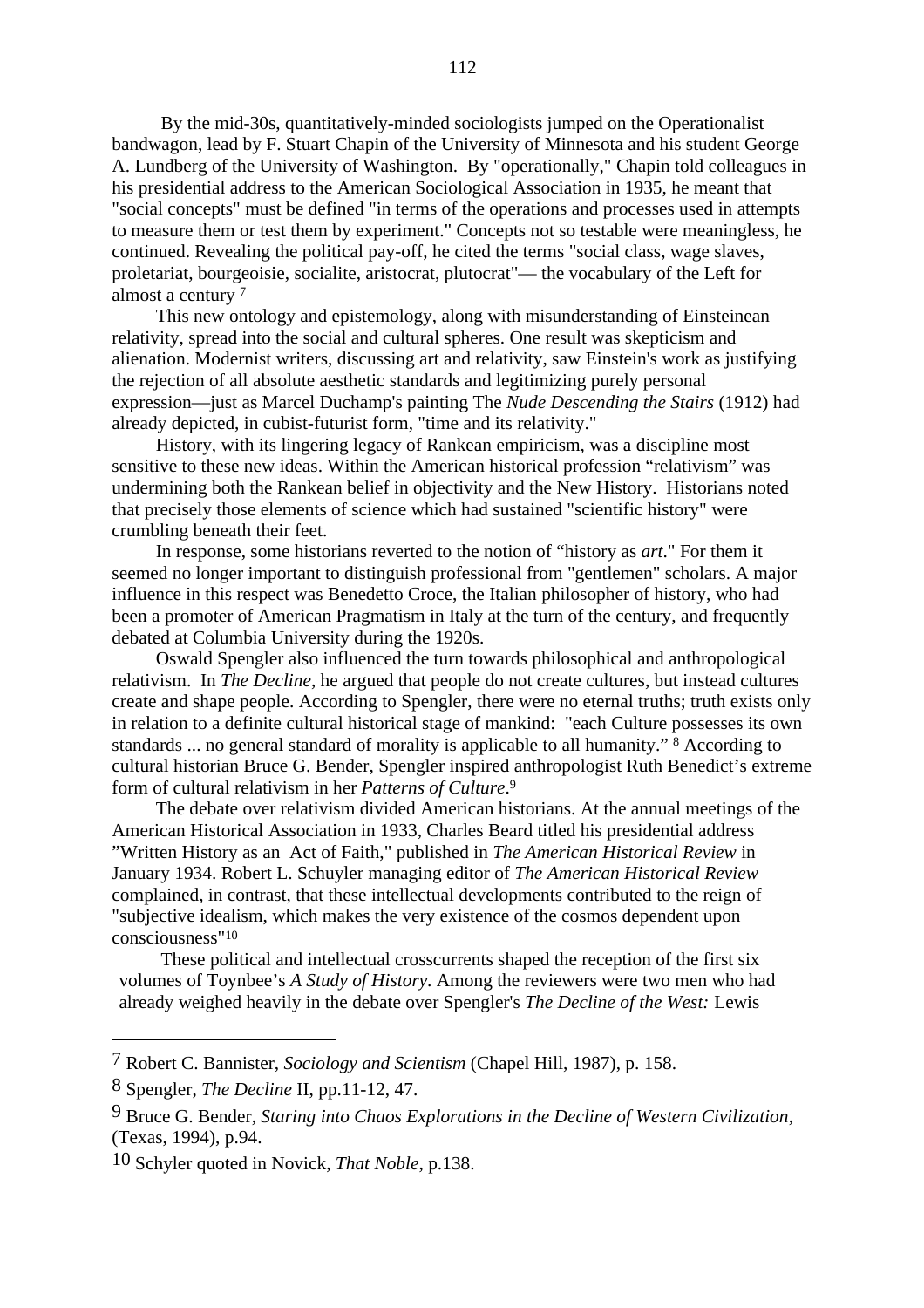Mumford and historian Charles Beard. One other reviewer, sociologist Pitirim Sorokin, represented a wider debate that Toynbee triggered among social scientists.

## **2. Mixed Reviews (volumes I-III)**

#### *Lewis Mumford*

In the crisis of the early 1930s, Lewis Mumford gained a new appreciation of the role of religion and religious values in history, thanks in part to conversations with Waldo Frank and Reinhold Niebuhr. 11 Although previously a religious skeptic, Mumford, in this period of rising totalitarianism and institutional and moral collapse, agreed with Toynbee that the Western crisis was essentially spiritual in its nature— a "Schism of the Soul."

 Toynbee's history seemed to Mumford nothing less than an intellectual revolution. In a letter to Van Wyck Brooks in 1935, he compared Toynbee's "super Spenglerian work" to an "Einsteinian revolution in physics…where a completely new civilizational view is exposed."12 In his review of the first three volumes in the *New Republic*, he repeated this assessment: "the change in method, outlook, categories and general frame of reference, marked by his work, may prove as important as that marked Einstein in physics."13 Mumford also saw Toynbee's A *Study* as being crucial to the development of Western civilization because it helped, "to determine the character of a whole epoch's thought and so eventually influence the actions of men."

Mumford equally approved Toynbee's search for the inner rhythms of civilizations against "dry as dust" objectivist historians, whose history, in a paraphrase of Shakespeare, was "little better than a dream told by an idiot, half forgotten in the waking." *A Study of History* was a "magnificent challenge" to the American readers, although Mumford could not help adding that Toynbee suffered from a case of "T.S. Eliotosis" [over-erudition], which tempted him to "quote the Koran in Arabic."

Mumford concluded by predicting Toynbee's triumph over Spengler. "*A Study of History* stands a whole stratosphere above its nearest rival *The Decline of the West*, because it is a work of civilized man writing in behalf of the values in civilization."14 Toynbee's more humane interpretation of world history would eventually challenge Oswald Spengler's, dangerous work. Toynbee's religious and pro-life values guaranteed that he would eventually surpass Spengler:

 [In] its complete relativity, in its humane outlooks, in its steady sense of humor, its bold exhaustive method and its massive scholarship, "A Study of History" stands a whole stratosphere above its nearest rival, "The Decline of the West"… where [Spengler] becomes maudlin over the undoing of the proud men of blood (i.e. the barbarians) by the enlightened intellectuals and pacifists and their deluded nerveless followers, adherents of Buddhism and Christianity, for Toynbee the humane forces have a vital and regenerative character.<sup>15</sup>

<sup>11</sup> Miller, *Lewis Mumford*: *A Biography*, (New York, 1989), pp.414-415.

<sup>12</sup> Lewis Mumford to Van Wyck Brooks, August 17,1935, *The Lewis Mumford-Wan Wyck Brooks-Letters* (New York, 1970),p.118.

<sup>13</sup>Lewis Mumford, "Civilized History," *The New Republic,* November 27, 1935, p.64. 14 *Ibid*. p.66.

<sup>15</sup> Lewis Mumford, "Civilized History,"pp.64,66.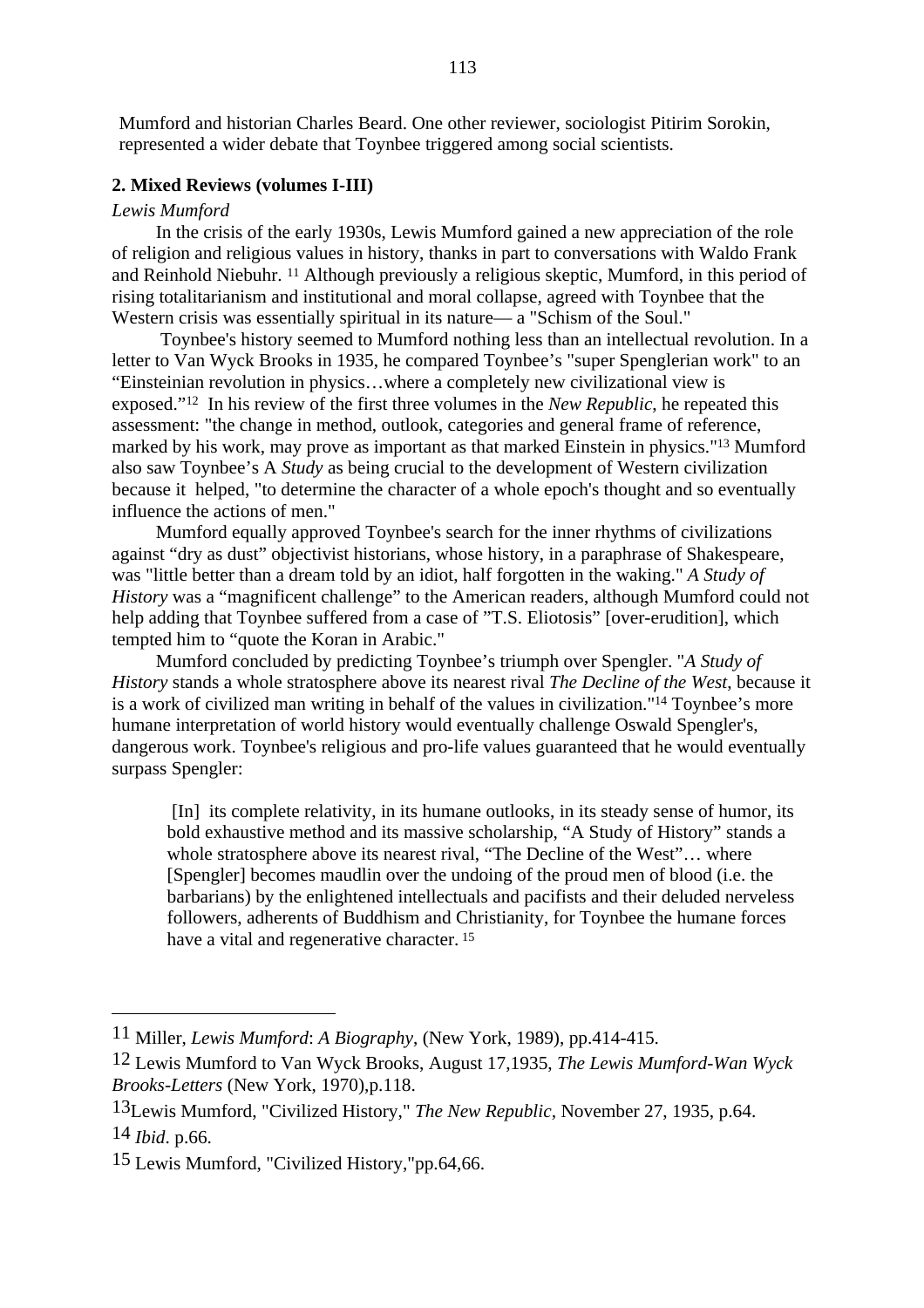#### *Charles Beard and Relativism*

Charles Beard expressed a less favorable, and in the short run, more influential view of Toybee's work. Beard's interest in metahistory was already evident in his review of Spengler's *The Decline* and in his own *Rise of America Civilization* (1927). In the 1920s he had thought that "the history of civilizations could be instrumental to the history of civilizations." But in 1935 he judged Toynbee's work as "merely speculative."

A leading "Progressive historian" before the First World War, Beard became disillusioned during the early 1930s. From the economic interpretation of history he changed to an idealist (that is relativist) viewpoint in his philosophy of history, influenced by the Italian philosopher Benedetto Croce, the new physics, and Pragmatism.16

According to Richard Hofstadter, Beard's change of view resulted from "disillusionment and fear that followed the 1929 crash and the Great Depression."17But already in the 1920s, Beard had referred to time itself as a creation of Western mind, a hint of his later relativism. In Beard's view, historical writing meant selecting. Even the denial of a desire to interpret was an unconscious philosophic assertion, "namely, a confession that there is not a discoverable fringe of order in the universe."18

Beard's conversion to relativism, according to his biographer Ellen Nore, was also related to the revolution in modern physics. Although he did not refer to "operationalism" by name in his presidential address to the AHA, the term "operation" or derivatives appeared no less than six times in connection with the argument that historical truth is dependent upon the historian's "operations"—thus allowing him to claim the mantle of the new science while rejecting the old. Nore explains, "Beard's purpose was to focus on the great fallacy of historicism, [namely] the idea that the historian stood outside the *zeitgeist*, [was] a scholar without politics,"  $\frac{1}{2}$  = "a neutral mind working with a mass of facts." <sup>19</sup>

In "Written History as an Act of Faith," Beard praised Croce's notion that "every true history is contemporary history," meaning that it is distinguishable from dead chronicle. According to Croce, determining the facts and judging or interpreting them was inseparable.

Following Croce's attempt to repair the ruptured link between history and philosophy, Beard argued that there is no objectivity apart from the observer.<sup>20</sup> "Every student of history" knows that his colleagues have been influenced in their selection and ordering of materials." Beard further maintained that, "Once more, historians recognize formally the obvious, long known informally, namely, that any written history inevitably reflects the thought of the author in his time and cultural setting."21 Political, social and personal "truths" depend on values, because definitions of truth are always social—one generation's truth is not another's.

The historian, however, should be both activist and scholar. Historians had a social obligation: "history existed for man, not man for history." But Beard acknowledged that accession in historical knowledge played a major role in changing interpretations of social phenomena. The historian had to use scientific methods to produce accurate scholarship. But

<sup>16</sup> Richard Hofstadter, *The Progressive Historians*, (Chicago, 1979), pp.304-305.

<sup>17</sup> *Ibid*., p.304.

<sup>18</sup> Charles Beard, "Time, Technology and the Creative Spirit in Political Science," *The American Political Science Review*, February,1927, p.6.

<sup>19</sup> Nore, *Charles Beard*, p.167.

<sup>20</sup> Charles Beard, "Written History as an Act of Faith," *The American Historical Review*, XXXIX, 1934, pp. 229-231. <sup>21</sup> *Ibid*.,p.222.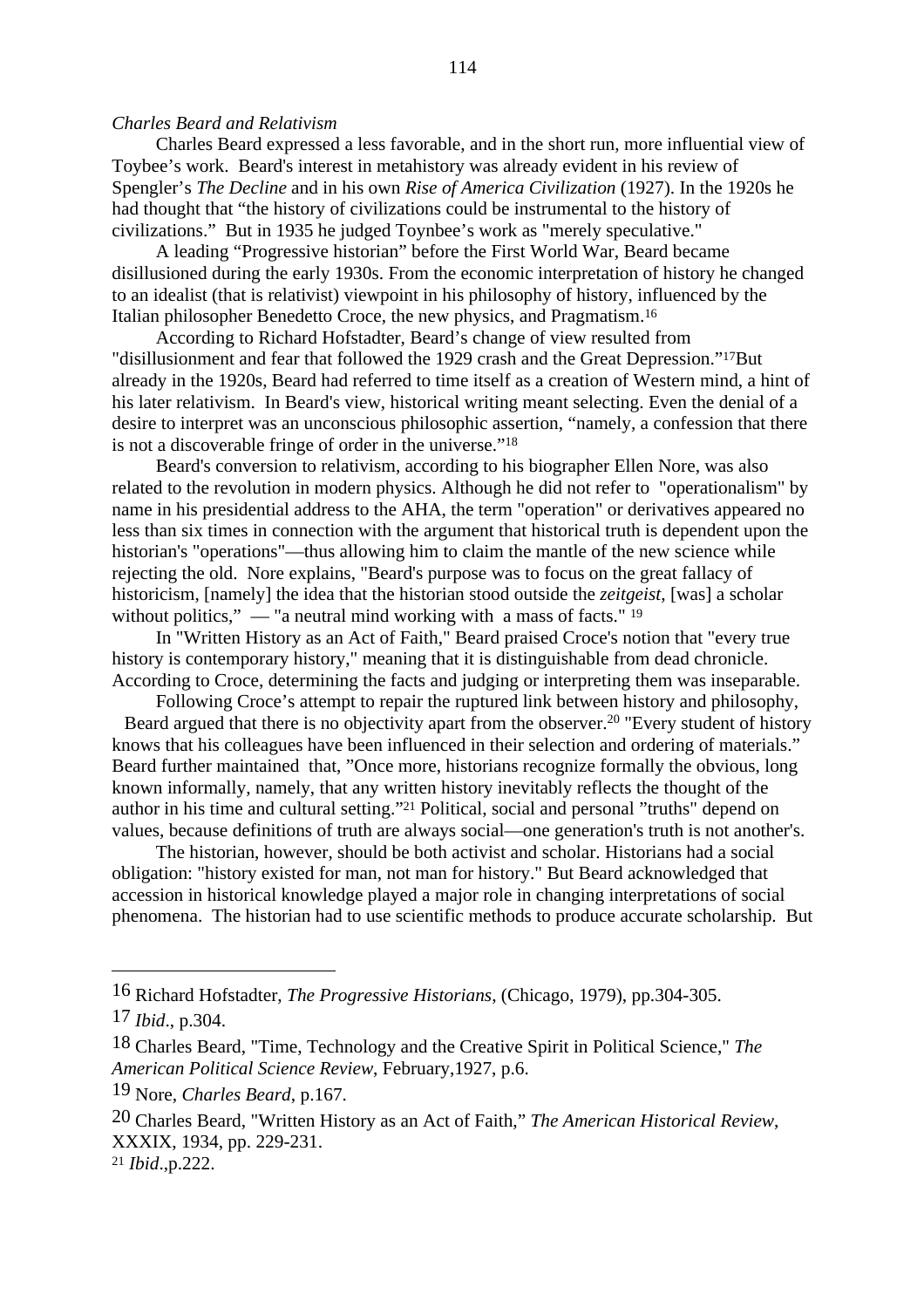it was also the historian's responsibility to provide an account of the past appropriate to society's current needs in order to "guide civilization."<sup>22</sup>

For Beard, only three broad conceptions of history seemed possible: (1) history is chaos and every attempt to interpret it otherwise is an illusion; (2) history moves in cycles; and (3) history moves in line, straight or spiral, and in some direction. The historian may escape these issues by silence or by confession of avoidance, or he may face them boldly, aware of the intellectual and moral peril in any decision in his act of faith.23

Ranke remained a chief target. The Rankean formula of history (*wie es eigentlich gewesen ist*) has been discarded and laid away in the museum of antiquities. Ranke 's rigorous factualism masked a pervasive conservatism. Ranke's adoration of fact "served best the causes of those who wanted to be undisturbed."24

#### *Beard on Toynbee*

Beard's relativism caused him to take a new look at metahistory. Adams's psychological oscillation between fear and greed, Toynbee's challenge and response, and Spengler's *gestalt* morphology of civilizations were all "acts of faith." Biological analogies were Spengler's mistake because they led him to force everything into the model of organic rise and decay. "[Under the] biological analogy, history was conceived as a succession of cultural organisms rising, growing," Beard explained." To this fantastic morphological assumption Oswald Spengler chained his powerful mind." Beard concluded that the historian who forces history into patterns "performs an act of faith." <sup>25</sup> Later, with reference to Spengler, he added: "A multiplication of historical illustrations is not a proof."26

 Beard's relativism did not prepare him for an ambitious study of the length and scope of Toynbee's *A Study of History.* Accordingly, his review in the *American Historical Review* was extremely critical. He challenged Toynbee to "...imagine that he is proceeding empirically uncontrolled by any avowed assumptions or by any presuppositions of *Weltgeschichte*." He considered Toynbee ill-advised in failing to realize that, even if he identified specific civilizations as intelligible fields of historical analysis, "no meaning can arise from such comparisons even assuming that there are such social atoms…" Beard also objected to the analogies from biology and physics, which in historical work contributed to "confusion rather than knowledge."

He also criticized Toynbee's historical synthesis. "Some fragments of imaginative metaphysics underlie the structures of his chapters," but it is not possible to make system of these fragments. He continued: Toynbee's work "does violence to the actuality of the history and adds to confusion rather than to knowledge... empirical operations are always limited by the intellectual presuppositions of the author and there is no escape from this rule."27

In an introduction to a collection of essays evaluating Toynbee's work, Edward Gargan later wrote that Beard's review was decisive in shaping opinion of Toynbee. Questioning historians reading Beard's review of Toynbee, he speculated, "would not get a hint that there was a historian, who could pose fundamental questions…and would not have guessed from

<sup>22</sup> Hofstadter, *Progressive Historians*, p.308.

<sup>23</sup> Beard, "Written History", p.228-229.

<sup>24</sup> Beard, "Written History," p.221; Novick, *That Noble*, p.254.

<sup>25</sup> Beard, "Written History," p.223.

<sup>26</sup> Charles Beard, *The Republic: Conversations on Fundamentals*, (New York, 1943), p.338. 27 Beard, "Review of A Study I-III", The *American Historical Review,* vol.40.1935, pp.307- 309.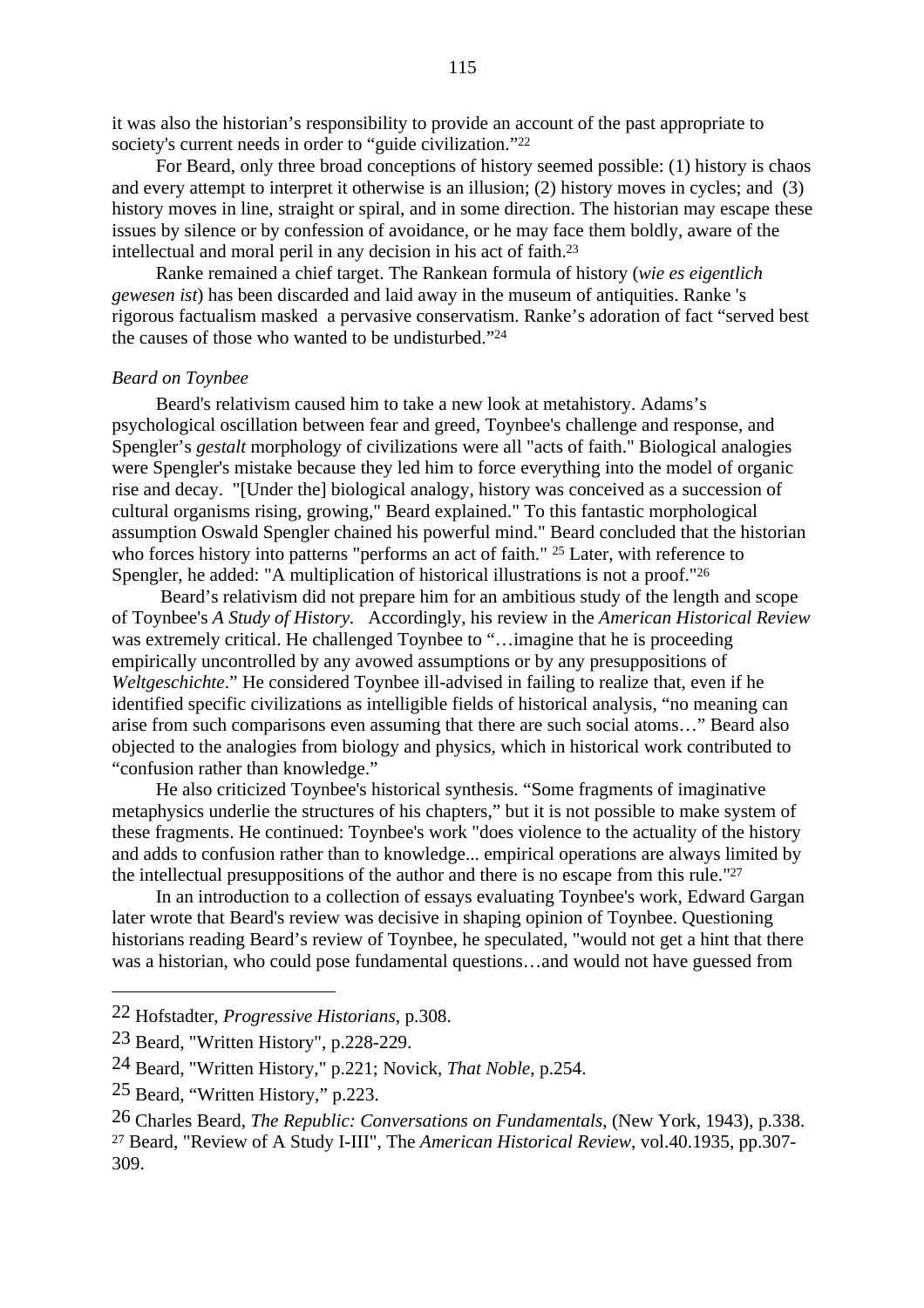Beard's remarks that the English historian had anything to contribute to historical poise in a disordered and disorderly epoch."28

Yet relativism in the longer run indirectly contributed to Toynbee's later success in the United States. After 1939, a central theme in American thought was mobilization against totalitarianism in both its Nazi and Soviet embodiments. This included a struggle against relativism. A growing band of anti-relativists seized on Beard's "Written History" and similar pronouncements to accuse him of validating any totalitarian or subjectivist interpretation of history. Toynbee, in contrast, expressed his historical conceptions with assurance and faith. As a result, post-war reaction to Toynbee's work changed from Beard's relativism to an understanding of the heuristic value of "large visions of history."

# **3. The Augustinian Trilogy (volumes IV-VI)**

 By the time the second installments of *A Study* appeared in the winter of 1939, Toynbee's prophesies concerning the disintegration of Western civilization seemed all too true. As Toynbee put it: "the Vandals stood at the gates Western civilization." Toynbee called volumes four to six his "Augustinian volumes" because he felt that he, like the bishop of Hippo, waited for his civilization to collapse:

There were moments when it almost seemed like tempting fate and wasting effort to go on writing a book that must be the work of many years, when a catastrophe might overtake the writer's world within the weeks or days. At such moments the writer has often fortified his will by calling to mind the dates of writing of another book with which this book is comparable only on the single point of length. Saint Augustine did not begin to writing *De Civitate Dei* before the sack of Rome in A.D. 410.29

Unwilling to accept a vision of irreversible doom, Toynbee, unlike Spengler, sounded a warning against the sins of the Western civilization. The central cause of the breakdown of civilization was a loss of self-determination. War within Western civilization was a sign both that it was moving towards disintegration and towards a new ecumenical world order. But Western Civilization would buy its *Pax Romana* at a deadly price unless it got rid of the sin of excessive nationalism. Western civilization could save itself only with the help of a "divine spark" which would eventually help it to survive its "Time of Troubles."

 After 1939, Toynbee increasingly became both prophet and historian of Western civilization. His tone and analysis assumed the character of jeremiad and cosmic prophecy. Western civilization, in the sufferings of World War II, was not suffering in vain, but ascending toward unification with the Godhead:

We can hear the beat of the elemental rhythm…of Challenge-and-Response and Withdrawal- and- Return and Rout-and -Rally and Apprentation-and-Affiliation and Schism-and-Palingenesia. This elemental rhythm is the alternating beat of Yin and Yang…The perpetual turning of the wheel is not a vain repetition if at each revolution, it is carrying a vehicle that much nearer to its goal: and if "palingenesia" signifies the birth of something new. . . then the Wheel of Existence is not just a

<sup>28</sup> E.T. Gargan, "Introduction," in The *Intent of Toynbee's History*, (Chicago, Loyola University Press, 1969), pp. 15-16.

<sup>29</sup> Arnold Toynbee, *A Study* IV, Preface.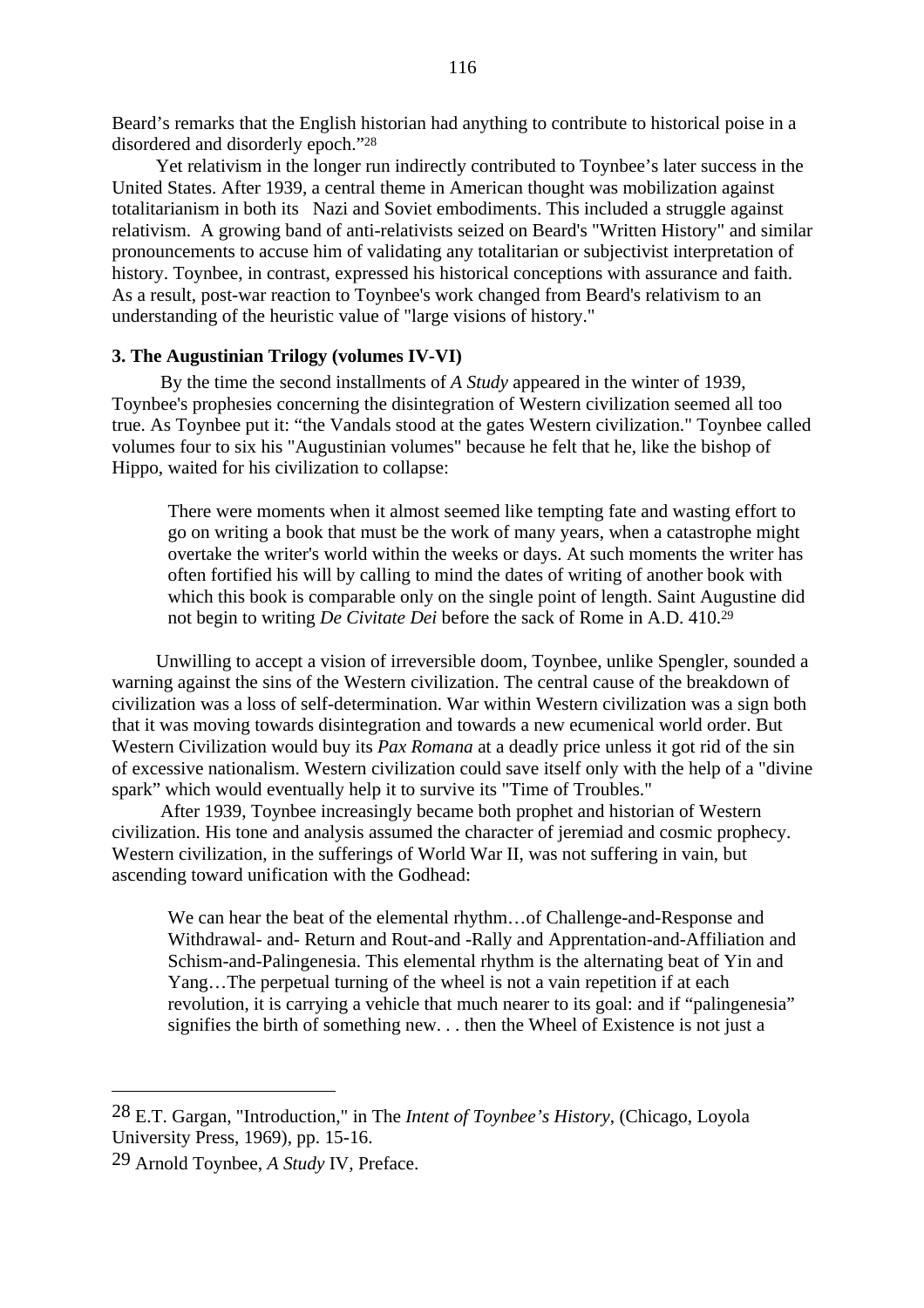devilish device for inflicting an everlasting torment on a damned Ixion. The music that the rhythm of Yin and Yang beats out in the song of creation…30

In this otherworldly vision, Toynbee was not alone. A spirit of mysticism and suffering penetrated the Anglo-Saxon *zeitgeist* during the 1940's. Man of letters turned mystic, Aldous Huxley in 1946 wrote: "For the individual who achieves unity with his own organism and union with the divine Ground, there is the end of suffering. The goal of creation is the return of the all sentiment beings out of separateness ... that which results in suffering, through unitary knowledge, into the wholeness of eternal reality."31

Toynbee's message reinforced the spiritual values of the West in wartime. There was no necessity for a civilization to die, "as there is man's divine spark of creative activity instinct in us." The "barbarians" were merely plunging their swords in to the "body of a suicide whose life-blood was already ebbing away through a self-inflicted wound."32

 Toynbee's theory of the dynamics of disintegration also raised vital questions for postwar discussion. Who would establish the Universal State in Western civilization? Was the Soviet sphere of interest the "external proletariat" outside the collapsing West? What would the new ecumenical world order like?

#### *Three Reactions*

In a review in the *New Republic*, Lewis Mumford applauded the timeliness of Toynbee's "Augustinian" volumes, especially volume five which he considered, "worth reading and re-reading... where the cross-lights are thrown upon the historical scene, by the flashes of the disintegrating world outside the historians' window." He also admired Toynbee's description of the disintegration of civilizations, "his discussion of the nemesis of creativity by resting on one's oars, idolizing an ephemeral self, an ephemeral institution, or an ephemeral technique, trusting in military power, or becoming over-intoxicated by victory"33

But the transcendental stuff was too much. He questioned Toynbee's analyses of the processes "which may halt the disintegration of a civilization… or alleviate the unspeakable agony of a disintegrating society." Like later Cold War liberals, he criticized Toynbee's "transcendental dissolution" of the problems of Western civilization. By introducing "to the cards of history his transcendental joker, " Mumford wrote, "Toynbee, lifted the argument above the plane of reasoning, to eternal end heavenly...when St. Augustine reached the point with less humbug." Although the Old Left thinker did not approve Toynbee's elevation of history to the plane of theodicy, he judged his analysis of social disintegration as due to a class struggle: "here Toynbee has gotten a clue from Marx, which he [however] had applied on a much vaster scale than any of the socialist writers" 34

Mumford later underlined his debt to Toynbee in his book *The Condition of Man* (1944). There he explained that civilizations are held together by an organizing idea or principle—never precisely stated verbally— but working in every institution. Seconding Toynbee's idea of "Withdrawal and Return," Mumford explained that "at first the conceiving

<sup>30</sup> *A Study*, VI, p.324.

<sup>31</sup> Aldous Huxley, *The Perennial Philosophy, (*London 1985,[1946]), p.286.

<sup>32</sup> *A Study* IV, p.115.

<sup>33</sup> Lewis Mumford,"Transcendental Dissolution," *The New Republic*, April I, 1940, p.445.

<sup>34</sup> Mumford, " Transcendental…," p 445.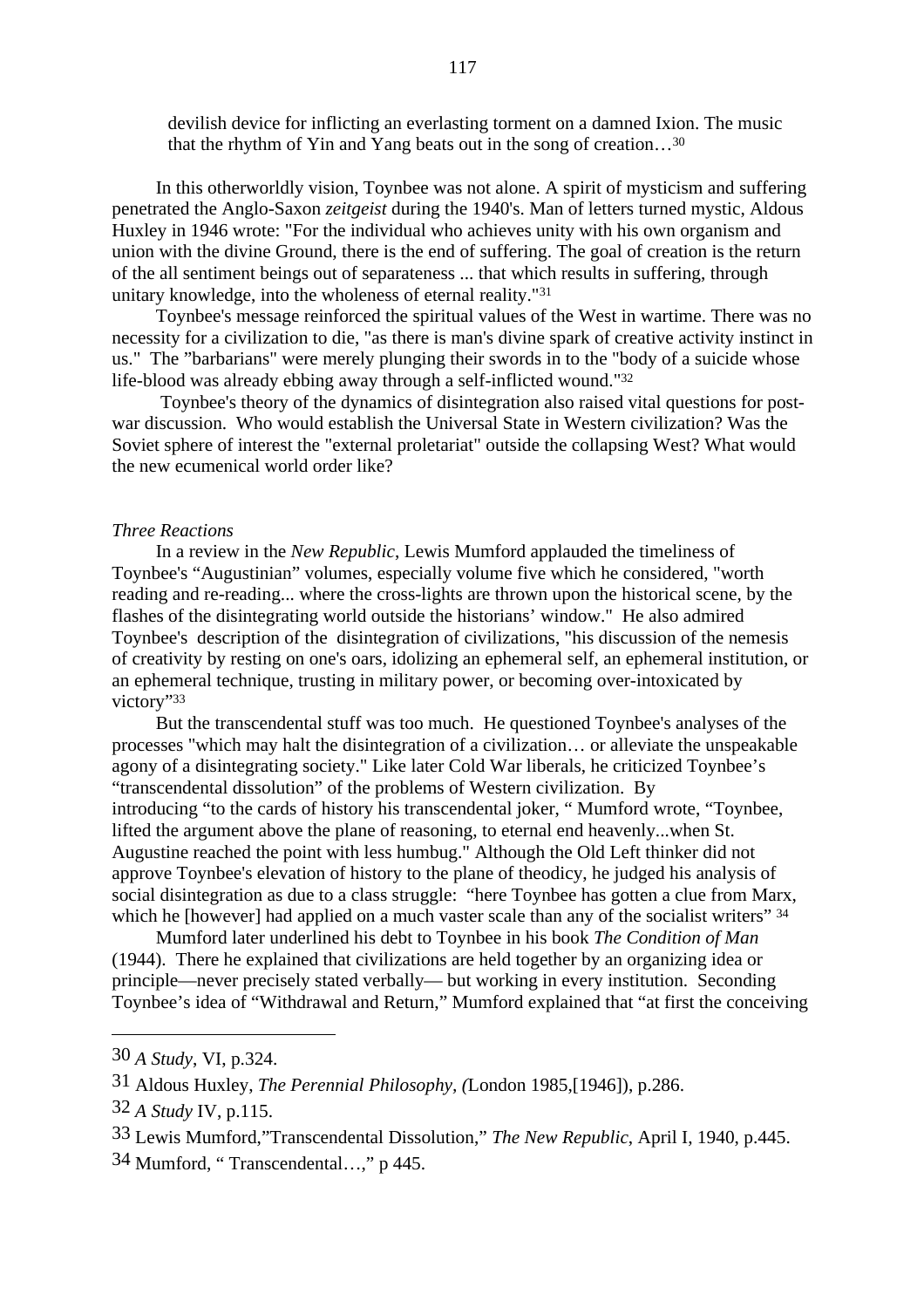idea of civilization was incarnated in a single person— a type Jesus, Buddha, a Confucius represents. Through a process of *mimesis* the idea took hold on in many persons, and when this idea became exhausted the whole civilization slowly gave away, and a new idea began its unstoppable rise to dominance." Toynbee was right regarding the centrality of Christianity in the fall of the Roman Empire: "it was the Roman unwillingness to re-examine and to reconstruct their whole scheme of living, which drew them to decline… In the end the Christians superego —their capacity for sacrifice and withdrawal— gave them a clear edge over Romans."35

## *Charles Beard*

In the fall of 1940 Charles Beard acquired a professorship of history at the Johns Hopkins University, with the hope of establishing there a center for the interdisciplinary study of American civilization. Although metahistory assumed new interest to him, he continued to harbor ambivalent attitudes towards the large-scale studies of Brooks Adams, Oswald Spengler, and Arnold Toynbee.36

In a review of Toynbee's new volumes in The *American Historical Review* in 1940, Beard remained curious but skeptical, modifying some of his most iconoclastic stances of the preceding decade but at points assuming an almost sarcastic tone. Though interested in Toynbee's theories he maintained that "at the present rate of the progress the ultimate design of the universe is not likely to be made any clearer, nor the existence of any such design brought any closer to demonstration." Seconding his previous opinions, he further declared: "Some fragments of imaginative metaphysics underlie the structures of his chapters, but it is not possible to make system of these fragments..." Twisting the knife, he added: "[Toynbee's] erudition and his metaphysics, combined with his metaphorical language and his use of anthologies give a peculiar and elusive character to the whole."

Beard, like his Cold War liberal successors, questioned Toynbee's view that Communism was a heretical "anti-Western religion of Western origin." Displaying his own erudition, Beard thought that it would not be easy for any general readers to understand "the meaning of such matters, as Mr. Toynbee's handling of contemporary Communism in the light of other religious or philosophic-religious movements that have turned militant, for example, anti-Hellenic Judaism and Zoroasterism of the Syrian world in the post-Alexandrine age or the militant Muslim-Hindu syncretistic religion of Sikhism."37

True to his relativism, Beard, in a tongue-in-cheek conclusion, was not willing to make a final judgment of Toynbee's theories:

Happy are those, as was said of the old, "who know the cause of things." But in the time when physicists are chary of using the term "cause" even in connection with sequences recognized as deterministic in nature and when metaphysicians, such as Whitehead, are seeking to push mysticism into every area of common sense, it may be

<sup>35</sup> Lewis Mumford, *The Condition of Man*, (New York, 1944), p.40; Donald Miller, *Lewis Mumford*, pp. 416-417.

<sup>36</sup>Beard, "Introduction," *The Law of Civilization and Decay*, (New York, 1943), p. li, footnote**.**

<sup>37</sup> Beard, "Review of A Study IV-VI," *The American Historical Review*, vol. 45, 1940, p.594.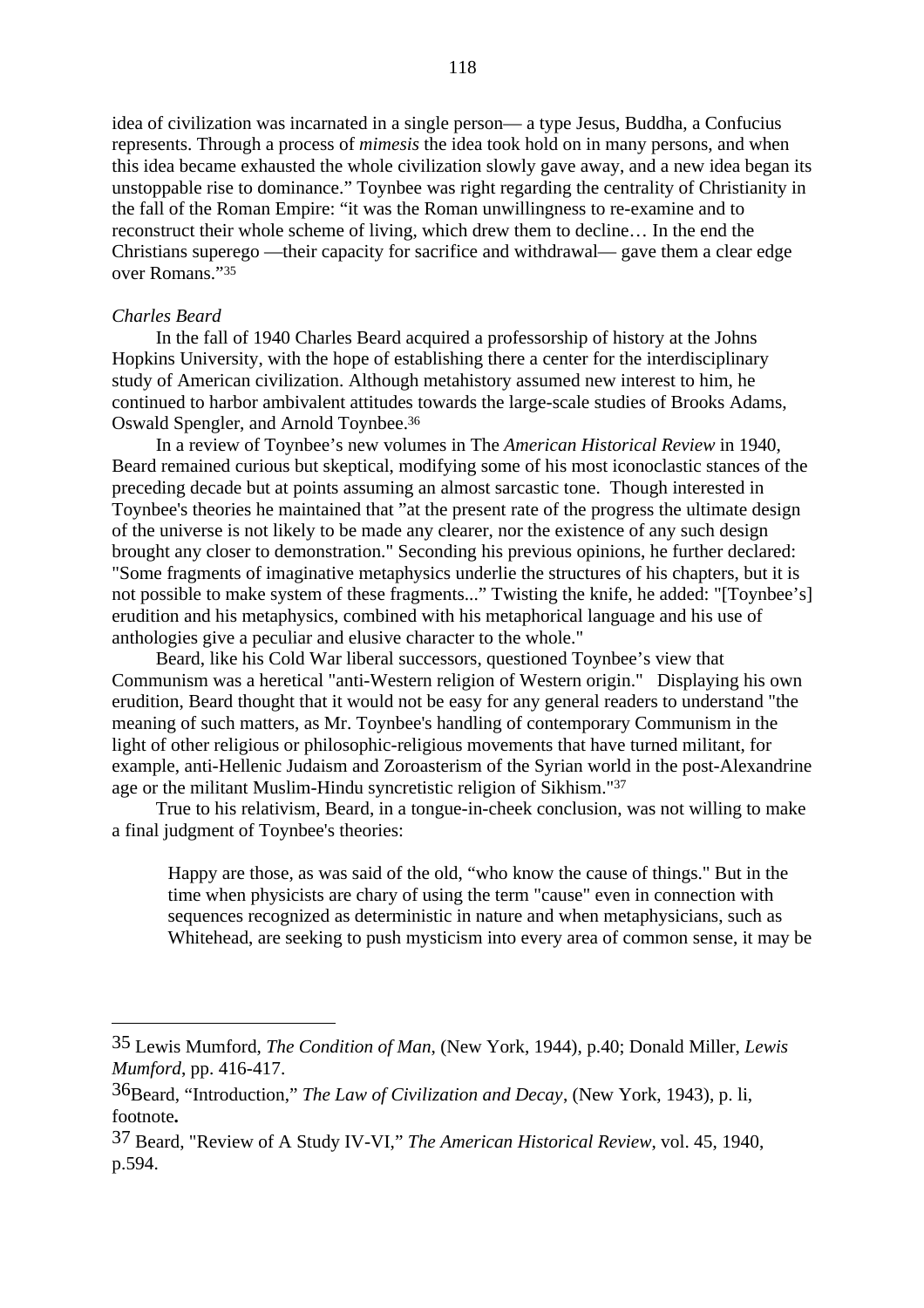well to reserve judgment on Mr. Toynbee's monumental work until the final volumes have appeared.38

"There is nothing like it in the English tongue. For a comparison it is necessary to resort to such works as Spengler's *Decline of the West* and Hegel's *Philosophy of History*. Yet Mr. Toynbee's erudition makes Spengler look like a petty sciolicist, and his catholicity of thought Hegel's dogmatism sound like the scream of a Prussian drill sergeant."39

Beard, who died in 1948, never saw the final volumes of *A Study.* By this time Beard himself was increasingly under attack, in part because of his isolationism, his opposition to Lend Lease, and his contention that Franklin Roosevelt had engineered Pearl Harbor for his own purposes; in part because his views of the role of economics and of social conflict in history were out of fashion in the new age of "consensus" history. <sup>40</sup> In this climate, it was Toynbee who would have, if not the last word, at least the next.

 In contrast to Beard's cryptic comments, the Harvard sociologist Pitirim A. Sorokin wrote a more detailed and careful review. Sorokin judged A *Study* to be one of "the most significant works of our own time in the field of historical synthesis." In apparently unqualified praise, he continued:

Toynbee's philosophy of history is clothed by him in a rich and full-blooded body of facts, empirical verification, and a large number of suppositions. The main theses, as well as sub-portions, are painstakingly tested by the known empirical facts of history of twenty one civilizations studied, in this respect the theory of Toynbee, conceived and executed on a grand plan, is probably documented more fully than most of the existing philosophies of history. 41

 But as the terms "suppositions" and "probably" suggest, Sorokin quickly qualified this praise. He considered Toynbee's work repetitious, ignorant of sociological literature, and uneven in its knowledge of the civilizations that it examined.

Sorokin further alleged that Toynbee erred in identifying civilizations as homogeneous units of analysis. According to Sorokin, "his civilizations are not unified systems but mere conglomerates of various civilizational objects, and phenomena united only by special adjacency but not by causal or mechanistic bonds." For this reason, they are not "real species of society," and therefore can hardly be treated as units and can hardly have any uniformity in their rise and decline.42

He also thought Toynbee was mistaken in casting his societies into an apparently inflexible pattern of genesis, growth, and decay uncritically accepting Spengler's model and failing to recognize that "this conceptual scheme is purely analogical and represents not a theory of how sociocultural phenomena change —but an evaluative theory of sociocultural progress, of how they should change."43

<sup>38</sup> Beard, "Review of IV-VI," pp.593-594.

<sup>39</sup> *Ibid*.p.594.

<sup>40</sup> Novick, *That Noble*, p.291.

<sup>41</sup> Pitirim A. Sorokin, "Arnold J. Toynbee's Philosophy of History," *The Journal of Modern History*, 1940, vol.12, pp.374-387; reprinted in Ashley Montague, ed., *Toynbee and History: Critical Essays and Reviews*,(Boston, 1956),p. 177.

<sup>42</sup> Sorokin, "Arnold J. Toynbee's," p.180.

<sup>43</sup> *Ibid*., pp.180, 182.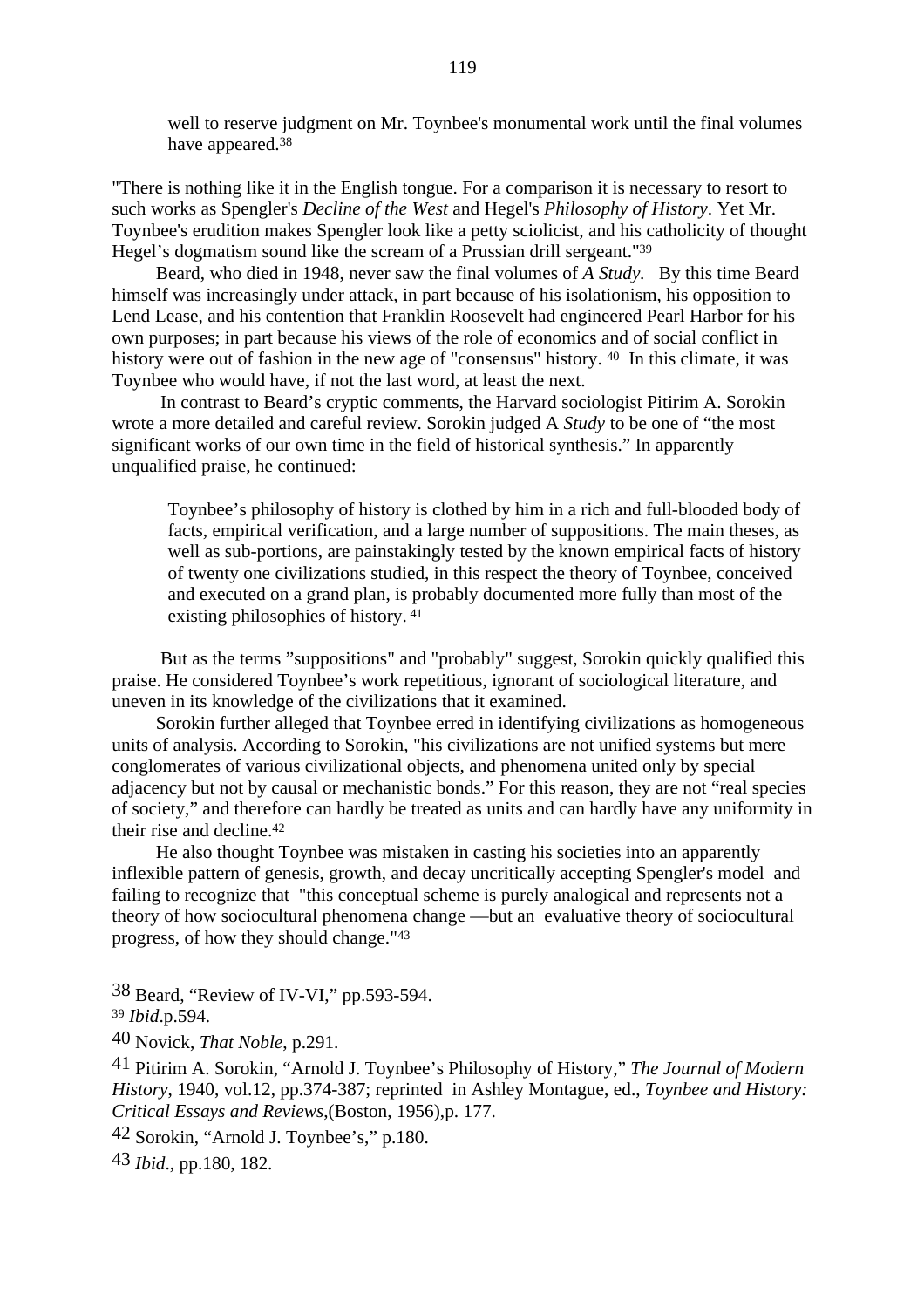In conclusion, Sorokin described A *Study* as a "most stimulating and illuminating work of a distinguished thinker and scholar"—the sort of praise one lavishes on a book one knows is important but does not really like.44 By the 1950s, Sorokin's attack on Toynbee's subjectivism would reappear with new force.

#### **4.** *The New York Times* **Reviews** *A Study*

By the time the reviews of Toynbee's new volumes appeared in America, the Second World War had been raging in Europe for more than sixteen months and the tide of global conflict was approaching the United States. But most Americans, as the prominent historians Allan Nevins and Henry Steele Commager noted, remained unaware of the dangers war posed:

It was difficult for the most Americans to understand the real nature of the threat that hung over them and over the whole world. It was no mere military threat. The United States had met military threats before and emerged triumphant. It was a new thing, new and incomprehensible— the Americans were easygoing people who had never known defeat or demoralization, the notion of evil as [the Spanish-American philosopher] Santayana observed, is foreign to the American mind.45

In this context*,* the *New York Times* ran a full-length review of A *Study* that suggested why critics Beard and Sorokin would not have the last word. Discussing "Toynbee on History," the *Times* critic Lloyd Eshelman wrote that "in view of the present perilous position of Western civilization, professor Toynbee's second series now published is especially significant and timely. In all probability these volumes contain most of the important lessons, which history may offer to a developed and sated culture such as ours*."*<sup>46</sup> Toynbee's analysis led Eshelman to conclude that the time of a "progressive theory" of development in civilizations was over. He hoped "that all ardent champions of 'right causes' and 'human progress' would read at least the present three volumes of professor Toynbee's gigantic work."

 As the *Times* critic saw it, the British Empire was at the center of the disintegrating West. He referred to the British leaders as the "dominant minority" trying to hold on to a disintegrating Commonwealth by force. This attempt, according to Eshelman, "may achieve the disintegration of the 'English-nurtured' civilizations altogether."47 The post-war era proved Eshelman's prediction to be right. The disintegration of *Pax Britannica* was one of the reasons for Toynbee's success in the United States, as the nation assumed a leading position in Western civilization after 1947.

 Eshelman, of course, could not foresee that the United States would be the builder of the new empire*.* Thus he could not find a clear indication in Toynbee's work whether one should be optimistic or pessimistic concerning the prospects of Western civilization,

<sup>44</sup> *Ibid*., p.190.

<sup>45</sup> Allan Nevins & Henry Commager, *A Pocket History of United States*, (New York, 1976), p. 428.

<sup>46</sup> Lloyd Eshelman, "Toynbee on History," *The New York Times Book Review*, 4, February 1940, p.19.

<sup>47</sup> *Ibid*.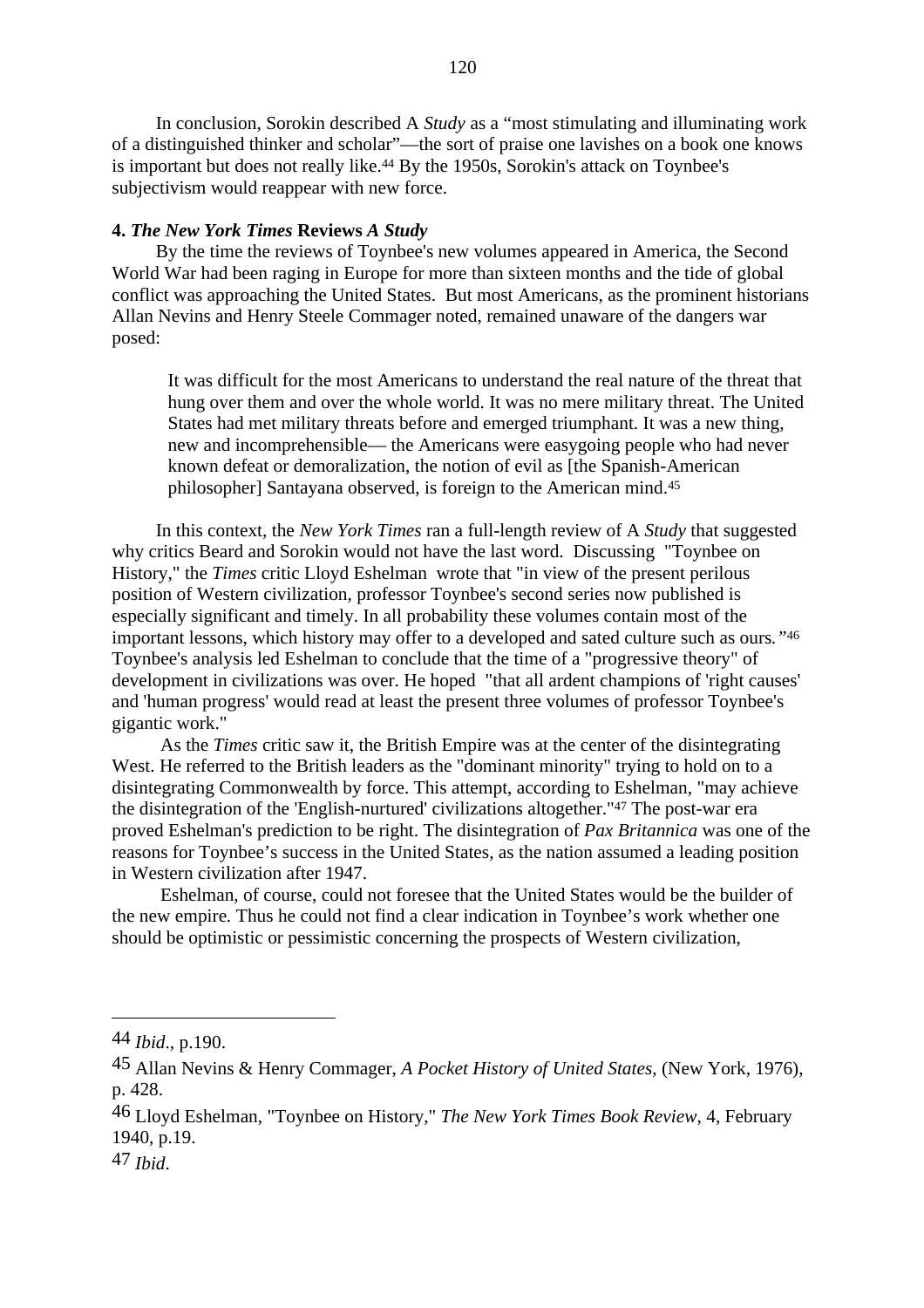It is also suggested by Toynbee, that if absolute proof of the breakdown of our civilization cannot yet be offered convincingly…we are equally without assurance that our year is still in Spring… Professor Toynbee does not commit himself wholeheartedly, but rather throws the case in the lap of the reader. Perhaps he does not wish to be heralded as a pessimist. For the optimists, even a majority, always damn the pessimists for prophesying "decline and fall," although in denying decline the optimists seldom point to anything other than "material accomplishment."48

Although his enthusiasm to Toynbee remained somewhat restrained, the sentiments the *Times* reviewer expressed would carry the British historian to new popularity in the post-war era.

<sup>48</sup> *Ibid*.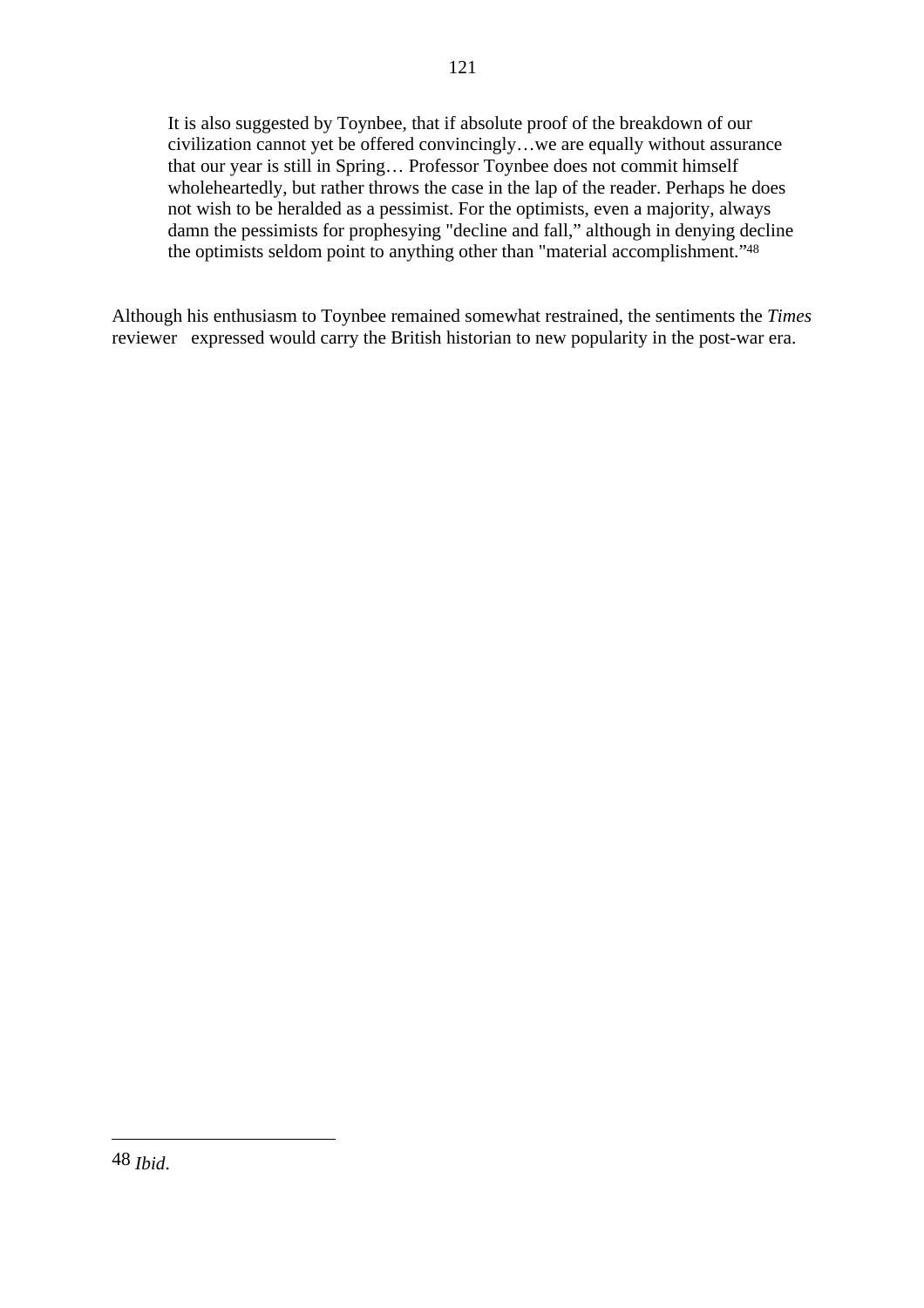## **CH.9.PROPHET OF THE "AMERICAN CENTURY"**

#### **1. Toynbee and Post-War America**

## *A New World and New Popularity*

By the end of the Second World War, Americans were ready for a new look at Toynbee. Relativism was in retreat and Americans craved the affirmation of a civilized "anti-Spenglerian" history. In tone and substance Toynbee's message remained the same, at least until the publication of the final installments. But the world which received it had changed since publications of his early volumes in 1934.

Toynbee became a household word, mentioned at cocktail- parties and wherever persons analyzed the post-war world. As Toynbee had predicted in the early volumes, with the collapse of the British Empire, the United States had to assume a new role in the world politics, especially after the beginning of the Cold War in the spring of 1947.

Toynbee's theory that civilizations "were products of wills" and that there was meaning in history, proved to be just the message that the perplexed citizens of the new superpower needed in their transition towards establishing a global sphere of influence. During 1947-1951 Toynbee's message seemed to echo the original Puritan world-historical vision of how God had created America for a mission and destiny.1

World War II also altered the American conception of the European "balance of power. " In its place emerged a larger structure of world-politics, characterized by the opposition of two power blocks — the free West under American leadership, and the sphere of totalitarianism inside the Soviet sphere of influence. America now carried the legacy of Western Europe. As historian Carleton J. Hayes asserted in his presidential address to the A.H.A in 1946,"The American frontier is a frontier of European or Western culture. This culture, however modified by or adapted to peculiar geographical and social conditions in

America or elsewhere [is] in essential respects the culture [of the Western civilization].<sup>"2</sup>

 The formation of the United Nations in San Francisco in 1945, and the locating of its headquarters in New York, emphasized the United States' central position, being the only Western power with the resources to repair a ruined Europe and cope with the Soviet global expansion. In a lecture "One World, Five Civilizations," at Princeton in 1947, Toynbee observed that "historians should be conscious of the interrelations between world-cultures and thus help creating an ecumenical world community." At the time, many historians and politicians applauded this idea.3

His new popularity brought Toynbee the opportunity to write for a more popular audience. In *Civilization on Trial* (1948) and the *Prospects of Western Civilization* (1949) he distilled his thoughts for the "middlebrow" public. In them Toynbee challenged the existing Cold War "black and white" view of the Cold War, providing a spiritual basis for analysis of world-politics. As in his earlier work he stressed the value of Christianity and other major

<sup>1</sup> Arthur Schlesinger Jr., *The Cycles of American History,* (Boston 1986), pp. 5-6.

<sup>2</sup> Carleton J:Hayes, "The American Frontier:Frontier of What," (presidential address) *The American Historical Review*, January, 1946, p.216.

<sup>3</sup> This global vantage point in history that Toynbee promoted [ *Time* March 3, 1947], was elaborated further when Toynbee's assistant and later professor at the University of Chicago, William McNeill published his anti-Spenglerian volume, *The Rise of the West: A Rise of the Human Community,* (Chicago ,1963).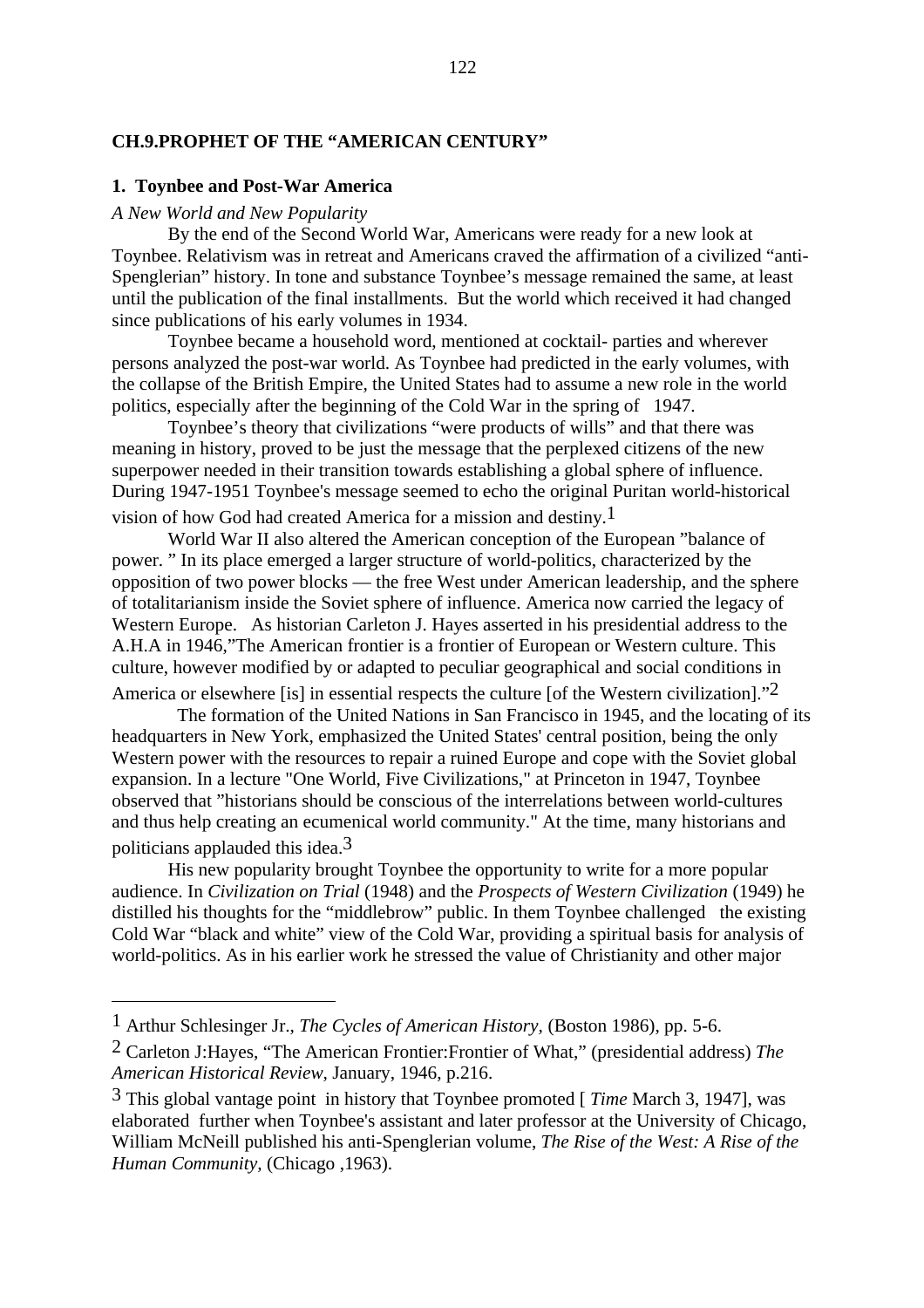religions in the evolution of world history, transforming the civilizational viewpoint of *A Study* to the analysis of world-politics.

## *Intellectuals and the Cold War*

From the American point of view, the situation in 1947 resembled Toynbee's scenario of a collapse under the pressures from "internal" and "external proletariats." The Internal Proletariat was war-ravaged Europeans living under economic distress. The External Proletariat was the emerging east-European totalitarian states.

The effect of Toynbee's kind of global vision on top American policy-makers could be glimpsed in a report in the London *Economist* of a high level meeting to discuss the funding of Greek government against the communist guerrillas:

 Acheson[the Secretary of State] jumped in and provided an exposition of the coming conflict between the western and communist systems with passion and scholarship. Acheson called in the Old World to the rescue of the New. Suddenly Athens and Sparta, Rome and Carthage were eyeball to eyeball in the Oval office. Senator Vandenberg [ a conservative Republican senator yet to be converted to a global outlook] was electrified by Acheson's eloquence and offered his opinion that Congress would respond if the matter were put to it in these global, strategic terms...  $4$ 

Acheson himself later lamented that,"We Americans in our study and writing on international relations have tended to shun [large scale] theory and logical philosophic analysis of historical material — certainly in this century, in favor of narrative exposition and absorption in the problems of international organization."5

In fact, Toynbee's popularity was part of a rising influence of intellectuals and academics in post-war America, the romance between Arthur Schlesinger Jr. and other New Liberals with theologian Reinhold Niebuhr being a prime example. Toynbee's supporters viewed him as a necessary agent in the attempt to make the historian a more significant "progressive" character in the Atomic Age. In 1947, *The New York Times*, citing the extraordinary sales of A *Study* in the United States, condemned Soviet intellectuals who charged that Americans did not possess any philosophy of history. 6

Discussion of international relations after 1947 was characterized by the growth of interest in meta-historical approaches to world-politics. Historians discovered that ironically, a humanist, perspective was welcomed in a world increasingly guided and influenced by the formulas and precepts of physical science. This wisdom could best come from studies of man and his history. In this respect Arnold Toynbee satisfied the curiosity of large number of "searching souls."

One aspect of this New Liberal wisdom was a hard-boiled realism rooted in a distrust of human nature worthy of the Puritans. The American historical profession quickly after the Second World War adopted the realism of the Cold War. Relativism in all fields was under attack and all forms of knowledge that bred nihilism were accused of being responsible for totalitarianism. The kind of historical relativism and isolationism that Charles A. Beard had promoted was *passe´.* Describing this change, Peter Novick writes:

5 Dean Acheson, "Introduction" in *Civilization and Foreign Policy, An Inquiry for Americans* by Louis J. Halle ,( New York, 1955 ),p. xvi.

<sup>4 &</sup>quot; Truman Doctrine, the Unstoppable Boulder," *The Economist*, March, 1987, p.23.

<sup>6</sup> *The New York Times*, Sunday, December 7 ,1947,sec. 4, p,4.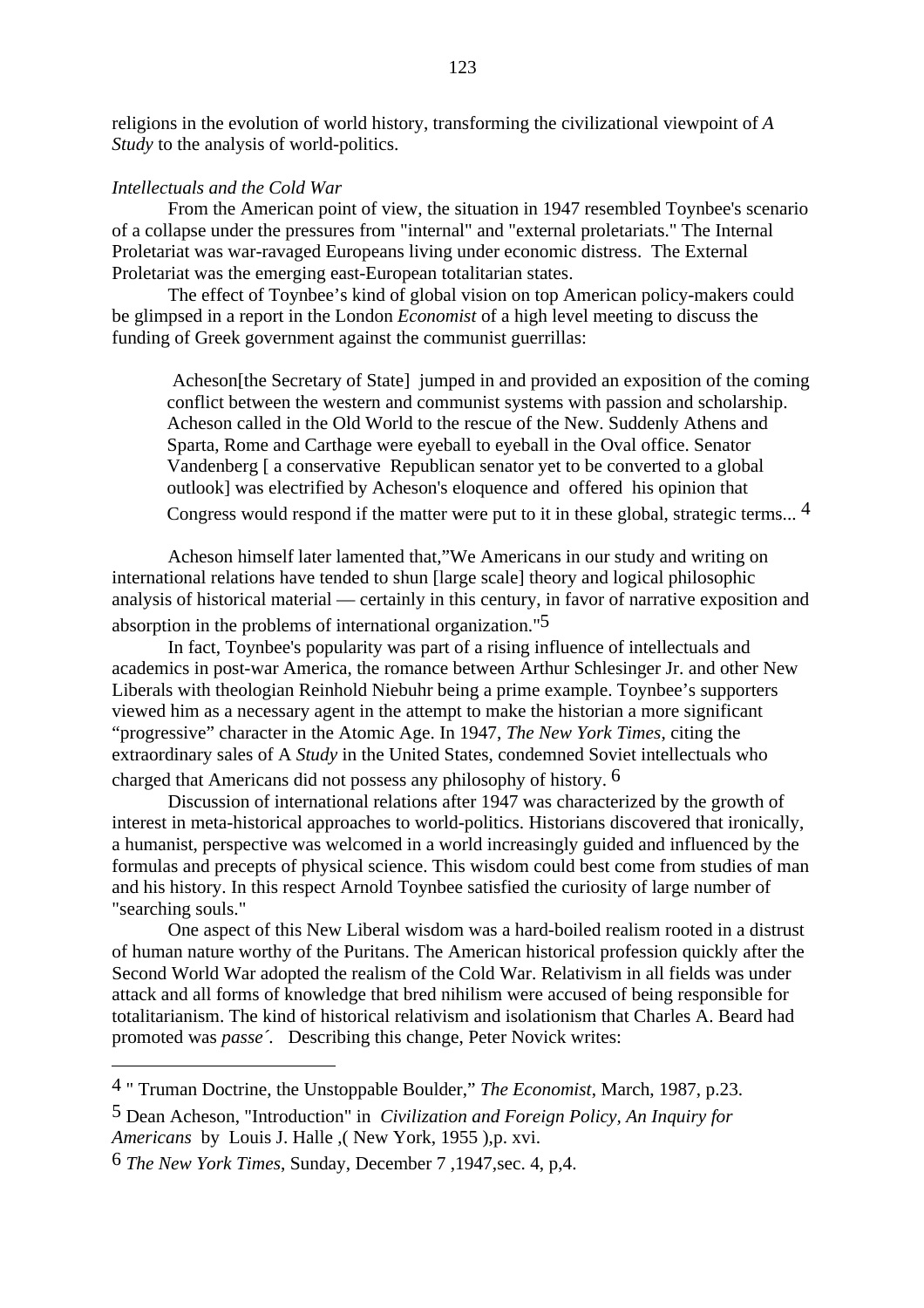The aftermath of World War I ushered in a period of negativity and doubt, the climate in which the relativist critique flourished. The coming of World War II saw American culture turn toward affirmation and the search for certainty. American mobilization, intellectual as well as material became permanent…struggle of the "Free World" against "totalitarianism"… Textbooks in American diplomatic history were vehicles for exhortations on the necessity of an activist foreign policy.<sup>7</sup>

In Toynbee's case, sales figures told much the story. "Before April 16, 1947, American bookstores received their first shipment of an abridgement of *A Study of History*," historian Eric Goldman reported. "Even in shortened form, Toynbee's work was hardly the usual reading, the 589 pages, part history, part philosophy, and part poetry…wound a labyrinthine way through the fall of twenty-six civilizations." Further, "the book quickly made its way to *best-seller*-lists and stayed on week after week…and soon the slim, pale professor, with the long grave face and the uncompromising language, was the rage of the lecture circuit, and Toynbeeism in some vague and simplified form was reaching amazingly far into the semi-literate public."8

Summarizing Toynbee's influence, his biographer, William McNeill claims that his position during the post-war years was unmatched:

No other historian has ever enjoyed the status Toynbee achieved in the United States after 1947, for he suddenly became a professional wise man, whose pronouncements on current affairs, on the historical past, and on religious and metaphysical questions were all accorded serious attention by broad spectrum of earnest souls seeking guidance in a tumultuous postwar world...For a brief while, Toynbee's voice contributed modestly but significantly to a redirection of United States' policy in foreign affairs, helping the United States to take over the role that Great Britain had played in the world before World War I.9

Much of this influence, as will appear, was a result of the efforts one man: Henry Luce of the *Life-Time* publishing empire.

## **2. Toynbee and** *Time*

 In March 1947 Luce's *Time* magazine published its celebrated "cover-story" of Toynbee, picturing the pale historian looking ahead against a background of climbing figures, some falling, some struggling on, symbolizing Toynbee's "civilizations" and their struggle to survive. 1.5 million Copies of *Time* spread Toynbee's anti-Spenglerian message*,* headlined, "Our Civilization is Not Inexorably Doomed*."* "Luce's ideas as well as Toynbee's went into preparation of the story," McNeill has speculated, "and *Time's* writers and editors

<sup>7</sup> Novick, *That Noble Dream*: *The "Objectivity Question" and the American Historical Profession*, (Cambridge, 1988), pp.281, 306.

<sup>8</sup> Eric Goldman, *The Crucial Decade and After: America 1945-1960*,( New York, 1960), pp. 60-61.

<sup>9</sup> William McNeill, *Arnold Toynbee, A Life,* (New York, 1989), p. 206.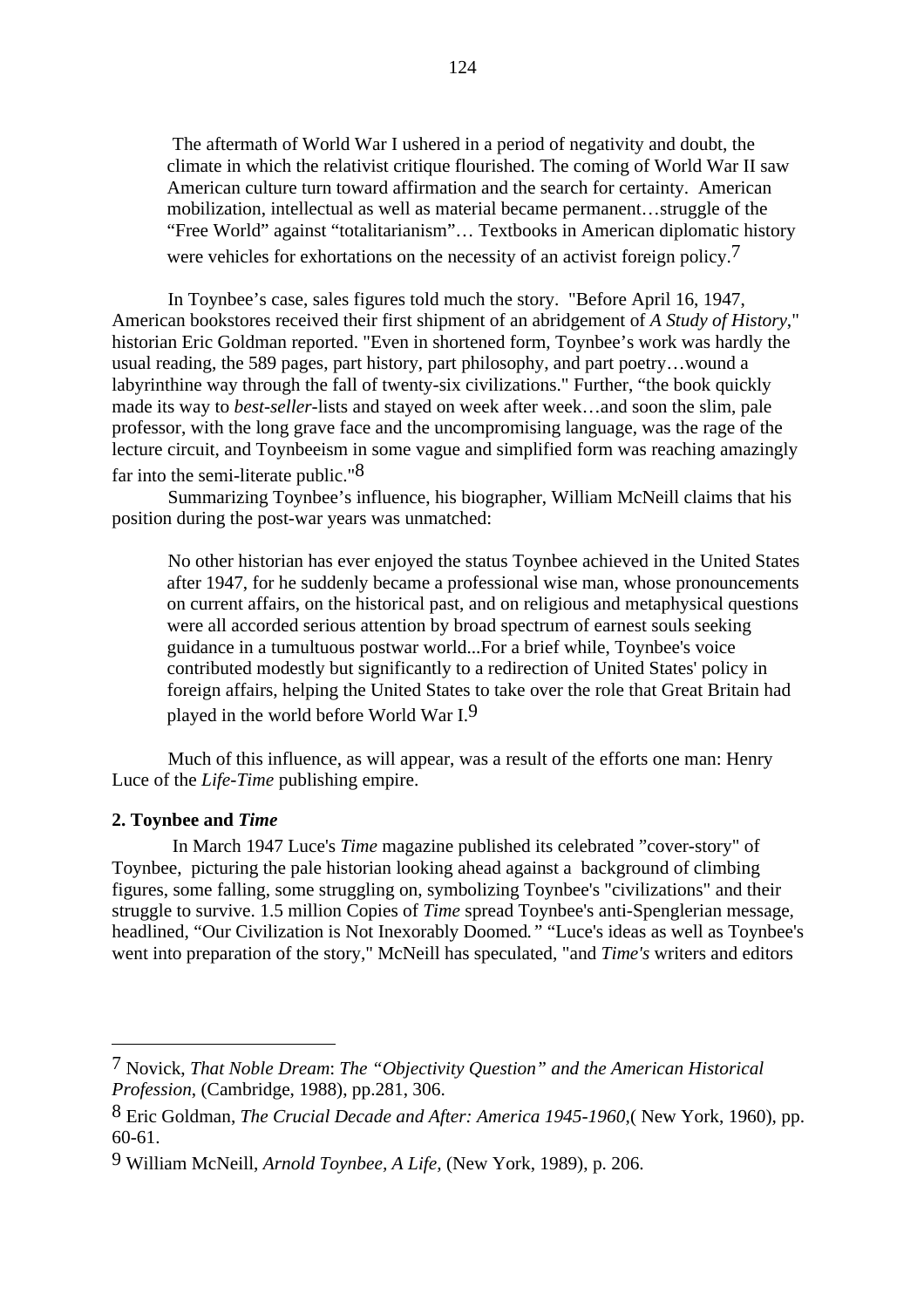significantly distorted Toynbee's ideas to fit the immediate situation of March 1947."<sup>10</sup>

During the 1940s, Luce came to epitomize "modern," internationalist Republicanism. As earlier noted, he had met Toynbee in 1942 and found the historian's ideas congenial with his conception of an "American century." The thrust of this slogan was America's mission to "civilize" [that is,"*modernize"*] and "Americanize" the world —in Theodore Roosevelt's sense of "civilization" — and in the process create a new world-order based on Protestant and liberal values.<sup>11</sup>

Winston Churchill asserted that no American without political office —with the possible exception of Henry Ford— had greater influence on American society from 1930s to 1940s. Luce exercised power over his countrymen and over foreign leaders, through his press and his personality. Luce's *Time, Life,* and *Fortune* magazines comprised probably America's most powerful media-empire in the 1940s and 1950s.12

# *Henry R. Luce*

Henry Robinson Luce was born in Dengzhou China in 1898, the son of missionary parents. Growing up, he viewed China as a decadent nation, to be saved from degeneration, at a time when America was already building its future global empire. Later Luce attended Oxford and Yale, where he explored the history of ancient civilizations, and reflected on America, as the future's reigning empire.

 Luce's theory of the American future was incorporated in his notion of an"American Century." This concept explained how the United States would benefit the rest of the world in its struggle to achieve wealth, democracy, and progress. The world would become a global unit, with the United States influence directing it towards"civilization and progress."

 The decline of the last global empire, Great Britain, during and after the Second World War made Luce look anew at America's world position. Resurrecting the Puritan idea of mission and exceptionalism, Luce thought the time had come when it was America's turn to create an empire based on Christian and liberal values. Free of periodical swings between democracy and tyranny, and of class- warfare, the American continent had offered the world a new land and a fresh start. With its post- Second World War power, America was now able to fulfill this mission.

 In Luce's historical vision Americans in the first half of the 20th century had "rejoined Europe" in rescuing it from its wars. The task now was to bring the East and the West together in mutual understanding, which included intellectual, ethical and political cooperation.13

 Luce was a loyal Republican and, in accord with his vision of the American Century, a fervent anti-isolationist. Isolationists, often from the Midwest (as with Charles Beard), felt that the United States should stick to its 19th century policy of avoiding foreign entanglements, and influence others only by example. But leaders of the Northeastern establishment, like Luce, thought otherwise.

<sup>10</sup> *Ibid,*p.217.

<sup>11</sup> Donald W.White, "The American Century in World History", *The Journal of World History,* Spring 1992, p.105-108; also Henry L. Stimson, "The Challenge to Americans," *Foreign Affairs*, October, 1947, passim.

<sup>12</sup> White, "The American Century," p.118.

<sup>13</sup> *Ibid*., pp. 113-114.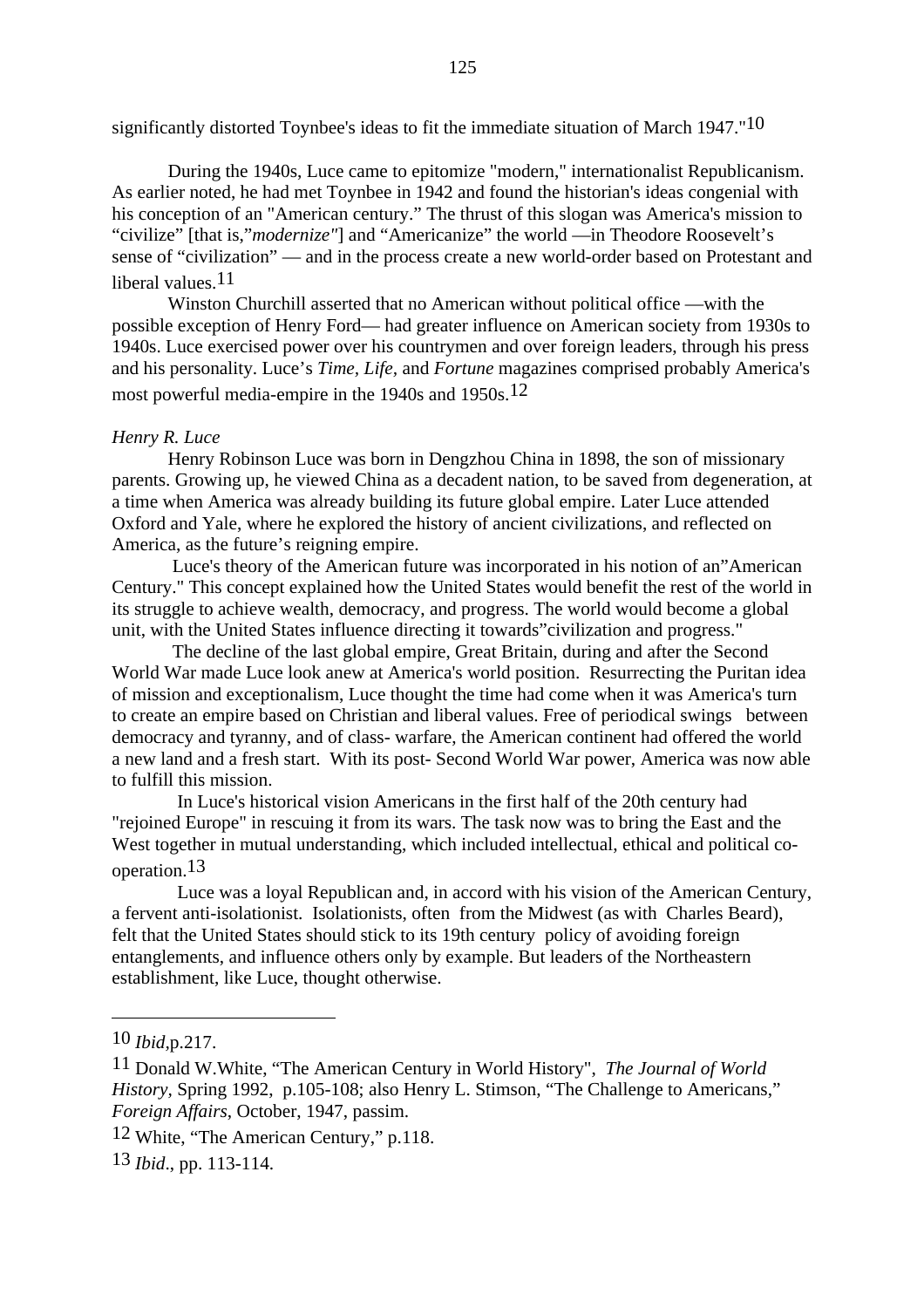Luce, above all, was "a man of faith" and intensely interested in religious matters. As Luce's biographer John Kessup has explained, many of the serious thinkers to whom Luce was most attracted — Toynbee, Paul Tillich and Pierre Teilhard de Chardin— were all semimystic followers of a personal path to truth, "who put more of their puzzled faith in intuition than in revelation or authority." Between 1942 and 1949, Toynbee's *A Study of History* became, in a sense, a spiritual guide-book, for Luce.14

Using Toynbee's spiritualist terminology Luce's "American Century" ideology can be seen as one way of explaining to his fellow-countrymen that totalitarian aspirations were the "challenge," and America's reactions the fateful "response." In this fight America would be better armed because spiritual aspects would be decisive, in its duty to carry the "American Revolution" as her mission against the totalitarians. In the eyes of many of his American admirers Toynbee's philosophy of history —as edited by Luce—revitalized the concepts of Puritan mission and the search for meaning to history as a whole. As did Luce, Toynbee also saw the shifting of burdens from Europe's shoulders to those of the United States,

prophesizing a great struggle between the United States and Russia for world supremacy.15

#### *The Time Cover Story*

The Toynbee cover-story that appeared in Time on March 17, 1947 was in large part the work of Whittaker Chambers, soon to be the notoriously-famous adversary of State Department official Alger Hiss.

 Chambers was one of the more curious figures in 20th century America. An ex-Communist, he had left the magazine *New Masses* in the early 1930's and gone underground to become a courier for a Soviet Spy-ring. He emerged in 1939 a radically changed man, newly-conservative with one of the highest paid jobs at *Time*. Soon he became one of the closest men to Luce who perceived in Chambers "a man who took ideas seriously." Chambers' literary talent made two of the toughest-minded Republicans— Henry Luce and William Buckley Jr.—his biggest fans.

 Chambers played a major role in the Alger Hiss case in 1949, where he provided evidence of espionage in the State Department, helping launch the anti-Communist "witchhunt" of the McCarthy years. Through his testimony, Chambers helped bring the patrician Alger Hiss's career in the State Department to an abrupt end in a controversial case that divided Americans for decades.16

 Chambers began his article on Toynbee by describing the British withdrawal from Greece, and the challenge facing the United States following the disintegration of the British Empire. According to Chambers, "the U.S must, in Britain's place, consciously become what she had been [in reluctant fact] since the beginning of World War II, the champion of Christian civilization against the forces that threatened it." According to Chambers, "the one man in the world best to tell them [Americans] is Professor Arnold Joseph Toynbee" "But most Americans had no more idea that there is a problem of evil," he continued. "And they

<sup>14</sup> John K. Jessup, "A Look at Luce's Mind," in *The Ideas of Henry Luce*, (New York 1969), pp.9-10.

<sup>15 &</sup>quot;A Study of History: Brilliant English Thinker Named Toynbee Sees the Past in Terms of the Challenges and Responses that Make and Break Civilization," *Life*, February, 1948, pp.118-133; White, "The American Century," passim.

<sup>16</sup> W.A. Swanenerg, *Luce and his Empire*, (New York 1972), pp.401-406; Terry Teachout ed. *Ghost on the Roof: The Selected Journalism of Whittaker Chambers*, (New York 1990), "Introduction."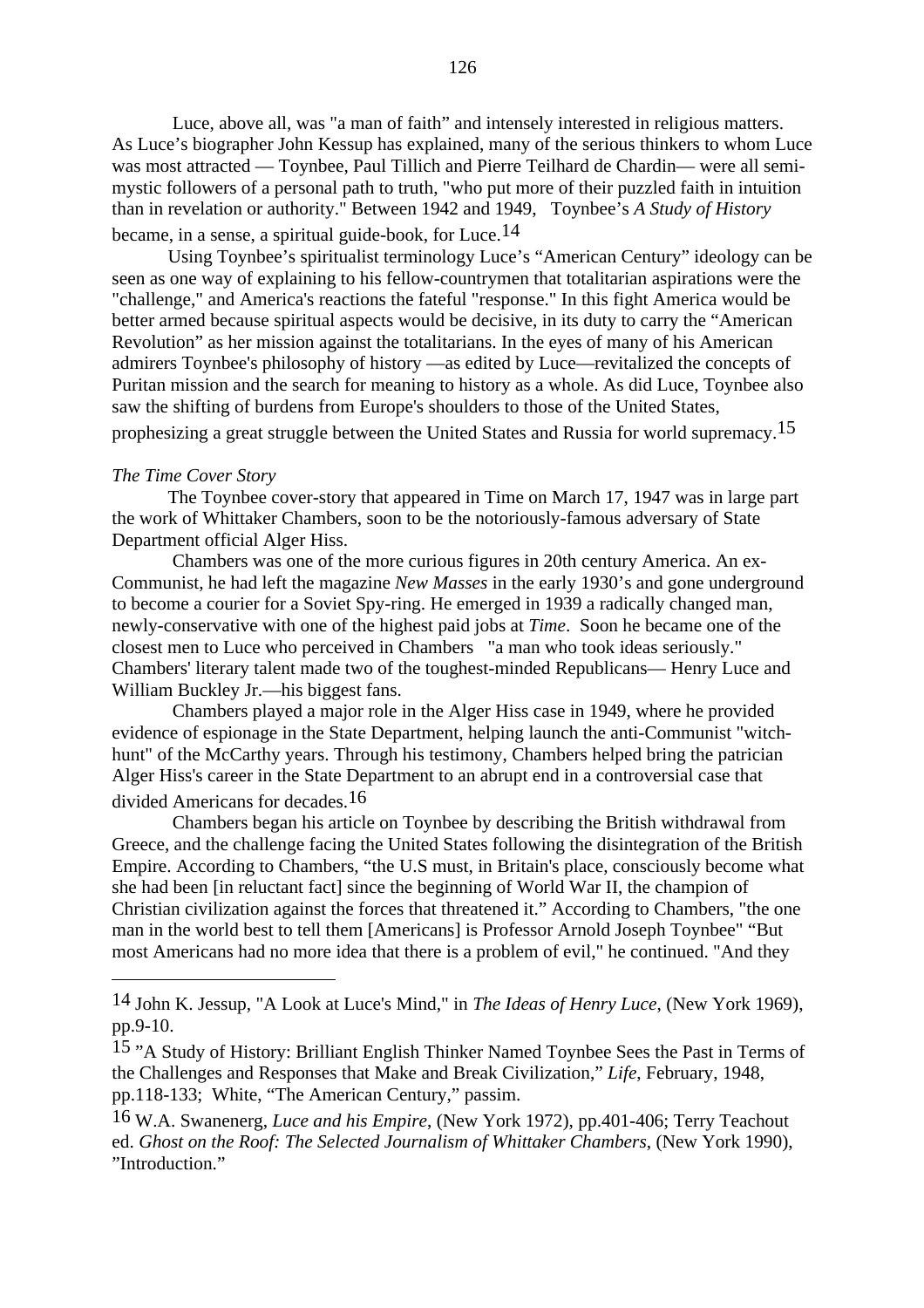had been so busy creating the world's first great technology that they had little more notion than the Indians they had supplanted, what a civilization is, or what to do with one." $17$ 

 Chambers claimed that Toynbee had supplanted Marx as the most provoking philosopher of history. In Chambers' analysis, "Toynbee's work is the most provocative work of historical theory written in England since Karl Marx's *Capital*…" Chambers further argued that Toynbee had surpassed Oswald Spengler as the most relevant philosopher of history: "he had found history Ptolemaic and left it Copernican… Toynbee had found historical thinking-nation centered, as before Copernicus astronomical thinking had been geocentric." Toynbee believed that," not `nations' but 'civilizations' were the intelligible fields of study…where before, there had been nations, dramatizing their buzzing brevity upon the linear scale of history, there were vertical progressions of human effort  $18$ 

 Chambers also exposed a wider audience to the spiritual dimension of Toynbee's philosophy of history. "[Toynbee] shattered the frozen patterns of historical determinism and materialism, by again asserting God as an active force in history," he wrote. "His assertion, implicit through the 3488 pages of *A Study of History*, implied another: the goal of history, however dimly sensed in human terms, is the kingdom of God. That aspiration redeems history from being a futile tragedy of blood." <sup>19</sup>

 Chambers saw how "from the vast designs and complex achievements" of *A Study, one* lesson stood out:

 …not materialistic factors, but psychic factors are the decisive forces of history. The action takes place within the amphitheater of the world and the flux of time; the real drama unfolds within the mind of man... no civilization including our own, is inexorable doomed. Under God, man, being equal of his fate, is the measure of his own aspirations.20

Thus Chambers presented Toynbee's history as a call to action: to accept the challenge of defending a civilization— not Western, or as Toynbee said "post-Christian" and "post-Modern"— but specifically Christian.

#### **3. From Metahistory to Mysticism: The Later Toynbee**

#### *Toynbee vs. the West*

Toynbee's vision of the West as the aggressor and the United States as the defender of the vested interests was always potentially at odds with Luce's modernizing view of the "American Century," and became more so after 1950. Although Toynbee supported American foreign policy initiatives from the Marshall Plan (1948-1952) to NATO and the Korean War, he grew critical of the West and America especially. As a result, he fell out of favor almost as quickly as he had gained it. 21

<sup>17</sup> Whittaker Chambers, "The Challenge," *Time,* Atlantic Overseas Edition ,March 17, 1947. p. 29.

<sup>18</sup> *Ibid.*

<sup>19</sup> *Ibid.*

<sup>20</sup> Chambers, "The Challenge,".p.32.

<sup>21</sup> Toynbee's summary of positive aspects of American leadership in "global civilization," *A Study*, IX, pp.544-547.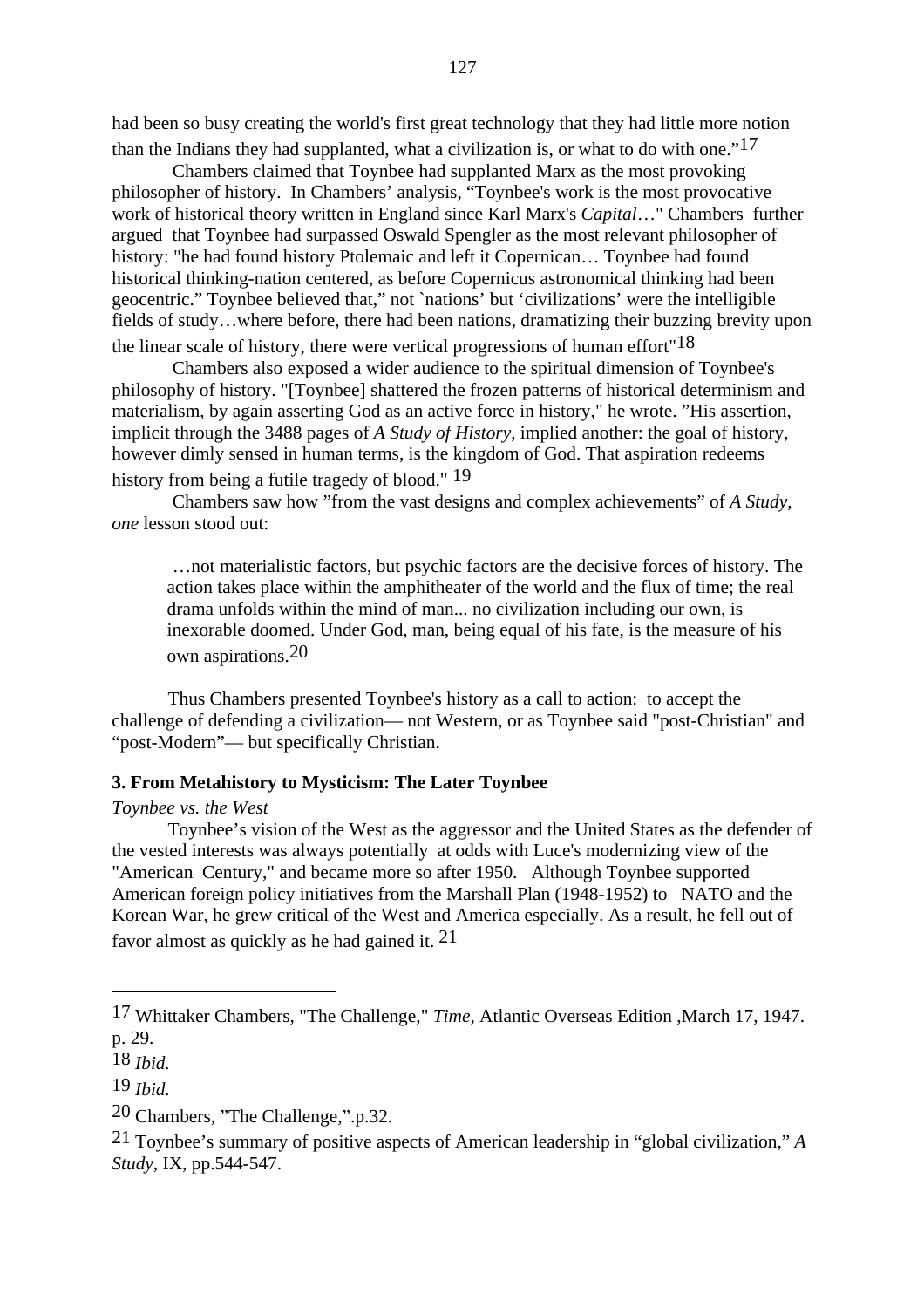At the beginning of the Cold War in 1947, Toynbee favored United States' political leadership. "[If] either Germany or Japan had emerged from the World War II victorious, with the atomic weapon in her hands and with a monopoly of it, one may guess that she would have taken advantage of this unique military opportunity [to create forcefully] a universal state under her dominion, he wrote. "[The] people and administration of the United States did not do this and were not tempted to do this."22

But several elements in Toynbee's thought combined to produce a more critical view of the U.S. and the West. One was his appreciation of "Non- European cultures" and "Non-European religions," a cultural relativism that caused him to question Western superiority. Toynbee had written that the smallest unit that could be taken into account was Western Christendom. "But it too, turns out to be inadequate...Western Christendom is merely one of the five civilizations that survive the world today," he declared in 1947 [the other

civilizations were: Orthodox Christian, Islamic, Hindu, Far Eastern]. 23

A second element was his belief in world government. In February 1947, even before the famous *Time* cover article appeared, he appeared at a Princeton conference on "The Challenge of One World*"* along with Albert Einstein. In its March 3rd issue, Time reported the proceedings under the title "Nationalism is Not Enough*."* Like Toynbee, Einstein had become a firm supporter of world-government after the implications of the atom bomb were becoming apparent.

 By this time, Toynbee was a champion of H.G. Wells's world-state. Through his own ecumenical view of world-history, Toynbee tried to bring better understanding between "hostile tribes" of the world. Toynbee further believed in an emergence of "single ecumenical world-government," which would eventually take over the troubled globe. Echoing Wells' *Outline of History* and Wendell Willkie's *One World* (1942), Toynbee

devoted himself to a detailed analysis of the emergent "new world order."<sup>24</sup>

In the *Time* account of the Princeton conference, Toynbee was reported arguing : "within the last four hundred years all five [of the world's religions] have been brought into contact with each other as a result of successive expansions... [We historians] must make the necessary effort of imagination and effort of will to break our way out of the prison walls of the local and short-lived histories of our own countries and our own cultures." $25$ 

A third and related strand was Toynbee's growing dissatisfaction with progressive "modernization" in the West which he saw as a joint product of the "evil" forces of industrialism, nationalism and democracy. In order to create global peace it was necessary to abolish the national state, Toynbee maintained. He had long preached that Western nationalism was the "false anthropomorphic religion" of modern man, a sin against the universal God. In the nuclear age, it seemed a "death wish" for Western civilization. Toynbee ferociously declared after World War II, "Mankind will either achieve political unification, or will perish."26

<sup>22</sup> *A Study*, XII, p.524.

<sup>23</sup> Toynbee quoted in "Nationalism is not Enough," *Time,* March 3., 1947, p. 40.

<sup>24</sup> Kenneth W. Thompson, *Toynbee's Philosophy of World History and Politics,* (Baton Rouge, 1985), pp.4-5.; Willkie was famous Republican internationalist and Franklin D. Roosevelt's competitor in the presidental elections of 1940.

<sup>25</sup> Toynbee quoted in" Nationalism is not Enough," p. 40.

<sup>26</sup> Toynbee quoted in Roland N. Stromberg, *Arnold J. Toynbee: Historian for an Age in Crisis*, (Carbondale & London, 1972), p.92.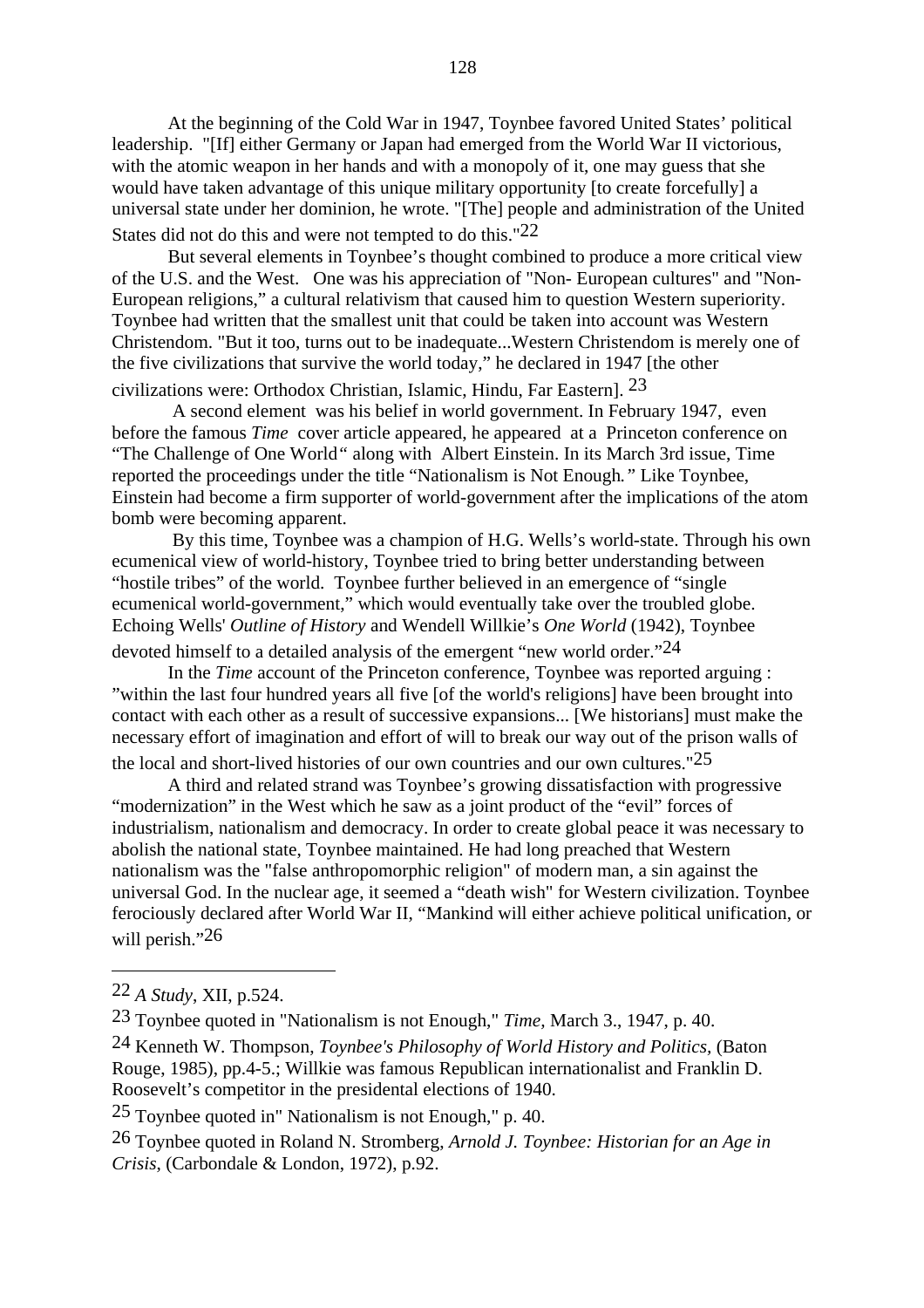Among historians, nationalism had produced a narrow provincialism and a "dry as dust" production of history on the industrial model—the stockpiling of data, resulting in obsolete monographic productions.27 In *Civilization on Trial* (1948) Toynbee charged that "the West is still looking at history from that old parochial self-centered standpoint, which other living societies have now been compelled to transcend." 28

 Toynbee also echoed Spengler's ambivalent assessment of technology. Like his German predecessor, he explained that modern industrial productivity had created an untenable strain on man's relation with nature, which he systematically abused. The turn to "scientism" also failed "to improve the wisdom or the virtue of the human beings, who now possess such vast technical powers." According to Toynbee: "the West has penchant for machinery [not for] human civilization."29

Fourthly, and arguably most fatal to his reputation in Cold War America, Toynbee expressed a new-found sympathy for the Soviet Union. In part this grew from his theory that the age of a European "balance of power" was over. "Europe will no longer decide Europe's destiny. Her future lies on the knees of the giants [Russia and the United States] who now overshadow her."30 But in The BBC Reith-lectures of 1952, a ferocious attack on the modern West published as *The World and the West* (1953), he called the West the world's "arch-aggressor," tracing its arrogance to the Jewish idea of a "chosen people." He now pictured Russia as the prime target of Western penetration, the "victim" of the Western aggression —from the Polish invasion of 1610 to the German 1941 attack. Russia had responded logically to the influx of Western "materialistic" ideas on her "orthodox soil" by adopting the "false religion" of Communism, also of Western origin. In conclusion, Toynbee predicted, that the "future world-religion" would overcome the Western and Russian "material religions," while prophesizing that the present encounter between the World and the West was "now moving off the technological plane to the spiritual one."31

# *Up from Metahistory*

Meanwhile, Toynbee's vision of history became steadily more mystical. He now envisioned a pattern of birth and death of civilizations, as turns on a chariot wheel, bearing the higher religions "towards an ordained unification of the *ecumene*." The turn of the primitive religions toward dynamic all-embracing religions occurred through a Bergsonian mystical spirit, similar to that in Adams's revised 1896 MacMillan edition of The *Law of Civilization and Decay*. Mystical intuition gave its practitioners the inspiration to reject the "man-worship" found in the primitive religions' veneration of ancestors and anthropomorphic spirits, or in their modern equivalents, the worship of the *Volk,* as in extreme forms of Nationalism and Nazism. 32

<sup>27</sup> Kenneth Winetrout, *Arnold Toynbee: The Ecumenical Vision*, (Boston 1975), p.23.

<sup>28</sup> Toynbee, *Civilization on Trial,* (New York, 1948), p.80.

<sup>29</sup> Toynbee, *A Study,* III, pp. 159, 385.

<sup>30</sup> Arnold Toynbee, *Civilization on Trial*, p.138.

<sup>31</sup> Toynbee, *The World and the Wes*t,( New York, 1953), pp-1-17.

<sup>32</sup> *A Study*, VII, p.510. On mystical visions and world historians, Jo-Anne Pemberton*, Global Metaphors: Modernity an the Quest for One World*,(London/Virginia,2001), ch.1,"Unknown Forces."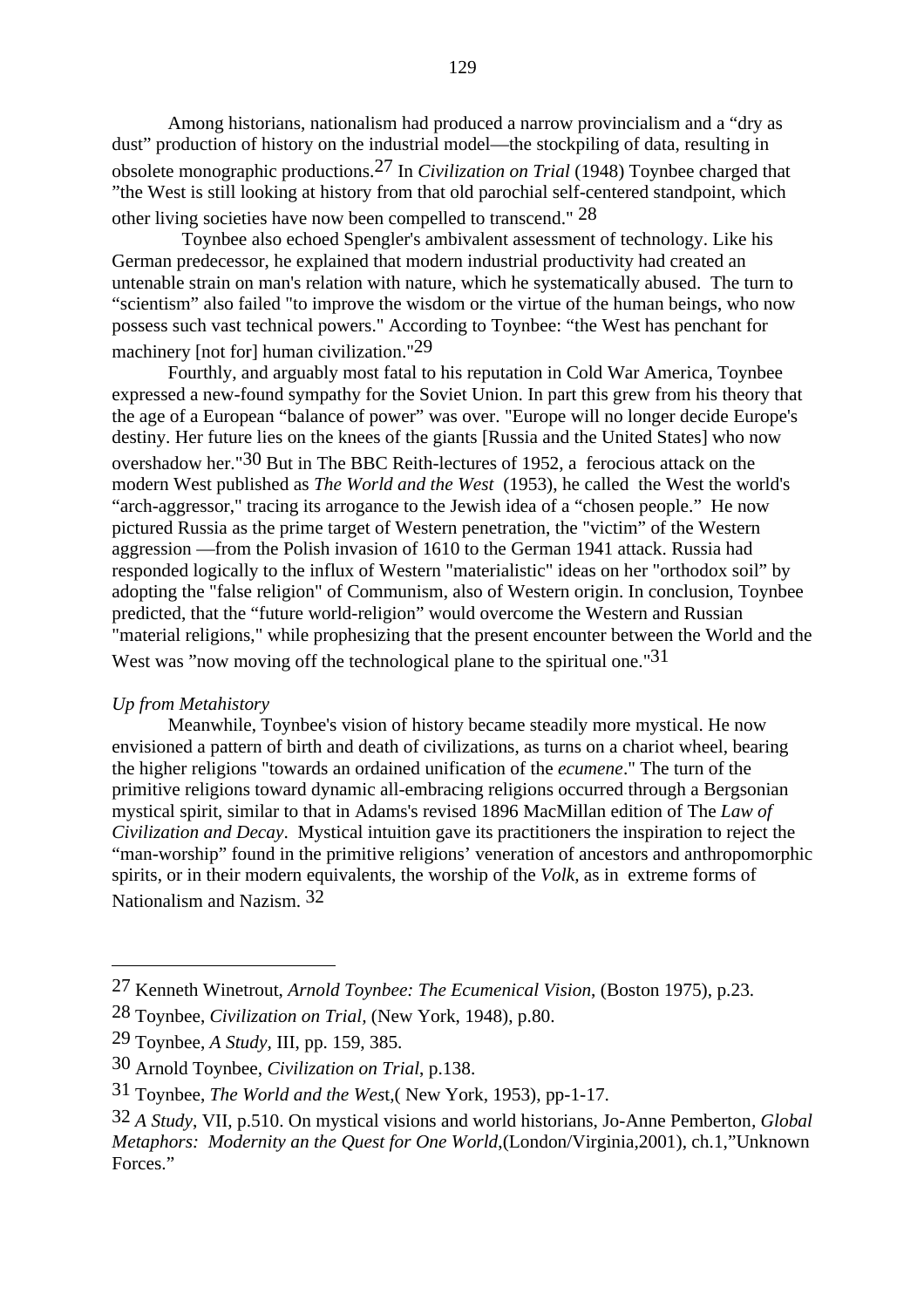In volume VII of *A Study* (1954), Toynbee asserted that "the history of higher religion appears to be unitary and progressive in contrast to the multiplicity and repetitiveness of the history of civilizations."33 "Second generation" civilizations, came into existence, not in order to perform an achievement of their own, and not in order to reproduce their kind, in a third generation, but in order to provide an opportunity for fully fledged *higher religions* to come to birth—" their breakdowns are therefore their *raison d'être*."34

History thus became a fully-constructed progressive and syncretistic [reconciling or unifying] growth through the "carrier wave" of civilizations. Humankind had a common destiny. Each civilization and religion received a different ray of light from a common source, observable to the historian through the "eye of faith."35 The "creative minority*"* were "saviors," whose renewed spiritual vision allowed a fresh response to the challenges of psychological dislocation, moral chaos, and spiritual emptiness.36

The circumstances favorable to the progress of religion were antithetical to those essential for secular growth, since it is in times of political and social defeat and disruptions that new religions emerge. The suffering inherent in the down turning of the wheel of civilization promotes spiritual growth.<sup>37</sup> The gains that suffering can provide are deeply entrenched in Christianity and in Mahayana Buddhism — Toynbee's two most favored religions. These two religions had grown out of the breakdown of their respective civilizations: for both suffering was the first step in the path toward overcoming selfcenteredness.38 The escape from the "City of Destruction" was to be found in signing up ourselves as citizens of a "Civitas Dei." 39

 In volume VII Toynbee thus wrapped himself fully in the mantle of the evangelical prophet, as Paul Costello has noted. Progress for him had become "the process of the opening of spiritual opportunity with the expansion of religious institutions and spiritual exercises, as a result of the mystical accumulation of successive religious incarnations."40

Toynbee'*s A Study of History* thus ended in a prayer, in tone a pure New Age religion: "Christ Tammuz, Christ Adonis, Christ Osiris, Christ Baldur, hear us, by whatever name we bless thee for suffering death of our salvation...to Him return ye every one."<sup>41</sup>

## **4. Toynbee's Reception in Post-war America**

## *A New Age of Faith*

In the post war era, reaction to the nightmare of totalitarianism took several forms. One, already noted, was a serious questioning of the optimistic belief in man's rationality and perfectibility. "To a generation that had witnessed racist pogroms and murders, nationalistic

- 36 *A Study,* VI, pp.172-77.
- 37 *A Study,* VII, pp.423-25.

38 Toynbee, *An Historian's Approach to Religion,* (London, 1956), p.128.

39 *A Study,*VI, p.167.

40 Costello, *World Historians and their Goals* (De Kalb. Ill.,1993), p.87; *A Study,* VII, pp.558-566.

41 *A Study*, X, p.143.

<sup>33</sup> *A Study*, VII, p. 425-26.

<sup>34</sup> *A Study*, VII, p.422.

<sup>35</sup> *A Study,* VII, pp.443-44.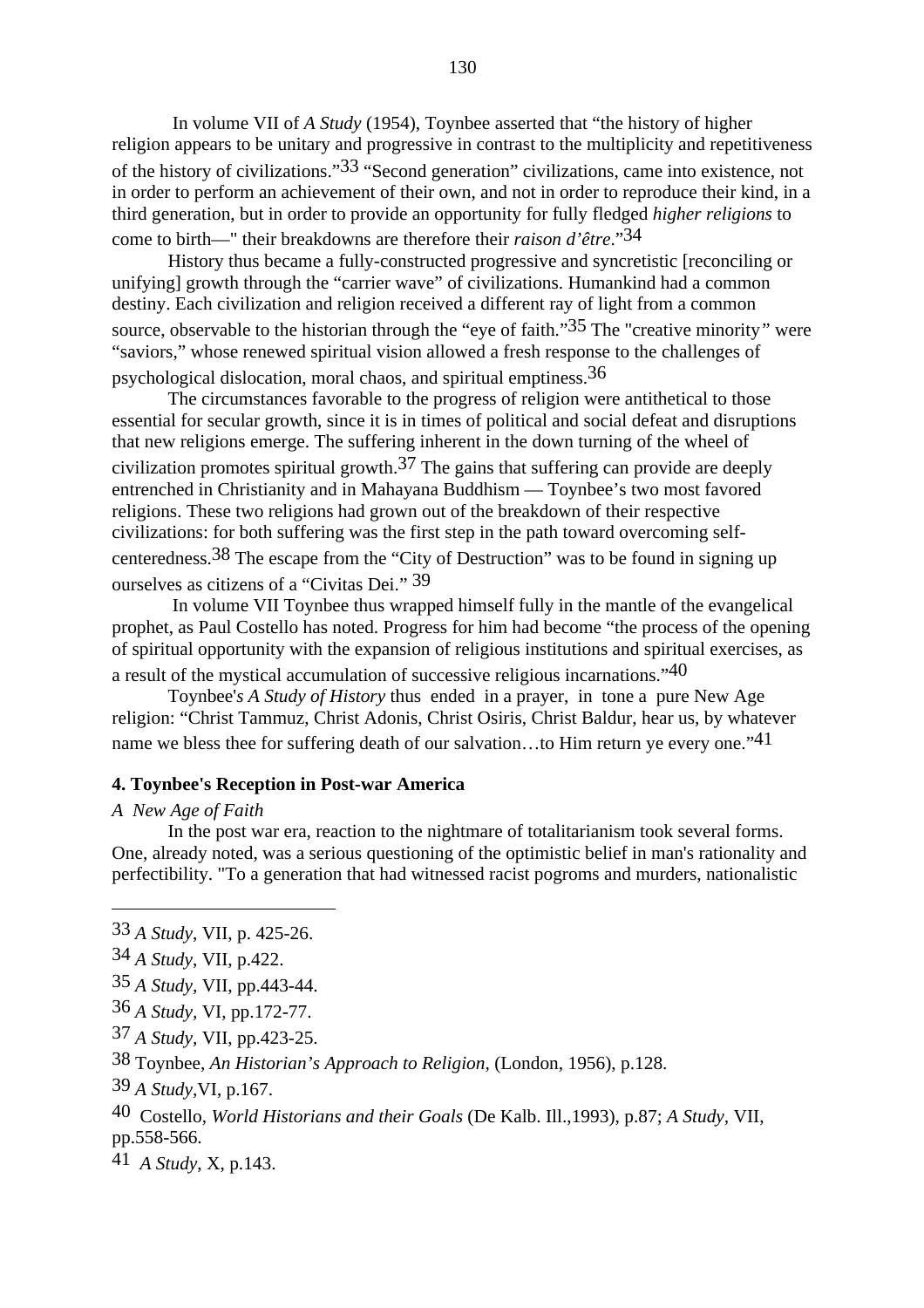war and aggression, and a lust for political power, which swept constitutional liberties before it, progressive liberalism seemed hopelessly naive," historian Marian Morton has written. The faith in man's perfectibility "did not square with the obvious fact of man's imperfection... [Liberal] perfectionism was therefore, ideological."<sup>42</sup>

Faith in progress and man's perfectibility had served as ammunition against Spengler's pessimism, as James Shotwell and other progressive liberals demonstrated. More importantly, as an unarticulated assumption, it indirectly sustained the relativism of Beard and other progressive historians. Ideas could be relative with respect to time and place—for example the political ideas of the Founding Fathers as rooted in economic interests. But exposure of this fact would lead to a better world. The progressives, as it were, had their cake of relativism while at the same time feasting secretly on a guarantee of progress.

The questioning of progress and perfectibility thus went hand in hand with the attack on relativism. As the war progressed, leading intellectuals charged that relativism had weakened the West in its struggle with Fascism during the 1930s. In this charge, Archibald McLeish, Lewis Mumford, Van Wyck Brooks, Bernard DeVoto, and Waldo Frank were joined by Protestant and Catholic theologians in agreeing "on the need for faith and commitment [for] attacks on the objectively pro-fascist disseminators of skepticism, pragmatism, and relativism."43

Whether this questioning of human perfectibility in the vintage progressive version would lead New Liberals to abandon their rational and critical faculties for Toynbee's esoteric "antimodernism" remained to be seen.

Related to the questioning of perfectibility popular references to an "Age of Anxiety" surfaced, not only in an outpouring of literature about totalitarianism and the abuses of central government, but also in interest in existentialism and Zen-Buddhism, philosophies that emphasized the "here and now," as opposed to the Christian hereafter.

More importantly, the post-war years saw a return to traditional religion, not only in the much-remarked "return to the churches" but among intellectuals. In America Christian Existentialists were more numerous than Sartrean atheists and included not merely followers of Kiergegaard but also Roman Catholics readers of the work of Christopher Dawson and of Jewish mystic Martin Buber; and Barthian theologians who ruled first in European Protestant circles and then in the United States. Among the latter none ranker higher among so-called New Liberals, than Reinhold Niehbuhr and Paul Tillich.

## *A More Favorable Hearing*

In this climate, historians took a new look at *A Study of History.* In an article "Postwar Reorientation of Historical Thinking," in *The American Historical Review* in 1946, University of Pennsylvania historian Roy F. Nichols concluded that "any great disturbance in the world of action produced noticeable effects upon the methods and controlling thoughtpatterns of historians." After World War II, "The historian realized that his objectivity and scientific accuracy where somewhat illusory " and "was bound to doubt the spacious optimism and sense of infallibility of the objectivist historians."44

Although the attack on historical "objectivism" was hardly new, Nichols' reassessment reflected changes in the American historiographical scene after the World War

<sup>42</sup> Marian J. Morton, *The Terrors of Ideological Policies,* (London 1972), p.10.

<sup>43</sup> Novick, *That Noble,* p.282.

<sup>44</sup> Roy F. Nichols, "Postwar Reorientation of Historical Thinking", *The American Historical Review*, October 1948, p. 78.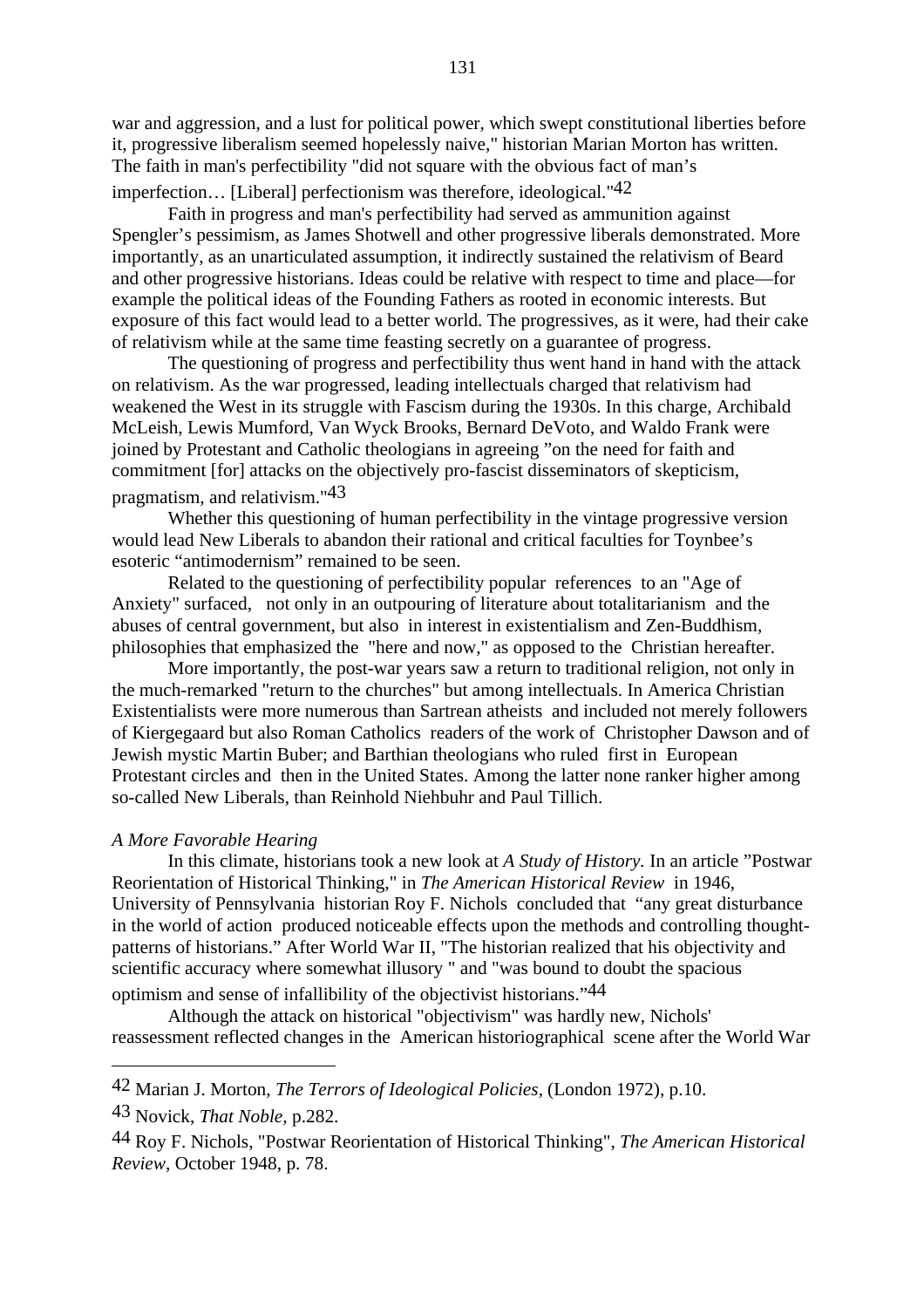II at a time when the responsibility of a false "historicism" in the rise of Nazi totalitarian and its attendant human miseries was being hotly debated. The nuclear threat revived old questions of how history and science should be integrated into "modern global civilization."45 Between 1945 and 1950 academic historians, as noted above, began to rethink basic presuppositions most had found so comfortable only a few years before.46

 The publication of D. C. Somervell's abridgement of volumes I-VI of *A Study* brought an even more positive response. Reviewing it in the *American Historical Review* in October 1947 professor Wilson H. Coates greeted the abridgement enthusiastically. "The prospects of Western civilization have been brightened by a highly improbable occurrence—the extraordinary sale of the abridgement of the first six volumes of *A Study of History.*" Writing in a year that also saw the formulation of the Truman doctrine and the Marshall plan, Coates continued: the "extensiveness and reliability of scholarship, as well as the disciplined use of a brilliant historical imagination [makes] professor Toynbee's *A Study* unequalled among universal written according to a grand design."47

Historiography was in search of something new and Toynbee's reformulation of the axioms of historical analysis fit the bill:

Let there be no question, however, that as a formulator of hypotheses which could fruitfully become a part of historian's professional equipment, Professor Toynbee is unsurpassed. Whether as discoverer, expositor, or systematizer, he will leave these concepts as intellectual bequests – "challenge and response," "withdrawal and return," "nemesis of creativity," "internal and external proletariat," "schism" and "palingenesia," and many others.<sup>48</sup>

In "The Idea of Progress," his presidential address to the American Historical Association in 1947, Harvard professor Sidney B. Fay acknowledged that Arnold Toynbee has posed a challenge to American progressive thought. Toynbee provided "a magisterial survey of dead and dying civilizations….while [Toynbee] acknowledges that our much lauded Western Civilization may also have passed its zenith for all that we know, " Fay observed. 49 "Whether or not one largely accepts Toynbee's classifications and conclusions, his immense learning and breath of vision demand that his views be given serious consideration in addressing the idea of progress today."50

Fay also noted that other factors had undermined the paradigm of progress. One was the failure of institutional religion, a situation soon to be addressed in the return to religion: Americans" are morally adrift or spiritually indifferent…they have not learned how to re-

<sup>45</sup> Novick, That *Noble,* pp.293-296.

<sup>46</sup> Timothy Paul Donovan, *Historical Thought in America: Postwar Patterns* (University of Oklahoma Press, Norman, 1973), pp.16-20.

<sup>47</sup> Wilson H. Coates, "Review of an Abridgement of A Study," The *American Historical Review*, no. 1, 1947, p.75.

<sup>48</sup> *Ibid*.

<sup>49</sup> Sidney B. Fay, "The Idea of Progress," *The American Historical Review*, January 1947, p.232.

<sup>50</sup> *Ibid*., p.242.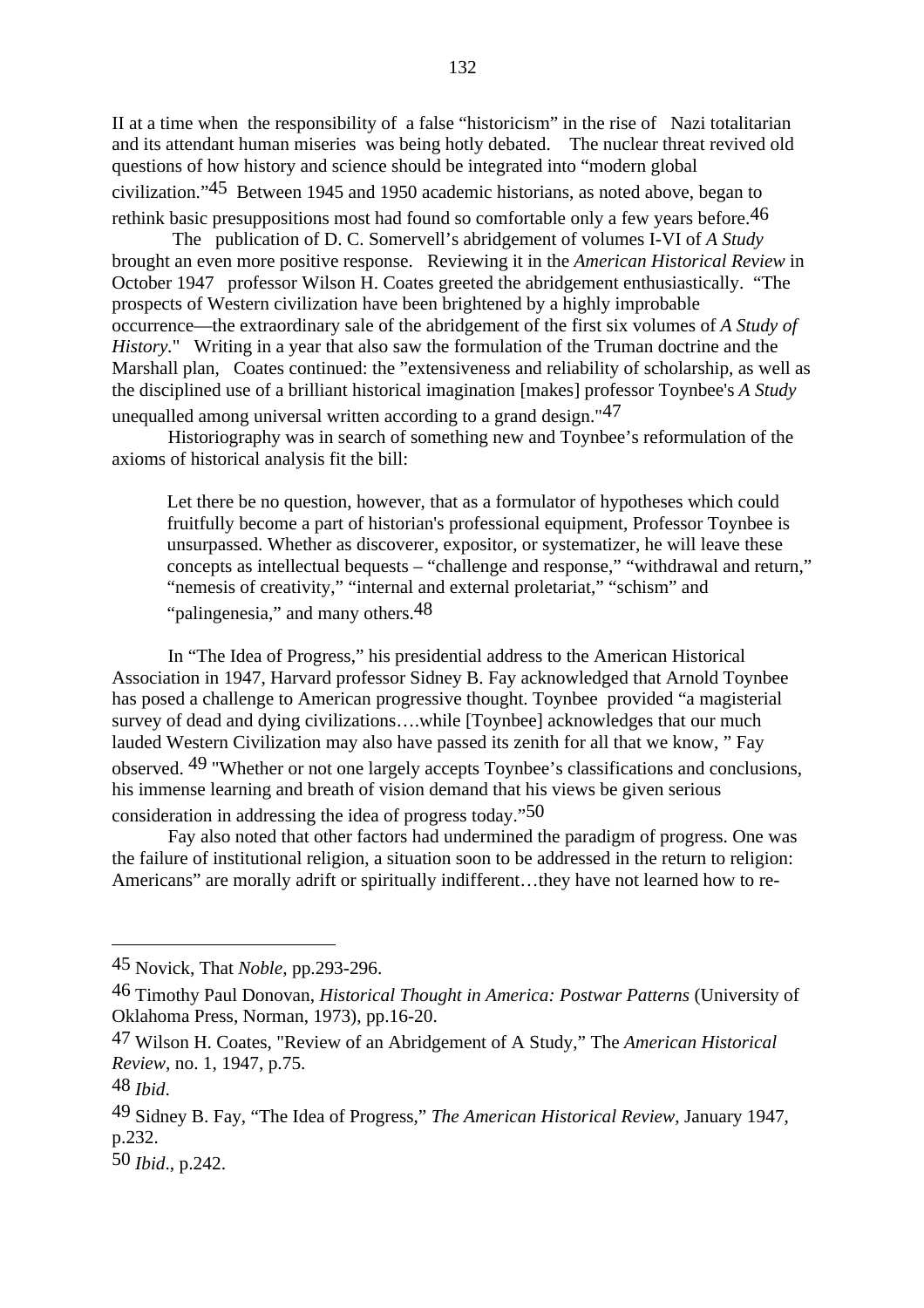interpret and adapt Christian values to the social and economic environment to present."<sup>51</sup> A second was the situation in post-war Europe where a "legacy of ruin, semi-starvation, death, hatred, fear, frustration, and national selfishness seem to make international co-operation and the reconstruction impossible." A third was the conflicting ideologies of East and West that

brought "sharp recriminations and ominous talk of the possibility of the third world war."52 Employing Toynbee's"climbing" metaphor, Fay concluded on a more positive note:

Other civilizations may have declined and died, but Western civilization has shown a peculiar vitality. The mountain climber must after slip down decline before he struggles up to new heights. Western civilization, in spite of the developing a miracle of science, may in other respects have reached a depression before beginning a new ascent …our destiny is in our hand… This is the challenge and opportunity that we mountain climbers face 53

Others were equally positive. Richard W. Leopold, assistant professor of Harvard university reported in *The American Year Book 1947*:" hopeful sign [of that year]…was the sale of D.C. Somervell's abridgement of *A Study*…It is a rare tribute to the American reading public …[that] Englishman's unfinished survey of the decay of civilizations should find so eager an audience."54 In *History and Historians in the Nineteenth Century* (1930), the first of many editions of a work that became a standard reference for America scholars, British historian G.P. Gooch remarked of Toynbee "that the scope of history has gradually widened till it has come to include every aspect of the life of humanity." For the 1952 edition of his survey Gooch hailed Toynbee's work as "perhaps the most significant achievement of English scholarship since Fraser's *Golden Bough* [the legendary anthropological study]." In 1958 he added that Toynbee's history "deals with a subject of inexhaustible interests—the whole dramatic story of civilization."<sup>55</sup>

Harvard professor Crane Brinton attributed the popular acclaim of Toynbee specifically *to "*the general swing toward some kind, indeed several kinds, of renewed faith in religion."56 Toynbee joined the company of theologian Reinhold Niebuhr and the English writers Christopher Dawson, later Stilman Professor of Roman Catholic Studies at Harvard; and the historian Herbert Butterfield whose many works included *The Whig Interpretation of History* (1st American ed. 1951), a book widely assigned to American students of history. In contrast to Toynbee, however, Niebuhr rejected idea of a divine force manifesting itself through the evolution of civilizations and hence, of salvation through history. Rather he placed his faith in human endeavor under the guidance of Divine scripture—views that would finally put him at odds with Toynbee.

preface to the 1953 edition, p. xxx; and the preface to the Beacon Press edition.

56 Crane Brinton, "Toynbee's City of God," *The Virginia Quarterly Review*, Summer 1956, p.373.

<sup>51</sup> *Ibid*.,p.244.

<sup>52</sup>*Ibid*., p.245.

<sup>53</sup> *Ibid*.,p.246.

<sup>54</sup> Richard W. Leopold, "History," *The American Year Book 1947*, (New York, 1948), p.900. 55 G.P.Gooch, *History and Historians in the Nineteenth Century*, (Boston, 1959), p. 523;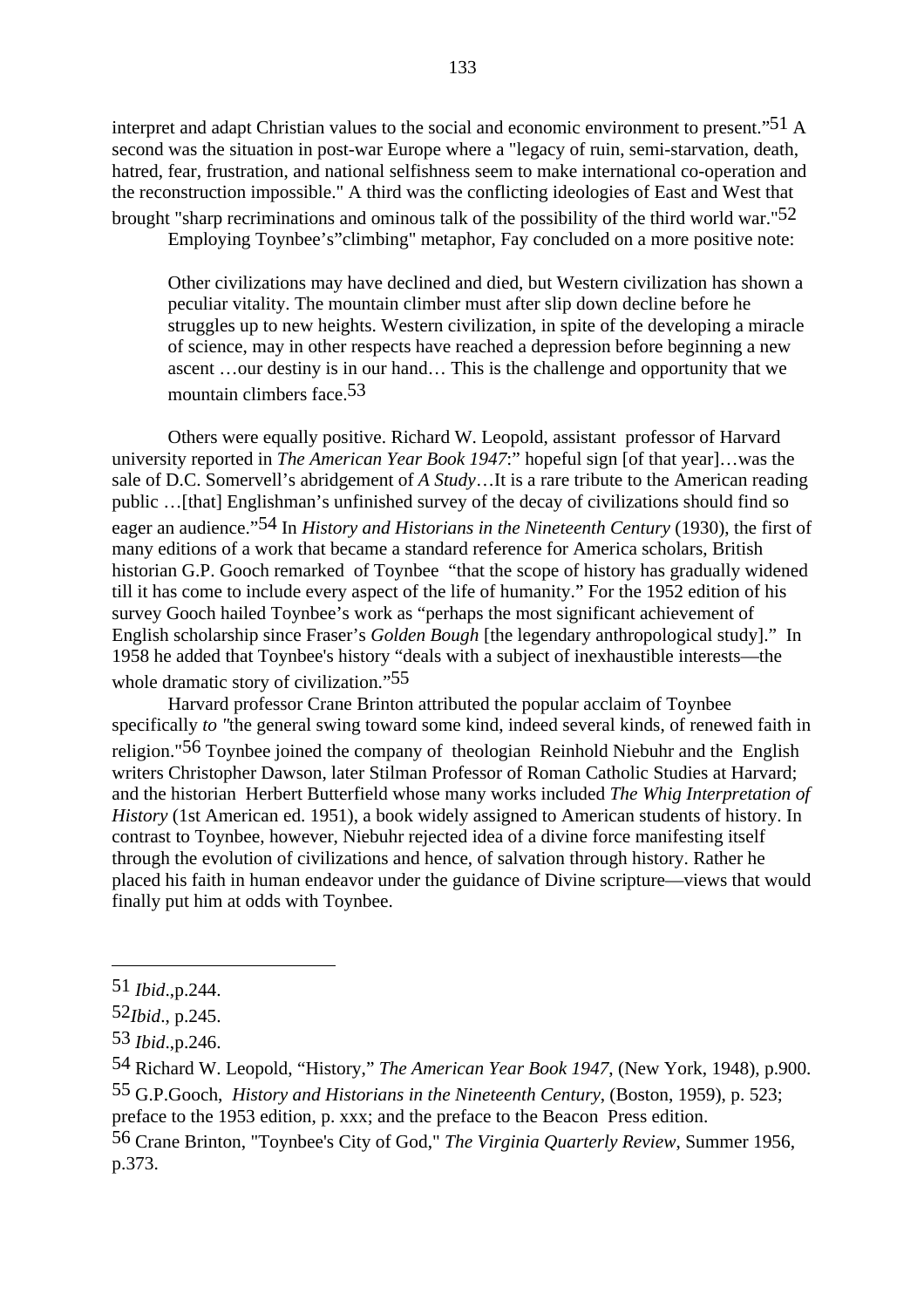#### *New Liberal Critics*

Ultimately, however, Toynbee's religious and metahistorical ideas made him probably the most criticized historian of the 20th century. While Brooks Adams attracted only a relatively small elite, and Spengler fascinated a large portion of the liberal establishment at least for a time, Toynbee's *A Study of History* during the 1950s and later became the target of countless volumes of criticism from heavy- weight American liberal intellectuals.

 Some historians assailed him as an enemy of the Enlightenment and precursor and advocate of the very "decline of the West" Spengler had forecast. Writing in the mid-1960s, H.R. Trevor-Roper, Toynbee's arch-enemy in England, spoke for many Americans in commenting that Toynbee "is fundamentally anti-rational and illiberal… Everything, which suggests the freedom of the human reasons, the human spirit, is to him odious…" Toynbee's "dismal prophesies" of Western decline "contributed to the spirit of defeatism, with which Western countries first confronted Hitler in the 1930s." Trevor- Roper attributed to Toynbee, an eagerness to see the West destroyed, and charged that "even in 1939… [Toynbee was] blind or indifferent to the particular threat of Nazi Germany."57 Toynbee would sacrifice Western ideals justice and freedom, and Western rationalism as long as "Christianity or at least its Catholic strand, survives as part of a syncretic religion of [a part of Toynbee's] universal state," he continued. "Toynbee hungers spiritually for the defeat of the West [and] seems to…gloat over the extinction of civilization."58

Secular-mined liberals also charged that Toynbee's religious orientation did not provide a sound basis for coping with crises of the modern West, or with the Cold War power struggle with the Soviet Union— echoing earlier criticisms of liberal relativism.

Given these opinions, Toynbee's aversions to secular liberalism in the religious volumes (VII-X) of *A Study* were bound to displease previous admirers. This band of critics, led by Lewis Mumford, charged that at the heart of Toynbee's historical theory lay a profound antimodernism—a rejection of "contemporary secular liberalism" and a "call for a neo-medieval flight from this world."59

 Hans Morgenthau, a University of Chicago professor of political science, criticized Toynbee for turning too much to Eastern religion. "[In] a post- Christian scientific age, in which religious world view has diminished, and in which Christianity has evidenced little ability to reconvert Westerners to their ancestral religion Toynbee in his later works turned suspiciously more and more towards Eastern religions." Foreseeing Toynbee's later fame in Asia Morgenthau concluded: " The East—being less scientific, industrialized and secularized, and traditionally more introspective—might prove more receptive to Toynbee's syncretistic religiosity." Moreover, he wondered:

even if it were true that the return to religious faith can save Western Civilization, can a civilization recover its religious faith by an act of will?…Neither a teacher nor a whole civilization can by an act of will create the symbolic and ritualistic expressions

<sup>57</sup> H.R. Trevor Roper, *Historical Essays*, (New York 1966), pp. 301-305, originally "Arnold Toynbee's Millenium, "Encounter*,* 8 June 1957, pp.14-28. 58 *Ibid.*

<sup>59</sup> Lewis Mumford, "Napoleon of Notting Hill," in Ashley Montague, ed. *Toynbee and History*, (Boston, 1956), p.141; Mumford castigated Toynbee for his medieval withdrawal from modern civilization and Manichean refusal of it, Hans Kohn, "Faith and Vision of a Universal World," in Montague, *Toynbee and History*, p.357.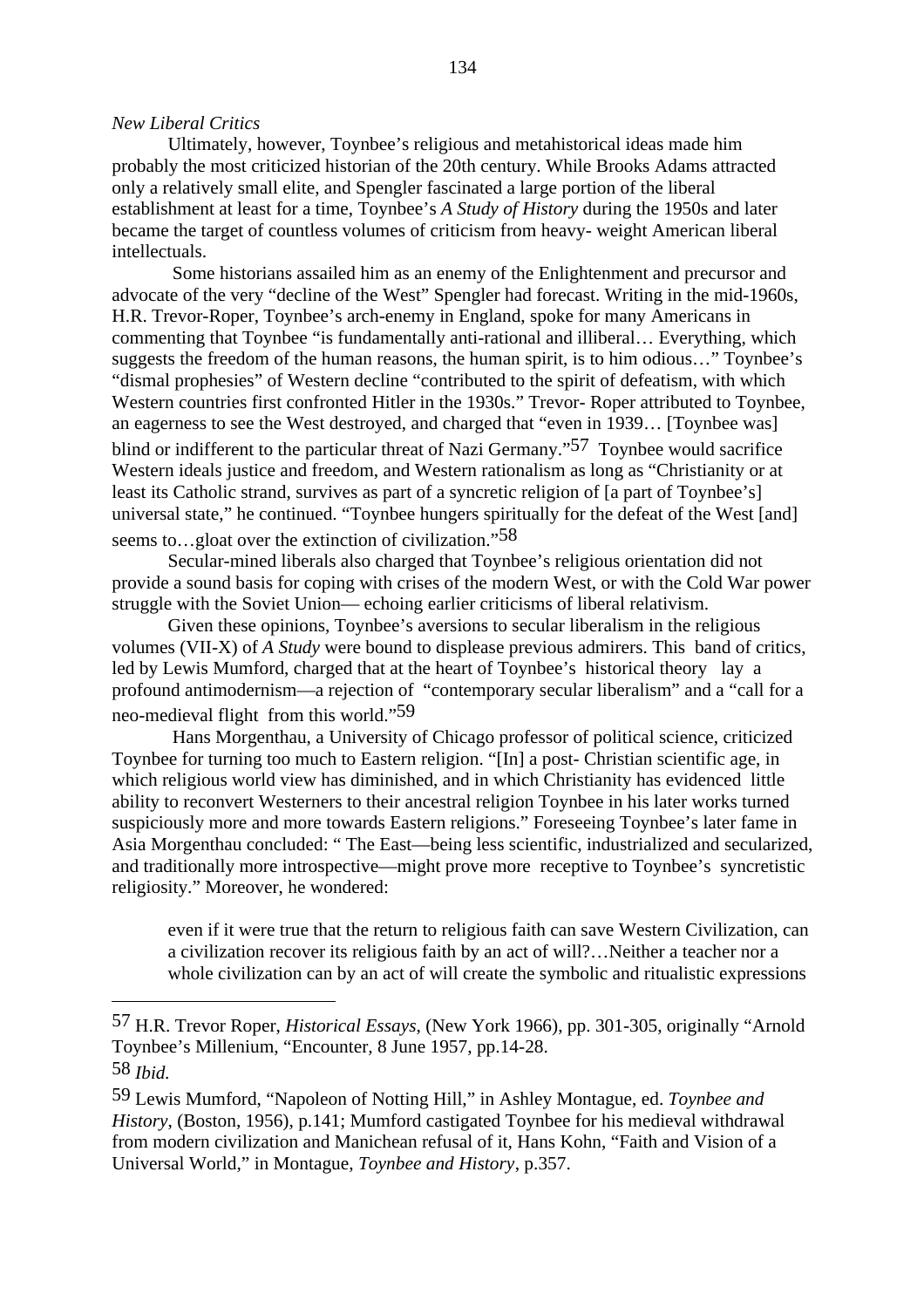of religiosity thus restored; least of all can they create the symbolic and ritualistic expressions of religiosity... ; least of all can they create them out of the fragments of religions, whose decline has made restoration of religiosity necessary in the first place…60

Secular liberals accused Toynbee of denying man the right to build civilization on secular humanistic foundations because he himself had rejected the liberal progressive vision of human history. Professor Charles Frankel judged *A Study* to be the work of a neoidealist—"a Victorian, who was hostile to our [Western] technology." In Frankel's view, Toynbee had betrayed the values of modern liberal society, because "instead of controlling our destiny by reason and science and social policy, we are asked to place our trust in the coming breed of men who will bring miraculous vision with them<sup>"61</sup>

Commenting on the secular liberal reaction, Harvard historian Crane Brinton wrote, "the liberals would not give up their anti-supernaturalism, their belief in the form of…'Newtonian world machine'—which for them had become a rather paradoxical kind of Newton-Darwinian world-machine organism" 62

While secular liberals attacked Toynbee for translating his personal spiritual quest into metahistorical laws, the neo-Orthodox wing of the New Liberalism faulted his conception of religion. In *Faith and History* (1949) Protestant theologian Reinhold Niebuhr, inveighed against ideologies which incorporated the idea of "salvation through history." Because human beings are unable to realize the limits of their powers, Niebuhr warned, individuals are overwhelmed with anxieties and unable to use freedom constructively. This anxiety leads to the "will-to-power "and, in turn, to conflict.<sup>63</sup>

Fighting fire with fire, Niebuhr invoked Calvinist arguments to oppose the Puritan idea of American mission. According to Niebuhr, both totalitarianism and Progressive liberalism drew their strength from their promise that man should perfect man and his society.<sup>64</sup> His warnings against "a corrupt expression of man's search for the ultimate within the vicissitudes and hazards of time" clearly applied to Toynbee. The Puritan concept of mission and Toynbee's "salvation through history" were equally a "false religion." History was not a "redeemer." In *The Irony of American History* (1952) Niebuhr again used modernist Neo-Orthodox Christian arguments against ideologies which incorporated the notion of "salvation through history." Niebuhr wrote:

The whole drama of history is enacted in a frame of meaning too large for human comprehension of management. It is a drama in which fragmentary meanings can be discerned within a penumbra of mystery; and in which specific duties and

<sup>60</sup> Hans Morgenthau, "Toynbee and the Historical Imagination, " in Montague, *Toynbee and History*, pp.198-99

<sup>61</sup> Charles Frankel, *The Case for Modern Man*,(Boston, 1959),pp.192-194.

<sup>62</sup> Brinton, "Toynbee's City…,"p.375.

<sup>63</sup> Reinhold Niebuhr, *Faith and History, A Comparison of Christian and Modern Views of History,* (New York, 1949), pp. 30-31.

<sup>64</sup> *Reinhold Niebuhr on Politics*: *His Political Philosophy and its Application to Our Age as Expressed in his Writings*, ed. by Harry R.Davis and Robert C. Good, (New York, 1960), pp.13-40.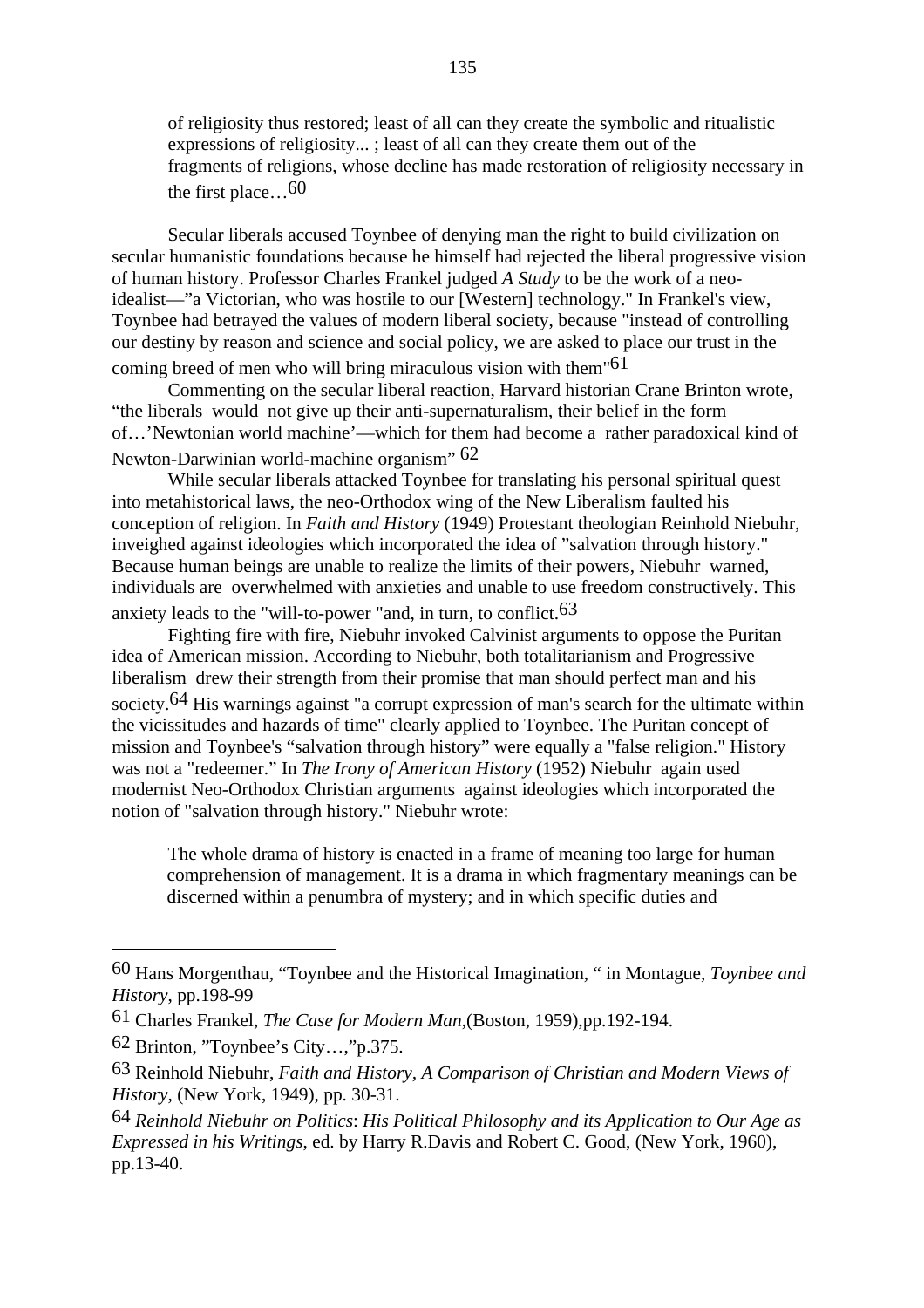responsibilities can be undertaken within a vast web of relations which are beyond our powers.65

Echoing Niebuhr, Christopher Dawson, one the most prominent Catholic historians of the era, was also offended by Toynbee's "reduction of history to theology." Dawson claimed that civilizations had qualitative differences, which made Toynbee's religious synthesis unlikely.66

Drawing on this criticism, Brinton argued that Toynbee's view of Christianity was superficial in comparison with modernist theology:

 Toynbee's work, in comparison with that of Niebuhr, Barth, and their school, lacks psychological depth. Compared with Neo Thomism, it lacks theological structure and a concrete social program…for the liberal wing of Christianity itself, Toynbee's work as a religious prophet repudiates completely both the optimism and the naturalism of the Enlightenment, which gives these world-views their modern meaning…Those who are going to throw away our inheritance from the eighteenth century overboard in favor of something new seem much more likely to follow less kindly and respectable leaders than Toynbee. Hitherto, at least, they have preferred a Hitler or a Mussolini.67

The British "pied piper," he added, would lead the West to neo-Victorian antirationalism.

Summarizing the views of these liberal opponents of the 1940s and 1950s, a more recent commentator targets their underlying complaint: "anti-Modernist Toynbee named capitalism, liberalism, Marxism and technocracy all symptoms of decay, not progress, however defined." 68

#### *Popper and His Epigones*

In *The Poverty of Historicism* (1945) and *Open Society and its Enemies* (1950) British philosopher Karl Popper laid the basis for even more fundamental criticisms of Toynbee. In *The Poverty of Historicism*, he denied the existence of universal historical laws and asserted that all interpretations of history are subjective. In *The Open Society* he discredited all large scale theories of history, charging they supported totalitarianism, while affirming a "criticalobjectivism" as the primary pattern of investigation for the "free world."

Karl Popper*'s* "principle of falsification" was objectivist epistemology in the extreme. Holding relentlessly to a strong version of the correspondence theory of truth, according to historian Peter Novick, "he never let slide an opportunity to denounce *relativism* in any form, or to *sociologize* knowledge." Popper wanted to establish a demarcation criterion between "scientific" and "metaphysical" propositions. For the logical positivist, verifiability was the

<sup>65</sup> Niebuhr, *The Irony of American History*,(New York, 1952),p.88.

<sup>66</sup> Reinhold Niebuhr, *Faith and History, A Comparison of Christian and Modern Views of History,* (New York 1949), pp. 242; Dawson, "The Place of Civilization in History," in Montague, *Toynbee and History*, p.134.

<sup>67</sup> Crane Brinton,"Toynbee's city of God," *Virginia Quarterly Review*, Summer (1956), p.374.

<sup>68</sup> Walter McDougall, "Mais ce n´est pas l´historie!: Some Thoughts on Toynbee, McNeill, and the Rest of Us," *Journal of Modern History*, March, (1986),p.23.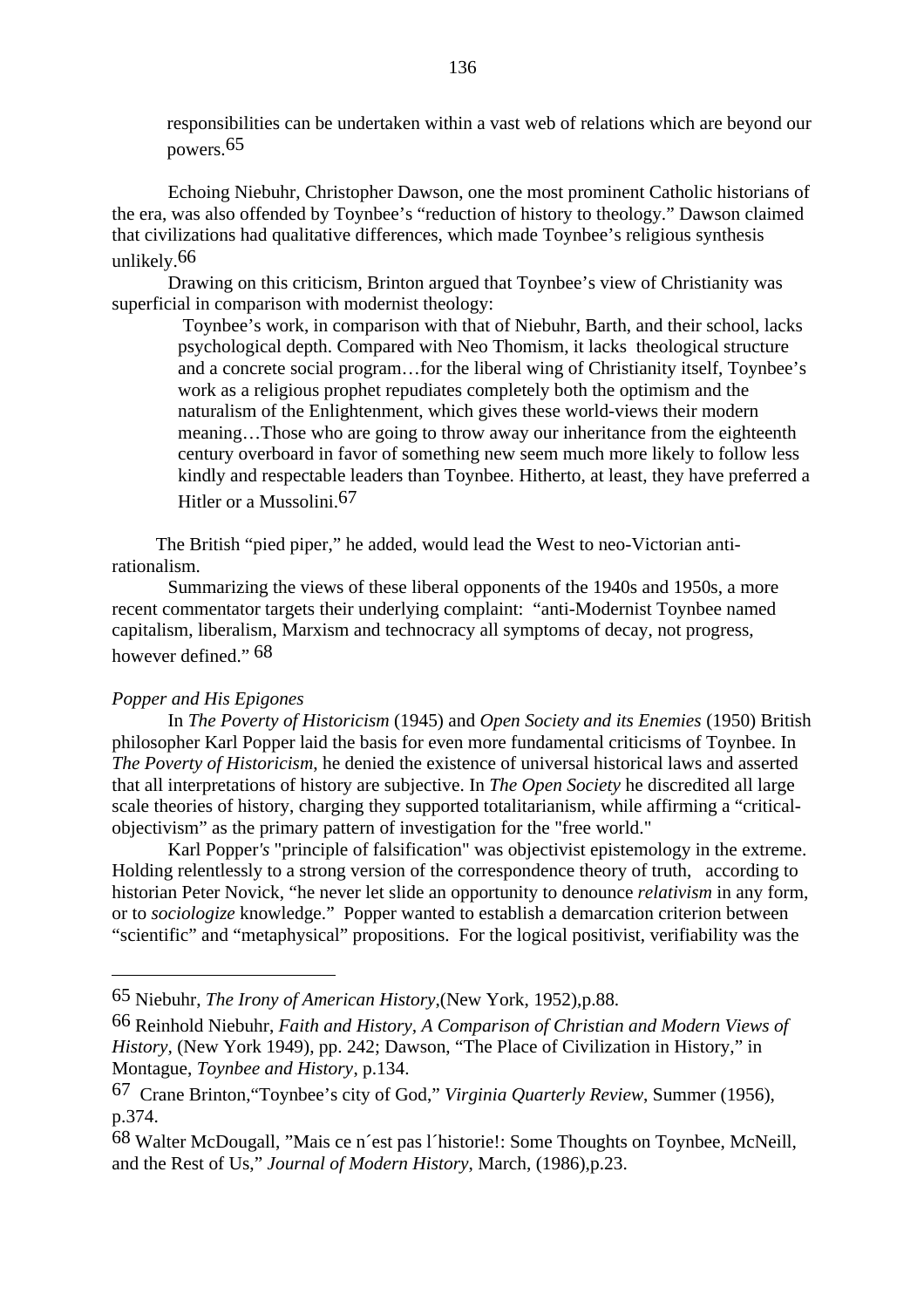hallmark of a scientific proposition; for Popper the key was its "falsifiability." An idea was not true unless means existed to prove it false.

Popper aimed his books at proponents of large-scale planning in defense of freedom against totalitarian and authoritarian ideas. "Historicism" was part of the threat to an "open society" by placing human beings in a sweep of history transcending the individual. Popper wanted to sweep all "great narratives aside." Toynbee, like Spengler, used false analogies to describe historical processes to prove that history moves to some sort of end. "[History] cannot do that, the human individuals can do that…," Popper maintained. Popper has already earlier testified against Toynbee's "laws": "the evolution of life on earth, or of a human society, is a unique process."69

Despite his respect for Toynbee's erudition, Popper placed him among the villains of the Western thought, along with Plato and Marx. He found Toynbee indifferent to science and scientists and for their contributions to the development of modern Western society—"because only Einstein gets mentioned in *A Study*."

Popper met Toynbee's challenge in two ways. First he argued that, while there are repetitions within the historical process, such repetitions take place under "vastly dissimilar circumstances." Thus we have "no valid reason to expect of any apparent repetition of a historical development that it will continue to run parallel to its prototype."<sup>70</sup> Secondly, Popper alleged that Toynbee "classifies as civilizations only such entities [which] conform to his a priori belief in life cycles."

Popper claimed further that Toynbee's distinctions between "primitive societies" and "civilizations" were based on "his *a priori* intuition into the nature of civilizations." The entire question of whether primitive societies and civilizations belong to the same species, Popper asserted, "is inadmissible, for it is based on the scientist's methods of treating collectives, as if they were physical or biological bodies."71

An entire society does not move; there are "only changes of selected aspects," Popper continued. "The idea of the movement of society itself [the idea that society, like a physical body, can move as a whole along a certain path and in certain direction] is merely a holistic confusion."72 Popper conceded that there are trends or tendencies in social change, but "laws and trends are radically different things."73

The claim that Toynbee's "laws" were finally subjective was not new. Harvard sociologist Pitirim Sorokin, as we have seen, implied as much in his charge that his "civilizations" were not "real species of society," and therefore could hardly be treated as unties and could barely have any uniformity in their rise and decline.  $74$ 

Influenced by Popper, New York University's acerbic philosopher Sidney Hook now dismissively presented the case from the Left:

<sup>69</sup> Novick, *That Noble*, p. 298-299. Karl Popper, *The Open Society and its Enemies*, (Princeton NJ., 1950), p. 463. Karl Popper, *The Poverty of Historicism*, (London,1986) pp.108-109 ; originally published in *Economica* 11(1944) and 12 (1945),London.

<sup>70</sup> Karl Popper, *The Poverty of Historicism*, (London, 1961), p. 111.

<sup>71</sup>*Ibid*.

<sup>72</sup>*Ibid*.*,* p. 114.

<sup>73</sup> *Ibid*.*,* p.115-116.

<sup>74</sup> Pitirim A. Sorokin, "Arnold J. Toynbee's Philosophy of History*,"* in Montague, *Toynbee and History*, p.180.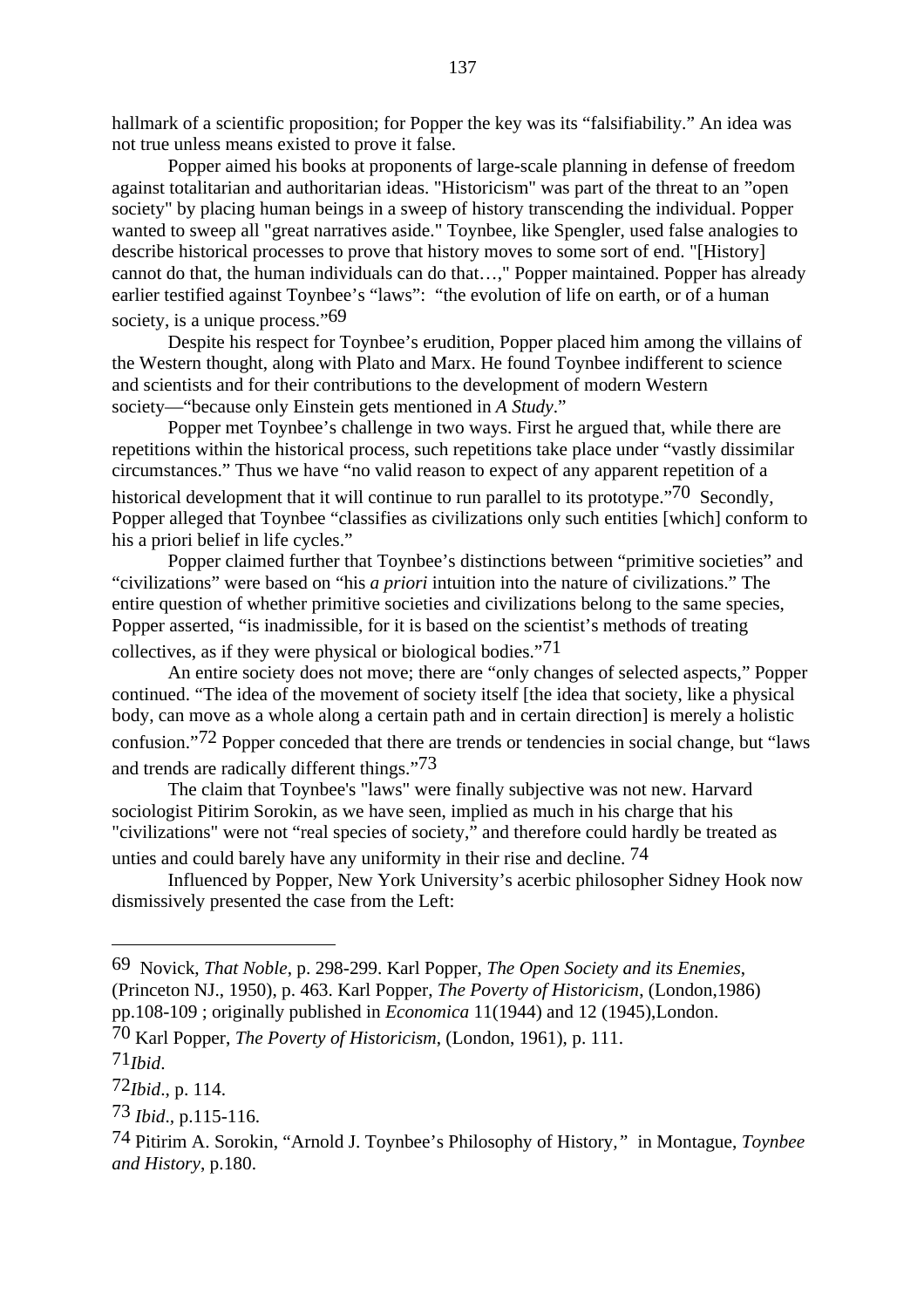Toynbee's, empirical "laws," however, are so vague that it is hard to see what kind of empirical evidence could possibly refute them. Many of the Historical illustrations he cites could have been otherwise and still serve as historical illustrations of the thesis e.g., that "schism in the soul" is at the heart of the "body social," which is a necessary phase of social disintegration. He nowhere comes to grips with the view that the spiritual crisis of our time, as of other times, is a consequence of profound dislocation in economic and social institutions, and that the cure of the business cycle will affect the incidence of neurotic anxieties over salvation much more decisively than spiritual therapy will affect the business cycle.75

Popper's ideas also surfaced in the remarks of other Toynbee critics. Reinhold Niebuhr claimed that civilizations were not independent and rejected Toynbee's assumption of sharp break between civilization and primitive societies. Christopher Dawson denied the philosophical equivalence of civilizations, while Spanish philosopher Ortega y Gasset later stressed their unique paths of development.76

The charge of subjectivism also stuck. Critics charged that Toynbee's theory of "Challenge and Response" was tautological—if a civilization existed it must by definition have met its challenge. They also pointed out that Toynbee materialized categories deducted from analogies, and acted as though "mental reconstructions" are self-evident truths that required no definition.77

In a relatively recent assessment, Princeton University' political scientist Alan Ryan summed up the far reaching effect of Popper's critique of metaphysical world-history:

Liberals after 1945 did not care for any theory of history. For intellectuals, if not yet for general reader, Karl Popper's *The Open Society and its Enemies and Poverty of Historicism* had tarred all large scale theories of history with totalitarian brush. Marxism had encouraged socialists to throw their opponents onto the rubbish heap of history; and fascism messianism had done the same. By 1954 American sociologist like Daniel Bell…were reminding of the blessings of the end of ideology, by which they meant the end of a belief in large historical schemes. 78

# *Toynbee vs. American Historians*

Whereas Spengler was helped by congruence between his views of American history and that of some Progressive historians, Toynbee became an easy target for a new generation of professionals. Harvard professor Oscar Handlin could not stomach Toynbee's arrogant

<sup>75</sup> Sidney Hook, "Mr. Toynbee's City of God," *The Partisan Review*, 6.June 1948, p.693.

<sup>76</sup> Reinhold Niebuhr, *Faith and History*, (New York 1949),p.110; Christopher Dawson, "Toynbee's Study of History; The Place of Civilizations in History," in Montague; and Jose´ Ortega y Gasset*, An Interpretation of Universal History*, (New York, 1973)p. 220-21. Fine summary of the debate over Toynbee's "historical laws," Stromberg, *Arnold J.Toynbee*: A *Historian For an Age in Crisis*, pp.52-66.

<sup>77</sup> William Dray, "Toynbee's Search for Historical Laws," *History and Theory,* 1, (1960), p.48; H. Mitchell, "Herr Spengler and Mr. Toynbee," in Montague, *Toynbee and History*, passim.

<sup>78</sup> Alan Ryan,"Master of Mish Mash," *The New Republic*, August 7&14, 1989, pp.33-34.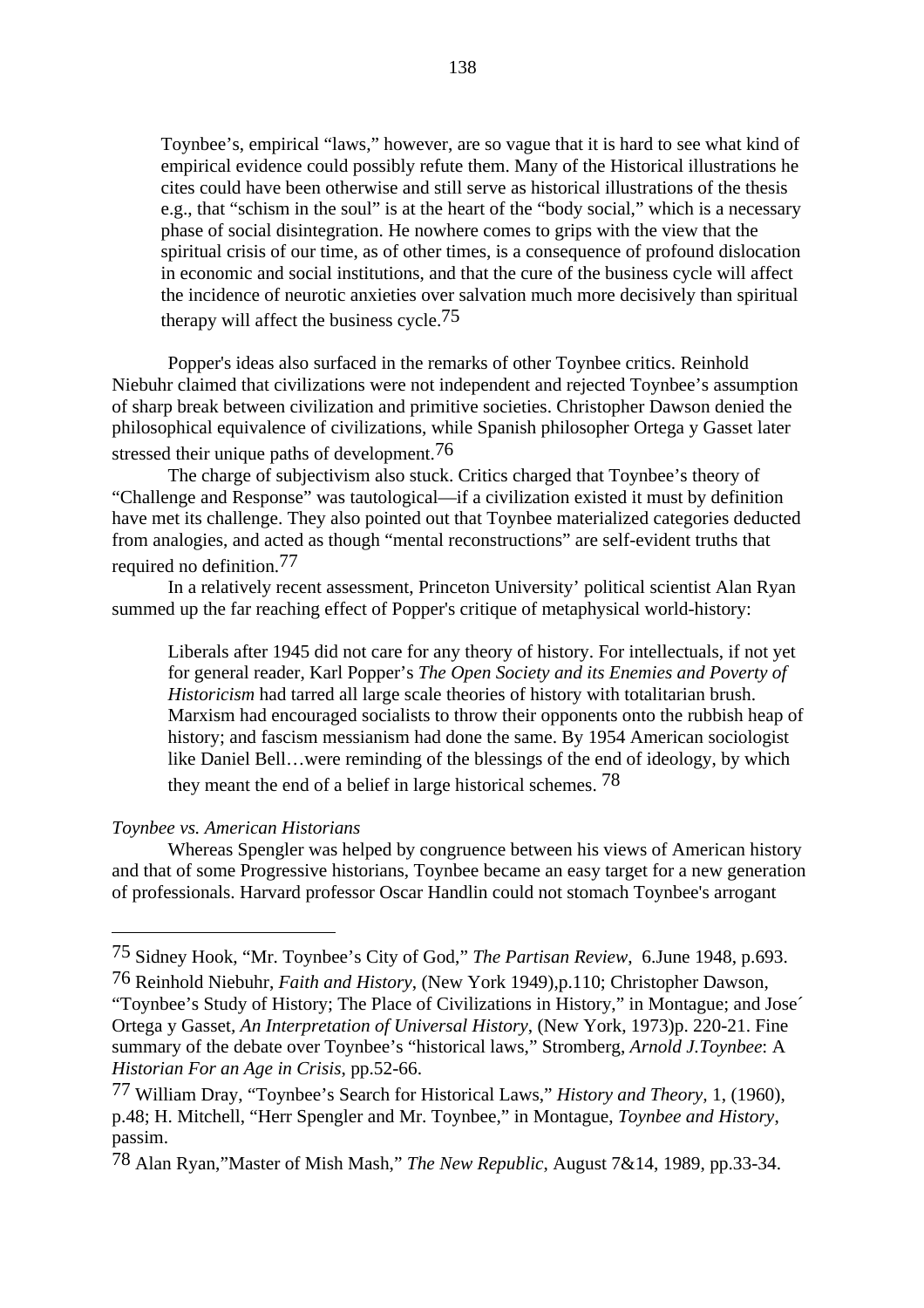assertion that a primitive form of totalitarianism was intrinsic in the triumph of the American colonists. Further offending, Toynbee maintained, regarding the American Revolution, that "total, all-out war was the consequence of triumph of democracy [in the American continent]." Further, according to Handlin's diatribe"Toynbee gives a horrendous and overdrawn picture of the loyalist in the American Revolution . . . and a completely false picture of the eighteenth century developments… [while] he did not say a good word for democracy"79

University of Notre Dame Professor Matthew Fitzsimons charged that Toynbee's notion of "stimulus of the hard countries " provided too vague an explanation for "the rise of the New England." He was equally critical of Toynbee's description of the formative period of the American Revolution and the seminal period of the American Federal Union as the "triumph of democracy and the formation of another parochial state, all the more confirmed in its egocentricity because it had to fight for independence [while] presumably the works of Jefferson and Jackson were a superfluous ratification of the verdict of history [the triumph of declining forces of democracy]."80

Fitzsimons also found Toynbee's explanation of the Civil War "old fashioned." He could not tolerate the dismissal of the deeds of free agents like Abe Lincoln, in his broad deterministic overview. Viewed from Toynbee's cosmic perspective, "the result was as inevitable as the conflict had been irrepressible. The Union was preserved but this is a

negligible issue, unworthy of the notice of the student of civilizations." $81$  To Toynbee's claim that humble North Carolina was elevated by its meekness of spirit —Fitzsimons answered, "Virginia and, to a great extent South Carolina had been in decline for several decades before the Civil War." And with a slap at Toynbee's religiosity: "the miracle of the North Carolina was not the effect of the inexorable operation of a scriptural text about the exaltation of the humble."

In conclusion, Fitzsimons charged that Toynbee's treatment of the U.S. was "inaccurate and distorted, insufficient and indefinite…The unique features are not analyzed, while he has no great interest in the uniqueness of the peoples and institutions—it is the [Victorian] universal and the uniform, which fascinate Toynbee." While, the critic also conceded that the British historian deals with "contemporary [US] problems through insight and enormous learning."82

Crane Brinton also found the treatment of American history superficial in Toynbee's *America and the World Revolution* (1962). According to Brinton "Toynbee's love of symbols and metaphors and the constant use of comparisons …the claims to omniscience…all this and much else we find irritating." But as an intellectual historian Brinton wanted to do his job "and understand Toynbee and the reasons for his popular success."83

 Henry Luce also finally had second thoughts on Toynbee when the famous publisher discovered that Toynbee's millennium was not quite the same as his American Century. The discrepancy between Luce's missionary brand of internationalist Republicanism and

<sup>79</sup> Oscar Handlin, "In the Dark Backward," *The Partisan Review*, 1947, IV,p. 371-379.

<sup>80</sup> Matthew Fitzsimons, "Toynbee's History and Character of the United States*,"* Edward Gargan ed., *The Intent of Toynbee's History*, (Loyola, Chicago, 1961), p.139-140.

<sup>81</sup> *Ibid*.,p.141.

<sup>82</sup> *Ibid*., pp. 146-149.

<sup>83</sup> Crane Brinton, "Review of the *America and the World Revolution," The American Historical Review*," October, 1963, p,758.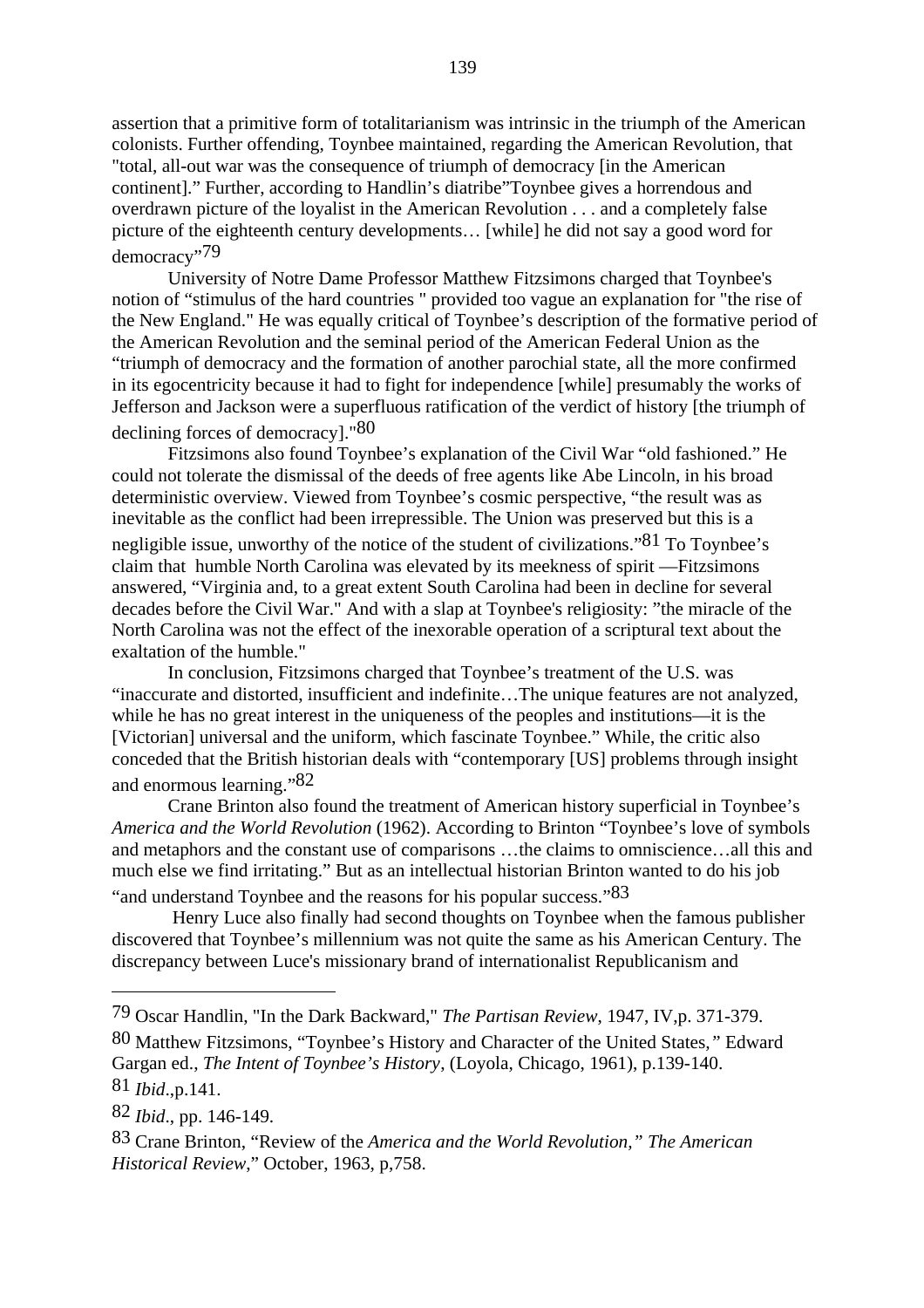Toynbee's rejection of nationalism as "tribe worship" and bitter assessment of democracy finally alienated Luce. By 1962 he discovered that Toynbee's interpretation of American role in world politics and his "soft view" on Communism differed from the political line that *Time* held.

Broadcasting the divorce, *Time* announced:

 One of the disconnecting details in *A Study of History* is Toynbee's casual indifference to the menace of Communism. In his discussion of economics, Toynbee blandly ignores Communism's ugliest aspect … its totalitarianism. His implication: a have-not nation is entitled to totalitarian methods to catch up with the haves...an argument that was also used by Hitler.<sup>84</sup>

Other Cold Warriors also turned on Toynbee. George Kennan, architect of much U.S. Cold War policy, later observed that Toynbee had become "addicted to limelight," as he accepted the role of the "prophet of Western civilization." This, according to the celebrated American diplomat, increased the scorn of his colleagues. Kennan further claimed that Henry Luce made and unmade Toynbee: shaping him as "an international sage and unmade him, by destroying the last restraints of public modesty." This status, according to Kennan, "resulted from Toynbee's megalomania."85

The Luce- press alone could not have sustained or destroyed Toynbee's reputation in the long run. Rather it was Toynbee's own "anti-Americanism," "antimodernism" and "antiliberalism" which turned American liberal critics against his scheme of world-history. Toynbee's anti-liberal and anti-Western ideas in the context of Cold War years made him unwelcome —even in "Christian America."

# *A Toynbee Revival?*

Although disputes over Toynbee's achievement will probably go on for the foreseeable future, there are signs of a revival. Writing in 1992, Christopher Brewin acknowledged that Toynbee benefited from some specific circumstances during and after the war:

There can be no doubt that Toynbee derived immense prestige from his authorship of both the *Survey*[*of International Affairs*] and the *Study*…it provided him with a visiting card in America during and *i*mmediately after the war, and subsequently Japan was flattered by his interests in far eastern civilizations. In America his interests in higher religions stood him in good stead in with the World Council of the Churches and the influential American Comission to Study the Basis for a Just and Durable Peace, which brought John Foster Dulles on a visit to Toynbee in Balliol…In Japan Toynbee is studied with the reverence due to a Buddhist sage…among those who worked with Toynbee at Chatham House are Martin Wright and William Hardy McNeill.<sup>86</sup>

<sup>84 &</sup>quot;Review of 'America and the World Revolution'", *Time*, October 5, 1962.p.62.

<sup>85</sup> George Kennan, "The History of Arnold Toynbee," *The New York Review of Books,* June 1, (1989), p.32.

<sup>86</sup> Christopher Brewin, "Research in Global Context, A Discussion of Toynbee's Legacy," *Review of International Studies*, 1992,II, p.120.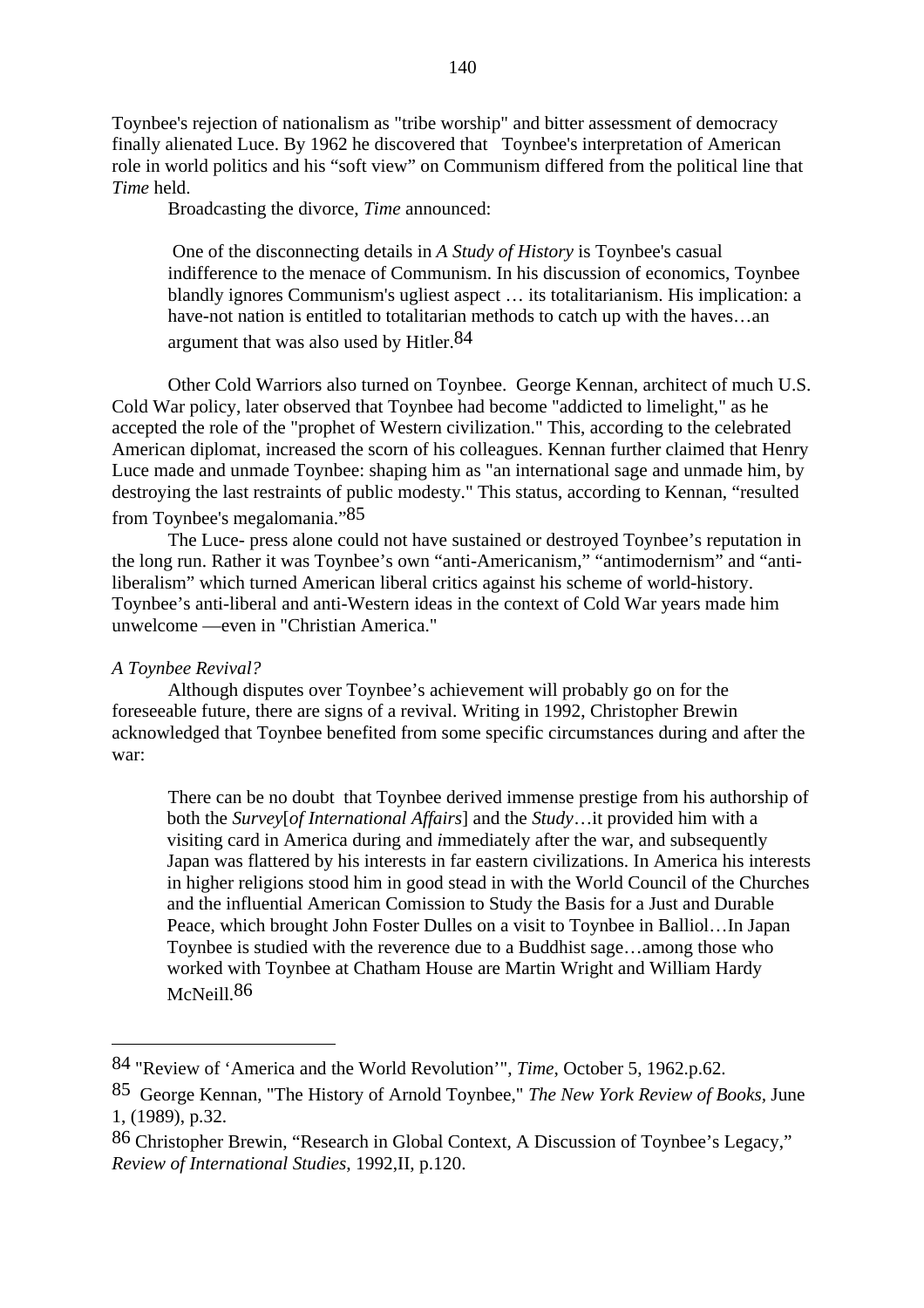But Brewin also insisted that his merits transcend his time. Toynbee was an "international sage," he wrote, driving relentlessly for the right causes: the "anachronism of war" and "understanding between civilizations." 87 Today new breeds of world- historians again focus on the macro- rather than micro-historical agenda, albeit possibly with a difference. As Alan Ryan wrote in 1989:

To the extent that William McNeill, John Roberts, and Paul Kennedy have revived the [world historical genre]… [it] has been less uncommitted to cramping all societies and their history into a Procustean mold. Toynbee's enterprise was the last gasp of an essentially  $19^{th}$ -century Romantic approach to history...<sup>88</sup>

Whatever the case, in our Postmodern Age, Spengler and Toynbee — in spite or because of their antimodernism— have made a comeback as classics in newly established curriculums of "world history" in American colleges and universities. 89

<sup>87</sup> Another semi- positive re-evaluation of Toynbee and his theory, Felipe Fernandez-Armesto, *Civilizations*, (London, Pan books 2001),pp. 13, 26-27.

<sup>88</sup> Alan Ryan, "Master of Mish Mash,"pp.33-34.

<sup>89</sup> Patrick Manning, "Methodology and World History in a Ph.D. program," *World History Bulletin*, Spring-Summer (1992), p.42.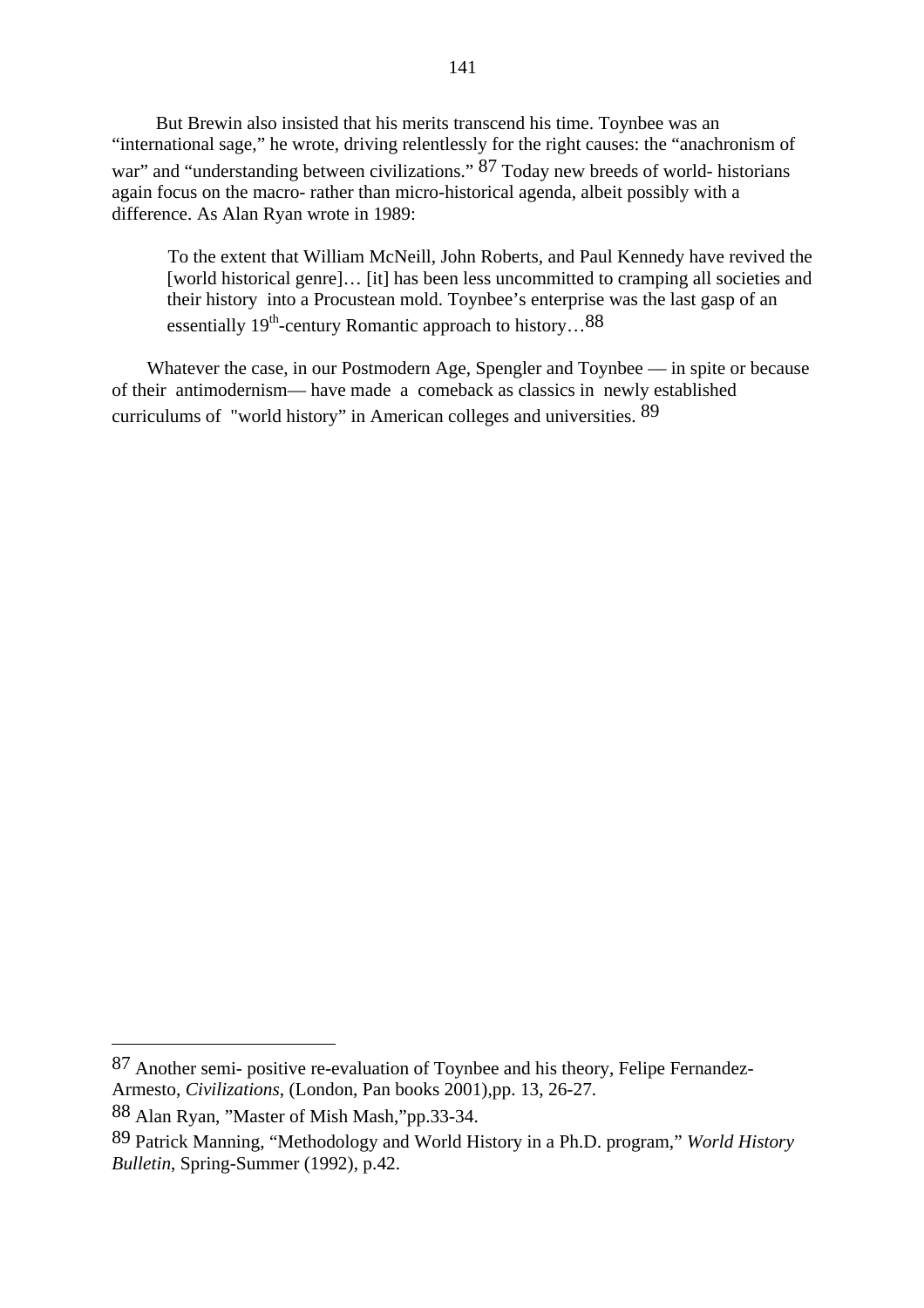# **CONCLUSION: THE ONGOING LIBERAL PARADIGM**

**"**America was born modern,"a recent observer writes: "it did not have to achieve modernity, nor did it have modernity thrust upon it."<sup>1</sup> In this same sprit, "consensus" historians of the 1950s and 1960s argued that Americans derived from the Enlightenment a ubiquitous political liberalism, rooted in a faith in the individual, representative government, and social equality. During the 19th century these political convictions combined with a belief in free market capitalism and material well-being. A belief in reason, science, and progress sustained this worldview. Natural science, viewed as neutral and value free, eclipsed religion as guarantor of American progress and power.2

Viewed within this liberal paradigm, America has been "exceptional" in being immune to the patterns of rise and decline of older civilizations. Projected overseas, this view has meant United States would by example provide the blueprint for a new world-order, "civilizing" major parts of the globe through the spread of trade and modern values. Equated with "modernization," the term "civilization"—American "civilization"—embodies everything "progressive" and "modern."

These liberal values also shaped American conceptions of history and historical writing from the "scientific history" of the 1880s, to the "progressive" New History after 1910, and the "consensus history" of 1950s and 1960s. For more than a century, successive generations of American historians disagreed on the scope, nature, and purpose of historical writing. For scientific historians of the late 19th century, history was "past politics"; for champions of the New History it included economics, sociological, and psychological factors. For New History "progressives," history was a story of conflicting economic interests; for "consensus" historians, a succession of family quarrels within liberal-capitalism. But with minor variations these historians shared a common view of the direction and nature of historical change; and, more importantly, of the necessity of the careful collection of data as the sole guarantee of historical "objectivity."

The present study traces the ways this hegemonic liberalism within social theory and historical writing shaped the American reception of Brooks Adams's *The Law of Civilization and Decay* (1895), Oswald Spengler's *Decline of the West* (1926 -1929) and Arnold Toynbee's, A *Study of History* (12 vols. 1934 –1961). The focus is the response of the liberal cultural elite-- exemplified in politician and president Theodore Roosevelt, historian Charles Beard, and publisher Henry Luce-- since it was within these circles that all three metahistorians, rather surprisingly, gained greatest public exposure.3 Although, in retrospect,

<sup>1</sup> Ernest.Gellner, *Anthropology And Politics : Revolution In The Sacred Grove* (Oxford ; Cambridge, Mass. : Blackwell, 1995), p18 quoted in

http://members.tripod.com/GellnerPage/Quotes.html#modernity.

<sup>2</sup> Contemporary illustration of this is the *Activision* PC-game "Civilization"- series, which outlines the liberal scientific path as the *only* way to advance in the improvement in "the complex web of scientific and cultural advances …in the progression of human achievement," Activision, *Civilization: Call to power II*, "Introduction," p.64. Among American scholars "classic" explications of this view are Louis Hartz, *The Liberal Tradition in America* and Lionel Trilling *The Liberal Imagination* (New York, 1950).

<sup>3</sup> Although an examination of the reception of these metahistories in the writings of selfidentified radicals and conservatives might yield a different perspective, it is beyond the scope of this study.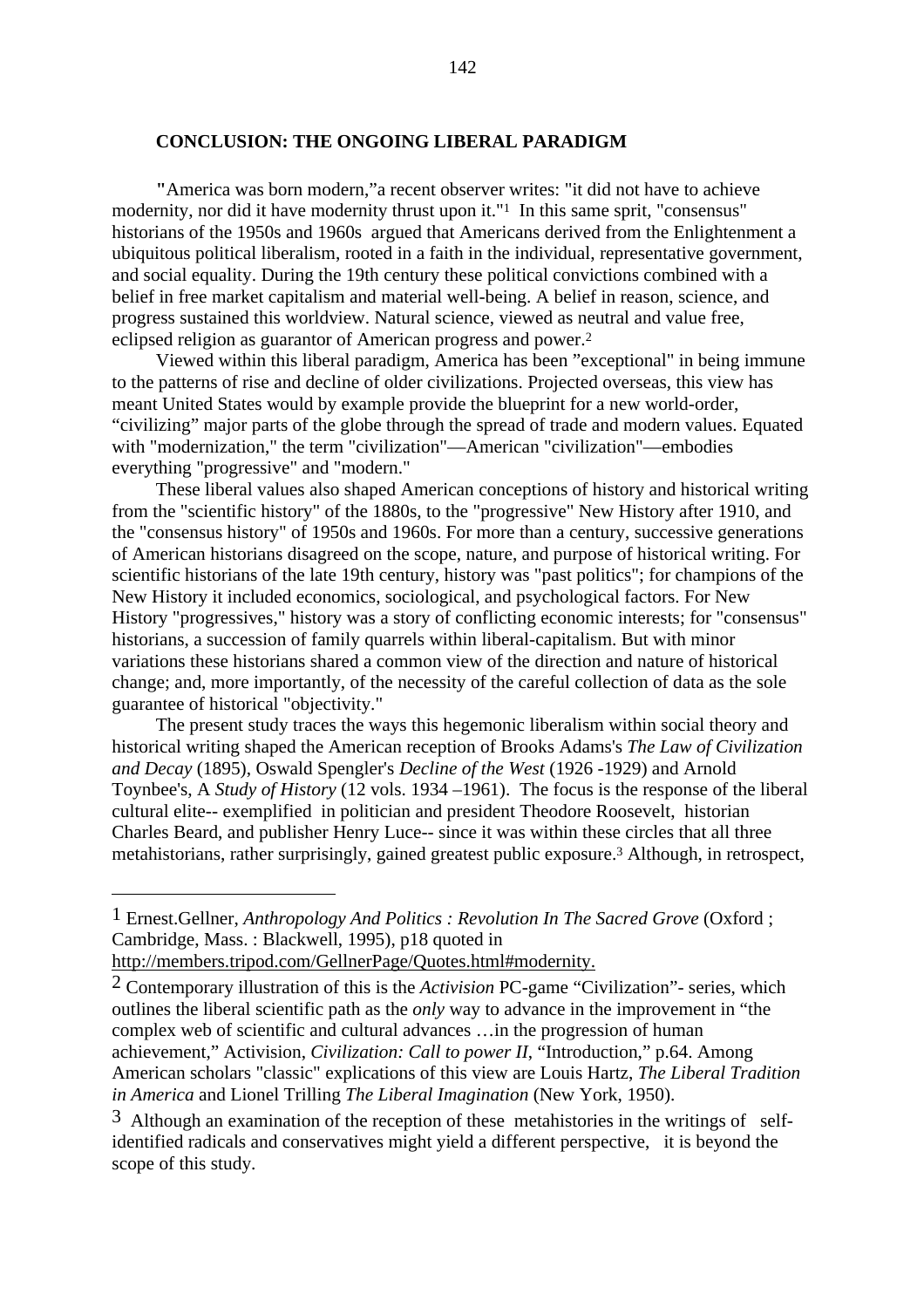Adams, Spengler, and Toynbee enjoyed little more than a short period of fame, their fleeting celebrity poses the question of why in "liberal" America such attention was paid to a dyspeptic, patrician Bostonian, a reactionary German pessimist, and an Oxford-educated Englishman whose anti-Americanism became more pronounced with the passing years.

Although studies of the three historians have addressed this question in passing, the present work is the first to explore their overall reception in relation to the transformation of American liberalism, the politics of publishing and reviewing, and changes in the literary marketplace. It also places the reception within a broader American tradition of worldhistory and changing definitions of civilization. More than simple distortion, it is argued, the "Americanization" of these metahistories sheds light on the conservative turn of American liberalism in its encounter with cultural pessimism from the *fin de siecle* to the encounter with European modernism in the first half of the 20th century. Each historian was promoted by a powerful patron with his own political agenda. All were "media celebrities" before this term was known.

#### *Languages of Discontent*

To "consensus" historians, the Unites States also appeared "exceptional" in having no significant "radical" or "conservative" traditions, in the European sense of these terms. Marxian socialism, it was said, flourished sporadically among newly-arrived immigrants and small groups of intellectuals. Columbia historian Richard Hofstadter pictured radicals and conservatives alike as examples of the "paranoid style" in American politics.4 In The *Liberal Imagination* (1950), literary critic Lionel Trilling characterized American conservatism as little more than a series of irritated gestures.

But a hegemonic liberalism does not entail a monolithic "consensus."5 A Brooks Adams could celebrate the virtues of the Medieval knight and pine for a lost Feudal order without seriously questioning private property or the other tenets of liberal capitalism. A Charles Beard could ponder whether contemporary civilization was approaching new heights or sinking rapidly to a "nadir near at hand," 6 without doubting that science and technology held the key to future progress.

Throughout U.S history, dissidents on Right and Left, elitist and democrat, have in fact turned to various alternate traditions to voice their disagreements with the liberalcapitalist model. As chapter 1 shows, these traditions have included :(a) religion, from Puritanism (in the Jeremiads of Wigglesworth and others) to the evangelical Protestantism of the 19th century, and to the modernist Neo-Orthodoxy of Reinhold Niebuhr in the 20th; (b) a Republican tradition that surfaced during the American revolution and served through the 19th century; (c) Romanticism, which from the Transcendentalists to Herbert Marcuse and the "New Romantics" of the 1960s often drew on German metaphysics; (d) evolutionary naturalism, which, although fervently optimistic in its dominant form (Spencerianism), produced a pessimistic underside in literary naturalists and a late 19th century fascination with "degeneration."

Unlike their counterparts in Europe, American "conservatives" in the first half of the 20th century defended, not an *ancien regime* consisting of monarchy, landed aristocracy,

<sup>4</sup> Richard Hofstadter, *The Paranoid Style in American Politics* (New York, 1965). See also his *Age of Reform* (New York, 1955).

<sup>5</sup> T. J. Jackson Lears "The Concept of Cultural Hegemony: Problems and Possibilities*," The American Historical Review,* 90 (Jun., 1985), pp. 567-593.

<sup>6</sup> Charles Beard ed., *Whither Mankind: A Panorama of Modern Civilization*, "Introduction," (New York, 1928), pp.1-3.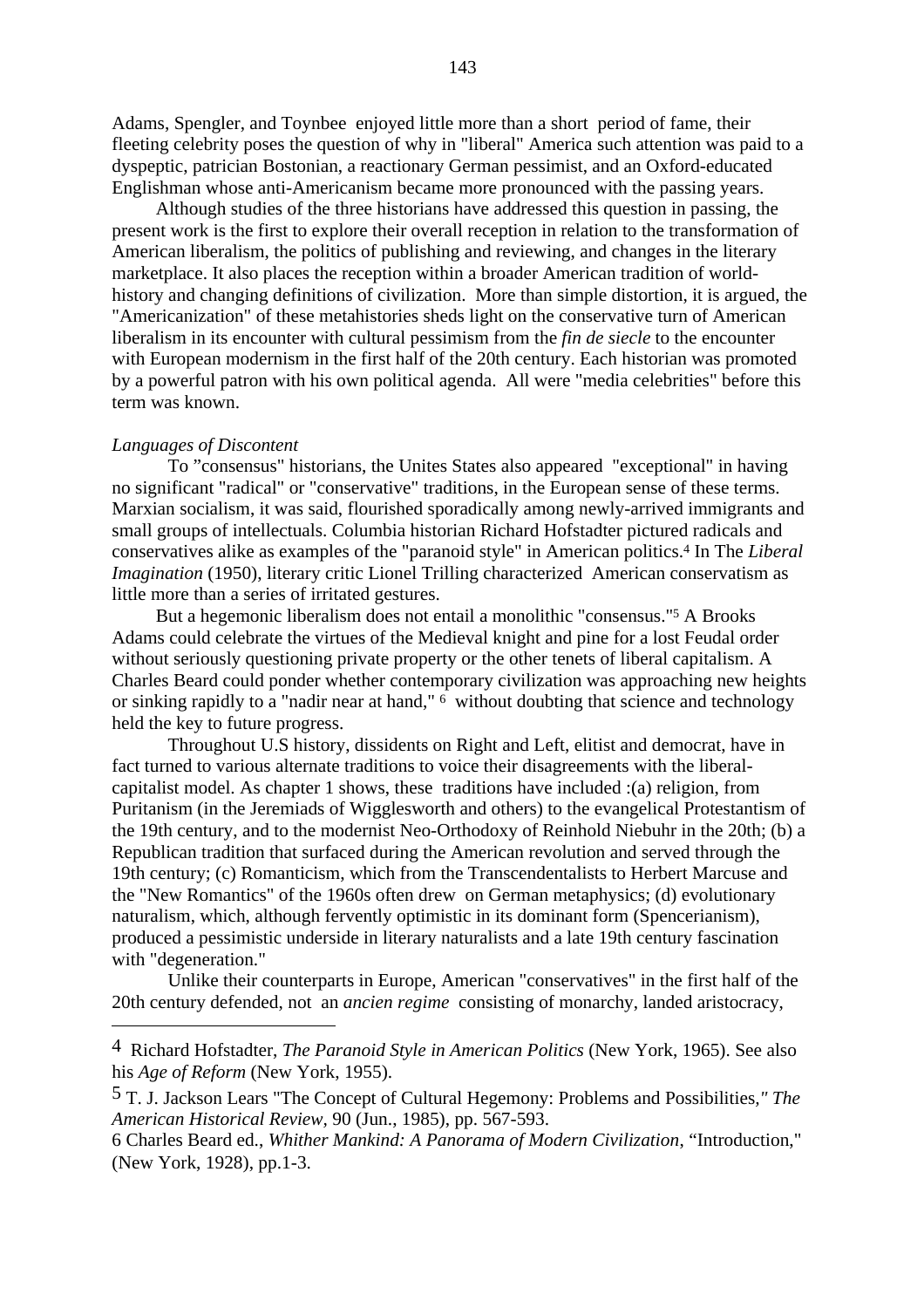and state-sponsored church. Nor, despite a perennial racism and nativism across the political spectrum, did most conservatives turn to a *volkish* nationalism on the European model. Instead they sought useable pasts in the Middle Ages (Henry Adams), Antebellum South (the Southern Agrarians), and the Classical world (the New Humanists), or at the grass-roots level, the certainties of Fundamentalist Christianity.

Although ranging from religious to secular, from reactionary to revolutionary, these dissidents on the Left and Right voiced common themes: a distrust of mass democracy and majoritarianism; distaste for social egalitarianism, for commercialism and for materialism; and, since the late 19th century, a view of popular culture that has ranged from indifference to contempt. Nor were these concerns a monopoly of self-identified "radicals" and "conservatives" since these same themes surfaced within mainstream liberalism, from turn of the century progressives such as Theodore Roosevelt to the self-proclaimed New Liberals of the 1950s.

The resulting discourse often focused on changing definitions of "civilization, " a term which held both threat and promise. From the writings of the Puritans to Mark Twain's *Adventures of Huckleberry Finn* (1885) and Charles Beard's *The Rise of American Civilization* (1927-30), conflicting images of civilization served as a focus for the nation's worst fears and best hopes. As threat, civilization conjured images of a corrupt Old World, with its endless cycles of decay and decline. Recast in terms of material and moral progress, however, "civilization" served to define America's mission in the world.

# *The Metahistorians*

These crosscurrents provide the context for understanding the American reception of the work of Brooks Adams, Oswald Spengler, and Arnold Toynbee. As social theorists, each challenged prevailing views of civilization, questioned the value of democratic government, and denied the inevitability of progress. As theorists, they drew on one or more of America's several "languages of discontent": evolutionary naturalism (Adams); German Romanticism (Spengler), and religion (Toynbee).7 As historians they offered a cyclical theory of change in opposition to the unilinear evolutionism that in one form or other suffused American historical writing over several generations. Methodologically, their imaginative, often poetic "metahistory" flew in the face of prevailing standards of evidence-gathering and historical "objectivity." This approach, it is argued, appealed to a popular audience while alienating many professional historians. Not surprisingly, renewed interest in their work comes at a time when academic historians are again concerned with their failure to engage the general, reading public.

 Advocating a new *world-system ,* Adams, Spengler, and Toynbee believed that global change could be accomplished only by a "creative minority." Although their ends diverged, each looked to war—initially the First and then the Second World War —to bring the collapse of a corrupt older order. Adams hoped for an American Empire based on the "modernized" corporation; Spengler for a world order based on German values of *Kultur*; and Toynbee, in the wake of World War II, for an end of the nation-state and the establishment of a world government. Adams and Spengler agreed that only a top-down corporatist-socialist command economy could save "modern civilization," relying on established *elites,* rather than a Marxian proletariat, to accomplish this task. Toynbee looked to a spiritual elite, the prophets of a new religion, to provide salvation for the West.

<sup>7</sup> For the phrase "language of discontent," see Daniel Rodgers, "In Search of Progressivism," *Reviews in American History* (1982).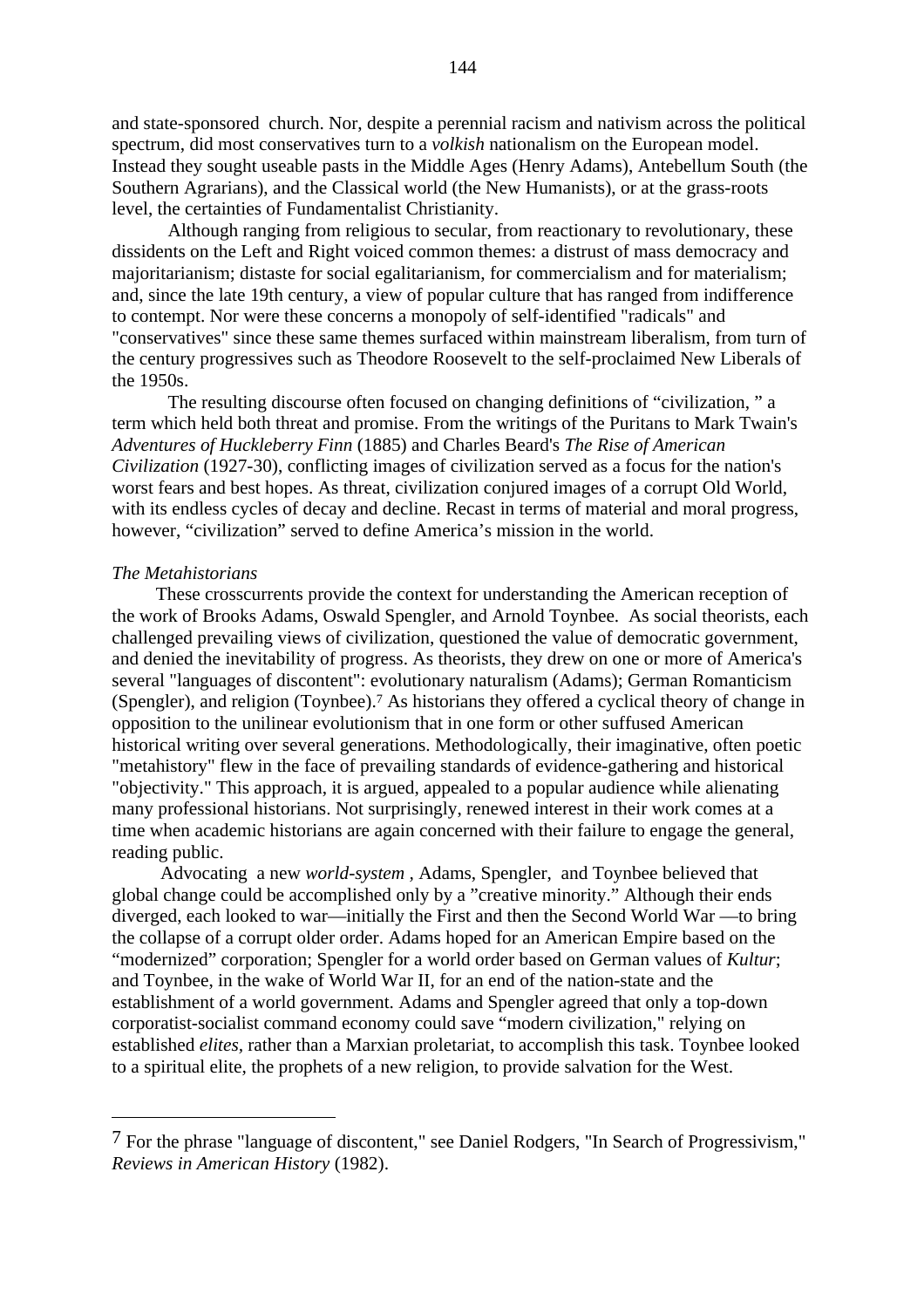For all the twists and turns of his reputation Brooks Adams was *the pioneer* who paved the way for subsequent efforts in the field—a point Charles Beard made regarding Adams's relation to Oswald Spengler in his introduction to the 1943 edition of *The Law.* Spengler would share with Adams both themes and a common *genre*. At the top of the list was a contrast between vital Culture and decadent Civilization *and* a cyclical view of history— both direct challenges to a linear, progressive evolutionism that, in attenuated form, persists in popular thought today. Both feared that modern America (for Spengler, "the West") showed the same signs of decay that brought the downfall of Rome. Both hung their histories on "laws" but at the same time (as with Arnold Toynbee) lamented the ascendancy of the scientific, secular mind over the religious and creative. For Adams, Spengler and Toynbee historical analysis verged on the mystical: in Adams's "energetic material," Spengler's transcendental concept of "race," and Toynbee's "world-spirit."

### *The World Historians in Liberal America*

Like Brooks Adams, Spengler and Toynbee would profit from having a shrewd sense of the temper of the times in America. Each had the good fortune to articulate the popular mood during the brief period of their butterfly fame: Adams, the contentious and troubled 1890s; Spengler, the cynical and disillusioned "Jazz-age"; and Toynbee, the adolescent confidence of Cold War America.

The reception of Adams, Spengler, and Toynbee thus provides a window on the discontents of American intellectuals in the first half of the 20th century. Given its perennial concern with "civilization," it may even be argued that the United States has been more receptive to world-historical explanations than Europe, a common European perception to the contrary not withstanding. 8 Yet a closer look at the causes and nature of the appeal of the cultural pessimism of the metahistorians underlines the power of the liberal-rationalist worldview and related Enlightenment values.

All three were the products of a new era of mass publishing and media celebrity. Thanks to the media, Spengler and Toynbee were certainly among the first non-American historians to become household names. Ironically, their popular success rested in large part on precisely those market forces and popular culture they disdained, as the American press promoted them as the pop cultural theorists of their era. All three enjoyed prominent press agents or powerful benefactors: Theodore Roosevelt (Adams); the publisher Alfred Knopf and historian Charles Beard (Spengler); and *Time* magnate Henry Luce (Toynbee).

Each also benefited from the growing split between academic history and popular taste. The appeal of these world–histories to the general reading public in the  $20<sup>th</sup>$  century was related to the same faults that the academic historians found in their work. Whatever its merits "objectivist" history gave readers little to live by. The elaborate documentation of the professionals, with its sharply defined data, footnotes and bibliographies, thus provided an opening for a return to an older tradition of literary history. Readers appreciated this effort even while not accepting the entire argument.

Each metahistorian also paid a price for his celebrity in distortion and misunderstanding. Despite their apparent popularity, a strong and vibrant American liberal culture provided poor soil for their metaphysics. All three, endured misunderstanding and distortion as the price of popularity, although Adams less immediately as he changed course from playing Jeremiah to being a Rooseveltian Progressive.

<sup>8</sup> Harry Elmer Barnes, *A History of Historical Writing*, (New York,1962), [reprint of the 1937 edition], p.204, observed that "the United States has shown considerable interest in the philosophy of history."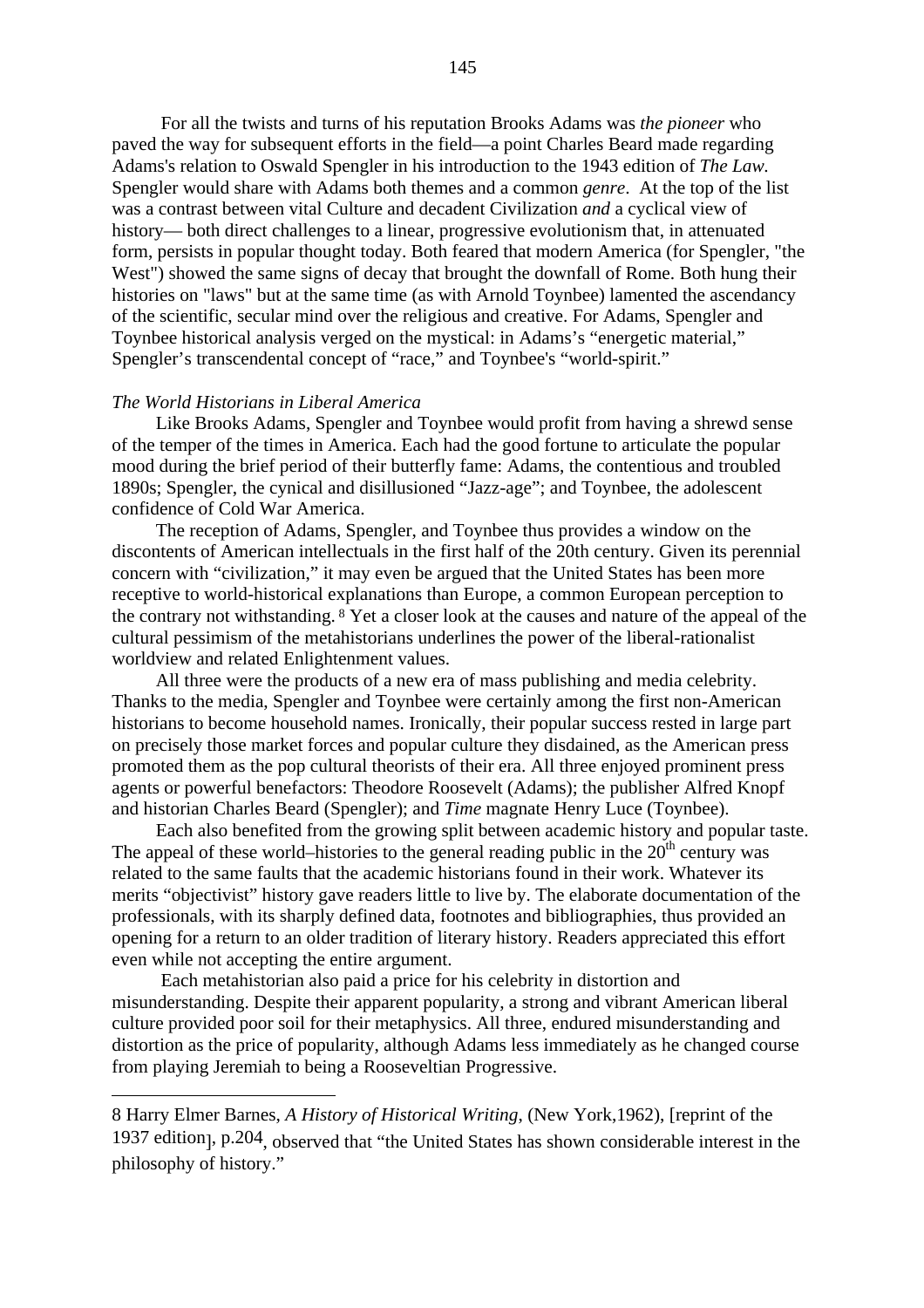It was Adams's good fortune in supporting America's imperial expansion and jumping on T.R.'s bandwagon to be spared during his lifetime the fate of Spengler who was caught in the reaction against Fascism in the 1930s, and Toynbee who discovered in the 1950s that Cold War American had little room for pro-Soviet sympathies. The price Adams paid was initially to be cited as an early advocate of the economic interpretation of history and only later as a reactionary, possible "proto-fascist" American aristocrat.

Theodore Roosevelt aside, Brooks Adams's *Law of Civilization and Decay* found readers largely among a tiny circle of distinguished Boston Brahmins, his contemporary reputation resting less on his pessimistic "laws" of decline, than his purported advocacy of an "economic interpretation of history." Although Adams had the good fortune to die before the triumph of Nazism, his technocratic socialism appeared "proto-fascistic" to generations that came of age after World War II. From the present world-historical point of view, despite his "crude" theorizing, only Adams (of the three metahistorians), in his later volumes, drew the right conclusions describing the rise of American superpower to the global domination during the later half of the  $20<sup>th</sup>$  century.

The liberal faith in reason, science, and progress also colored the American liberal reaction towards *The Decline of the West.* In the 1920s the result was a myopia regarding Spengler's proto-fascist undertones. Spengler's reviewers (especially the favorable ones in the popular press) were more interested in the sensational aspects of his theory than in making it the basis for a political philosophy or political or social movement, as occurred in Germany. Most of the "serious" reviewers (Charles Beard and even Lewis Mumford) praised Spengler, only finally to suggest a "liberal" alternative. Once Spengler was seen as a precursor of Nazi ideology, Spengler criticism in the United States during the Great Depression and World War II strengthened the scientific-liberal definition of American civilization, with reverberations in criticism of totalitarianism during the Cold War (ch. 6). Arnold Toynbee likewise was accepted only after being presented as a new prophet of progress at a time when the "American Century" concept was popular in the 1940s and jettisoned when his thoughts turned too earnestly to religion and world-government (chs. 8- 9).

#### *American Modernism*

*T*he American reception of Adams, Spengler, and Toynbee thus also sheds light on the "conservative" turn of American liberalism in its relation to the "Modernist" phase of American thinking from the 1910s through the 1960s. This analysis shows, on the one hand that discontent with the liberal paradigm (often coupled with scenarios of catastrophe in world history and civilization) has been too perennial a theme in the American intellectual tradition to ignore. In the works of the three metahistorians it contributed to what may be termed "American Modernism."

But previous pages also suggest that Modernism (whether or not "reactionary") took a variety of forms, differed in separate countries/cultures, and changed over time. In this regard, it resembled such eras as the Renaissance, the Enlightenment, and the Romantic era. In the United States, the reactions of Charles Beard and Lewis Mumford to Spengler, in particular, suggest that what one might call a "modernist" sensibility of pessimism towards "civilization" often co-existed with a faith in reason and progress.

Henry Luce's appropriation of Toynbee also underlines the degree to which early Modernism—the Neo-Orthodox theology of Reinhold Niebuhr and Karl Barth, for example—was in the 1940s retro-fitted to become compatible with the American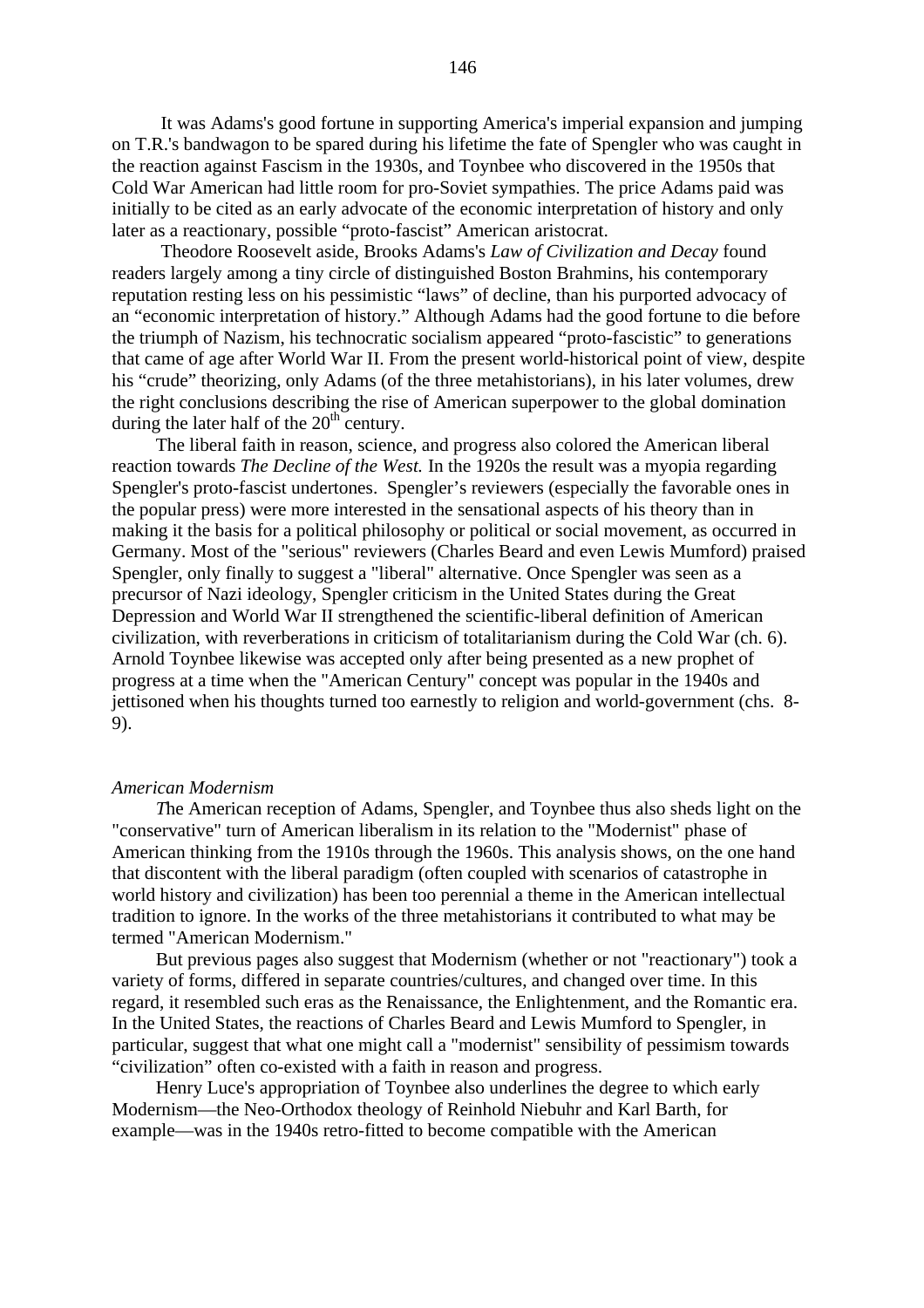establishment culture and a basis for Cold War ideology.9 After 1947 a revival of interest in Western history and religion, and in holistic approaches to world history, made Toynbee quite acceptable, until Popper's *The Open Society and Its Enemies* and Friedrich von Hayek's *Road to Serfdom*, exposed the dangers inherent in turning away from the 19<sup>th</sup> century rational definition of civilization— devoid of any metaphysical speculation. Meanwhile a new generation of post-progressive historians branded all evolutionary speculation as examples of a dangerous "social Darwinism." "End of ideology" theorists, many of them former socialists or Marxists, argued that any theory was likely to cause trouble. By the mid-1950s, with the exception of a few highbrow critics, the world historians and their anti-American prophesies aroused only lukewarm reception in a nation rediscovering the benefits of liberal capitalism.

#### *Post Modernism—Echoes of Adams Spengler and Toynbee?*

Renewed interest in Spengler and Toynbee in recent years, especially in the re-surfaced genre of world-history, illustrates continuities between Modernism on the one hand, and post-1960s radicalism and its postmodern cultural perspectives on the other. In volume five of *A Study of History,* Arnold Toynbee originally coined the term "post-modernism" in the context of the World War II, although it has been re-defined in the contemporary American historical discourse. Cultural criticism in contemporary America once again echoes the ideas of the three world historians. Oliver Stone's and Kevin Phillips's dire warnings about the Reagan era "decade of greed" sound like Brooks Adams's diatribes against the Gilded Age "Gold Bugs." Post-modernist critics of power-driven mega-science repeat Spengler's ambiguous assessment of the Faustian enterprise of natural science. American postmodern historians have interpreted history in the framework of grand narratives, and some have sympathized with the poetic language which Spengler used in *The Decline.*

Toynbee's legacy is evident in the West Coast cultural movements which build on his mythical philosophy of history based on C.G. Jung and *I-Ching*. The *Easalen* institute ( an example of the post -New Left, New Age movement in the 1980s) drew its inspiration from Toynbee's celebrations of "Creative minorities," as the agents in the creation of a new world order —a networked, digitized global "gaian" holotropic civilization. Economic globalization and the "Clash of Civilizations" have raised interest in the World Historical curriculums in American colleges. Current world events increase the number of citations in the media to Toynbee's theory of "Encounters between Civilizations," now with reference to his wide knowledge of the relations between Islam and the West.

The legacy of the metahistorians in debates over globalism (anti-globalism), in worldsystems theory (Toynbee), in environmentalism (Spengler), and in word-history movement also raises questions about these contemporary movements. Although beyond the scope of this thesis, these questions remain: have these movements escaped the pitfalls of their predecessors, namely association with "reactionary" political currents: Imperialism (Adams); Fascism (Spengler); and Cold Warriorism (Toynbee in the 1940s). Will they, like the three figures treated in this essay, pass as quickly into obscurity?

American cultural pessimists on Left and Right converge in their rejection of materialism, their distrust of science, and the desire for a holistic perspective (whether in God or in metaphysics). Is so-called Postmodernism yet another elitist movement out of touch, not only with the traditions of American liberalism, but with the mass of the American people?

<sup>&</sup>lt;sup>9</sup> The American "Cold Warrior" liberals were put off by Toynbee<sup>[</sup> as the New Left modestly habilitated himl during the 1960s. Toynbee described Washington D.C. as " the arrogant capital," reminiscent of imperial Rome, ruled by "abusive and trenched" elite.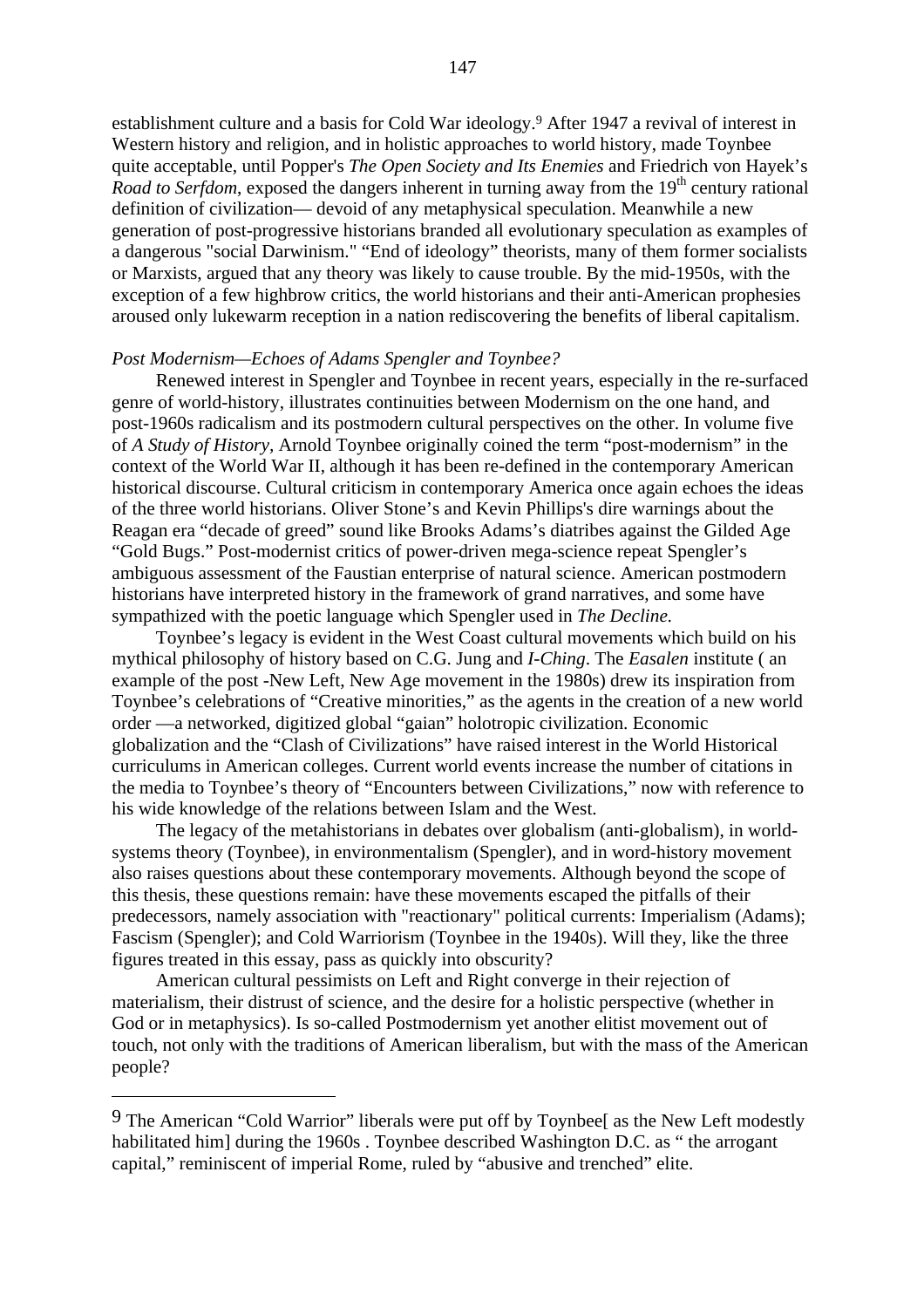# **BIBLIOGRAPHY**

*[Materials are classified" in terms of the way they are predominantly used: as evidence of the reception of Adams, Spengler, or Toynbee (Primary) or for background information (Secondary). Some serve both purposes*]

### **Primary**

- Acheson, Dean "Introduction," in *Civilization and Foreign Policy, An Inquiry for Americans,* ed. by Louis J. Halle , ( New York, 1955 ).
- Adams, Brooks, *The Law of Civilization and Decay*, (1986 McMillan edition, New York, Knopf reprint, 1943 & 1951).
- \_\_\_\_\_ *The Law of Civilization and Decay*, (1895 edition, London, Sonneschein & Co and McMillan, New York).
- \_\_\_\_\_"A Problem in Civilization," *The Atlantic Monthly*, (July 1910).
- \_\_\_\_\_"Introduction," *The Degradation of the Democratic Dogma*, (New York, 1919).
- \_\_\_\_\_*The Emancipation of Massachusetts: The Dream and Reality*, (Boston & New York, 1919).
- \_\_\_\_\_ "Natural Selection in Literature," *Anglo-Saxon*, II (September 1899).
- \_\_\_\_\_ *America's Economic Supremacy*, (New York 1900).
- \_\_\_\_\_ *The Law of Civilization and Decay*, (1896, McMillan edition, Knopf 1951 reprint).
- Adams, Henry "The Tendency of History," in *The Degradation of the Democratic Dogma, (* New York ,1919).
	- \_\_\_\_\_ *Mont St, Michel and Chartres*, ( [1904], New York, Anchor books reprint 1959). \_\_\_\_\_ *The Education of Henry Adams*, (Boston, 1961).
- Adorno, Theodore "Spengler Today," *Studies in Philosophy and Social Science,* Institute for Social Research, New York, vol. 9, (1941).
- *American, Historical Review,* "Review of the Law of Civilization and Decline," 1896, I*.*
- Bagger, Eugene S. "Science Man's Destroyer," *The New York Times*, March 30, 1924, IV.
- Bannister, Robert C., ed. *American Values in Transition* (New York, 1972).
- Barnes, Harry Elmer "Brooks Adams on World Utopias," *Current History,* 6 (January, 1944).
- Barnes, Harry Elmer, *Historical Sociology* (New York, 1984, [orig. 1946]).
- Barnes, Harry E. *An Intellectual Cultural History of the Western World*, (New York, 1937).
- Barnes, Harry Elmer *A History of Historical Writing*, (New York, 1962, preprint of the  $1937$  edition<sub>1</sub>).
- Barr, Stringfellow F. "An Historical Copernicus?" *The New York Herald Tribune Books*, May 2, 1926.

Beard, Charles *The Rise of American Civilization*, (New York, 1937, [revised edition]) \_\_\_\_\_ *The Republic: Conversations on Fundamentals*, (New York, 1943).

- \_\_\_\_\_ "Time, Technology and the Creative Spirit in Political Science," *The American Political Science Review*, February ,1927, p.6.
- \_\_\_\_\_ "Review of A Study I-III", *American Historical Review,* vol.40. 1935. pp.307- 309.
- \_\_\_\_\_ "Review of A Study IV-VI," *American Historical Review*, vol. 45, 1940. p.594.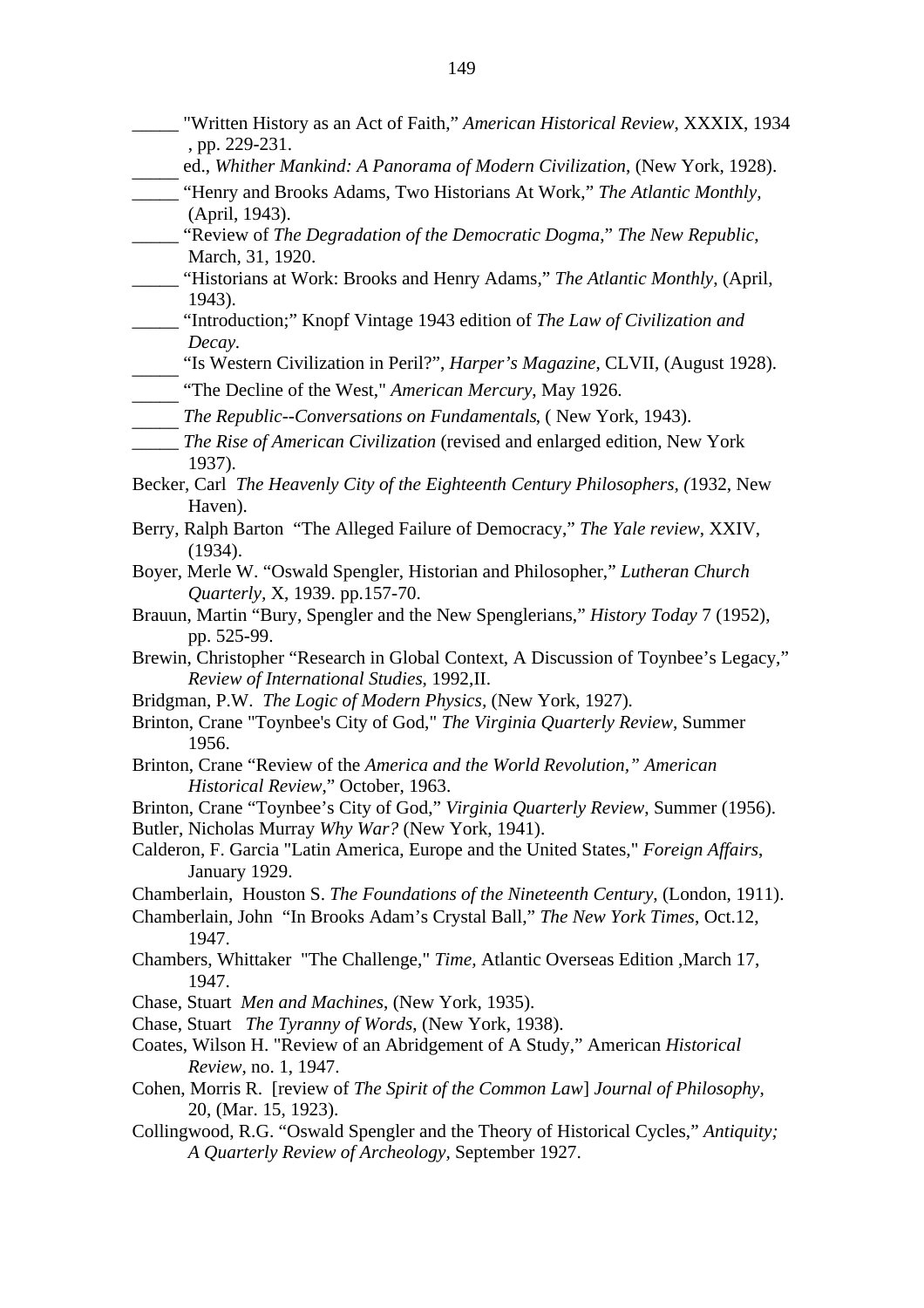Cook, Albert *History/Writing*, (Cambridge, 1988).

- Coulborn, Rushton [review of the "Law of Civilization and Decay"] *American Historical Review,* 49 (Oct., 1943), pp. 77-78.
- Cournos, John "Is Our Civilization Doomed?" *The New York Post Literary Review*, May 29, 1926.
- Curti , Merle [review of Beringause, *Brooks Adams*], *American Historical Review*, 61, (Apr., 1956), pp. 662-664.
- Dakin, Edwin "American Communiqué," in Dakin ed. *Today and Destiny, Vital Excerpts from the Decline of the West*, (New York, 1940).
	- \_\_\_\_\_ "Biographical Notice." in Dakin ed. *Today and Destiny: Vital Excerpts from the Decline*, (New York, 1940).

Davis, Harry R. and Good, Robert C. Ed. *Reinhold Niebuhr on Politics*: *His Political Philosophy and its Application to Our Age as Expressed in his Writings*, (New York, 1960).

- Dawson, Christopher, "The Place of Civilization in History," in Montague ed., *Toynbee and History*.
- Dewey, John "Self -Saver or Frankenstein," *Saturday Review of Literature*, VII, (March 12, 1932).
	- \_\_\_\_\_ "Self-Saver or Frankenstein," *Saturday Review of Literature*, VII (March 12, 1932).
- Dobkowski , Michael N. "American Anti-Semitism: A Reinterpretation," *American Quarterly*, 29 (Summer, 1977), pp. 166-181.
- Dorfman, Joseph [review of Aaron, *Men of Good Hope*], *Journal of Political Economy*, 59 (Dec., 1951), pp. 544-545.
- Dray, William "Toynbee's Search for Historical Laws," *History and Theory,* 1, (1960).
- Dreher, Carl "Spengler and the Third Reich," *The Virginia Quarterly Review*, XV (1939).
- *Economist, (*the*)*, " Truman Doctrine, the Unstoppable Boulder," March, 1987.
- Ellwood, Charles A. "The Social Problem and the Present War," *American Journal of Sociology*, 20 . (Jan., 1915), pp. 487-503.
- Eshelman, Lloyd "Toynbee on History," *The New York Times Book Review*, 4, February 1940, p.19.
- Evola, Julius *Revolt Against the Modern World*, ( [1932], Vermont 1995 reprint).
- Fabian, Franklin "Spengler's Fascist Manifesto," *The Saturday Review of Literature*, (February 17, 1934).
- Farrand, Max "The Quality of Distinction," *American Historical Review*, 46 (Apr., 1941), pp. 509-522.
- Fay, Sidney B. "The Idea of Progress", *American Historical Review*, January 1947. Ford, Henry "Why I Believe in Progress," *The Forum* (November, 1928).
- Frank, Waldo "Reflections of Spengler," *Menorah Journal*, XII, (December, 1926).
- Frankel, Charles *The Case for Modern Man*, (Boston, 1959).
- Gargan, E.T. "Introduction," in *The Intent of Toynbee's History*, (Chicago, Loyola University Press, 1969).
- Gilbert, Douglas "Oswald Spengler's Decline of the West Attempts Diagnosis of Civilization," *The New York World Books*, May 2, 1926.
- Golson, Barry ed., *Playboy Interview*. vol. II "Interview of Arnold Toynbee," [*Playboy,* April 1967], (New York ,1983).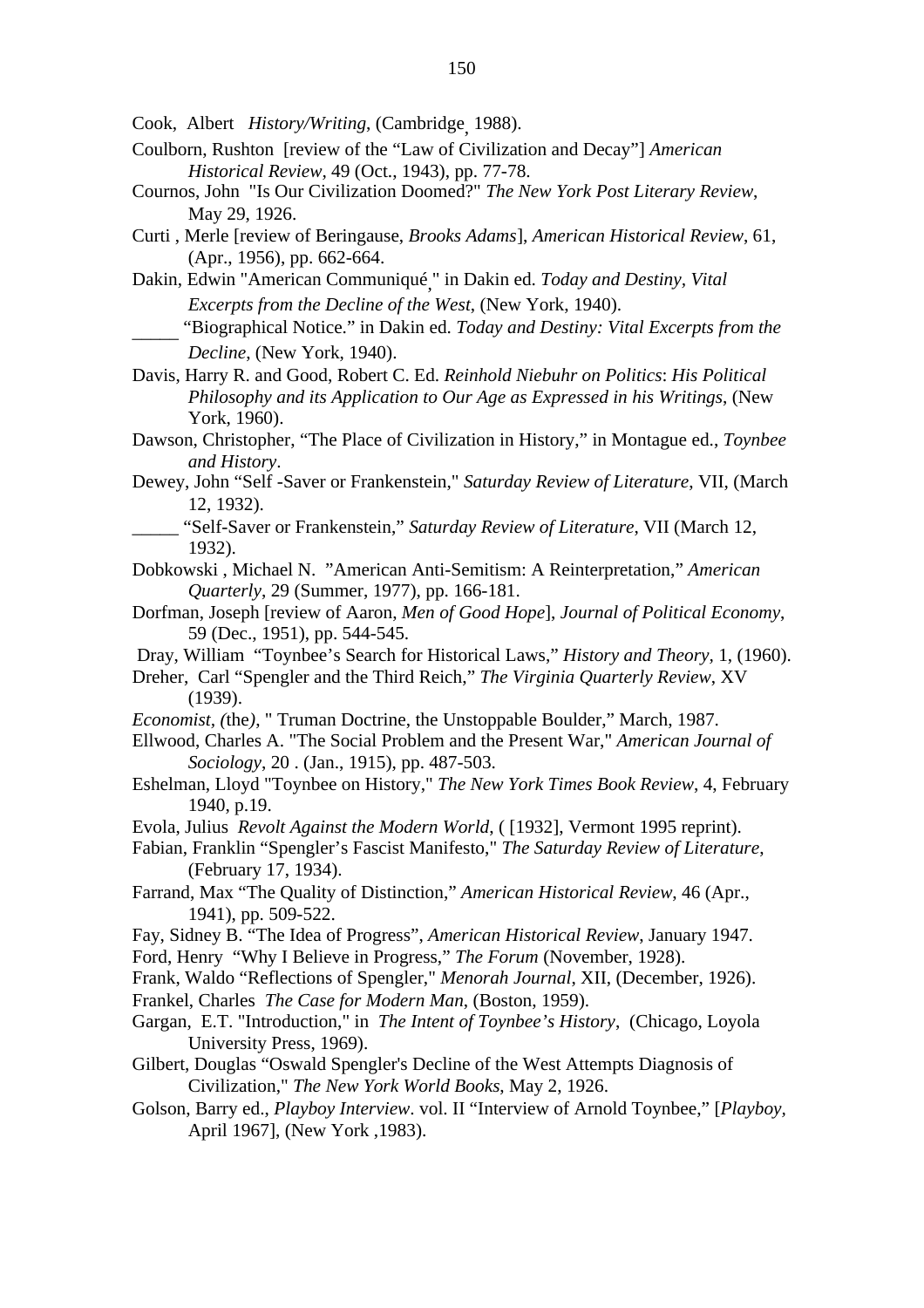- Hale, William Harlan; *Challenge to Defeat ; Modern Man in Goethe's World and Spengler's Century*, (New York 1932).
- Handlin, Oscar "In the Dark Backward," *The Partisan Review*, 1947.

- Hayes, Carlton J: "American Frontier—Frontier of What," (presidential address) *American Historical Review*, January, 1946.
	- "The Hour of Decision," *Political Science Quarterly*, 49 (1934).
- Helps, Arthur ed. *Letters of Oswald Spengler, 1913-1936*, (New York, Knopf, 1966).
- Hertzler, Joyce O. "The Sociological Uses of History*," American Journal of Sociology*, 31, (Sep., 1925), pp. 173-198.
- Higham , John " Anti-Semitism in the Gilded Age: A Reinterpretation," *Mississippi Valley Historical Review*, 43 . (Mar., 1957), pp. 559-578.
- Hirschfeld, Charles "Brooks Adams and American Nationalism," *American Historical Review* 69 (1964), pp. 371-92.
- Hofstadter, Richard *Social Darwinism in American Thought* (Philadelphia, 1944), pp. 161-63.
- Hook, Sidney "Mr. Toynbee's City of God," *The Partisan Review*, 6.June 1948, p.693.
- Huxley, Aldous *The Perennial Philosophy,* (London 1985, [1946]).
- J. E. C., [review of Edwin R. A. Seligman *The Economic Interpretation of History*] , *Philosophical Review,* 12 (Jan., 1903).
- Joll, James "Two Prophets of the Twentieth Century, Spengler and Toynbee," *Review of International Studies*, 11, (1985).
- Kazin, Alfred "American Gothic", *The New York Review of Books,* November 8, 1989.
- Kennan, George "The History of Arnold Toynbee," *The New York Review of Books,* June 1,1989.
- Kessup, John K. "A Look at Luce's Mind," in *The Ideas of Henry Luce*, (New York 1969).
- Keyserlink, R. "Arnold Toynbee's Foreign Research and Press Service 1939 1943 and its Post-War Plans for South -East Europe," *The Journal of Contemporary History,* no 4. Oct., 1986.
- Kirk, Russell *The Conservative Mind* (Chicago, 1953).
- Kissinger, Henry *The Meaning of History, Reflections on Spengler, Toynbee and Kant,* (MA thesis, Harvard).
- Kohn, Hans "Faith and Vision of a Universal World," in Montague ed., *Toynbee and History*.
- LaFeber, Walter, *The New Empire* (Ithaca, NY, 1963).
- Latta .R. [review of "The Law of Civilization and Decay"] *International Journal of Ethics*, 9, (Jul., 1899), pp. 519-521.
- Lee, Gerald Stanley *Inspired Millionaires*, (Northampton, 1908).
- Leopold, Richard W. "History," *American Year Book 1947*, (New York, 1948).
- Lerner, Max "The Political Theory of Charles A. Beard," *American Quarterly,* 2 (Winter, 1950), pp. 303-321.
- Lerner, Max *Ideas are Weapons*, (New York, 1940).
- *Life*, (the) February, 1948, "A Study of History: Brilliant English Thinker Named Toynbee Sees the Past in Terms of the Challenges and Responses that Make and Break Civilization."
- Lippmann, Walter *The Public Opinion*, (New York 1922).
- \_\_\_\_\_ *The Method of Freedom*, (New York, 1934).

Harris, Wihelmina S. "The Brooks Adams I Knew," *The Yale Review*, No 1., 1969.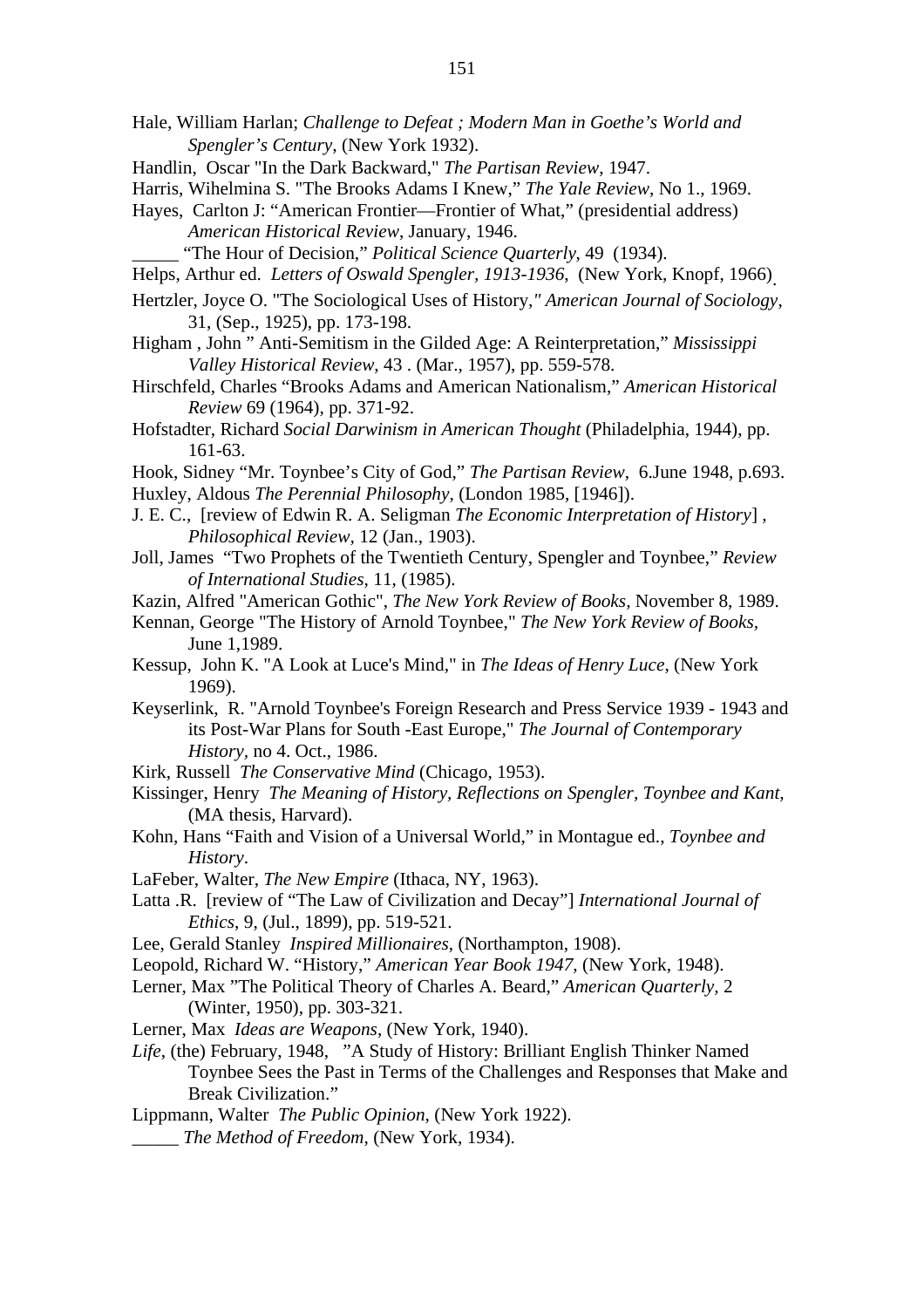- Macdonald, Dwight "A Somber Vision of Doom," *The New York Times*, ( March 9,1952), Book Section.
- MacDonald, William "Oswald Spengler Concludes His Philosophy of History He sees Democracy Doomed to Extinction at the Hands of the Press, Money and Caesarism," *The New York Times Book Review*, December 2, 1928. \_\_\_\_\_ "Doom of Western Civilization," *The New York Times Book Review*, May 2,

- Mallan., John P "Theodore Roosevelt, Brooks Adams, and Lea: The Warrior Critique of the Business Civilization," *American Quarterly* 8 (1956), pp. 216-30
- Martin, Percival *Experiment in Depth: A Study of the Work of Jung, Eliot and Toynbee* (London 1955).
- Masaryk, Thomas G. "Reflections on the Question of War Quilt," *Foreign Affairs*, July 1925.
- McIntire, C.T. & Perry, Marvin ed. *Toynbee Reappraisals*, (Toronto 1989).

Mitchell, H. "Herr Spengler and Mr. Toynbee," in Montague, *Toynbee and History*. Montague, Ashley *Toynbee and History*, (Boston, 1956).

- Morgenthau, Hans "Toynbee and the Historical Imagination, " in Montague, *Toynbee and History*.
- Morton, Fiona S, ed. *A Bibliography of Arnold Toynbee*, (Oxford.U. Press, 1980).
- Mumford, Lewis, "Civilized History", *The New Republic*, November 22. 1935.
- \_\_\_\_\_ "Napoleon of Notting Hill," in Montague, ed. *Toynbee and History*, (Boston, 1956).
- \_\_\_\_\_ *Mumford, Lewis Brooks, Van Wyck--Letters* (New York, 1970).
- \_\_\_\_\_ "Downfall or Renewal", *The New Republic*, 12 May 1926, p.367-369.
- \_\_\_\_\_ "The Decline of Spengler," *The New Republic*, March 9, 1932.
- \_\_\_\_\_ "Apology to Henry Adams," *Virginia Quarterly Review*, Spring 1962, no.2.
- Spengler's the Decline of the West: The First in the Series 'Books That'
- Changed Our Minds'," *The New Republic*, January, 11,1939.
- "The Decline of the West," *The New Republic*, (November, 1939).
- \_\_\_\_\_ "The Hour of Disintegration," *The New Republic*, (February 21, 1934).
- \_\_\_\_\_"Transcendental Dissolution," *The New Republic*, April I, 1940, p.445.
- \_\_\_\_\_ *The Condition of Man*, ( New York, 1944).
- Lewis, "The Menace of Totalitarian Absolutism," The New Republic, November, 27,1935.
- Naisbitt, John *Global Paradox: The Bigger the World Economy, The More Powerful its Smallest Players* (New York, 1994).
	- \_\_\_\_\_ *Megatrends*: *Ten Directions Transforming Our Lives,* (New York, 1982).

Nichols, Roy F. "Postwar Reorientation of Historical Thinking," *American HistoricalReview* ,October 1948.

Niebuhr, Reinhold *Faith and History, A Comparison of Christian and Modern Views of History,* (New York, 1949).

\_\_\_\_\_ *The Irony of American History*, (New York, 1952).

- Ninkovich, Frank *Modernity and Power –A History of the Domino Theory in the Twentieth Century, (*Chicago, 1994)
- Nore, Ellen "Charles Beard's Act of Faith," *Journal of American History*, 66 (1980 p. 866.

<sup>1926.</sup>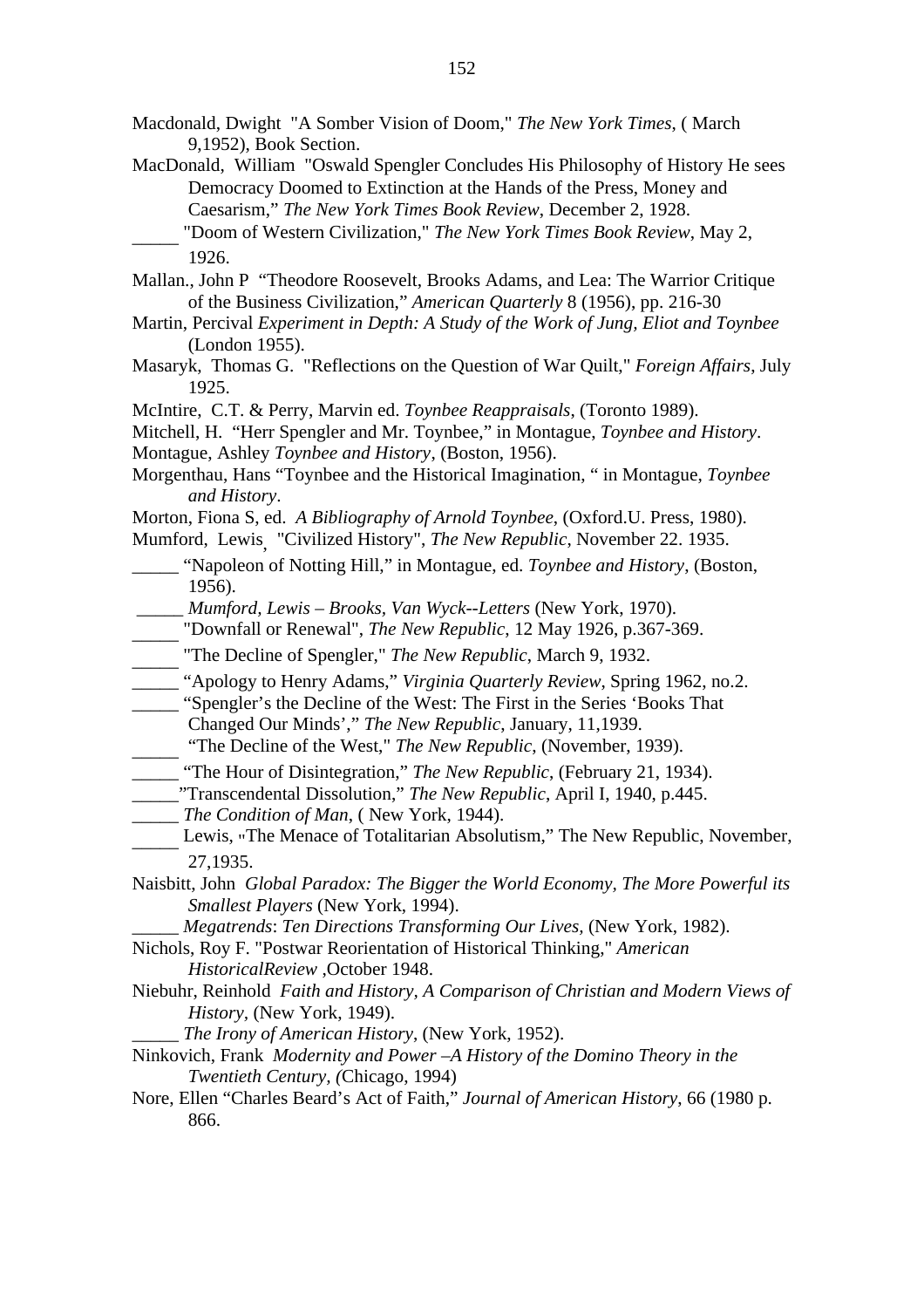- *New York Times,* "A History of the Future, the Decline of the West,", May 2, 1926, [Knopf Advertisement].
- *New York Times*, "How Civilizations Rise and Fall," June 13, 1943. [on Brooks Adams] *New York Times,* "Oswald Spengler," May 9, 1936, p.14. (Editorial).
- *New York Times*, Sunday, December 7,1947,sec. 4, [Toynbee's philosophy in the US.]
- Ortega y Gasset, Jose´*, An Interpretation of Universal History*, (New York, 1973)
- Osgood,.Robert E. *Ideals and Self-interest in America's Foreign Relations : the Great Transformation of the Twentieth Century.* (Chicago, 1953).
- Parrington, Vernon Louis *Main Currents in American Thought*, vol. 3, "The Beginnings of Critical Realism in America: 1860-1920," (New York, 1930).
- Paxton, Robert O. "The Five Stages of Fascism, "The *Journal of Modern History*, (March, 1998).
- Peper, Christian, ed. *An Historians Conscience The Correspondence of Arnold J. Toynbee and Columbia Cary Elwes, Monk of Ampleforth*, (Boston, 1986).
- Pierce, Donald J [review of *The Law of Civilization and Decay*] , *Political Science Quarterly*, 58 (Sep., 1943), pp. 437-438**.**
- Pomper, Phillip ed. *World Historians and Their Critics*, (Wesleyan, 1995).
- Popper, Karl *The Open Society and its Enemies*, (Princeton NJ., 1950).
- Popper, Karl *The Poverty of Historicism*, (London, 1961).
- Popper, Karl *The Poverty of Historicism*, (London,1986) pp.108-109 ; originally published in *Economica* 11(1944) and 12 (1945), London.
- Queen, Stuart A. "Can Sociologists Face Reality? " *American Sociological Review*, 7, (Feb., 1942), p. 3.
- Randall, John Herman Jr. "This So-Called Revolt Against Reason," *American Scholar*, V (May, 1936).
- Reinhold Niebuhr *Faith and History, A Comparison of Christian and Modern Views of History,* (New York 1949).
- Rezneck, Samuel "Unemployment, Unrest, and Relief in the United States during the Depression of 1893-97," *Journal of Political Economy,* 61,. (Aug., 1953), pp. 324-345.
- Roosevelt, Theodore "Review of The Law of Civilization and Decay,*" Forum* XXII, January 1897.
- Roosevelt, Theodore *The Strenuous Life*, ( New York ,1902).

Ross, Edward A "Moot Points in Sociology. III. The Unit of Investigation," *American Journal of Sociology*, 9, (Sep., 1903), pp. 188-207.

- Ross, Edward A "Social Control. XIX. Class Control," *American Journal of Sociology* 6 Nov., 1900), pp. 381-395.
- Ross, Edward A. "Social Control. XIII. The System of Social Control, " *American Journal of Sociology*, 3, (May, 1898)
- Ross, Edward A., "Social Control. XIII. The System of Social Control, " *American Journal of Sociology*, 3, (May, 1898). (from JOSTOR)
- Ryan, Alan "Master of Mish Mash,"*The New Republic*, August 7&14, 1989.
- Santayana, George "Spengler," *New Adelphi*, II (1929).
- Schlesinger., Arthur Jr "America: Experiment or Destiny?" *American Historical Review*, 82 (Jun., 1977), pp. 505-522.
- Scröter*,* Manfred *Streit um Spengler:Kritik seiner Kritiker* (München, 1922).
- Scudder, Townsend [review of Madison, *Critic*s] *American Historical Review*, 53 (Oct., 1947), pp. 119-120.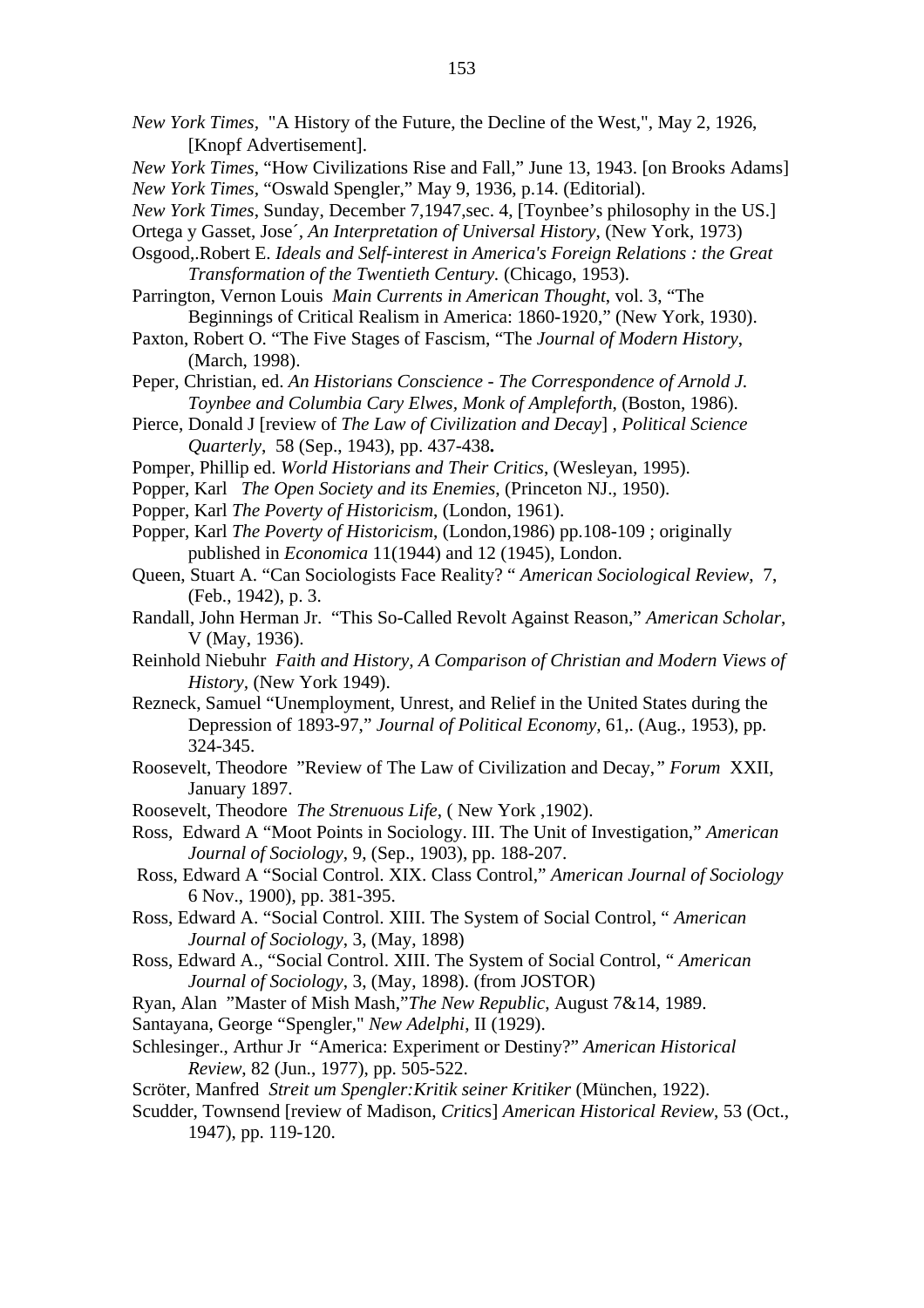- Seligman , R. A. "The Economic Interpretation of History. *III Political Science Quarterly*, 17 (Jun., 1902), pp. 284-312.
- Shaw, Charles G. *Trends of Civilization and Culture*, (New York 1932).
- Shottwell, James T. "Spengler: a Poetic Interpretation of History," *Current History*, XXX, (May, 1929).
- Shotwell, James "Review of the *New Empire*," *Political Science Quarterly*, 18 (Dec. 1903).
- Shotwell, James T. "Spengler," in *Essays in Intellectual History Dedicated to James Harvey Robinson*, (New York, 1929).
- Silbershmith, Max *The United States and Europe, Rivals and Partners,* (London 1972),
- Simkhovitch, Vladimir G. "Marxism Versus Socialism, "Political *Science Quarterly* 25 (Sep., 1910), pp. 393-419.

Sorokin , Pitirim *Contemporary Sociological Theories* (New York, 1928). \_\_\_\_\_ A *Social Philosophies of an Age of Crisis*, (Boston,1951).

- \_\_\_\_\_ "Arnold J. Toynbee's Philosophy of History," *The Journal of Modern History*, 1940, vol.12.
- Spengler, Oswald *The Decline of the West,* I, "Form and Actuality," (Alfred A. Knopf, ( New York , 1926).
- \_\_\_\_\_ *Man and Technics A Contribution to a Philosophy of Life*, (New York, Alfred A. Knopf ).
- \_\_\_\_\_ *The Decline of the West II,* "Perspectives of World History" (Alfred A Knopf, 1928, New York).

The Hour of Decision, (New York, Alfred A Knopf, 1934).

- Sperry, Earl, E. "Review of the Decline of the West. vol. I," *American Historical Review*, July 1927.
- Stewart, John L. [review of the "Law of Civilization and Decay"] *Annals of the American Academy* , 8 (1896), pp. 162-67
- Stewart, W.K. "The Decline of the West," *Century Magazine*, CVIII, (1924).
- Stimson, Henry L. "The Challenge to Americans," *Foreign Affairs*, October, 1947.
- Struve, Walter,"Oswald Spengler: Caesar and Croesus," in *Elites Against Democracy* (Princeton, 1965).
- Tate, Allen "Spengler's Tract Against Liberalism," *American Review*, III, (April, 1934).
- Teachout, Terry ed. *Ghost on the Roof: The Selected Journalism of Whittaker Chambers*, (New York 1990).
- Terry, Benjamin S. [Review of the "Law of Civilization and Decay"] *American Journal of Sociology,* Vol II, 1896.
- Thompson, Kenneth *Toynbee's Philosophy and World Politics*, (Baton Rouge, 1985.)
- Thornton Anderson *Brooks Adams, A Constructive Conservative*, (Ithaca, New York, 1951).
- *Time,* March 3, 1947, "Nationalism is not Enough."
- *Time*, October 5, 1962. "Review of 'America and the World Revolution'",
- Todd , Arthur J. [review of Boris Sidis: "The Source and Aim of Human Progress"], *American Journal of Sociology*,. 26 (Sep., 1920), pp. 236-237.
- Tolischus, Otto D. "Nazis Are Turning Guns on Spengler," *The New York Times*, December 31, 1933.
- Townsend, Charles "The Fin de Siecle," in Danchev, Alex ed. *Fin de Siecle:The Meaning of Twentieth Century,* (London 1995).
- Toynbee, Arnold *An Historian's Approach to Religion,* (London, 1956).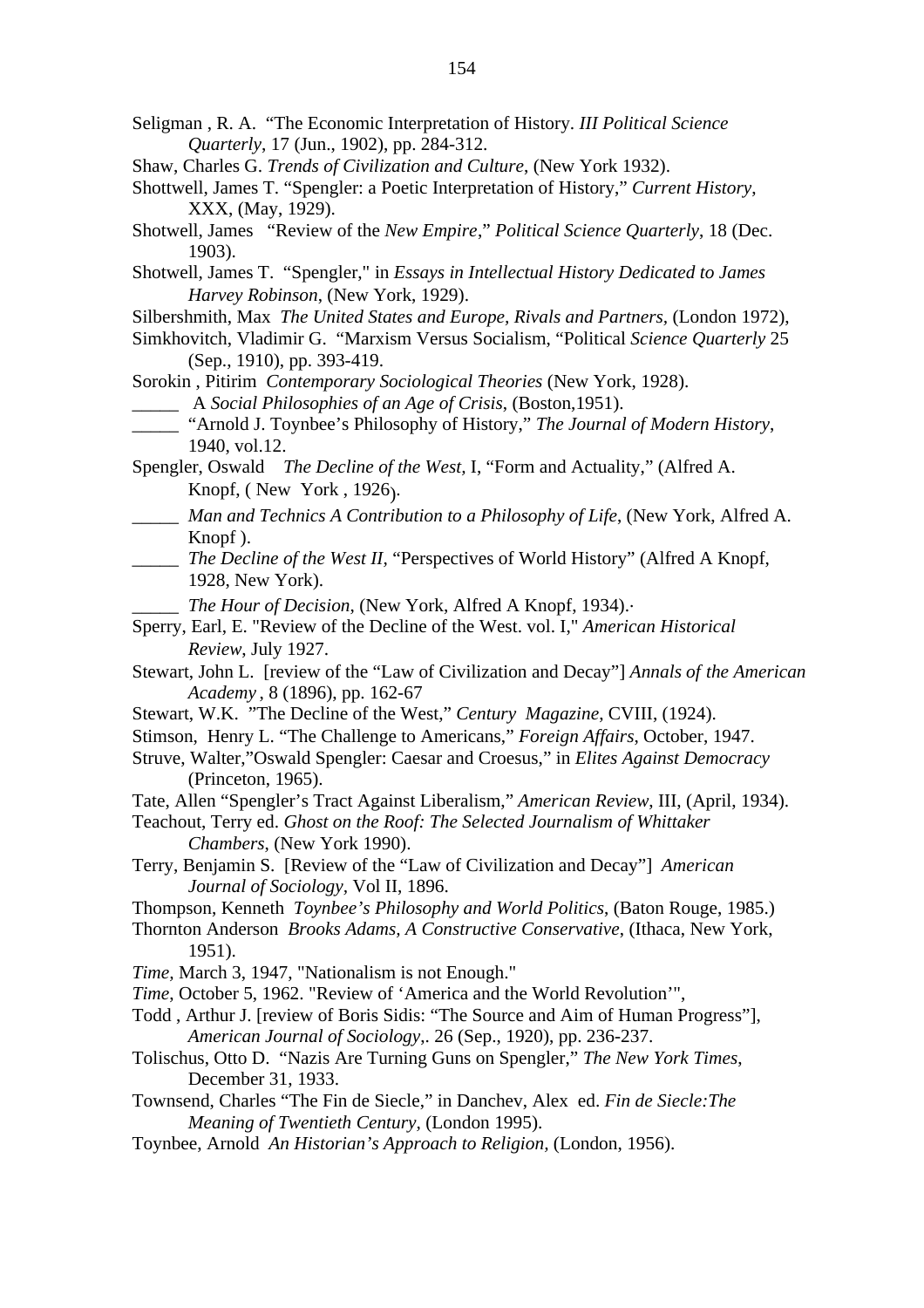- \_\_\_\_\_*Civilization on Trial,* (New York, 1948).
- \_\_\_\_\_*A Study*, Abridgement by D.C.Somervell, (New York, 1946), I &II.
- \_\_\_\_\_*Study,* revised and abridged by Arnold Toynbee & Jane Caplan, (New York, 1975).
- \_\_\_\_\_ *A Study of History* 12 vols., Oxford U. Press, 1933, 1939, 1954, 1961.
- \_\_\_\_\_*America and the World Revolution*, ( New York, 1962).
- \_\_\_\_\_*The World and the West*," (New York, 1953).
- \_\_\_\_\_"A Study of History, What I Am Trying to Do," in Ashley Montague ed., *Toynbee and History Critical Essays and Reviews*, (Boston, 1956).
	- \_\_\_\_\_"Review of The Decline II," *The Times Lit. Sup*. December. 23.1926.
- \_\_\_\_\_"The Present Point in History," *Foreign Affairs*, Oct.1947.
- \_\_\_\_\_*Experiences*, (New York, 1969).
- \_\_\_\_\_*The World and the Wes*t, (New York, 1953).
- \_\_\_\_\_ *Bodleian library, AJT-papers*,
- Trevor Roper, Hugh *Historical Essays*, (New York 1966), pp. 301-305, originally "Arnold Toynbee's Millenium, "Encounter*,* 8 June, 1957, pp.14-28.
- Trevor-Roper, Hugh "Testing the Toynbee System,"in Ashley Montagu ed,*.Toynbee and History*, (Boston, 1956).
- Trevor-Roper, Hugh "The Prophet," *The New York Review of Books*, Oct.12, 1989.
- Trigg, Hugh Larrimore *The Impact of Pessimist: The Reception of Oswald Spengler in America, 1919-1939*, (unpublished dissertation, George Peabody College for Teachers, 1968).
- *Vanity Fair*, "Spengler," August, 1929.
- *Vanity Fair*, "We Nominate to the Fall of Fame—Oswald Spengler", March 1933, p.22.
- Vattimo, Gianni *The End of Modernity*, ( Cambridge 1988).
- Weber, Eugen *France- Fin de Siecle*, (Cambridge, Mass. 1989).
- Weigert, Hans "The Future in Retrospect, Oswald Spengler, Twenty Five Years After", *Foreign Affairs*, XXI, October 1942.
- Weinberg, Julius *Edward Alsworth Ross* (Madison, WI, 1972)
- White, Donald W. "American Century in World History", *The Journal of World History,* Spring 1992.
- White, Justin ed. *Makers of Modern Culture*, (New York, 1981).
- White, Hayden *Metahistory* (Baltimore 1973.)
- White, Morton *Social Thought in America, The Revolt Against Formalism, (* Boston, 1959).
- Wiese, Leopold von "Review of The Law of Civilization and Decay," *Zeitschrift für Politik*, I ,1908.
- Wilentz, Sean *Chants Democratic***:** *New York City and the Rise of American Working Class 1788-1850* , (Oxford U. Press, 1984).
- Wilkins, Burleigh T. *Carl Becker: A Biographical Study in American Intellectual History*, (MIT & Harvard Press,1961).
- Williams, William Appleman "A Note on Charles Austin Beard's Search for a General Theory of Causation," *American Historical Review*,(Oct. 1956).
- Williams, William Appleman "Brooks Adams and American Expansion*,"* in., *History As a Way of Learning*, (New York ,1973).
- Wills, Garry ."Henry Adams as Holy Fool," *The New York Review of Books*, June 14, 1990.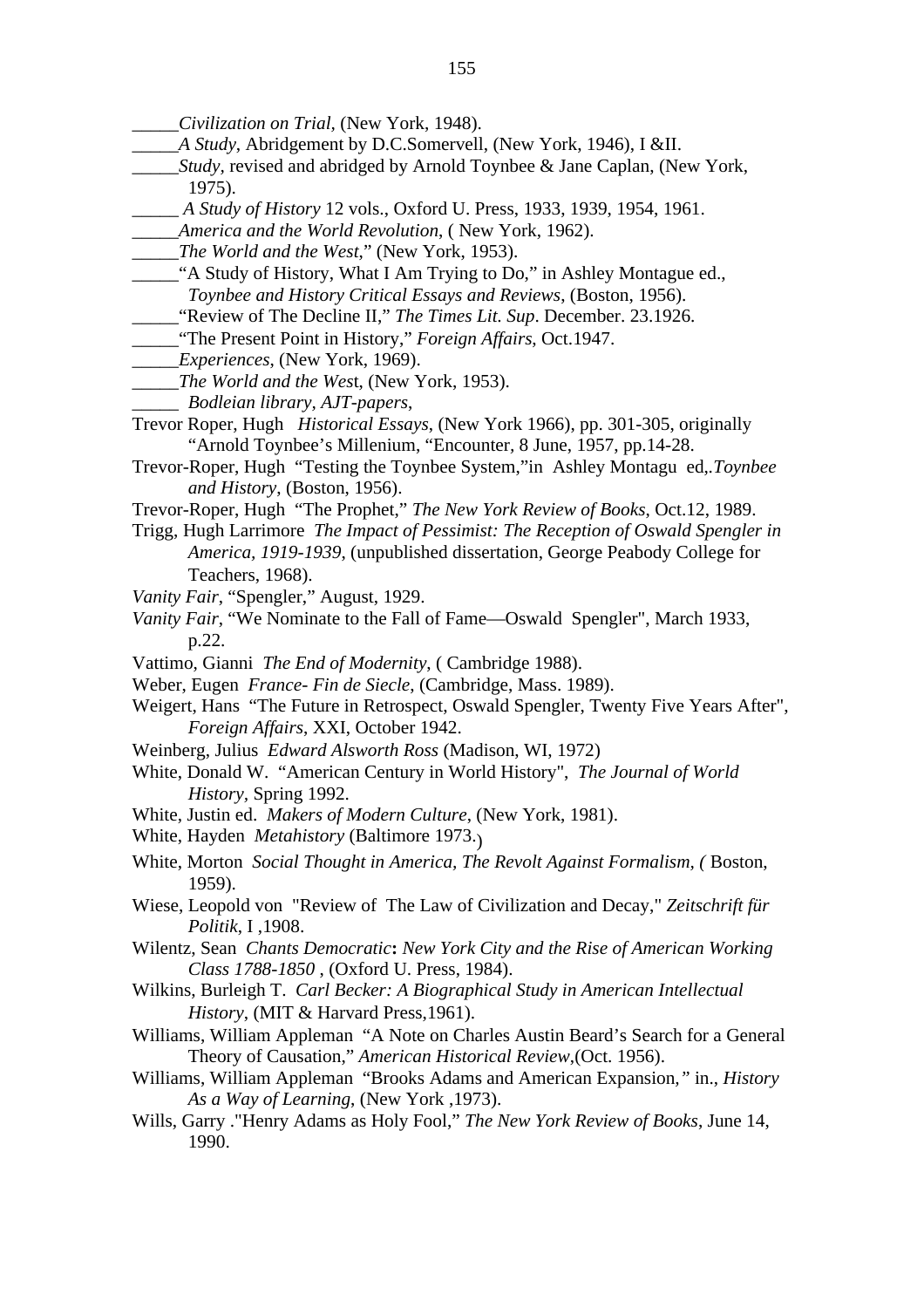- Wilson, Francis G. "Pessimism in American Politics," *The Journal of Politics*, 7 (May, 1945), pp. 125-144.
- Winetrout*,* Kenneth *Arnold Toynbee: The Ecumenical Vision*, (Boston, 1975).
- Zimmerman, Michael E. *Heidegger's Confrontation with Modernity:Technology Politics, Art*, (Bloomington & Indianapolis, 1990).
- Zukav, Gary *Dancing Wu-Li Masters: an Overview of the New Physics, (*New York, 1988).

# **Secondary : Books**

- Aaron, Daniel *Men of Good Hope: A Story of American Progressives*, (New York, 1961).
- Bannister*,* Robert C. *Social Darwinism: Science and Myth* (Philadelphia, 1979).
- Bannister, Robert C. Web page: http://www.swarthmore.edu/SocSci/rbannis1/RCB.html
- Barker, John *The Superhistorians: Makers of Our Past*, (New York, 1982).
- Beale, Howard K. *Theodore Roosevelt and the Rise of the America to World Power,* (Baltimore, 1956).
- Beringause, Arthur *Brooks Adams: A Biography*, (New York, Knopf, 1955).
- Bigsby, C.W.E. *Superculture*, *American Popular Culture and Europe* (Ohio,1975).
- Bledstein, Bruce *The Culture of Professionalism,* (New York, 1976).
- Bly, Robert *The Iron John: a Book About Men*, ( New York, 1990).
- Brander, B.G. *Staring into Chaos*, *Explorations into the Decline of Civilizations,* (Texas 1998).
- Brands, H.W. *T.R. The Last Romantic*, (New York, 1997).
- Bury, J.B.*, The Idea of Progress,* (London, 1932).
- Butterfield, Herbert *Whig Interpretation of History,* (London, 1932).
- Calinescu*,* Matei *Fine Faces Of Modernity, Modernism Avant-Garde, Decadence, Kitch, Postmodernism*, (Durham, 1987).
- Cantor, Norman *American Century: Varieties of Culture in Modern Times*, (New York, 1997).
- Cargill, Oscar *Intellectual America—Ideas on the March*, ([New York, 1941], 1968, reprint).
- Cashman, Sean Dennis *America in the Gilded Age, From the Death of Lincoln to the Rise of Theodore Roosevelt,* ( New York, 1988).
- Charters, Ann ed. *The Penguin Book of the Beats*, (London & New York, 1992).
- Commager, Henry Steele *American Mind*, (New Haven, 1950).
- Cooney, Terry A. *Balancing Acts*: *American Thought And Culture In The 1930s*, (New York &; London, 1995).
- Cooper, John M. *The Warrior and the Priest: Woodrow Wilson and Theodore Roosevelt*, (Cambridge, Mass. 1983).
- Costello, Paul *World Historians and Their Goals, A Twentieth Century Answers to Cultural Modernism*, (De Kalb Ill.,1993).
- Danchev, Alex ed. *Fin de Siecle: The Meaning of Twentieth Century*, (London 1995).
- Degler, Carl *In Search of Human Nature*, (New York, 1991).
- Farrenkopf , John *Prophet of Decline: Spengler on World History and Politics*, (Baton Rouge 2001).
- Fernandez-Armesto, Felipe *Civilizations*, (London, Pan books 2001).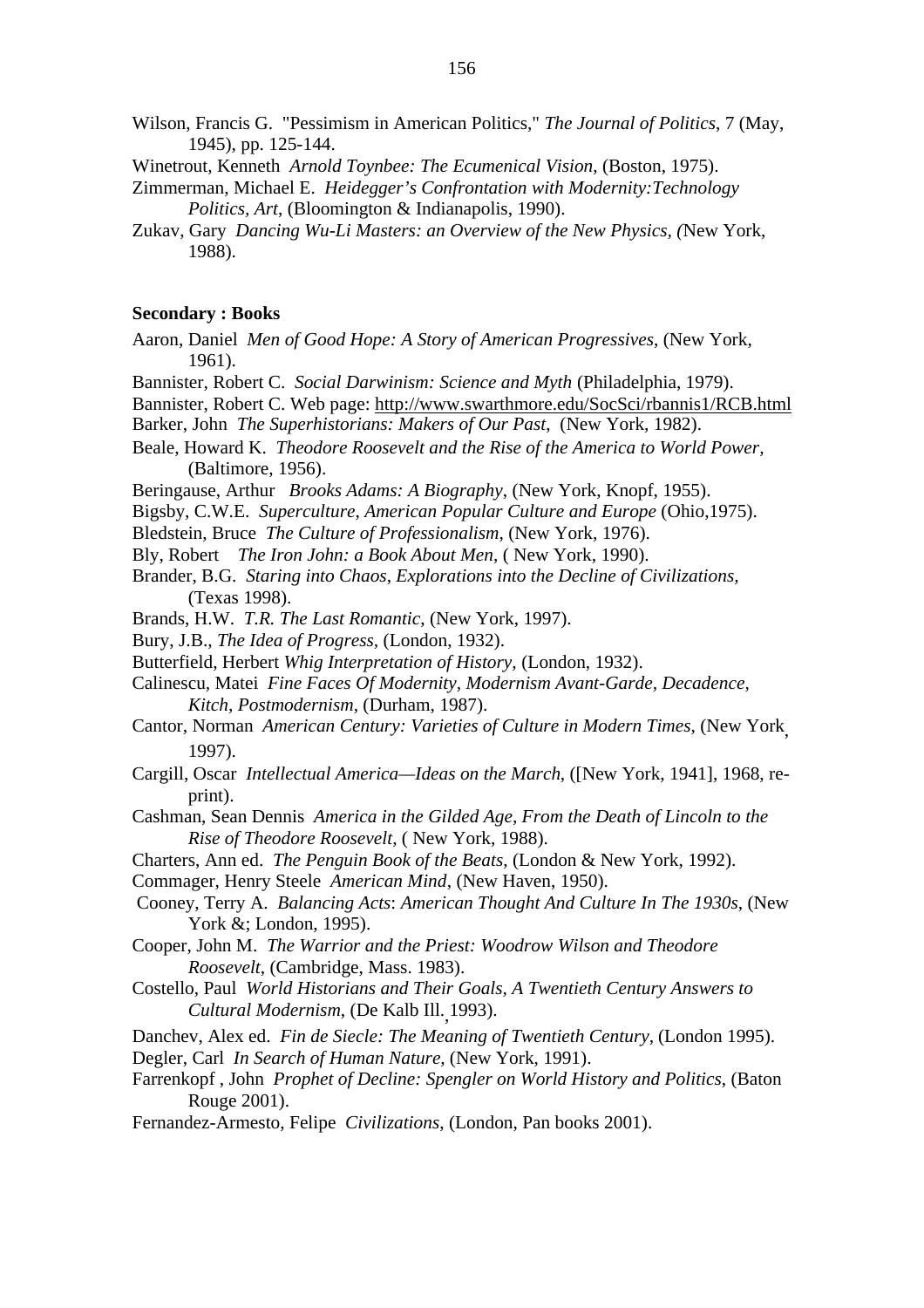- Fischer, Klaus P. *History and Prophecy, Oswald Spengler and the Decline of the West*, (New York, 1989).
- Fox-Keller, Evelyn *Reflections on Gender and Science,* (Yale univ.press.,1996).
- Fukuyama, Francis "Reflection On The End of History Five Years Later, " in Philip Pomper ed. *World Historians and their Critics*, (Wesleyan, 1985).
- Gay, Peter *The Naked Heart: Bourgeois Experience from Victoria to Freud*, IV, (New York, 1995).
- Gellner, Ernest. *Anthropology And Politics: Revolution In The Sacred Grove* (Oxford ; Cambridge, Mass.: Blackwell, 1995).
- Goldman, Eric *The Crucial Decade and After: America 1945-1960*, ( New York, 1960).
- Gooch, G.P. *History and Historians in the Nineteenth Century*, (Boston, 1959), preface to the 1953 edition; and the preface to the Beacon Press edition.
- Goodrich- Clarke, Nicholas *The Occult Roots of Nazism: Secret Aryan Cults and Their Influence on Nazi Ideology,* (New York, 1992).
- Grof, Stanislaf *The Holotropic Mind, The Three Levels of Human Consciousness, and How they Shape our Lives*, (San Francisco, 1993).
- Gruber, Carol S. *Mars and Minerva*, (Baton Rouge: Louisiana State University Press, 1975).
- Harvey, David *The Condition of Postmodernity*, (1989, Oxford).
- Heilblut, Anthony *Exiled in Paradise: German Refugee Artist and Intellectuals in America from the 1930's to the Present*, (Boston, 1983).
- Herf, Jeffrey *Reactionary Modernism, Technology, Culture and Politics in Weimar and the Third Reich*, (Cambridge, 1984).
- Herman, Arthur *The Idea of Decline in Western History*, (New York, 1997).
- Higham, John *History Professional Scholarship in America,* ( Baltimore, 1965).
- Hofstadter, Richard *The Age of Reform* (New York, 1955).
- Hofstadter, Richard *The Progressive Historians: Turner, Beard, Parrington*, (Chicago, 1979).
- Hughes, H. Stuart *Consciousness and Society, the Reorientation of European Social Thought 1890-1930,* (Sussex, 1974).
- Hughes, H. Stuart *Between Commitment And Disillusion* & *The Obstructed Path The Sea Change 1930-1965,* (Connecticut, 1987).
- Hughes, H. Stuart *Oswald Spengler, A Critical Estimate*, (New York, 1952).
- Hughes, H. Stuart *Consciousness & Society, The Reorientation of European Social Thought 1890-1930*, (London, 1979).
- Jay, Gregory S. *America the Scrivener, Deconstruction and the Subject of Literary History*, (New York, 1990).
- Johnson, Paul *Modern Times: The World from the Twenties to the Eighties*, ( New York, 1983).
- Kaplan, Fred *The Essential Gore Vidal*, (New York, 1999).
- Kern, Stephen *The Culture of Time and Space 1880-1918*, (Cambridge, Mass, 1983).
- Klinge, Matti *Vihan Veljistä Valtiososialismiin: Yhteiskunnallisia ja Kansallisia Näkemyksiä 1910- ja 1920-Luvuilta* (Helsinki, 1972).
- Korhonen, Keijo *American Historical Review Amerikkalaisen Historiankirjoituksen Heijastajana 1895-1920*, (Jyväskylä, 1974).
- Kotkin, Joel & Yoriko Kishimoto *The Third Century, America's Resurgence in the Asian Era*, (New York, 1990).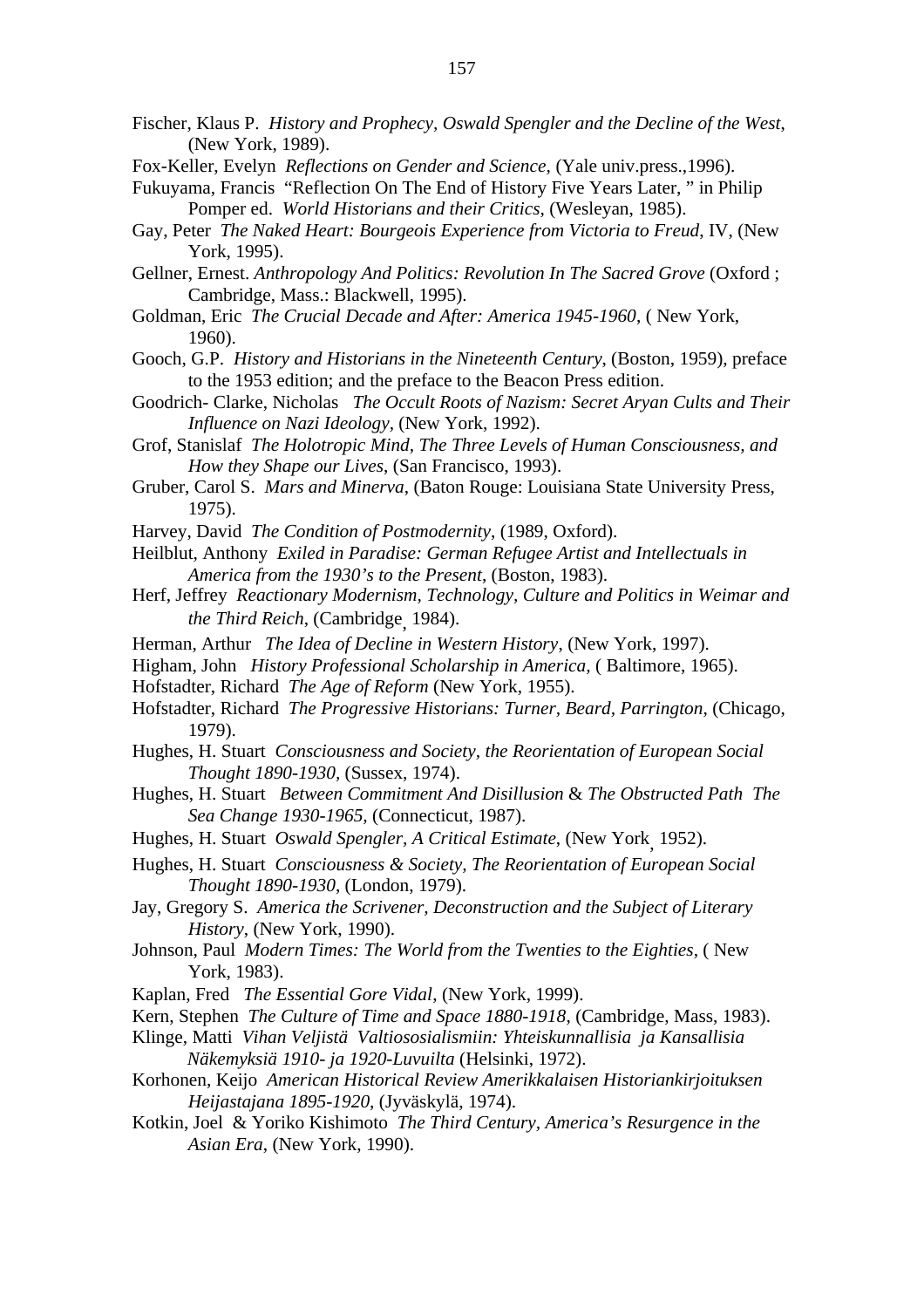- Kuokkanen, Petri *Global View of History Under Critical Evaluation: the Criticism of Arnold Toynbee's Philosophy of History in the United States 1932-1952* (MAthesis, Tampere University, 1987).
- La Feber, Walter *American Age United States Foreign Policy at Home and Abroad Since 1750*, ( New York and London, 1989).
- Lapham, Lewis H. *Money and Class in America, Notes and Observations on the Civil Religion,* (New York, 1988).
- Lears, Jackson T.J. *No Place of Grace; Antimodernism and the Transformation of American Culture 1880-1920*, (New York 1981).
- McNeill, William *Arnold J. Toynbee: A Life*, (New York, 1989).
- \_\_\_\_\_ *Myth-history and Other Essays*, (Chicago 1986).
- \_\_\_\_\_ *The Rise of the West: A Rise of the Human Community,* (Chicago, 1963).
- Merchant, Carolyn. *The Death of Nature: Women, Ecology, and the Scientific Revolution*, (San Francisco, 1990)
- Miller, Donald *Lewis Mumford A Life*, (New York 1989).
- Morton, Marian J. *The Terrors of Ideological Policies,* (London 1972).
- Nevins, Allan & Commager Henry *A Pocket History of United States*, (New York, 1976[originally published 1942]).
- Nordholt, Jan Willem Schulte *The Myth of the West: America as the Last Empire*, (Michigan, 1995).
- Nore, Ellen *Charles A. Beard: an Intellectual Biography*, (Carbondale, 1983).
- Oliver, Revilo P. *America's Decline: The Education of a Conservative* (Illinois, 1983).
- Parker, Gail Thain *Mind Cure in New England—From the Civil War to World War I*, (Hanover, New Hampshire, 1973).
- Pells, Richard *Liberal Mind in the Conservative Age*, ( Wesleyan,1989).
- Pells, Richard *Radical Visions, American Dreams: Culture and Social Thought in the Depression Years*, (Wesleyan, 1984).
- Pemberton*,* Jo-Anne *Global Metaphors, Modernity and the Quest for One World*, (London/Virginia,2001).
- Persons, Stow *American Minds--A History of Ideas*, (New York, 1958).
- Peukert, Detlev *The Weimar Republic, The Crisis Of Classical Modernity*, (London, 1993).
- Pippin, Robert *Modernism as a Philosophical Problem: On the Dissatisfactions of European High Culture* (Cambridge, Mass. 1991).
- Plumb, J.H. *Making of an Historian: Collected Essays of J.H.Plumb*, (New York/London, 1988).
- Pocock, J.G.A. *Politics Language Time: Essays on Political Thought and History* (New York, 1971).
- Pocock, J.G.A. *The Machiavellian Moment: Florentine political thought and the Atlantic Republican Tradition,* ( Baltimore,1975).
- Ross, Dorothy ed. *Modernist Impulses in the Human Sciences 1870-1930,* (Baltimore, 1994).
- Sale, Kirkpatrick *The Conquest of Paradise: Christopher Columbus and the Colombian Legacy*, ( London, 1991).
- Schlesinger, Arthur Jr. *The Cycles of American History*, (Boston 1986).
- Speer*,* Albert *Inside the Third Reich*, (London, 1978).
- Stableford, Brian ed. *The Deadalus Book of Decadence*: *Moral Ruins*, (New York, 1993).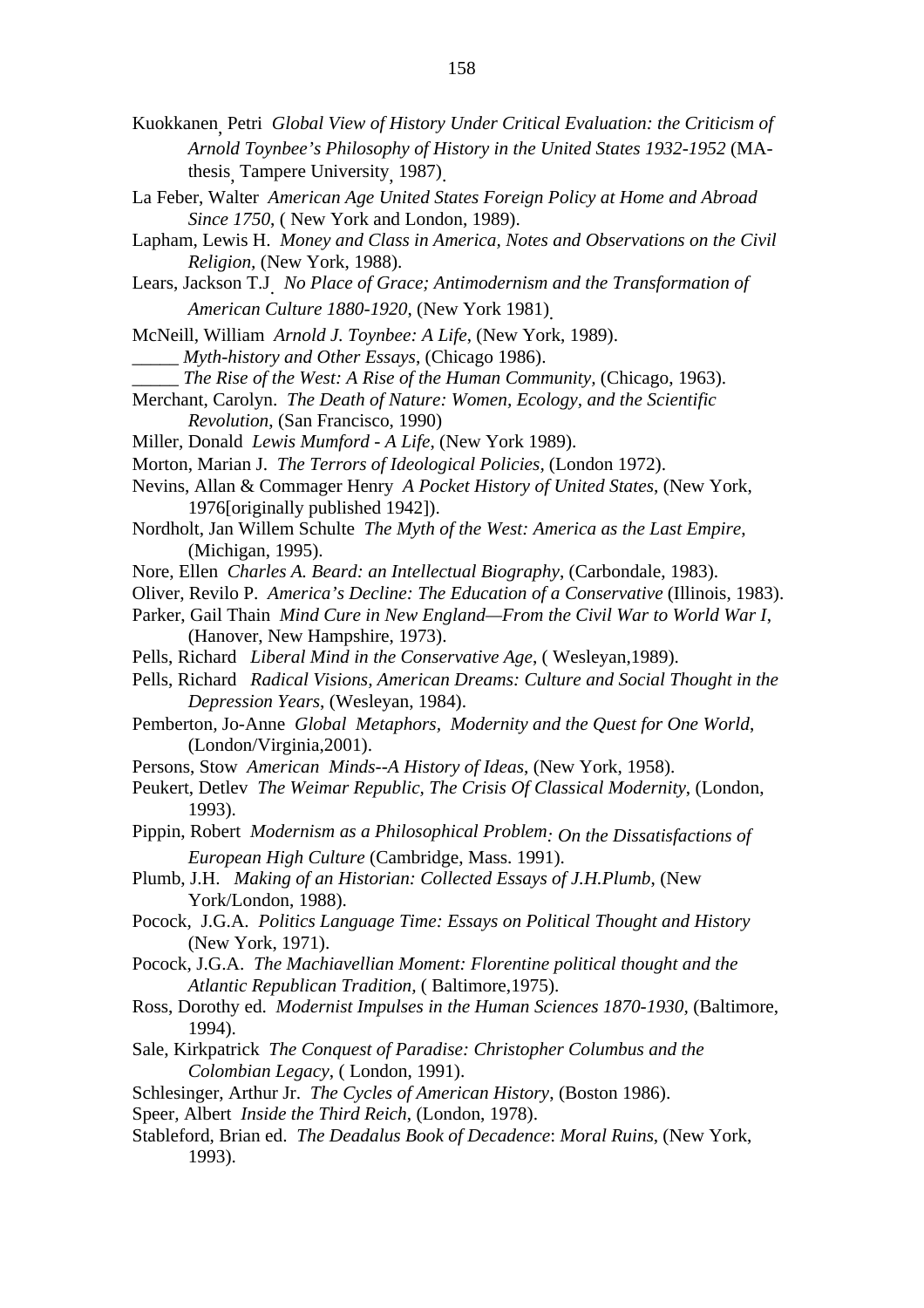Steel, Ronald *Walter Lippmann and the American Century*, (New York, 1981).

- Stephanson, Anders *Kennan and the Art of Foreign Policy* (Cambridge, Mass., 1989).
- Stromberg, Roland N. *Arnold J. Toynbee: Historian for an Age in Crisis*, (Carbondale & London,1972).
- Susman, Warren *Culture as History The Transformation of American Society in the Twentieth Century*, (New York, 1984).
- Suvanto, Pekka *Conservatism from the French Revolution to the 1990's* (New York & London, 1997).
- Swanenberg, W.A. *Luce and his Empire*, (New York, 1972).
- Taylor, William *Cavalier and Yankee* (New York, 1963).
- Trachtenberg, Alan *The Incorporation of America, Culture and Society in the Gilded Age*, ( New York 1982).

Wright, George Henrik, *Ajatus ja Julistus*, (Helsinki, 1961).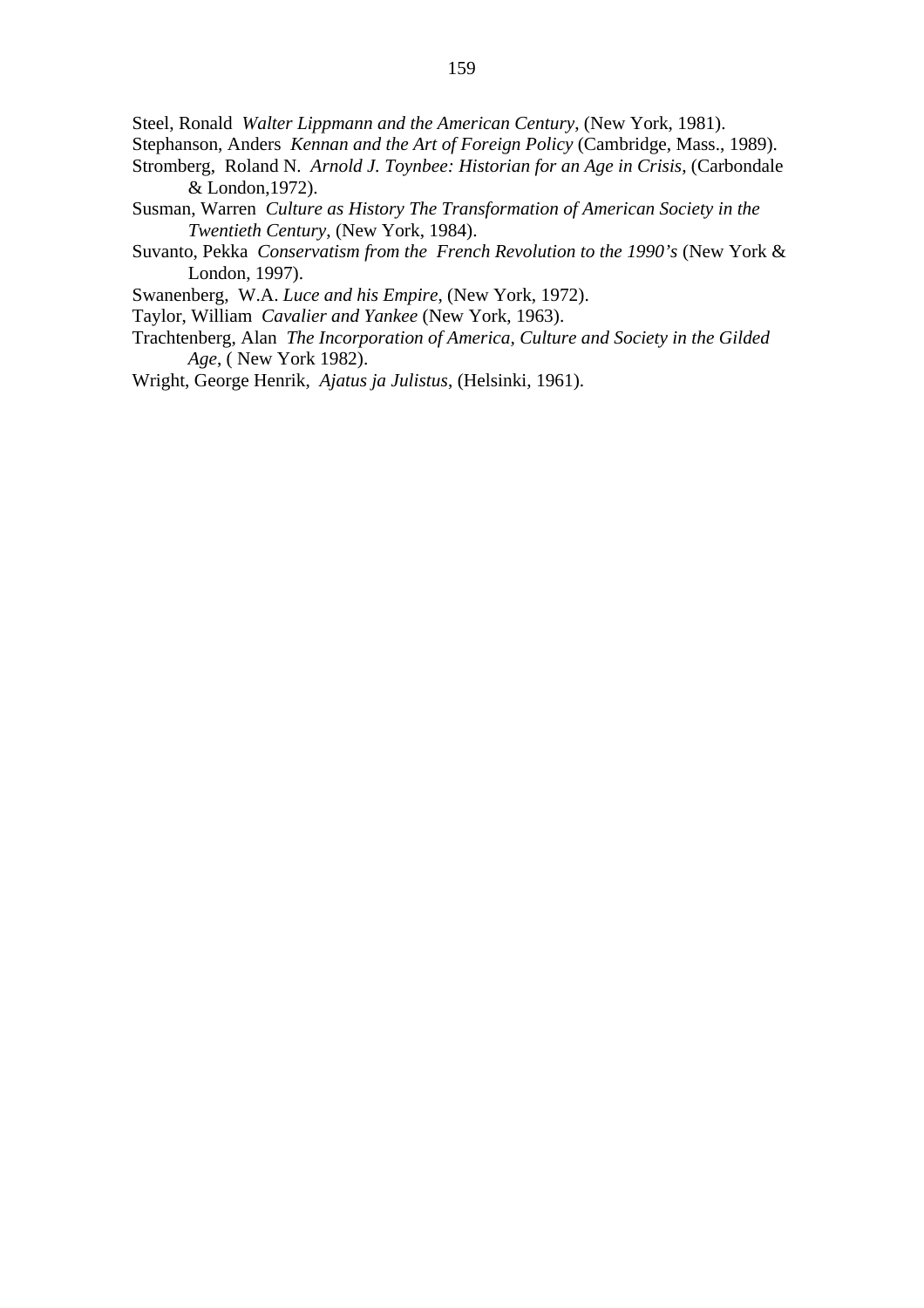### **Secondary : Articles**

- Bentley, Jerry "Shapes of World History in Twentieth Century Scholarship, "
	- http://chnm.gmu.edu/aha/pubs/bentley.htm#chapter2
- Burich, Keith R . "Henry Adams, the Second Law of Thermodynamics, and the Course of History," *Journal of the History of Ideas*, July-September, (1987).
- Cott, Nancy F. "Two Beard's: Co-Authorship And The Concept of Civilization,*" American Quarterly*, June, (1990).
- Ekirch, Jr., Arthur A "Parrington and the Decline of American Liberalism," *American Quarterly*, 3, Winter, (1951), pp. 295-308.
- Farrenkopf, John " The Challenge of Spenglerian Pessimism to Ranke and Political Realism,*" Review of International Studies,* 17, (1991).
- Fitzsimons, Matthew "Toynbee's History and Character of the United States*,"* in Edward Gargan ed., *The Intent of Toynbee's History*, Loyola, Chicago, (1961).
- Geyer, Michael & Bright, Charles "World History in Global Age," *American Historical Review*, October (1995).
- Hollinger, David "The Knower and the Artficer," *American Quarterly*, 39, Spring, (1987).
- Hughes, H. Stuart "Spengler," *The New York Review of Books*, no.2 (1963).
- Johnston, J.F. "Decadence Revisited," *The Modern Age, no.* 1, (1990).
- Lears ,T. J. Jackson "The Concept of Cultural Hegemony: Problems and Possibilities*," The American Historical Review,* 90 (Jun., 1985), pp. 567-593.
- Malik, Linda L. "Nordau's Degeneration, AmericanControversy," *The Journal of the History of Ideas*, Oct-Dec, 1989.
- Manning, Patrick "Methodology and World History in a Ph.D. program," *World History Bulletin*, Spring-Summer,(1992).
- May, Ernest "When is Historiography Whiggish?," *The Journal of The History of Ideas*, April-May, (1990).
- McDougall, Walter "Mais ce n´est pas l´historie!: Some Thoughts on Toynbee, McNeill, and the Rest of Us," *Journal of Modern History*, March, (1986).
- McInnes, Neil "The Great Doomsayer, Oswald Spengler Reconsidered," *The National Interest*,June,1,(1997),http://www.britannica.co…magazine/article/0,5744,2367

#### 41,00.html.

- McNeill, William "Arnold Toynbee," *Myth -history and Other Essays*, ( Chicago, 1986).
- McNeill, William "Toynbee's Life and Thought: Some Unresolved Questions," in McIntire C.T. & Perry Marvin ed. *Toynbee Reappraisals*, (Toronto 1989).
- Ninkovich, Frank "Theodore Roosevelt: Civilization as Ideology," *Diplomatic History*, Summer (1986).
- Pierard, Richard V. "Culture versus Civilization: A Christian Critique of Oswald Spengler's Cultural Pessimism," *Fides et History*, No. 2, (1982).
- Pressen, Edward "Toynbee on the United States," in McIntire C.T. & Perry Marvin ed. *Toynbee Reappraisals*, (Toronto, 1989).
- Rodgers, Daniel "Republicanism: The Career of a Concept," *Journal of American History* 79 June, (1992).
- Shalope, R, "Republicanism," *William and Mary Quarterly*, 39 (1982) 334-56.